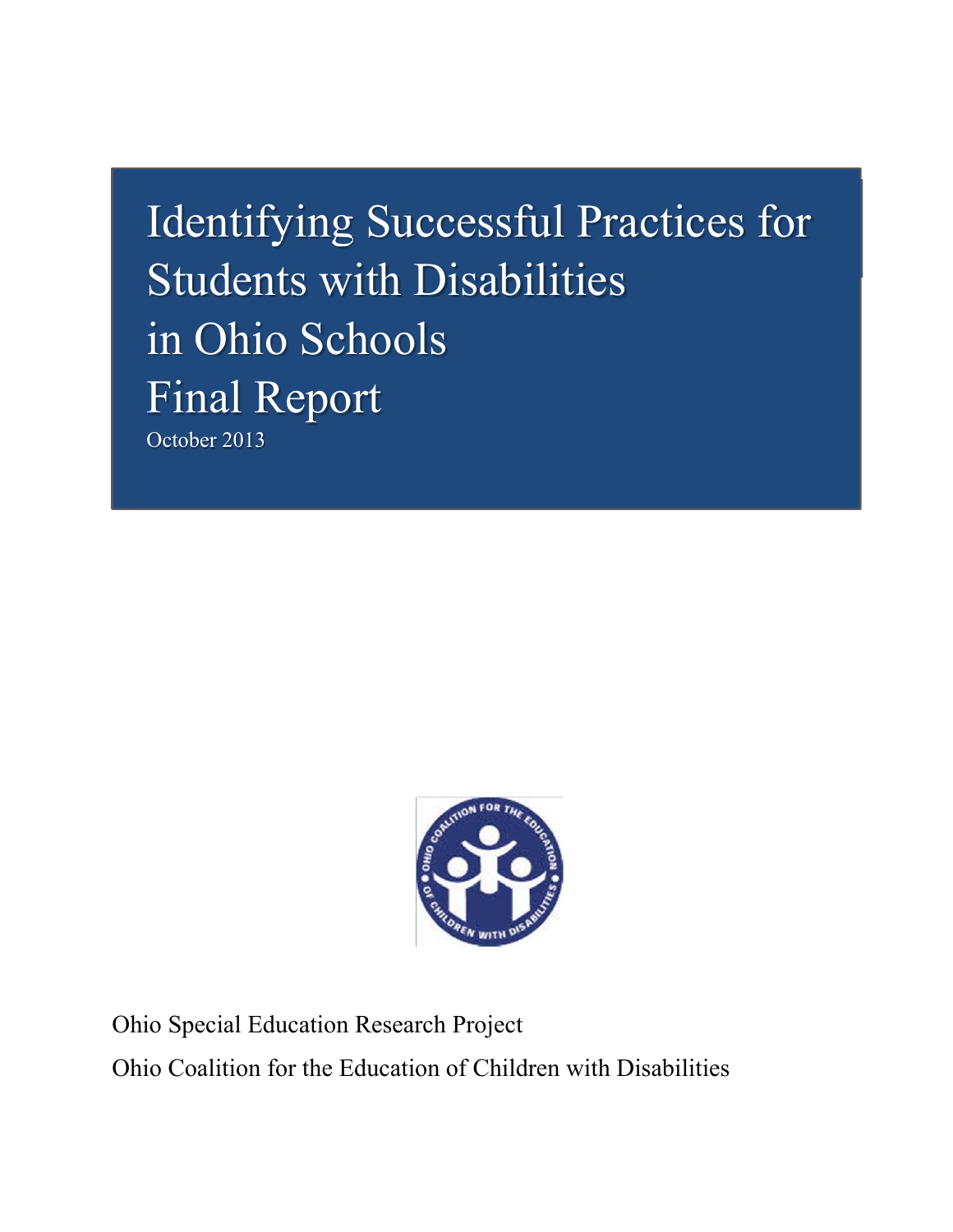#### **Ohio Coalition for the Education of Children with Disabilities**

Margaret Burley, Executive Director

# **Ohio Special Education Research Project Identifying Successful Practices for Students with Disabilities in Ohio Schools: Final Report**

#### Authors:

Karen Sanders, Ph.D. (Principal Investigator)

Sonia Jurich, Ed.D.

Kavita Mittapalli, Ph.D.

Laura Taylor, M.Ed.

Supporting Contributors:

Robert Reece, M.Ed.

Kathleen Schindler, M.A.

Jerry Walker, Ph.D.

Publications as part of this study:

*Evidence-Based Practices in Special Education: A Review of the Literature Identifying Successful Practices for Students with Disabilities in Ohio Schools: Final Report OCECD Special Education Research Project: Executive Summary* 

# **This study was funded by the Ohio Department of Education, Office for Exceptional Children.**

#### **IDEA Disclaimer Notice**

There are no copyright restrictions on this document. However, please cite and credit the source when copying all or part of this document. This document was supported in whole or in part by the U.S. Department of Education, Office of Special Education Programs, (Award number H027A130158, CFDA84.027A awarded to the Ohio Department of Education). The opinions expressed herein do not necessarily reflect the policy or position of the U.S. Department of Education, Office of Special Education Programs, and no official endorsement by the Department should be inferred.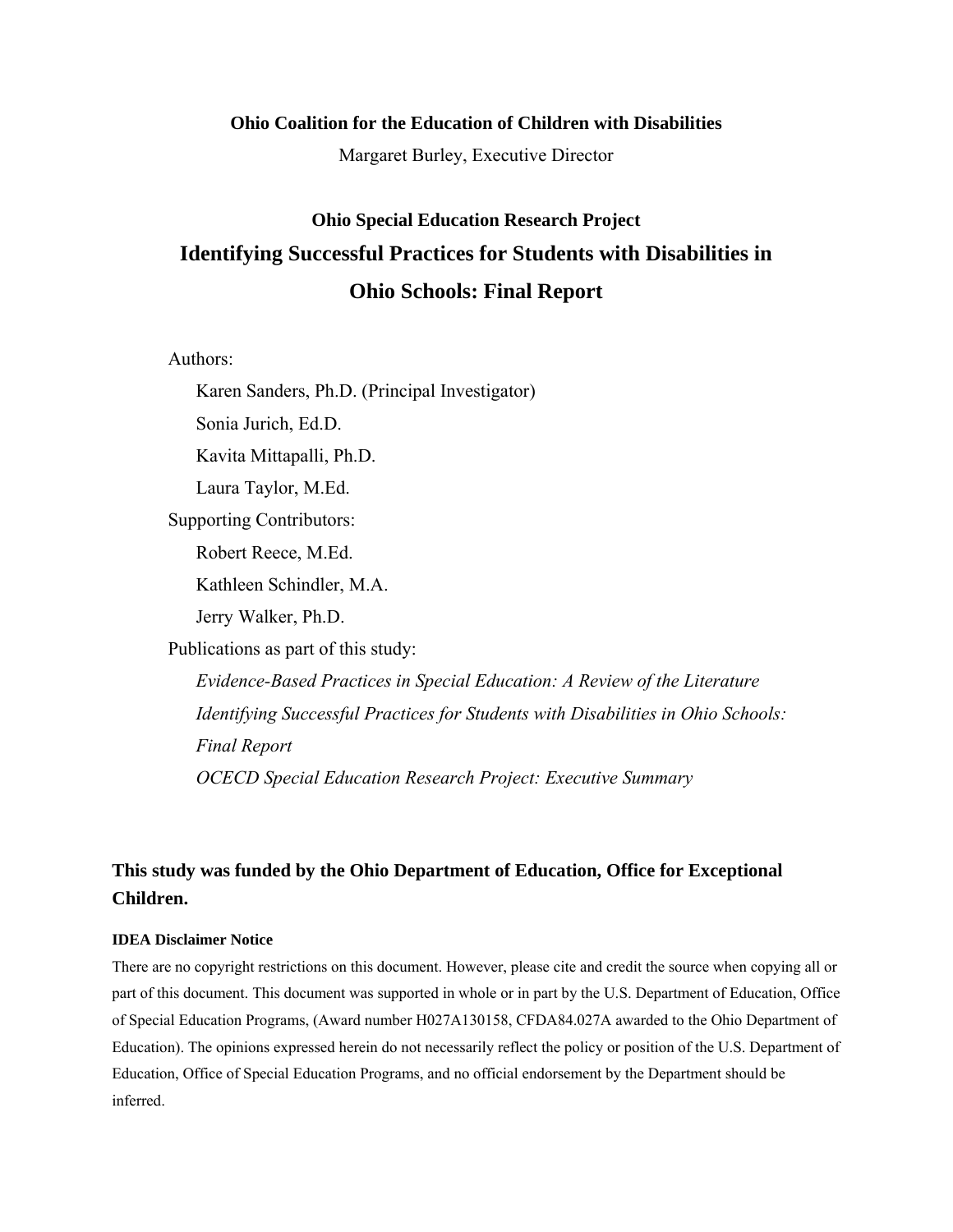#### **Acknowledgments**

We extend our sincere gratitude to the many organizations and individuals who contributed to this study.

To the *Ohio Department of Education, Office for Exceptional Children* for providing funding as well as technical guidance and support.

To the *Ohio State Support Team (SST) Network* for assisting with communications and site visit logistics and, generally, being available to lend a helping hand when needed.

To the *Worthington City School District* for serving as the pilot site for testing data collection protocols for site visits.

To our *Advisors*:

*Margaret Burley* for her leadership and commitment to doing what's right for the kids, and providing us with the parents' perceptive.

*Greg Browning* (Capitol Partners) for guidance on policy and budget considerations.

*Larry Magliocca* (Professor Emeritus, The Ohio State University) for volunteering his time to review drafts and provide comments.

*Ohio Coalition Governing Board* for providing insights on behalf of member organizations.

To our "behind the scenes" partners:

*Bonnie Sudnick* for document preparation

*Marcy Thorner* (The Grammar Guru) for professional editing; and

*Bridget Dritz, Ben Koshland*, *Sandra Stein*, and *Word Wizards, Inc*., for professional

transcription of interview recordings

#### *Cooperating Public School Districts and Public Charter Schools*

Last but not least, we wish to express our thanks to the districts and schools that participated in the study. We offer our sincere appreciation and respect to the many individuals who shared their time and experiences toward the goal of improving the lives of Ohio's children. They were gracious hosts for our site visits and made the experience professionally rewarding for all of us.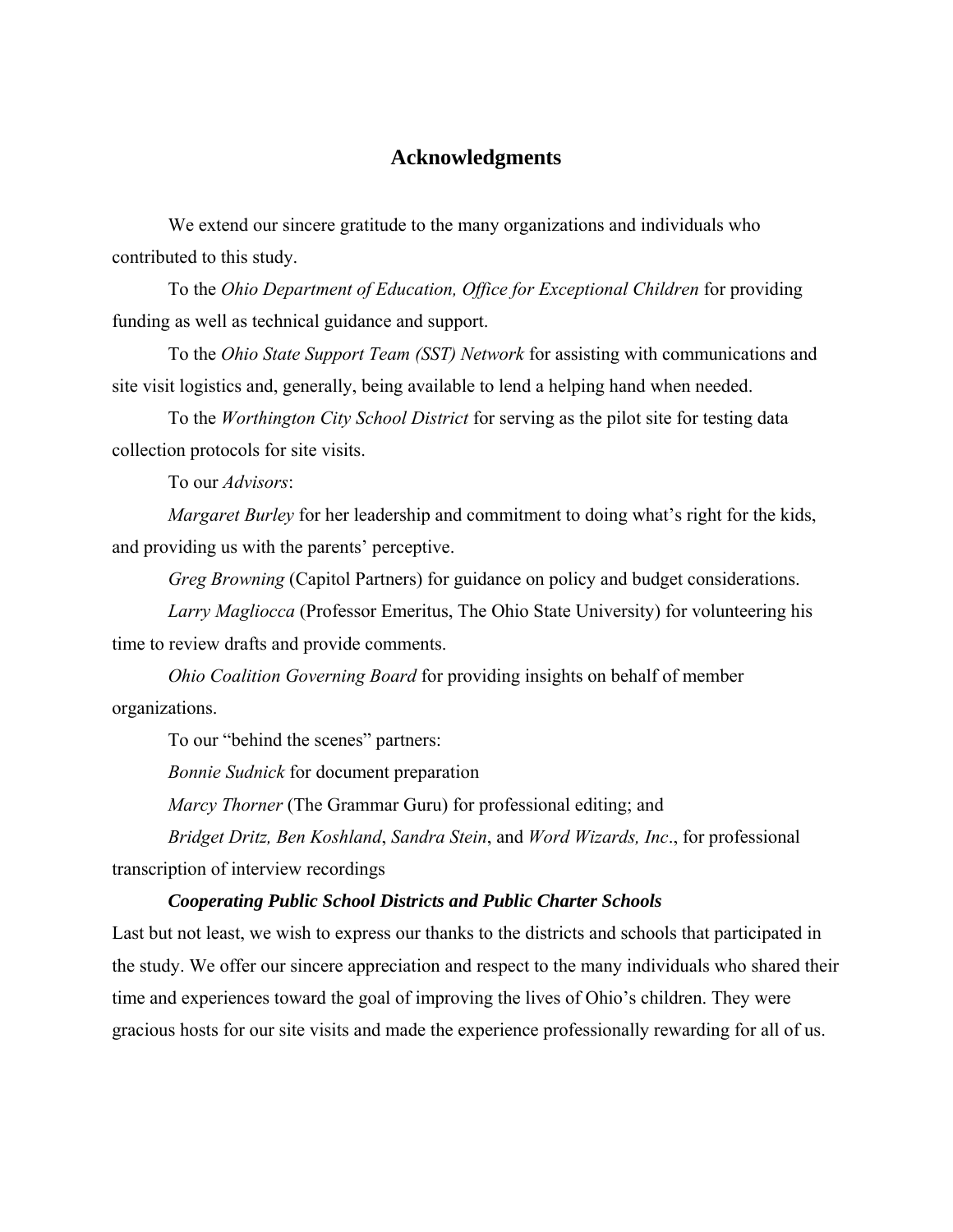# **TABLE OF CONTENTS**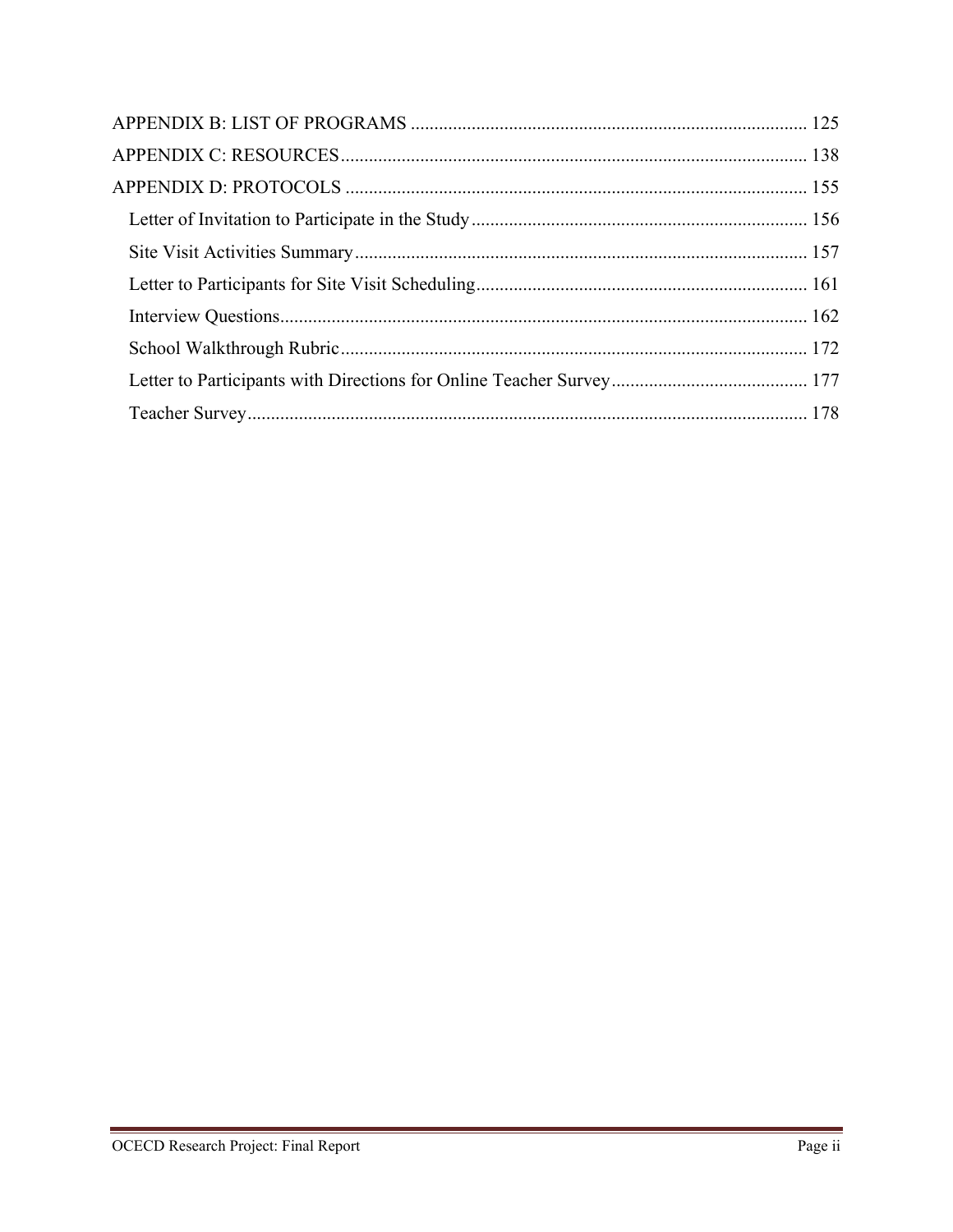# **LIST OF TABLES**

| Table 1: Average scale scores in the statewide assessments reading and mathematics at the     |    |
|-----------------------------------------------------------------------------------------------|----|
|                                                                                               |    |
|                                                                                               |    |
| Table 3: Brief demographic characteristics of the public charter school sites  16             |    |
| Table 4: Main differences between the top- and bottom-ranked public charter schools 23        |    |
|                                                                                               |    |
| Table 6: Main differences between the top- and bottom-ranked LEAs in Typology 2 33            |    |
|                                                                                               |    |
| Table 8: Main differences between the top- and bottom-ranked LEAs in Typology 3  43           |    |
|                                                                                               |    |
| Table 10: Main differences between the top- and bottom-ranked LEAs in Typology 4  52          |    |
|                                                                                               |    |
| Table 12: Main differences between the top- and bottom-ranked LEAs in Typology 6 64           |    |
|                                                                                               |    |
| Table 14: Main differences between the top- and bottom-ranked LEAs in Typology 7  75          |    |
|                                                                                               |    |
|                                                                                               |    |
|                                                                                               |    |
| Table 18: Comparing findings from the literature review on students with disabilities and the |    |
|                                                                                               | 98 |
|                                                                                               |    |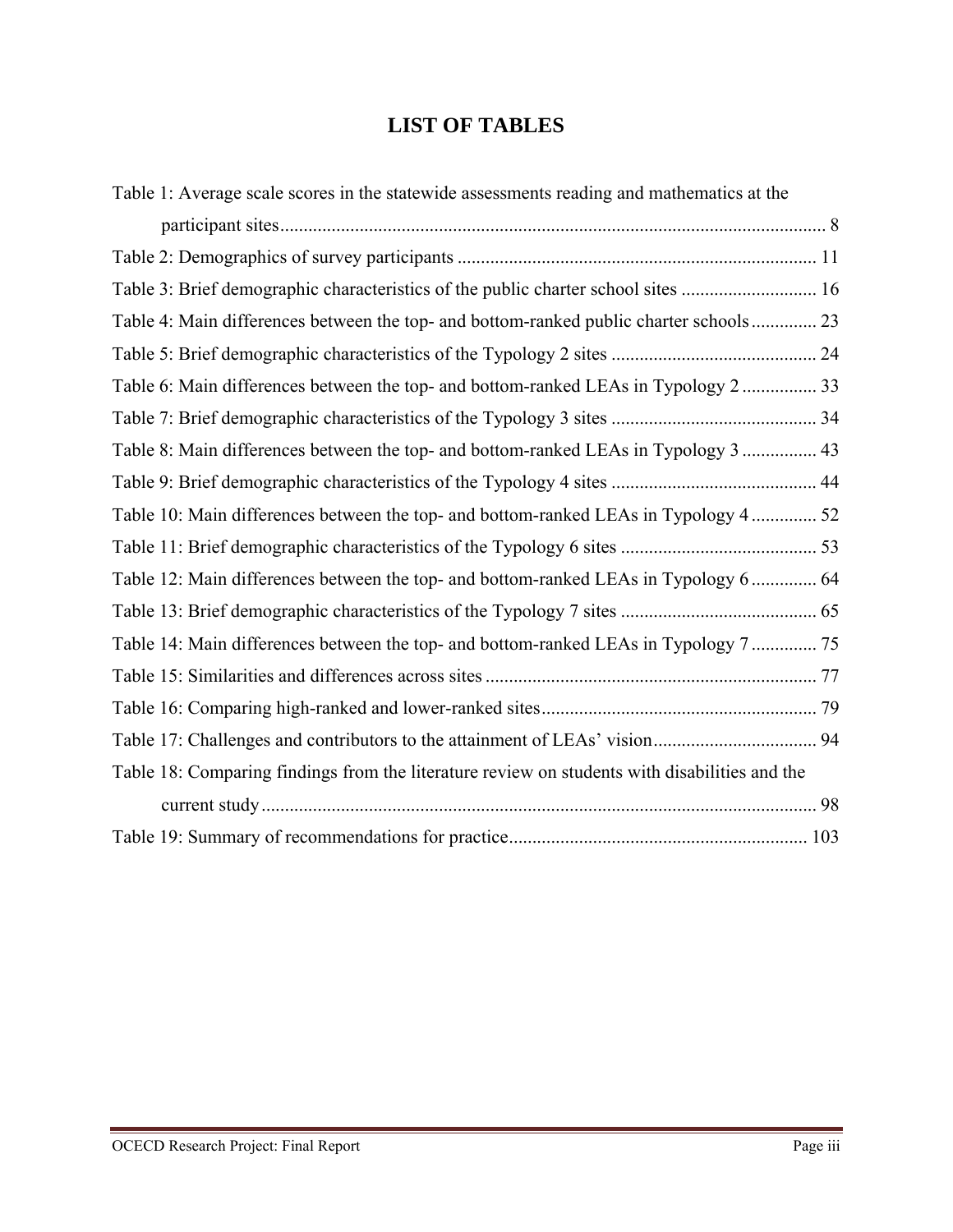# **LIST OF FIGURES**

| Figure 12: General education teachers' involvement in assignment of students with disabilities to |  |
|---------------------------------------------------------------------------------------------------|--|
|                                                                                                   |  |
|                                                                                                   |  |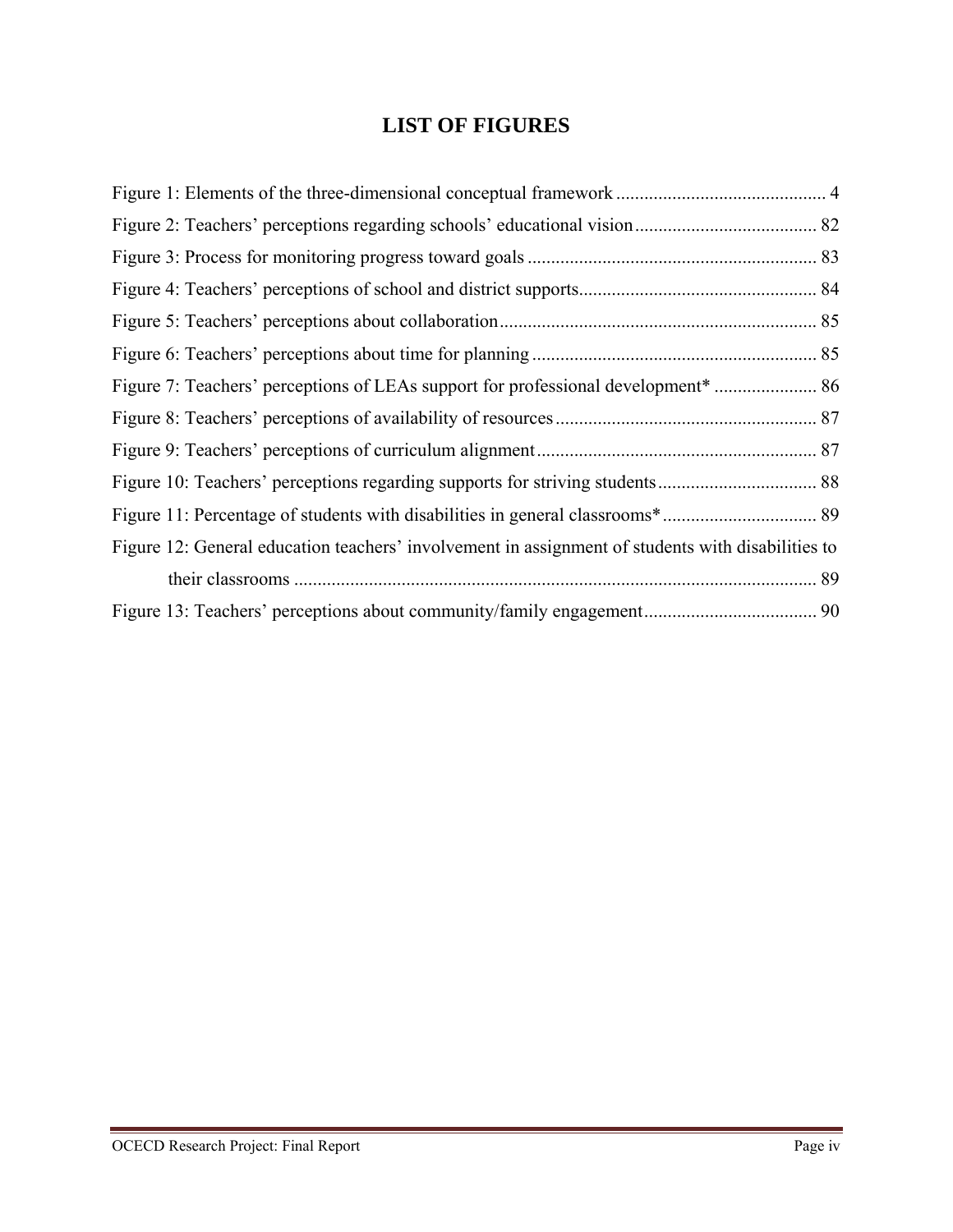# **INTRODUCTION**

 This Ohio Special Education Research Project (OCECD Research Project) is funded by the Ohio Department of Education, Office for Exceptional Children (ODE-OEC) to the Ohio Coalition for the Education of Children with Disabilities (OCECD). The OCECD is a statewide nonprofit organization that serves families of infants, toddlers, children and youth with disabilities in Ohio, and agencies that provide services to them. The OCECD's work involves the efforts of more than 40 parent and professional disability organizations that comprise the Coalition. The Coalition's mission is to ensure that every Ohio child with special needs receives a free, appropriate, public education in the least restrictive environment.

The purpose of the OCECD Research Project is to enhance understanding of the educational achievement of students with disabilities with a particular focus on the reasons that help shape various levels of achievement among similar schools. ODE-OEC, in collaboration with OCECD, outlined context, purpose, and methods for the current study, as well as for a proposed subsequent study to incorporate special education growth analysis for high-, middle-, and low-achieving schools. In addition, dissemination of report findings to project stakeholders was expected. Desired report findings include the identification of replicable best practices from case studies and surveys. The timeline for the current study extended from the formal notification of award on October 1, 2012, to June 30, 2013 (Narrative Description of Grant Activity: Special Education Evaluation Proposal, 2012).

The scope of the current study includes a focus on students with disabilities served at the elementary, middle/junior high, and senior high school levels; identified students in all disability categories; and on various strategies frequently associated with improved/positive outcomes. Established public school district typologies were used to identify sample sites with similar demographic and geographic characteristics, along with performance data for students with disabilities on statewide assessments. Sites also were selected to represent public charter or community schools.

OCECD appointed a research team to develop and implement a plan of study that was rigorous, feasible, and addressed the needs and priorities of OCECD and ODE-OEC. The selected research team brings extensive experience with large scale evaluation studies, education policy and best practices, as well as in-depth understanding of the current and emerging system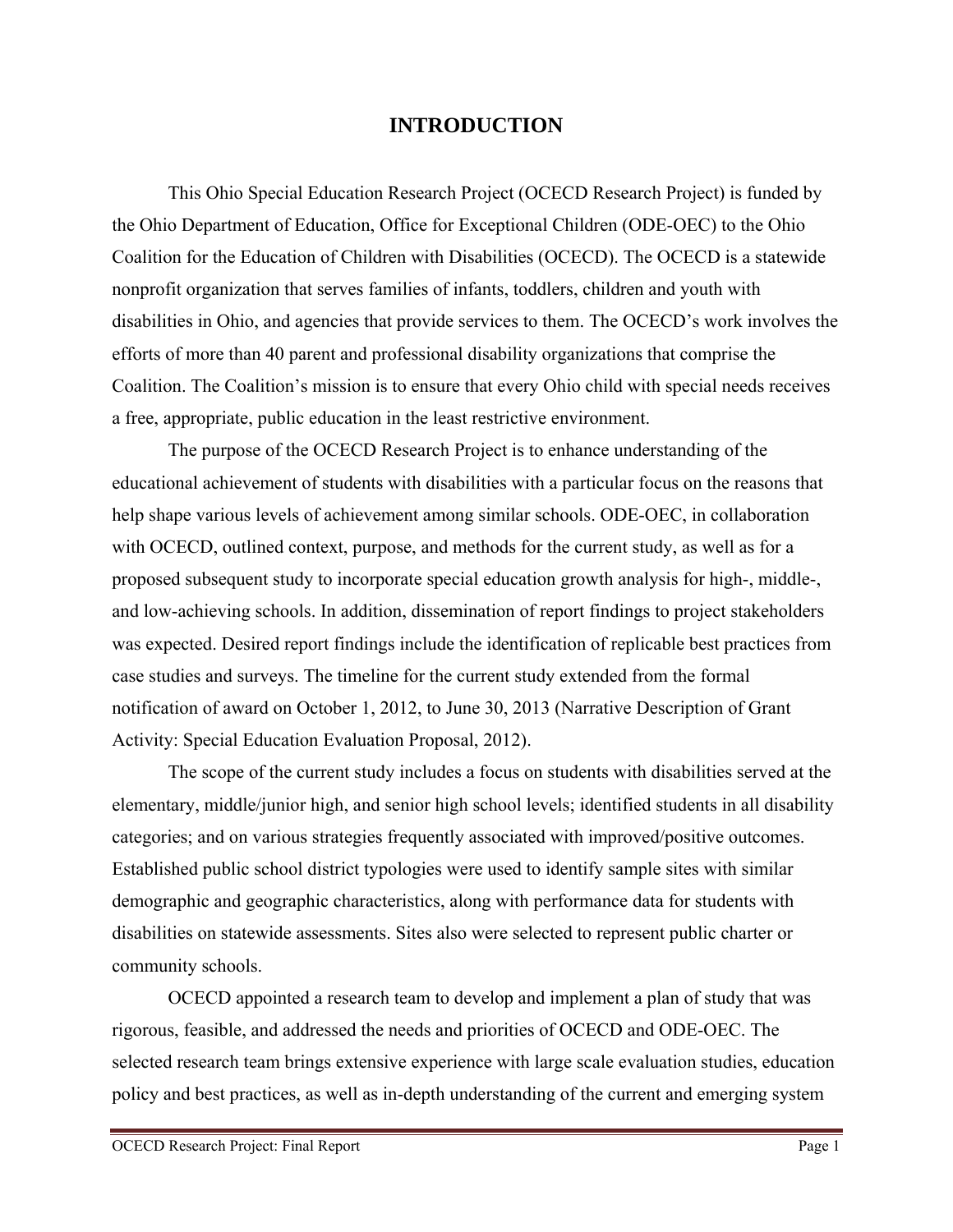of education in Ohio. A coordination meeting with OCECD, ODE-OEC, and the research team was convened to clarify related issues (including ODE identification of sample sites), define respective roles and responsibilities, and agree on tasks and timelines.

An extensive literature review was conducted as a preliminary step. Findings from the literature review informed the design of data collection protocols and identification of practices used in the current study. The literature review is published in a separate report titled, *Evidence-Based Practices in Special Education: A Review of the Literature.* Site visits and interviews for this effort were conducted in Spring 2013.

This *Final Report* includes four chapters and four appendices. The chapters are: Methods; Findings: Case Studies; Findings: Across Typologies; and Conclusions and Recommendations. Appendix A provides definitions of technical terms used in the report (the terms are highlighted in bold letters the first time they appear in this repot). Appendix B presents a list of supplemental programs adopted by the schools. Appendix C displays a list of resources for implementation of best practices. Appendix D includes the data collection protocols used in the study.

The *Ohio Special Education Research Project: Executive Summary* synthetizes information from the two previous reports. The *Executive Summary* is geared for readers who are less interested in technical details.

Recommendations for implementation of evidence-based practices are provided, as are recommendations for further research. These are aligned with OCECD and ODE priorities for deepening understanding of best practices and moving the overall system in the direction of improved results. The OCECD FY 2014-2015 *Special Education System Improvement Recommendations* (OCECD, December 2012) call for low-cost, high-impact system design changes. In addition, a new "Straight A" initiative is included within the FY 2014-2015 biennial budget bill (Am. Sub. H.B 59, 2013) to support competitive grants that focus, in part, on achievement and progress for student subgroups.

This OCECD Research Project provides findings and recommendations that support these specific initiatives. It also supports the ongoing work of the OCECD Special Education Redesign Project to identify special education system design problems and related reforms that can improve educational outcomes.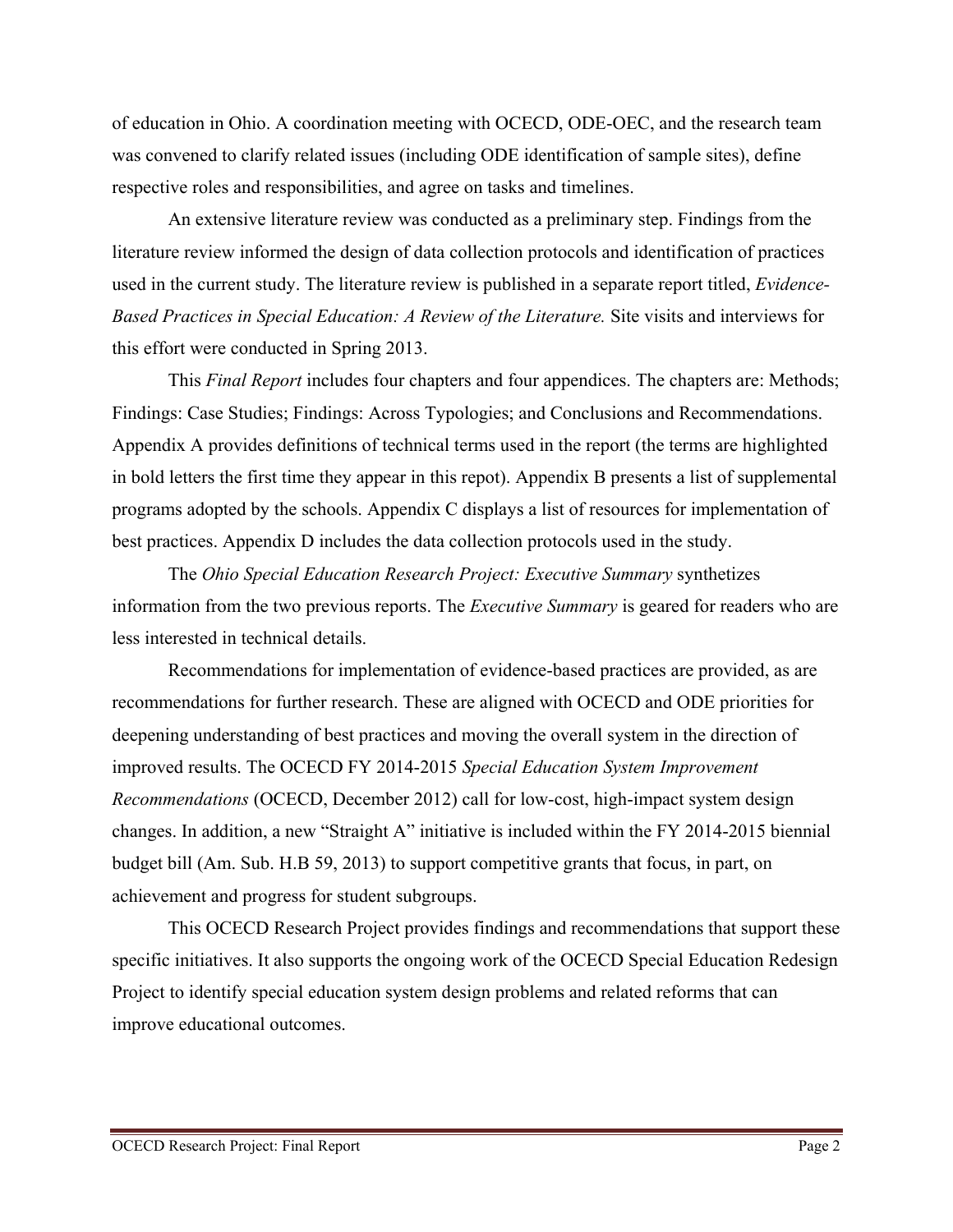#### **METHODS**

The OCECD Research Project was conducted in two stages. The first stage included a review of research on educational practices related to improved performance for students traditionally at-risk for academic failure, that is, mainly students with disabilities and economically disadvantaged students. Studies of high-performing schools that include a focus on the performance of economically disadvantaged students have attributes in common with those that focus specifically on students with disabilities, as they both address the challenges of diverse learning needs and closing achievement gaps. The review was conducted between October and December of 2012. The process and findings are presented in a separate report. The findings from the literature review were then used to build the method for the second stage of the project, which was the field study conducted between January and May of 2013.

This section details the methods of data collection and analysis employed in the field study. The data collection protocols and the survey template are included in Appendix D.

#### **Conceptual Framework**

#### **Purpose**

As requested by OCECD, the purpose of the study was twofold: (1) to provide insight into why geographically and demographically similar districts are achieving substantially different levels of academic progress for students with disabilities; and (2) to provide evidence on practices related to improved academic achievement for students with disabilities that inform ODE's and OCECD's initiatives. The term *practice* is here adopted to describe procedures, initiatives, and/or strategies employed by schools and school districts in their mission to educate Ohio students.

#### **Framework**

The review of research highlighted assets and challenges for the education of at-risk students. Assets included the presence of a well-defined and encompassing vision, accompanied by strategies that support the vision's implementation. These support strategies reflected a tripod formed by faculty (hiring practices, professional development, induction processes), curriculum and instruction (exposure to core curriculum, instructional strategies), and external supports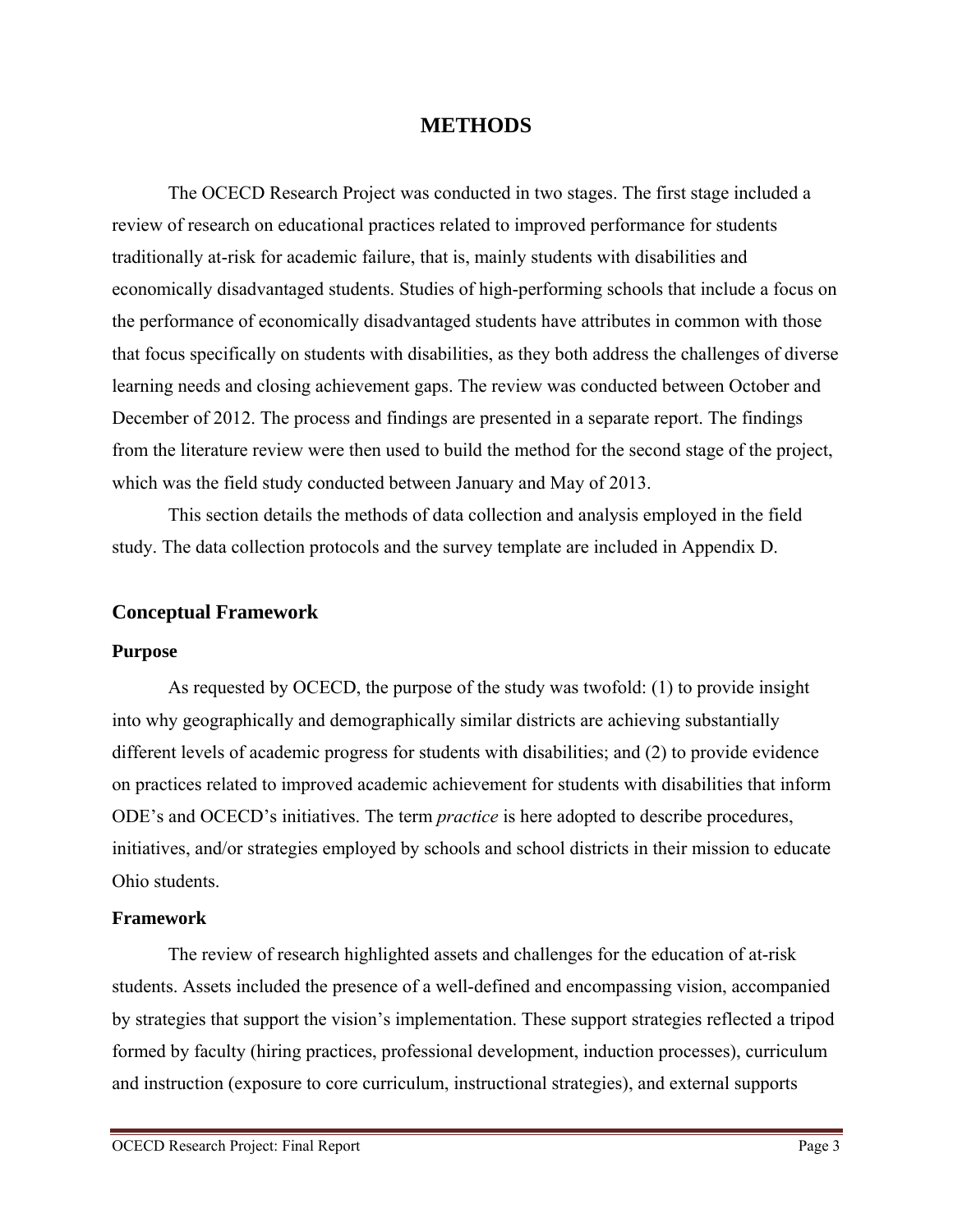(school district/sponsors, families, and communities). Challenge factors populated all three legs of the tripod, and included, among others, weak collaboration between general and special educators (in Ohio, intervention specialists), focus on compliance rather than instruction, or lack of resources and supports. Federal and state policies defined the platform on which educational practices are implemented.

The findings from the literature review defined a three-dimensional framework that delineated what to collect  $(1<sup>st</sup>$  dimension), from whom  $(2<sup>nd</sup>$  dimension), and at what grade level  $(3<sup>rd</sup>$  dimension). The conceptual framework guided the development of the data collection instruments, the analysis of the data collected from the field, and the presentation of findings. Figure 1 summarizes the framework.

| т рипсиями, торку  |                                     |                                  |                      |                           |
|--------------------|-------------------------------------|----------------------------------|----------------------|---------------------------|
| <b>Foundations</b> | <b>Subcomponents</b>                | 2 <sup>nd</sup> Dimension: Roles |                      |                           |
| Vision             | Perspectives                        | <b>General</b>                   | <b>Specific</b>      | 3 <sup>rd</sup> Dimension |
|                    | Contributors                        |                                  |                      | <b>Grade Level</b>        |
|                    | Challenges                          |                                  |                      |                           |
|                    | Leadership continuity               |                                  |                      |                           |
| <b>Structure</b>   | Funding                             | Superintendent/<br>Executive     |                      |                           |
|                    | Infrastructure                      | Director                         |                      | High                      |
|                    | Organization                        |                                  | Special<br>Education |                           |
|                    | State role                          |                                  | Director             |                           |
| Teachers           | Hiring practices                    |                                  |                      |                           |
|                    | Professional development            | Curriculum                       |                      |                           |
|                    | <b>Supports</b>                     | Director                         |                      | Middle/Junior             |
|                    | Collaboration                       |                                  | Intervention         |                           |
| Instruction        | <b>Identification and Placement</b> |                                  | Specialist           |                           |
|                    | Intervention structure              | Treasurer                        |                      |                           |
|                    | Role of special educator            |                                  |                      |                           |
|                    | <b>Transitions</b>                  | School                           | Auxiliary            | Elementary                |
|                    | Technology                          | administrators                   | services             |                           |
|                    | Specific strategies (programs)      |                                  |                      |                           |
|                    | Use of data                         | Teachers                         |                      |                           |
| <b>Supports</b>    | Behavior management                 |                                  |                      |                           |
|                    | Continuum of services               |                                  |                      |                           |
|                    | Parental involvement                |                                  |                      |                           |
|                    | Community involvement               |                                  |                      |                           |

**Figure 1: Elements of the three-dimensional conceptual framework 1st Dimension: Topics**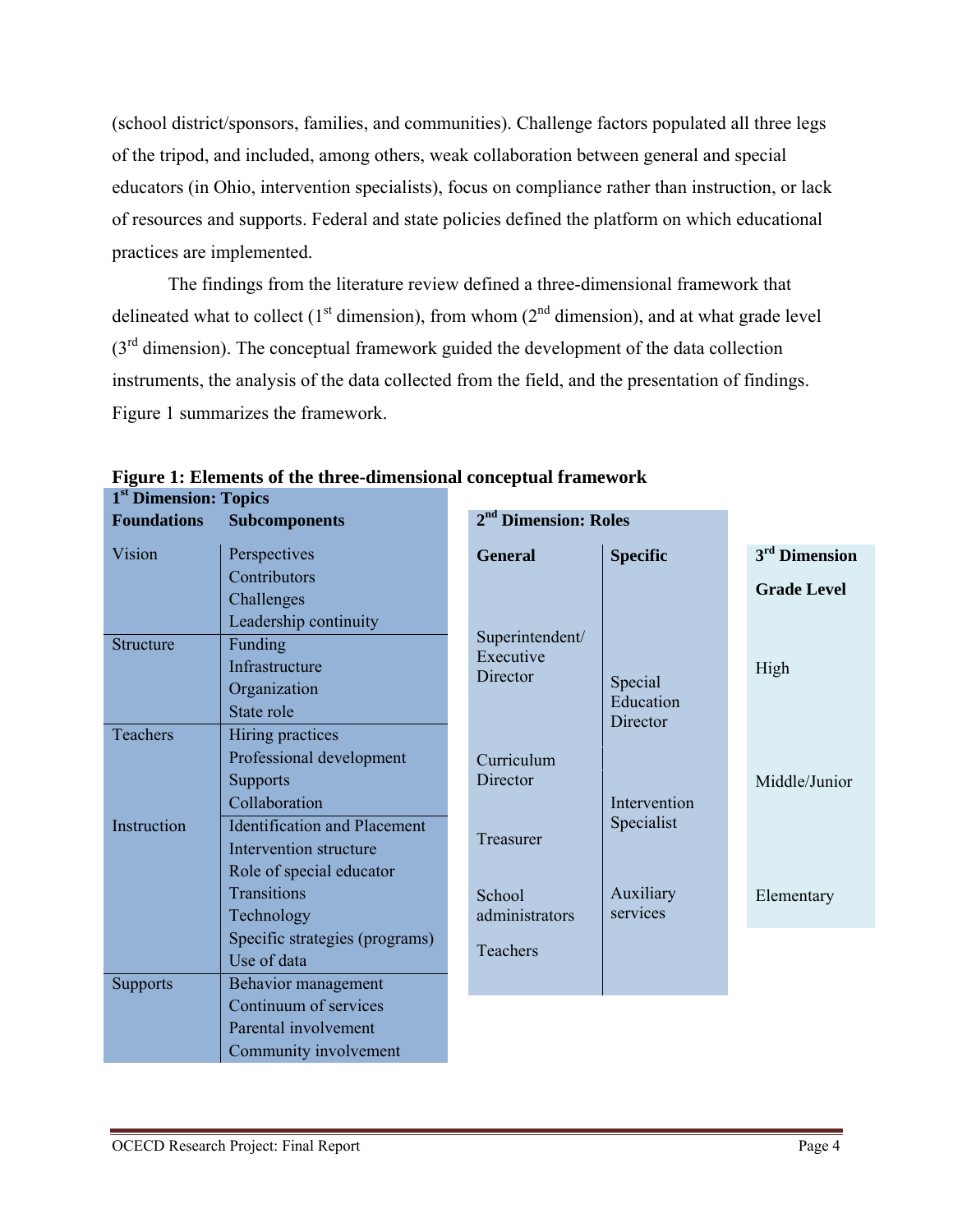#### **Sampling**

#### **Selection Process**

The selection of school districts and community schools that were to participate in the study was conducted by ODE-OEC staff. The selection process included six steps:

**Step 1**: ODE staff reviewed the list of Local Education Agencies (LEAs) clustered in typologies. Since 1996, ODE clusters its LEAs into typologies according to shared geographic and demographic characteristics. The purpose of developing this typology is to provide a rational basis for making data-driven comparisons of groups of districts that share similar characteristics. Before they reviewed the typology list, ODE staff excluded three types of LEAs: (1) Joint Vocational School Districts, whose students are included in the accountability of traditional districts; (2) Districts that are extremely small or have special circumstances, and for the targeted year (2012) served no students with disabilities; and (3) Large urban districts (Typology 5) for which a district-level analysis was inappropriate, as practices and procedures vary widely among schools.

LEAs grouped into the six typologies were then included in the potential sample listing. It is important to note that, when the sampling process occurred, ODE used the 2007 typology, which included seven categories. In 2013, ODE changed its typologies to address findings from the 2010 Census. The new classification includes eight categories. LEAs were reclassified to fit the new typology and to accommodate for changes in school population. This reclassification, done after the study had started, is not reflected here (Information about the typologies and the 2013 changes are located at http://education.ohio.gov/Topics/Data/Frequently-Requested-Data/Typology-of-Ohio-School-Districts.)

**Step 2**: ODE staff calculated district-level average scaled scores of the 2012 **Ohio Achievement Assessment** (OAA) and **Ohio Graduation Test** (OGT) for reading and mathematics for students in general education (so-called "typical" students) and students with disabilities. The difference or gap between the average scaled scores for the two groups of students was then calculated, and within each typology, the districts were ranked according to the achievement gap.

**Step 3**: LEAs with gaps in mathematics that ranked within the top and bottom five of each typology were examined further, and those with any of the following characteristics were eliminated from the sample list: (1) Districts with unresolved noncompliance with federal law or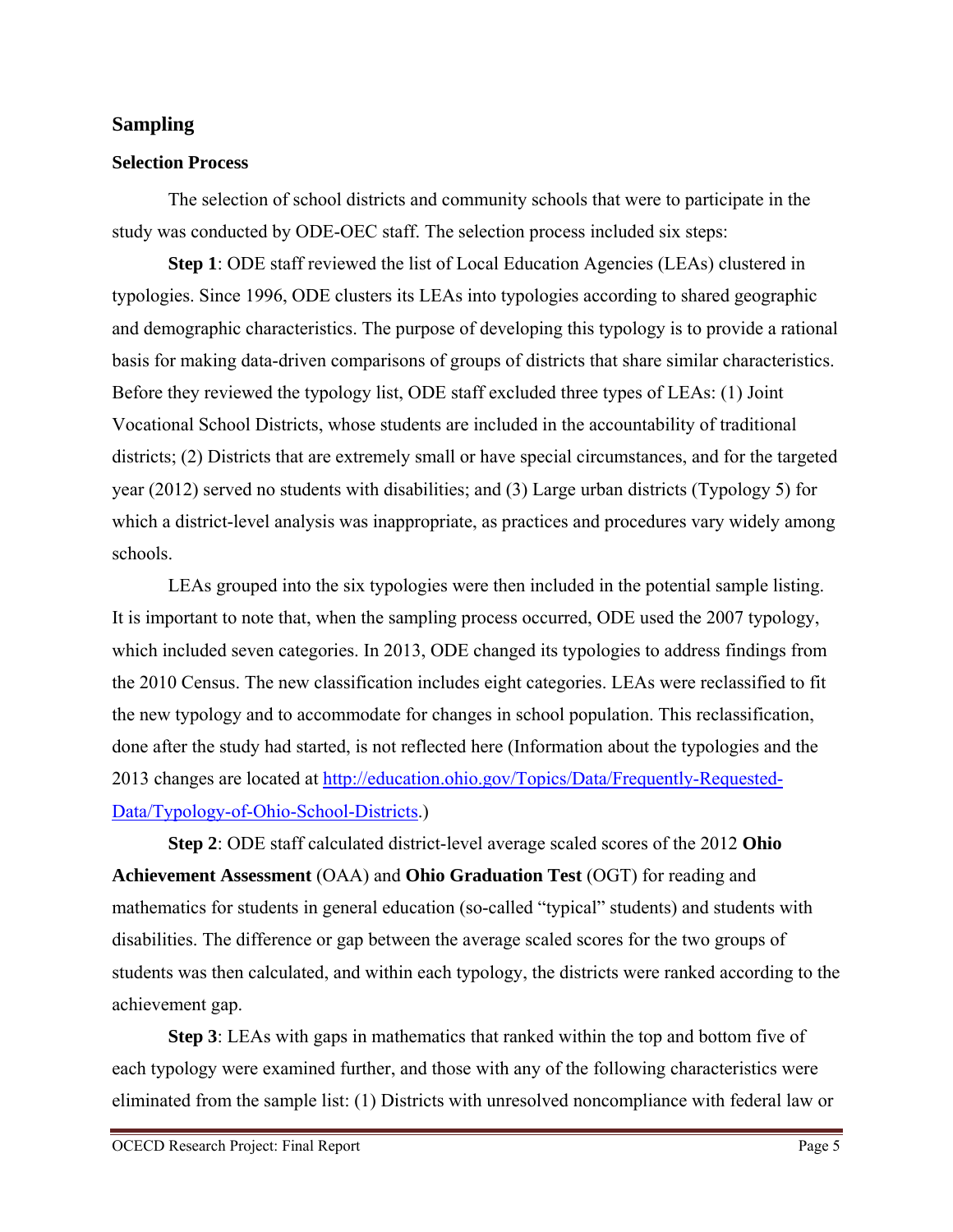regulations that continue to be under any supervision or sanctions from the Ohio Ethics Commission (OEC); (2) Districts whose gaps for reading scores were inconsistent with those for mathematics; and (3) Districts that had participated recently in another study of which OEC was aware, or made it known to OEC that they wished not to be considered for any such study.

S**tep 4:** A list with the LEAs with the top and bottom ranks for each typology was then provided to the evaluators. In some cases, there was more than one LEA with similar ranks.

**Step 5:** The research team re-examined the list of potential participants in two ways. First, results from three years of OAA and OGT were taken into account. This step tested whether results of the 2012 state assessments reflected the LEAs habitual performance or a onetime event that resulted from factors extraneous to the LEAs (e.g., natural disasters, closure of schools). No changes in ranking were observed. Second, the academic gap also was re-examined to understand its meaning. Small academic gaps may reflect an overall low achievement. That is, if the performance of the so-called model group is very low, the academic gap may not be large, but the group being compared (in this case, students with disabilities) may still be performing at a low academic level. In this case, the small gap should not be used as a model for best practices. The review of the gap indicated that students with disabilities in LEAs with small academic gaps also were achieving on average above their peers in schools with large gaps. One typology was the exception (typology 6). In this typology, the LEA with the smallest gap had the lowest average performance for all students, including students with disabilities. Alternatively, the LEA with the large gap showed high average performance for all its students. Therefore, the average performance of students with disabilities, rather than gap, defined the high/low terminology used in the study.

**Step 6**: When the list included more than one LEA with similar scores, the researchers used random selection to determine participation. The final list was then provided to OCECD and ODE for an initial contact with the LEAs.

Public charter or community schools are not clustered in typologies. The list of potential charter participants was provided by the ODE's Office of Community Schools, following similar criteria.

#### **Invitation to participate**

The OCECD and ODE sent a joint letter to the superintendents and sponsors of the listed LEAs and charters to announce the study and invite participation. The study's principal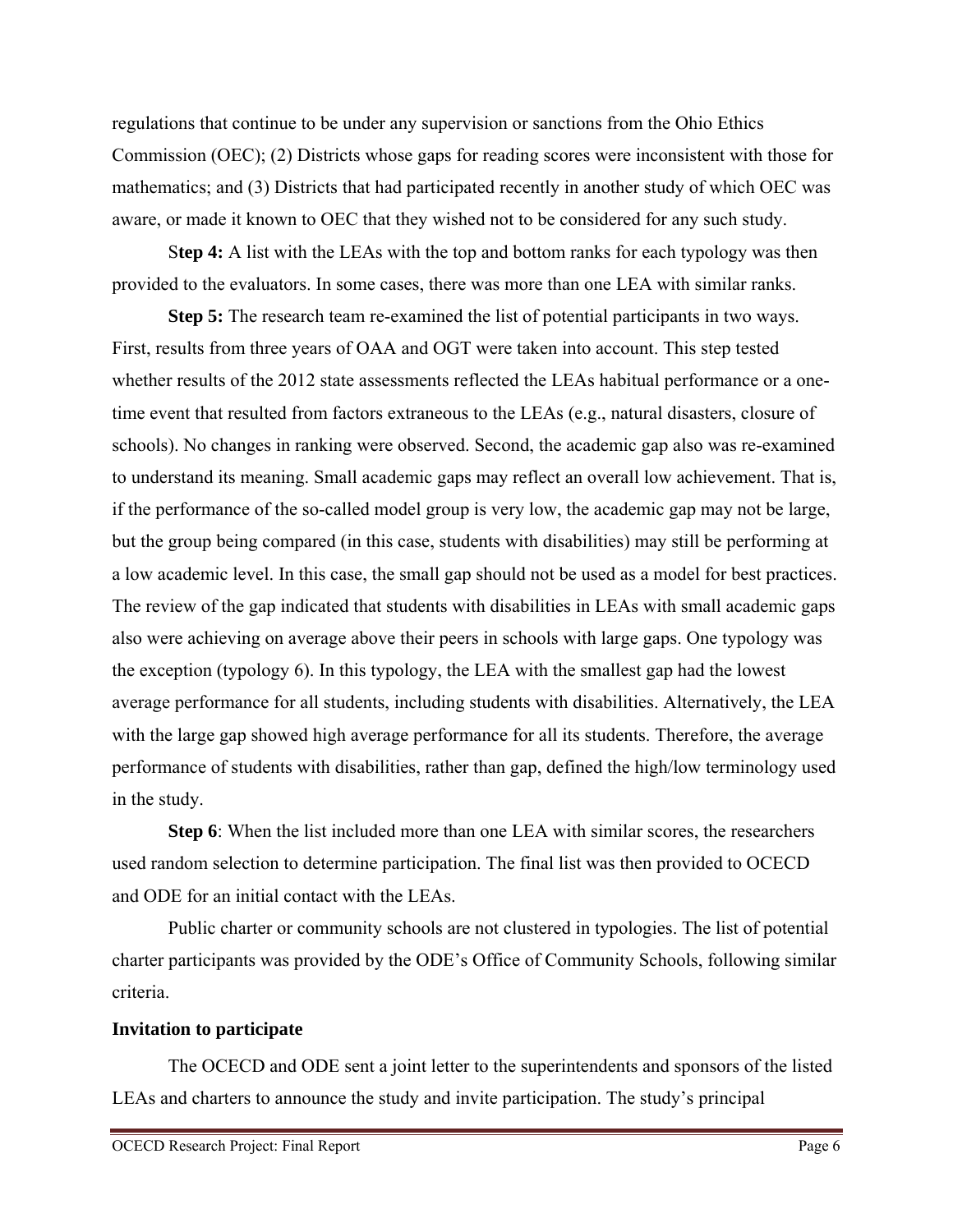investigator (PI) followed this initial communication with a message to superintendents and sponsors that introduced the research team and provided a detailed description of the study and what it required from each participant. In the message, the PI requested that a site liaison be designated. The liaison had a multiple role that included the following activities: centralize the contact with the researchers, schedule the site visits, prepare the schedule of site visit activities, and ensure teacher participation in the survey. Participation was voluntary and no rewards were offered to participants.

Upon this initial contact, one charter school declined to participate but was replaced by another equally ranked charter. Both sites in Typology 1 also declined participation after a long process of indecision, leaving no time for replacements. Therefore, the study reflects the research on policies and practices of two public charter schools and 10 LEAs clustered in 5 of the 7 typologies from 2007 (a description of the typologies is presented in *Findings: Case Studies*).

#### **Participant names**

Privacy of participants was a major concern throughout the study, and during the initial contact with the selected sites, the PI guaranteed that participants would not be identified. For the report, the LEAs and charters are identified by a code that indicates their typology and ranking. For instance, CH is a high achieving charter school for students with disabilities, and 2L is an LEA in typology 2 that shows low performance for students with disabilities. As explained previously, the high and low rankings refer to the site average scores for students with disabilities in the 2012 statewide assessments compared within typologies.

Table 1 displays the list of the study participants with the average scaled scores for reading and mathematics. Two observations are of note regarding the selection process. As the shown in the table, some districts with the lowest average scaled scores in one typology had average scaled scores that matched or exceeded those of the highest ranked district in another typology. Second, in some typology groups, although the gaps in mathematics scores between typical students and students with disabilities were large, the average scaled scores for students with disabilities were higher than the average scaled scores of typical students in other typologies. Therefore, *the top/bottom ranks defined for this study are typology-dependent*.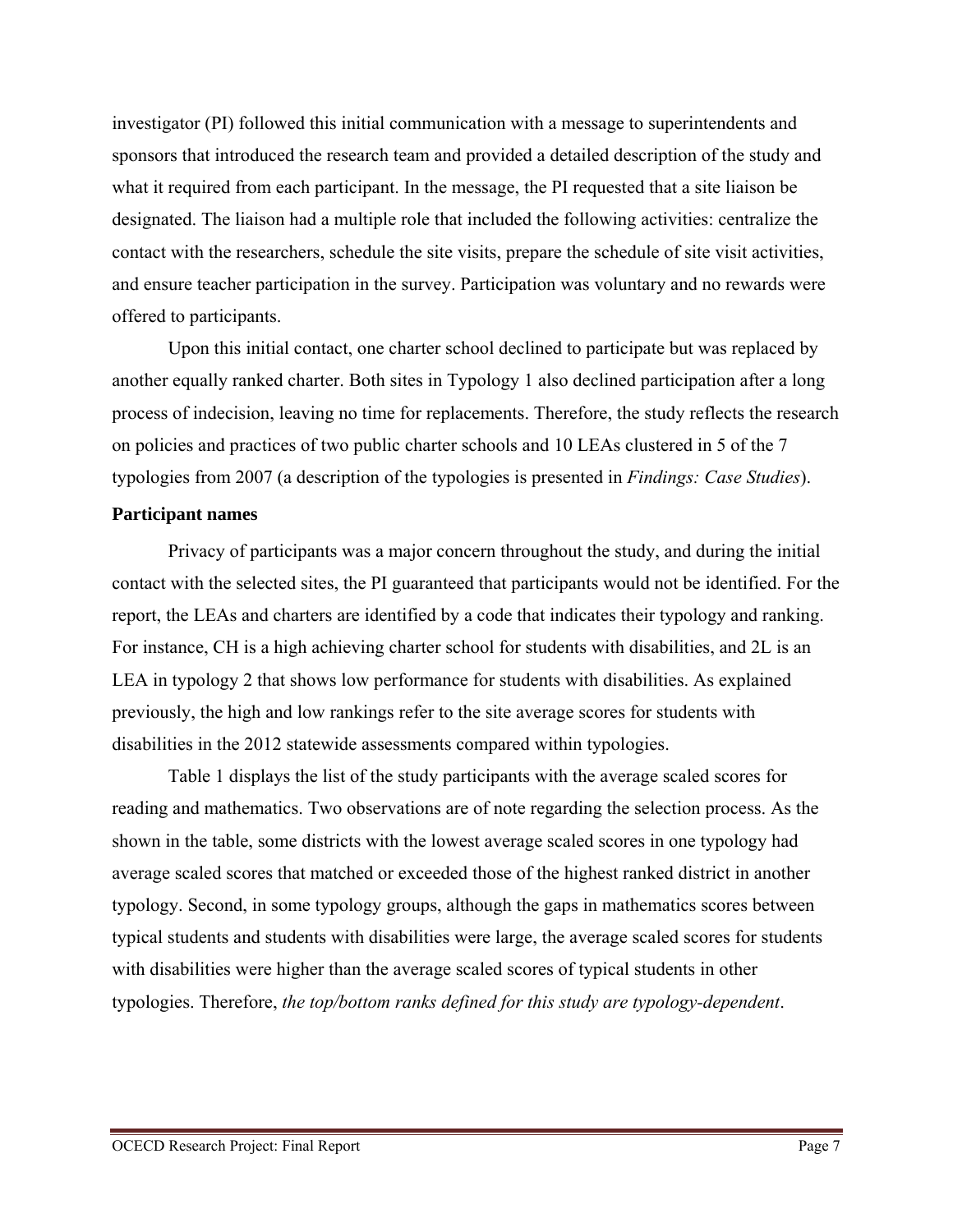|           |                | <b>Reading</b> |          |                | <b>Mathematics</b> |          |
|-----------|----------------|----------------|----------|----------------|--------------------|----------|
| Code      | <b>Typical</b> | SWD*           | Gap      | <b>Typical</b> | <b>SWD</b>         | Gap      |
| <b>CH</b> | 413.04         | 426.67         | $-13.63$ | 411.96         | 432.00             | $-20.04$ |
| CL        | 404.04         | 389.36         | 14.69    | 399.14         | 383.98             | 15.17    |
| 2H        | 434.26         | 411.22         | 23.04    | 443.04         | 415.70             | 27.34    |
| 2L        | 411.61         | 387.93         | 23.68    | 408.00         | 379.69             | 28.31    |
| 3H        | 435.86         | 414.61         | 21.25    | 445.62         | 417.83             | 27.79    |
| 3L        | 428.25         | 391.25         | 37.00    | 424.21         | 384.23             | 39.98    |
| 4H        | 434.83         | 420.92         | 13.91    | 437.59         | 412.76             | 24.83    |
| 4L        | 413.85         | 382.43         | 31.42    | 411.37         | 378.73             | 32.64    |
| 6H        | 447.68         | 415.39         | 32.28    | 450.12         | 409.00             | 41.12    |
| 6L        | 421.15         | 391.37         | 29.78    | 416.16         | 380.71             | 35.45    |
| 7H        | 446.56         | 428.80         | 17.76    | 451.02         | 428.31             | 22.71    |
| 7L        | 443.64         | 409.75         | 33.89    | 447.42         | 400.45             | 46.97    |

**Table 1: Average scale scores in the statewide assessments reading and mathematics at the participant sites** 

 $*SWD = students with disabilities$ 

Source: Ohio Department of Education, Office for Exceptional Children

# **Study Design**

#### **Design**

The study used a comparative case study approach (Yin, 2009) to examine policies, programs, and practices adopted by LEAs and charter schools that share similar geographic and demographic characteristics but differ in levels of academic achievement for students with disabilities. A case study is a descriptive design that does not allow the establishment of causality between academic success and specific practices. However, by collecting the same data from participants on the two ends of the achievement spectrum, the study differentiates those practices that are common to all schools, regardless of achievement, from practices that are exclusive to schools that attain academic success.

#### **Research Questions**

The study is informed by two foundational questions:

- 19. What educational practices may explain different levels of achievement for students with disabilities within school districts and charter schools that share specific demographic characteristics (typologies)?
- 20. To what extent are these practices shared by educational agencies that display strong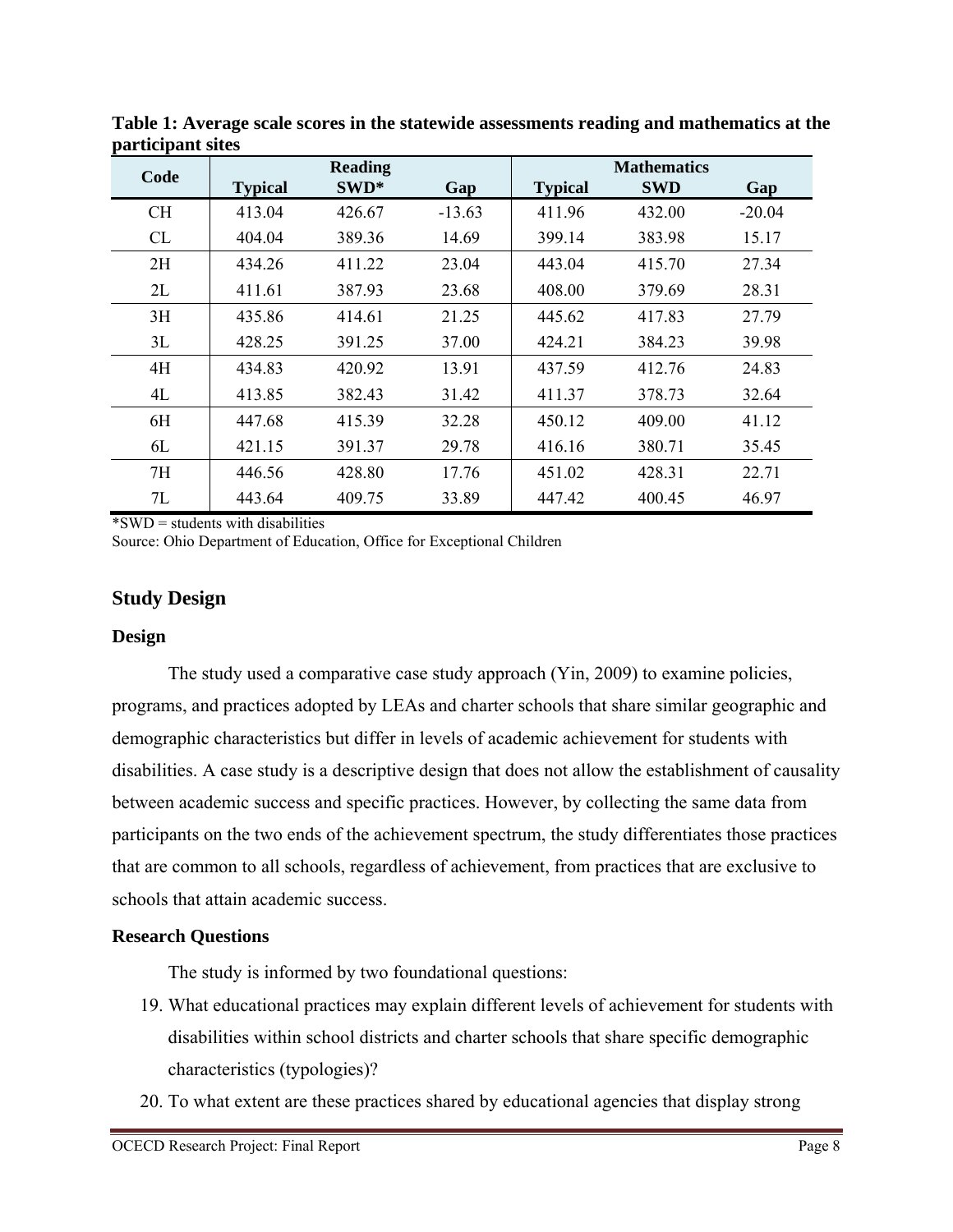achievement for students with disabilities, regardless of typologies?

#### **Data Collection Methods**

The study employs a mixed methods approach. Qualitative and quantitative data were collected using interviews, site visits, and a survey. Triangulation techniques (Patton, 2008) were used to compare and contrast information.

Protocols for the interviews, the rubric for the school walkthrough and the survey questionnaire were developed based on the conceptual framework informed by the literature review (see Figure 1). The walkthrough rubric and the survey were pilot tested in a visit to a volunteer school district that did not participate in the study. The LEA's Director of Pupil Services and Director of Academic Achievement and Professional Development kindly allowed the researchers to visit their schools and test the protocols. Additionally, LEA staff responded to the survey and made comments regarding adequacy of wording, relevance of questions, and potential ambiguity. Comments from this pilot were used to fine-tune the data collection instruments. During the pilot, the researchers also interviewed the ODE's Director and Associate Director of the Office for Exceptional Children, and the OCECD Executive Director. These interviews had a dual objective: to clarify the role of the study within the agencies' vision and to identify any further questions that the study should address.

#### **Data collection activities**

Data collection activities included: (a) site visits to the school districts and charter schools; (b) interviews with central office and school personnel; (c) guided school walkthrough observations; and (d) an online survey of teachers.

**Site visits**: Beginning in January, 2013, electronic invitations were sent to the site liaisons to start scheduling the site visits. In the majority of sites, the special education director was the identified liaison. The liaisons worked closely with the member of the research team who was responsible for organizing the visits. Within 10 days, the team started to receive confirmation dates.

The visits extended from the beginning of March through the last week of April, 2013. Each site received a one-, two-, or three-day visit from one or two members of the research team, according to the number of schools within each LEA. The visits included walkthroughs in schools that represented different grade levels (elementary, middle/junior high, or high school),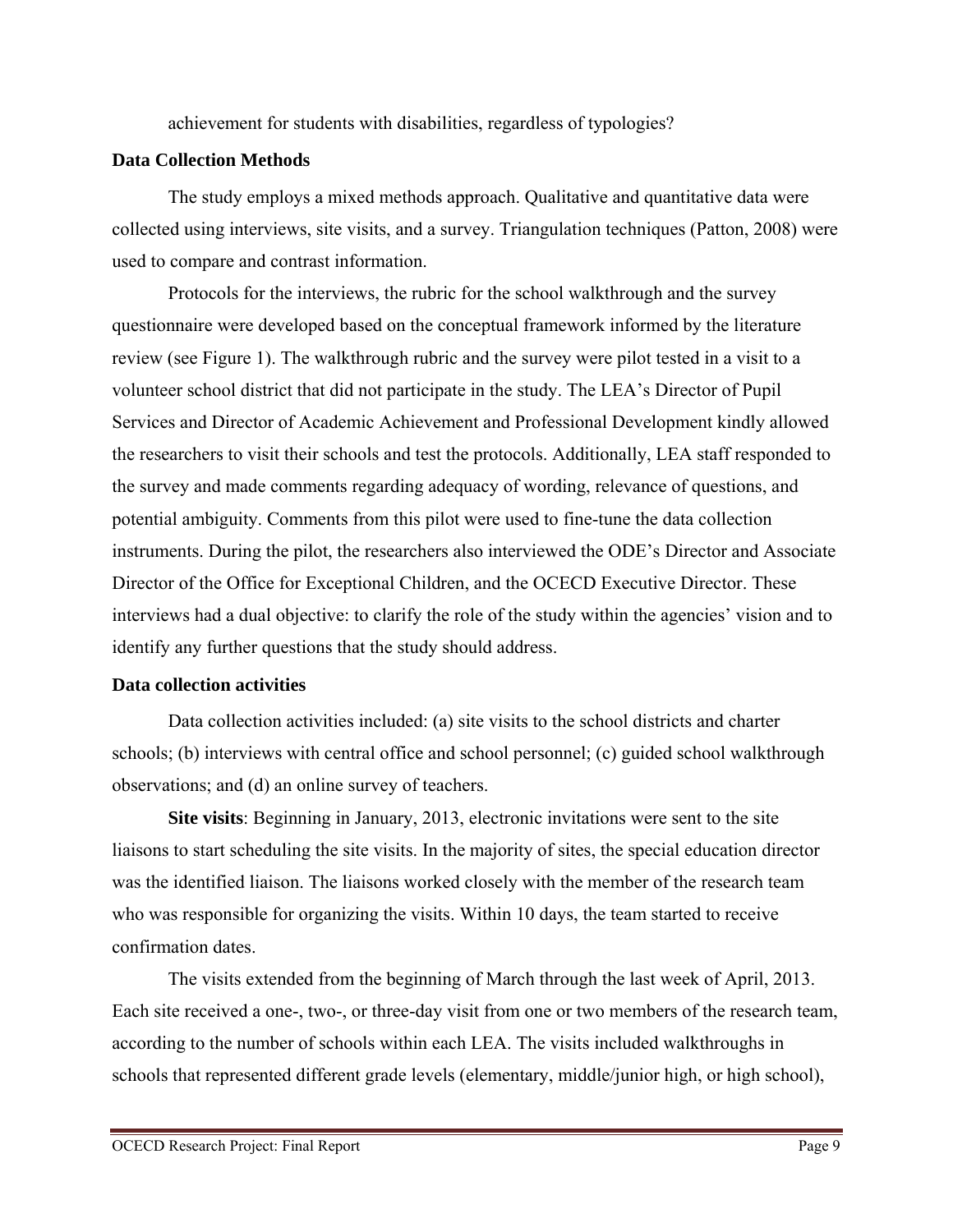and interviews with central office administrators, school administrators, teachers, and support personnel.

In six LEAs, the visit was limited to one researcher, as an accommodation for the short window left to conduct the visits before the start of state assessments. All selected sites, representing 10 LEAs and 2 charter schools, were visited. For the LEAs, the visits included 10 elementary schools, 4 middle schools, 1 junior high school, 3 junior high/high schools, and 7 high schools. The researchers were able to visit all of the schools in 8 of the 10 selected LEAs.

The walkthrough rubric, based on the literature review, included a schoolwide component and a classroom component. The school wide component explored the learning environment and addressed the question of to what extent the environment created an atmosphere conducive to learning. As researchers walked through the building, they observed announcements, posters that reflected the vision and behavior expectations, displays of student work, and the presence of technology. The classroom component explored both the environment and the dyad of teachinglearning. The classroom rubric contained elements such as the role of the general education and the special education teacher, student involvement (determined by high-level questioning, project-based learning), use of technology, and level of engagement of students with disabilities. The rubric was completed as a check list (observed/not observed). Each researcher completed the rubric individually and then reconciled their responses to create a common document. Any relevant observation outside of the rubric was registered in complementary notes**.**

**Interviews:** During the site visits, central office and school personnel were interviewed. Central office representatives who were interviewed included district superintendent, charter school executive director, director of special education, curriculum director, and treasurer. At the school level, interviews involved the school principal or assistant principal, psychologist, counselors, special education teachers (called *intervention specialists*) as possible within normally scheduled instructional activities, and other student support personnel.

Interviews with central office staff examined the conceptual framework topics displayed in Figure 1 from a district perspective. Interviews with school staff explored the same topics as implemented across different grade levels. A total of 97 interviews were conducted, of which 33 were with representatives of LEA's central office or charter school sponsors, 23 were with student support personnel (counselors, psychologists), and 41 were with administrators from elementary, middle/junior high, and high schools.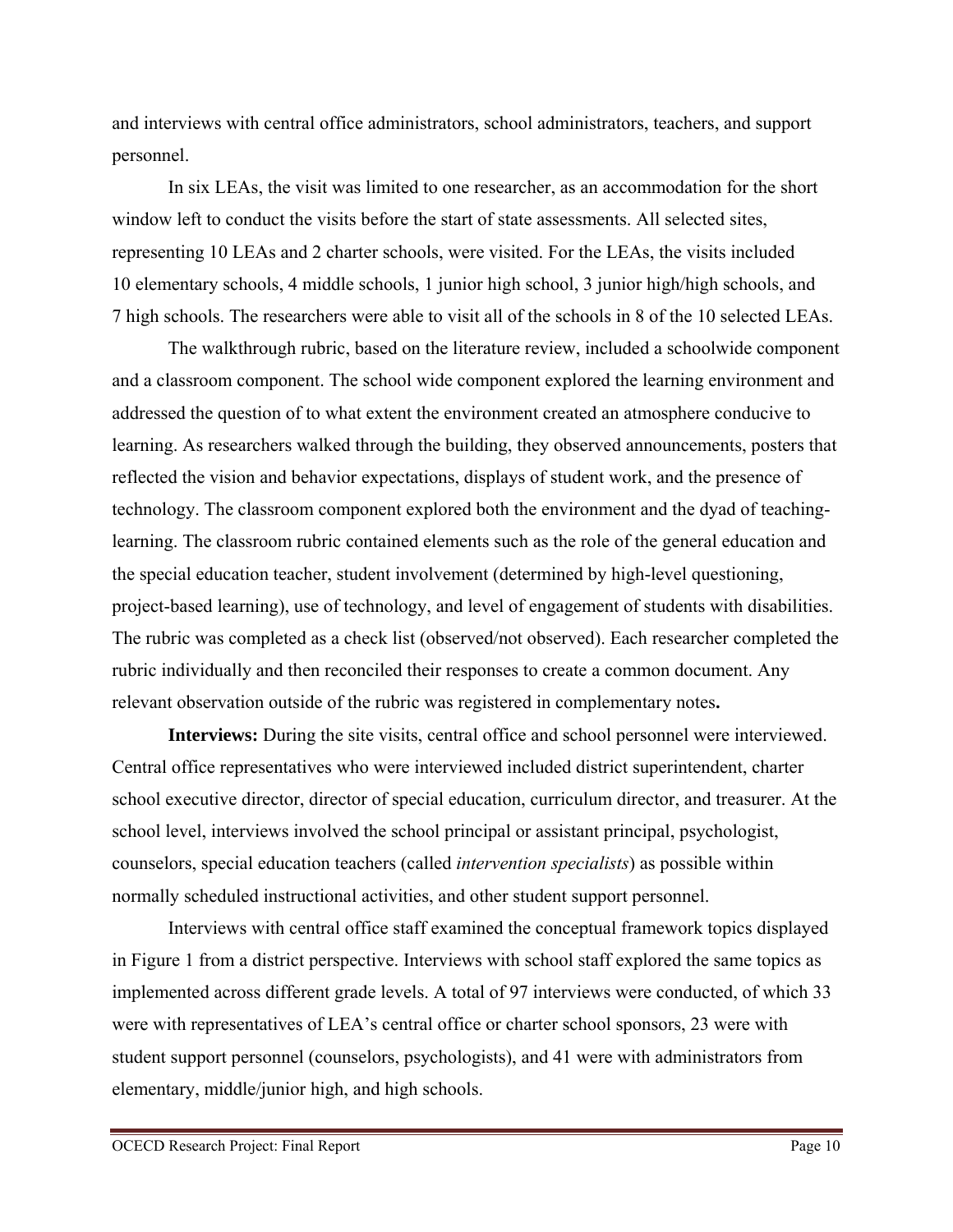The interviews were taped, except at one site. The tapes were then transcribed by outside professional transcribers. For the one site where interviewees requested not to be taped, the interviewers took lengthy notes.

**Survey:** An online survey was conducted with general and special education teachers from participant sites using Survey Monkey™. The survey explored the conceptual framework topics as implemented at the classroom level. The questionnaire comprised 40 items that included a mix of yes/no questions, open questions, and items to be answered using a five-point scale (from  $1 =$  strongly disagree through  $5 =$  strongly agree).

The link to the survey was activated in the beginning of March, 2013, and remained active through May 15, 2013. As each site visit approached, the site liaison received the invitation to the survey, with a request to relay the information to the teachers. Each participant site received at least four reminders before the link was closed. The site visit researcher(s) reminded the site liaison about the survey during the visit. According to site liaisons, invitations were sent to 814 teachers across the sites and 395 participated for an overall response rate of 48.5%. Across sites, response rates varied from 26.3% to 100.0%. Information by site is not detailed to avoid identification. Table 2 displays the demographics of the survey respondents.

| How long have you been teaching<br>at this school? |        |               | How long have you been teaching overall? |               |
|----------------------------------------------------|--------|---------------|------------------------------------------|---------------|
| Years                                              | Number | $\frac{0}{0}$ | Number<br>Years                          | $\frac{0}{0}$ |
| $0-1$                                              | 37     | 10.6          | 29<br>$1 - 3$                            | 8.3           |
| $2 - 5$                                            | 70     | 20.0          | 27<br>$4 - 6$                            | 7.7           |
| $6 - 10$                                           | 69     | 19.7          | 51<br>$7 - 10$                           | 14.7          |
| More than 10                                       | 174    | 49.7          | 64<br>$11 - 15$                          | 18.3          |
| Total                                              | 350    | 100.0         | 178<br>More than 15                      | 51.0          |
|                                                    |        |               | Total<br>349                             | 100.0         |
| What grade level do you currently teach?           |        |               |                                          |               |
| Levels                                             | Number | $\%$          | What is the highest degree you obtained? |               |
| Elementary                                         | 133    | 40.0          | Number<br>Degree                         | $\frac{0}{0}$ |
| Middle                                             | 61     | 18.3          | Bachelor's<br>51                         | 14.7          |
| Junior                                             | 10     | 3.0           | Master's/<br>291                         | 83.9          |
| High school                                        | 90     | 27.0          | Master's plus                            |               |
| Across levels                                      | 34     | 10.2          | 5<br>Doctoral                            | 1.4           |
| Administrators                                     | 5      | 1.5           | 347<br>Total                             | 100.0         |
| Total                                              | 333    | 100.0         |                                          |               |

| Table 2: Demographics of survey participants |  |  |  |  |
|----------------------------------------------|--|--|--|--|
|----------------------------------------------|--|--|--|--|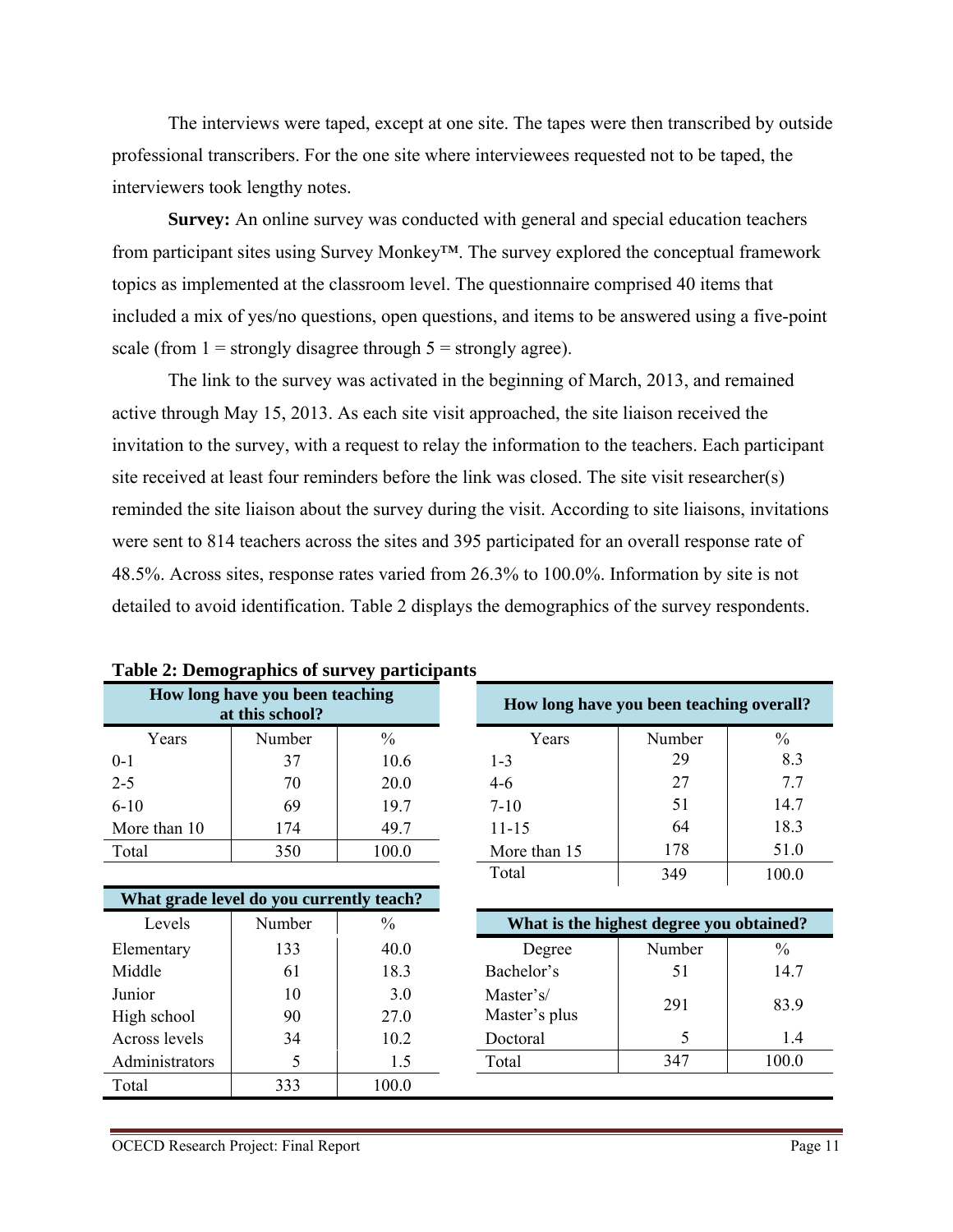Responses to many of the survey items were forced but not the demographics; hence, the variation in totals. Survey results were used to triangulate information with the data collected from interviews and observations. In sites where response rates were similar for both participants, and at least above 40%, comparisons of means were calculated (*t*-tests or chisquares). Otherwise, the findings were treated descriptively.

#### **Data Analysis**

As observed by Miles and Huberman (1994),

Data reduction is not something separate from analysis. It is part of the analysis. The researchers' decisions—which data chunks to code and which to pull out, which evolving story to tell—are all analytic choices that must be made beforehand. This process sharpens, sorts, focuses, and organizes data in such a way that final conclusions can be drawn and verified. (p. 11)

The data analysis mirrored the conceptual framework that guided the whole study. All data collected were entered in a master project database. Data were coded by hand, rather than using qualitative software, as the team agreed that a thorough sifting through each document would elicit more information. To avoid potential bias acquired during the site visits and interviews, two researchers who had not participated in the site visits coded the data. Moreover, to avoid bias that might have resulted from previous knowledge of achievement levels, for the two initial rounds of data reduction, the researchers doing the data analysis were kept purposefully unaware of ranks and typology.

The rubric and most sections of the survey were entered as percentages or averages. Data from interviews were coded, starting with the large components (e.g., vision, structure, instructional strategies). Within each component, the information was coded into smaller elements. For instance, within vision, coding included elements such as: all students can learn, get students college-ready, get students to pass tests, and so on. At the third round of analysis, a summary from the rubrics, survey, and interviews, aligned by the main components, were entered into one document. At this point, the data were organized by typology but not rank. Only after the typology analysis was done did the researchers include the ranks (high/low) to start the comparison process.

#### **Limitations**

The findings presented in this report should be interpreted with three considerations in mind. First, the purpose of the study is to identify educational practices used in school districts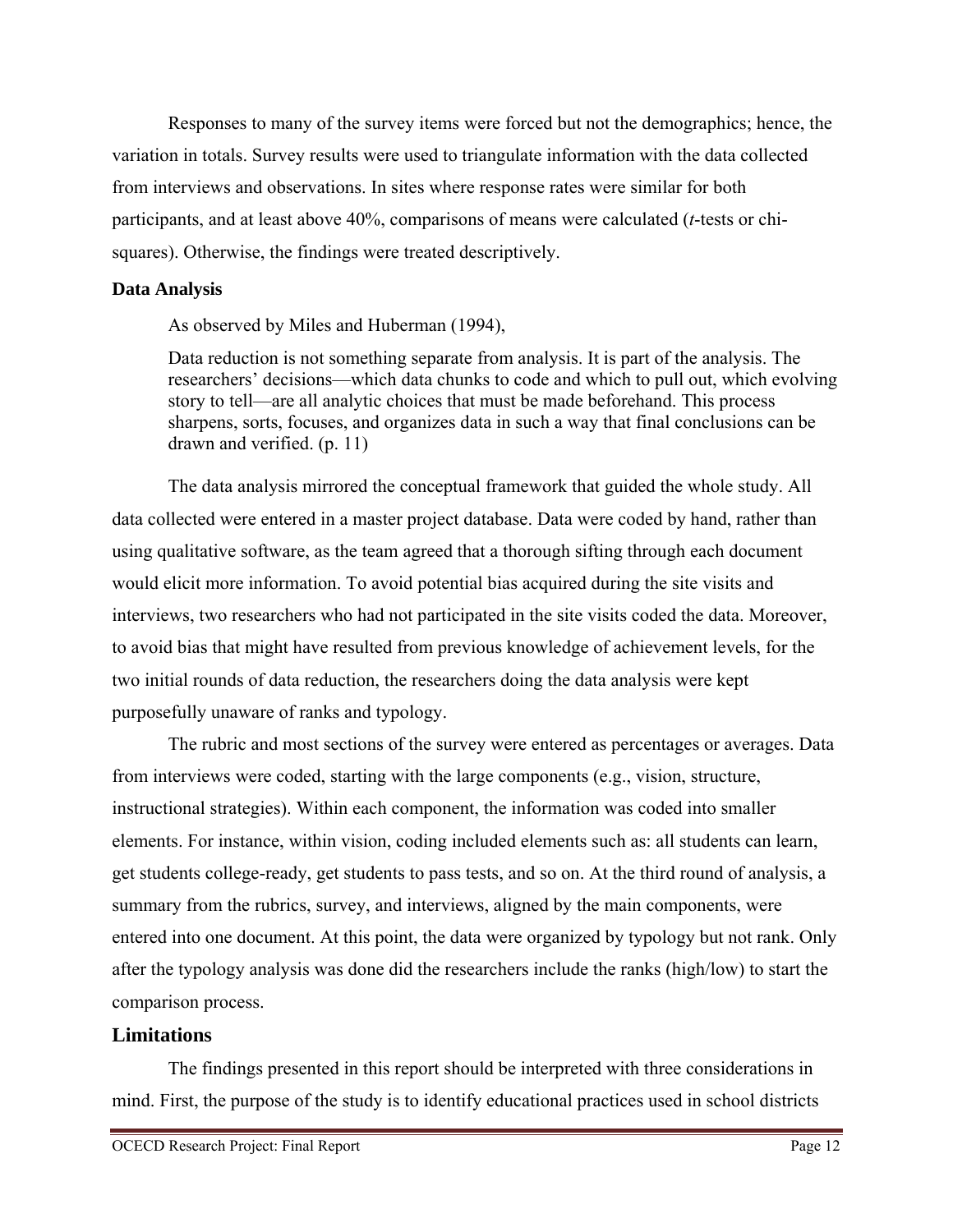and charter schools that promote good academic performance in the statewide assessments for all students and particularly students with disabilities. The research is descriptive in nature and does not propose causal relationships between specific practices and student outcomes. Second, reflecting the sampling process, findings are first and foremost, Ohio-specific, as only Ohio education agencies are represented. Additionally, generalizations beyond typologies, although not excluded, must be made with caution, as the top and bottom achievement ranking is typology-specific. Third, data for this study were collected during a six-month period in select LEAs and charters across the state. Thus, the data represent a snapshot in time within the districts' and schools' much lengthier trajectories. At the time of the study, all LEAs and charters were, in one way or another, embarking on significant changes to address the **Ohio's New Learning Standards** initiative.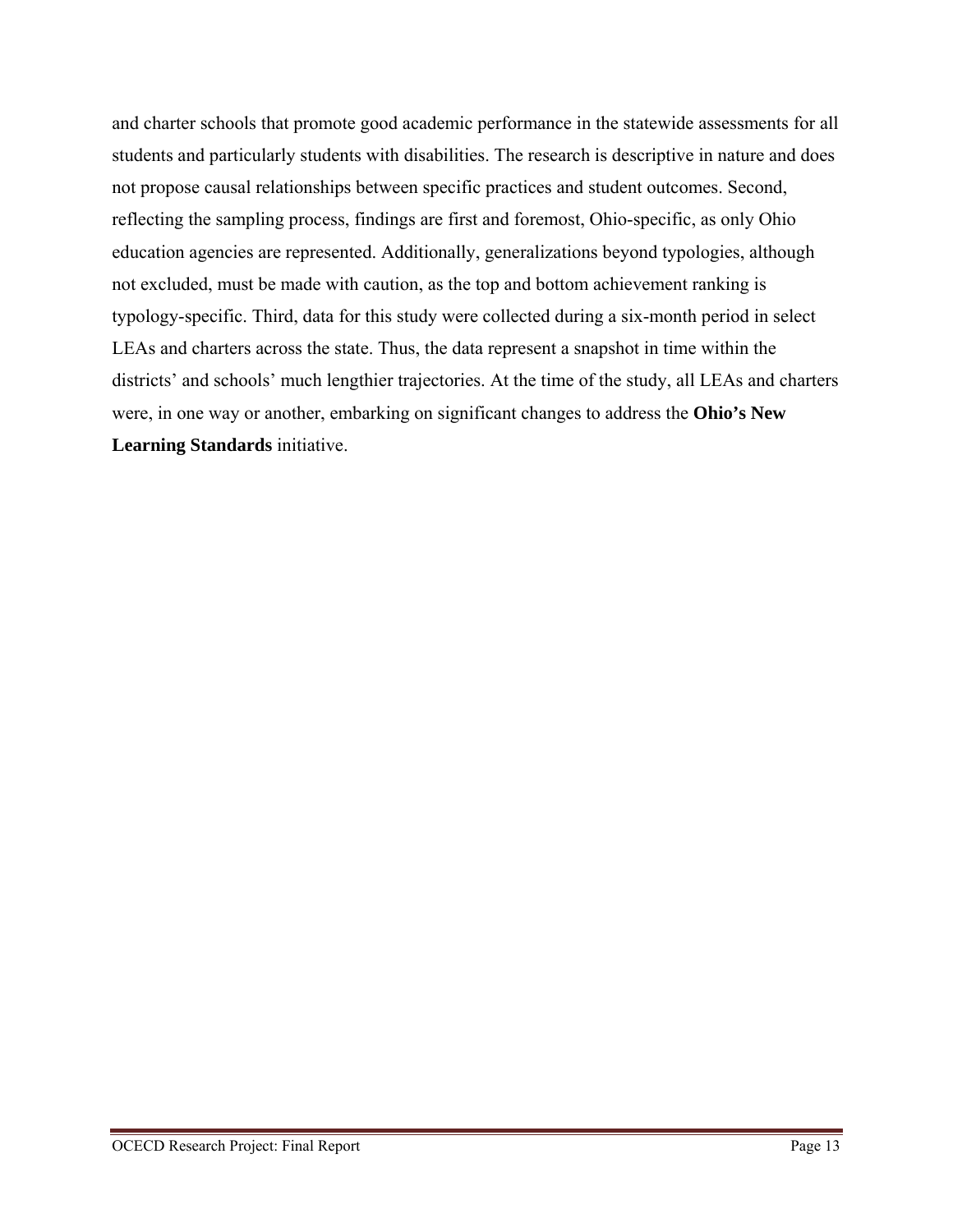# **FINDINGS: CASE STUDIES**

This section presents the findings from the field-study organized by typologies. A crosstypology analysis is discussed in the next chapter. As a reminder, to maintain privacy, the sites are identified by a code that reflects the typology (e.g., C for Charter, 2 for Typology 2) and the average performance of students with disabilities in the statewide assessments (High and Low). For instance, 2H reflects a Typology 2 district where students with disabilities performed on average higher than similar students in other LEAs within the same typology. As a second reminder, LEAs in Typology 1 declined to participate, and LEAs in Typology 5 (large urban LEAs) were not included by ODE as they did not fit the study's methods. Therefore, the study involved the following typologies:

#### **Public Charter/Community Schools**

Typology 2: Rural/agricultural–small student population, low poverty, low to moderate median income;

Typology 3: Rural/small town–moderate to high median income;

Typology 4: Urban– high poverty, low median income;

Typology 6: Urban/suburban–high median income;

Typology 7: Urban/suburban– very low poverty, very high median income.

Each case study is organized by a framework that reflects the findings from the literature review. At the end of each case study is a discussion of similarities and differences between the high and low performing sites. Major headings are as follows:

- 1. Demographics;
- 2. Vision (challenges and contributors);
- 3. Infrastructure;
- 4. Teaching (hiring practices, professional development, and supports);
- 5. Learners (identification, Least Restrictive Environment [LRE], continuum of services, transitions, behavior management);
- 6. Classroom strategies (**co-teaching**, curriculum alignment, use of data, technology, student supports);
- 7. Family and community involvement; and
- 8. Similarities and differences.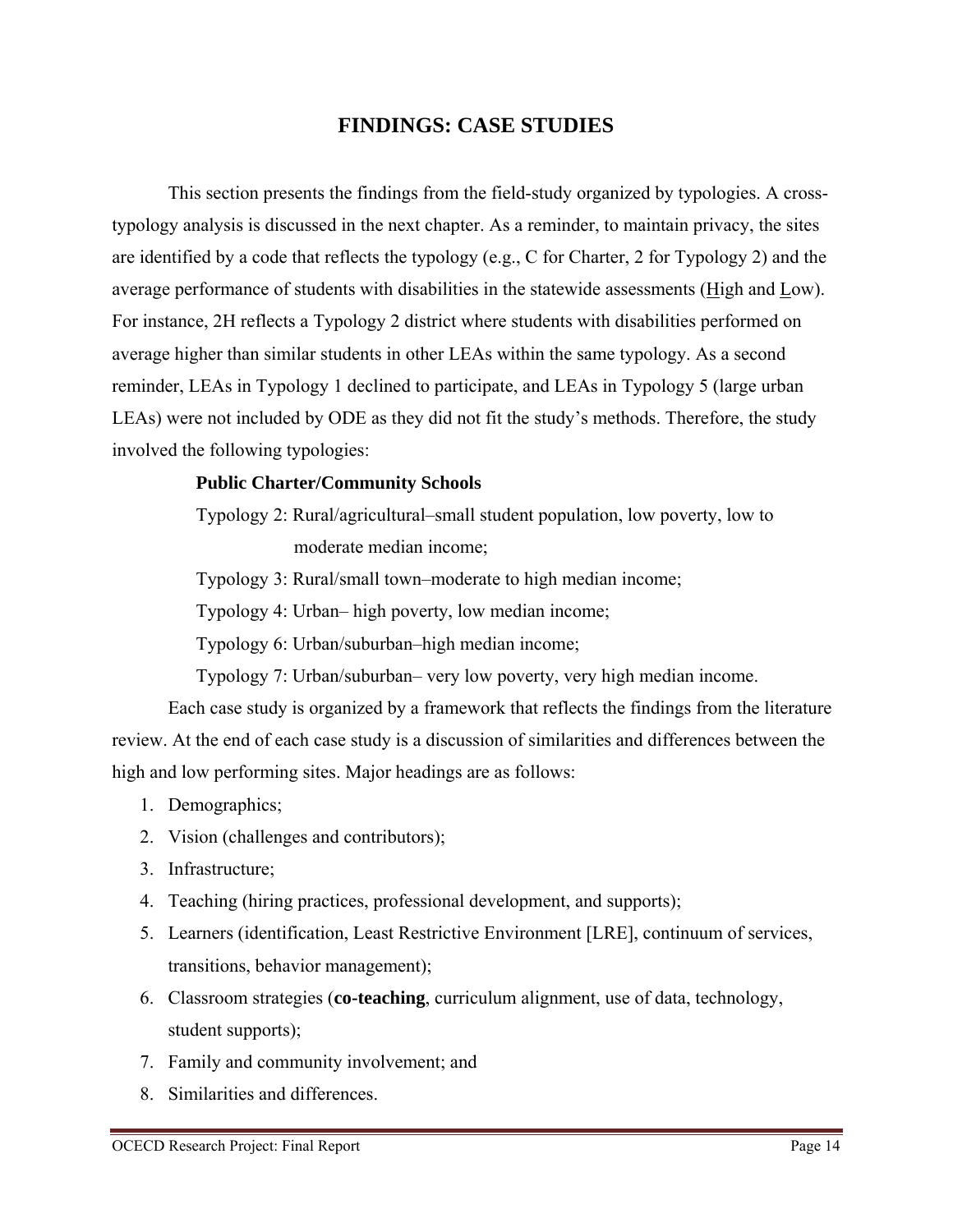*A note about data*: To simplify the presentation of demographic tables, data sources are not included. Sources for the data were as follows: Profile data came from the 2011-2012 **School Report Cards** available at http://ilrc.ode.state.oh.us/districts; percentages and numbers are rounded to maintain the LEAs' privacy. Performance, disability classification and least restrictive environment (LRE) were provided by ODE-OEC. Performance data reflect scale scores. The breakdown for disability shows only the most frequent classifications.

# **Public Charter/Community Schools Case Study**

Public charter schools, called Community Schools in Ohio, comprise a sponsor entity and an advisory board that has functions similar to the central office and board of education of traditional public schools. A public charter school (hereafter charter) is considered to operate as a school district for policy and funding purposes. The sponsor establishes policies and procedures that guide the schools' operations. Sponsors may be local or part of a larger organization with headquarters in another locality or even another state. Some of these entities sponsor a number of schools in Ohio and across the nation that may include brick-and-mortar and virtual schools. Although they share sponsors, each school must have its own advisory board formed by community representatives. In some charters, a contractor is hired to assume administrative and financial activities, thus creating a third decision-making body in addition to the sponsor and the board. Similar to many of the public school districts in Ohio, charter schools may contract with private agencies to provide specialized services for students with disabilities, such as speechlanguage therapy, occupational therapy, physical therapy, and others.

Interviews were conducted with 11 staff members from the two charter schools, including representatives from the sponsor organizations and school administrators. A total of 33 teachers participated in the survey. Response rates for the teacher survey were high for both schools, at 92% (CH) and 100% (CL).

#### *1. Demographics*

The two charter schools included in the study are located in impoverished urban areas in two cities. Both schools have large minority populations and serve students from elementary to middle grades (K-8). Table 3 summarizes the sites' demographics and performance information.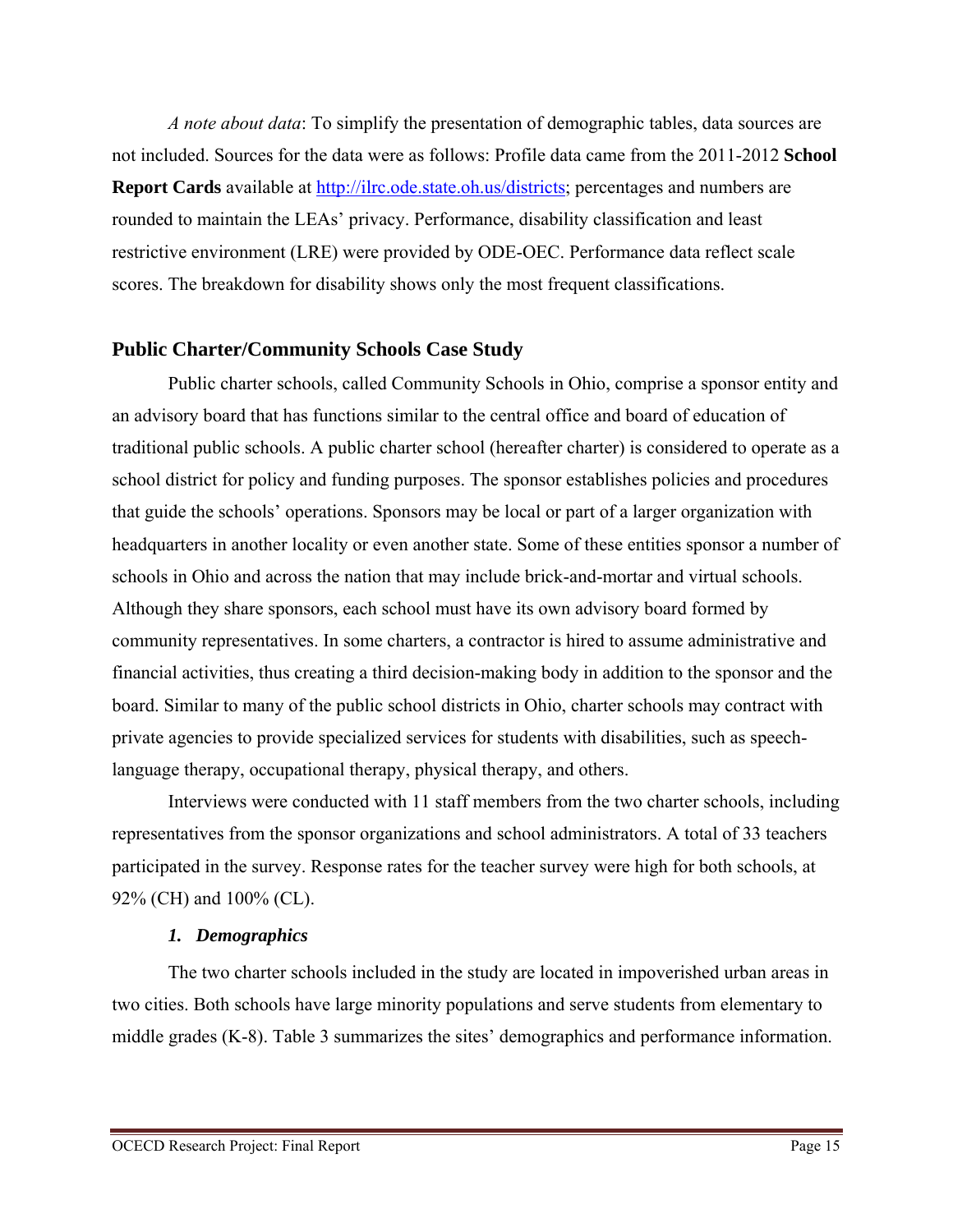| <b>Characteristics</b>                           | <b>Higher-ranked</b><br>(CH) | Lower-ranked<br>CL) |
|--------------------------------------------------|------------------------------|---------------------|
| Student enrollment (range)                       | 100-150                      | 350-400             |
| Location                                         | Inner City                   | Inner City          |
| Economically disadvantaged                       | 91%                          | 95%                 |
| Minorities                                       | 85%                          | 99%                 |
| Reading average (typical students)               | 413.04                       | 404.04              |
| Reading average (students with disabilities)     | 426.67                       | 389.36              |
| Reading gap*                                     | $-13.63$                     | 13.66               |
| Mathematics average (typical students)           | 411.96                       | 399.14              |
| Mathematics average (students with disabilities) | 432.00                       | 383.98              |
| Mathematics gap*                                 | $-20.04$                     | 15.17               |
| Students with disabilities                       | 29%                          | 15%                 |
| Specific learning disabilities                   | $0\%$                        | 47%                 |
| Speech-language impairments                      | 21%                          | 16%                 |
| Cognitive disabilities                           | 11%                          | 8%                  |
| Least Restrictive Environment >80%               | 100%                         | 92.8%               |

|  | Table 3: Brief demographic characteristics of the public charter school sites |  |  |  |
|--|-------------------------------------------------------------------------------|--|--|--|
|  |                                                                               |  |  |  |

\*gap= average score typical students – average score students with disabilities

#### *2. Vision*

Interviewees from both sites indicated a focus on compliance with IDEA requirements. At the CH site, interviewees shared the vision that all children can learn if provided supports. At the CL site, there is a shared vision that students with disabilities should "be educated in the best possible way and in the least restrictive environment" and that the school must "give them the tools they need."

*Challenges to achievement of the vision:* Challenges common to both sites included low teacher salaries, resistance to change, and disconnects between home and school. Teacher salaries were not competitive with the surrounding public school districts; either the entry salaries are low or entry salaries may be competitive but there is no pay structure that ensures regular raises. As a consequence, teacher turnover is high. Resistance to change was another frequently mentioned challenge. One CL administrator commented that a major problem is that "teachers shoot for the middle"; that is, they feel more comfortable dealing with the average student and are not prepared to help gifted students or students with disabilities. A special education interviewee from the same LEA commented, "I feel like general education teachers don't quite understand what we do. And by the same token, I don't think we fully understand what [they] have to do. So there's huge disconnect."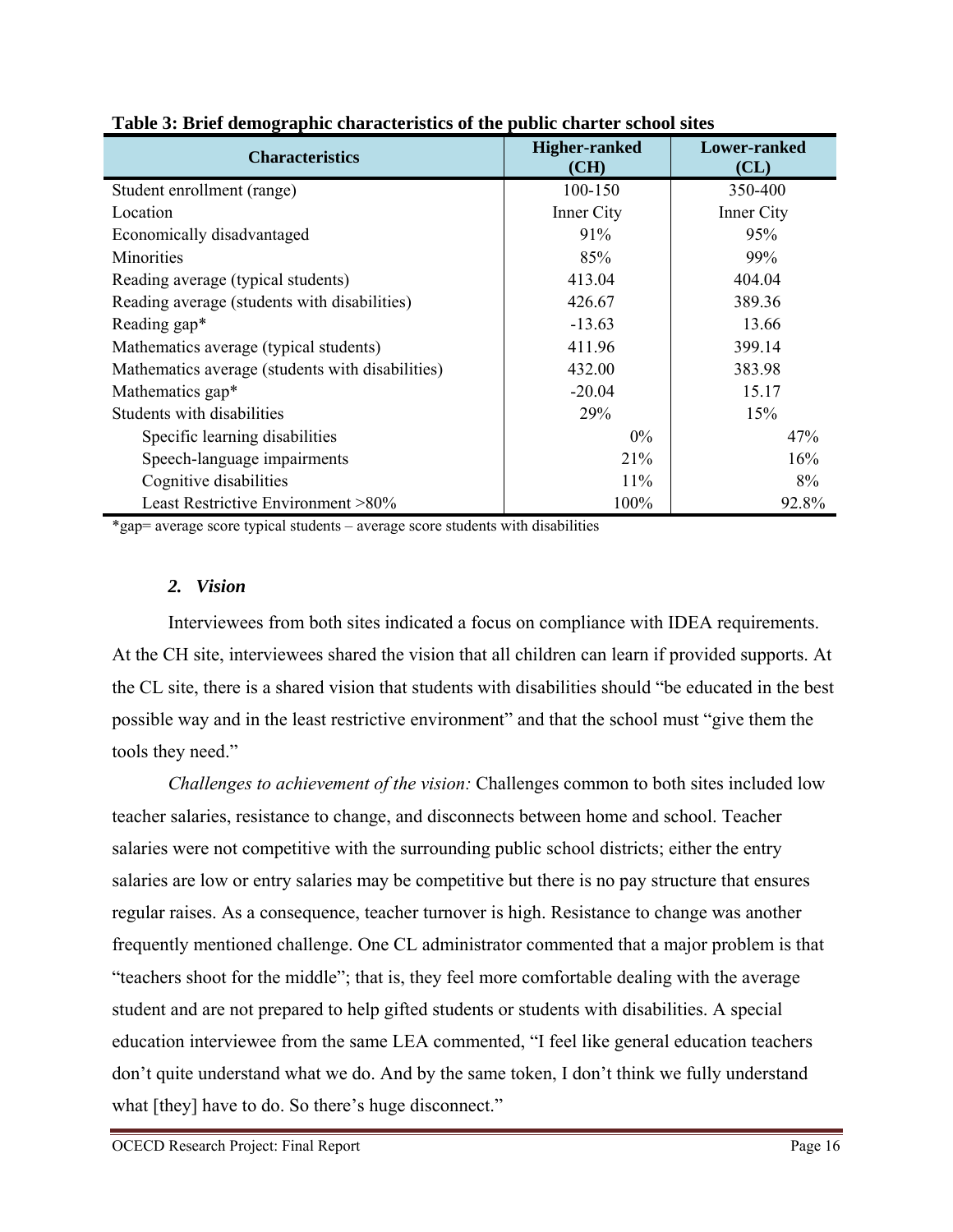The disconnect between home and school was mentioned by all but one interviewee from both sites. "Parents care," explained an interviewee, "but most are unable to help" either because they are handling more than one job to make ends meet or because their own level of schooling is limited. Two challenges were mentioned by representatives from one site only: high student mobility (CH) and lack of a continuum of services that addresses the needs of all students (CL).

*Contributors to achievement of the vision*: Collaboration among special education and general education teachers was a factor articulated by interviewees from both sites as contributing to the attainment of the vision. Collegiality helps teachers overcome their misunderstandings of each other's roles. "Teachers really care for their students" was a comment heard at both sites. Factors unique to each site were the newly adopted **Value-Added** teacher evaluation, which was seen by at least one CH administrator as having the potential to improve academic outcomes for all students. Interviewees at the CL site commented that the recently adopted **Ohio Improvement Process** (OIP) was having a positive impact on the school by creating an organized system of communication and strategic planning.

According to findings from the teacher survey, both sites had a formal process by which to monitor student progress, and Instructional Specialists (IS) are part of the process. Half of the respondents from both sites stated that those monitoring teams meet weekly (other responses included biweekly, monthly, quarterly, and as needed).

#### *3. Infrastructure*

Funding decisions at both sites were made by the sponsor organization or the management contractor, with little or no feedback from school administrators. The principals of charter schools have a marketing role that is not seen in public schools, as charter school principals are responsible for recruiting students to increase school enrollment. The interviews suggested a competition across charter schools regarding teacher hiring and student enrollment.

At both sites, the sponsor representatives are responsible for overseeing a number of schools that might be located across quite large geographic areas. However, representatives from both sites mentioned that they were involved in the operation of each of their schools. At the CH, sponsor staff stated that they visit the school for monitoring and support every other week, and the CL sponsor meets with principals on a weekly basis. The **Ohio State Support Team** (SST) provides assistance to the schools as needed. At the CH site, SST services are contracted through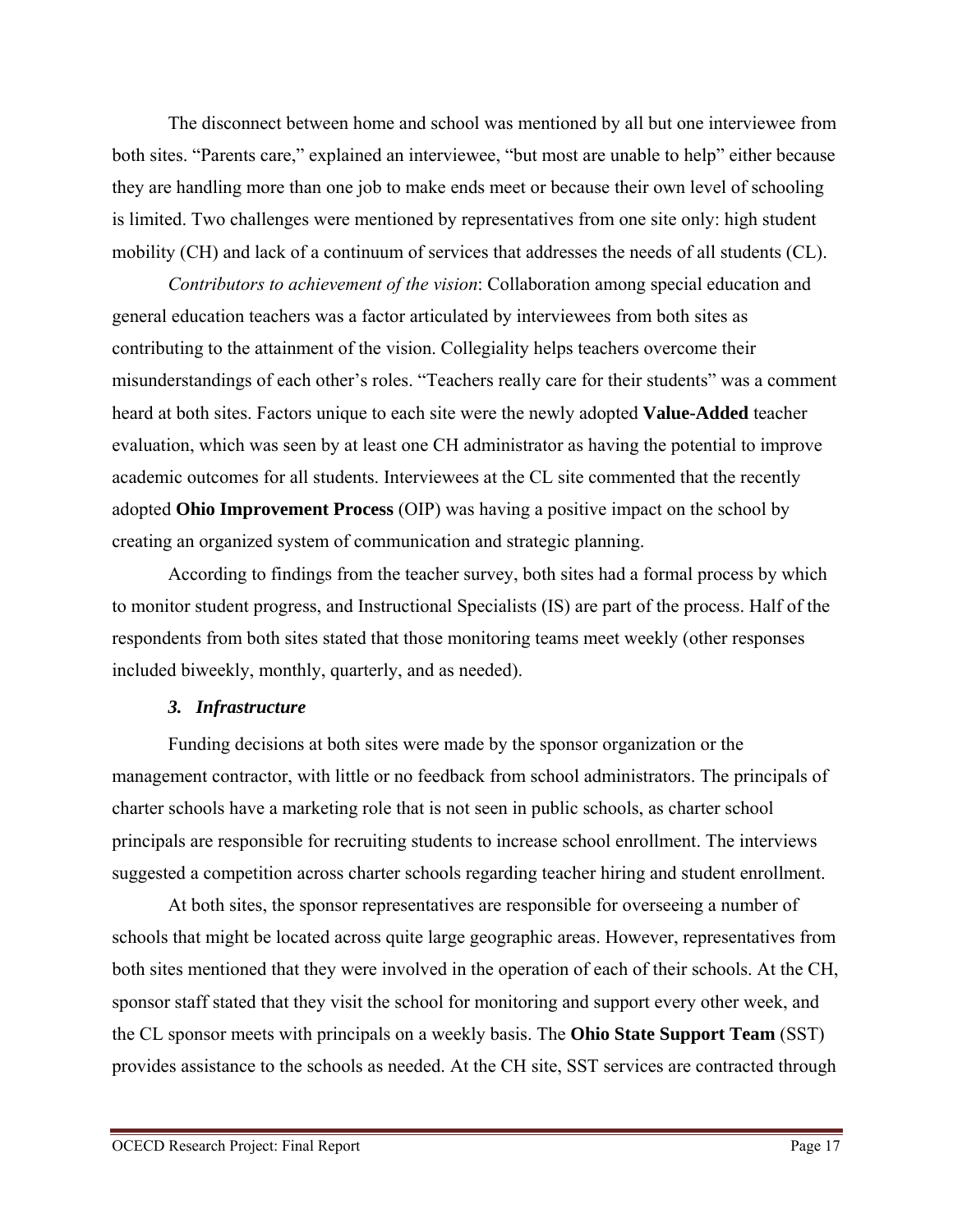a regional office located at the other end of the state because of the belief that it offers the best services for them.

The CL site had been in temporary quarters for a long time. Interviewees reported a sense of transiency before they found the current site. The visiting research team commented on the old building and impoverished surroundings and noted that colorful student work displays and decorations create a welcoming environment as people enter the building.

# *4. Teaching*

# *a. Hiring*

CH: The sponsor promotes from within its ranks as a way to foster teacher retention and to provide principals with some autonomy in the hiring process. Survey responses indicated that 73% of the teachers had been at the school for 2 to 5 years and the remaining 27% had been at the school for one year or less. Regarding the highest degree completed, 60% had a Master's degree and 40% had a Bachelor's degree.

CL interviewees mentioned high teacher turnover, citing, on average, a 4-year duration at the school. Responses to the teacher survey showed a greater range of time in school. With a 100% response rate, the survey indicated that 30% of the teachers had been at the school for one year or less, 50% for 2 to 5 years, and 22% for 6 to 10 years. Of the respondents, 61% had a Bachelor's degree and 39% had a Master's degree.

# *b. Professional development and supports*

CH: The interviews and teacher survey indicated a focus on professional development (PD) that includes a monthly in-service training, attendance at conferences, presence of lead teachers as mentors (they receive a subsidy for this role), and a professional learning community (PLC) system. Newly hired teachers have a mentoring system, as required by ODE.

CL: Teachers attend state-sponsored PDs, such as training in the new learning standards, and sponsor staff tries to provide support as needed (and as time allows). In addition to the mentoring system for new teachers, the site has two coaches paid with funds from *No Child Left Behind* (school improvement). One of the coaches focuses on classroom management, and the other focuses on content and instruction.

Responses from the survey suggested that teachers from both sites are quite satisfied with their PD opportunities and with the supports they receive from the administration. For both sites, 50% or more of the teachers had attended a number of PD opportunities related to services for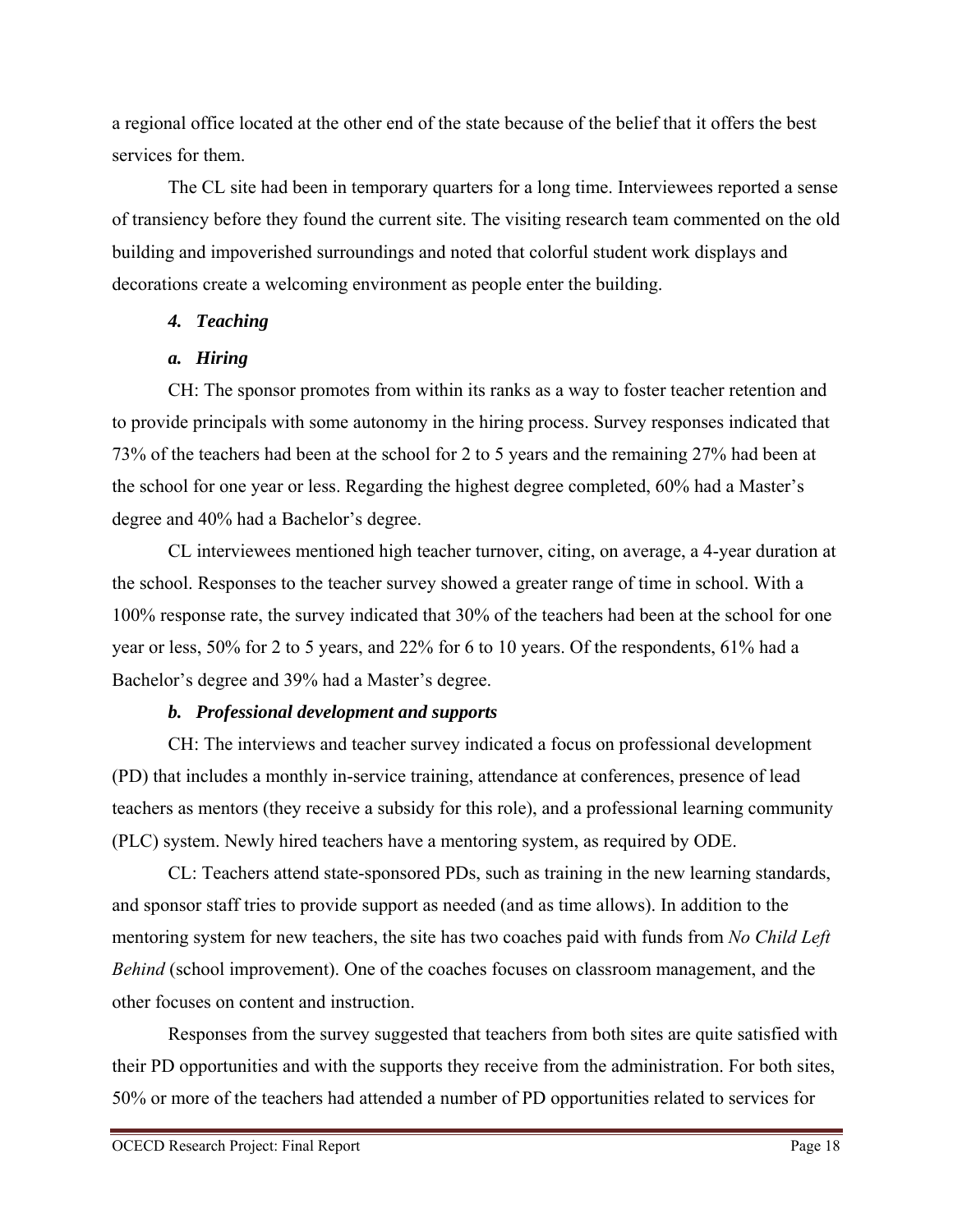students with disabilities, which included differentiated instruction, behavior-management strategies, development of standards-based **Individualized Education Programs (IEP**), and use of data to improve instruction. All of the CH teachers and 80% of the CL teachers indicated that even when a PD topic was not directly related to services for students with disabilities (e.g., curriculum alignment), it included a discussion of how to apply the topic to these students.

#### *5. Learners*

#### *a. Identification*

CH: The site uses a well-structured, multitiered process of intervention with a preventive approach. According to one interviewee, "Special education is not a place but rather a step." The school principal is closely involved in the different stages of the process, and the central office staff maintains a close monitoring system. The special educator representative stated that sample lesson plans are reviewed weekly. Compliance is a major focus. IEP meetings are scheduled before or after school or during teacher planning time to avoid class disruption.

CL: The site is adopting a **Response to Intervention** (RtI) process that is still in its inception. The school also is moving toward student-led IEP conferences to start in middle school. The school uses a building substitute teacher who covers the classrooms to free teachers for meetings, including IEP meetings.

#### *b. Least Restrictive Placement*

Interviewees from both sites commented that the first choice placement for students with disabilities is the general education classroom. This information was corroborated by ODE-OEC data and responses to the teacher survey. Yet, the implementation of inclusion appears to vary between the two sites. According to a CL interviewee, "[Inclusion] is the goal, but when students misbehave, teachers want them out of the classroom."

Among the general educators who participated in the survey, 100% of the CH teachers and 85% of the CL teachers indicated that they taught students with disabilities. At both sites, about half stated that students with disabilities represent between 10% and 20% of the total students in their classrooms, and one-third indicated that more than 20% of their students had an IEP. The majority (100% from CH and 82% from CL) confirmed that those students stayed in their classroom for more than 80% of the school day. Close to 60% of the respondents from both sites reported that they are not involved in decisions regarding the assignment of students with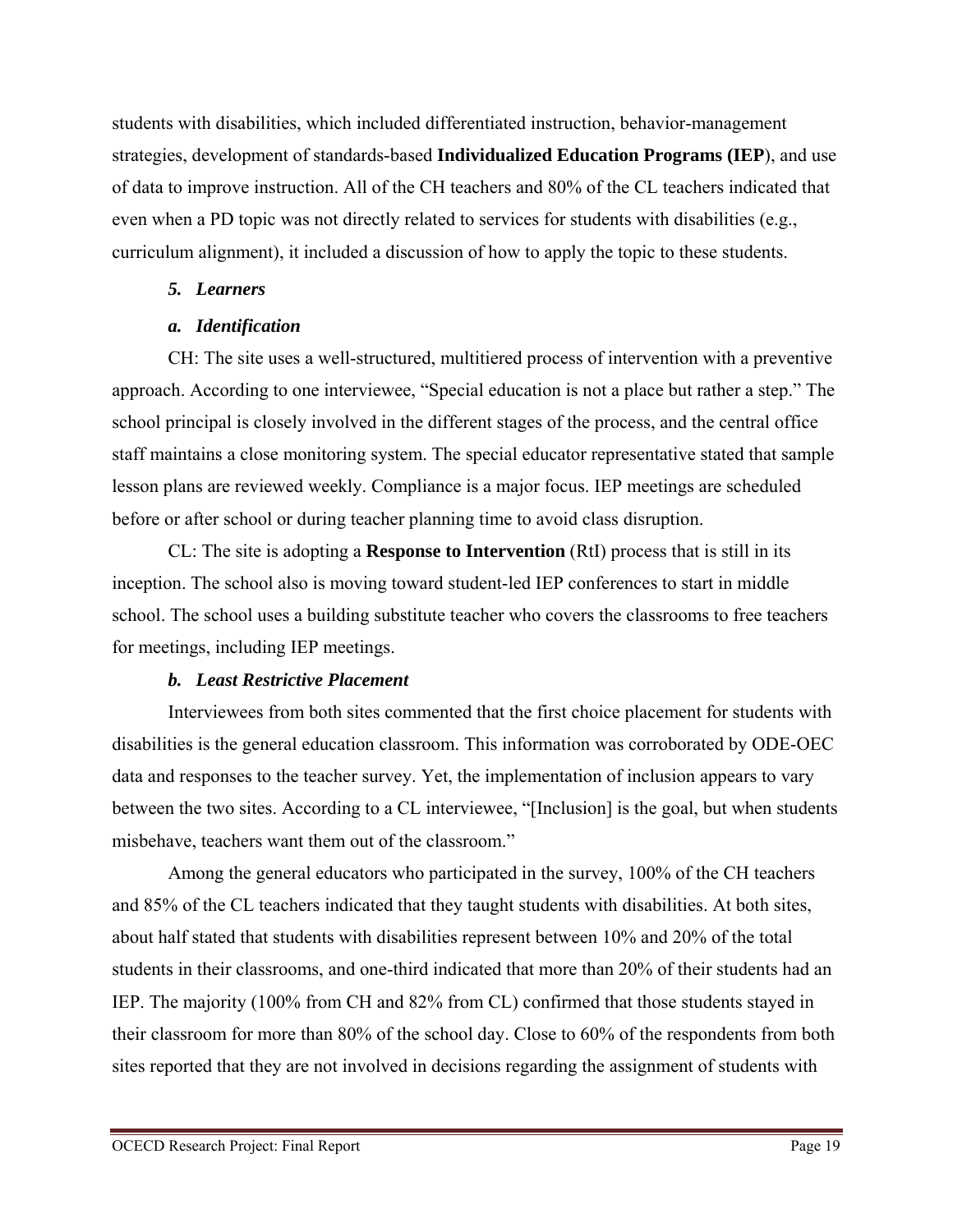disabilities to their classrooms, and about 40% reported that they were consulted and offered suggestions.

# *c. Continuum of services*

At the CH site, specialized services, such as speech-language therapy or occupational therapy, are contracted out (also a finding for the majority of public school districts visited). However, the CL's sponsor directly hires some of the specialized services providers who work at its schools. This site has a self-contained classroom for students with cognitive disabilities and offers students a life-skills program.

# *d. Transitions*

Both schools serve students through  $8<sup>th</sup>$  grade and are housed in one building. Therefore, the major transition faced by the students occurs as they leave middle school. Both sites help students and families find high schools that promote similar values. CH staff organizes field trips to neighboring high schools, works with parents to complete applications for scholarships, and takes students for visits to the local university as part of college/career planning. The CL site uses family advocates to help the families find high schools and complete scholarships for parochial schools.

# *e. Behavior management*

The CH site implements Positive Behavior Intervention and Supports (PBIS). Posters with the "Ten Successful School Behaviors" are displayed throughout the school. Interviewees also mentioned the use of a character education program. According to the psychologist, behavior contracts are implemented with any student who presents challenging behavior, not only students with disabilities. Information from the CL site is contradictory. Some interviewees stated that there were no schoolwide behavioral intervention programs, and other interviewees and survey participants mentioned the use of PBIS.

# *6. Classroom strategies*

# *a. Co-teaching*

One interviewee at the CH site commented that at least two of the ISs are co-teaching. The comment was supported by survey responses. The school administrator tries to maintain a low student-to-teacher ratio (about 18 to 1) in the classrooms. Interviewees at the CL site stated that the school is moving toward co-teaching. At this point, the general educators are responsible for the delivery of instruction, and the ISs provide consultation and work with students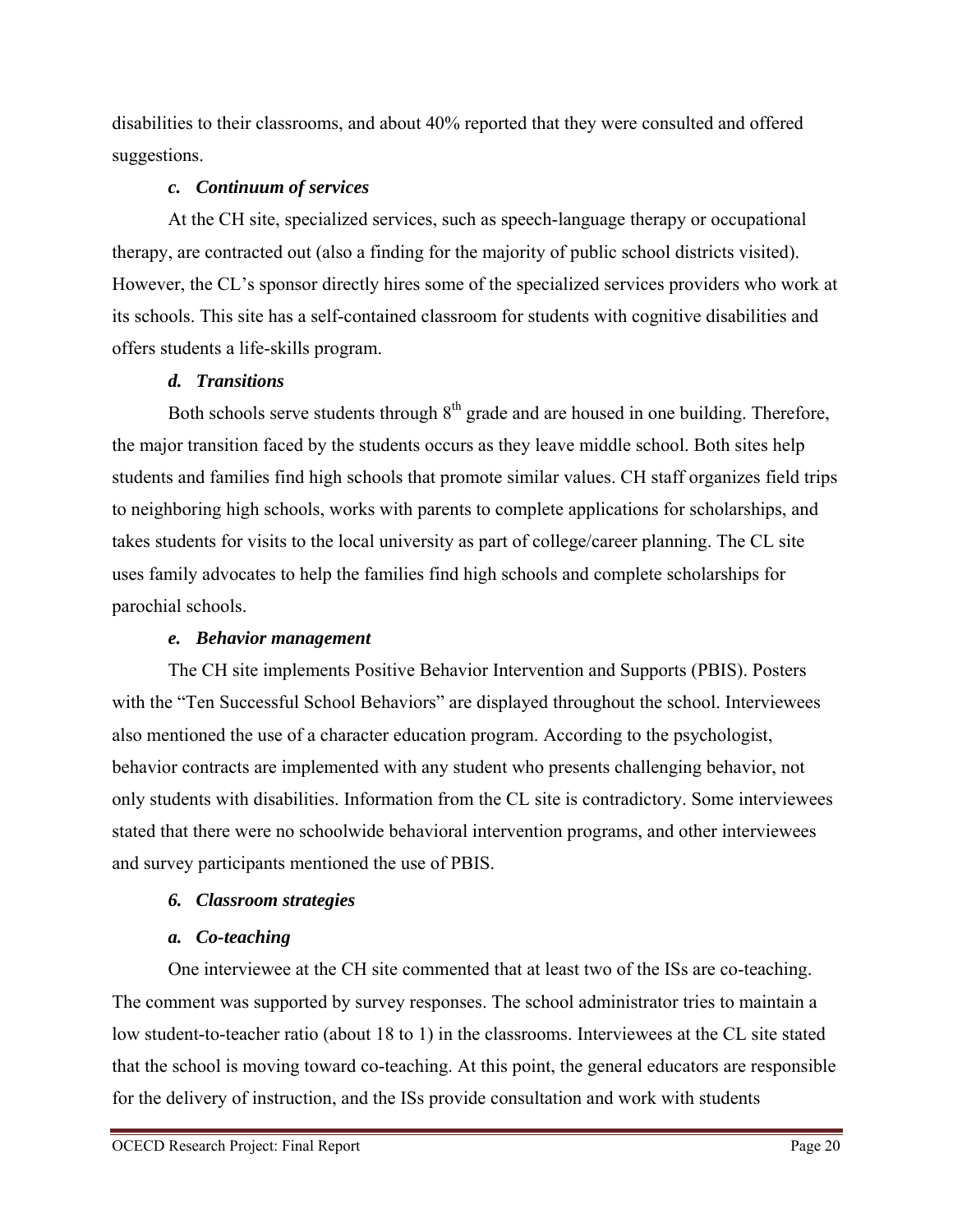individually. However, as one administrator commented, there are already "some great teams" of general and special educators who work well together.

#### *b. Curriculum alignment*

Interviews and survey responses at the CH site indicated that the school is in the process of aligning the curriculum with the new learning standards, including revising the pacing guide and formative assessments. Interviews at the CL site suggested that the focus is still on "aligning the curriculum with the current Ohio standards, particularly those standards more heavily used on OAA's." Survey responses painted a different picture, with teachers reporting that their curriculum and lesson plans are already aligned with state standards and they are focusing on the new learning standards.

#### *c. Use of data*

The teachers at the CH site use short cycle assessments to identify trends and gaps. Findings are discussed in their weekly teacher-based team (TBT) meetings. To prepare for the state assessments, they use the problem-of-the-day (POD) approach. Each week, the site has a POD that focuses on a state-provided recycled practice-test item. Throughout the week, teachers work with the students to solve the problem. Survey responses reinforced findings from the interviews. At the CL site, administrators indicated that teachers are being trained on the use of formative assessments, and the site expects to have a process in place quite soon. At this point, the focus is on the so-called *bubble* students. These are students who are close to achieving proficiency in the state assessments, but may not necessarily be students with disabilities. Once more, survey responses indicated a disconnect between management and teachers, with teachers stating that they use formative assessments and meet frequently to discuss data.

#### *d. Technology*

The schools are not technology-rich but are moving toward expanded technology. CH uses AIMSweb to store data and provide an online progress-monitoring device accessible to teachers. CL is in the process of hiring technology-savvy teachers who will train staff as the site plans to increase the availability of computers and other technology.

#### *e. Student supports*

CH: Interviews indicated that staff tries to provide more than one hour daily of supplemental academic support. The school uses a variety of supplemental programs that depend on student need and teacher preference, such as Study Island, Accelerated Reader, Buckle Down,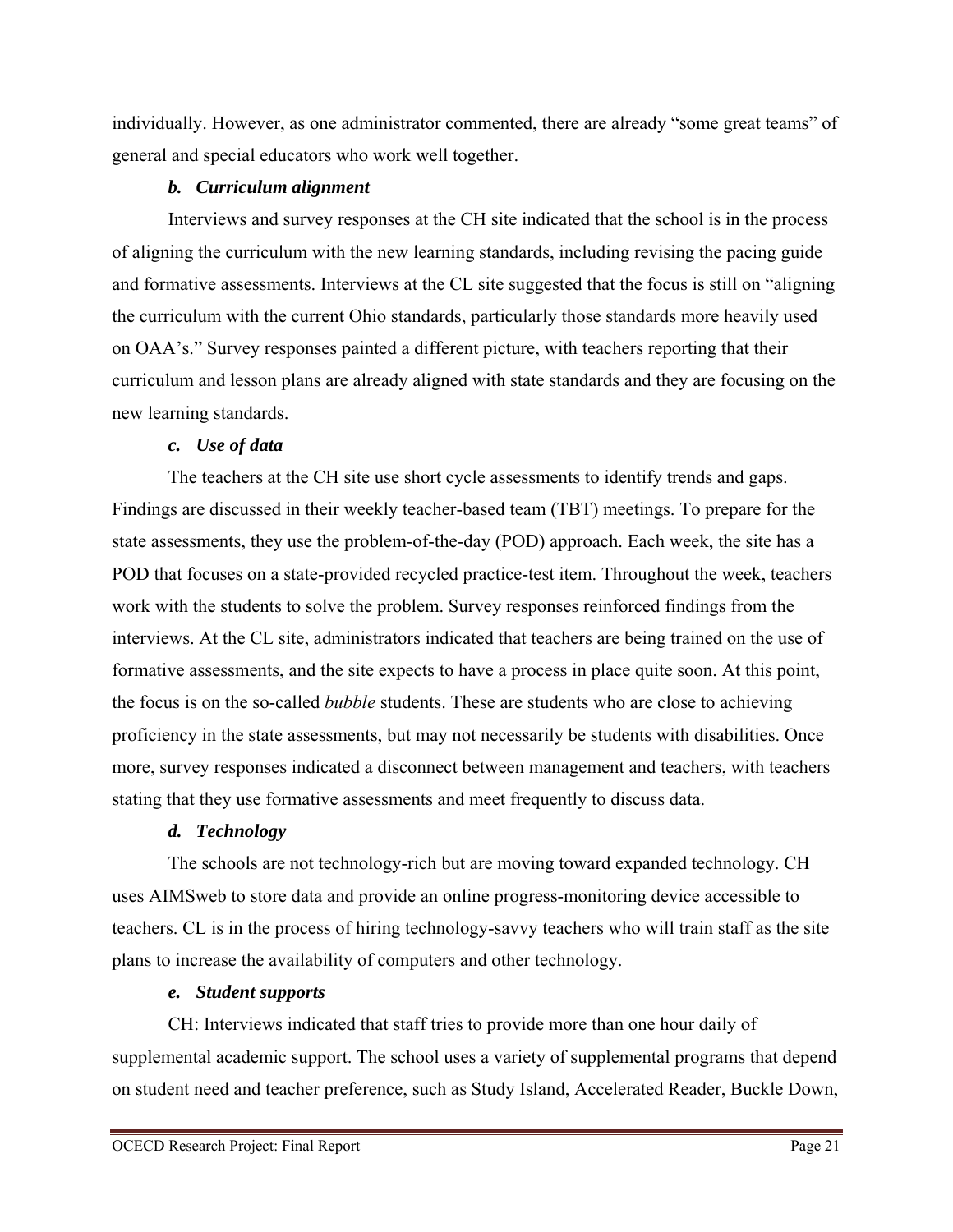Skills Bridge, Open Court, Saxon Math, and others. Responses from the teacher survey indicate that the programs are implemented for all students who require supplemental or targeted intervention and not only students with disabilities. The site also uses a one-on-one mentor system for students with disabilities. Mentors are assigned from a teaching cadre at the school. The same mentor is available to the student every day and throughout the year, even during test time. The mentors provide academic support and work on accommodations and modifications. Interviewees commented that this ongoing presence fosters consistency and trust between student and mentor. Mentor-student dyads were observed during the site visits.

CL: The school contracts with a tutoring company and pays stipends to teachers to work with struggling students during the week and on Saturdays. Sponsor staff is planning to introduce a new supplemental intervention (LEAD 21) for students in elementary grades and is in the process of training teachers in use of the new program.

#### *7. Family and community involvement*

CH: Interviewees referred to strong parental involvement. The parents are required to provide 20 hours of volunteer services each year at the school. If a parent cannot volunteer at school, the administration finds alternative ways for the parent to fulfill the obligation. Students are required to wear uniforms, and the school makes "gently used" recycled uniforms available for parents who do not have the funds to purchase them. Parents also are involved in the multitiered instructional process and are expected to continue the interventions at home, if appropriate. Students from a neighboring parochial high school volunteer as tutors for the young students. Transportation is an issue when students need to stay late, as the school does not provide transportation.

CL: Interviewees described the many initiatives that have been implemented to bring parents into the schools, such as raffles, celebrations, and others, but overall, participation was described as weak. According to one interviewee, the school "serves mostly students who had a bad experience in public schools and parents come with a baggage." Yet, they have parents involved in committees.

#### *8. Similarities and Differences*

The high (CH) and low (CL)-ranked sites in the charter typology are similar in demographics, size, and location. Both have a majority of students who are African-American and are located in impoverished urban areas. CL has a larger percentage of students with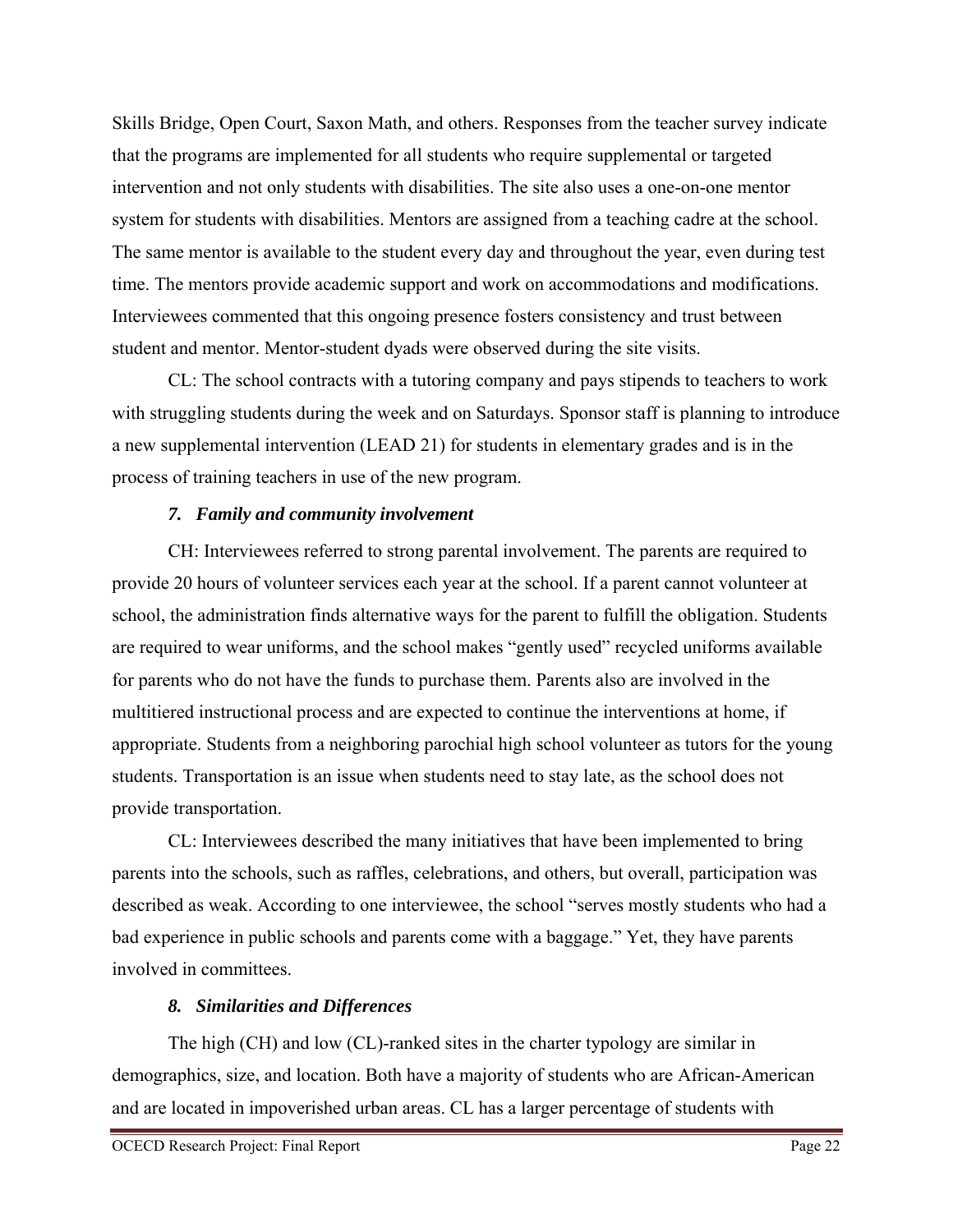disabilities (31% vs. 21%), although distribution per disability is similar. Regarding teachers, CH has a larger percentage of teachers with a Master's degree (60% vs. 33%).

The data collected from these sites showed an interesting contradiction that may (or may not) have influenced results. CH representatives requested that they not be taped for the interviews and were very reserved in their comments, whereas CL representatives agreed to be taped and were quite open in expressing their concerns about the school. On the contrary, the two sites had similar, high rates of survey responses. It appears that the self-criticism from CL's interviewees were compensated by a strong positive view from their teachers, whereas the CH's rosy view was not fully shared by its teachers.

Findings suggest that the two sites are looking toward the same goals and adopting similar strategies that include preparation for **Ohio's New Learning Standards**, use of data to differentiate instruction, adoption of the OIP process, PBIS, and multitiered systems of intervention. The main difference is the stage of implementation. CH is further in the implementation process, while the CL site is just starting. Indeed, many of the CL administrators were new, particularly in the special education area. In terms of lessons learned that can be applied to other sites, these different stages of a similar trajectory offer a good example of what schools can attain if reforms are given time to solidify.

Two strategies used by the high-performing site should be mentioned. One is the parentvolunteer requirement, which brings parents into the school in active roles. The second is the mentor system. This daily mentor may be the key for the success of students with disabilities on the state assessments. The mentors may be instrumental in ensuring that students have appropriate accommodations and in providing the sense of confidence needed by students who struggle academically. Table 4 summarizes major differences between the two sites.

| <b>Components</b>                       | <b>CH</b>         | <b>CL</b>               |
|-----------------------------------------|-------------------|-------------------------|
| Infrastructure (buildings)              | Stable; adequate  | Unstable, lack of space |
| ODE leadership structure                | Fully implemented | Beginning               |
| Multitiered system of intervention      | Fully implemented | Beginning               |
| Schoolwide behavioral management system | Fully implemented | Beginning               |
|                                         | Parent Volunteer  |                         |
| Unique strategies                       | 1:1 mentoring     |                         |

**Table 4: Main differences between the top- and bottom-ranked public charter schools**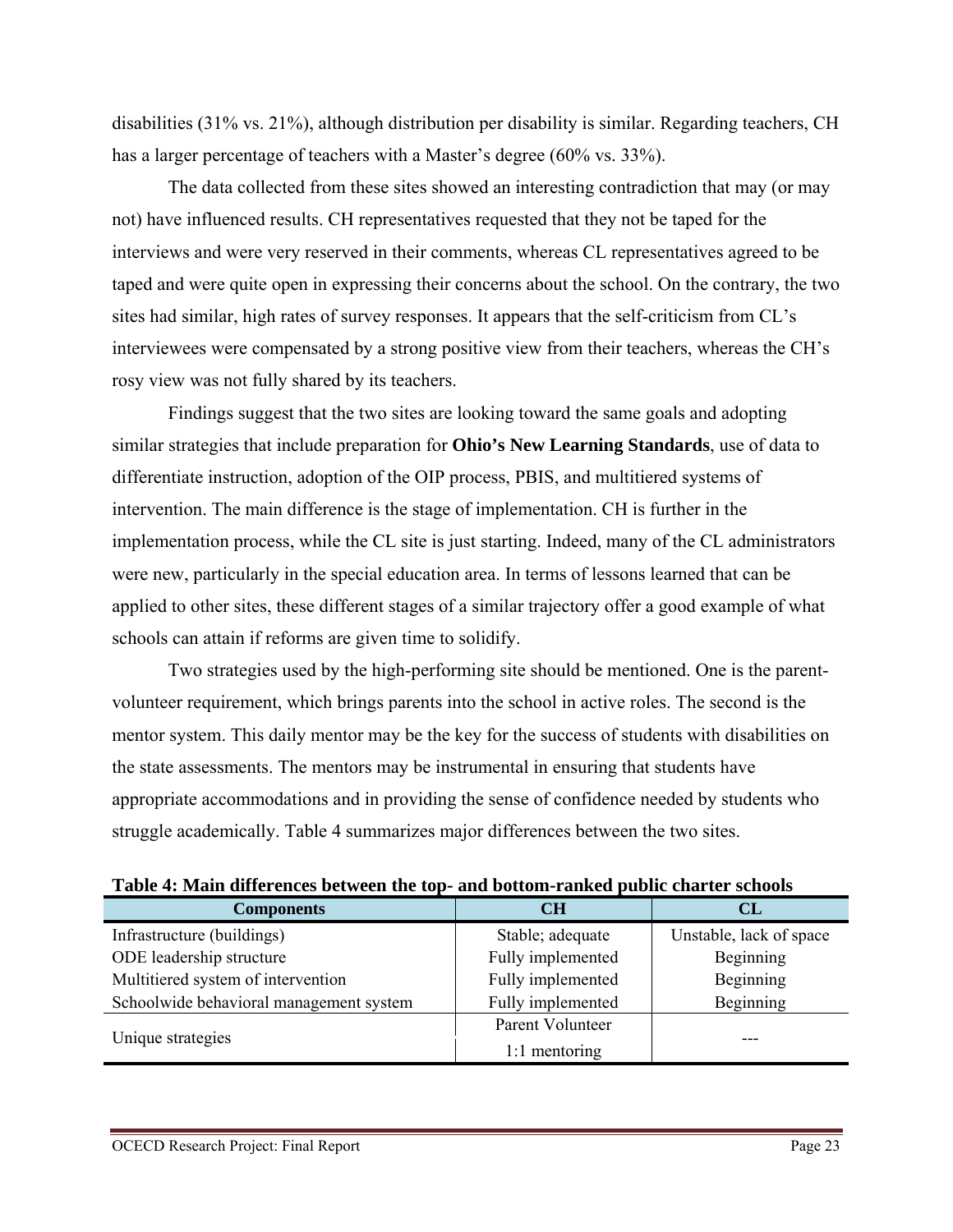# **Typology 2 Case Study**

Typology 2 includes public school districts that are located in rural/agricultural settings within low to moderate median income areas and that serve small student populations. Interviews were conducted with 15 staff members from the two sites, including superintendents, special education director, curriculum director, school administrators, psychologists, counselors, and ISs. Longevity for the 2H interviewees varied from 1 to 35 years, and for 2L varied from 1 to 15 years, with the majority having no more than two years in their current positions. All schools in both LEAs were visited by the research team. A total of 35 teachers participated in the survey. Response rates were poor: 28% (2H) and 42% (2L).

# *1. Demographics*

Table 5 summarizes demographics and performance data for both LEAs. Regarding demographics, the sites are quite different. The 2H had close to 900 students, and fewer than half of the students (46%) were classified as economically disadvantaged. Although the schools have **open enrollment**, changes in demographics are not happening, explained interviewees, because there are no cities nearby and students come from surrounding areas that are demographically similar.

| <b>Characteristics</b>                 | 2H        | 2L      |
|----------------------------------------|-----------|---------|
| Student enrollment (range)             | 850-900   | 400-450 |
| Location                               | Rural     | Rural   |
| Economically disadvantaged             | 43%       | 93%     |
| <b>Minorities</b>                      | 3%        | 85%     |
| Reading average (typical students)     | 434.26    | 411.61  |
| Reading average (SWD)                  | 411.22    | 387.93  |
| Reading gap                            | 23.04     | 23.68   |
| Mathematics average (typical students) | 443.04    | 408.00  |
| Mathematics average (SWD)              | 415.70    | 379.69  |
| Mathematics gap                        | 27.34     | 28.31   |
| Students with disabilities             | $12\%$    | 19%     |
| Specific learning disabilities         | 42%       | 33%     |
| Speech-language impairment             | 18%       | 10%     |
| <b>Emotional disabilities</b>          | $2\%$     | 11%     |
| Cognitive disabilities                 | 7%<br>15% |         |
| Least Restrictive Environment $> 80\%$ | 78%       | 61%     |

#### **Table 5: Brief demographic characteristics of the Typology 2 sites**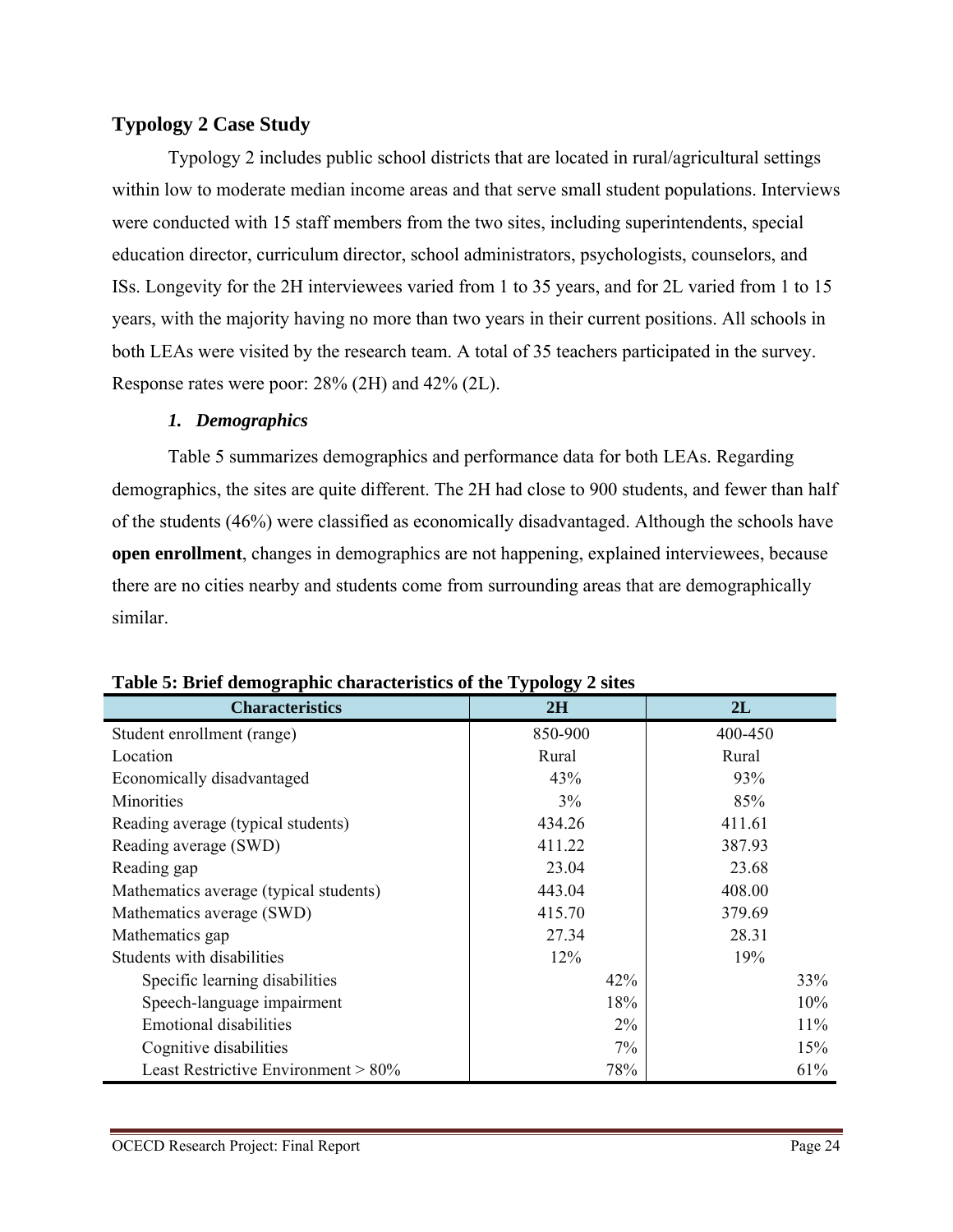The 2L site has about 400 students, the majority being economically disadvantaged (85%). According to an interviewee, the area used to be a thriving industrial community, but the factories closed and people moved out. The LEA has an open enrollment policy that brings students from nearby towns.

#### *2. Vision*

Interviewees from both LEAs shared the vision that all students can learn if given supports. As a 2H school administrator commented,

We have high expectations for all of our students, and I know that sounds very broad, but . . . we don't believe in hitting the minimum standards. . . . We know all kids can learn, so it's our job to find out the best path for them and push them there.

The 2L site is just coming out of a severe financial crisis, and there was a sense of hope and pride among interviewees. This sense of pride was shared by the 2L special education personnel, who expressed hope that they could make their LEA a successful place for students with disabilities using rigorous identification and placement processes. "In other words, know the needs of the students first then use your district resources to meet those needs adequately," explained a special education leader. According to the 2L superintendent,

Our number one student in our class this year [the valedictorian] is a student with disabilities. . . . That says a lot about our students with disabilities, about what they have overcome and how strong they are.

*Challenges to achievement of the vision*: To change teachers' perspectives was identified by the majority of interviewees from the two LEAs as the main challenge to achievement of the educational vision. According to one 2H interviewee, general education teachers tend to see students with disabilities as "not my kid . . . it is special education." A 2L interviewee commented that teachers, particularly those with many years in the district, tend to disregard what newcomers say about research and best practices. "This is the way it is done . . . this is the [LEA] way" is the teachers' motto.

Lack of resources was second on the list for both sites. These are small districts, with low enrollment overall, although with large percentages of students with disabilities. The result is a small number of personnel to serve students with a range of different abilities and needs. The sites also share specialized personnel with other LEAs, thus reducing the time available for intervention. Moreover, the most recent economic crisis had a major impact on their students'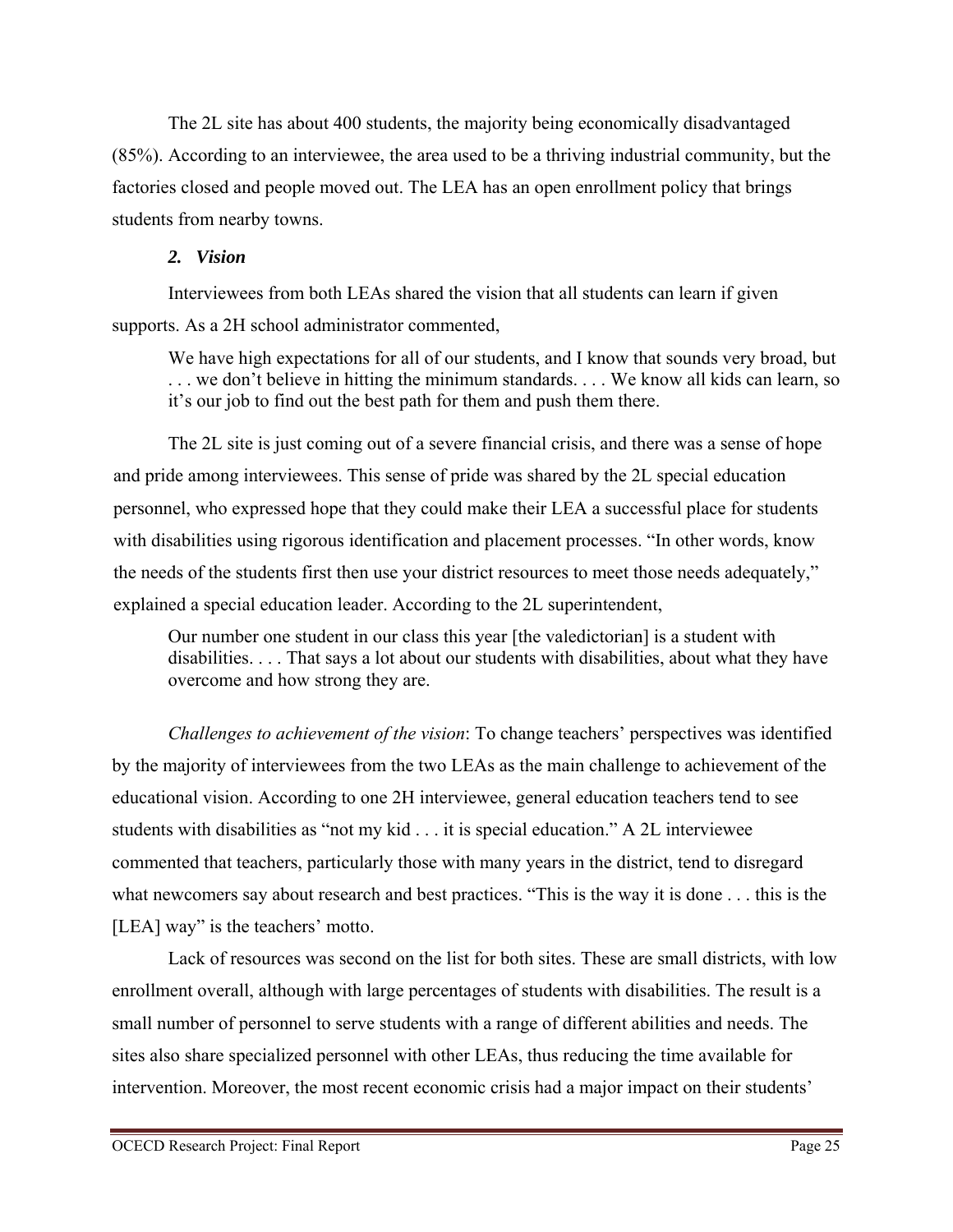families, thus increasing problems such as mobility and absenteeism (because of a lack of transportation or parental supervision).

#### *Contributors to achievement of the vision*:

2H: Collaboration and inclusion were the two most frequently cited. Collaboration means partnerships between general and special education teachers, between teachers and administrators, including central office staff, and between schools and families. According to one interviewee, many teachers had taught their students' parents and know the family quite well. The LEA has been including students with disabilities in general education classrooms for about five years, and the process has matured. One IS commented that inclusion not only improves academic performance but fosters students' self-confidence.

2L: Interviewees commented on the process of change in their school district. Only recently have they been able to introduce measures to improve personnel performance. The adoption of the OIP process, particularly the TBT, was mentioned by interviewees as bringing positive changes and moving the LEA toward a more data-driven approach. As expressed by a 2L interviewee, "[In the past], we had a culture that assumed . . . you couldn't [be successful]. So not only did the students feel that way, but the teachers looked at the students that way." What happened at 2L, explained the special education director, was a paradigm shift, and teachers now take ownership for student success, including the success of students with disabilities. Small size was an advantage cited by 2L interviewees, as the superintendent is easily approachable, and everybody knows each other. Therefore, communication is not an issue.

#### *3. Infrastructure*

The school administrators from both LEAs said that they are involved in decision-making related to funding, even if the final decision stays with the superintendent and the Board of Education. Interviewees commented that recent funding cuts were hitting instruction. The 2H site no longer had music teachers, and the Board of Education is providing scholarships to defray costs for students. As a 2H interviewee stated, "We've just been dealing, with most districts in the State of Ohio, with having to do more with less."

The research teams that conducted the site visits described two quite different infrastructures. The school buildings at the 2H site were either new or renovated, with lots of light and a warm atmosphere. Buildings at the 2L site were old and lacked space. Rooms that held common spaces, such as libraries, were being transformed into classrooms.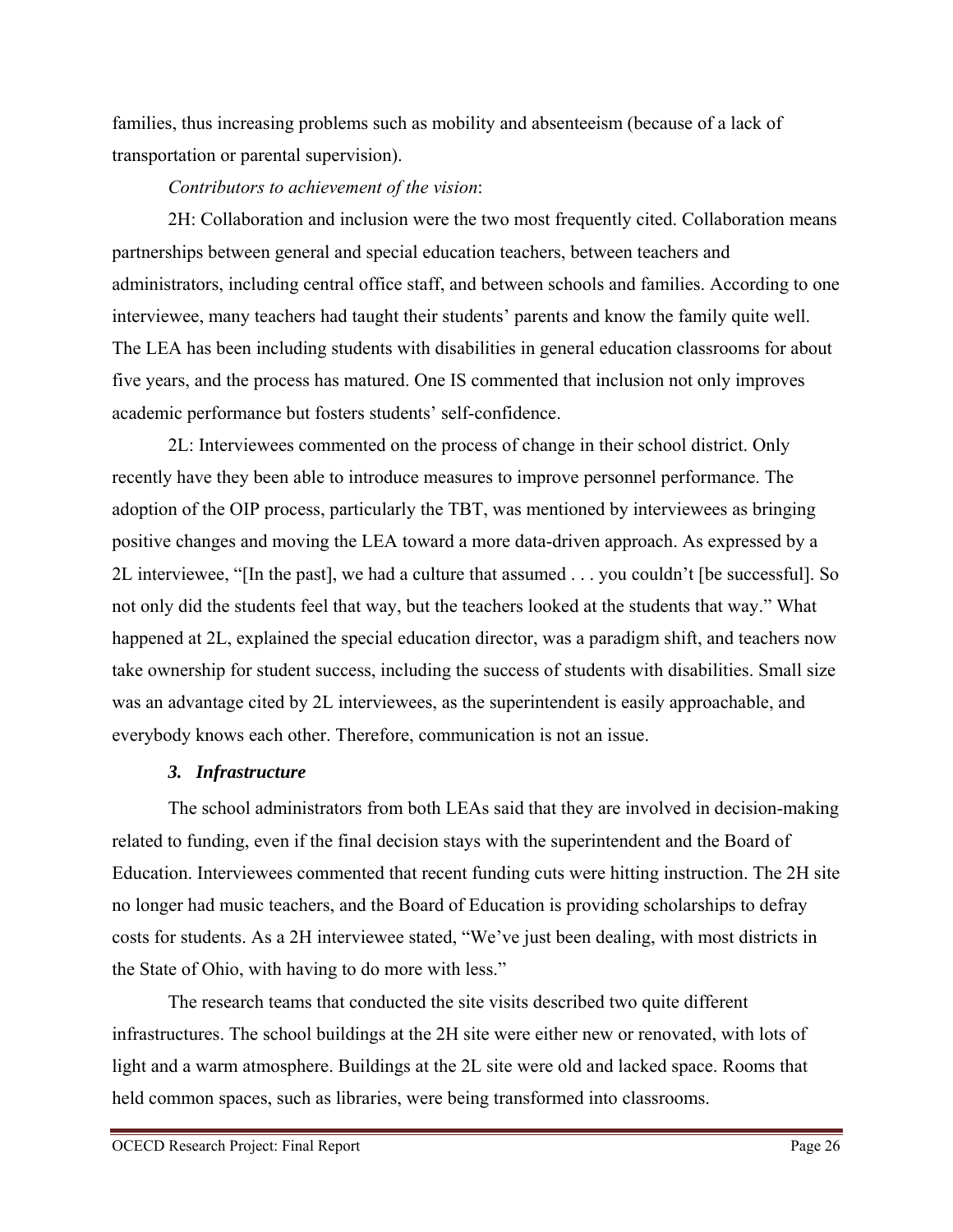# *4. Teaching*

# *a. Hiring*

2H: The hiring process starts at the school level; the superintendent and Board of Education are part of the second interview that consists of a presentation on a specific topic. One interviewee stated that, when hiring teachers, candidates are sought who show a willingness to go above and beyond expectations. The majority (70%) of the few survey participants had been in the schools for more than 10 years and 92% held a Master's degree.

2L: One school administrator has an internal committee to do the hiring; other interviewees stated that the superintendent is very involved with the hiring process, even if not the only voice. There has been a push to hire teachers who have content knowledge and also a special education background with at least "a functional level understanding of special education." Interviewees commented that teacher turnover is high because salaries are not competitive. Of the teachers who responded to the survey, about a third had fewer than five years in the school, and a third had 10 or more years. All survey participants had a Master's degree.

# *b. Professional development and supports*

At both sites, the psychologists, who are employed by the local **Educational Service Center** (**ESC**), provide in-service instruction for teachers on topics related to special education. At the 2H site, the psychologist provided two in-services during the school year, one related to RtI and another on services for students who have attention deficit disorder (ADD). Additionally, the SSTs provide PD, with a focus on new learning standards and upcoming state assessments. Interviewees at the 2L site noted a greater focus on PD as the district improved its financial situation. The site also has coaches hired through *No Child Left Behind*.

#### *5. Learners*

# *a. Identification*

2H: Interviews suggested that the site has a well-structured RtI system with a focus on early intervention. Interviewees shared the idea that with RtI, they can reach the students early enough to provide needed services. This concern with a careful, well-documented observation and identification process appears to permeate all grade levels, from preschool through high school. Yet, the other side of this carefully designed system is the feeling that participants are drowning in paperwork. ISs and counselors expressed concern about the amount of reports they have to prepare for each stage of the intervention and identification process. They see this as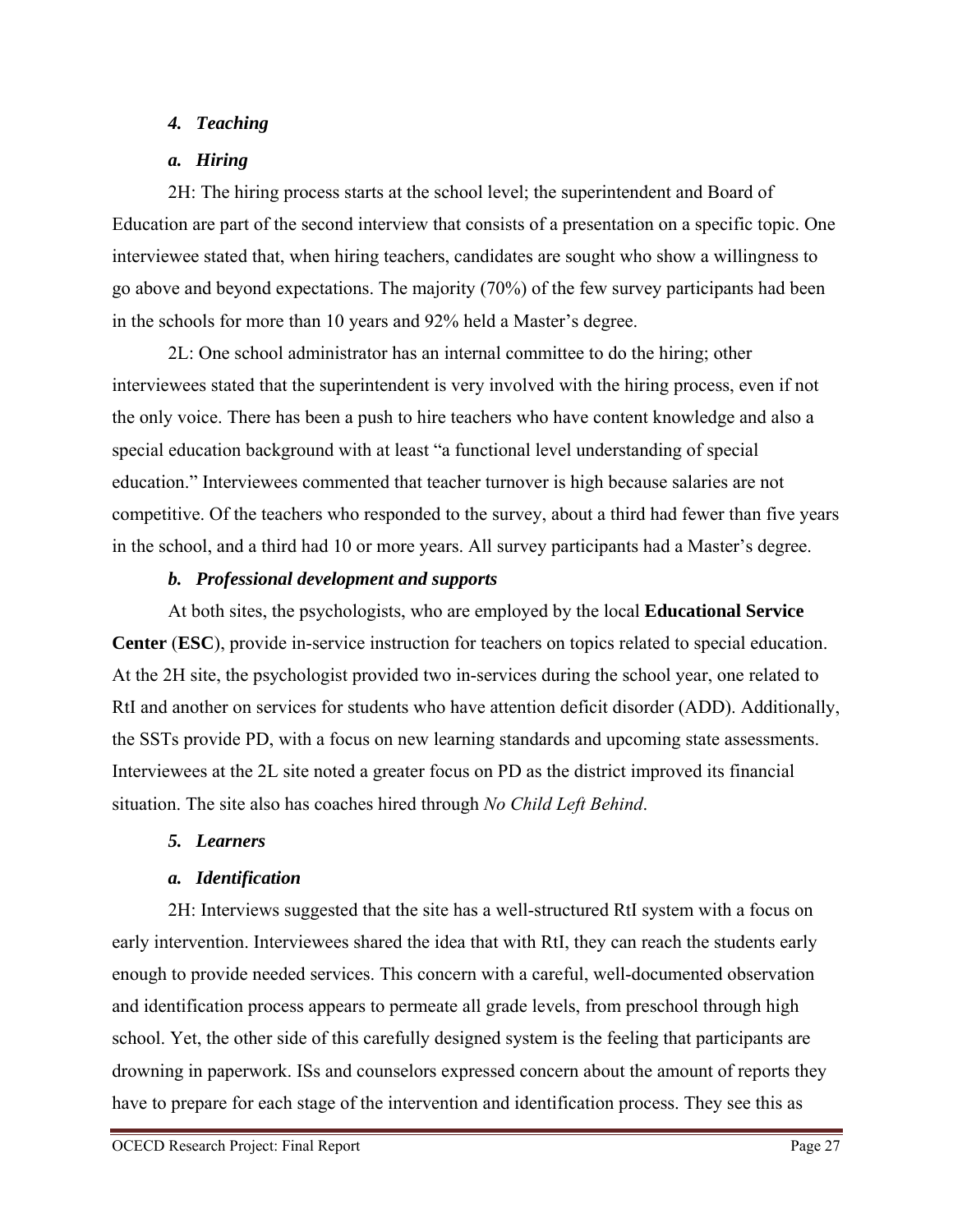reducing the time they have to provide intervention. Because most of the early interventions are conducted by the classroom teacher, it is possible that the "drowning" feeling is schoolwide, although no general education teacher mentioned paperwork in interviews or surveys.

2L: The LEA is in the process of adopting a multitiered system to identify students in need of further intervention or potential identification for special education services. At the IEP stage, the focus is still on compliance. Special education staff noted that many students with IEPs come through open enrollment without appropriate documentation. Additionally, some transfer students have IEP requirements that the site cannot provide, or that staff feels are unnecessary, but parents insist.

At both sites, an attempt is made to schedule IEP meetings during teachers' planning time. Both LEAs pay for substitutes or use Title I teachers to cover classrooms when teachers need to be absent. One of the 2L schools has a building substitute.

#### *b. Least Restrictive Placement*

2H: At the elementary and middle schools, students with disabilities are being taught in general education classrooms for most of the school day. At the high school level, inclusion occurs for science and social studies, and students are pulled to resource rooms for mathematics and English. However, the high school IS described working with students in the general classrooms for a number of mathematics classes, including algebra II and geometry. One school administrator expressed the concern that students with different levels of abilities in one classroom make it impossible for the teacher to address their needs effectively.

2L: Inclusion is a new process. One of the auxiliary personnel commented about not being sure of how it is being implemented. Most of the few teachers that participated in the survey indicated that at least 10% of the students in their classrooms have disabilities. Teachers' comments on the survey were mostly in support of inclusion but also requested more ISs and aides in the building.

#### *c. Continuum of services*

At the 2H site, the few high school students (2 or 3) who were nonreaders are served in self-contained classrooms, according to an administrator. Another student is enrolled in a private virtual school. The middle school IS pulls out the students to a resource room during the 84 minutes of the English language arts (ELA) period. She uses Wilson Reading to work with small groups organized by levels of ability. Students with more severe disabilities are served at the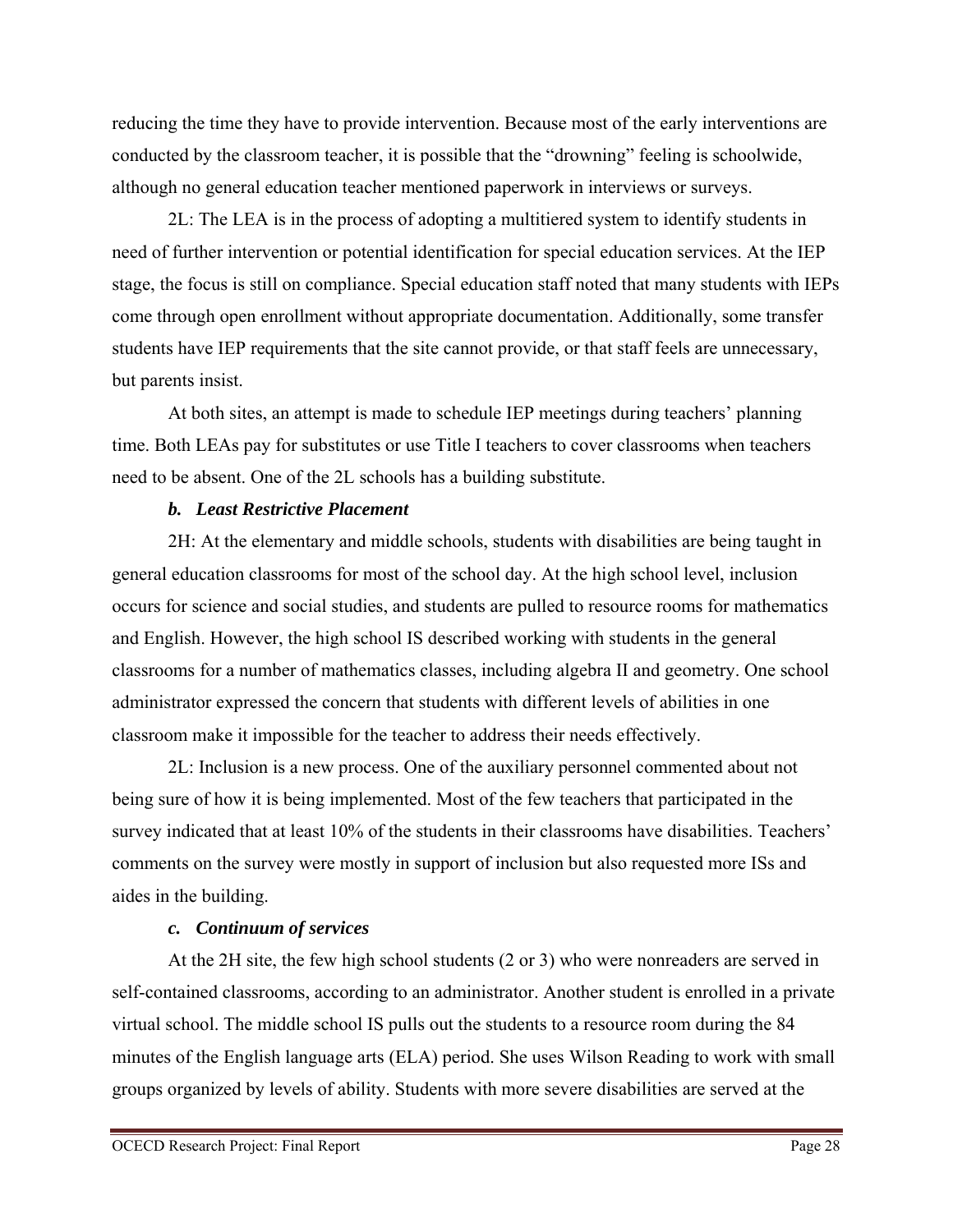specialized units operated by the ESC, which also operates the **Career Technical Education Center** (CTEC). The 2L site has a self-contained unit for students with multiple disabilities (MD) at the middle and high school level. An IS and two aides work in the unit.

# *d. Transitions*

Both sites have school visits and orientation days for students who are transitioning from elementary to middle school and from middle to high school. ISs from the different schools meet to talk about the incoming students with disabilities and to introduce the students to the ISs at the new school. At the 2H site, the high school IS teaches some classes at the middle school and, therefore, she is already known to the ascending ninth graders. To prepare students for the departmental structure of the middle school,  $4<sup>th</sup>$  graders have different teachers for each content area and must transition from one classroom to another (e.g., from the mathematics classroom to the ELA classroom). For students with disabilities who are finishing high school, the teachers prepare a Summary of Performance that explains their achievements, strengths, and weaknesses. "This is the document that they can take to their next employer or their postsecondary education," explained the special education director.

Interviewees from the 2L site stated that the expectation is that students will pursue a college education. The LEA has 18 students who are taking dual credits, with the first group to graduate this school year. Each year, students from grades 6 to 12 visit at least two college campuses, and the high school counselor starts to work on transitions beginning in their junior year. Students with disabilities participate in the college visits and in conversations about college. This coming school year, the LEA will start a new program geared toward students with disabilities, in partnership with the ESC's CTEC. The students will take a career interest inventory and participate in a monthly workshop on workplace preparedness.

#### *e. Behavior management*

Behavior management is not an area of concern for the 2H, but it is a challenging area for the 2L site, according to the special education director. The two LEAs do not have formal schoolwide programs for behavior management. Counselors may adopt a positive reinforcement plan with rewards for prosocial behavior on a case-by-case basis. At the 2L high school, the counselor uses a contract system that spells out the consequences if the contract is broken (generally suspension). The students and parents must sign the contract. The psychologist talked about a "sensory room" with a piano and a clock that students use "to relax."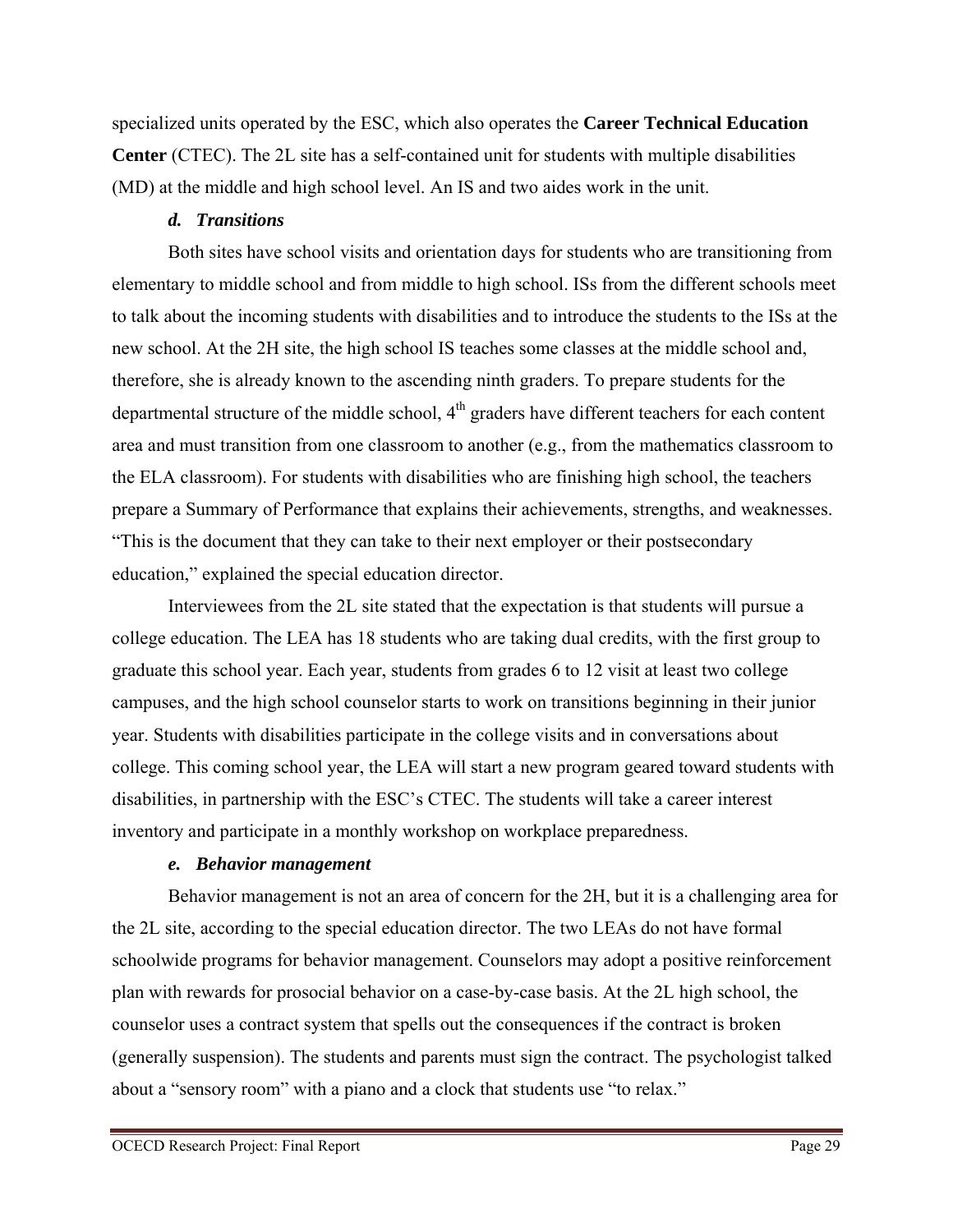#### *6. Classroom strategies*

### *a. Co-teaching*

2H: According to the elementary school principal, co-teaching is working well at grades 3 and 4. It is "a seamless process where a visitor would not identify who is the special or the general educator and much less which are the students with disabilities," said the principal. For the lower grades (K-2), co-teaching has been a slower process because of teacher turnover. At the middle school, co-teaching was working for grades 7 and 8, according to the administrator, but not as well for grades 5 and 6. The administrator attributed the upper grade success to the fact that the IS has strong content knowledge, whereas the IS commented that co-teaching works differently in different classes and depends on personalities: Some general educators are more comfortable sharing the lesson than others. Co-teaching was observed by the research team during the site visit. At the high school, there is no co-teaching. The high school IS noted that students prefer to go to a different room for support, rather than having the IS in the regular classroom as "it calls too much attention." General educators and ISs have common planning time, but it is "hit or miss," as ISs are assigned to too many classrooms.

2L: Co-teaching is starting at the junior high school, but at the time of the interviews, the schools were doing "a little bit of everything": pulling out students, providing services within the general classroom, and sharing teaching responsibilities. The elementary school administrator stated that there is co-teaching in the building and teachers have common planning time, although the process is new. Interviews with special education personnel indicate an effort toward collaboration between the general education teacher and the IS, and weekly time is reserved for planning. Interviewees noted two challenges for co-teaching: lack of money for substitute teachers (to give time for planning) and resistance from veteran teachers. In the survey, one IS complained that co-teaching in a general classroom moves her outside of her area of expertise.

## *b. Curriculum alignment*

2H: The elementary school has already aligned the curriculum to the learning standards, whereas the middle school is still focused on the current standards. Teachers do item analysis to look at gaps in instruction and are focused on vertical alignment. For instance,  $4<sup>th</sup>$  grade ELA teachers participate in the middle school English department meetings to ensure curriculum alignment across grades. The high school teachers cross-walked the two curricula (current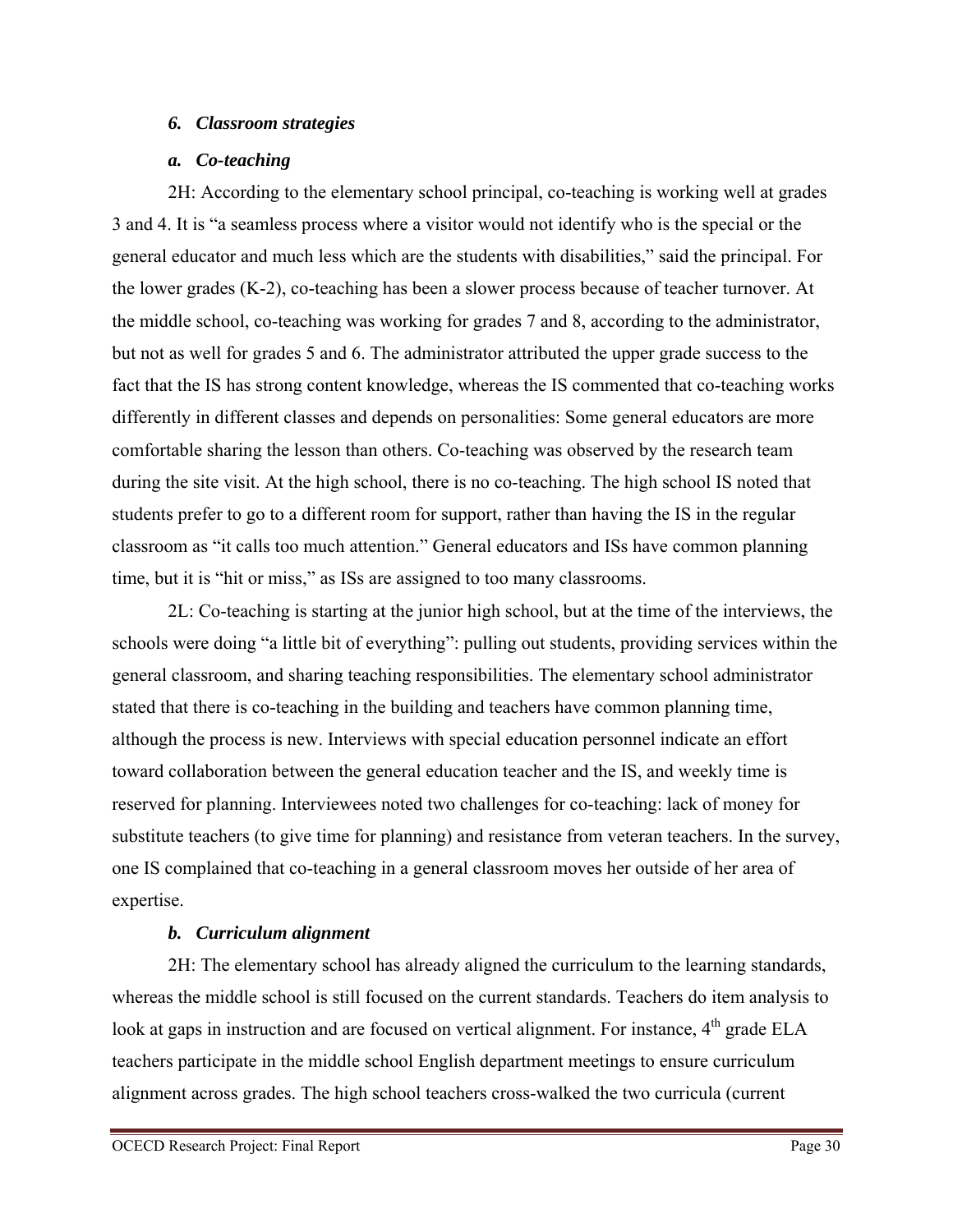standards and new learning standards) to see the differences. It is a challenge for the teachers, explained the administrator, "We are still teaching to those old standards, but trying to integrate more of the new because we're still being held accountable by the old standards."

2L: The site is starting the process of aligning the curriculum with the new learning standards. Teachers have been trained and are using the school improvement coaches to help with curriculum mapping. The superintendent is closely involved, according to one interviewee.

#### *c. Schedule*

The 2H middle and high schools use a block schedule of 84 minutes for ELA and mathematics. According to one administrator, it took four years to convince the central office to implement the process. Teachers also were resistant but now, there is buy-in. Indeed, according to one interviewee, one teacher stated, "I feel like I was committing educational malpractice" before the block schedule. "Student grades have jumped" after the new schedule was instituted, commented an administrator.

#### *d. Use of data*

Both LEAs are using data to monitor student progress and differentiate instruction. At the 2H, data analysis has been in place for a long time, and teachers have been trained to look at different sources of information. Starting in middle school, students are involved in discussion about their progress. At the elementary school, they use quarterly benchmarks from Study Island. The 2L has recently adopted the OIP structure. Teachers are using ProgressBook, an online system for classroom management that is accessible to parents. At the elementary school, teachers display the students' growth charts in the classroom and ask the students to interpret their charts.

## *e. Technology*

At the 2H, technology is an asset. The classrooms have Smart Boards, purchased by the Parent Teacher Organization (PTO), and computers. Alternatively, the 2L site struggles with the lack of technology. According to an interviewee, the site lacks even adaptive technology. However, computers were observed in the classrooms and the schools are using online programs for instruction. Indeed, the superintendent explained that they had to move into online programs to compensate for cuts in teachers.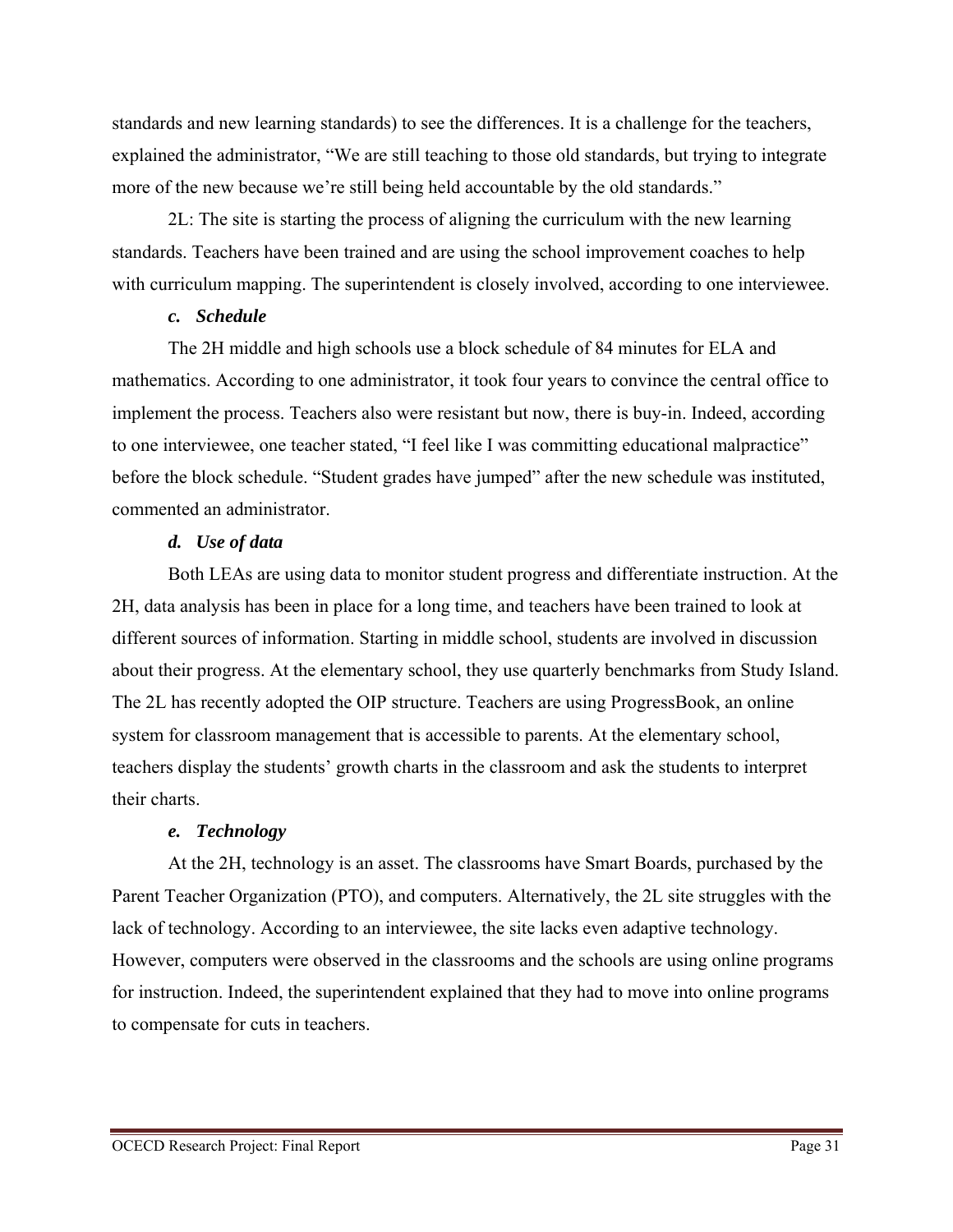## *f. Student supports*

2H: At the middle school, the IS uses Wilson Reading for struggling readers. Teachers referred to Study Island and an administrator mentioned Rocket Math as supplemental programs. According to an interviewee, the LEA is not keen on commercial programs,

You can put all the money into all these programs. . . If you don't have good people that are willing to give their time, and give extra time and work with parents [it will not work] ... so, we're careful not to just jump on every trend. I don't think there's one right way to teach reading. I think if you've got 20 kids, there's probably going to be 20 ways to teach reading.

2L: The schools use Compass Learning for struggling students (not only students with disabilities) as a scheduled class rather than as remediation. They have started tutorials before and after school and have a full-day kindergarten. Survey respondents indicated that they use Reading A-Z and Developmental Reading Assessment (DRA) for reading and Compass Learning for mathematics. The programs are used for all students who require targeted intervention, not only students with disabilities.

# *7. Family and community involvement*

2H: Interviewees commented that they have very supportive parents. The schools organize a number of activities to involve parents, including an open lunch policy at the elementary school (parents have lunch with the students at the school). The elementary school has an active PTO. There are no industries or large businesses in the area, but the community tries to help with fundraising and donations. The schools have numerous volunteers who are in the building every day. A nearby military base sends soldiers to tutor the students.

2L: Administrators commented that parents are very supportive, an opinion that was not shared by the special education staff. Staff at all grade levels organizes activities, such as harvest party, student recognition, and parent breakfast, to bring parents into the schools. These efforts appear unsuccessful, and the elementary school has no PTO. For the IEPs, the psychologist mentioned that the teachers conduct home visits. Survey participants gave high ratings for their LEA's relationships with universities and colleges.

# *8. Similarities and Differences*

Differences between the top and bottom ranked sites in this typology draw mostly from three areas: demographics, funding, and length of time spent implementing the process of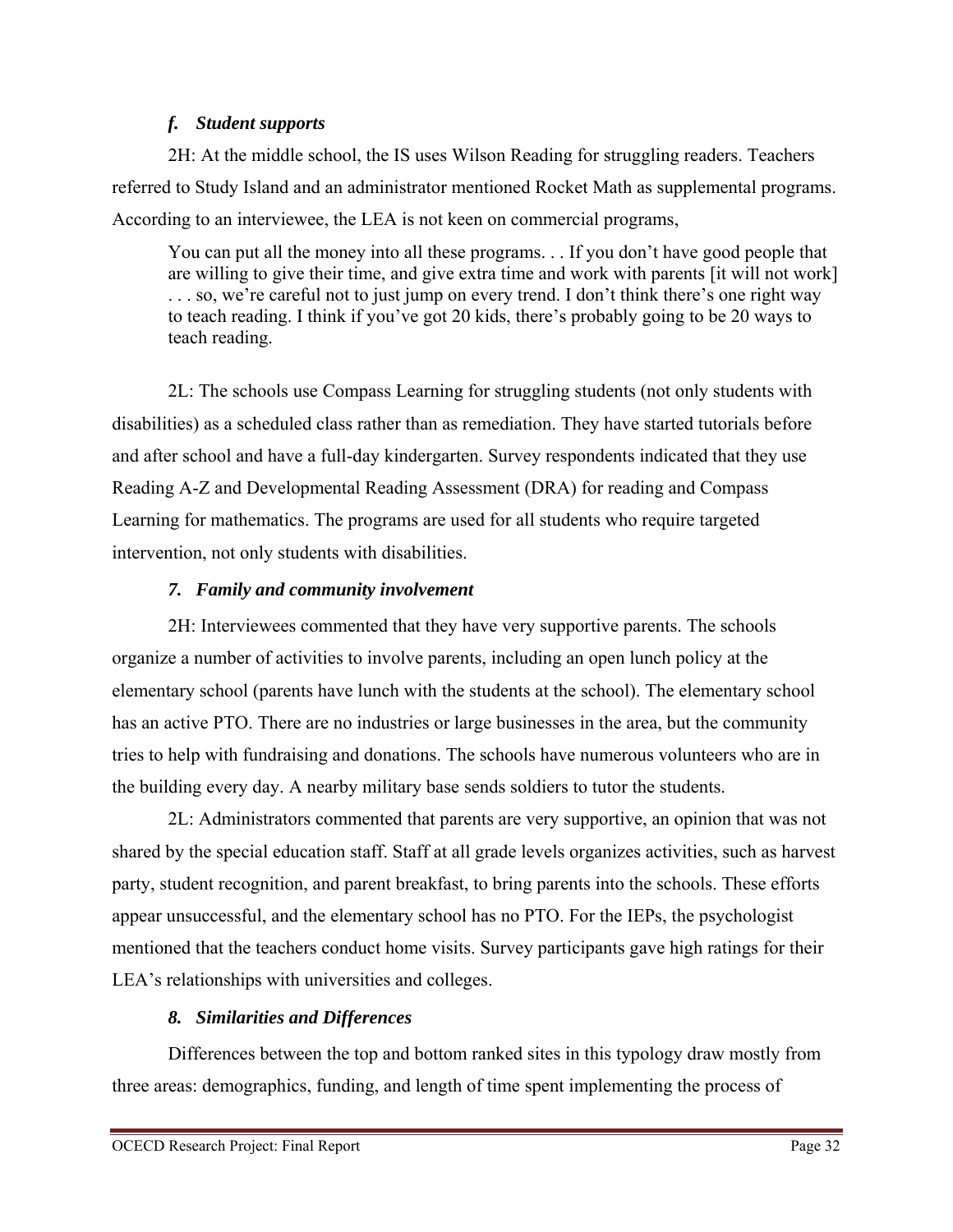improvement. Demographically, these are quite different LEAs, with the top-ranked (2H) having a relatively homogenous, middle income population, and the bottom-ranked (2L) having a highpoverty student body. It is also noteworthy that the 2L site has double the percentage of students with cognitive disabilities and almost five times the percentage of students with emotional disabilities; these two groups tend to struggle in standardized assessments.

Regarding funding, although both sites were cutting teachers to deal with the economic crisis, the 2L had been in a state of fiscal emergency until recently. The focus on dealing with the financial emergency may have delayed the process of dealing with the instructional emergency.

Instructional practices were similar at the two sites, but the 2H has been implementing those practices for a long time and had the time to correct problems in the implementation. It appears that they were comfortable with the initiatives. Alternatively, at the time of the interviews, the 2L schools were just implementing multitiered systems of intervention and using data to differentiate instruction. Co-teaching, if it exists, is incipient.

The first lesson to be learned from this typology is that, when sites are compared, more attention must be devoted to similarities and differences in variables that have direct impact on the outcome being assessed, such as differences in student demographics. The second lesson coincides with the lesson from the Charter typology: Initiatives need time to mature and bring results. A major challenge for the 2L site is whether staff will be able to implement ambitious initiatives, such as RtI and co-teaching, with fidelity while struggling economically. Table 6 summarizes major differences between the two LEAs.

| <b>Components</b>                            | 2H                           | 2L         |
|----------------------------------------------|------------------------------|------------|
| Demographics (economically<br>disadvantaged) | 46%                          | 87%        |
| Leadership                                   | Long term                    | Transient  |
| ODE leadership structure                     | Fully implemented            | Beginning  |
| Multitiered system of intervention           | Fully implemented            | Beginning  |
| Use of data for instruction                  | Fully implemented            | Beginning  |
| Technology                                   | Available                    | Inadequate |
| Unique strategy                              | <b>Block schedule</b>        |            |
|                                              | Well-implemented co-teaching |            |

**Table 6: Main differences between the top- and bottom-ranked LEAs in Typology 2**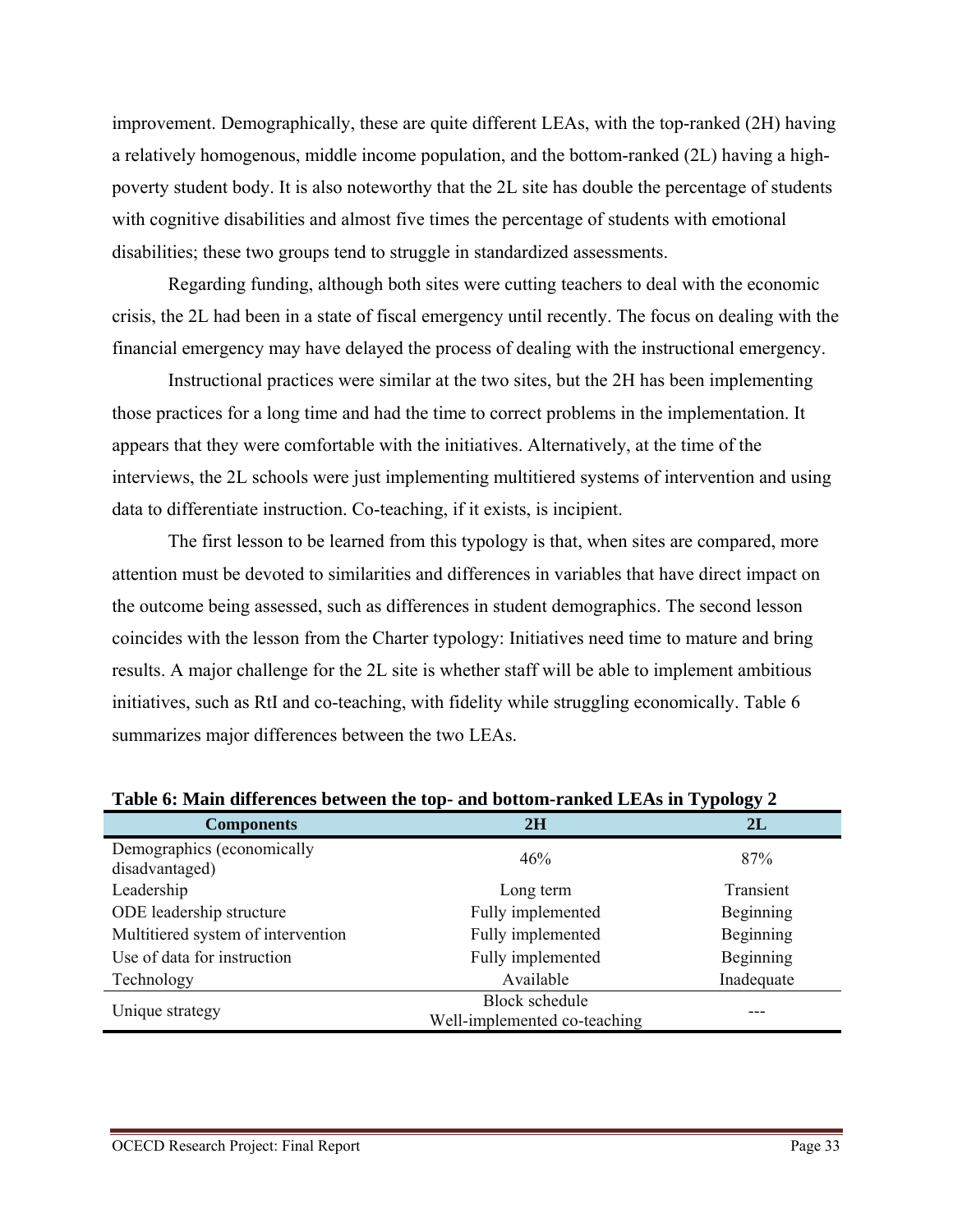# **Typology 3 Case Study**

LEAs clustered in Typology 3 are located in small towns, in rural settings, in areas of moderate to high median income. A total of 13 interviews were conducted, including superintendent, special education director/coordinator, curriculum coordinator, treasurer, school administrators, and psychologist. The 3H interviewees had been in the position for about six years and were planning to continue. Central office personnel at the 3L site had been in the position from 1 to 3 years and were not sure whether they would remain. School administrators had been in their positions for 6 to 18 years. The research team visited all schools at both sites. A total of 70 teachers responded to the survey, with response rate of 100% for the 3H but only 28% for the 3L.

## *1. Demographics*

Table 7 summarizes demographics and performance information for the LEAs. The 3H is a small LEA with a homogenous student population and low poverty level (17%). The 3L site is almost four times larger, with 46% of its student population classified as economically disadvantaged.

| o<br><b>Characteristics</b>            | $\sim$<br>3H     | 3L               |
|----------------------------------------|------------------|------------------|
| Student enrollment (range)             | 450-500          | 1,500-1,550      |
| Location                               | Rural/small town | Rural/small town |
| Economically disadvantaged             | 13%              | 45%              |
| Minorities                             | $0\%$            | 3%               |
| Reading average (typical students)     | 435.86           | 428.25           |
| Reading average (SWD)                  | 414.61           | 391.25           |
| Reading gap                            | 21.25            | 37.00            |
| Mathematics average (typical students) | 445.62           | 424.21           |
| Mathematics average (SWD)              | 417.83           | 384.23           |
| Mathematics gap                        | 27.79            | 39.98            |
| Students with disabilities             | 13%              | 15%              |
| Specific learning disabilities         | 51%              | 38%              |
| Speech-language impairment             | 21%              | 13%              |
| Cognitive disabilities                 | 6%               | 13%              |
| Autism                                 | 3%               | 6%               |
| Least Restrictive Environment $> 80\%$ | 78%              | 54%              |

#### **Table 7: Brief demographic characteristics of the Typology 3 sites**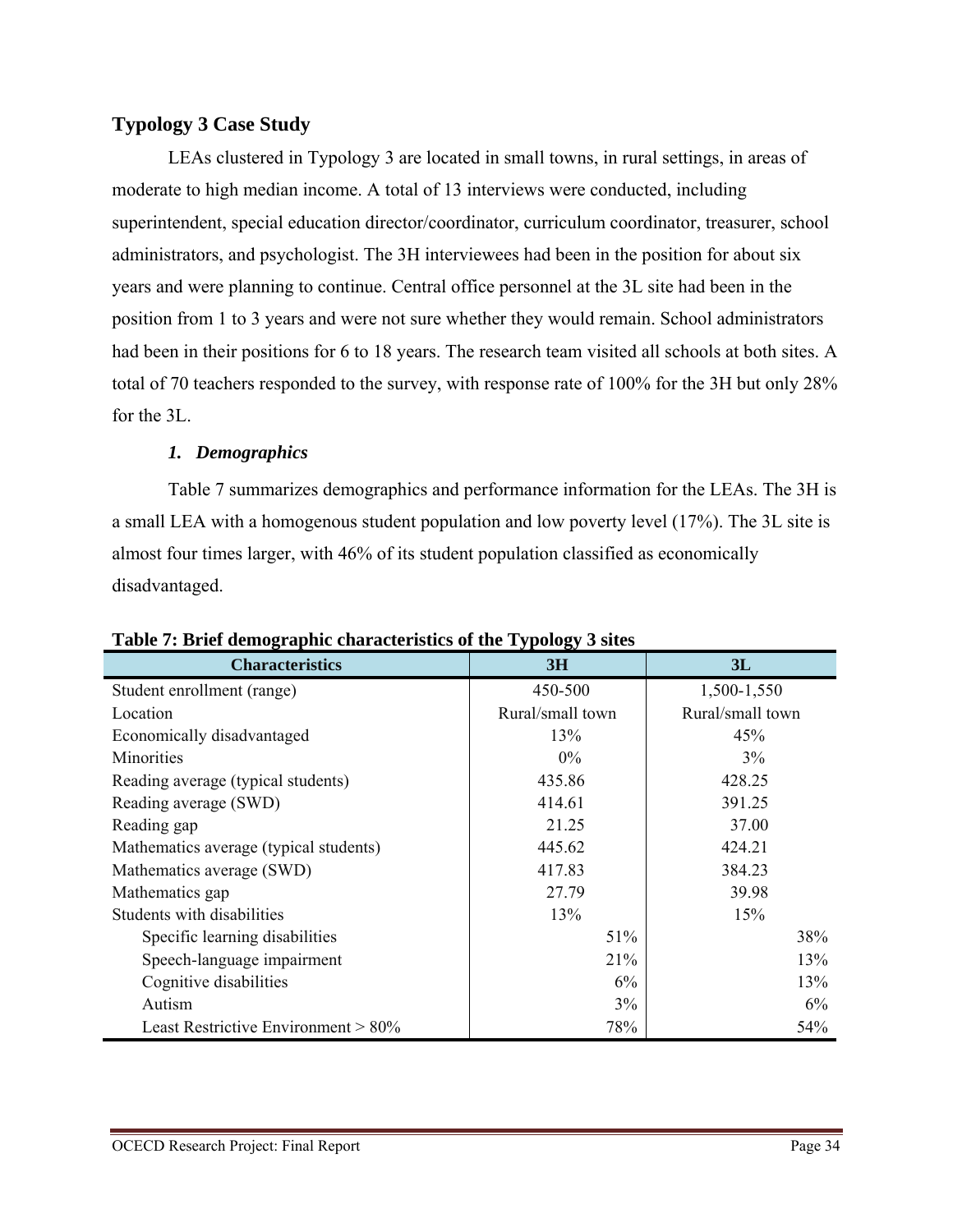#### *2. Vision*

Interviewees from both LEAs shared the vision that all students can learn. "Students must be treated as students, not as exceptional students," stated an interviewee. The 3L special education coordinator, relatively new in the position, stated,

Our vision is for students to make progress in the education curriculum no matter what the system of delivery is; we want them to be a part of the community, to be leaders in their community. So the expectation shouldn't be terribly different from . . . a typical student. . . . It's not okay to be just okay. We want you to do your best; we want you to be successful; we want you to move forward.

*Challenges to achievement of the vision*: 3H interviewees cited resistance to change and size. According to interviewees, it is difficult to change teachers' habits. Some veteran teachers "are more flexible than others," but if given time and leadership continuity, they will move in the direction proposed by the administration. The small size favors communication but also limits the resources available. To fulfill commitments to students with disabilities, the LEA must partner with surrounding area services and the local ESC. The special education staff and most auxiliary services personnel are ESC employees and work only part-time in the schools.

The 3L interviewees cited lack of resources, transient leadership, and parental involvement. In the past couple of years, the LEA had its budget sliced by more than a million dollars and had to cut school personnel. One of the school administrators commented that many teachers will retire this coming school year and will not be replaced. Another interviewee mentioned that the new position of special education coordinator has been very helpful to improve services for students with disabilities, but the position will be cut back because of lack of funds. The results of all the cuts include larger class sizes, larger caseloads for special education personnel, and lack of central office support. Transient leadership is another area of concern. The LEA has had three superintendents in less than 10 years. As superintendent initiatives begin to promote changes, a new administrator is in place with new initiatives. All interviewees mentioned that parental involvement is a challenge. The schools frequently have to reschedule IEP meetings because parents are absent. Although the school uses ProgressBook, which is easily accessible to families, few families use the program to accompany their children's progress.

*Contributors to achievement of the vision*: 3H interviewees cited the fact that the superintendent has a special education background, and therefore, understands the needs of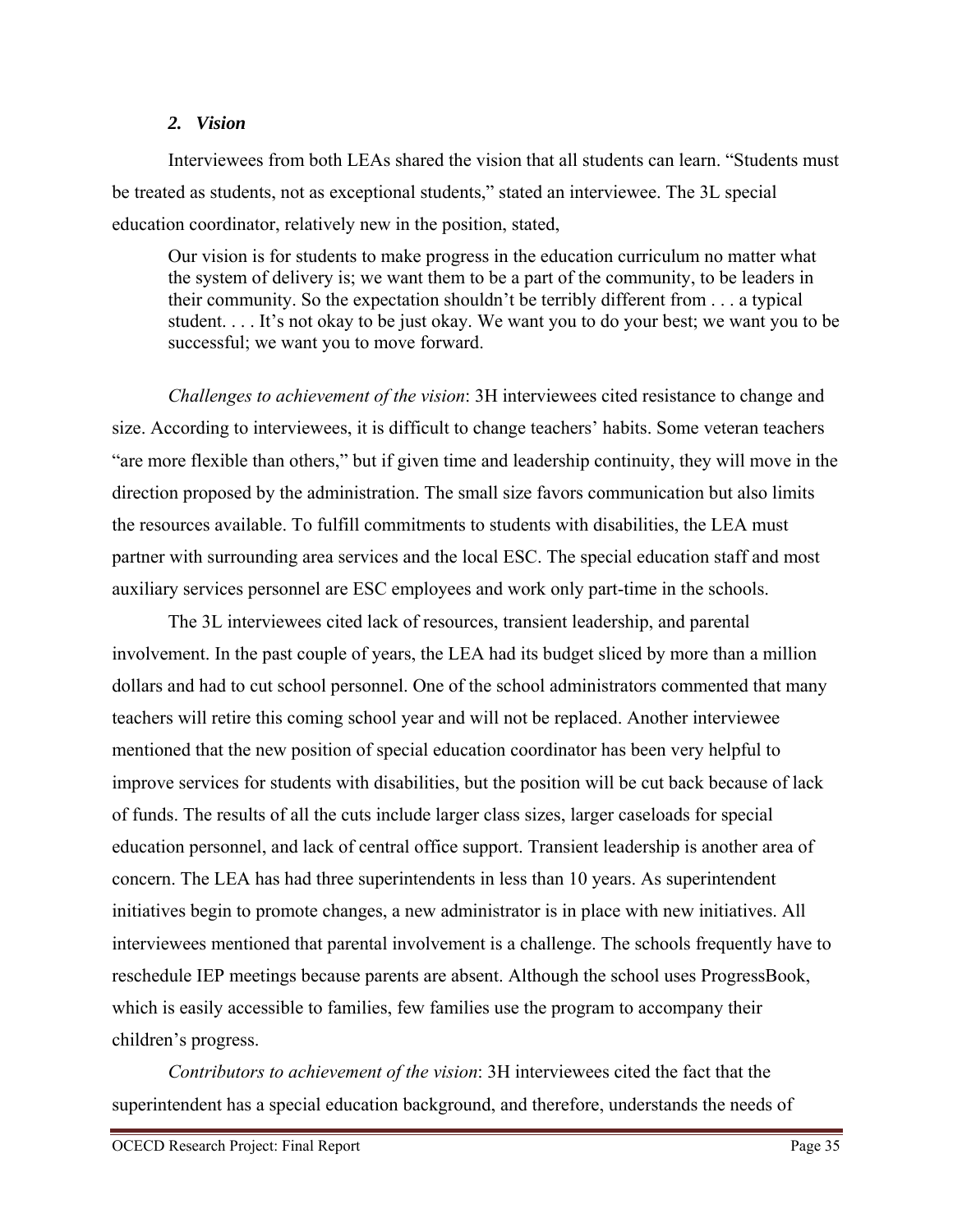students with disabilities. The other contributor is the small size of district, which means that everybody knows everybody, staff helps each other, families are involved, and the community is supportive. Survey participants gave the LEA high ratings (means of 4.3 and above out of a maximum of 5.0) for high expectations for all students and supports for all students to achieve these expectations. One survey participant commented,

We are a tight family group here and we look out for everyone. If we see a student needs more support, we contact the parents and get them to help. . . . We do not want anyone falling through the cracks.

The 3L school administrators mentioned an open-door policy and visibility with lots of walkthroughs, lots of meetings, and discussion with staff and students. Survey responses were too few for a reliable analysis.

# *3. Infrastructure*

3H: There is a "continued expectation to do more with less," explained an administrator. To address lack of resources, staff must rely more on each other and be creative. Likewise, the district has been working closely with the ESC and the neighboring LEAs to share resources. For instance, for one of its technology initiatives, 3H leadership established partnerships with other LEAs to attain large numbers and obtain reduced prices. For grants that require large student enrollment to qualify, the LEA partners with the surrounding LEAs, with the ESC in a coordinating role.

3L: A central office interviewee commented that funding priorities are established, but salaries and benefits take the bulk of it. The site used to have a building budget for textbooks and technology but no more. An administrator commented, "That's the dilemma. . . . We are expected to do [reforms] and probably will have very little to supplement that with financial help or with additional help."

# *4. Teaching*

# *a. Hiring*

3H: The LEA is located in a stable community with little transiency. Many teachers graduated from the same schools where they had their student teaching practicum and are now teaching. They are members of the community and turnover is low. Responses to the survey indicated that 91% of the teachers had been at the school for more than 10 years and 84% had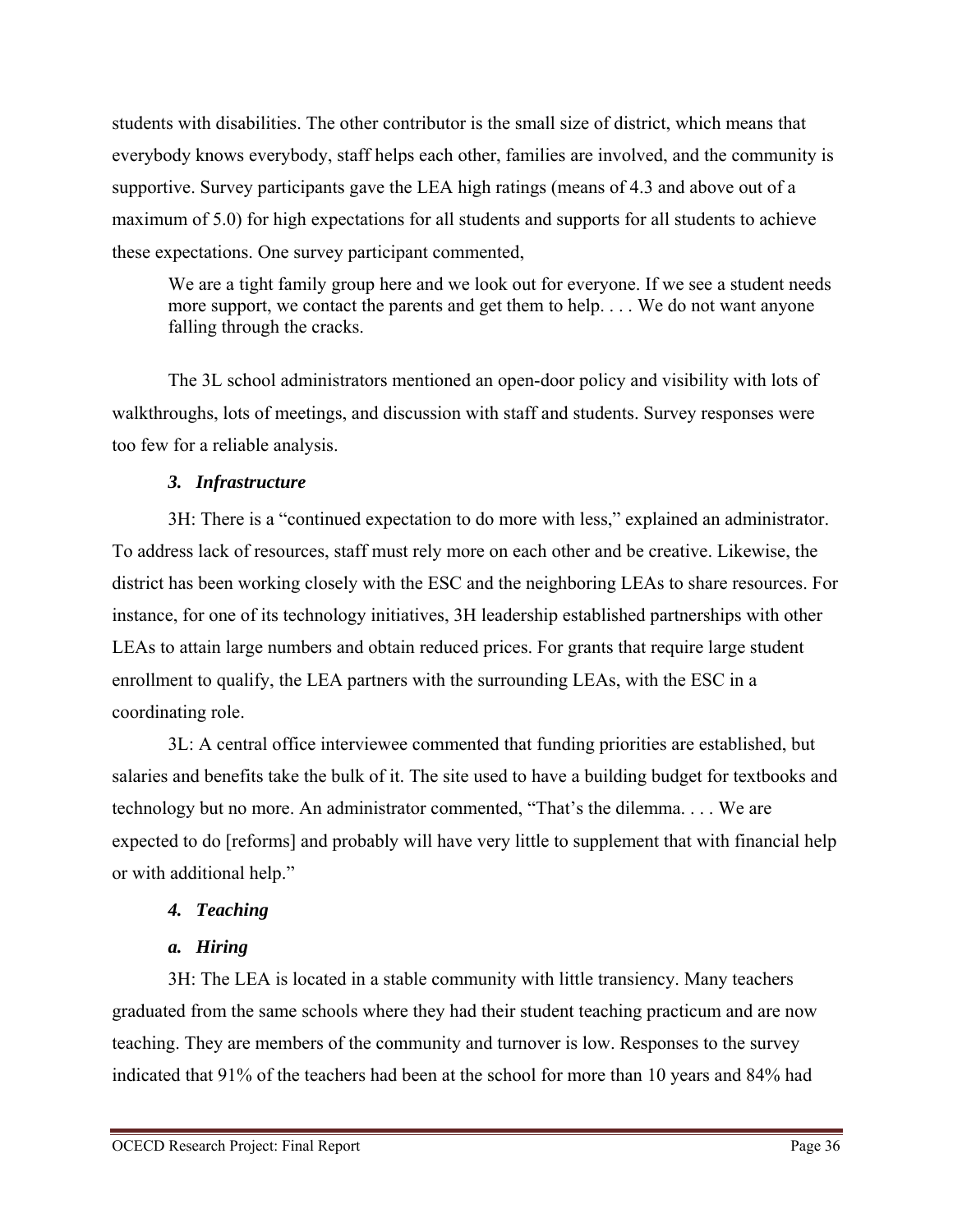been teaching for more than 15 years. The majority had Master's degrees (94%). Caring is the main asset for a new teacher, explained an administrator:

Number one is probably someone that's going to care, because if they care about what's going on, then they're going to be good at everything. . . . The content, anybody can open a book up and dive in, and learn the material, and get it across to [the students].

3L: At the high school, the principal tries to involve teachers in the initial interview, but it is not a requirement. At each grade level, administrators look for different assets. For instance, the elementary school principal looks for teachers who have reading certificates, and the middle school principal tries to hire teachers with special education backgrounds. However, as some interviewees explained, it all depends on the position and the available pool of candidates. Sometimes, they do not have a pool large enough to allow them to be selective. Of the few survey participants, 64% had been at the school for more than 10 years, and 76% had been teaching for 10 or more years; 96% had Masters' degrees.

## *b. Professional development and supports*

3H: The LEA is proud of their successes, which include their scoring consistently in the highest performance category, having a 97%-plus graduation rate, and a performance index above 100. PD was viewed by interviewees as part of this success. Each year, the LEA organizes PD around a broad topic, such as new learning standards or empowerment. The focus this school year was to prepare teachers for the Value-Added evaluation system. Two of its teachers received extensive training in the system and are now holding one-on-one meetings with their peers across the LEA to prepare them.

The LEA also invests in special education. For instance, for the past five years, they have brought experts to work with teachers, students, and parents on interventions for autistic children. The meetings involve both parents of autistic children and parents of students who will share classrooms with these children. The ESC provides PD on new learning standards, topics related to IDEA requirements, and best practices. As one interviewee observed, PD is quite important, as teachers who are coming out of college "don't know what they are getting into," and it takes a while to prepare them. Survey participants rated highly (mean of 4.0 or above out of a maximum of 5.0) all items related to the school leadership's support to teachers, involving teachers in decision-making process, and providing teachers with time to collaborate and share ideas. The majority of the teachers had attended PD related to use of technology (87%),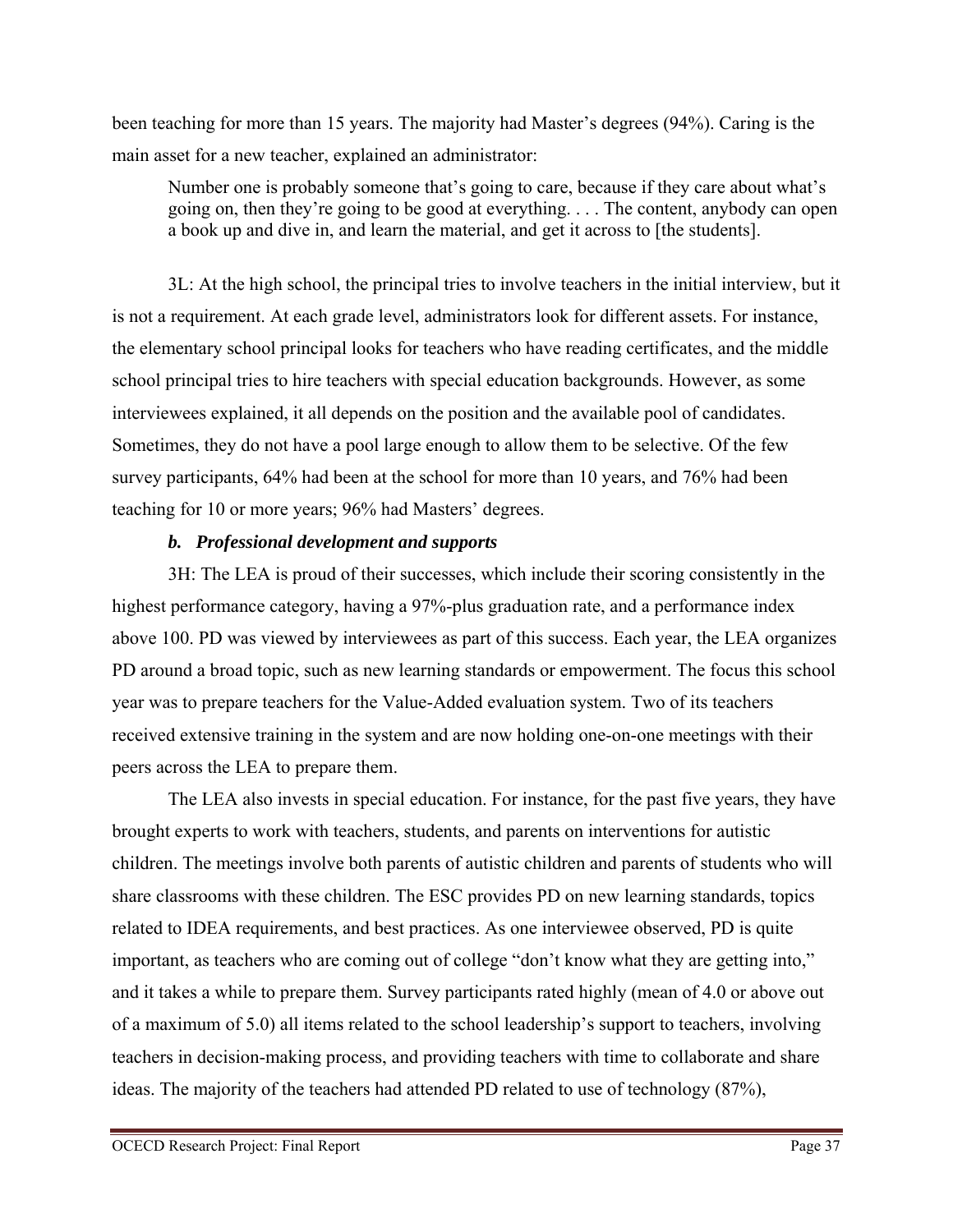curriculum alignment (79%), use of data (65%) and assessments (62%) to improve instruction, and differentiated instruction (63%). Development of IEPs was the only topic in the menu that elicited many "no" responses (40%).

3L: Interviewees noted the mentoring program that supports new teachers. The four-year initiative is under the curriculum director's leadership. The first year comprises a one-on-one mentoring by a lead teacher, and the curriculum director provides mentoring beginning the second year. The curriculum director, recently appointed from within to this newly created position, also conducts monthly meetings with teachers to ensure curriculum alignment, and the ISs participate in these meetings. PD is mostly provided by the local ESC and has been focused on new learning standards. Additionally, the LEA contracted with a consultant for an initiative on "Writing across the Curriculum."

## *5. Learners*

## *a. Identification*

3H: Interviewees indicated the use of a well-structured system of intervention. According to interviewees, most referrals come when students are in grades 2 or 3, but interventions are placed early, as soon as the teacher or the parent perceives that the student is having difficulties. Staff is keen to use data to inform decisions regarding targeted interventions and, as interventions appear unsuccessful, to indicate further assessment. The ESC provides PD, resources, and guidance, and central office staff is closely involved in the process. The first line of intervention is provided by Title I teachers and tutoring by high school students. ISs also are called to help, even before identification, although students with IEPs are their priority. Teachers use parent interviews or surveys to collect data about the child before the intervention meeting is organized. According to the superintendent,

We try to integrate as much information as we can, but our theory is . . . we want our teachers to work smarter, not harder. We don't want them to go overboard, but we want them to put the right kind of information in the IEP, so we give them things like graphic organizers to help write a [student] profile.

3L: The special education coordinator and psychologist are changing the identification process. They created check-out forms to help teachers monitor the stages of the process and are providing PD on how to use the forms. One school administrator said, "Before [the reorganization], the IEPs looked all the same" and stated that the team is now working with the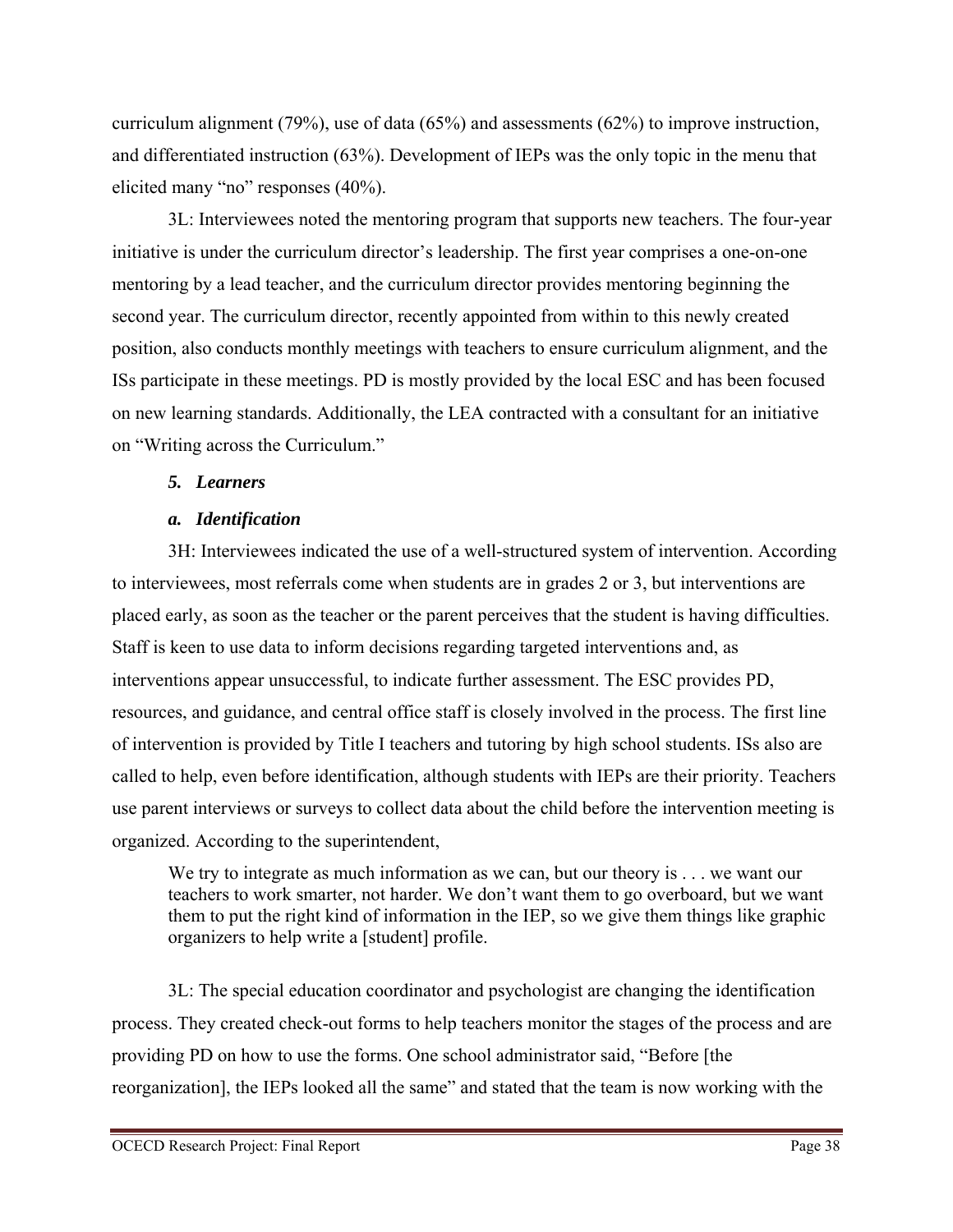teachers to individualize the process. The staff is seeing more identification at the middle school level, which did not happen previously. The principal attributed this change to the increasing rigor in the curriculum and inadequacies in the previous identification process. The site has an intervention liaison at each grade level to schedule meetings, attend the meetings, and take care of the paperwork (as appropriate).

#### *b. Least Restrictive Placement*

3H: Interviewees emphasized that students with disabilities are placed preferentially within general education classrooms. Two ISs work with the students either in the classroom or in a resource room, using a pull-out approach, with help from aides. The majority (89%) of the general education teachers indicated that they were teaching students with disabilities, who remained with them for more than 80% of the school day and comprised no more than 10% of all students in the classroom. About 80% of the teachers reported that they are given time to consult with ISs and received resources and supports. About 20% of the respondents stated that they had not received supports and did not have time for consultation. Comments in the survey were supportive of inclusion.

3L: The schools are starting inclusion at the elementary school level, but at the middle and high school, students are mostly served in resource rooms. The few survey participants indicated that they taught students with disabilities who remained in the room for at least 80% of the school day. However, interviewees mentioned that they did not have time to collaborate with the IS and received no supports.

## *c. Continuum of services*

At both sites, students with disabilities who require specialized services (e.g., blind/visually impaired students), are placed in specialized units operated by the ESC. These units may be located in the LEA building, but students come from surrounding LEAs and funding is pooled through the ESC.

## *d. Transitions*

Both sites organize activities to facilitate the transition of students who are moving to middle or high school. One 3H interviewee explained that transition across schools tend to be smooth, as everybody knows the children and their families. The same comment was made by a 3L interviewee: "Not much of a transition, as we are all in the same building." Both sites have ESC-run CTECs that are described as rigorous and that focus on postsecondary education. At the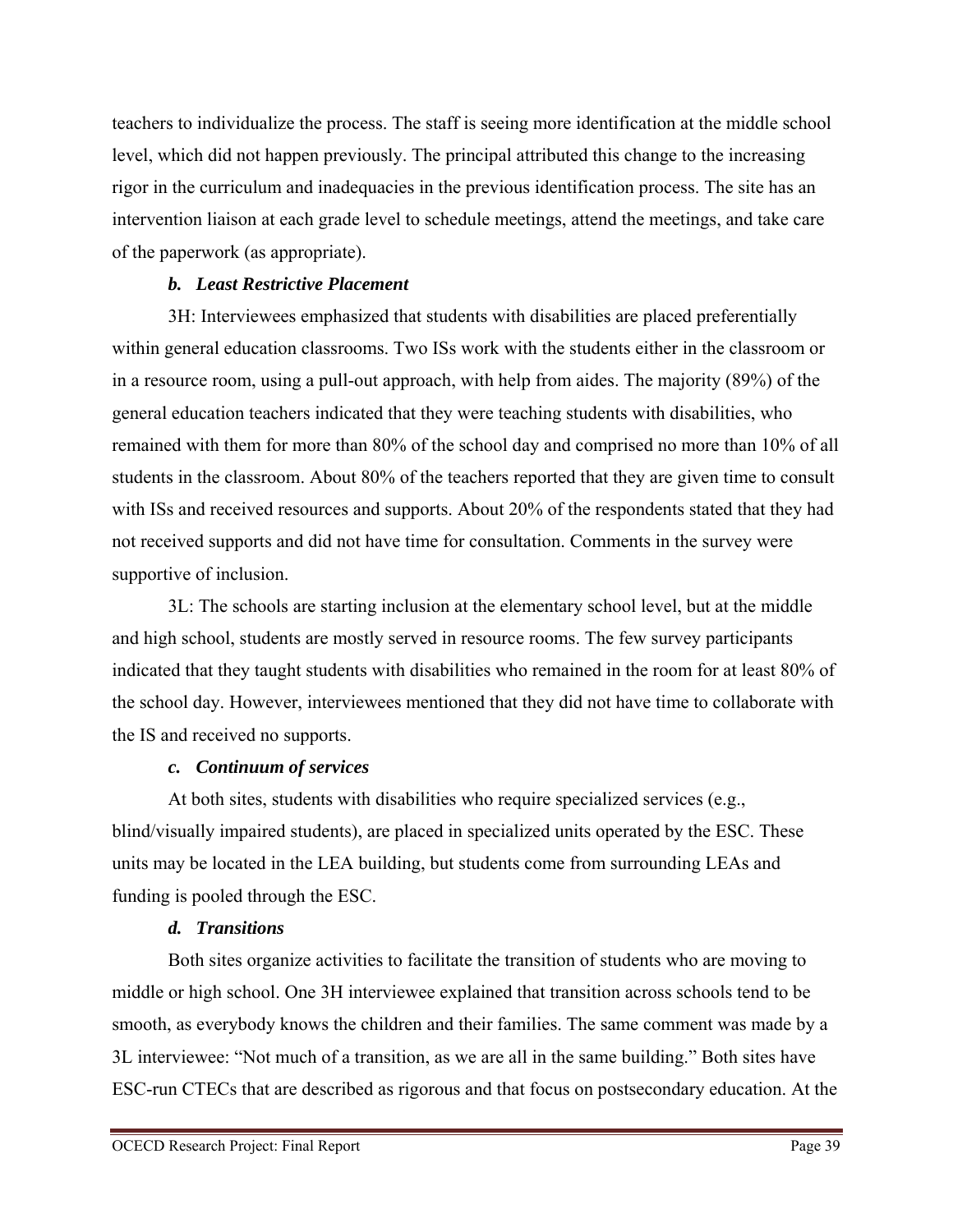3H site, the CTEC offers a number of dual credit programs that are open to students with disabilities. A 3L administrator commented that about 30% to 40% of students who attend their CTEC program go to college.

## *e. Behavior management*

3H: Interviewees notes that behavior is not an issue and that most of the time, one talk is enough because the student knows that, "I'm probably going to get worse at home." Strategies such as card systems are teachers' individual initiatives. The administration uses the Safe and Healthy Schools Survey to examine "hot spots," that is, places more prone to challenging behaviors, and target those areas for extra attention. The site has a grant-funded, part-time mental health counselor who works with the teachers and students as needed.

3L: The LEA has a partnership with the Integrated Social Services agency, which sends a specialist to talk with students who have behavior or family problems. Staff prepares behavior plans and tends to use positive reinforcements. These are individual initiatives as the schools do not have a unified behavior management program. Interviewees commented that the site has a "sensory room" where students can "relax."

## *6. Classroom strategies*

# *a. Co-teaching*

3H: According to interviewees, staff "does an excellent job" of collaborating on services for the special needs population. Teachers have common planning time for grade levels or departments, and the small size of the LEA allows easy communication. At the middle school, an administrator commented that there is some team teaching, although not frequent, with the IS in the classroom sharing the delivery of the lesson with the general education teacher.

3L: All teachers have a morning period, between 8:00 and 8:45, which can be used for planning, and the high school staff also has a 30-minute block at the end of the day. However, at this point, the central office is focusing on meeting IDEA requirements, and improving the IEPs, an area deemed by special education as not working well. One of the ISs teaches regular English and social studies classes (she is the only teacher in the classroom). Interviewees hope that the TBTs will provide teachers with greater opportunity to collaborate.

## *b. Curriculum alignment*

3H: The ESC is organizing countywide meetings by grade level and content area for training on the new learning standards. It also is providing two curriculum experts to guide staff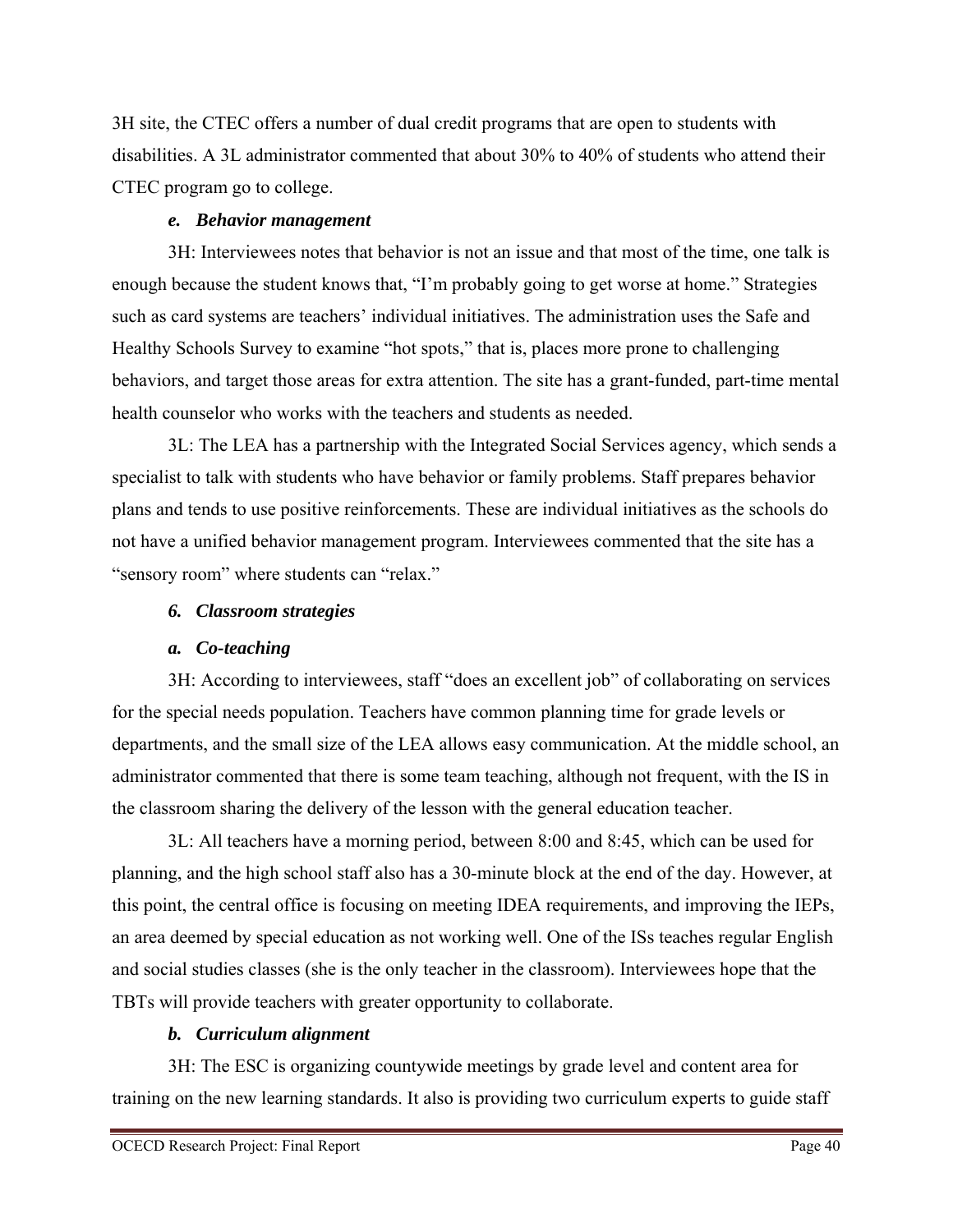on aligning curricula to the new standards. Currently, staff, including the ISs, is doing curriculum mapping and preparing "I CAN" statements for each standard. The LEA pays for substitutes to free teachers for this work. The ESC also has trained teachers and ISs on extended standards for students who take alternative tests. Teachers are required to assess daily, using quizzes or tests, to ensure that students are learning or modify instruction.

3L: The curriculum coordinator, a new position, has been working with teachers to align the curricula to the new learning standards. Interviewees commented that there was a lot of repetition across grades and the effort is to align curricula both vertically and horizontally. There is no special curriculum for students with disabilities, and the IS is expected to follow the same curriculum with needed modifications. The curriculum coordinator also has promoted a "writing across the curriculum" initiative, which, according to interviewees, has been successful.

#### *c. Use of data*

Interviewees at the 3H site commented that they do not have a formal team structure because the LEA is too small, but decisions are data-driven. In the teacher survey, teachers indicated that they used a variety of assessments, including teacher-developed, standardized, and program-specific assessments. The 3L site uses the TBT for discussions of student outcomes, mostly based on results from district benchmarks (reading and mathematics). All students with disabilities, except those with multiple disabilities, take the OAA and OGT, and accommodation is a team decision. Each payday, teachers have to turn in a copy of student work and a report about PD attended. "Some teachers are into data, others not so much," explained an interviewee. The LEA uses ProgressBook, which parents can access to check their children's progress.

## *d. Technology*

3H: All LEAs in the county use the same software programs and store data at the ESC's Information Technology (IT) Center. Teachers can communicate with each other or obtain information about students by connecting with the data storage center. An interviewee gave an example: If an IS has a question about an IEP, central office staff members can look at the form from their computer and provide feedback. IT Center staff has conducted an assessment to understand the needs of the LEA regarding the new online state assessments. Concerns about accommodations for students with disabilities are being discussed. The interviewees described a recent one-on-one initiative that is providing iPads to all freshmen (including those with disabilities). The goal is that all high school students will have iPads within four years. Staff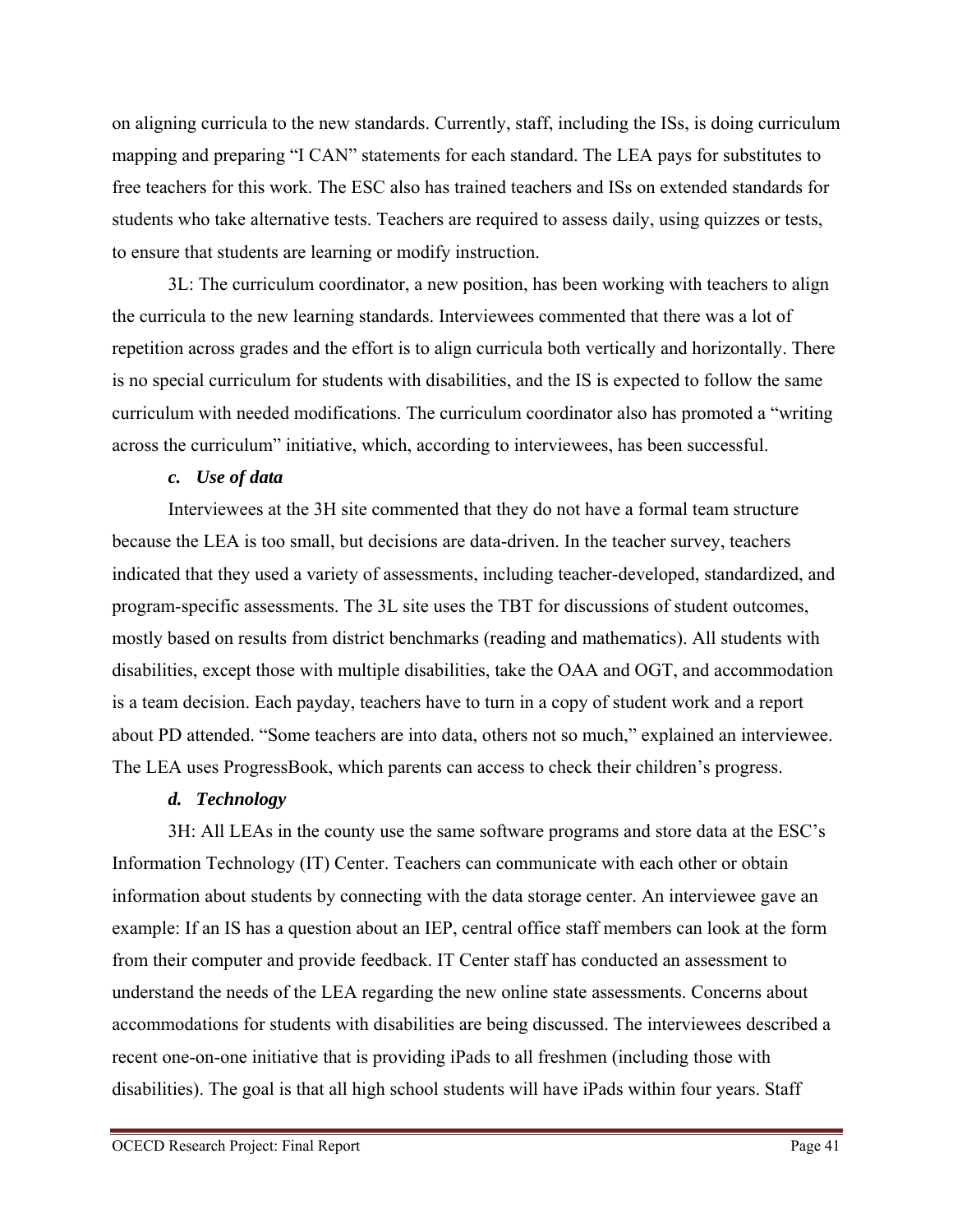hopes that the iPads will help students feel more comfortable with technology, as a preparation for the online assessments.

3L: One interviewee summarized the status of technology at the LEA, stating that "not possible; [there's] no money." Staff is concerned with the new assessments, which will be online, because they have 30 computers in the whole school and more than 800 students.

#### *e. Student supports*

3H: Teachers are flexible on the choice of supplemental programs and there are no schoolwide or grade-wide choices. "Some teachers teach straight from a textbook" and others "haven't had a textbook in five or six years." To support struggling students, including those with disabilities, teachers incorporate OAA recycled practice-test items into instructional programs (provided by ODE) and use Buckle Down and Better Test Scores. Reading programs cited in the teacher survey include Lexia Reading, Accelerated Reader, and Wilson Reading. I Excel Math (IXL) is broadly used for mathematics because it is aligned with the Ohio Standards, according to interviewees and survey participants. The use of online programs addresses the LEA's need to be "thrifty," as an administrator commented. Either teachers look for free programs online or buy used textbooks.

3L: Teachers and interviewees cited Lexia, Accelerated Reader, Renaissance Reading, and IXL. Lexia is used for students from K-12 and is the tool of choice for students with disabilities in middle and high school, according to the curriculum coordinator. Being an online program, Lexia can be done at home and parents can help; the challenge is that there are few computers (no more than four) in each room, and students must share. New supplemental programs being adopted included Reading Street and enVision Math.

# *7. Family and community involvement*

Interviewees at the 3H site agreed that families are very involved and in times of budget shortage, the community rallies to provide support. The ESC organizes programs for parents and students, including a transition fair for students with disabilities. Alternatively, interviewees from the 3L site commented on lack of parental support. The elementary school principal maintains weekly automated phone communications to keep parents abreast of changes. The community is described as stable, but school staff is seeing more transient students.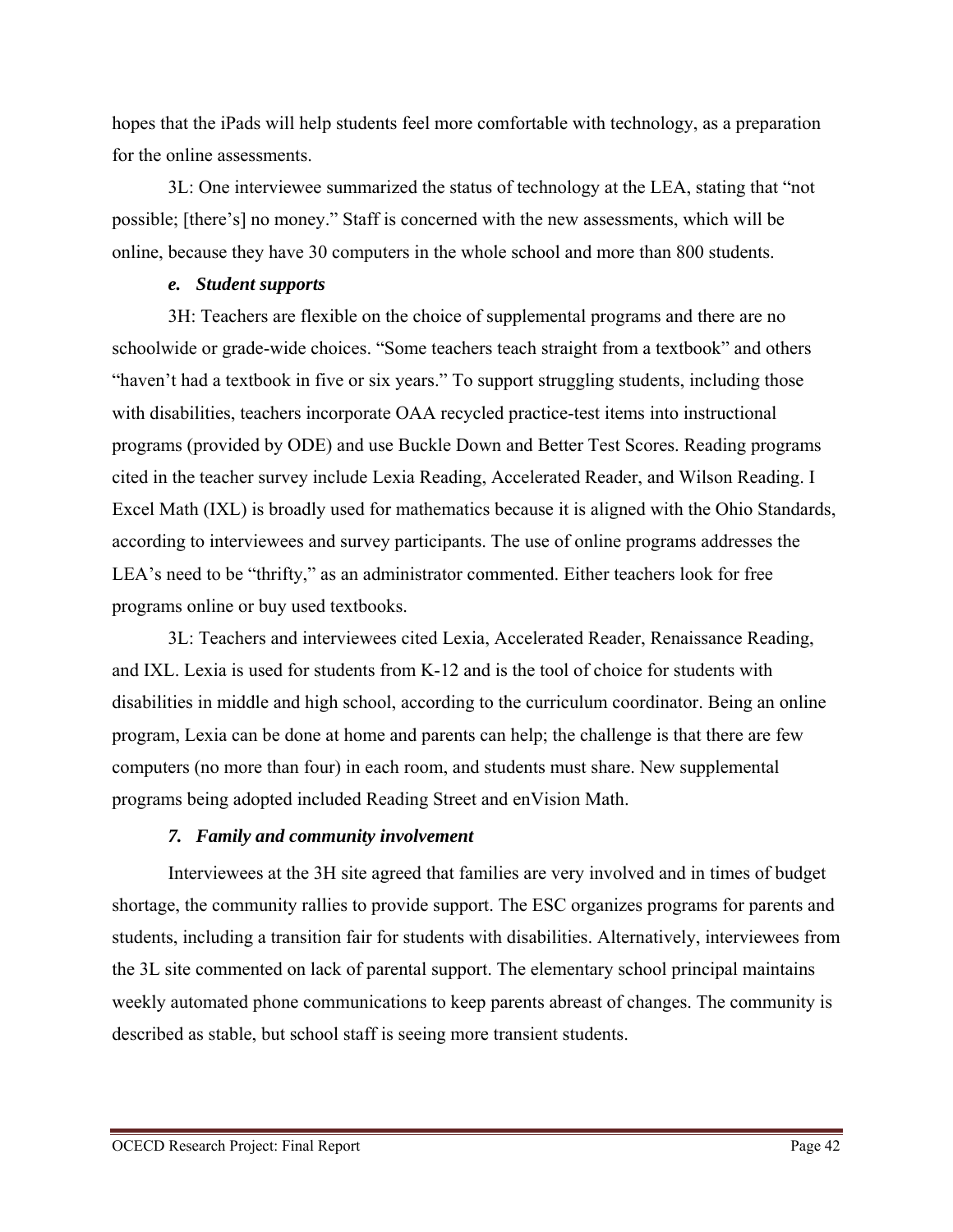## *8. Similarities and Differences*

Differences between the top- and bottom-ranked sites in this typology are found in a number of areas. First, although the sites are located in rural communities, the 3L has a considerably larger population of students classified as economically disadvantaged (47%) than 3H (17%). The 3L site also is three times larger and includes a high school, whereas the 3H does not have a high school. How much these characteristics influence test outcomes is a question that this study cannot answer.

Differences also were found in leadership structure, professional development, technology, and the intervention process. Regarding leadership structure, the 3H site has a small but stable leadership with close ties to the community. The LEA has a strong focus on professional development, a technology-rich environment, and a well-developed system of intervention that appears to be working appropriately. Alternatively, the 3L site has had three superintendents in 10 years and only recently emerged from a financial emergency. Resources, including technology, are scarce, and initiatives are all too recent to have had an impact on student outcomes.

A replicable strategy that appears unique to the top-ranked district is the focus on test preparation, which is supported by technology. The question to which only an experimental study can respond is whether this strategy explains the small achievement gap between students with and without disabilities at the 3H site (controlling for differences in demographics). Table 8 summarizes major differences between the two LEAs.

|                                    | Ö                                                        |                                                       |  |
|------------------------------------|----------------------------------------------------------|-------------------------------------------------------|--|
| <b>Components</b>                  | 3H                                                       | 3L                                                    |  |
| Demographics                       | Small, 17% economically<br>disadvantaged; no high school | Large, 47% economically<br>disadvantaged; high school |  |
| Leadership                         | Stable                                                   | Transient                                             |  |
| Professional development           | Focused, rich                                            | Incipient                                             |  |
| Multitiered system of intervention | Well-developed                                           | Incipient                                             |  |
| Technology                         | Rich                                                     | Poor                                                  |  |
| Community support                  | Close ties                                               | Not involved                                          |  |
| Unique strategy                    | Focus on test preparation with<br>technology support     |                                                       |  |

**Table 8: Main differences between the top- and bottom-ranked LEAs in Typology 3**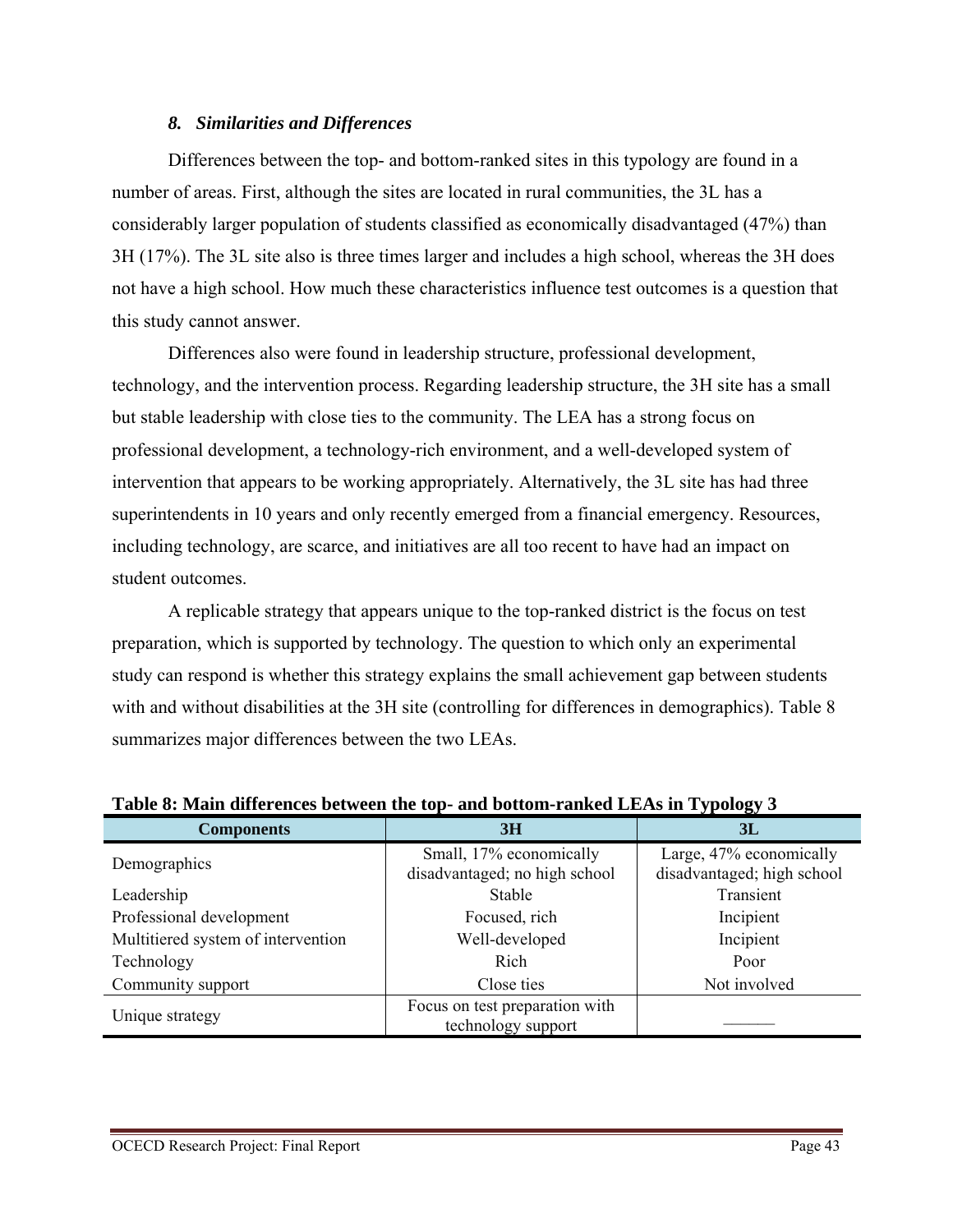# **Typology 4 Case Study**

LEAs from Typology 4 are located in urban, high poverty areas. Interviews were conducted with 14 staff members, including superintendent, special education director, curriculum coordinator, psychologist, school administrator, intervention specialist, counselor, and general education teacher. The research team visited all schools from the top-ranked LEA (4H), and three schools from the bottom-ranked LEA (4L), one per grade-level span. Longevity in the position among the 4H interviewees varied from 9 to 20 years. Each of the 4L central office staff had been in the position for about one year, as the site is in improvement status under the *No Child Left Behind Act*. A total of 57 teachers responded to the survey for response rates of 68% (4H) and 50% (4L).

## *1. Demographics*

Table 9 summarizes demographic and performance information for the two sites. As noted in the table, the 4H site has a relatively small student population (less than 700), mostly homogenous with mid-level poverty (39%). The 4L site has a significantly larger (close to 4,000) student population, with a high poverty level (77%). It also is noteworthy that 4H has 72% classified with specific learning disabilities (SLD), whereas 4L has only 23% classified as SLD and 42% with cognitive disabilities (CD).

| <b>Characteristics</b>                 | 4H      | 4L          |
|----------------------------------------|---------|-------------|
| Student enrollment (range)             | 600-650 | 3,550-4,000 |
| Location                               | Urban   | Urban       |
| Economically disadvantaged             | 39%     | 77%         |
| <b>Minorities</b>                      | 8%      | 68%         |
| Reading average (typical students)     | 434.83  | 413.85      |
| Reading average (SWD)                  | 420.92  | 382.43      |
| Reading gap                            | 13.91   | 31.42       |
| Mathematics average (typical students) | 437.59  | 411.37      |
| Mathematics average (SWD)              | 412.76  | 378.73      |
| Mathematics gap                        | 24.83   | 32.64       |
| Students with disabilities             | 14%     | 20%         |
| Specific learning disabilities         | 72%     | 23%         |
| Speech-language impairment             | 14%     | 22%         |
| Cognitive disabilities                 | $7\%$   | 41%         |
| Least Restrictive Environment > 80%    | 58%     | 62%         |

# **Table 9: Brief demographic characteristics of the Typology 4 sites**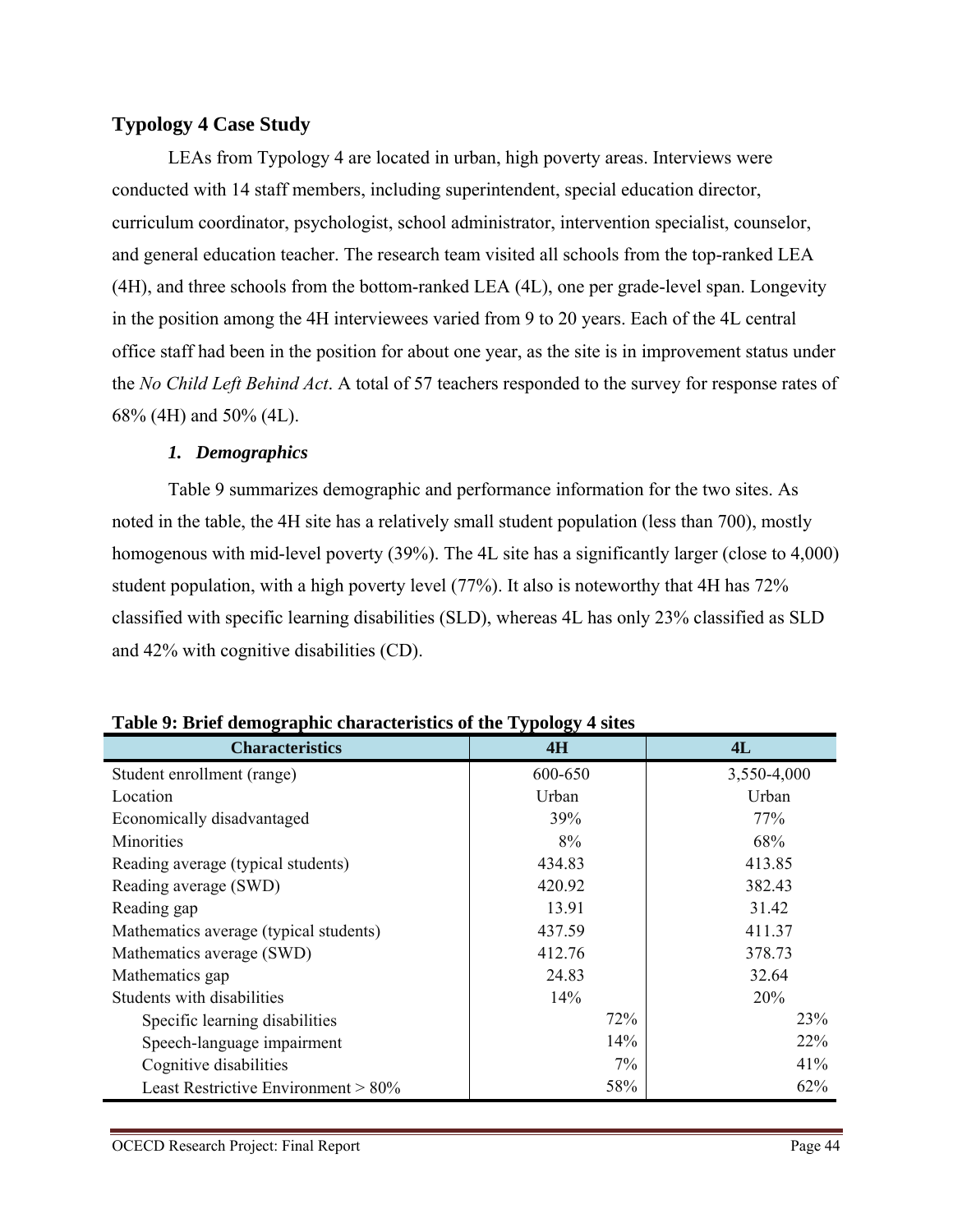### *2. Vision*

Both sites expressed the vision that all students can learn and it is the schools' responsibility to find ways to support students. Administrators from both sites described themselves as involved leaders, with a focus on instruction rather than management.

*Challenges to achievement of the vision*: Interviewees from both LEAs cited resistance to change and open enrollment as challenges. The problem, as a 4H administrator explained, is that veteran teachers have difficulty understanding that "special education is not a fix; it is the beginning of a journey." Similarly, a 4L auxiliary service staff indicated that when teachers realize that the student has a disability, their reaction is, "It is the IS's job, not theirs, when it should be both." Open enrollment is a challenge to both LEAs but for different reasons. For the 4H staff, open enrollment keeps them open but brings large numbers of needy students, and the LEA does not have enough personnel and resources to help them. Of the 2013 kindergarten class, 79% were from open enrollment. The 4L interviewees explain that good students are leaving to go to nearby, smaller LEAs, and the more challenging students stay, particularly those with severe disabilities.

 *Contributors to achievement of the vision:* All 4H interviewees noted three factors: (1) small LEA: everybody knows everybody, easy communication within schools, across schools, and between schools and central office; (2) supportive Board of Education: "If we put in a purchase order, and it is good for the kids, 99% of the time it gets approved"; and (3) competent teachers: according to the psychologist, "Teachers have everything in place well before . . . I am even called in." All 4L interviewees cited the OIP process, particularly the TBT meetings. Teachers were initially suspicious of the team structure and thought "it was another flavor of the month," explained an administrator. However, the process is in its third year with full teacher buy-in. Teachers are sharing a variety of interventions for struggling students and improving student outcomes.

Survey respondents from 4H highly rated their schools (means of 4.4 and greater out of 5.0) regarding high expectations for all students and the presence of a plan to achieve these expectations. Mean responses from 4L teachers were significantly lower ( $\alpha$ =0.05).

## *3. Infrastructure*

At the 4H site, funding is tight, and administrative and teaching positions have been cut. The  $7<sup>th</sup>$  and  $8<sup>th</sup>$  grade teachers now must teach both mathematics and science. To obtain extra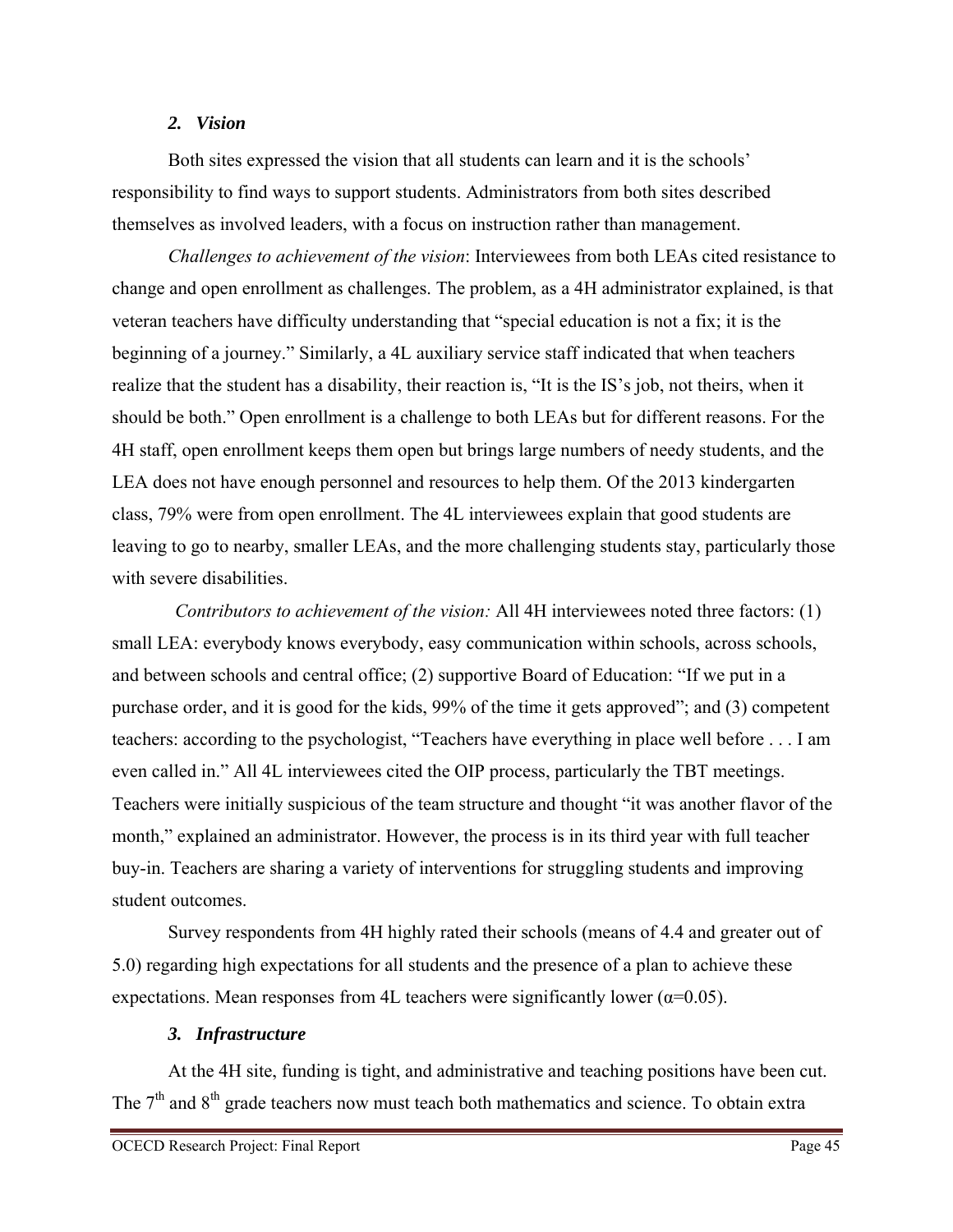resources, the LEA pools resources with neighboring LEAs. For instance, the 4H high school offers calculus to the local LEAs, and another LEA offers chemistry. Because the 4L site is in improvement, money is not an issue, according to interviewees. Moreover, the locality just approved a levy to bring in more money for the LEA. However, both the middle and high schools have been consolidated to cut expenses.

## *4. Teaching*

# *a. Hiring*

4H: Interviewees noted that turnover is very low and the ISs have been in the district for long time. To maximize resources, the LEA tries to hire teachers who have more than one area of expertise, such as mathematics and science. The hiring team involves the school administrator, superintendent, and school board members. Of the teachers who participated in the survey, 64% had been in the school for more than 10 years, and 52% had been teaching for more than 15 years; 24% had been in the school for five years or less. The majority (72%) had a Master's degree, 24% had a Bachelor's degree, and 4% had a doctoral degree.

4L: School administrators commented that teachers were anxious because they knew that they would be let go this coming year due to lower enrollment and the schools' consolidation. For hiring, a school-based committee reviews resumes and makes suggestions, but the superintendent has the final decision. The special education director, involved in hiring for administrative positions, searches for candidates who can establish good communication with parents, as "without that, nothing happens." Assets cited by school administrators and central office staff include: compassion ("students come to school hungry; they cannot perform at their best"), flexibility ("there is no one intervention that works for all students; needs to adapt"), familiarity with urban settings, and if possible, with a dual background (general and special education). Of the survey participants, 30% had been at the school for 5 years or less, 40% between 6 and 10 years, and 30% for 15 years or more. Half of the respondents had been teaching for 11 years or more. Master's degrees were held by 86% of the respondents and 14% had a Bachelor's degree.

# *b. Professional development and supports*

4H: The ISs reported that they attend general education classes to update knowledge. One IS is now auditing algebra II classes to help a student who will attend the course this coming school year. Likewise, general education teachers receive PD on IDEA requirements. PD in the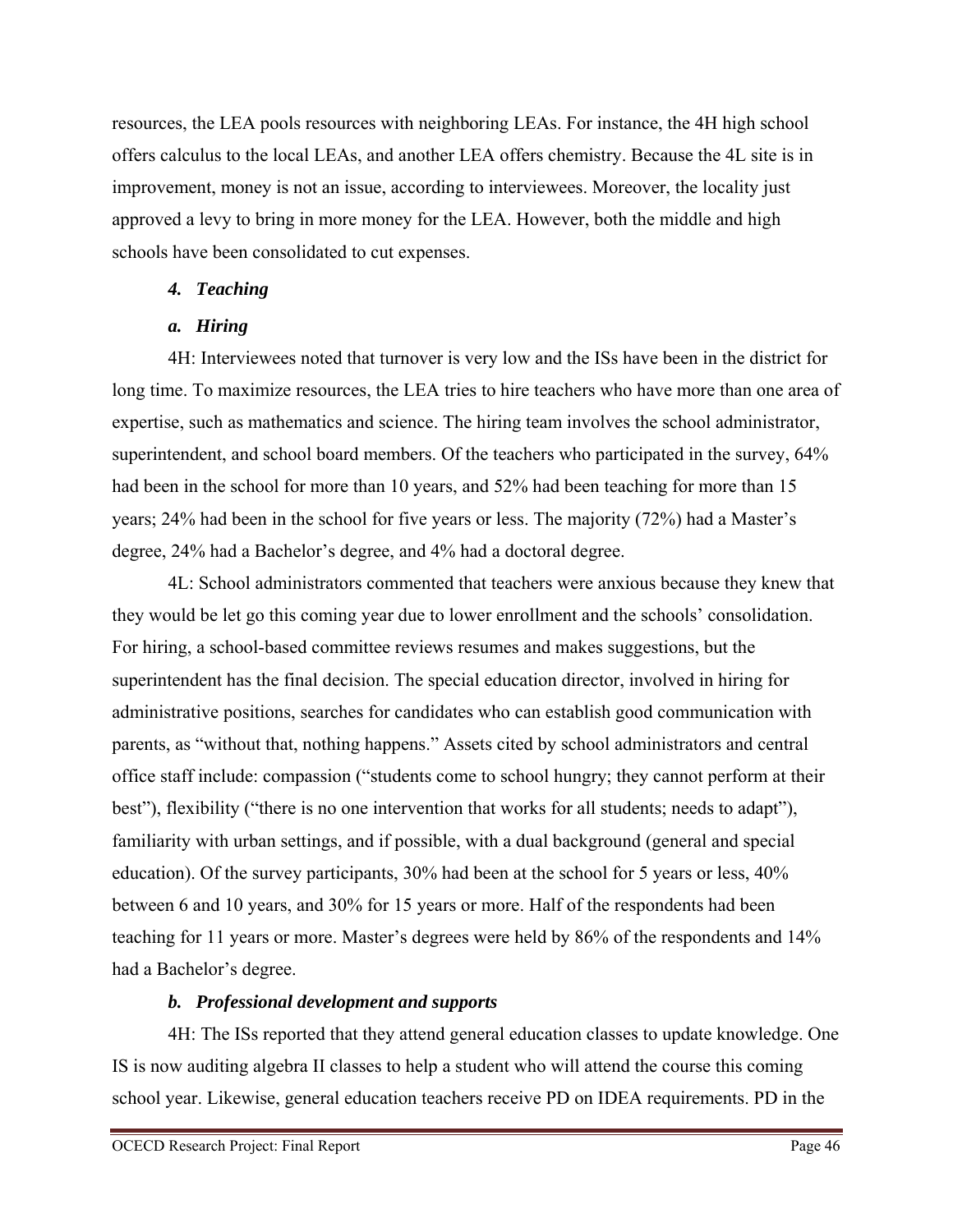past school year focused on differentiated instruction, and new learning standards was the previous year's topic. The local ESC brings together teachers from all local LEAs for PD, and the SST also is a PD provider. In the survey, teachers rated highly (means of 4.0 and above out of 5.0) the LEA support for PD. The only item that elicited fewer agreements was related to planning time across grade levels (mean 3.5). More than 70% of the teachers reported that they had attended PD opportunities on differentiated instruction, accommodations, IEP development, and curriculum alignment. Behavior-management strategies was the least attended topic (36%).

4L: The curriculum director has a good partnership with the regional SST and is involved in the preparation of training on co-teaching. New teachers have mentors for a two-year period, under the curriculum director's leadership. The middle school has grade-level common planning time when teachers organize study groups that focus on Marzano's (2007) framework. The elementary school organizes weekly 45-minute time blocks for small group PD sessions that involve all teachers, with coaches from ODE and SST. The SST offers PD on IDEA requirements and is preparing training on the Value-Added evaluation system, which is raising teachers' anxiety, according to an administrator. Auxiliary service personnel explained that the LEA offers support for PD and they have no problems meeting credit requirements for renewal of licensure. In the survey, teachers were supportive of the LEAs' efforts to provide PD (means between 3.5 and 4.0). The majority disagreed that planning time is offered for different grade levels or content areas (mean of 2.9). Between 60% and 80% of the respondents had attended PD related to services for students with disabilities, except behavior management strategies (17%).

## *5. Learners*

## *a. Identification*

Both sites use a multitiered system of intervention and focus on early detection and intervention. Identifications are more frequent at the lower elementary grades and students may be taken off the IEP as they mature, according to interviewees from both LEAs. At the 4H site, the psychologist runs the Intervention Assistance Team (IAT) meetings, which are mostly scheduled before or after school or during teachers' planning time to avoid classroom disruption. The 4H schools try to involve students in their IEPs as early as grade 3, but involvement varies according to the student's maturity. At the larger site, the 4L psychologist is present at the meetings only when the possibility arises of a multifunctional evaluation. To accommodate parents, staff uses conference calls or has the IAT meeting at the parents' home.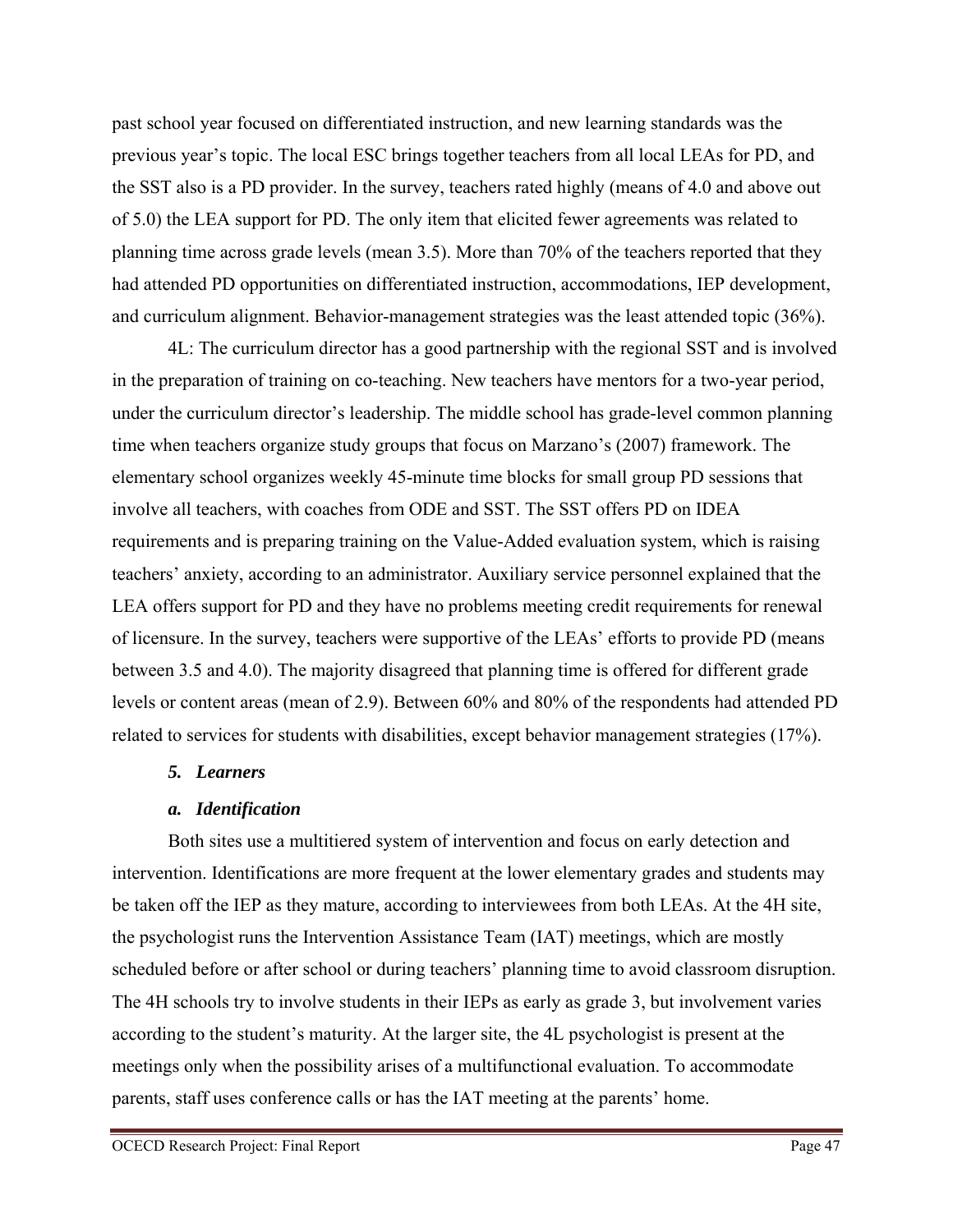#### *b. Least Restrictive Placement*

4H: At the elementary school level, students with disabilities stay 240 minutes a week in the general education classroom and 160 minutes in the intervention room, where the ISs work with small groups (no more than eight students). The middle school is starting inclusion. The ISs commented that high school students prefer the pull-out strategy rather than their being identified for services within the classroom. In the survey, 65% of the general education teachers indicated that students with disabilities represent about 10% of the students in their classroom; 75% informed that these students stayed in the classroom for at least 80% of the school day. About half reported that they did not have time to plan lessons with the IS nor did they receive support.

4L: According to the special education director, the focus is to expose students with disabilities to as much of the general curriculum as possible. The LEA is moving toward full inclusion and co-teaching. In kindergarten, the students have 20-minute interventions daily and up to one hour daily in grades 3 and 4. At the high school, the IS works with the students during mathematics and reading, but they are in the general classrooms for the other content areas. Although some co-teaching is done, the interviewees commented that the schools do not have enough ISs for the number of students with disabilities (almost at 30% this year). Of the general education teachers who participated in the survey, 30% reported that they taught students with disabilities.

#### *c. Continuum of services*

According to interviewees, students with disabilities in the 4HL schools are mostly highfunctioning. Students with more severe disabilities (about 6 or 8) are placed in the ESC units, as the schools cannot afford more specialized services. The LEA has a few students with disabilities enrolled in a virtual school with mixed results, according to a special education interviewee. At the 4L sites, students with disabilities present a range of functional levels, and they have selfcontained classrooms for nonreaders. The ratio for these classrooms is about 1 IS to 10 students, with support from aides. The alternative school is part of the LEA. Low-functioning students may attend a life-skills program when they enter middle school. Home-schooling is a service provided to students who do not respond well to a group environment. Special education interviewees mentioned a conflict with the main provider of tutoring services (a private, forprofit group) that does not respond to their attempts to communicate.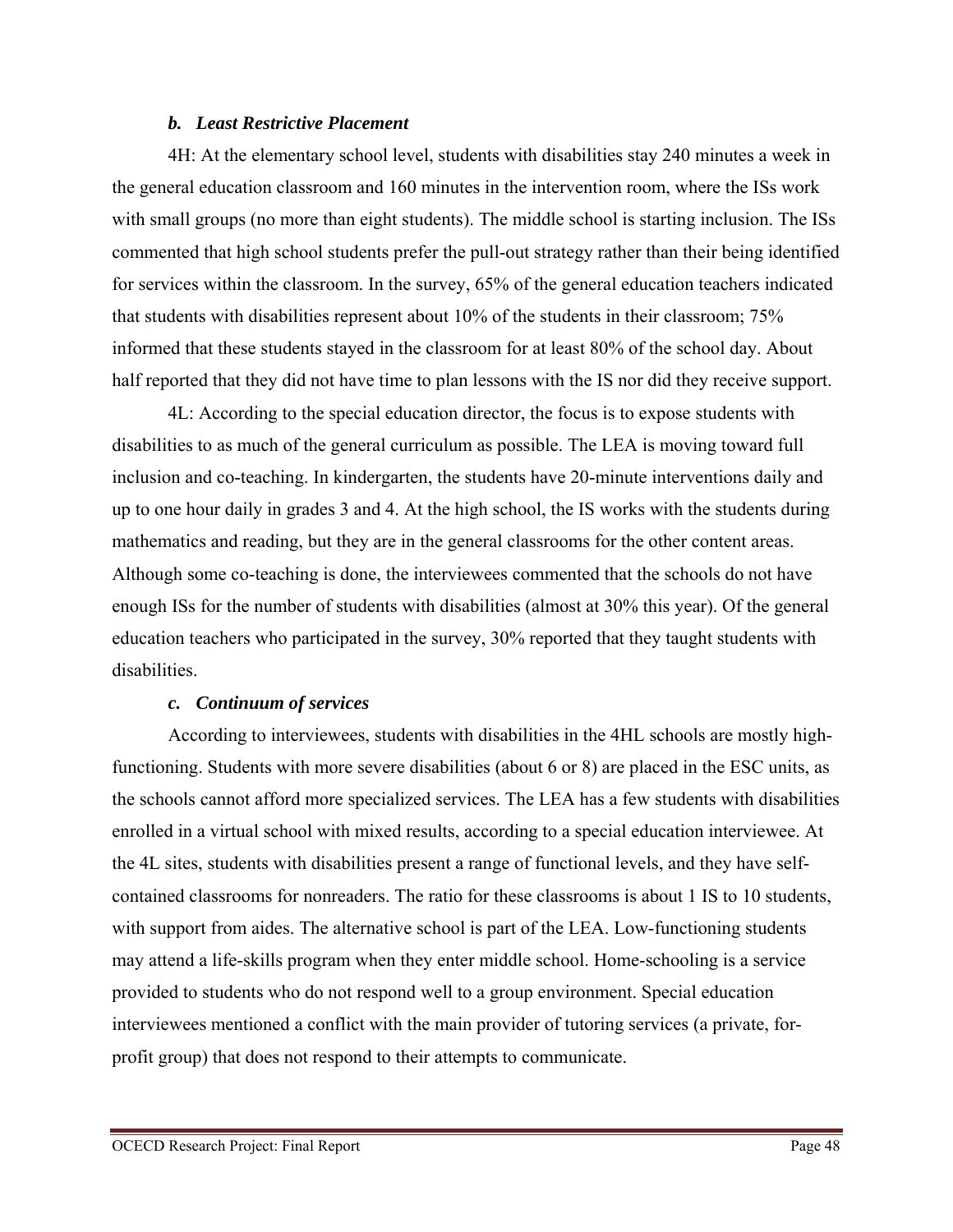#### *d. Transitions*

Transitions at the 4H sites are generally smooth as the whole district is housed in one building. ESC representatives come to talk to middle school students about available services, including the CTEC. Juniors and seniors can attend the CTEC for half a day and earn certifications, and seniors who have completed their graduation credits can enroll in work-study. The LEA has good relationships with the local state university. At the 4L site, the middle schools organize a summer-school program for rising  $5<sup>th</sup>$  graders, with the objective of helping students to know each other, accept differences, and learn to work together. "They come from all over town," explained an interviewee, including "some areas that are very affluent, and others extremely poor." At the high school, the Gear Up (Gaining Early Awareness and Readiness for Undergraduate) program helps students transition to the work force, the military, or higher education, with a greater focus on higher education. The school offers career technical education programs, such as automotive and printing, and provides supervised work-study opportunities.

#### *e. Behavior management*

According to interviewees and survey respondents, behavior is not a concern at the 4H schools. The psychologist helps teachers to develop individual behavior plans when needed, and students with severely challenging behavior are sent to the ESC alternative school from which they return after goals are met.

Data from interviews and survey confirmed the comment of a 4L administrator that behavior "is our weakest area." The elementary schools use PBIS, and the upper grades use a system of points for positive behavior. The psychologist is partnering with the local mental health services to provide district-wide PD on behavior management. According to a central office administrator, there is a lack of consistency in applying rules and consequences. Counselors are overwhelmed and have no time to develop good functional behavior-management plans. High school students classified as ED come to schools with a plethora of problems, including dysfunctional families, drugs, poverty, according to an administrator. In his view, "The configuration and intensity of multiple issues [makes the challenge] nearly insoluble within the purview of schools and extant support systems."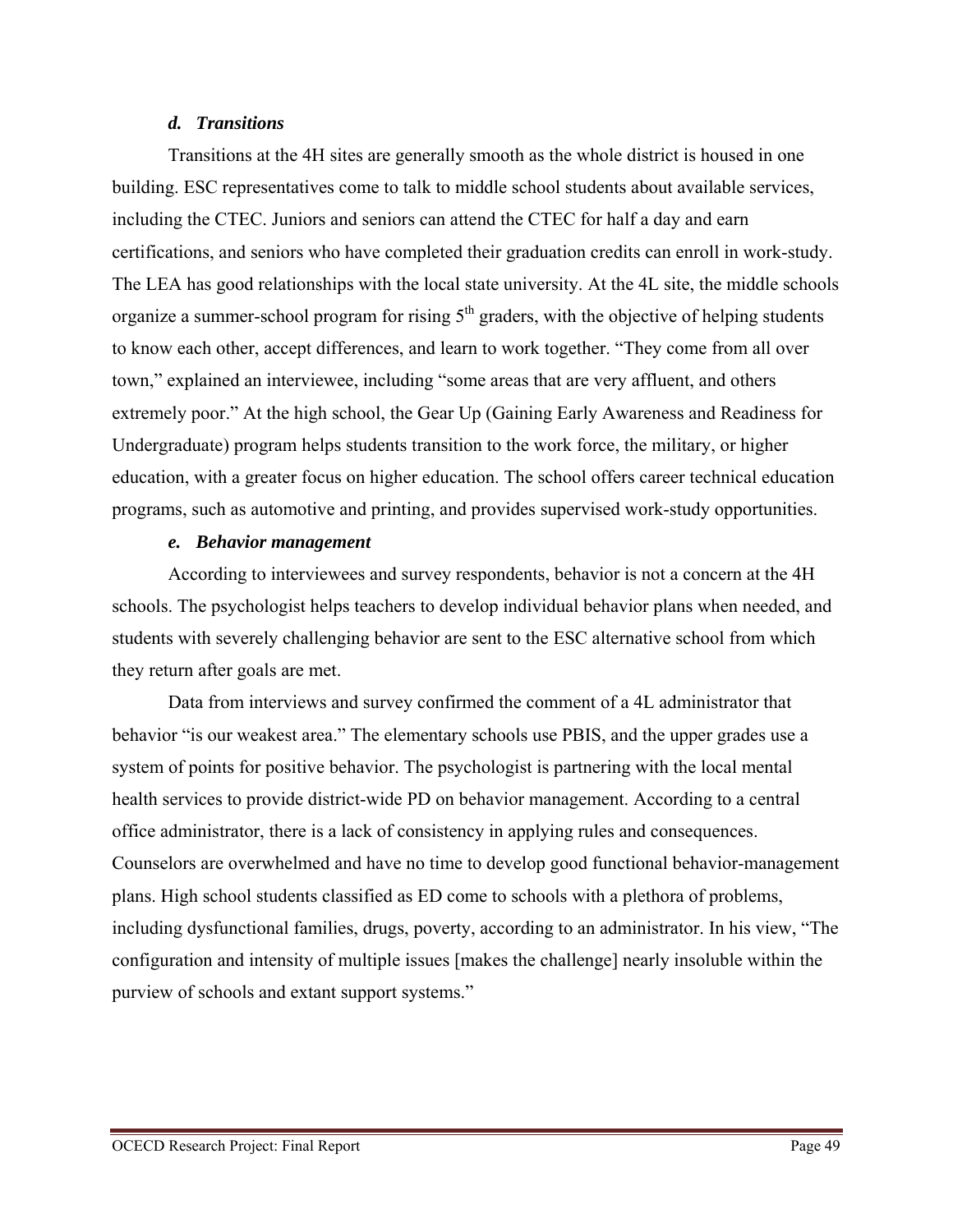### *6. Classroom strategies*

#### *a. Co-teaching*

4H: Interviewees explained that, at the elementary school, the IS goes into the classrooms and helps students in need, even those who do not have an IEP. The IS may deliver part of a lesson but not usually. The general education teachers tend to provide the IS with the lesson plan in advance to allow preparation, as they do not have common planning time. At the high school, the general education teacher communicates with the IS using forms on which they check the students' progress (for each content area). Although the LEA would like to move into coteaching, they do not have enough ISs to participate in the classrooms while providing the specialized interventions required by the IEPs.

4L: The SST is providing training on co-teaching. "It has been fabulous," commented an auxiliary service provider. The elementary school has started the process, and the plan is to expand to all schools. One of the co-teaching teams was invited to present at a state conference.

#### *b. Curriculum alignment*

No information on curriculum alignment was gathered from 4H site. The 4L site has been using the new learning standards at the elementary level, with supports from the Leadership and Learning Center, a Houghton Mifflin Harcourt initiative (http://www.leadandlearn.com/). The ISs participated in the training and are involved in the curriculum-mapping process.

## *c. Use of data*

At the 4H schools, all students with disabilities take the regular state assessments. Responses from the survey indicated that teachers use data to identify students in need of targeted intervention or to move students within intervention strategies. The three most common types of assessments used for data analysis include teacher-developed, standardized, and program-specific assessments.

Interviews and survey responses for the 4L site indicated a move toward use of data to differentiate instruction. ISs are part of the TBTs that meet every other week. Teachers use a pre- /post-test strategy to gather data on student progress. Data are disaggregated by student subgroups and discussed during the TBT meetings. The schools use a number of assessments, including AIMSweb, Pro-Ohio, and teacher-developed assessments. One IS commented in the survey that a reason for the poor results in the state tests is that,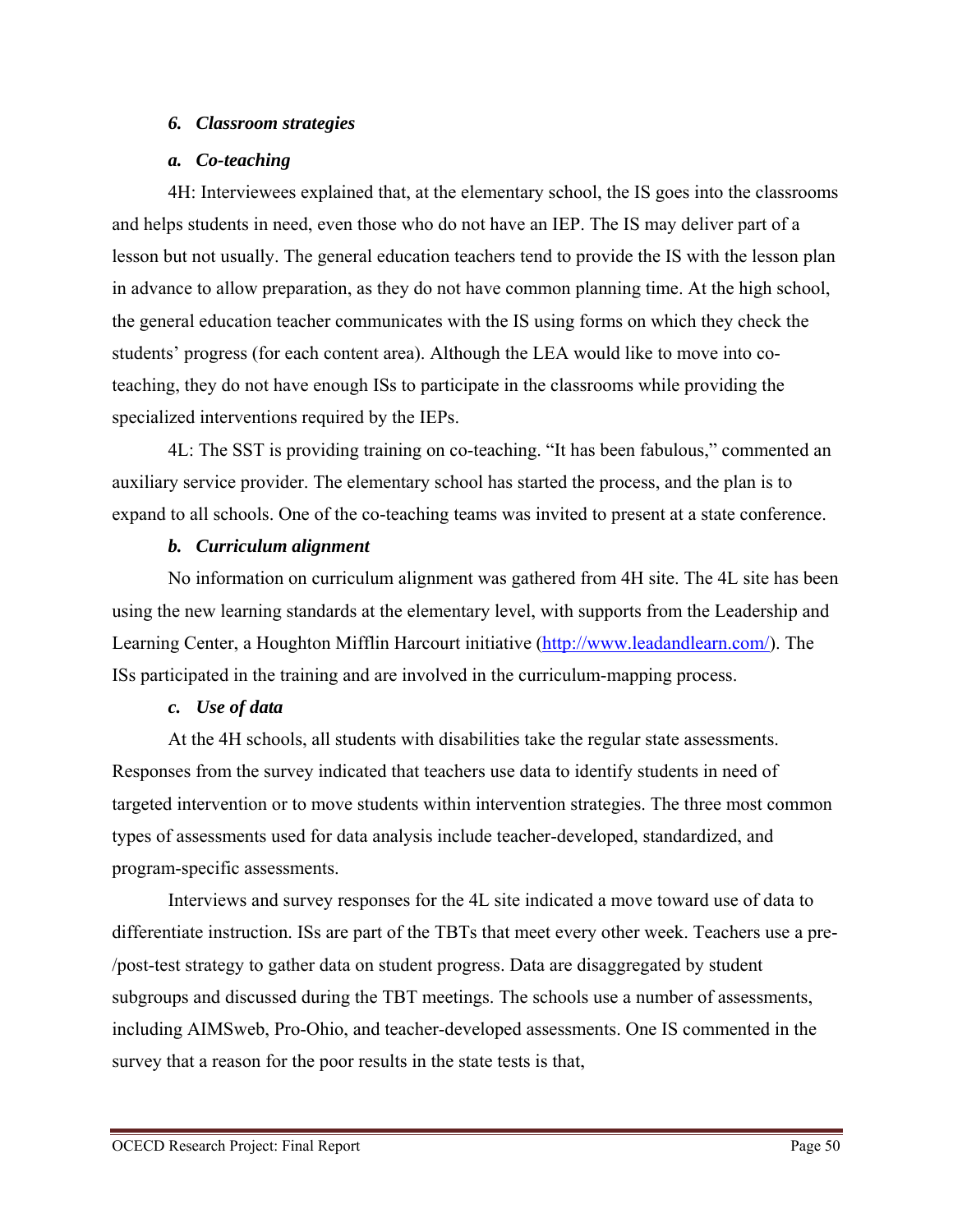Our students with disabilities are able to use a multitude of accommodations to help them be successful. However, during the state testing all these accommodations are taken away except for having the test read to them and extended time.

# *d. Technology*

Both sites have technology, including laptops. The 4H site is becoming wireless, and the 4L is using laptops to provide more computer access to students. The majority (80% or more) of teachers from both LEAs agreed that the schools focus on providing them with resources, including technology to support instruction and adaptive technology. They also agreed that all students, including students with disabilities, have access to these technologies.

# *e. Student supports*

4H: Kindergarten students are tested with the Kindergarten Readiness Assessment Literacy (KRA-L) and placed in Success by Six interventions when needed. For elementary school students who are struggling academically, the school offers interventions twice a week geared toward OAA mathematics and reading. High school students tutor their young peers. For upper grade levels, students may receive tutoring from retired teachers either during the school day or after school. Survey respondents indicated the use of Edmark, Reading A-Z, and Raz-Kid, for reading. No supplemental mathematics program was cited.

4L: The LEA has a committee that suggests supplemental programs. The elementary school interviewees reported that they used System 44 Next Generation and Read 180 and Math Solutions. They also contract with a private vendor for tutoring for struggling students. Tutoring services are provided one hour a day, four days a week. The middle school has started a beforeand after-school program for re-teaching and remediation, doubled the time for the mathematics block (to 80 minutes), and created an advisory period for extra support. The reading block is 120 minutes.

# *7. Family and community involvement*

The 4H interviewees mentioned supportive parents and community and partnerships with the local university. Interviewees from 4L reported a number of initiatives to involve parents, including a parent liaison position, broadcast calls, weekly folders that must be signed, festivals, celebrations, and home visits. Participation, however, "is a challenge." For students with disabilities, the schools have regularly scheduled meetings with mental health, juvenile justice,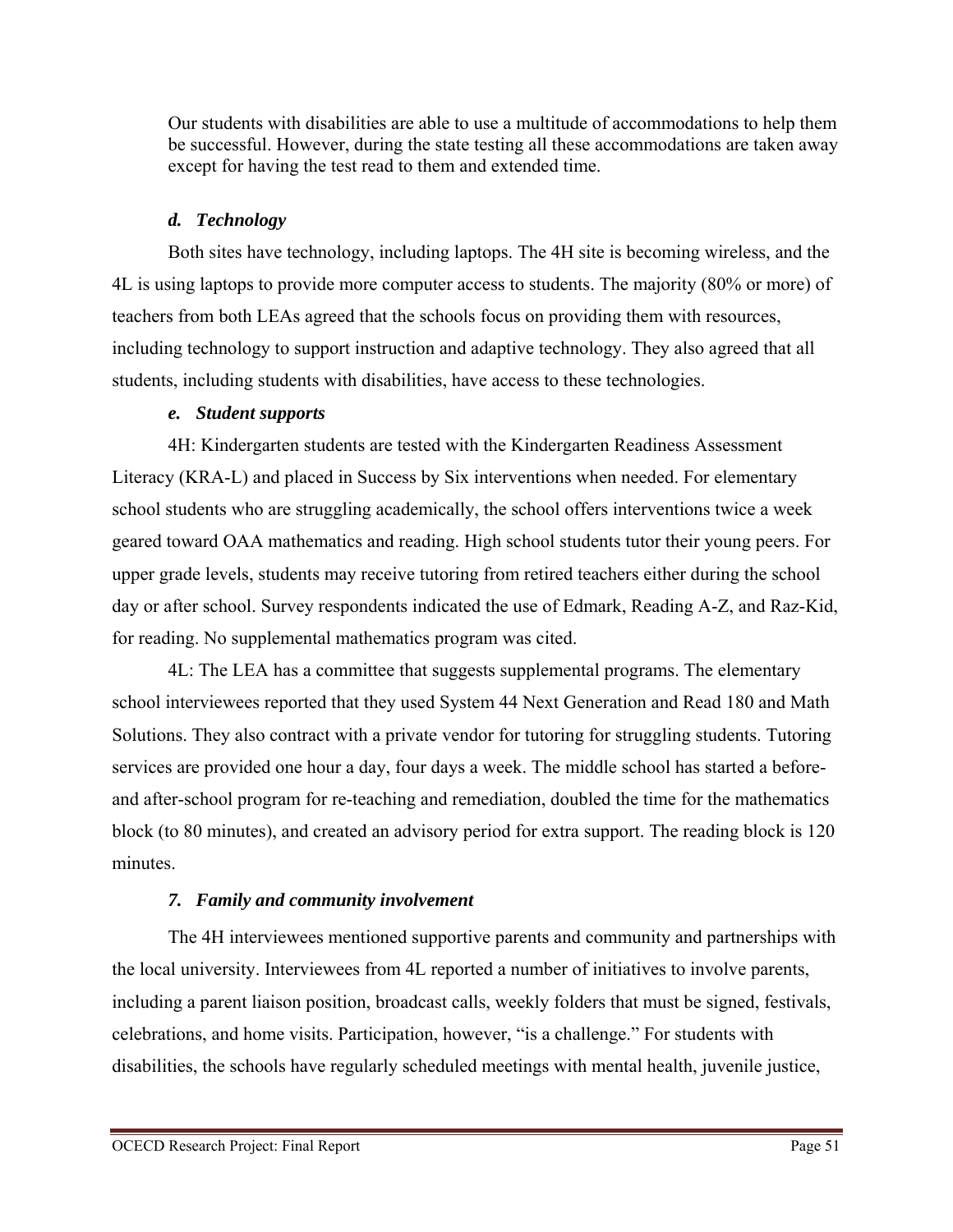and family services. Nearby businesses also offer volunteers who come for one hour each week to read to elementary grade students or tutor.

### *8. Similarities and Differences*

The two sites are quite similar in the ways they envision and approach education. Although the 4L is moving toward inclusion and co-teaching, the 4H appears to be comfortable in how it servers students with disabilities. Some differences exist between the sites, but some of these differences result from the way the typologies are defined (community-driven rather than LEA-driven). Therefore, the two LEAs, although located in similar communities, are demographically diverse. Additionally, the 4H serves students with disabilities who are mostly high-functioning, whereas the 4L site serves students with a wide range of abilities, including large numbers of students with cognitive disabilities.

Other differences between the sites include continuity of leadership and supportive community at the 4H versus changing leadership (maybe because of the school improvement status) and a less supportive community at the 4L site. Findings from these LEAs and other districts in this study show that support from families is not so much an outcome of schools' efforts to involve them but mostly of societal factors that are beyond school control. These are not new findings from research. Unfortunately, all the schools can do is minimizing the impact of those factors on students' engagement in learning. Table 10 summarizes the major differences between the two LEAs.

| Components                 | 4H                             | 4L                                                                |  |
|----------------------------|--------------------------------|-------------------------------------------------------------------|--|
| Demographics               | Relatively small, mid-poverty; | Six times larger, large percentage<br>economically disadvantaged; |  |
| Leadership                 | <b>Stable</b>                  | Transient                                                         |  |
| Students with disabilities | 72% SLD                        | Wide range, 41% CD                                                |  |
| Community                  | Supportive                     | Challenge                                                         |  |
| <b>Behavior</b>            | Not a problem                  | Challenge                                                         |  |
| Co-teaching                | Not a focus                    | Implementing                                                      |  |
| Unique strategy            | Focus on PD                    | Block time; Marzano strategies                                    |  |

| Table 10: Main differences between the top- and bottom-ranked LEAs in Typology 4 |  |  |  |
|----------------------------------------------------------------------------------|--|--|--|
|                                                                                  |  |  |  |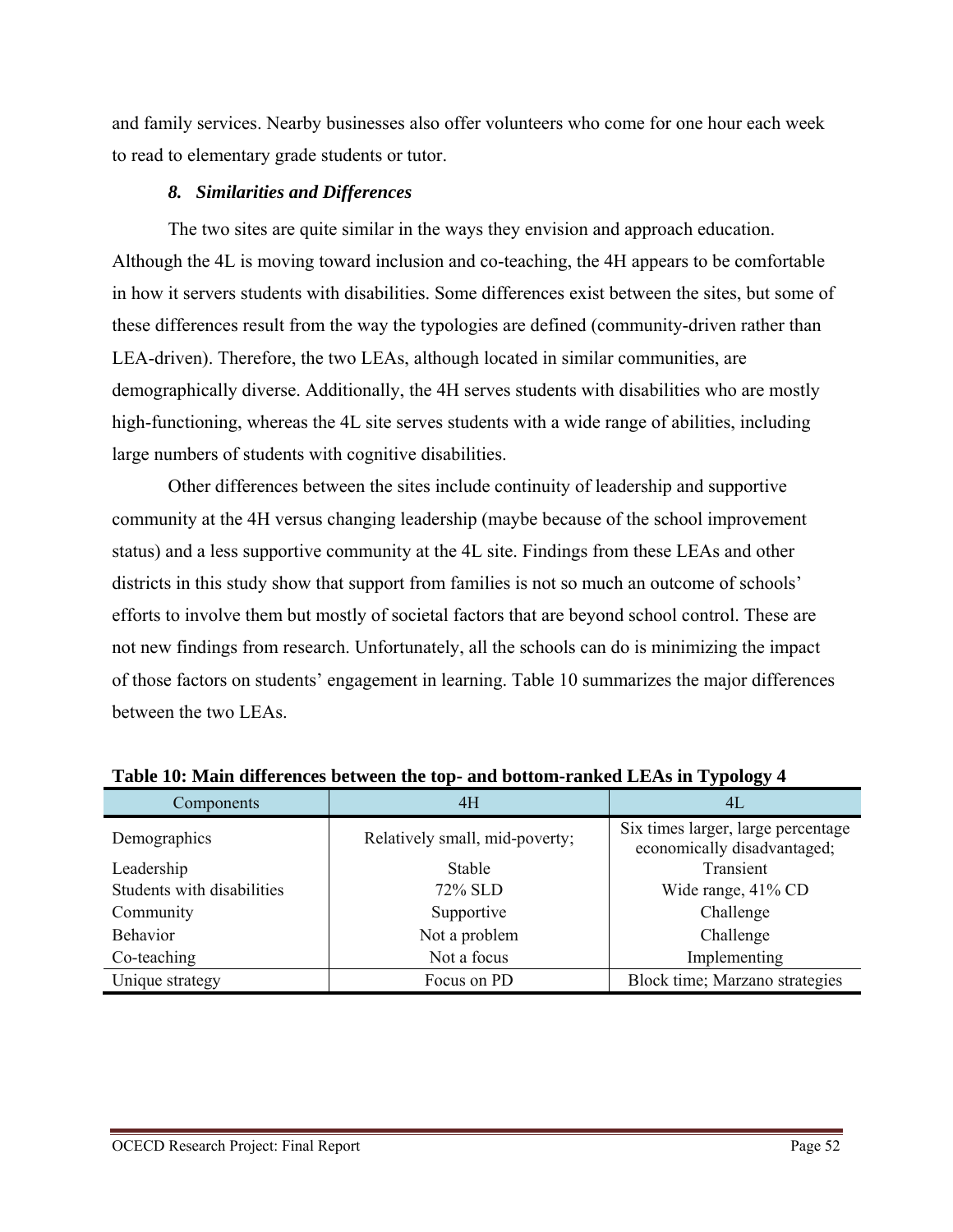# **Typology 6 Case Study**

The Typology 6 LEAs are located in urban or suburban, high median income areas. The research team visited all schools from both LEAs and conducted interviews with 24 staff members, including: superintendent, special education director, curriculum coordinator, psychologist, school principal, intervention specialist, counselors, general education teacher, and speech-language therapist. Permanence in the position among the 6H interviewees varied from 6 to 20 years and from 1 to 6 years at 6L. A total of 118 teachers participated in the survey for response rates of 58% (6H) and 100% (6L).

## *1. Demographics*

Table 11 summarizes the demographics and performance information about the LEAs. It is noteworthy that the 6L site has the smallest achievement gap between typical students and students with disabilities but it also has low achievement for both groups of students. Comparatively, the 6H has a larger gap but a much higher average score for students with disabilities.

| Characteristics                                  | ~<br>6H     | 6L      |
|--------------------------------------------------|-------------|---------|
| Student enrollment (range)                       | 1,600-1,650 | 800-850 |
| Location                                         | Urban       | Urban   |
| Economically disadvantaged                       | 4%          | 56%     |
| Minorities                                       | 7%          | $92\%$  |
| Reading average (typical students)               | 447.68      | 421.15  |
| Reading average (students with disabilities)     | 415.39      | 391.37  |
| Reading gap                                      | 32.28       | 29.78   |
| Mathematics average (typical students)           | 450.12      | 416.16  |
| Mathematics average (students with disabilities) | 409.00      | 380.71  |
| Mathematics gap                                  | 41.12       | 35.45   |
| Students with disabilities                       | 11%         | 17%     |
| Specific learning disabilities                   | 44%         | 36%     |
| Speech-language impairment                       | 10%         | 4%      |
| <b>Emotional disabilities</b>                    | 3%          | 13%     |
| Cognitive disabilities                           | 4%          | 17%     |
| Autism                                           | 4%          | 12%     |
| Other health impairments (minor)                 | 28%         | 6%      |
| Least Restrictive Environment $> 80\%$           | 80%         | 50%     |

**Table 11: Brief demographic characteristics of the Typology 6 sites**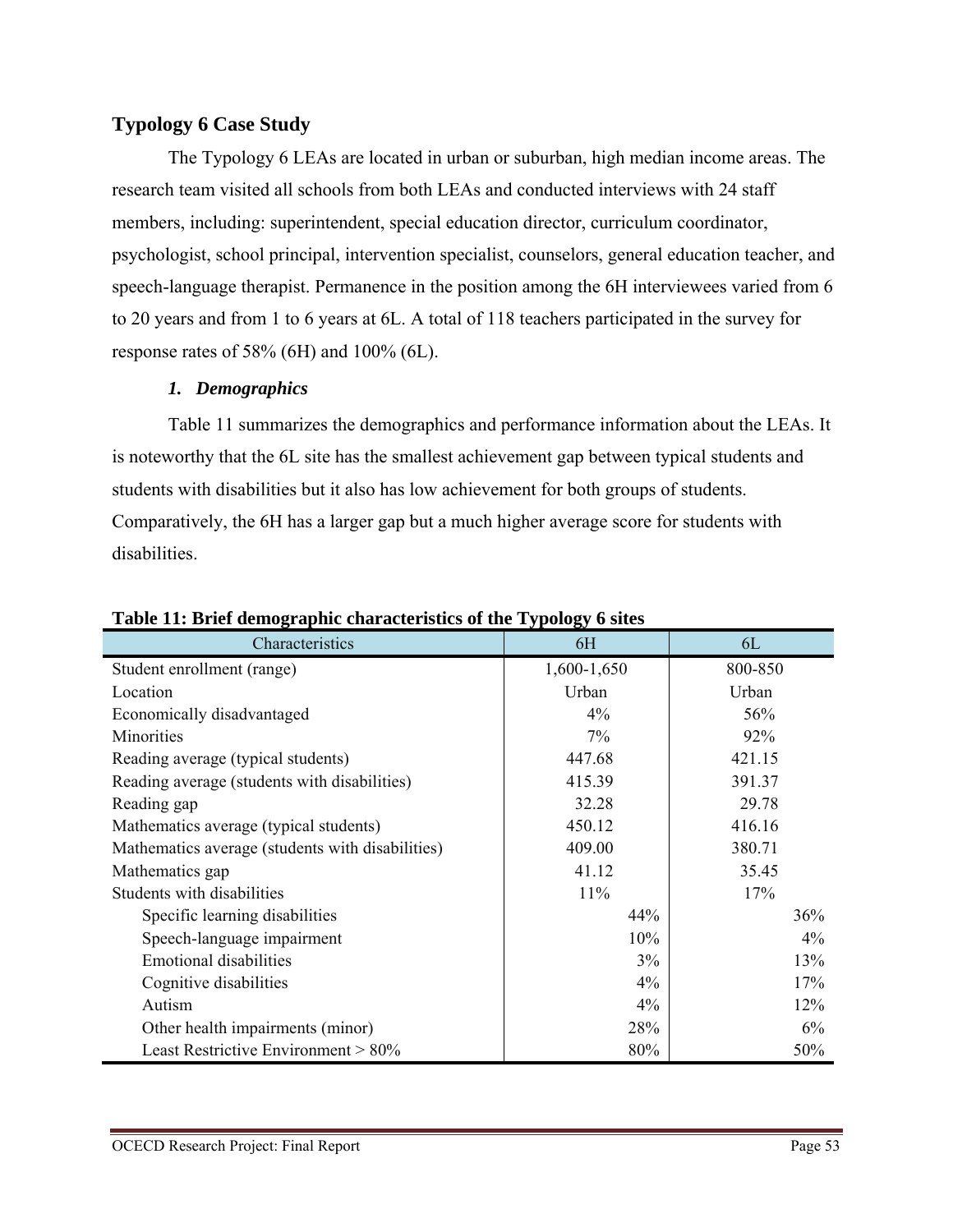As indicated in the table, although the two sites are located in similar areas, they have quite different student populations. The 6H site has double the enrollment, but low poverty (4%). The 6L has a smaller enrollment with the majority of students from low income (56%) families.

### *2. Vision*

The common denominator across interviews from both LEAs was high expectations for all students. Special education is seen as an integral component of general education. The 6H's superintendent explained, "To push every student to do more than they possibly thought they could do and to do more than their parents thought they could do."

*Challenges to achievement of the vision*: Three challenges were reported by 6H interviewees: changing teachers' minds, conformism, and keeping up with ODE's initiatives. All interviewees commented that teachers tend to think that students with disabilities are not "their responsibility" but the responsibility of ISs. It is necessary to reshape this perspective so that all assume responsibility for all students. Conformism is the risk run by a successful LEA, as a school administrator commented, "The biggest obstacle to be great is being good. And we could easily talk about how good we are, but we want to be great." Another challenge highlighted by school administrators and special education staff is the status of ongoing flux in Ohio's education system. Many initiatives are being pushed by ODE, including new learning standards, new assessments, and Value-Added assessments. Teachers are having difficulty keeping abreast of all of the initiatives while still teaching. "Are we asking too much from teachers?" asked a school administrator.

Student mobility, outsourcing services, and leadership instability are the challenges cited by 6L administrators and special education staff. The special education director commented that many families are moving into the area, and the number of students with disabilities, including severe disabilities, is increasing. The LEA wants to keep the students in the schools, but being small, it outsources most of its specialized services. The problem with outsourcing is that funding moves out of the LEA to pay for services and transportation, and the LEA loses some control over service quality. Leadership is constantly changing, which impacts communication and continuity of initiatives. The special education director commented, "It has been a revolving door. . . I would like to stay here long enough so that when I pass the torch to somebody else we've got systems in place. . . We need to have some stability."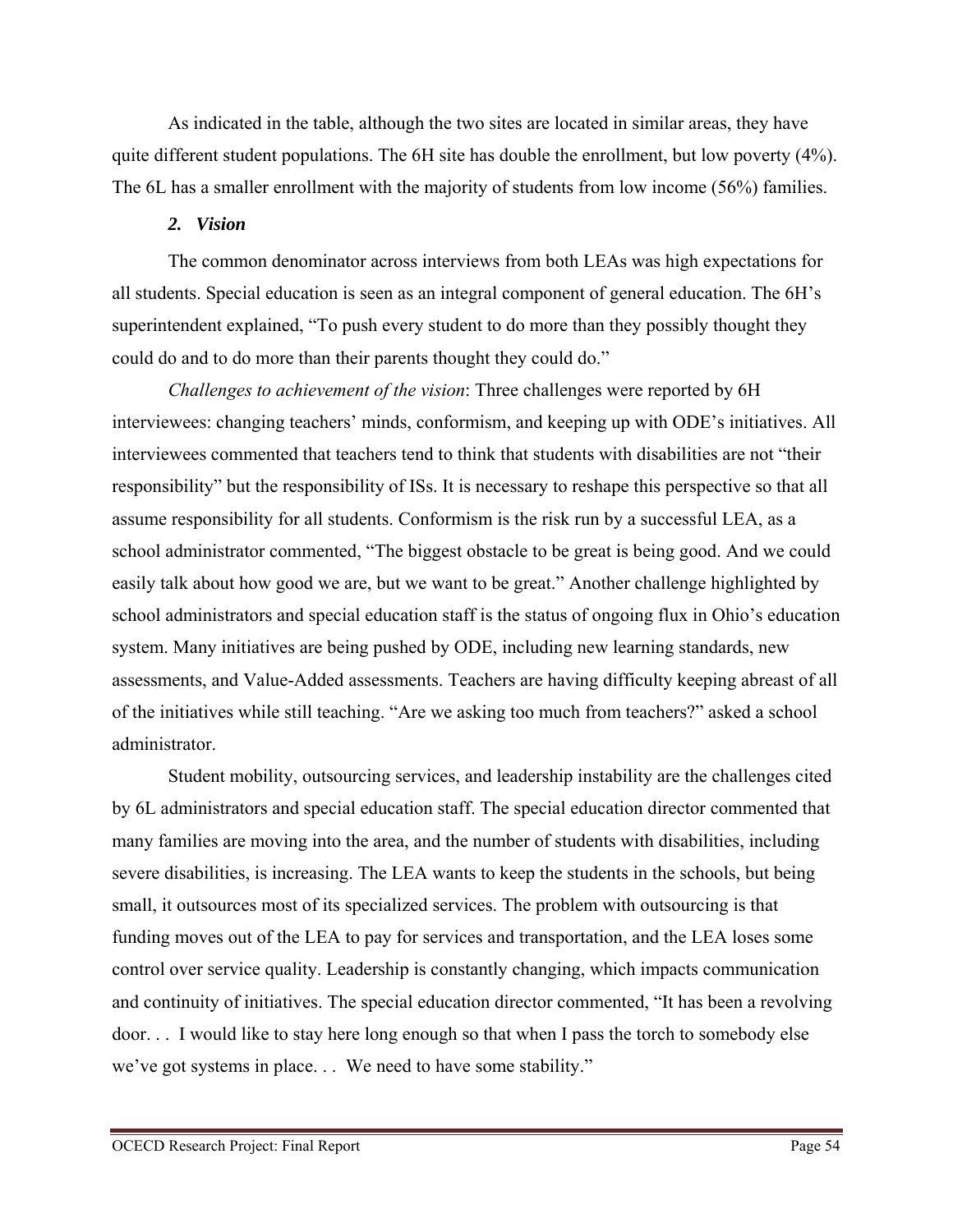*Contributors to achievement of the vision:* For all interviewees at the 6H, leadership is the key to LEA's success. Leaders need to have a clear vision of where to go and also of how to get there. As the superintendent clarified, "It's not only about getting the right people on the bus, but it's getting the right people in the right seats on the bus."

To "get there" requires allocation of resources for attainment of the vision. Teachers need to have "enough tools in their toolboxes," stated a school administrator, and it is the administrators' job to get those tools to them. Resources are scarce and school personnel must be creative. Morale is another important factor to keep "the bus moving." School and LEA leadership pride themselves in maintaining excellent communication with teachers and community and having low teacher turnover. Leadership also has to support teachers when an initiative does not succeed. "Be patient," explained the special education director, "it will not be perfect the first year." Assets of a good leader include: (1) Trust and be trusted and maintain transparency; (2) Recognize people's good ideas and use them; (3) Make the hard decisions that subordinates dread to make ("We don't want a manager, we want a leader); and (4) Know when to leave. "I have not met a lot of superintendents that were effective for 20 years," commented the superintendent, who was getting ready to leave. Survey participants gave high marks (mean of 4.5 and above out of a maximum of 5.0) for all items related to high expectations and the availability of supports to achieve expectations.

6L: The contributing factor cited by all interviewees was collaboration. Interviewees cited examples of collaboration between general education and special education teachers, between school staff and parents, and among students. In the survey, teachers tended to give "middle-of-the-road" marks (around 3.0) to items related to high expectations and supports.

#### *3. Infrastructure*

6H: Allocation of funds, according to central office staff and school administrators, is a team decision. The community is very supportive and was celebrating a recently approved levy to renovate the schools. They also are writing grants and working with foundations. The difference, explained a school administrator, is that grant funds were used for extras, "but now they are being used for essentials." Administrators described the LEA as having a flat organization with "little red tape and bureaucracy." All interviewees indicated that the lack of teachers' union is helpful, as they can "ask more from the teachers." However, a school administrator observed that they need to be careful; if they ask too much, teachers will leave.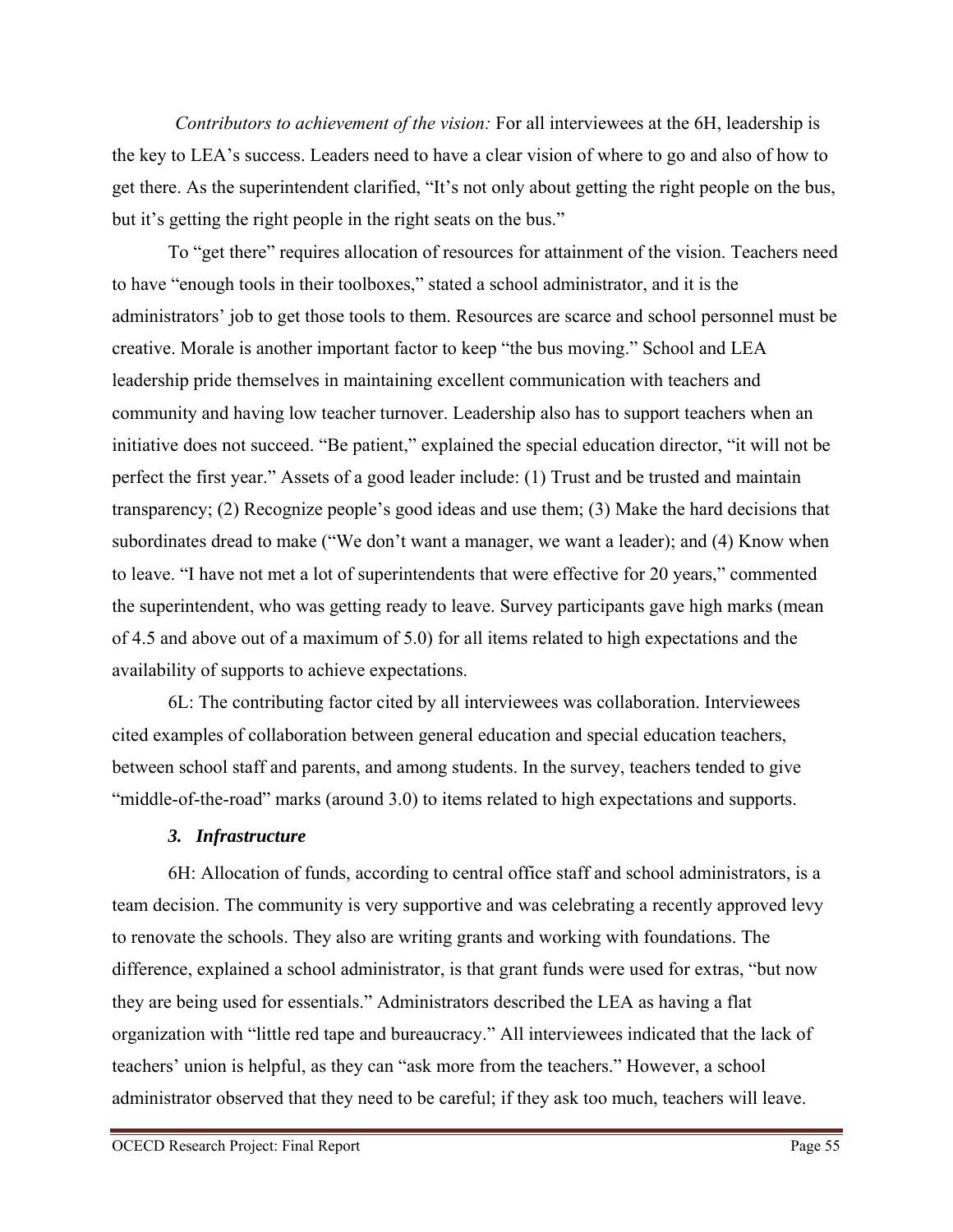6L: According to the interviewees, funding decisions are made by the superintendent and treasurer, and although they are supportive, there is no money. Teachers use free online programs or make copies of textbooks to give to the students. The LEA is implementing the OIP process. Teachers meet weekly using an early dismissal day. A school administrator commented that communication flows across the meeting structure. At the high school, the ISs were mixed with the general education teachers for the TBTs but are now grouped into a special education team. According to one of the ISs interviewed,

I like the idea of TBT and I've seen it when I worked in [another LEA], and I have seen the results. It really does well . . . when you have IS mixed with general education teachers. And I really feel that's the fundamental building block.

# *4. Teaching*

## *a. Hiring*

6H: The candidate needs to score 80 or more in Gallup's TeacherInsight® to be interviewed. The first interview involves staff at the interested building. Central office and school administrators stated that they seek candidates who have content knowledge; good communication, particularly with parents; and work hard. According to one interviewee, the pressure to excel comes from everywhere: administrators, peers, parents, and students. The LEA tries to have competitive salaries to attract good candidates. Of the survey respondents, 35% had been at the school for 6 to 10 years and 48% for 11 years or more; 77% had been teaching for more than 10 years. Master's degrees were held by 94%, and 6% had Bachelor's degrees.

6L: The first line of interviews is conducted by school teams. About 20% of the survey participants had been in the school for one year or less, and 35% had been in the school for 11 years or more; 57% had been teaching for more than 10 years. In regard to the highest degree completed, 5% had doctoral degrees, 72% had Master's degrees, and 23% had Bachelor's degrees. ISs used to be ESC employees but are now hired by the LEA.

# *b. Professional development and supports*

6H: About four years ago, the LEA decided to create its own academy to provide inservice training. According to the superintendent, everybody in the district, from teachers to custodians, attend PD at the academy. Staff development is differentiated because "one size does not fit all." Additionally, teacher participation in conferences either as presenters or attendees is supported. The LEA tries to send one representative per building and rotate the groups so that all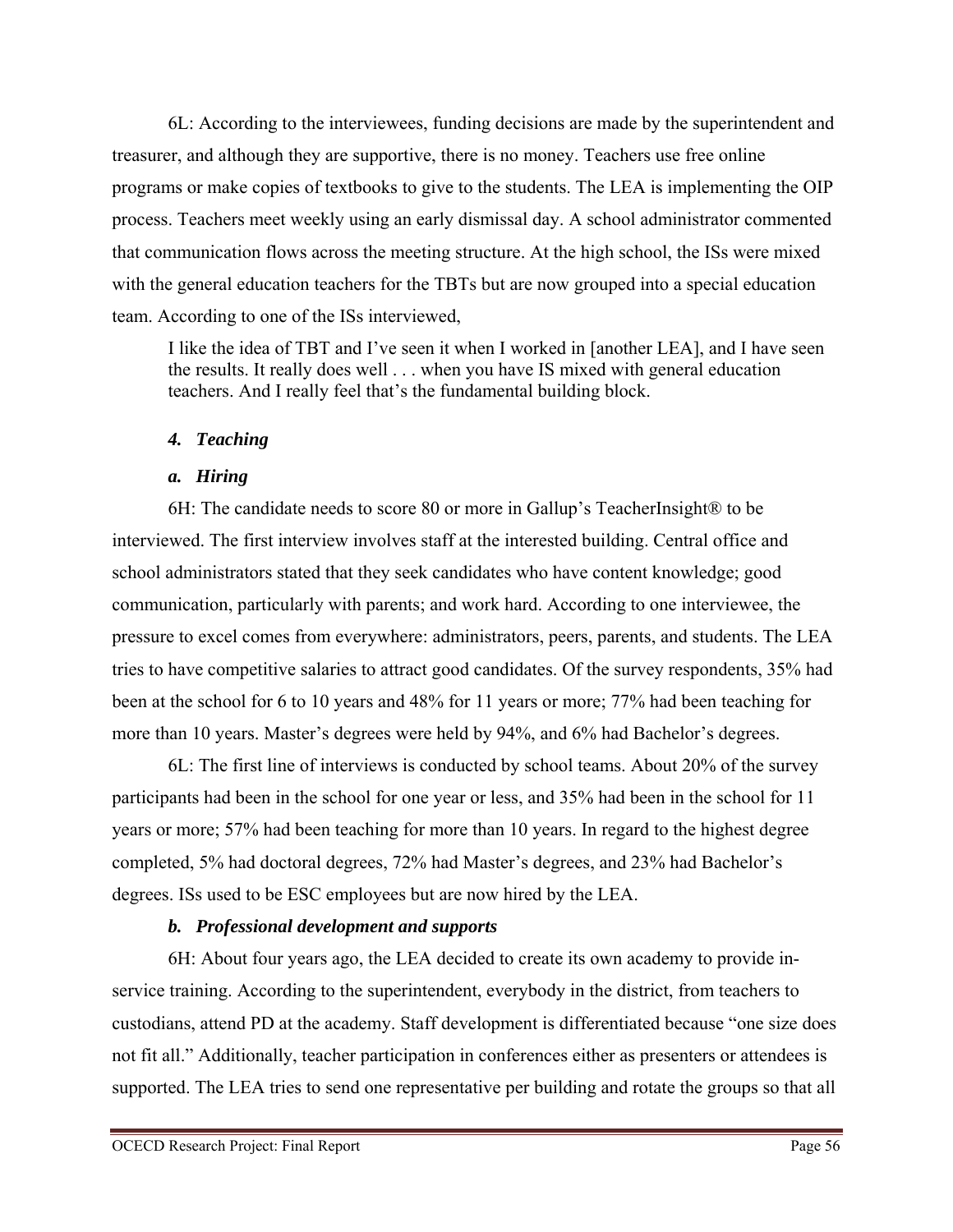teachers have the opportunity to attend conferences. One of the psychologists commented, "I don't think we were ever denied a request" to attend a conference. The overall idea is "to put people in places where they can be successful" and work with the teachers who are struggling to give them a chance to succeed. Teachers who participated in the survey gave high marks (means around 4.0) to items related to PD, supports for teachers and ISs, and availability of time to plan lessons. Of the survey participants, 60% or more had attended PD on differentiated instruction, use of data, technology, and best practices. IEP development was the least attended topic (50%).

6L: Information is contradictory, with some ISs indicating denial of opportunities for PD and others stating that they had many PD opportunities. The special education director, a new position, stated that teachers are provided PD on PBIS and ISs receive in-service training, mostly on IDEA requirements. Responses to the teacher survey showed low ratings (means of 2.5 or less) for items related to PD. Of the survey respondents, 55% indicated that the LEA supports participation in PD, but curriculum alignment was the only topic in the provided menu that had been attended by more than 50% of the survey respondents.

## *5. Learners*

## *a. Identification*

6H: According to interviewees, most students with disabilities are high functioning and are fully included; many attend advanced placement (AP) classes. The counselor at the high school commented that the major challenge is to figure out accommodations for the collegeentrance examinations. School administrators report that they involve parents and students at all stages of the RtI process. The focus is on careful identification of students' needs to provide early and appropriate interventions. This focus may explain the low percentage of students who are identified as having a disability (10% of the total student enrollment). According to the superintendent,

We don't want any student on an IEP that doesn't need one because I don't think that helps them. Any student that needs one, I don't want to try and keep them off an IEP. I think the over identification is just as bad as under identification.

According to ISs, the current IEP templates are easy to follow and complete; the problem is that templates are always changing. "When you become a master of it," there will be another template, stated one IS. According to the special education personnel, the goal is not compliance but a truly individualized IEP that can be understood by all and particularly by the student and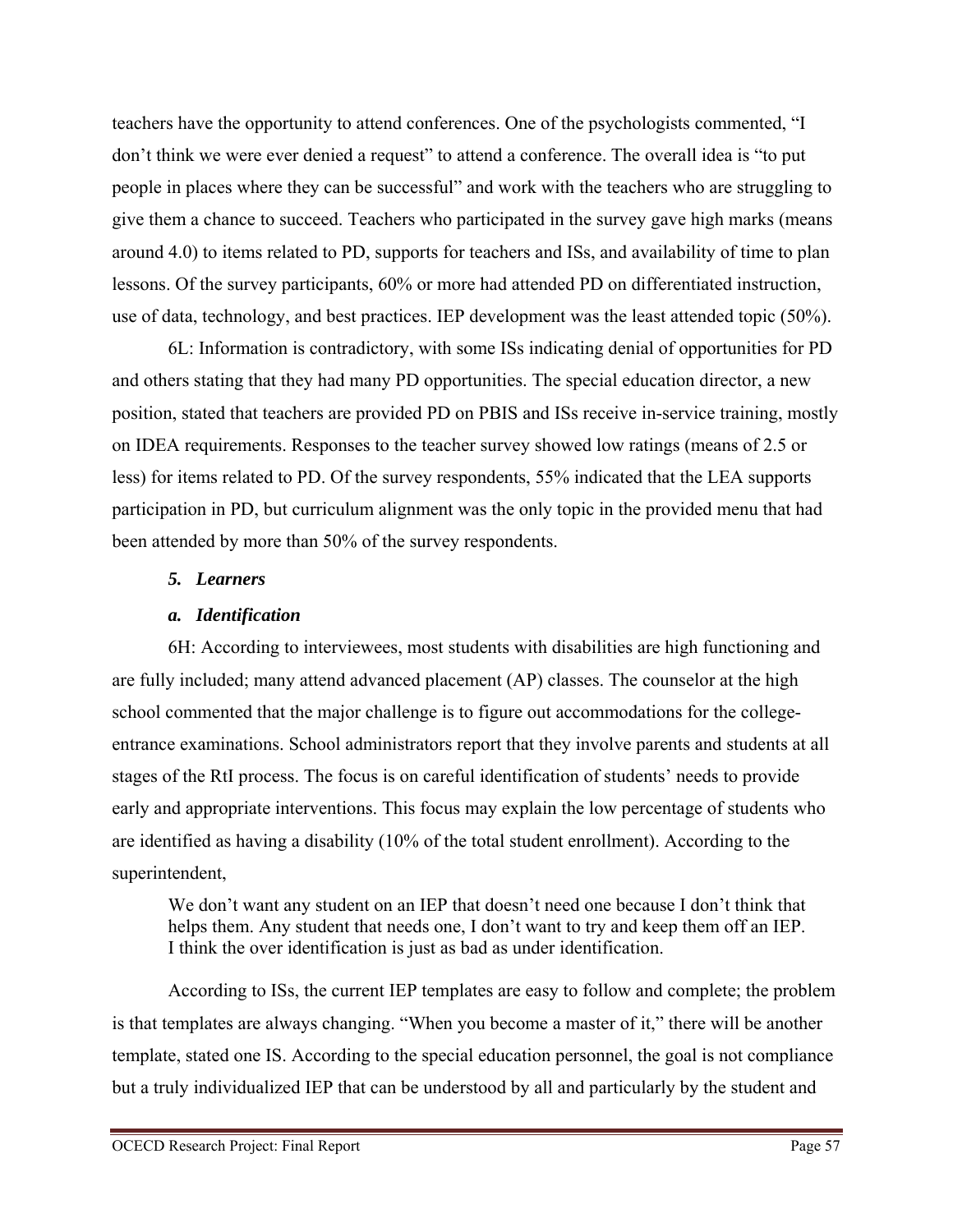parents. Students in grades 5 or 6 attend the IEP meeting and, by grade 7, they run the meeting. In the meetings, students talk about their goals, their areas of strength and weakness, and what they need to move forward. The IEP "becomes their document," explained an administrator.

6L: The special education director was recently hired to review all IEPs to ensure that students are correctly identified. According to special education staff, many students who transfer from other LEAs are either misidentified or have an inadequate IEP. However, parents have become used to the support provided by the IEP and refuse to go through an identification process again. At the high school, teachers and ISs try to involve students in the IEP, but students are not interested. Family attendance at IEPs also is a challenge, according to special education interviewees.

#### *b. Least Restrictive Placement*

6H: All interviewees agreed that the goal is to maintain all students in the classroom as much as possible. "It may not always work that way," explained the special education director, "but this is the focus." Likewise, the LEA's philosophy is to maintain students in their local school; only in rare occasions is a child sent to special placements. The high school pairs students with different levels of ability in a buddy system to provide extra support for students with disabilities. Of the general educators who participated in the survey, 89% reported that they taught students with disabilities, who comprised fewer than 10% of all students in their classroom (75%), and remained in the room for more than 80% of the school day (85%).

6L: At the elementary schools, AIMSweb is used to place students in tiers for interventions. Fifth graders with disabilities are integrated into the general education classrooms, but 6<sup>th</sup> graders are still in self-contained classrooms, according to ISs. At the high school, students are mainstreamed for most classes, but ISs have two periods a day when they bring the students to a resource room to do interventions, re-teach or help with homework, as needed. According to the ISs, the success of inclusion depends on the communication between the general education teacher and the IS. The majority of general education teachers who participated in the survey (76%) indicated that they teach students with disabilities, who remained in the classroom for 80% or more of the school day (72%). The percentage of students with disabilities in classrooms varied: 48% of the respondents indicated no more than 10%, 41% reported between 10% and 20%, and 10% indicated more than 20%.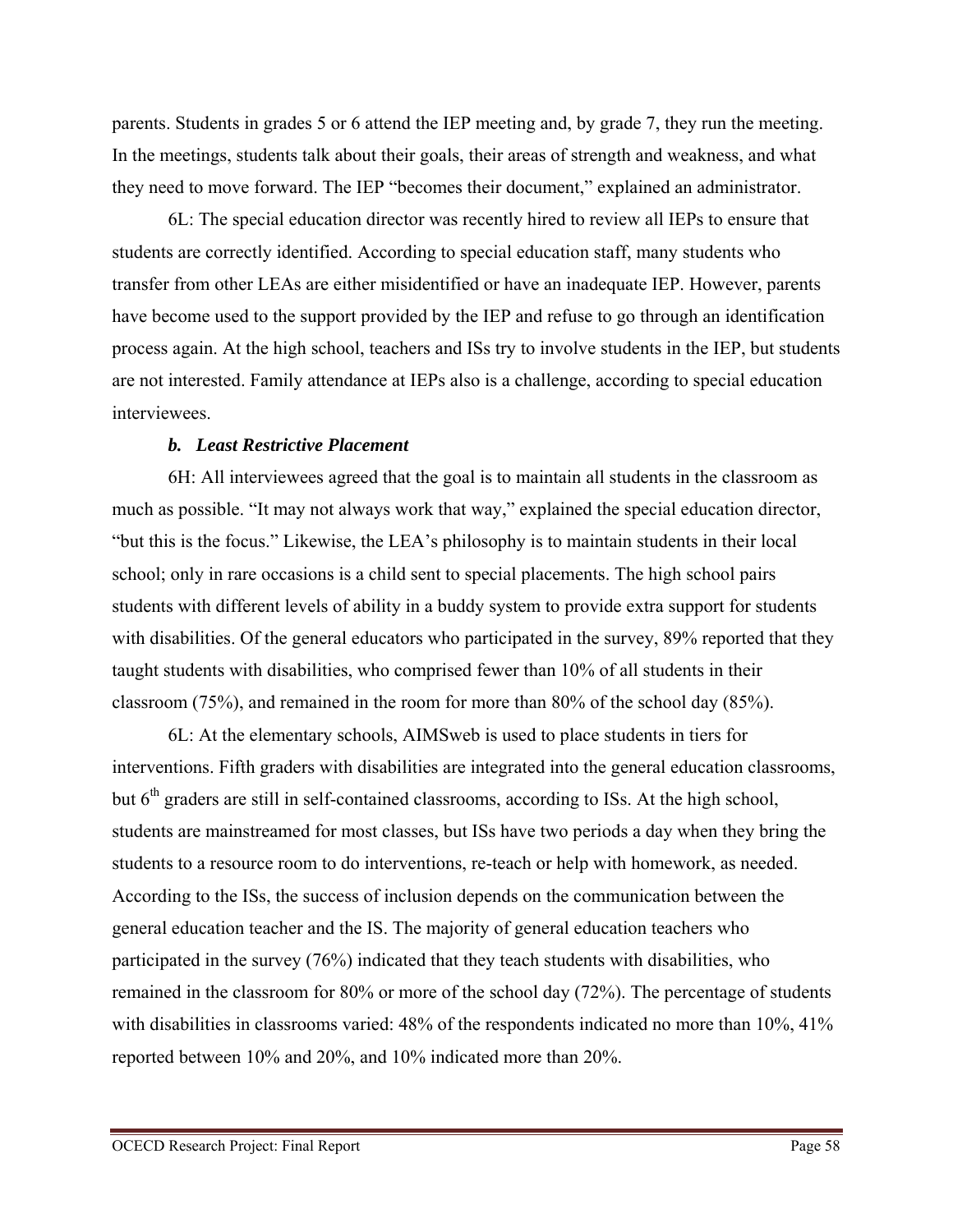#### *c. Continuum of services*

For upper-grade students with severe disabilities, the 6H site offers a life-skills program that includes academic, workplace skills, and overall life skills. Their work-study program is new and is being planned for students in grades 7 through 12. The school has online courses to offer more options to students. In the past year, a number of students with Specific Learning Disabilities (SLDs) attended an online science class and at the time of the interviews, the school was experimenting with an online forensics class.

At the 6L site, middle school students with severe disabilities, particularly the nonreaders, are mostly placed in self-contained classrooms for English and mathematics but are mainstreamed for other content areas. At the high school, the students may remain half a day in the school and attend the CTEC the other part of the day. The ESC-run CTEC has a waiting list and grade point average (GPA) requirements. Not all applicants are accepted.

## *d. Transitions*

Both sites have transition services for students moving from elementary to middle school and from middle to high school. At the 6H, the elementary schools organize joint activities for their  $6<sup>th</sup>$  graders, and the middle school brings the  $7<sup>th</sup>$  graders so that students get used to each other and start to make friends. Activities involve a bowling party, a pool party, and even a camping trip. Conversations about career start in junior high, and 90% of the high school graduates, including those with disabilities, attend college. The local foundation has a college and career planning center that supports the schools. The 6L interviewees commented about strong relationships with a number of community colleges that send speakers and organize field trips for juniors and seniors.

## *e. Behavior management*

The elementary school at the 6H site uses Love and Logic as the school-wide behavior management intervention. The upper-grade schools have school climate committees and a system of incentives. However, the interviewees agreed that behavior is not a problem. Even the school's Crisis Prevention Intervention (CPI) training is shorter (6 hours rather than 8 hours), as the school does not use restraints. At the 6L site, the special education director tried to start PBIS at the elementary school, but "teachers did not follow through." However, 64% of survey participants reported that they used PBIS as their school-wide behavior management program.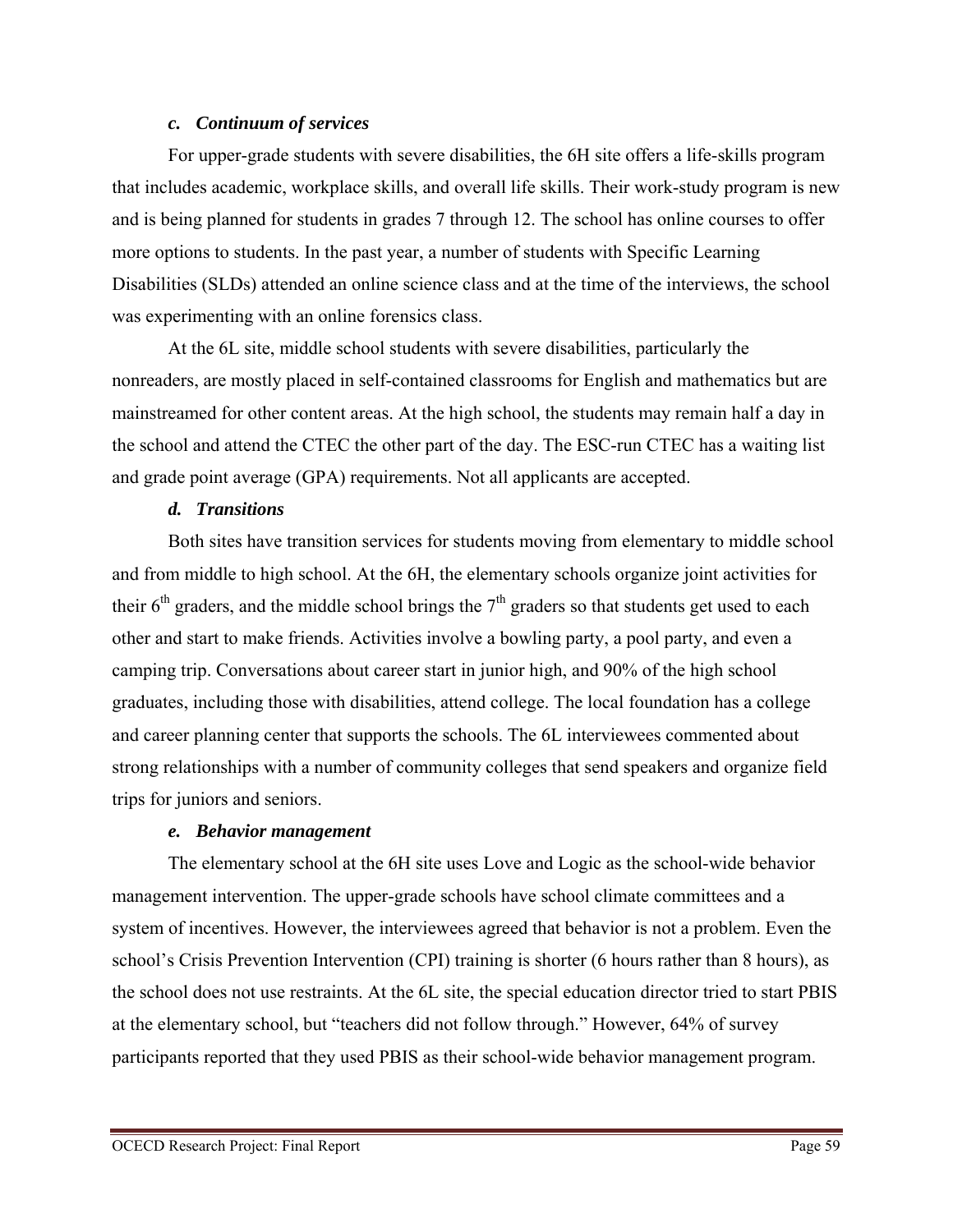Special education staff commented that there is a lack of consistency in how discipline is applied. An IS stated,

[Students] need the structure and there's a lack of it because of the rotating door. When you have two superintendents and six administrators in less than three years . . . that is a problem.

# *6. Classroom strategies*

# *a. Co-teaching*

6H: The LEA introduced co-teaching at the junior high school and at the time of the interviews was expanding this strategy to the elementary school. The junior high teachers discussed their experiences with the elementary school teachers as a training process. The special education director provided PD on various co-teaching models and was partnering with the curriculum director to provide ongoing support and mentoring as the process evolved. They tried to organize the teacher pairs according to teaching styles and keep the pairs together. Students provided positive feedback about the pilot. "When you've got two teachers in there," commented a school administrator, "you've got two and a half somehow." Co-teaching has been more difficult to implement in high school because of content. As the school principal stated, "How to co-teach a  $12<sup>th</sup>$  grade physics class?" The principal explained that the main concern is

. . . to have the best teachers working with the students with the most needs. Honor students will do well despite of the teacher, but not the other way around. It also sends a message to the school: If these students were not important, the school wouldn't be sending the best teachers [to work with them].

6H: Administrators referred to co-teaching but the ISs were more skeptical. At the middle school, teachers worked in teams with the ISs but the situation seemed more collaboration than co-teaching to some of the respondents. The school tried to place students with teachers whom they preferred. An IS commented that the  $7<sup>th</sup>$  grade teacher had two  $8<sup>th</sup>$  grade students with disabilities in her class because they bonded better with her. At the high school, most students were served in resource rooms. Although co-teaching may not have been fully implemented, collaboration occurred at all grade levels between teachers and ISs.

# *b. Curriculum alignment*

6H: The curriculum director was working with the teachers on alignment with the new learning standards. A full day in February was allotted so teachers could work on grade-level and subject-area teams to map their curricula. At the time of the interviews, the teachers were writing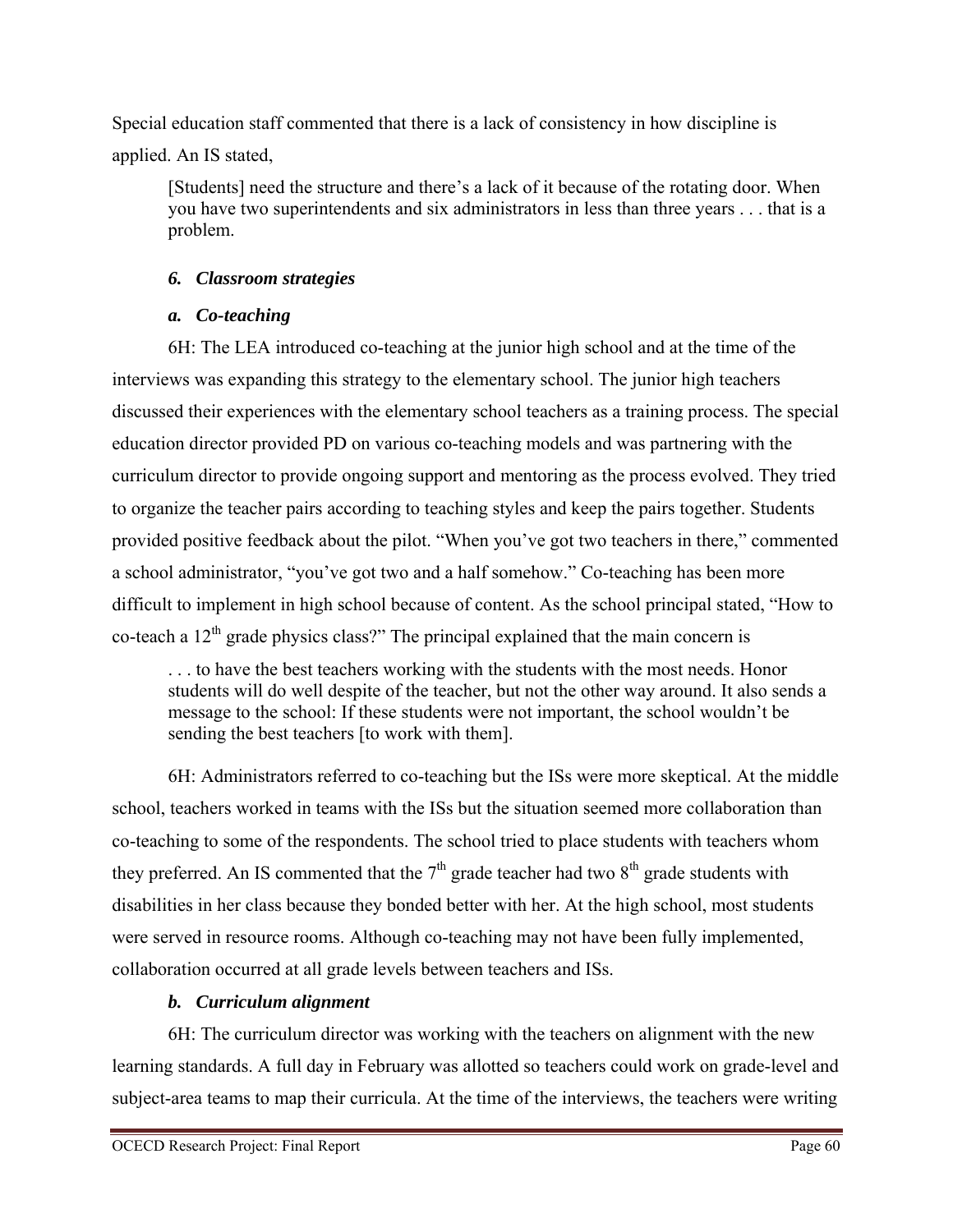"I CAN" statements that address the standards, adding resources (that do not require the purchase of expensive programs), and preparing formative assessments. Principals brought in substitutes in case the teachers needed more time to finish their work. The plans were submitted online to the Curriculum Director (using the LEA Portal) for review and approval.

6L: School administrators stated that they monitor the delivery of curriculum using ongoing walkthroughs. Teachers are expected to have the lessons' standard or objective and "I CAN" statements displayed in the classrooms. ISs have a different perception, as demonstrated by a survey comment:

As far as the curriculum is concerned, we have the books, but in terms of total alignment . . . it doesn't fuse and come together because . . . who is driving it? . . . And if someone is not driving it, it is not going to happen.

## *c. Use of data*

Interviewees and survey respondents from both LEAs commented that they use a variety of assessments to differentiate instruction. At the 6H site, teachers use the CTP and the subscales within the OAA as formative tools. For students who receive supplemental interventions and students with disabilities, the schools use AIMSweb for short-cycle monitoring. According to interviewees, parents were very involved and watched their children's progress using the online reports. Regarding formative assessments, the LEA had a successful pilot at the middle school and was providing PD on the topic for teachers at all grade levels.

The 6L site also uses AIMSweb. Elementary school students are diagnosed at the beginning of the year using Analytical Reading Inventory (ARI) for placement. Additionally, the LEA uses quarterly benchmarks for core content areas.

# *d. Technology*

6H: The site has a hybrid system to provide computers for all students. Students in grades 1 and 2 have iPads, and students in grades 4 and up have Google Notebooks. Students who use the school machines pay the fee that they traditionally would pay for textbooks. Students who bring their own computers receive a discount. Students and teachers log in using Citrix (a virtual desktop infrastructure) so that they see the same desktop image and resources. The LEA held a one-day training session on technology, and students led the in-service ("they were the instructors; the teachers were the learners"). According to interviewees, computers facilitate the exposure of students in special education to the regular curriculum. For instance, the student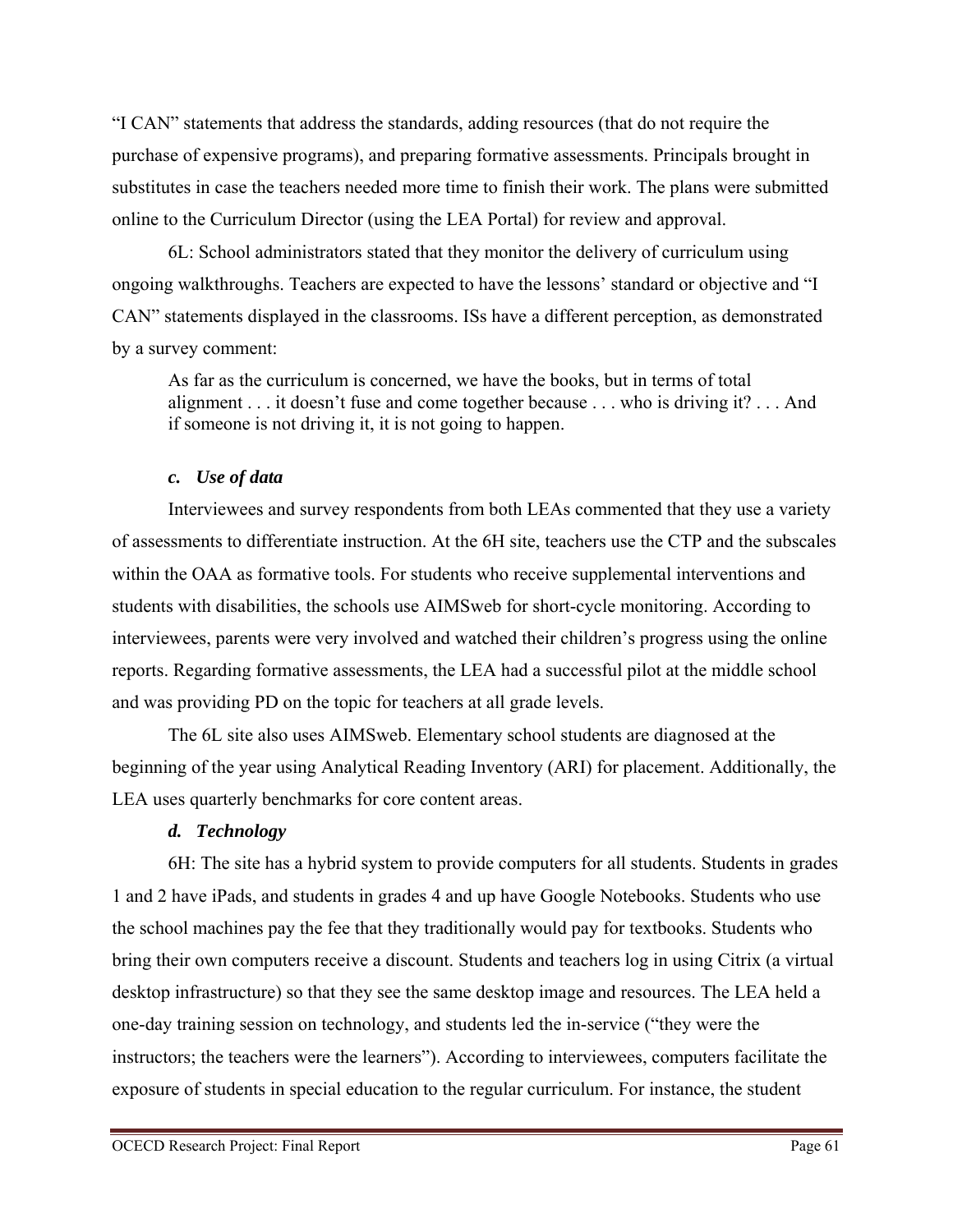remains in the regular pre-algebra class, with supports from online programs, such as Brain Genie and others. Teachers and students are always suggesting new programs, which are submitted to a council for approval. "There is always a pilot" before the program is accepted, explained a school principal. Lessons are posted online (using Blackboard) so students who miss school do not miss the information. The schools also are trying to offer some classes online, such as AP chemistry, when the number of students does not justify the hiring of a teacher. In the survey, teachers gave high marks (means of 4.5 and above) to all items related to technology.

6L: The site was in the process of buying technology. General education teachers have Smart Boards or Mimeos, but ISs commented that special education staff does not have even simple projectors. Teachers gave low ratings to items related to technology (means below 3.0).

### *e. Student supports*

6H: The middle and high schools adopted the Learning Lab, a 30-minute period in the school day allotted for a variety of activities. For students who are struggling academically, this is the time to ask a teacher for help, complete a formative assessment, or work on the OAA practice test. Gifted and talented students use the time for special projects. Students with disabilities receive specialized interventions. All students take pre-algebra in grade seven and all students must complete a project-based learning each quarter. The Learning Lab is a time for students to receive help with those requirements. To create the Lab, the schools curtailed the transition periods between classes. Survey responses indicated that teachers use a variety of supplemental programs including for reading, Reading A-Z, AIMSweb, Soar to Success, My Skills Tutor, Fountas and Pinnell, and Linda Mood Bell. Mathematics supplemental programs included IXL, Pearson/Scott Foresman, Study Island, and My Skills Tutor.

6L: The high school allocates two periods a day to special education interventions and also created a special period called Study Skills (which appears similar to the Learning Lab described above). For grade 2, teachers were piloting Simple Solutions for mathematics. They were using the OAA practice tests to check for gaps and interventions. A school administrator mentioned that the LEA has extended the school year for special needs students at the elementary and middle school. One of the ISs interviewed mentioned the use of the STAR curriculum for students with autism. ISs write grants to purchase supplemental programs. A high school IS commented that she purchased the Moby Math program to help students who are much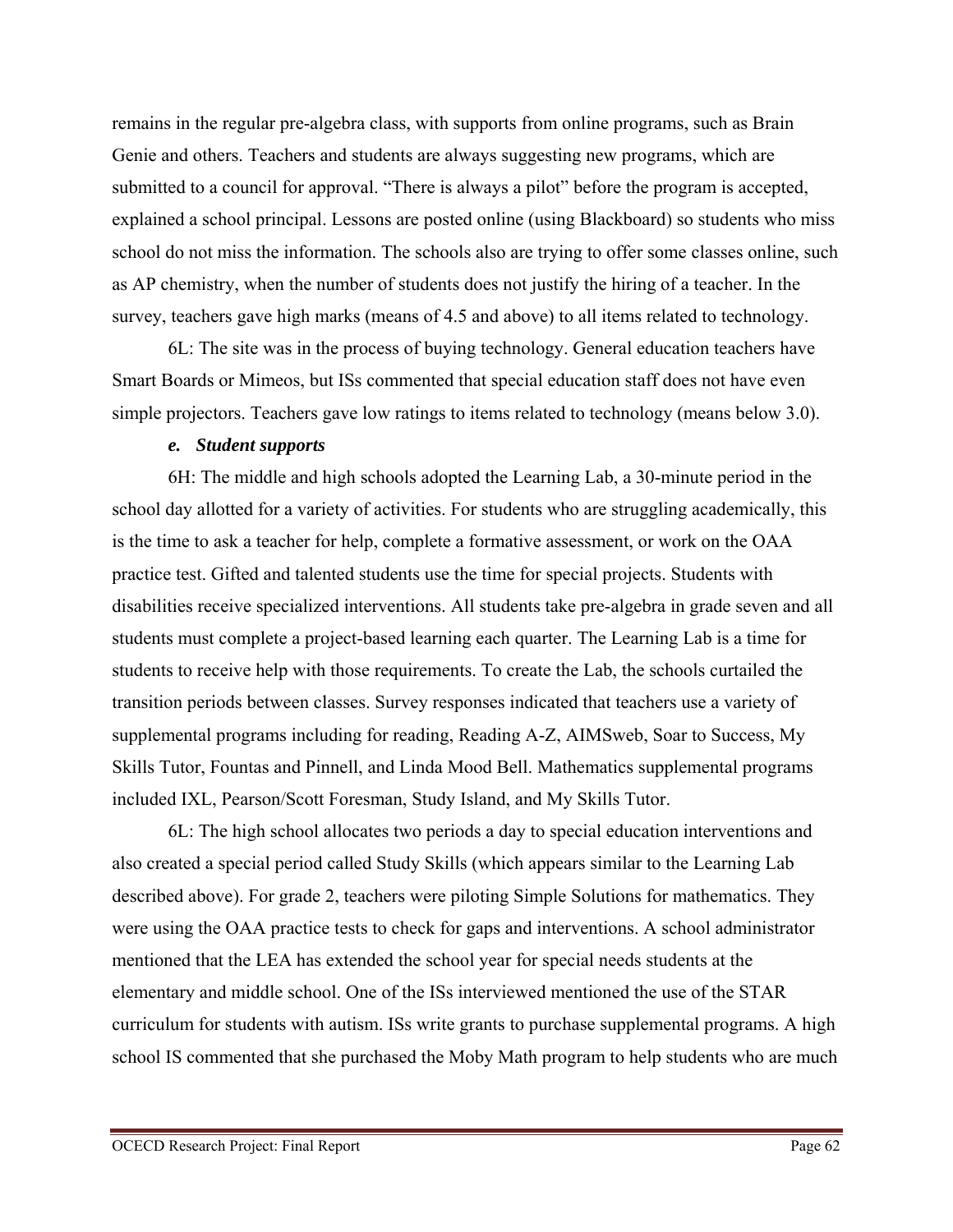below grade level, and another purchased Ed Helper. Survey responses also indicate the use of Wilson Reading and Passport Reading Journeys.

## *7. Family and community involvement*

6H: All interviewees and survey respondents commented on strong family involvement and community support. The administrators have an annual "state of the school" address to which they invite families and community leaders, such as the mayor. The schools profit from active PTOs, volunteers, and foundations. One interviewee explained that the district is affluent and students come to school with preschool experience and background knowledge. The LEA maintains online communication with parents and a portal where parents can comment about services or share experiences with college applications (the site is shared with another local LEA). Some parts of the district are not as wealthy, and the schools try to mix students. "The community is wonderful, but if [staff] is slacking, they will know," stated an administrator.

6L: Overall, interviewees perceived parents as cooperative and knowledgeable. At the elementary school, a number of activities involve parents and there is an active PTO. ISs commented about belligerent and absent parents who complained about services but were absent from IEPs. One IS used a passport system to maintain communication with parents in which a report card informs parents of how the student spends the day, with a space for feedback. The LEA has a community stakeholder group that includes the mayor, members of the Chamber of Commerce, and religious organizations. They support speakers, field trips, career days, and specific projects.

# *8. Similarities and Differences*

The LEAs are quite different in terms of demographics, leadership experience, and strategies. The 6H has a median high income population, longstanding leadership with a clear vision of where to go and how to get there. This vision was shared across all levels. The word *careful* resonated throughout the findings from the sites: careful hiring process, careful assignment of teachers, careful adoption of programs with the use of pilots, careful RtI process that aims at early intervention and involves students, carefully planned transition, and carefully implemented co-teaching. Additionally, the LEA uses technology to reach all students. The 6L is a high poverty LEA, in a state of continuous leadership transition, and therefore, initiatives always are in an incipient stage of implementation. Table 12 summarizes the main differences between the two sites.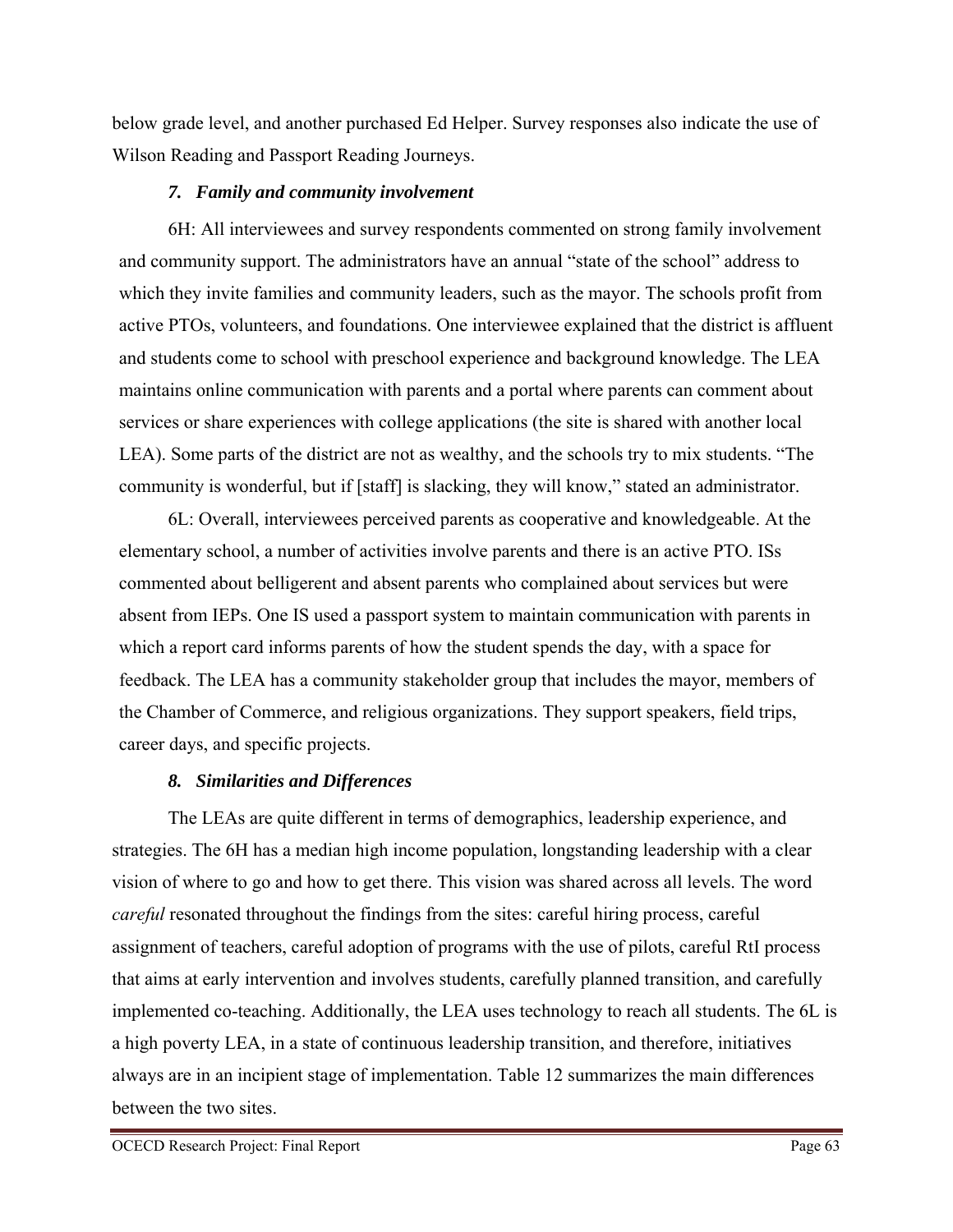| <b>Components</b>           | 6H                                              | 6L                 |
|-----------------------------|-------------------------------------------------|--------------------|
| Demographics                | Homogenous, middle high income                  | High poverty       |
| Leadership                  | Sustained; clear vision of what and<br>how      | Transient          |
| Intervention/Identification | Carefully planned; early focus                  |                    |
| Inclusion and Co-teaching   | Use of pilot; careful planning                  | Incipient          |
| Technology                  | Support all students                            | ISs: no technology |
|                             | Carefully planned transitions<br>Learning Lab   |                    |
| Unique Strategies           | Best teachers with most challenging<br>students | --                 |

**Table 12: Main differences between the top- and bottom-ranked LEAs in Typology 6** 

# **Typology 7 Case Study**

Typology 7 LEAs are located in suburban, high income areas. Within this typology, students at both sites attained high average rates on the state assessments. They differed in the achievement gap between typical students and students with disabilities. The 7H has a smaller gap than the 7L site. The research team visited all schools from both LEAs and conducted interviews with 19 staff members, including the superintendents, special education director, director of education programs, director of instruction and technology, school principals and assistant principal, psychologist, and counselors. Longevity in the position among the 7H interviewees varied from 1 to 20 years. At the 7L site, longevity for central office staff varied from 1 to 5 years, and for school staff from 1 to 20 years. A total of 92 teachers participated in the survey, but response rates were too low and the data had to be disregarded (26% for 7H and 29% for 7L).

# *1. Demographics*

Table 13 displays demographics and performance information for the Typology 7 sites. As shown in the table, the 7L is a larger site, has double the percentage of students in poverty, and double the percentage of students with disabilities, particularly emotional disabilities, when compared to the 7H site.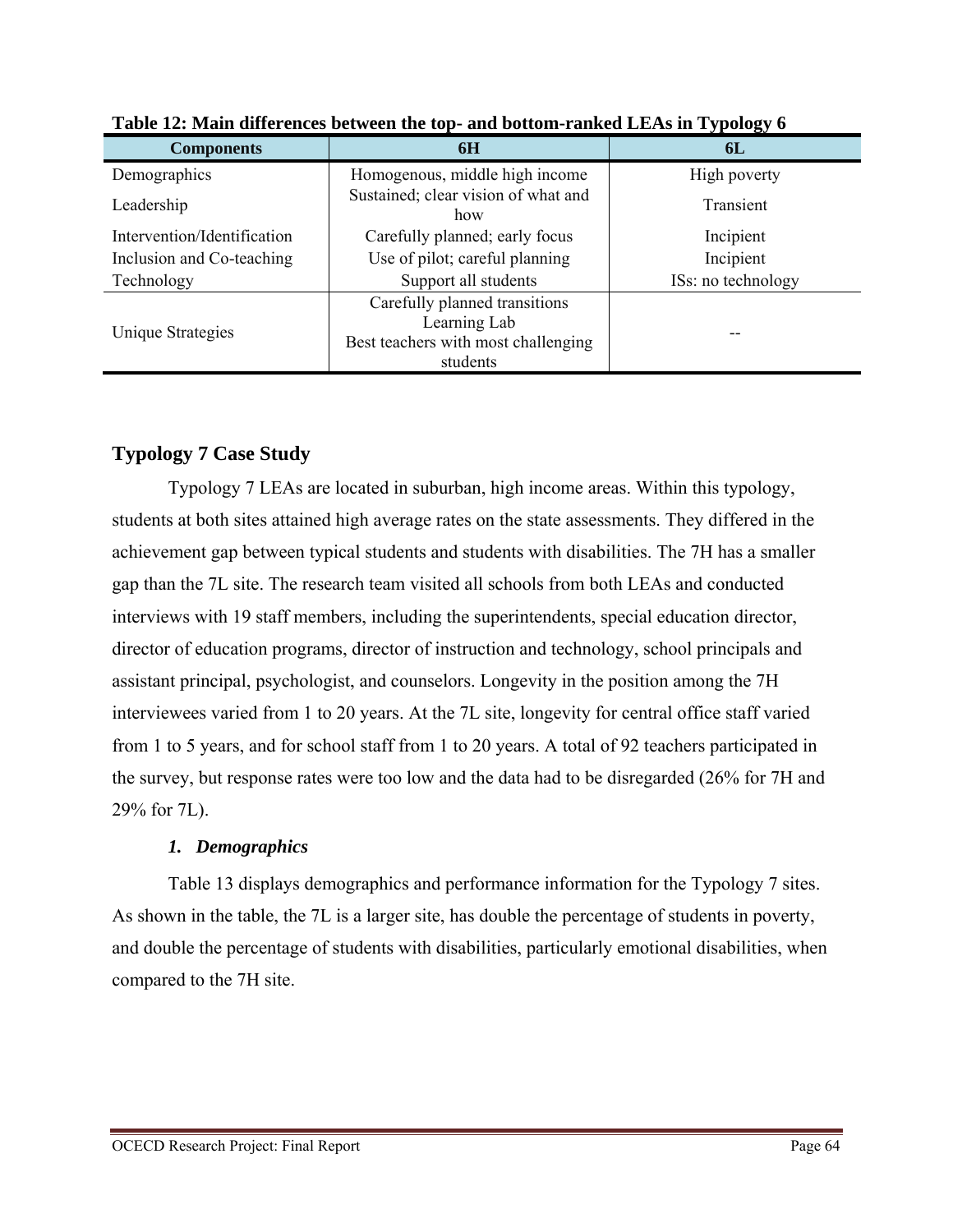| <b>Characteristics</b>                           | <b>7H</b>      | 7L             |  |
|--------------------------------------------------|----------------|----------------|--|
| Student enrollment (range)                       | 950-1,000      | 2,100-2,150    |  |
| Location                                         | Urban/Suburban | Urban/Suburban |  |
| Economically disadvantaged                       | $0\%$          | 15%            |  |
| <b>Minorities</b>                                | 17%            | 35%            |  |
| Reading average (typical students)               | 446.56         | 443.64         |  |
| Reading average (students with disabilities)     | 428.80         | 409.75         |  |
| Reading gap                                      | 17.76          | 33.89          |  |
| Mathematics average (typical students)           | 451.02         | 447.42         |  |
| Mathematics average (students with disabilities) | 428.31         | 400.45         |  |
| Mathematics gap                                  | 22.71          | 46.97          |  |
| Students with disabilities                       | 6%             | 15%            |  |
| Specific learning disabilities                   | 29%            | 35%            |  |
| <b>Emotional disabilities</b>                    | 6%             | 17%            |  |
| Autism                                           | 21%            | 11%            |  |
| Other health impairments (minor)                 | 26%            | 14%            |  |
| Least Restrictive Environment > 80%              | 80%            | 67%            |  |

## **Table 13: Brief demographic characteristics of the Typology 7 sites**

## *2. Vision*

The climate of high expectations permeates the site, according to all 7H interviewees. High expectations involve students, staff, and families and focus on an environment of continuous improvement. The middle school uses the logo DUCKS, which mean Dependable, Unbiased, Cooperative, Kind Students. A special education staff person explained,

We have high expectations for all students and the fact that they might have an IEP or a 504 plan, it doesn't diminish our expectations at all. We just work really hard to make sure that we provide the support that they need to be successful.

The 7L LEA's vision reflects a concern with addressing students' individual needs. As expressed by the superintendent, the LEA strives to

. . . provide personalized education for all students and get to the point where we do not have special education. We meet the needs of the students where they are and take them as far as they can go.

*Challenges to achievement of the vision*: Interviewees from both sites commented that general education teachers are not well-versed in differentiated instruction and lack information on students with disabilities, particularly the more severe disabilities. The 7H site uses consultants to help teachers learn strategies geared to the students' specific needs and abilities. Interviewees from the 7L site commented that the ongoing changes in education, such as new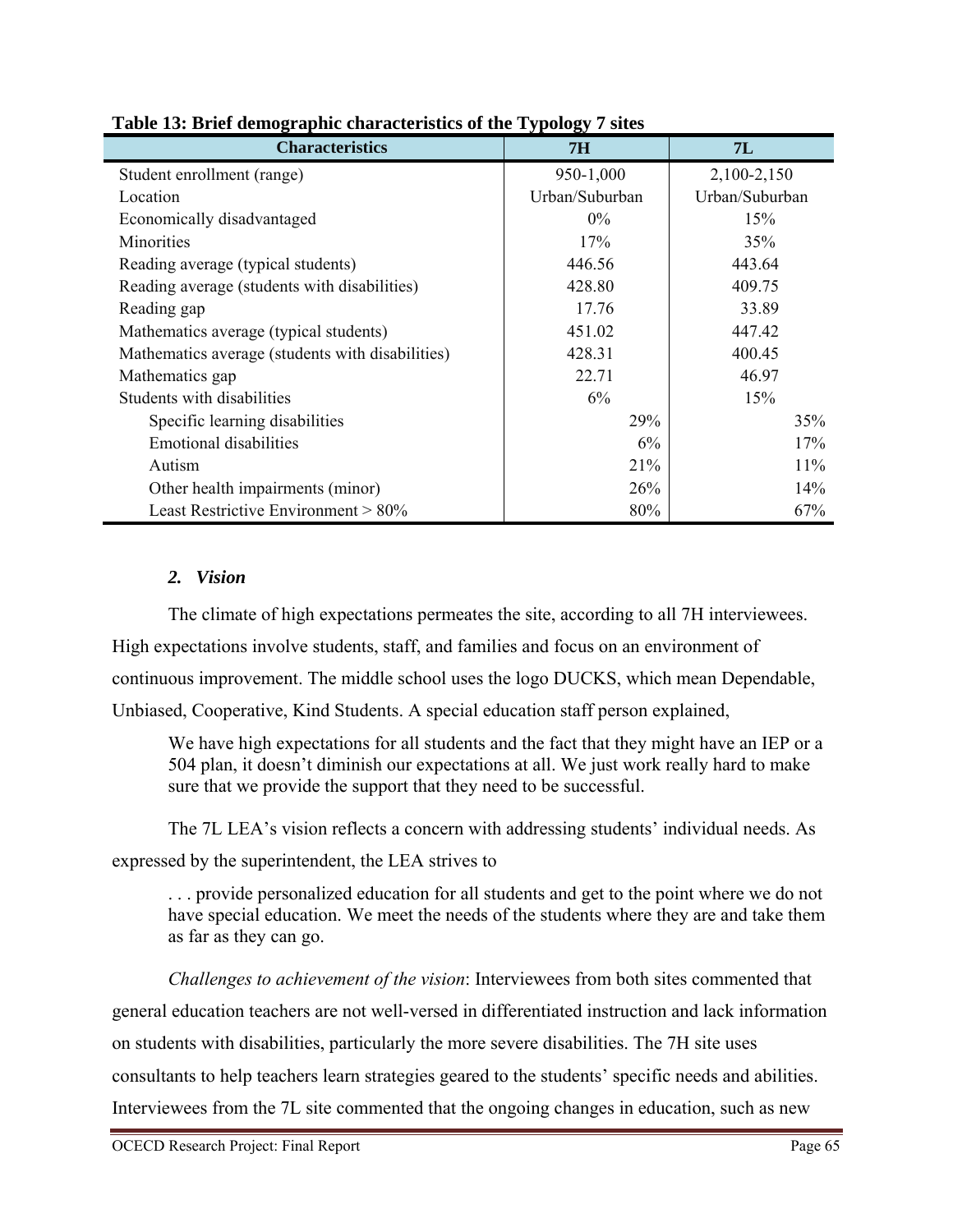learning standards, new assessments, and the increasing weight of tests on teachers' evaluations are raising anxiety and creating teachers' resistance toward teaching students with special needs. The 7L site just went through a change in central office. A school administrator commented,

There is just so much at one time that we're all trying, everyone is trying to wrap their heads around . . . and we've had a lot of change in central office recently so it's kind of getting used to the new people again.

 *Contributors to achievement of the vision:* The small size of the district was the main contributing factor cited by 7H interviewees. Most students start in kindergarten and remain through high school. The special education director commented that the students are polite: "It's a kind of family environment." Indeed, the superintendent reported, "I feel like I am almost the father of this family." This family-like environment was a theme with other interviewees, who highlighted the collaboration across all levels from superintendent to parents. Teachers have small class sizes (about 20) and ISs have low caseloads. Additionally, most parents have a college education and expect their children to go to college. As a guidance counselor commented, "It's cool to be smart here. There's an atmosphere of learning and achievement. . . . The pressure is not to go to college, but to go to a college that is appropriate."

For the 7L central office staff, the main contributing factor to the LEA's success is the support from the Board of Education. The Board of Education tends to approve most of the LEA's requests, such as the technology integration initiative and the hiring of a Special Education Director to coordinate services across schools. Another positive factor, according to school administrators, is teachers' openness to professional development and collaboration.

## *3. Infrastructure*

Comments on funding were similar for both LEAs. In the two districts, IDEA funds do not cover the costs of educating students with disabilities, and the localities provide strong financial support to the schools. The special education personnel in the two sites reinforced the sense of support from the community, Board of Education, superintendent, and the treasurer. At the 7H site, the Board holds a summer retreat with the administrative team to examine performance and define new goals and initiatives. A statement from the 7H superintendent can be applied to both sites: "There's an expectation in our community that [students with disabilities] will not be just served but served well."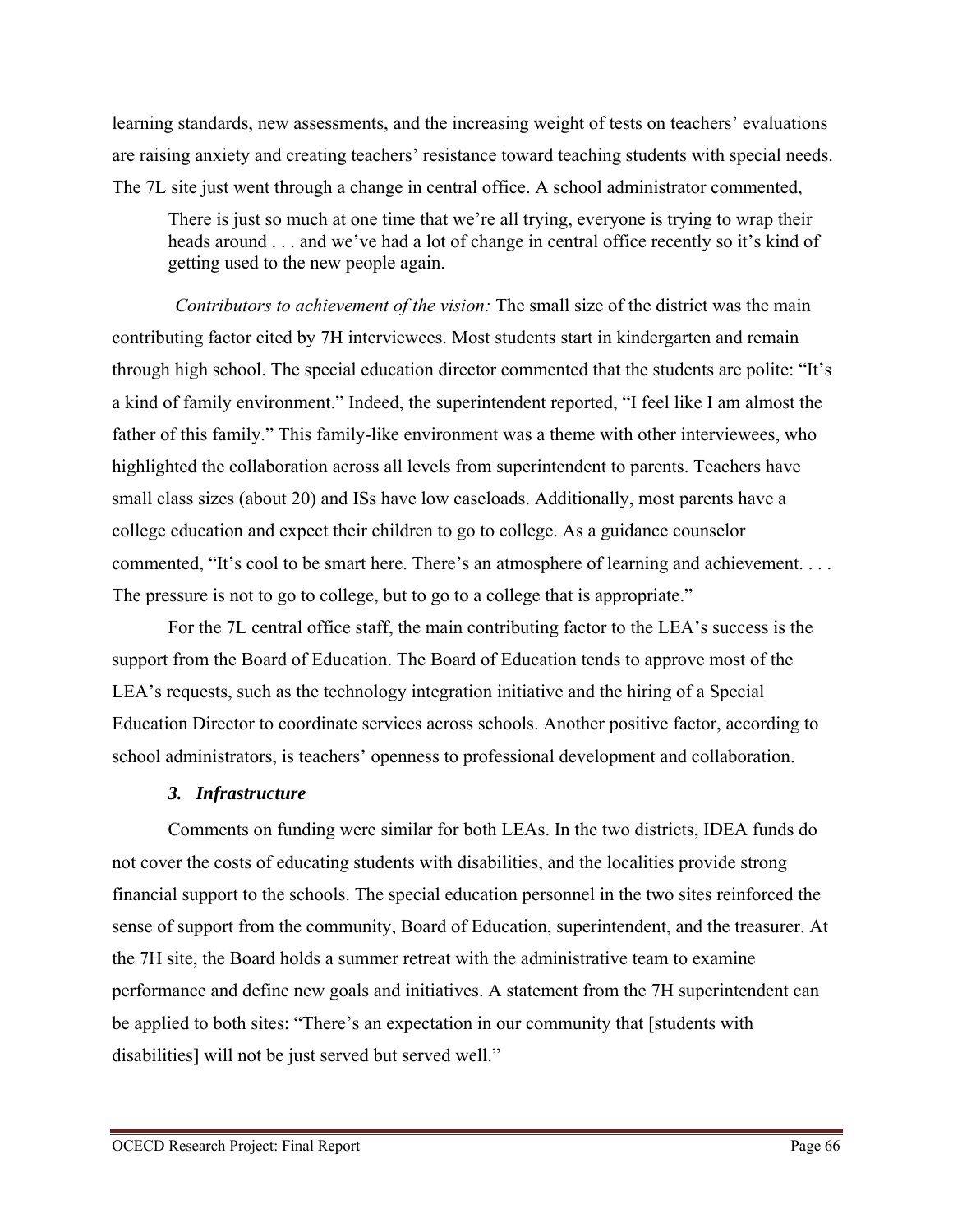# *4. Teaching*

# *a. Hiring*

7H: The LEA has a long hiring process that starts with the superintendent and the building principal, the second interview involves building teachers, and the final interview is a presentation with the top two or three candidates. Sometimes, the candidate is asked to teach to a full classroom, and parents may be present. The LEA seeks teachers who have "passion," "creativity," "a lot of professionalism," and "good communication," particularly with parents. School administrators commented that teachers are coming out of college without much knowledge. The special education director mentioned that a nearby university has a program for dual certification (general and special education), and the LEA is interested in the program because

I want [teachers] to have tools in their toolbox. If they don't have a lot of tools . . . then that means I have to give it to them. . . They have to be able, in this district, to hit the ground running.

7L: The first interview is with the building principal. For the second interview, the principal brings in a teacher from the same content area to check for content knowledge. Information on the two best candidates is then forwarded to the Central Office, where the decision is made. Teacher assets include "winning personality," "enthusiasm," "ability to form relationships with kids," "Would I want the candidate teaching my kids?" "content knowledge," and "collaboration." The process also seeks diversity, as the LEA has a diverse student population. Qualities for special education teachers were described as "an advocate" and "a great salesperson" (to communicate with parents).

# *b. Professional development and supports*

7H: The LEA sets aside funds to support teachers to attend conferences and central office staff provides in-service training. PD attendance is expected. The LEA is part of a consortium of ESCs that focus on Value-Added. Special education staff confirmed the central office's support for PD and volunteer activities that expand horizons and bring new contacts to the LEA. Staff who attend PD outside of the schools must present to the faculty. Staff also is supported to present in conferences. According to a school administrator, "We have to be well informed, because parents are well informed." All new teachers are assigned a mentor within the same specialization area (e.g., a lead IS will mentor the new IS). Additionally, they are evaluated more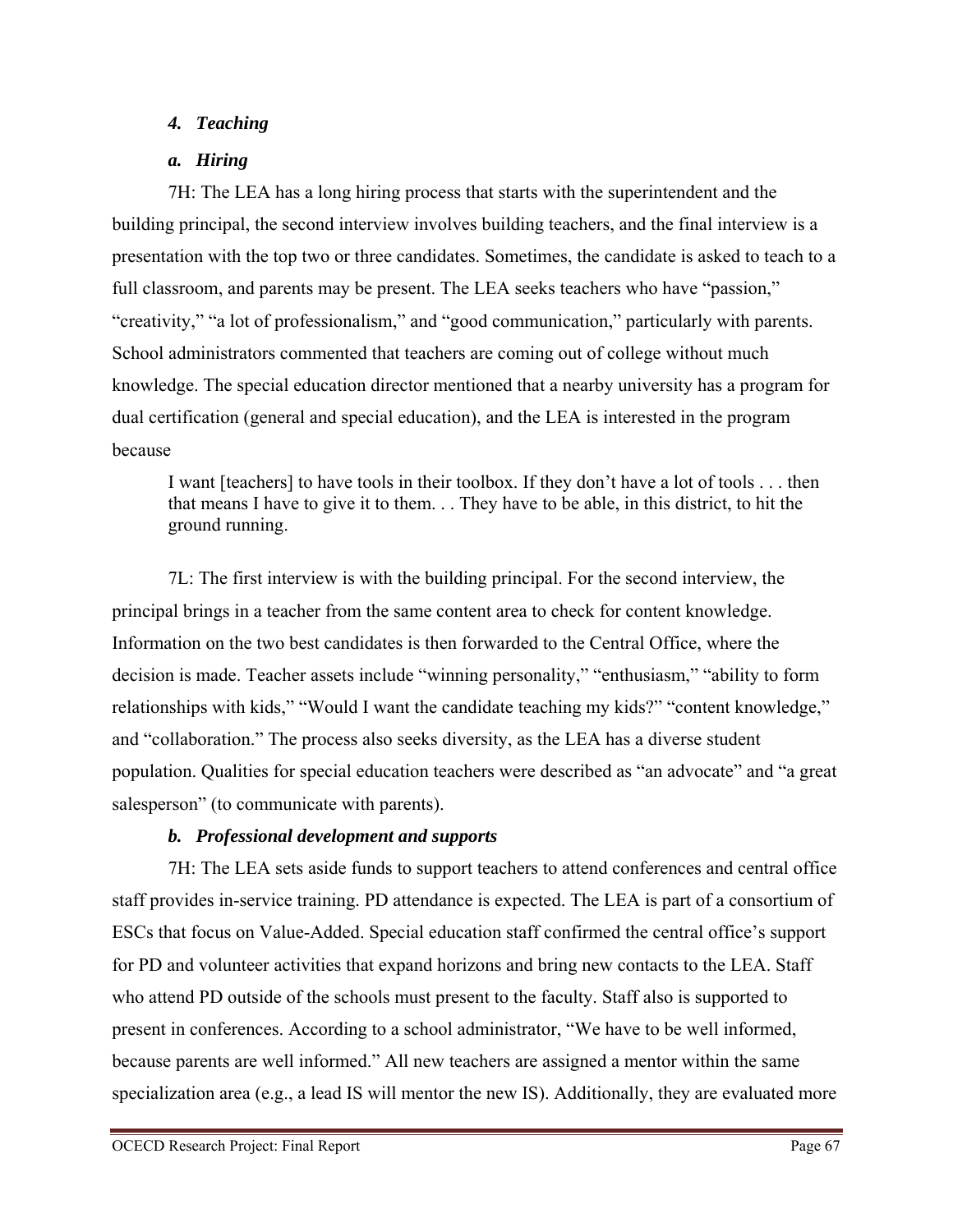frequently by the school administrator assigned to instruction (principal or assistant principal) to provide feedback on their performance and to hear the teachers' reflections on their progress.

7L: The LEA is involved with the **Schlechty Center for Design Quality**. The site focuses on **professional learning communities** (PLCs), and the teachers received PD from a nationally known expert. Teachers meet by grade level for an hour biweekly (three grade levels meet one week, and the other three grade levels meet in the alternate week). Additionally, staff meeting time is used for collaboration across grades. During the previous school year, staff did a round-robin and offered PD to each other based on their area of expertise. The LEA also supports attendance at conferences. For new hires, the induction process starts in the summer, when the new teachers meet with the school principals and receive training in technology, design quality, and PLCs. The LEA also maintains partnerships with other LEAs (curriculum network) including general and special education staff.

## *5. Learners*

## *a. Identification*

7H: Interviewees commented that the focus is on early intervention because, if students are below grade in grade three, "They will have a much harder time catching up." Students are assessed for both reading and mathematics. According to the special education director, many times simple strategies, such as breaking down assignments, help students to progress without the need for further interventions. Teachers are always checking student progress, and students can redo assignments. Administrators are closely involved in intervention meetings and data analysis meetings. The focus of the IEP monitoring is not compliance, but how the students are doing. High school students run their IEPs. "They need to become their own advocates," stated a special education staff. A simplified IEP format is uploaded to ProgressBook so that teachers and parents can review recommendations and follow progress. As the students enter college, seniors with disabilities receive a full battery of tests to help orient students and families about their needs. If students meet all of their goals and are participating in general education classrooms, they may be taken off of the IEP. According to the psychologist,

I think that the biggest thing that they really do well [at the LEA] is provide the intervention early on for all students. . . Because when teachers know how to apply those research-based strategies effectively, the students are really going to make good progress . . . and . . . access the curriculum even more effectively.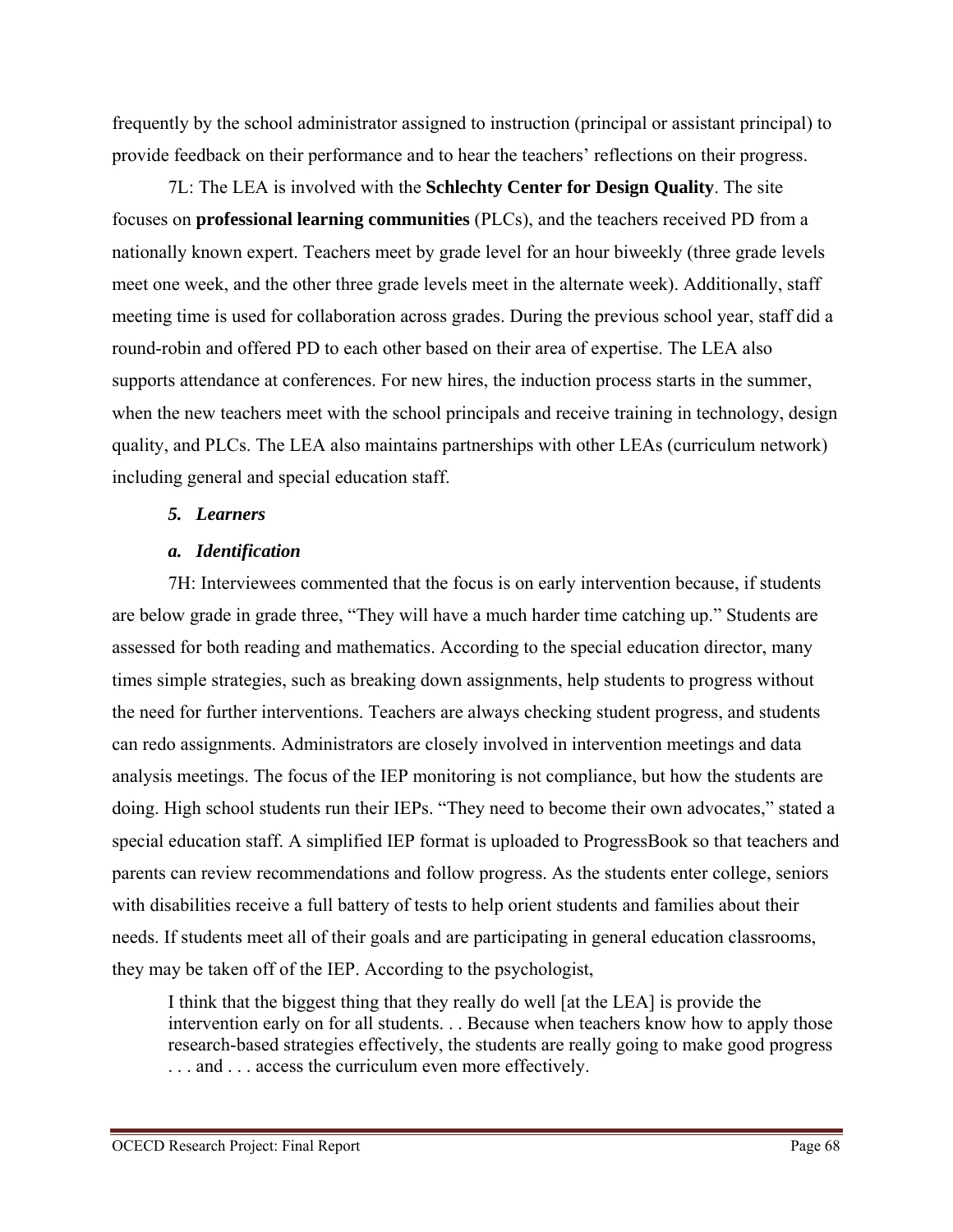7L: Interviews were conflicting, as some interviewees noted that they were experienced in using the RTI system, but the special education director stated that the system was not in place. IEP meetings are scheduled preferentially around teachers' and parents' schedules. If the teacher must be absent, the LEA has three "permanent" substitute teachers who can cover classrooms. The special education director reviews IS assignments to ensure that the student's needs match the IS's expertise. The director reviews all IEPs for compliance and administrators must attend all of the IEP meetings. The LEA is being examined for disproportionality. Interviewees commented that students are arriving with so many problems (e.g., addiction, homelessness, dysfunctional families) that exceed the schools' ability to address them.

#### *b. Least Restrictive Environment*

7H: Students with disabilities are integrated into general education classrooms with supports. Administrators are careful to look at the placement to ensure that teachers are not overloaded. Administrators try not to cluster students within one classroom, be they gifted or special needs. At the high school, supports are mostly for English and mathematics, although ISs may help with other content areas. They have 2 or 3 students who are not integrated and are served in resource rooms. The special education director commented that the LEA does not have enough ISs to serve all students (6½ for the whole LEA). At the high school, there is an extra period (study hall) during the school day that counts for credit. ISs can use this period for specialized intervention. The LEA special education staff meets before the new school year to discuss the year's challenges and success, identify the needs of new students, look at classroom distributions, and plan for the coming school year. For the upper grades, special education teachers are assigned to individual students "kind of [as] their case managers." All students with disabilities are assigned to an academic assistance period during which they work on IEP goals and objectives, organization, and study skills. Teachers are creating Web sites that upload assignments so that parents can monitor and help their children. The high school has a number of after school clubs (e.g., study club, math lab, and foreign language lab) to support students who are struggling academically, including students with disabilities. Buddy systems (student pillars) pair students who excel in one content area with their peers who struggle in that area.

7L: "Whatever we give our students, we don't buy separate programs; they are embedded," explained the Director of Educational Programs. At the time of the interviews, the LEA was moving toward full inclusion and expected to have all students with SLDs taught in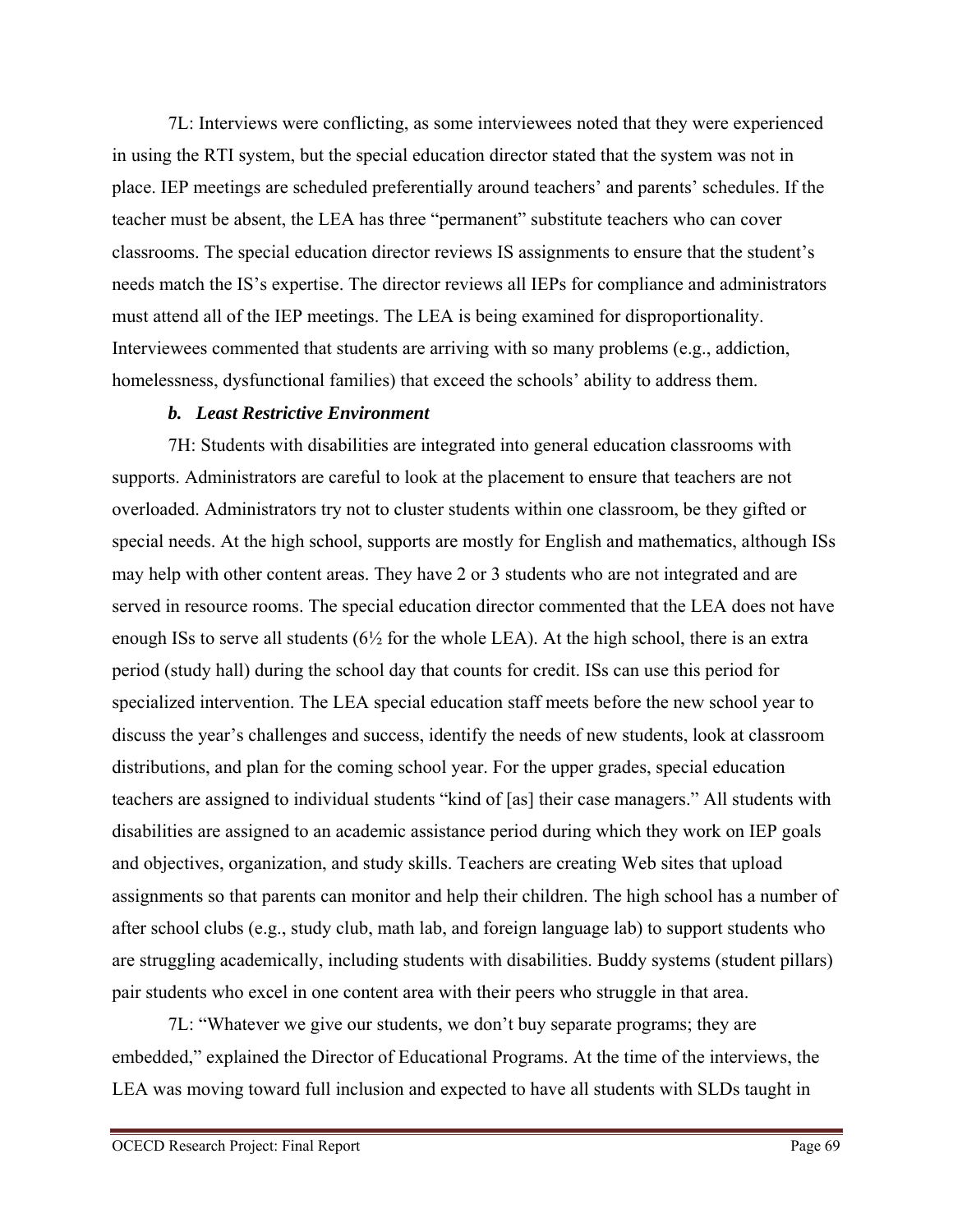general classrooms by the following school year. The new teacher contract limits the number of students in a classroom to 24 and 20 in inclusion classes. At the elementary school, the ISs are assigned by classes or teams. Additionally, the elementary school has resource teachers who work with students in need of a more intensive, one-on-one learning environment. The middle school is the "last holdout," with students still being served with pull-out approaches because the "philosophy clashes" between the ISs and the school administrators.

#### *c. Continuum of services*

Both LEAs emphasized inclusion for most students with disabilities, including those with cognitive disabilities who are comfortable in group environment. Paraprofessionals are assigned to students rather than classrooms to provide one-on-one support. For students with severe disabilities, the LEAs work with either private organizations or ESC-operated units.

#### *d. Transitions*

The 7H uses a buddy system to help new students integrate into the school. The school contracts with a private organization to provide afterschool tutoring for students who are struggling academically (including students with disabilities). The same organization also provides career technical courses. These courses were described by the interviewees as highlevel courses that prepare students to attend universities. Students attend the career classes at the private school and come back to the LEA for the academic classes. All of the students have a folder with accomplishments and challenges, and the folders accompany them through their pathway in the LEA. The 7L LEA works closely with the community services, including an employment consortium that comprises different LEAs. The consortium offers career technology classes and employment training. Both LEAs have strong relationships with nearby universities and colleges and work with them to organize services for their students with disabilities as they enter postsecondary education.

## *e. Behavior management*

7H: The elementary school has a character education program. For the other grade levels, the program is mostly clarification of rules and consequences for breaking the rules. The counselor commented, "There's pretty low tolerance to both disruption and to . . . the bullying issue." The community funds a wellness coordinator who does programming on drug and alcohol prevention and works with students who have challenging behaviors.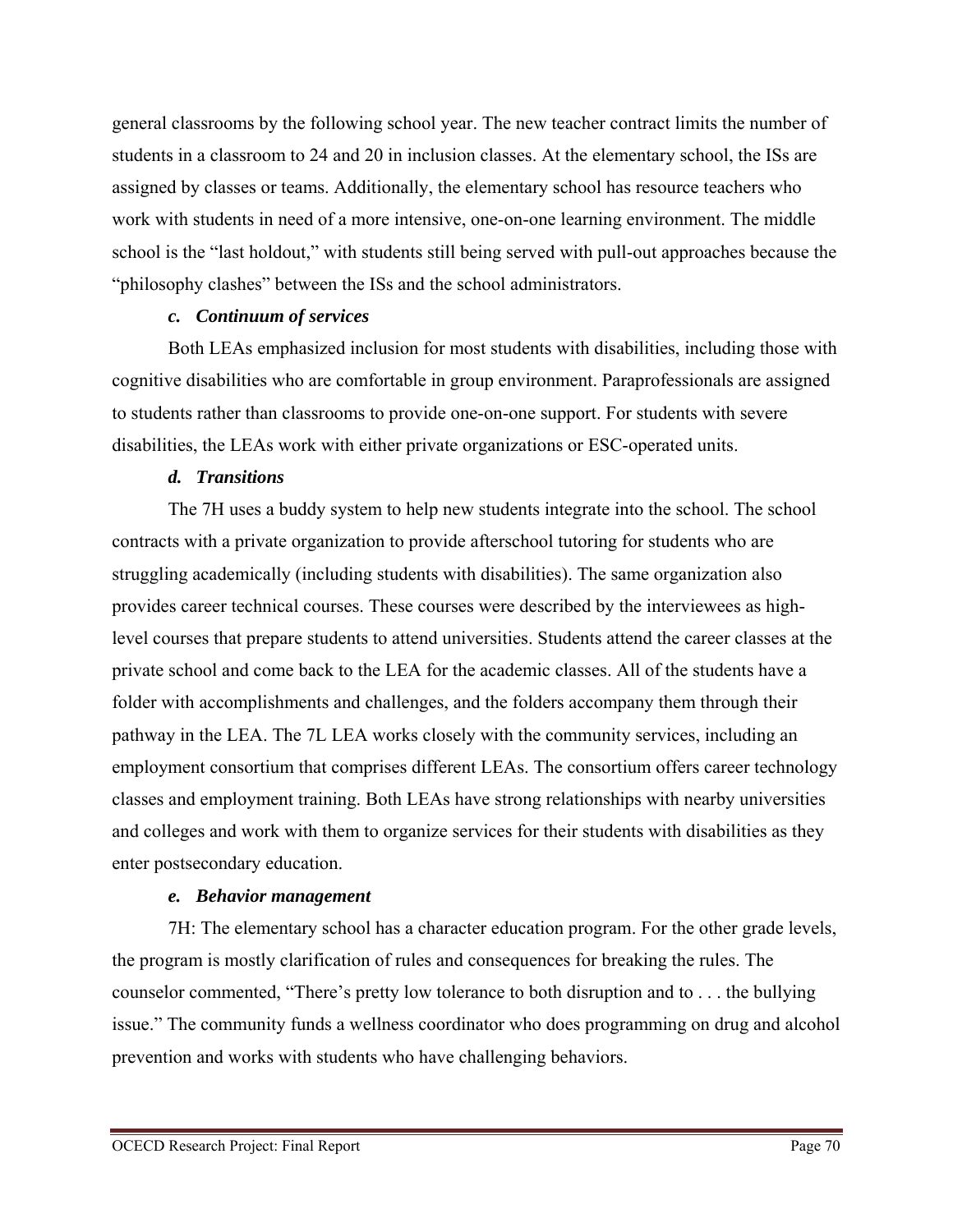7L: At the elementary school, students are assigned to small groups, called Pride, under a teacher's leadership. The Pride leader becomes the students' advocate and their advisor. In these small groups, the students learn about the seven habits of highly effective teens. At the middle school, the teachers organize activities, such as dances, to help students gain confidence and act in socially acceptable ways. The high school does not have special programs and tries to focus on personal responsibility. The LEA has organized a committee to address tardiness. The school also has a partnership with a local mental health center that brings social workers into the buildings.

## *6. Classroom strategies*

# *a. Co-teaching*

Interviewees and survey responses at the 7H site indicated that the schools use coteaching. Indeed, during the hiring process, the special education director looks for ability to collaborate and co-teaching experience. The elementary school organizes planning time during which general education teachers and ISs collaborate and plan lessons. However, many meetings end up happening after school. Although teachers are unionized, there has never been a problem with time for meetings, commented an administrator.

Co-teaching also is the approach used at the 7L site at all grade levels, as self-contained classrooms have been dismantled. Some teaching pairs work better than others, explained an IS. One interviewee cited a  $6<sup>th</sup>$  grade class in which "you really can't tell the difference between who's on IEP and who isn't." As at the 7H site, teachers are unionized but do not object to afterschool meetings.

# *b. Curriculum alignment*

7H: The schools focus on differentiated instruction and the use of technology to promote differentiation. At the time of the interview, they were mapping the curriculum against the new learning standards to discover the gaps and resources that may be needed. The LEA tends to pilot programs and adopt only those that show positive results. For instance, students in high school are showing a higher proficiency rate in their computer skills as a result of their taking a computer application class, and the LEA is expanding the class to the middle school. At least twice a month, teachers have a half day to meet by grade level and/or departments to work on transition into the new curriculum (substitute teachers cover the classrooms those days). The focus is both horizontal and vertical alignment of curricula, particularly between middle and high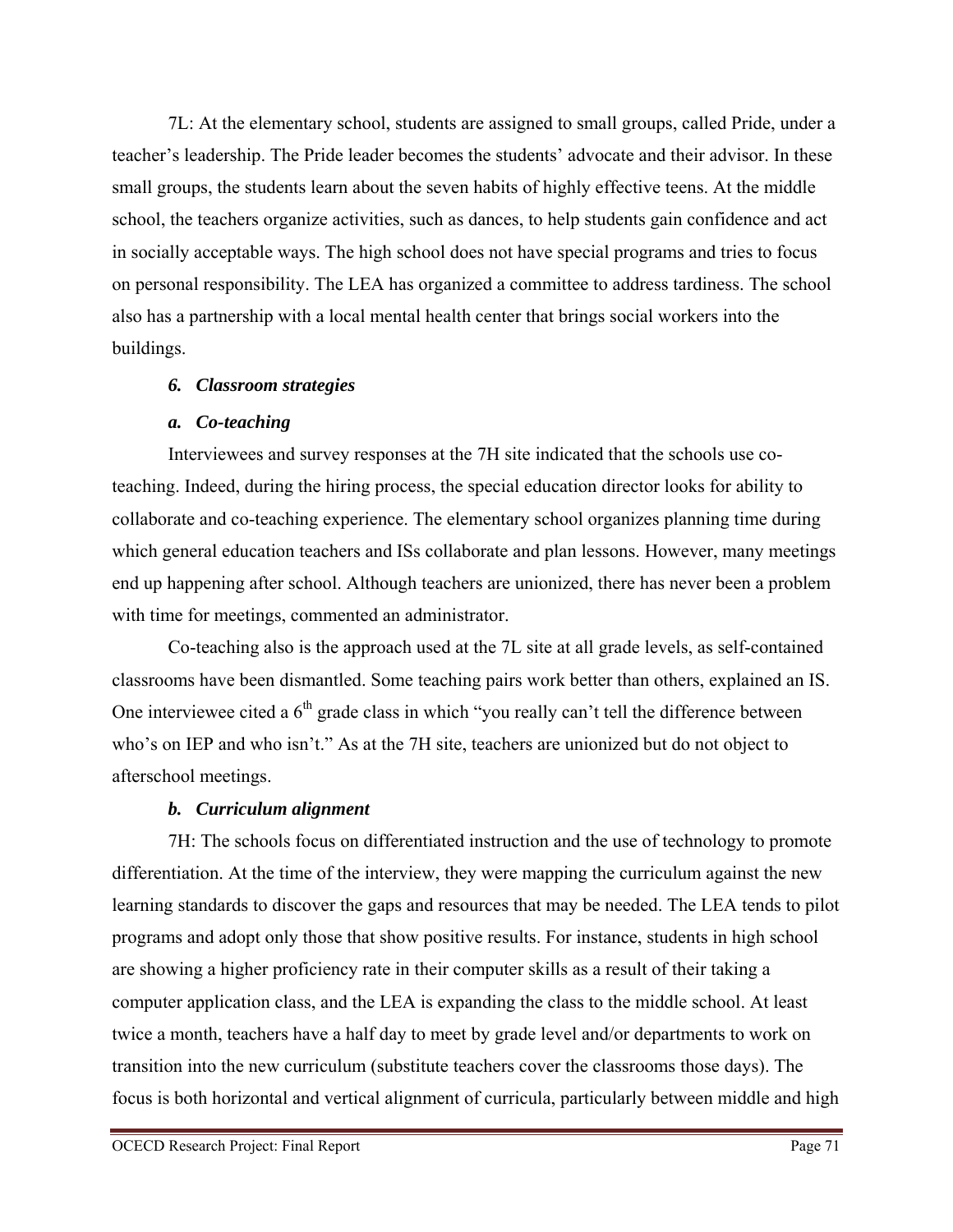school grades. ISs are part of those teams. Although the LEA is strict about content standards, teachers always have been given autonomy on what to teach and how, "[which] is a surprise in a high-performing district," commented a newly hired central office representative.

7L: At the time of the interviews, the LEA was "immersed quite heavily" in planning for the new learning standards, with ESC support. Teachers and administrators were considering the strategies and practices that meet the needs of all students for the new learning standards, and were developing formative assessments. The LEA provides release dates for this work, and teachers meet by grade level and content area.

# *c. Use of data*

7H: Teachers had received training on formative assessments and were piloting the new assessments for social studies. The LEA uses Terra Nova to assess elementary grade students, and Terra Nova InView to identify gifted and talented students. The LEA was using Value-Added to monitor growth of students with disabilities. The school also carefully monitors students in the bottom 28 percentile in mathematics and reading for each grade level. Other assessments include benchmarks for reading and mathematics, DIBELS, and CBM Math. The LEA conducts surveys of parents and students to assess satisfaction. Interviewees were concerned that Value-Added might hurt teachers who have high percentages of gifted and talented students or students with multiple disabilities, as robust growth cannot be expected from those two groups. The perception was that Value-Added is slanted toward those who teach average students.

7L: Teachers are trained to use "formative, summative, and short-cycle assessments." The LEA is piloting a new report-card program, Taskstream, which allows students to upload assignments from each core course, receive feedback from faculty, and resubmit the assignment until they master the content. Teachers administer the Measures of Academic Performance (MAP) three times per year to assess growth and organize small group interventions. "We are getting better . . . in terms of how to access [MAP] results and how to interpret the results," commented a school administrator.

# *d. Technology*

Both LEAs are technology-driven and have either a technology department or an expert to provide PD and support for teachers and students. At the time of the interviews, both LEAs were implementing technology initiatives to provide computers to all students. These initiatives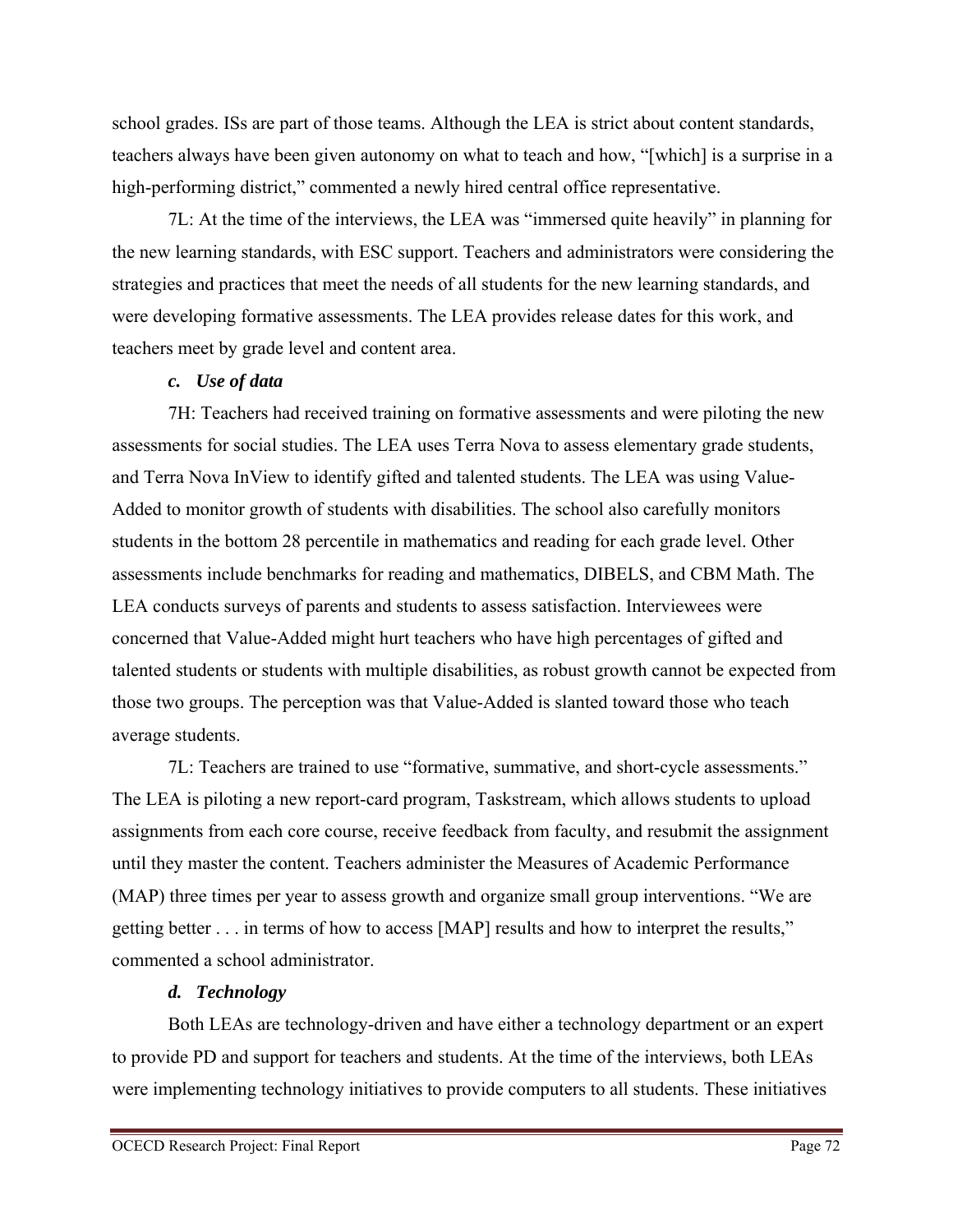are supported by local funding or grants and both use a pilot process to assess the benefits of the initiatives.

The 7H students have iPads, iPods, clickers, and access to a number of online applications and programs such as Google Docs, blogs, Dragon Speech, Alpha Smart, and others. Before initiating its technology program, the LEA conducted surveys with students and staff and organized two open forums with community representatives and practitioners from other LEAs to discuss strategies, costs, and potential benefits. The 7L site is a so-called Google site. The pilot program provides Chromebooks to all 8<sup>th</sup> graders and plans were to expand the initiative to other grades. As a 7L central office interviewee explained,

Technology provides students with options to learn at their own pace, be able to access resources, have visual applications . . . and offer opportunities for our gifted students to have acceleration within other content and courses.

## *e. Student supports*

7H: The LEA had a pilot program with  $3<sup>rd</sup>$  graders for Daily 5, a concept designed to help students understand and explain their reading. The students liked it and as of the time of the interviews, all elementary grade teachers were being trained to start the program the following school year. At the middle school, teachers are required to read their students' IEPs and 504 plans before the start of the school year. "It is built in[to] their contract," explained the school administrator. Reading programs used by faculty include Fountas and Pinnell, Wilson Reading, Orton Gillingham, Reading Recovery (for kindergarten students) and Phonics Dance! (elementary school).

7L: Tutoring and supports are provided in partnership with a private organization that works with the student and the family. The Pride groups offer support to middle and high school students. The schools also offer a number of co-curricular activities that focus on team-building, such as Male Minority Leaders and Sister-to-Sister. Unity and Diversity is a program that deals with issues of prejudice through drama. Teachers use a variety of resources to reach students who are struggling academically, including the creation of lessons using YouTube videos. For mathematics, teachers use Everyday Math and at the time of the interview, were trying Math ALEKS. Reading Recovery is a commonly used supplemental reading program. The schools also schedule a resource study hall, staffed by a general education teacher and an IS, which is available to any student who needs extra help. For the coming school year, the high school was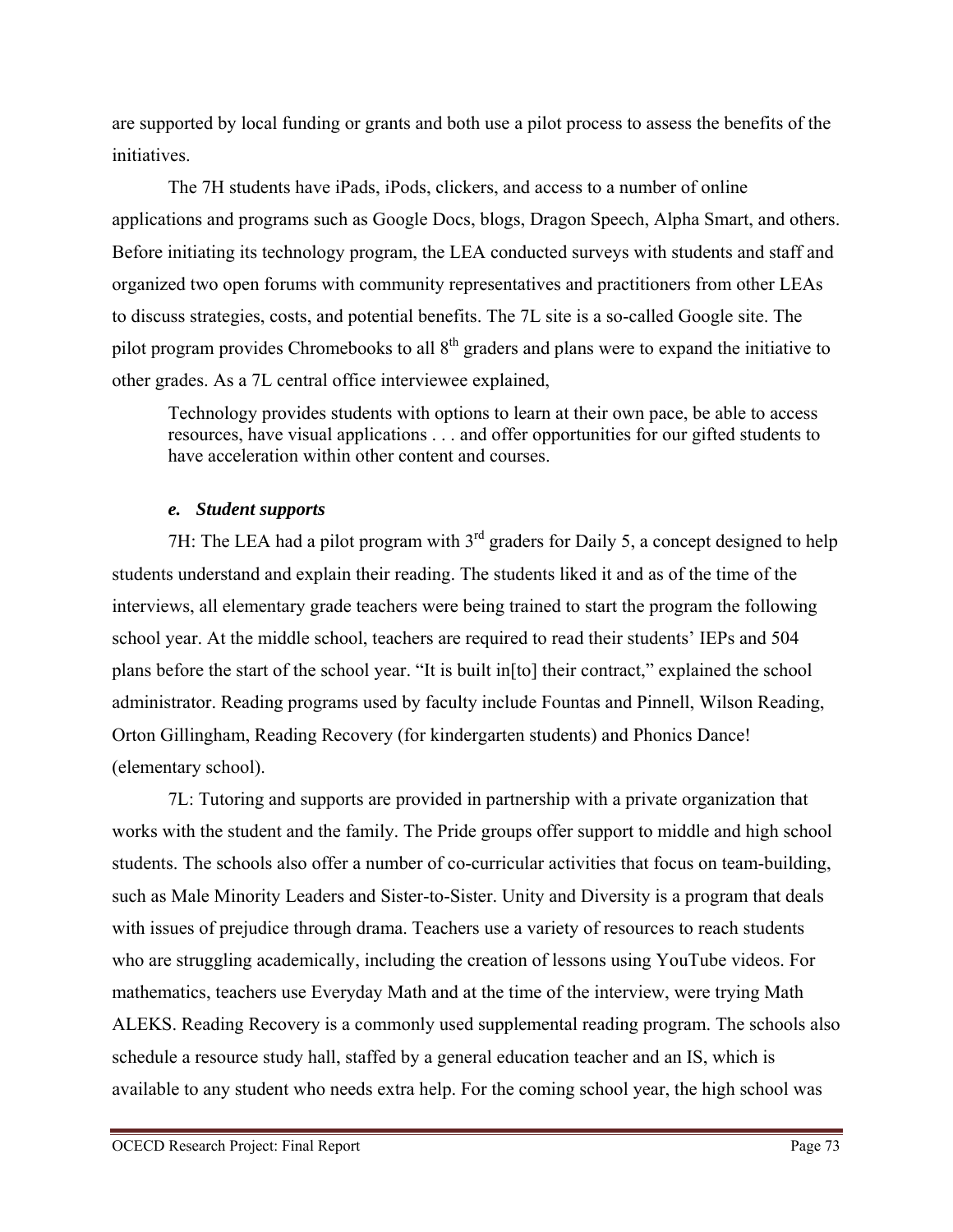planning to schedule one period of reading and one period of math, followed by one period of targeted intervention for students with disabilities.

## *7. Family and community involvement*

Both schools described their parents as very involved, with "a lot of demands . . . a lot of expectations," as a 7H interviewee explains. At both sites, parents volunteer during the school day and are involved in a number of committees that deal with funding, curriculum, infrastructure, and others. Both sites have an active PTO. At the 7H site, the PTO is a major source of funding, including for building renovation. A 7H administrator commented that parents want their children to have a well-rounded education, and the schools cannot prioritize one content area over another: science, arts, and foreign languages are all important. At both sites, involvement is strong for the whole community.

The 7L was celebrating the recent approval of a levy to support the schools. Interviewees commented that the community bought a shuttle to help students stay late to catch up academically or participate in sports, and members of the community have taken in homeless children.

# *8. Similarities and Differences*

These are two high-achieving LEAs that are located in different communities and are in different stages of development. The 7H is located in a stable community that has not experienced many changes, while the 7L's community is quickly changing to become poorer and more diverse. The 7H site appears well-settled in its organization and structure, and keeping up with the changing educational landscape. The schools are preparing for new learning standards and new assessments, incorporating technology to enhance education, and using the Internet to improve communication. This modernization was occurring side by side with wellestablished instructional processes that provide a sense of stability for the schools. The 7L site also is incorporating new learning standards and technology, while looking for better instructional approaches, such as inclusion and co-teaching.

A subtle difference was detected in examinations of the two LEAs' visions, and the difference permeated all of the interviews. At the 7H site, students with disabilities appear totally incorporated into each interviewee's perspective. The focus was on students with a range of abilities and what to do to help them succeed. The IEP was a detail. The word *compliance* was not mentioned in any of the interviews. At the 7L, it appears that students with disabilities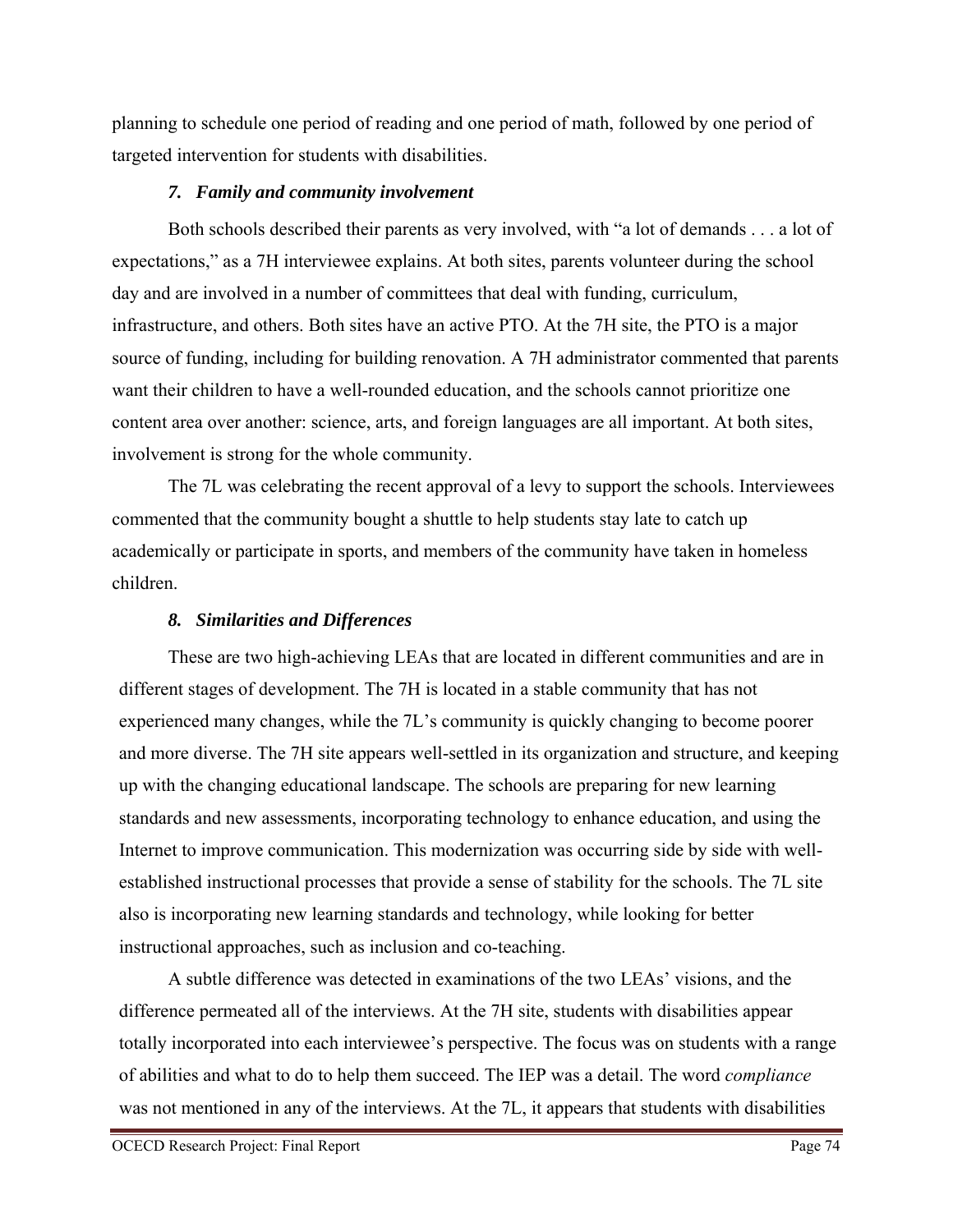are still a subgroup. Staff is concerned and attentive to the needs of this group and is doing a good job as the group is achieving quite well on the tests, but the word *compliance* is everpresent.

Both LEAs had unique strategies to share with other districts. The main strategy of the 7H was the integration of students with disabilities into the spectrum of abilities and potentials that must be addressed by teachers. How to attain this integration is a challenge that merits exploration. The use of central office staff and teachers from the LEA to present to other LEAs may be a rich experience for all. The also high-achieving 7L was using a system that has been successful in school districts across the country: the small, teacher-student teams that remain together through the school years. No matter what these teams are called (Pride Teams is the name used by the LEA), they provide a supportive network that is particularly important for students who are struggling emotionally, socially, and/or academically. This may explain the success of the 7L's students with disabilities, who attain high average performance scores despite the ongoing demographic changes experienced by the LEA. Table 14 summarizes the main differences between the two sites.

| <b>Components</b>           | 7H                                                       | 7L                                                |
|-----------------------------|----------------------------------------------------------|---------------------------------------------------|
| Demographics                | 1,000 students; 0% economically<br>disadvantaged         | 2,000 students; 35%<br>economically disadvantaged |
| Performance                 | High performing, small gap                               | High performing, larger gap                       |
| Community                   | <b>Stable</b>                                            | Rapidly changing                                  |
| Intervention/Identification | Well-established, early intervention;<br>student-run IEP | Changing processes                                |
| Inclusion and Co-teaching   | Well-established                                         | Incipient                                         |
| Extra support               | Study hall                                               | Study hall                                        |
| Unique strategy             | Interventions based on needs not IEP                     | Pride Teams                                       |

**Table 14: Main differences between the top- and bottom-ranked LEAs in Typology 7** 

## **Summary**

Table 15 summarizes information about the LEAs involved in this study. It is of note that differences in achievement gap between top- and lower-ranked LEAs tend to be about 20 points or less, and for Typology 2, differences are basically nonexistent. At the top-ranked charter school, students with disabilities outperformed, on average, their peers without disabilities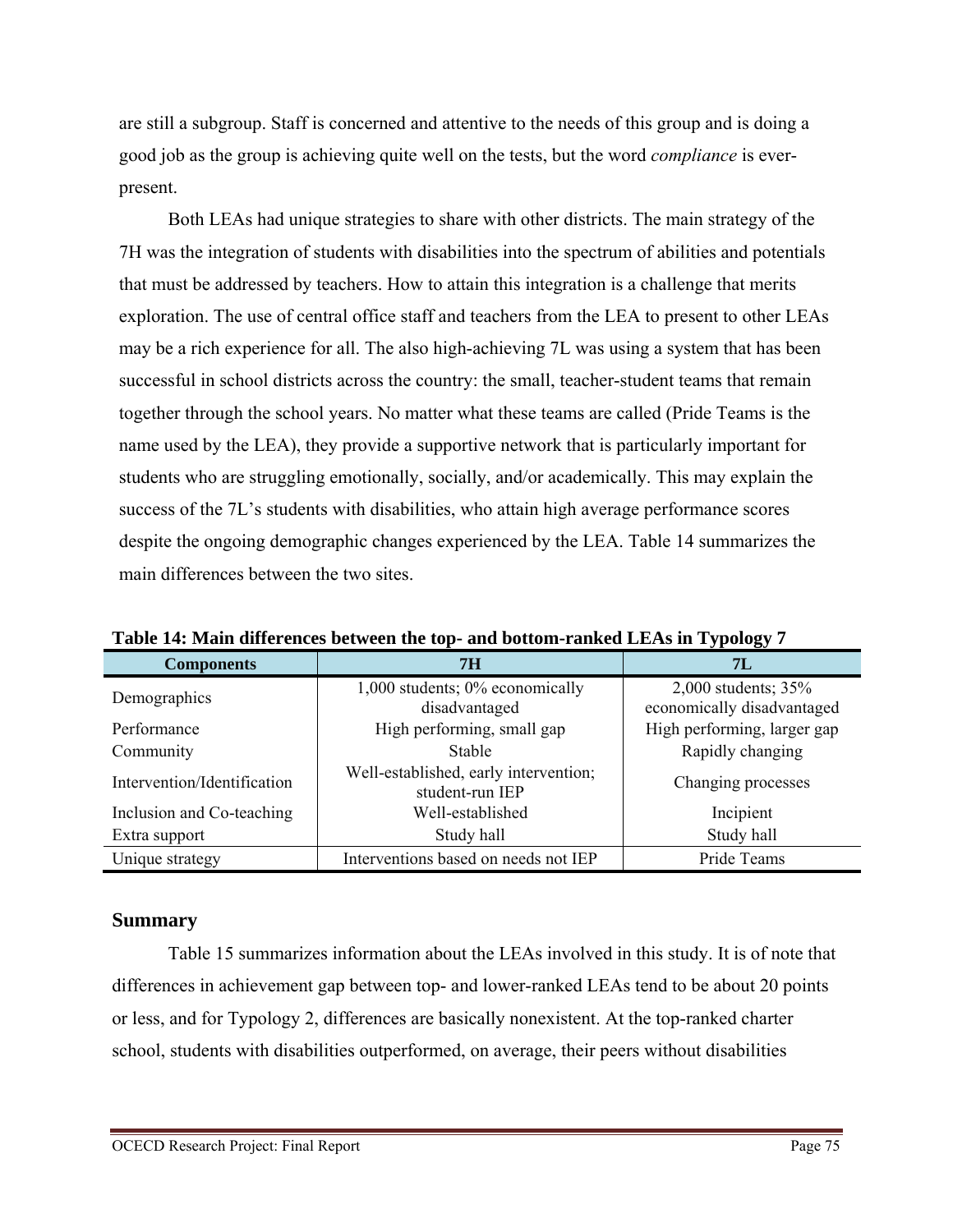(typical students). Is their 1:1 mentoring system bringing students with disabilities to do so well in the assessments? A more in-depth study of this school is recommended.

Regarding demographics, size (represented here as approximate average daily student enrollment) is not a clear factor in differentiating top- and bottom-ranked LEAs. In some cases, such as Typology 2 and 6, the top-ranked LEA was larger than the lower-ranked one. It is probable that size mediates or moderates other characteristics rather than being a factor that directly influences achievement. There may be a tipping point at which size becomes a challenging factor. For instance, the two largest LEAs (2,000 students and more) have lower achievement within their typologies. The study methods are not appropriate to answer the question as to whether there is an ideal school size for the education of students with disabilities. However, this is a relevant question, as smaller learning community strategies can be adopted to compensate for school size.

In this study, lower-ranked LEAs were more likely to have poor, diversified populations. To deal with the range of abilities and needs among students with disabilities is a considerable challenge. In addition, these schools are also dealing with the range of abilities and needs of a diverse, impoverished population, what brings another layer of challenges to the LEAs.

Two findings from this study merit further attention. First, it is clear that the higherranked sites, independent of their typologies, share organizational and instructional characteristics that are not found at the lower-ranked sites. These characteristics include leadership continuity, level of implementation of multiple systems of intervention and supports, presence and use of technology, and level of family and community engagement. Second, higher-ranked sites also use unique strategies that not found at the lower-ranked LEAs, except for Typology 7, which includes two high-achieving sites. These strategies may be a factor in their success with the education of students with disabilities. Chapter 4 revisits these findings as well as the sites' unique strategies and emphasizes teachers' voices in a detailed discussion of survey results.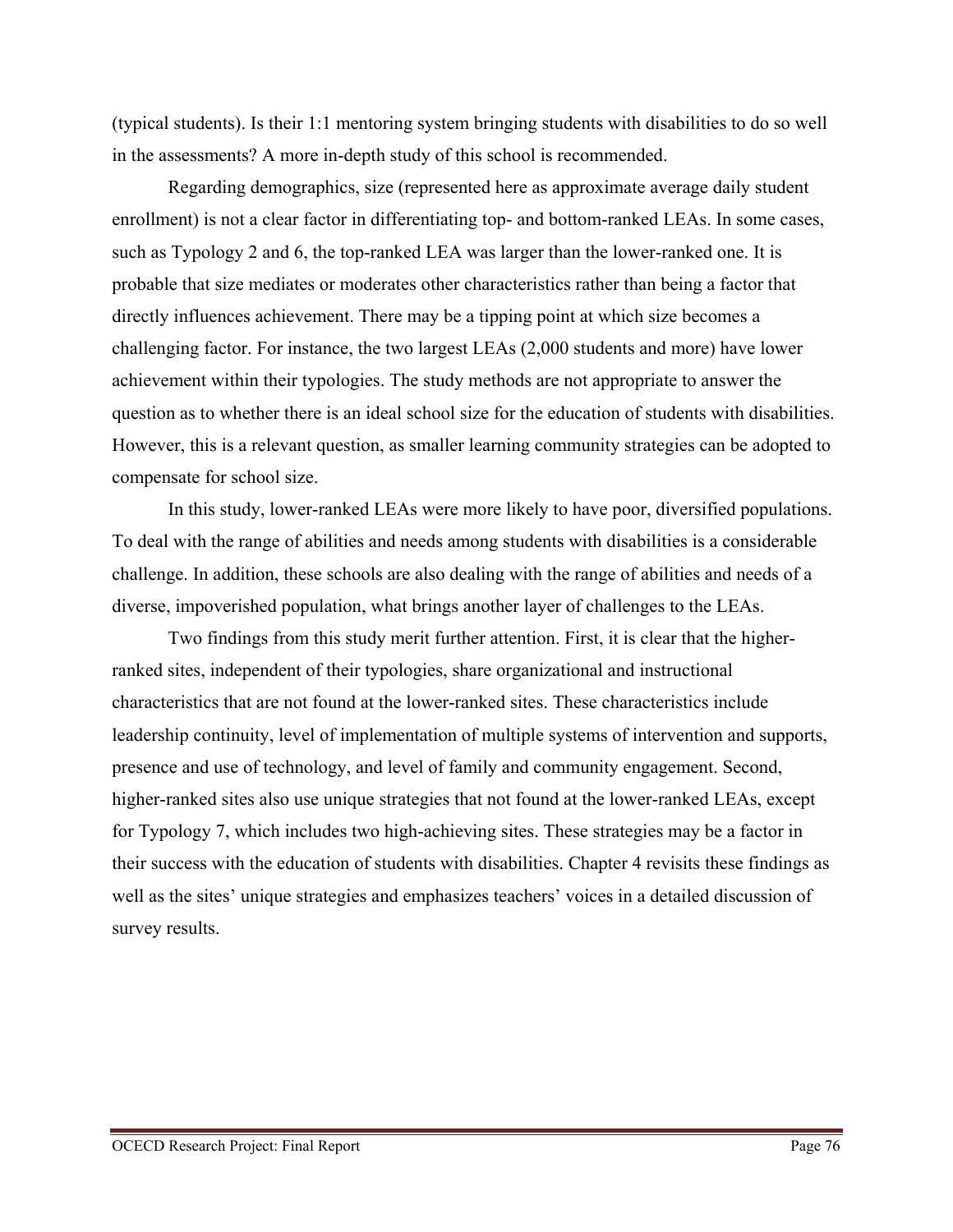|                                          | <b>Higher-ranked</b>                                                     |                |                                           |                                                    | Lower-ranked                                                                                                |                                                                                                      |                |                |                                 |                         |           |                                                                                           |
|------------------------------------------|--------------------------------------------------------------------------|----------------|-------------------------------------------|----------------------------------------------------|-------------------------------------------------------------------------------------------------------------|------------------------------------------------------------------------------------------------------|----------------|----------------|---------------------------------|-------------------------|-----------|-------------------------------------------------------------------------------------------|
|                                          | <b>Charter</b>                                                           | $\overline{2}$ | $\mathbf{3}$                              | $\overline{\mathbf{4}}$                            | 6                                                                                                           | 7                                                                                                    | <b>Charter</b> | $\overline{2}$ | $\mathbf{3}$                    | $\overline{\mathbf{4}}$ | 6         | $7*$                                                                                      |
| Student<br>enrollment                    | 150                                                                      | 900            | 500                                       | 650                                                | 1,650                                                                                                       | 1,000                                                                                                | 400            | 450            | 1,550                           | 4,000                   | 850       | 2,150                                                                                     |
| Location                                 | Inner City                                                               | Rural          | Small Town                                | Urban                                              | Urban                                                                                                       | Suburban                                                                                             | Inner City     | Rural          | Small<br>Town                   | Urban                   | Urban     | Suburban                                                                                  |
| Economically<br>disadvantaged            | 91%                                                                      | 43%            | 13%                                       | 39%                                                | 4%                                                                                                          | $0\%$                                                                                                | 95%            | 93%            | 45%                             | 77%                     | 56%       | 15%                                                                                       |
| Students with<br>disabilities            | 29%                                                                      | 12%            | 13%                                       | 14%                                                | $11\%$                                                                                                      | 6%                                                                                                   | 15%            | 19%            | 15%                             | 20%                     | 17%       | 15%                                                                                       |
| Reading<br>average (SWD)                 | 426.67                                                                   | 411.22         | 414.61                                    | 420.92                                             | 415.39                                                                                                      | 428.80                                                                                               | 389.36         | 387.93         | 391.25                          | 382.43                  | 391.37    | 409.75                                                                                    |
| Math average<br>(SWD)                    | 432.00                                                                   | 415.70         | 417.83                                    | 412.76                                             | 409.00                                                                                                      | 428.31                                                                                               | 383.98         | 379.69         | 384.23                          | 378.73                  | 380.71    | 400.45                                                                                    |
| Reading gap                              | $-13.63$                                                                 | 23.04          | 21.25                                     | 13.91                                              | 32.28                                                                                                       | 17.76                                                                                                | 13.66          | 23.68          | 37.00                           | 31.42                   | 29.78     | 33.89                                                                                     |
| Math gap                                 | $-20.04$                                                                 | 27.34          | 27.79                                     | 24.83                                              | 41.12                                                                                                       | 22.71                                                                                                | 15.17          | 28.31          | 39.98                           | 32.64                   | 35.45     | 46.97                                                                                     |
| Leadership                               | Transient                                                                | Stable         | Stable                                    | Stable                                             | Stable                                                                                                      | Stable                                                                                               | Transient      | Transient      | Transient                       | Transient               | Transient | Transient                                                                                 |
| Multitiered<br>intervention<br>processes | Mature                                                                   | Mature         | Mature                                    | Does not<br>use                                    | Mature                                                                                                      | Mature                                                                                               | Incipient      | Incipient      | Incipient                       | Incipient               | Incipient | Changing                                                                                  |
| Technology to<br>support<br>instruction  | Available                                                                | Available      | Available                                 | Available                                          | Available                                                                                                   | Available                                                                                            | Poor           | Poor           | Poor                            | Poor                    | Poor      | Available                                                                                 |
| Family<br>engagement                     | Strong,<br>required                                                      | Strong         | <b>Strong</b>                             | Strong                                             | Strong                                                                                                      | Strong                                                                                               | Weak           | Weak           | Weak                            | Weak                    | Not clear | Strong                                                                                    |
| Unique<br>Strategies                     | Parent<br>volunteer<br>1:1<br>mentoring<br>Cross-age<br>peer<br>tutoring |                | Technology<br>-driven test<br>preparation | Students<br>involved<br>in IEP<br>since<br>grade 3 | Wiki site<br>for<br>parents<br>Learning<br>Lab<br>Peer<br>support<br>Student-<br>led IEP<br>from<br>grade 7 | Careful<br>identifica-<br>tion<br>Study hall<br>Peer support<br>Student-led<br>IEP at high<br>school |                |                | Recent<br>Inclusion<br>strategy |                         |           | Pride<br>Teams<br>Schlechty<br>Center<br>Study<br>Hall<br>Recent<br>inclusion<br>strategy |

#### **Table 15: Similarities and differences across sites**

\* Both sites in Typology 7 are high achieving; the difference was solely the size of the achievement gap.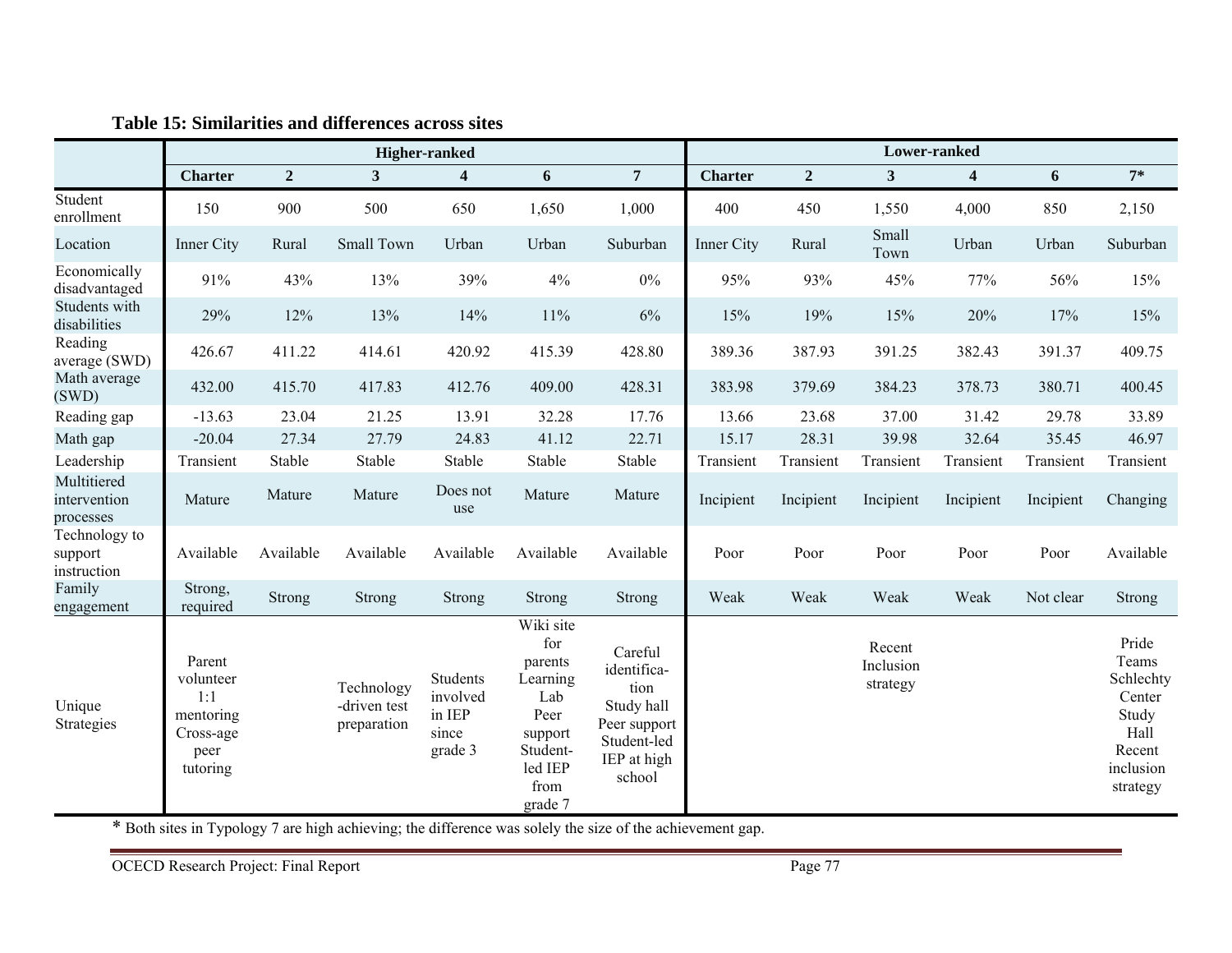# **FINDINGS: ACROSS TYPOLOGIES**

The analysis conducted in the previous chapter identified commonalities and differences among LEAs within each of the six studied typologies. As the analysis proceeded, it became clear that some characteristics, frequently seen at successful LEAs, were not present in those LEAs that are less successful, independent of typology. This chapter re-examines data from the 12 LEAs aggregated into two blocks: successful or high-ranked LEAs (HLEA) and less successful or lower-ranked LEAs (LLEA). As explained in the Methods chapter, success is defined as LEAs with high average scale scores for students with disabilities and/or low achievement gaps between typical students and students with disabilities on the 2012 statewide assessments.

The chapter is divided into four subsections. The first subsection revisits the findings from the case studies to identify the common elements that may distinguish the HLEAs from the LLEAs. The second subsection discusses results from the teacher survey aggregated into the two groups. The third subsection presents an analysis of information obtained during the interviews from LEA leaders: superintendents or regional managers (for charter schools) and special education directors. The goal is to capture these leaders' views on the factors that help or challenge the LEAs as they work to provide quality education for students with disabilities. Findings from these three pieces of information are then summarized at the end of the chapter to create a profile of successful LEAs. The final subsection introduces a few strategies geared to students with disabilities that were observed at some of the successful LEAs.

## **The Big Picture**

HLEAs, compared to the lower-ranked LEAs, tend to have a student population that is more homogenous, less impoverished, and promotes student success on a range of indicators that go beyond results on state assessments. Additionally, as indicated at the end of the previous chapter*, Findings: Case Studies,* these sites share organizational and instructional characteristics that are not commonly seen at the LLEAs. These characteristics include: leadership continuity; use of well-developed, multitiered systems of intervention and supports; the appropriate use of technology to differentiate instruction; strong family engagement; and use of personalized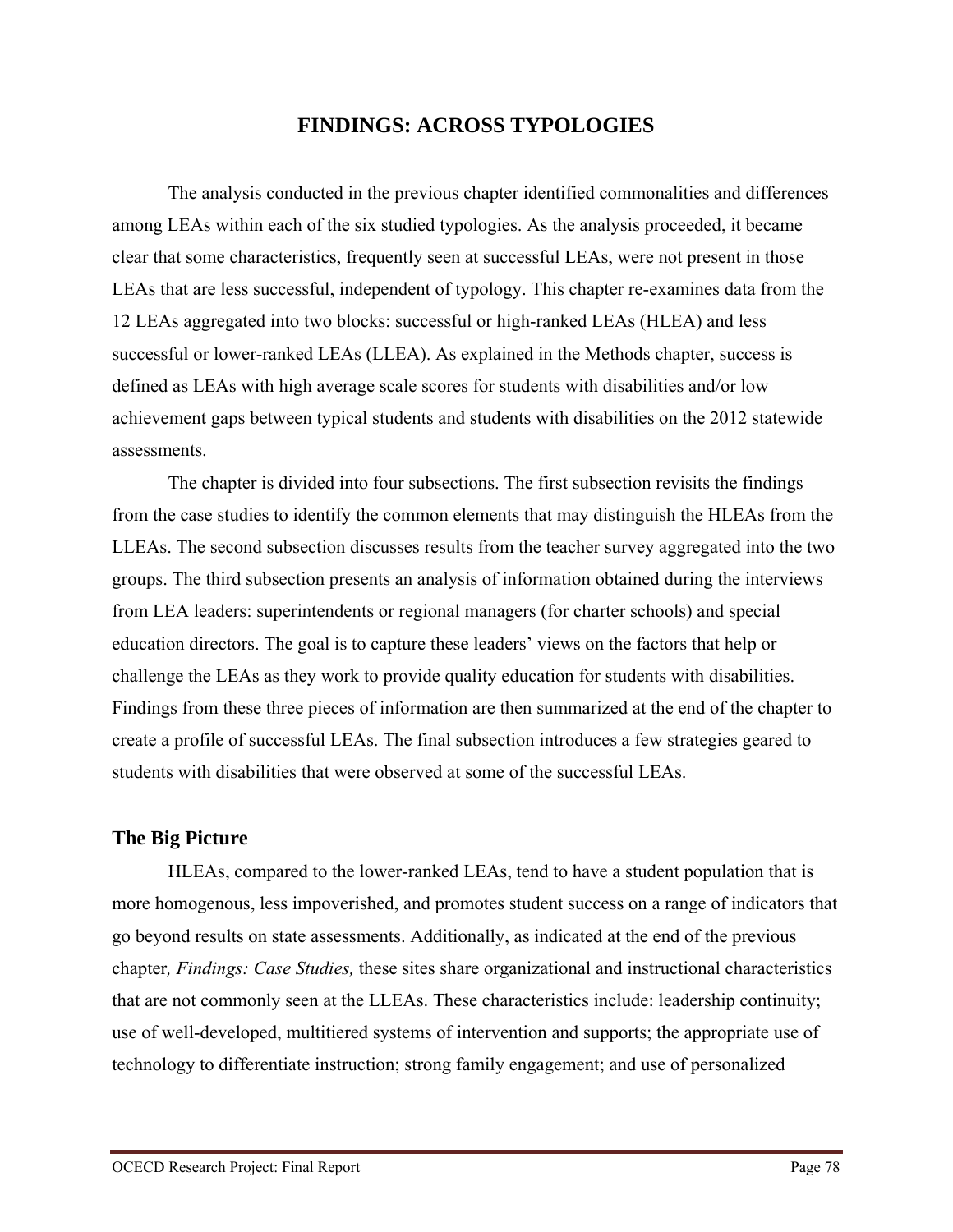interventions for struggling students. Table 16 summarizes the demographic, organizational, and instructional characteristics of the studied sites disaggregated by ranking.

|                                  | $\sim$<br>Characteristics                              | <b>HSWD</b>                | <b>LSWD</b>                     |
|----------------------------------|--------------------------------------------------------|----------------------------|---------------------------------|
|                                  | Economically disadvantaged                             | 36.7%                      | 63.4%                           |
|                                  | Non-White                                              | 18.0%                      | 47.7%                           |
| Demographics                     | Students with disabilities                             | 15.2%                      | 17.1%                           |
|                                  | Students with more severe<br>disabilities <sup>1</sup> | 17.7%                      | 31.7%                           |
|                                  | Average dropout (2006-2010)                            | 1.8%                       | 11.2%                           |
| Outcomes                         | Performance Index (2011-2012)                          | 104.4                      | 86.6                            |
|                                  | Average ACT scores                                     | 22.5                       | 19.7                            |
|                                  | LRC standards met <sup>2</sup>                         | 92.5%                      | 46.7%                           |
|                                  | Less than 80% regular classroom                        | 25.4%                      | 33.4%                           |
|                                  | Leadership                                             | Stable $(5 \text{ of } 6)$ | Transient                       |
| Organizational/<br>Instructional | Multitiered systems                                    | Well-developed             | Incipient                       |
|                                  | Technology                                             | Rich, focused              | Mostly poor $(5 \text{ of } 6)$ |
|                                  | Family engagement                                      | Engage, demanding          | Disengaged                      |
|                                  | Targeted interventions                                 | Personalized               | Generic                         |

<sup>1</sup>Combined percentage of students classified as multiple disabled, cognitive disabled, autism, OHI-major, or developmentally delayed

<sup>2</sup>**Local Report Card** 

**Leadership:** Common sense suggests that continuity of leadership, particularly good leadership, brings stability to the LEAs and allows initiatives to be fully implemented and mature. Styles of leadership were not explored; leaders were not given inventories that would require more time and resources than were available from the researchers and most of all, from participants. However, it appears that style is not a factor. The interview findings suggest that most central office and school staff in all of the studied LEAs were involved, accessible, dedicated to their work, and have the best interests of their students in mind. The main difference was time in the position.

In 5 of the 6 HLEAs, leadership personnel had been in the position for four or more years and superintendents for at least five years. Alternatively, the superintendent of one of the most successful LEAs mentioned that it was time to leave, as "superintendents who stay for more than 20 years" will not be successful. The sense was that after a specific period, leaders may succumb to conformism or become tired. For this superintendent, 20 years was the ceiling. A question that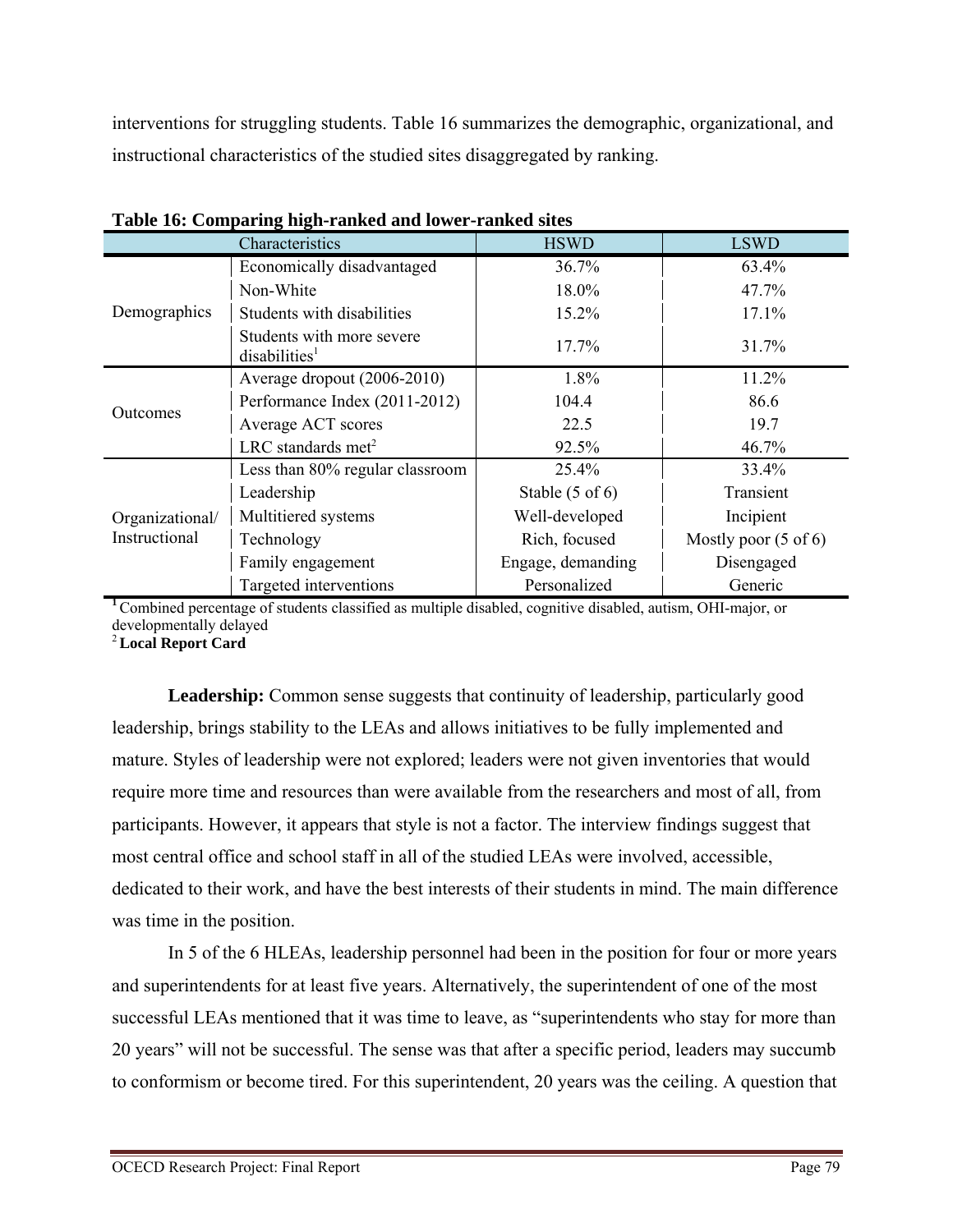would be worth exploring is whether there is an ideal period for leaders, a period long enough to allow initiatives to take hold and mature but not so long so that initiatives become stale and conformism takes hold.

Changes in leadership for the LLEAs may be a consequence of their lack of success and an attempt by their Boards of Education (BoE) to hire more successful leaders. Yet, it appears that the BoEs repeat their choices with the new candidates, as leadership keeps changing. The challenge is not only to find the good candidate but to find the good candidate who will stay. Workshops facilitated by human resources experts are a service that professional organizations can offer to BoE members.

**Multitiered systems of intervention and supports**: A well-developed, multitiered system (MTS) of intervention and supports may be particularly important for students with disabilities. HLEAs tend to use MTS and use them well. The MTSs may not be called Responses to Intervention (RtIs), but they all propose levels of gradually more complex interventions, personalized to the individual student, and with careful assessment of results. At the HLEAs, school personnel had been trained in the process, piloted it, addressed identified problems, and became experts.

The focus of the system is to recognize the students' needs as soon as possible and to ensure that the implemented interventions are appropriate to address these needs. The referral process becomes a step in a series of carefully implemented and assessed stages. Compliance with a set of rules and regulations is not the focus. Indeed, at most of the HLEAs, the word *compliance* did not come up during the interviews. In addition to an appropriate system, timing of interventions is essential. As one of the interviewees expressed, if children are below grade level when they reach grade three the chances that they will overcome the gap become smaller.

LLEAs also are using MTS, but the majority is in the beginning stages, still trying to find their way in terms of how to best apply the process and still concerned with compliance, as there is no mastery. This finding of incipient MTS, added to the finding that LLEAs tend to have high student mobility (generally schools with high poverty populations), may explain the difficulty of these sites in helping struggling students. Students come later into the schools, with large academic gaps, and do not stay long enough to benefit from systems of intervention that are still in their developmental stages.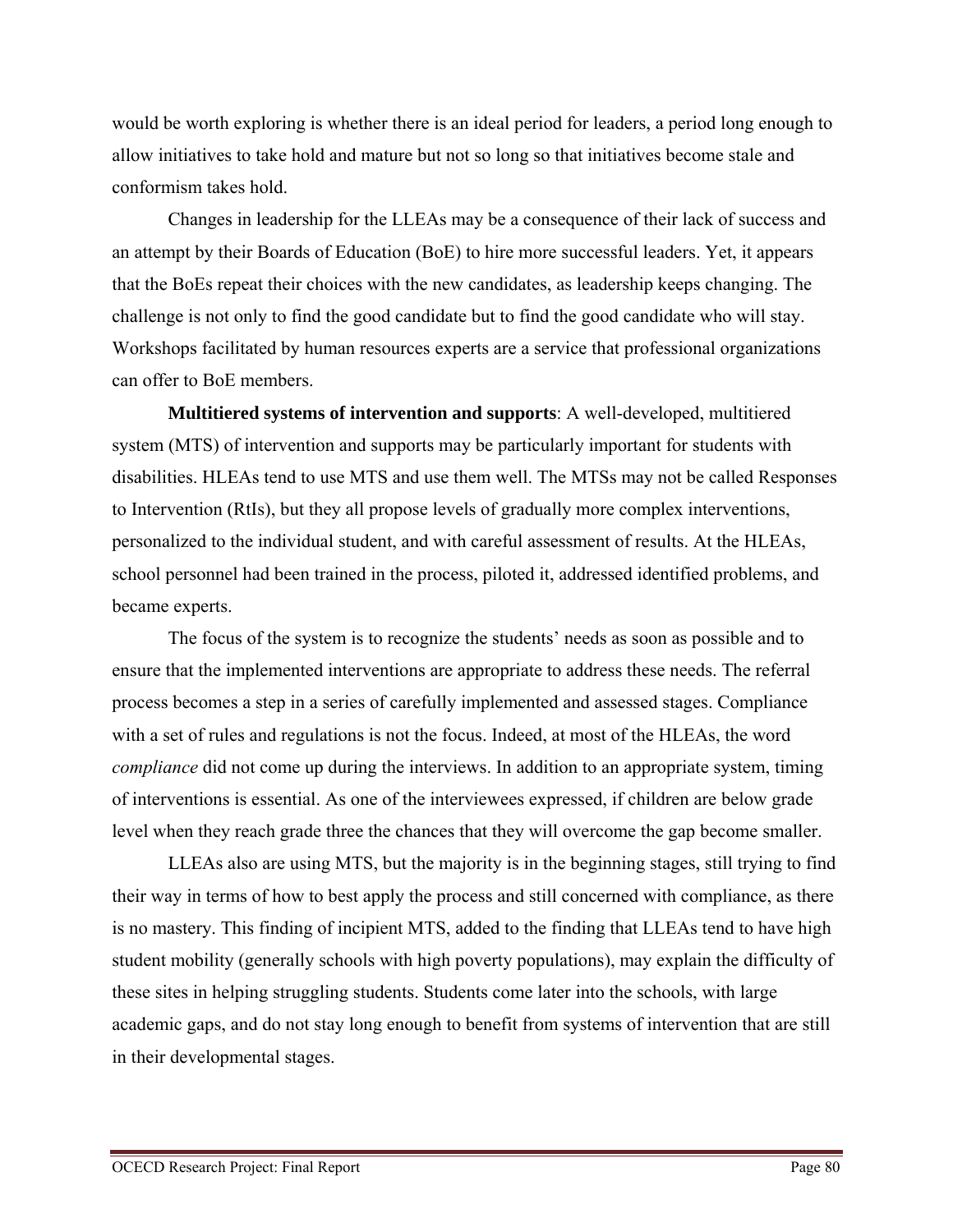The same difference in stages of implementation was seen for inclusion and co-teaching. Although the strategies are being implemented by most if not all of the LEAs visited, the level of implementation tends to be quite different in top-ranked versus lower-ranked sites. Likewise, teachers at all sites appear to be involved in analyzing data to inform instruction, but the expertise in the process is quite different across sites.

For the LLEAs, the data suggest a type of cycle in which reforms are initiated by a leader, or under ODE pressure. Within a short time, the leader (school principal, superintendent, director of special education) leaves the position and a new leader arrives with new ideas or a different perspective on how to implement the same process. The "fad of the month," an expression frequently heard in schools, may reflect teachers' frustration with constantly trying new initiatives without the ability to fully implement any of them.

**Technology:** HLEAs tend to be technology-rich but, more importantly, staff is clear on how to use the technology to diversify instruction. As one of the interviewees commented, technology is an ideal way to provide multisensorial stimuli that will reach a variety of students, challenge gifted students, and familiarize all students with resources that are essential to the job market. LLEAs tend to be technology-poor, and therefore, unable to offer their students the wealth of resources provided by computers and the Internet.

**Family engagement**: HSWD LEAs tend to be located in stable communities, populated by college-educated parents who have the time, energy, and knowledge to provide supports to their schools. These parents and other community members do not need special occasions to come to the schools. They are their children's advocates, demand the best services, check their children's progress, volunteer in classrooms, support school initiatives, and engage in fundraising.

In general, interviews with lower-ranked staff suggested a less engaged community. The schools may invest time and money in activities to attract families but it is an ongoing effort with mixed results. School staff understands that parents have difficulty (e.g., with time and transportation) coming to school to attend meetings. Sometimes, as interviewees in the lowerranked charter schools commented, parents have had their own bad experiences with schools and do not feel comfortable in a school environment. Whatever the reasons, this gap in communication needs to be bridged so that students who are struggling academically hear the same message and receive appropriate supports in schools and at home. Parent advocacy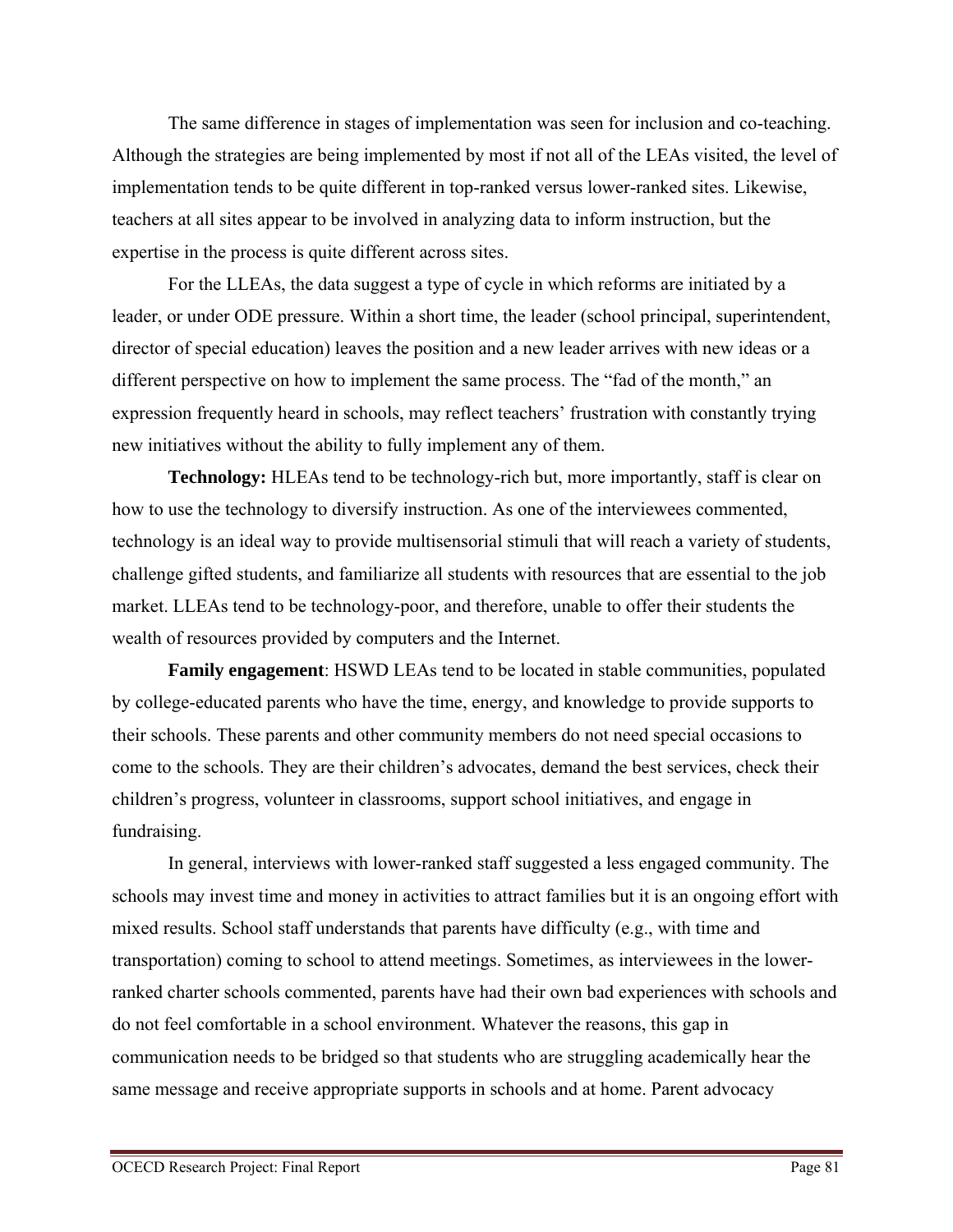organizations are in an ideal position to spread the message that education counts and to help bridge this gap.

# **Teacher Voices**

The teacher survey, conducted between April and May, 2013, revealed striking differences in responses from participants in the two groups of LEAs (HLEAs and LLEAs). Participation from the HLEAs totaled 181 teachers for a response rate of 56.0%; 21 (11%) of these respondents identified themselves as special education teachers. LLEAs' participation included 214 teachers, for a response rate of 43.6%; 60 respondents (28%) were special education teachers. Responses between the two groups of LEAs were compared using independent samples and a t-test ( $\alpha$  = 0.50) for items addressed with the use of a Likert-type scale, which ranged from 1 (strongly disagree) through 5 (strongly agree). Responses for items that involved categorical data (e.g., yes/no) were compared using Pearson chi square  $(\chi^2)$  when appropriate. Results from the tests are not included for reasons of space but are available upon request. The survey template is included in Appendix D. The presentation of findings is organized according to the study's conceptual framework.

## **Figure 2: Teachers' perceptions regarding schools' educational vision**

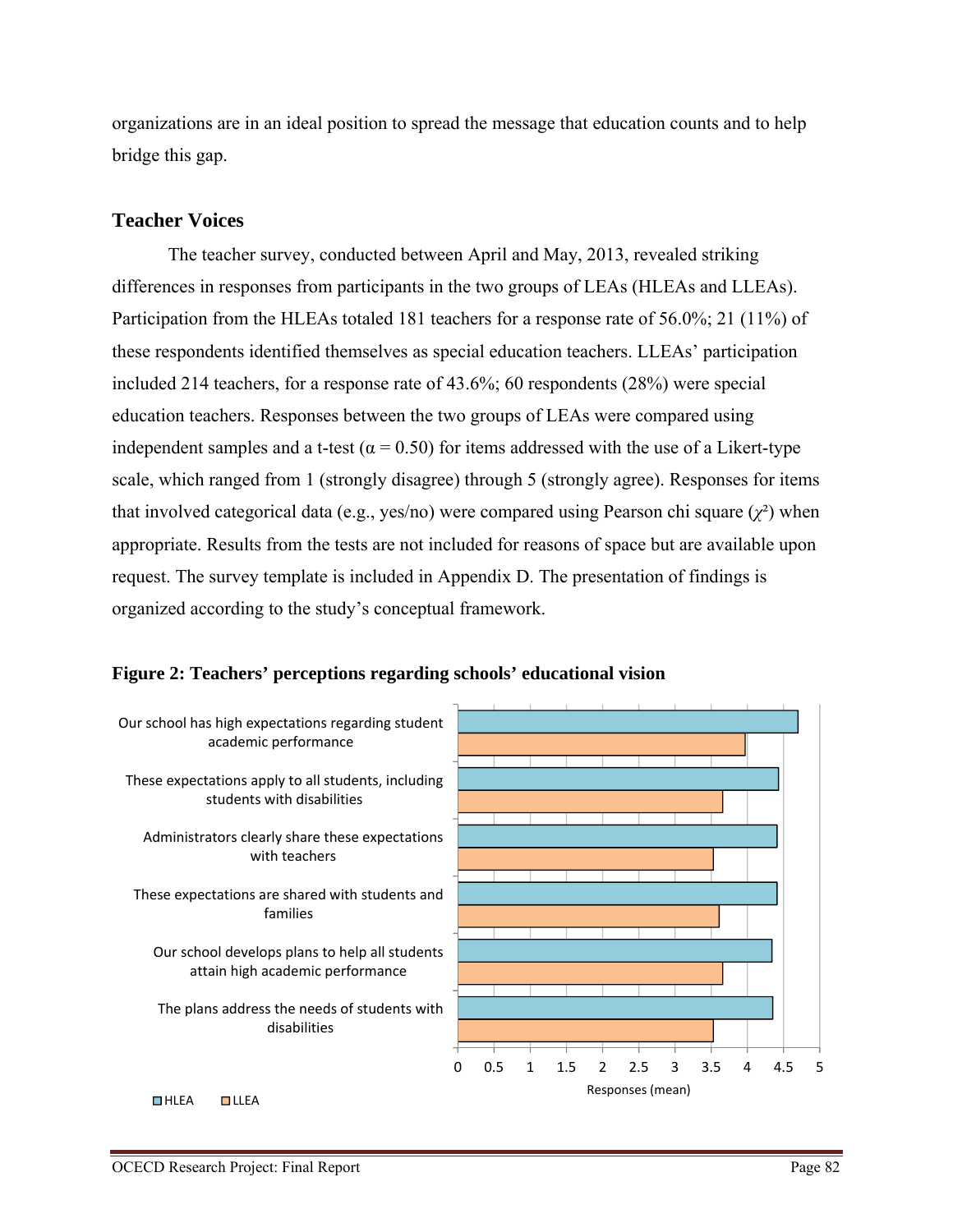#### *1. Vision*

Survey participants were asked to rate their agreement with statements related to the schools' educational vision. The statements probed whether the schools' visions and expectations were shared by all, involved all students, and were supported by implementation plans. Figure 2 displays the percentages of responses related to the first two items (presence of a monitoring system and type of system). As seen in the figure, means for HLEA responses ranged between 4.3 and 4.7 (tending toward agree/strongly agree responses), and means for LLEA responses ranged from 3.5 to 3.9 (tending toward "neither" responses). Differences were robust for all seven statements ( $p < .000$ ).

Figure 3 displays responses related to the process used by the schools to monitor progress toward their goals. A larger percentage of HLEA participants (93.3%) than LLEA respondents (81.6%) indicated that their schools had a process for monitoring of goals. The process was more likely to be seen as informal by HLEA respondents than by their LLEA peers (67.3% vs. 77.8%). Differences were robust for both items ( $p < .001$ ;  $p < .031$ ). The majority (about 90%) of respondents from both groups of LEAs agreed that special education personnel were involved in the process.



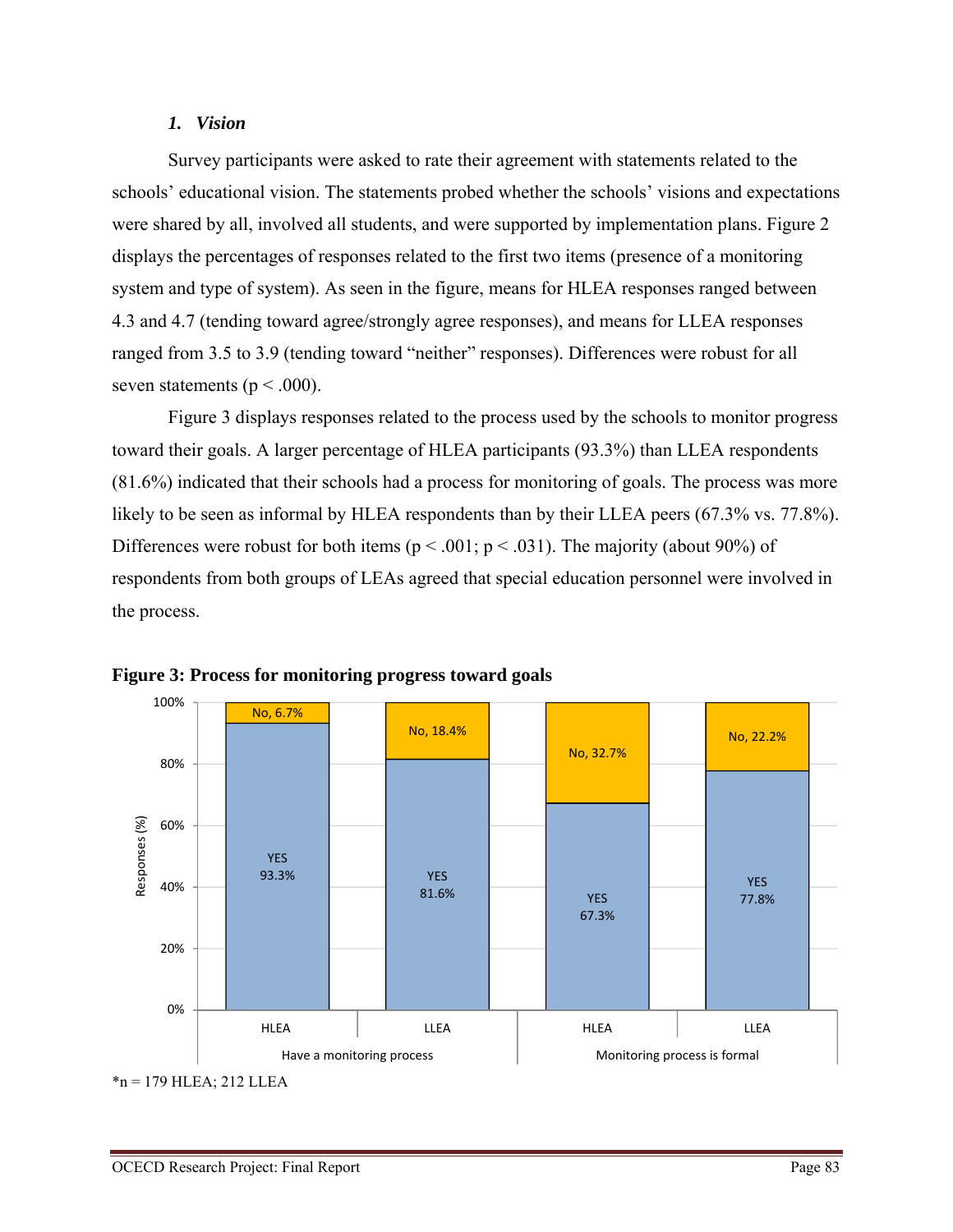#### *2. Teacher support*

Four items probed teachers' perceptions on topics such as supports received from school and central office administrators, teachers' involvement in decisions about curriculum and instruction, and availability of time for planning lessons. Figures 4 through 6 display mean responses. For all of the topics except planning time, HLEA respondents were more likely to give higher ratings to their schools (means of 4.0 and above) than LLEA respondents (means around 3.0), and the differences in means between the two groups were robust for all the statements ( $p < .000$ ).

Regarding availability of planning time, however, LLEA ratings tended to be equal or slightly higher than HLEA ratings, with responses tending toward dissatisfaction (around 3.0). The contrast in responses suggests that either HLEA schools do not provide teachers with sufficient time for planning or teachers from high-expectation, high-demand schools also are more demanding.

# **Figure 4: Teachers' perceptions of school and district supports**

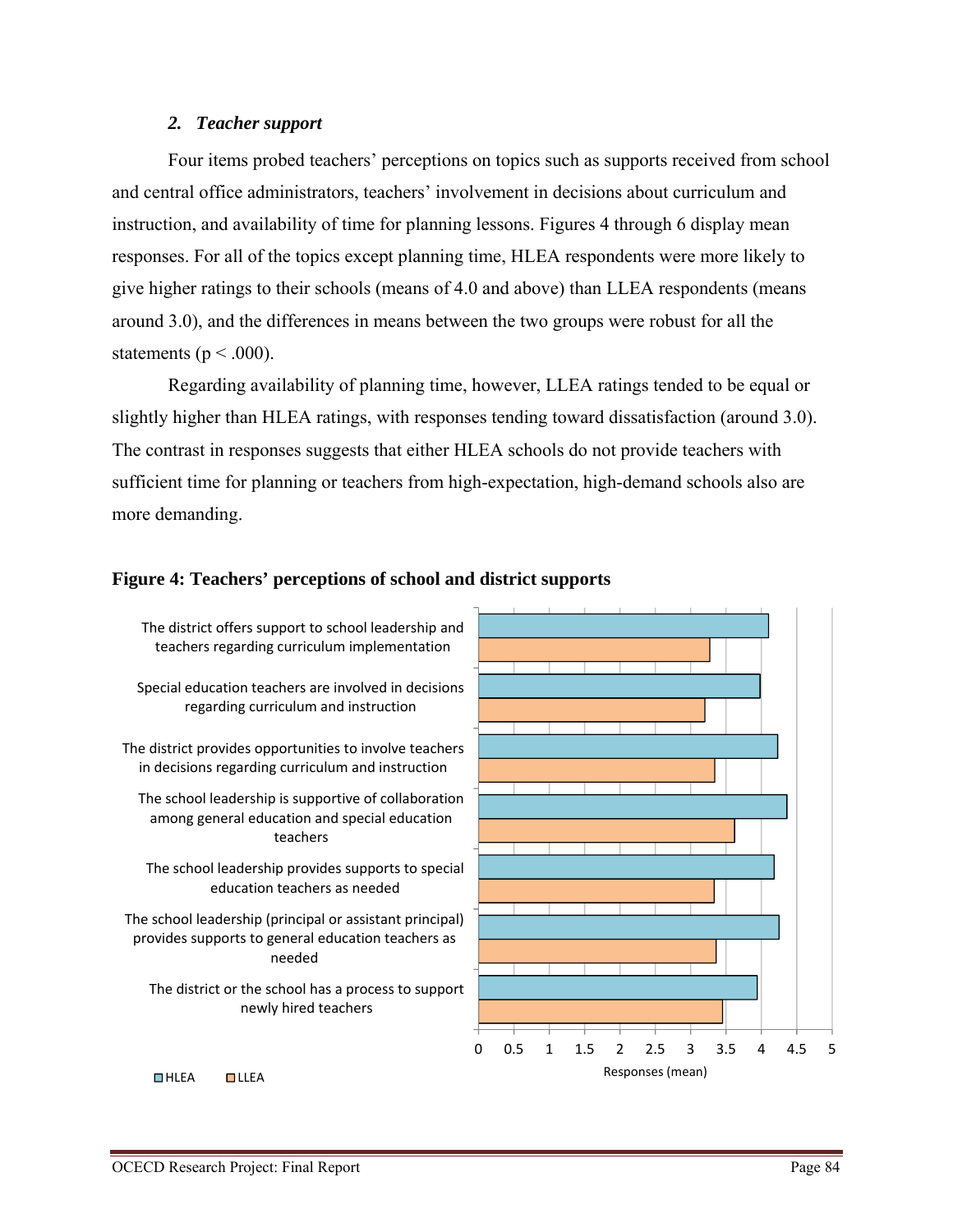#### **Figure 5: Teachers' perceptions about collaboration**



#### **Figure 6: Teachers' perceptions about time for planning**

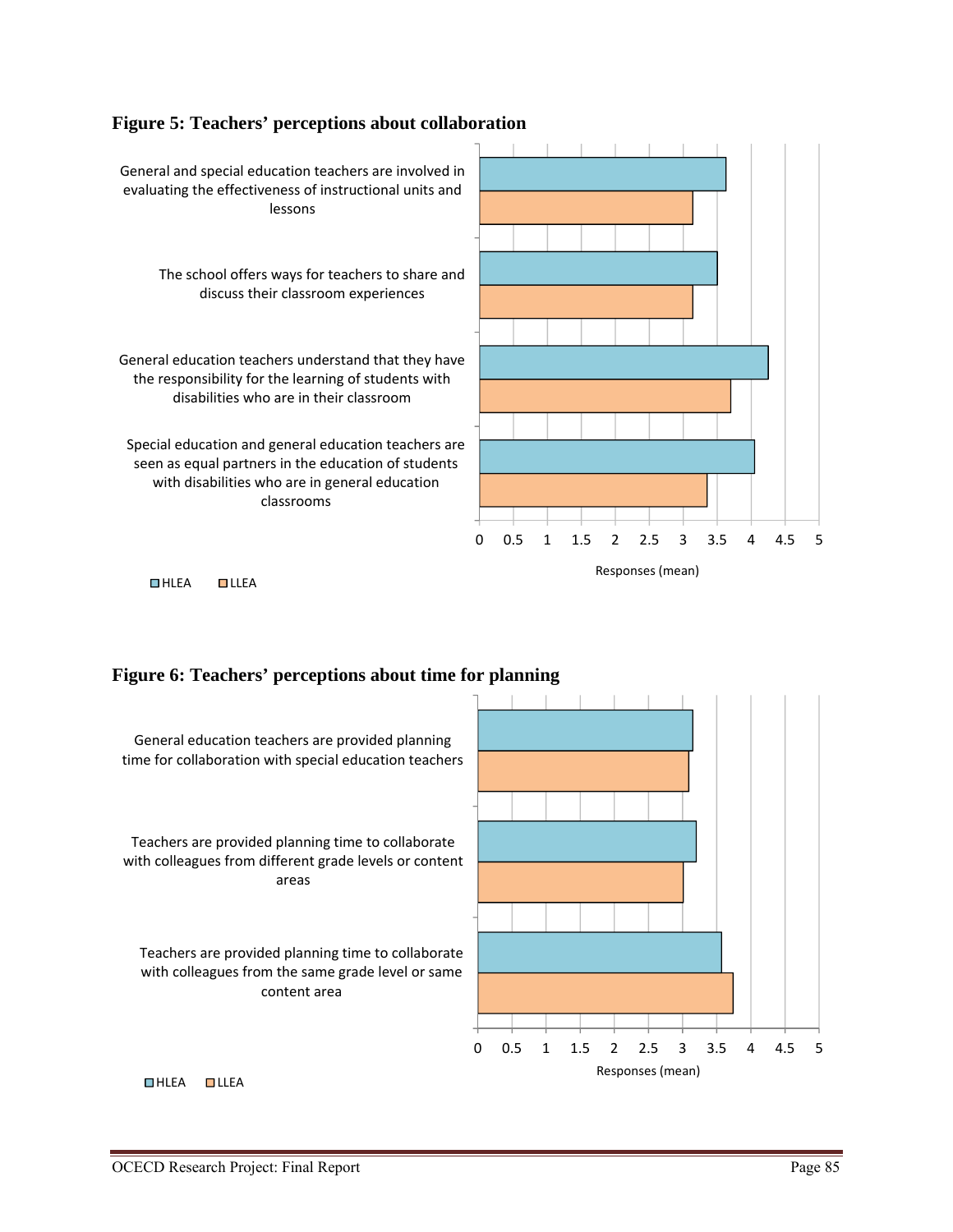Regarding professional development (PD), as displayed in Figure 7, more HLEA (96.5%) than LEA respondents (77.7%) stated that their districts supported participation in PD. Likewise, HLEA respondents were more likely (87.8%) to state that the districts supported PD opportunities in a variety of ways than their LLEA peers (62.6%). Differences in mean responses were robust for all items ( $p < .000$ ).



**Figure 7: Teachers' perceptions of LEAs support for professional development\*** 

*Note.* n = 171 HLEAs; 197 LLEAs

## *3. Instruction*

Topics related to availability of technology, curriculum alignment, and availability of supports for students who are struggling academically elicited a similar pattern of responses. HLEA respondents were more likely to give higher ratings to their schools/districts than LLEA respondents, and differences were robust for all but one statement. Mean responses to the statement "lessons are differentiated to individual student needs through flexible grouping and other means" were similar for both groups. Figures 8, 9, and 10 display mean responses for each statement.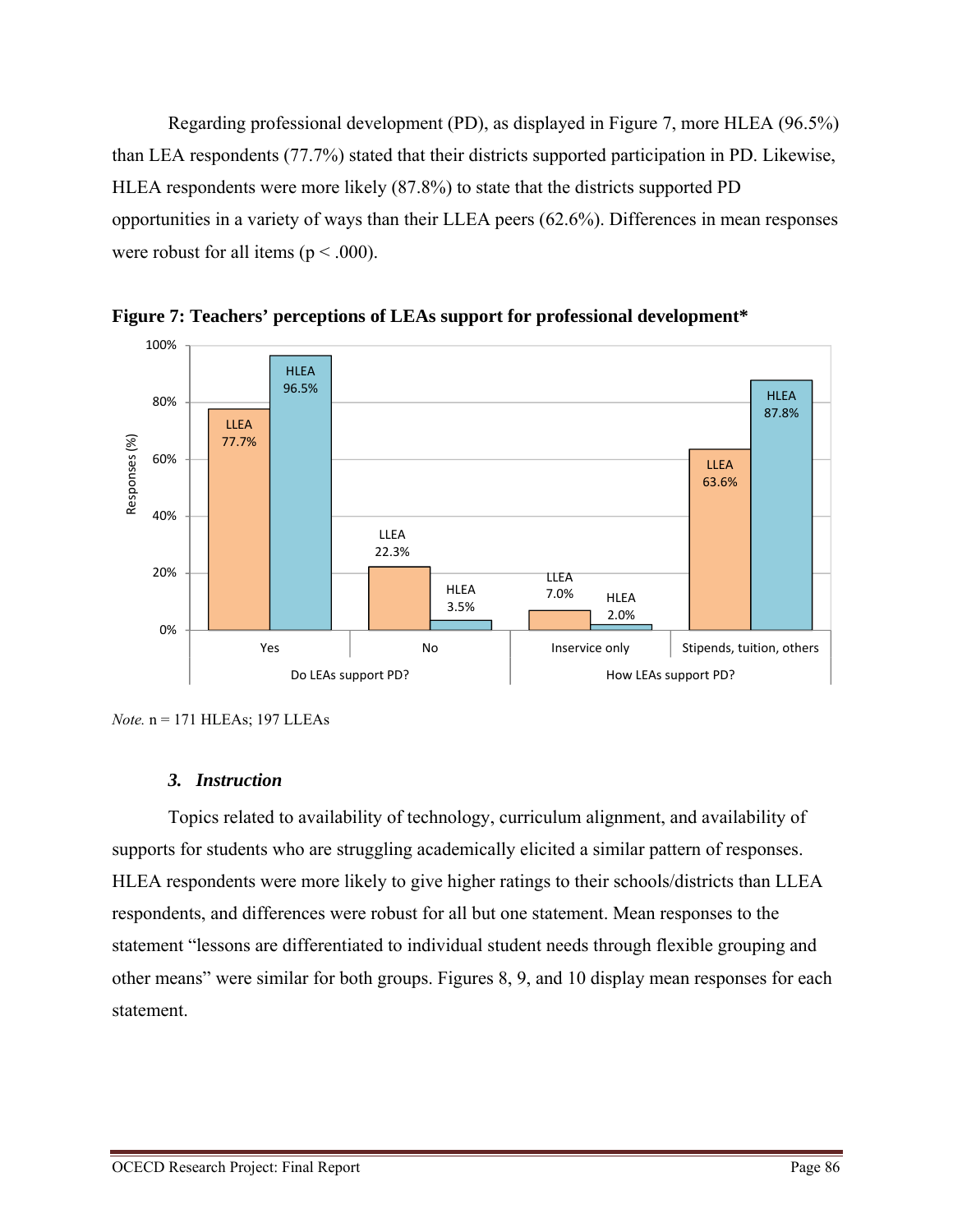

## **Figure 8: Teachers' perceptions of availability of resources**

(a)  $p < .000$ 

## **Figure 9: Teachers' perceptions of curriculum alignment**



(a)  $p < .000$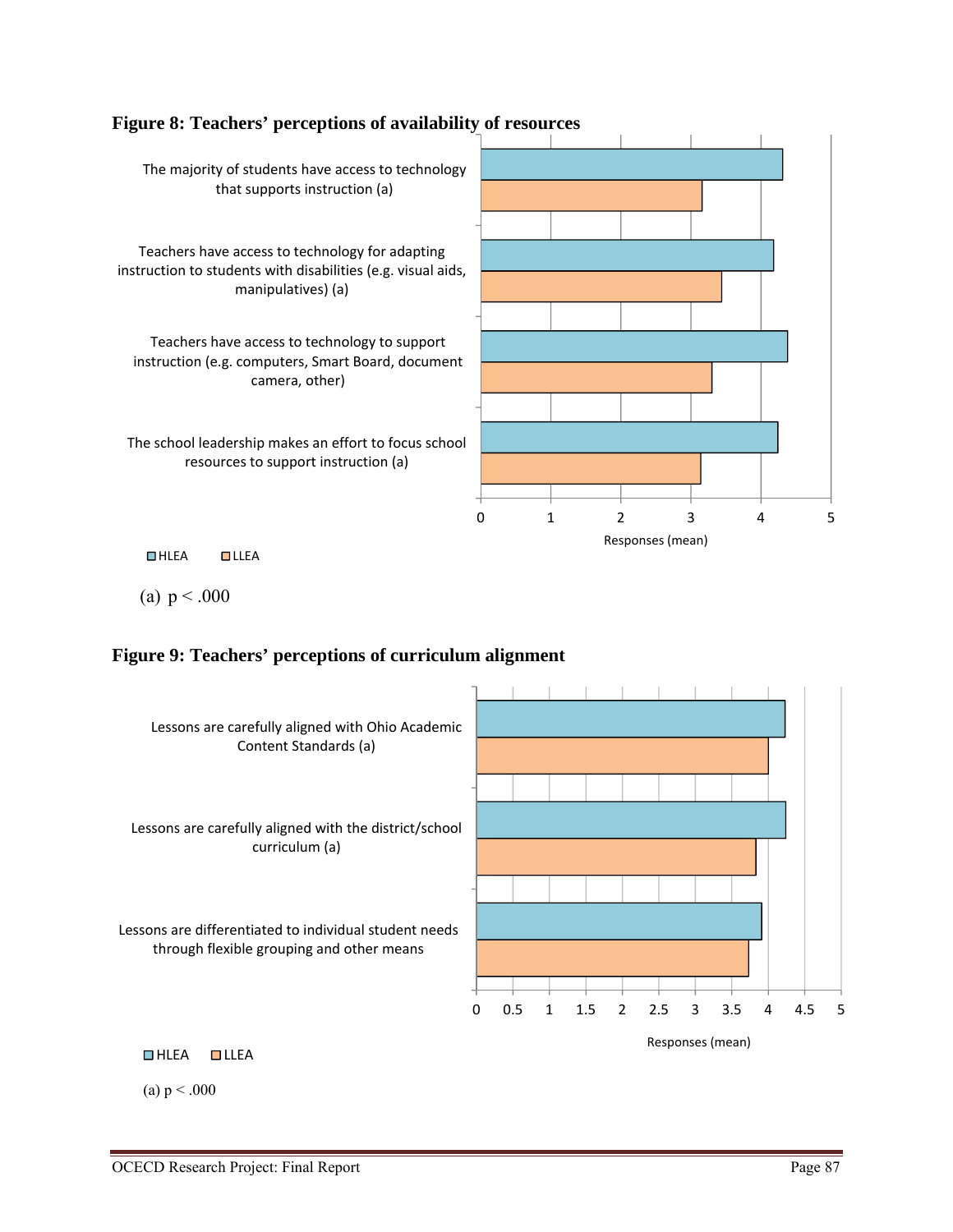

## **Figure 10: Teachers' perceptions regarding supports for striving students**

□HLEA □LLEA Responses (mean

21. p < .000; (b) p < .017

#### *4. Inclusion*

Four survey items were geared to general education teachers only. Two items elicited similar responses from the two groups and are not represented in graphics. One item probed whether students with disabilities had been included in their classrooms during the 2012-2013 school year. The majority of teachers from both groups of LEAs responded affirmatively (85.3% HLEA and 80.8% LLEA). The other item probed the time that students with disabilities spent in general education classrooms. The majority of respondents from both groups of LEAs indicated that the students spent more than 80% of the time (82.8% HLEA and 78.1% LLEA) in general education classrooms.

A third item focused on the percentage of students with disabilities in the classrooms. As seen in Figure 11, HLEA respondents were more likely than their LLEA peers to report having fewer than 10% of all classroom students classified as having a disability ( $p < .000$ ). The fourth item assessed teachers' involvement in the assignment of students with disabilities to their classrooms. In both groups of schools, general education teachers perceived themselves as having little involvement in the assignment process. However, as displayed in Figure 12, HLEA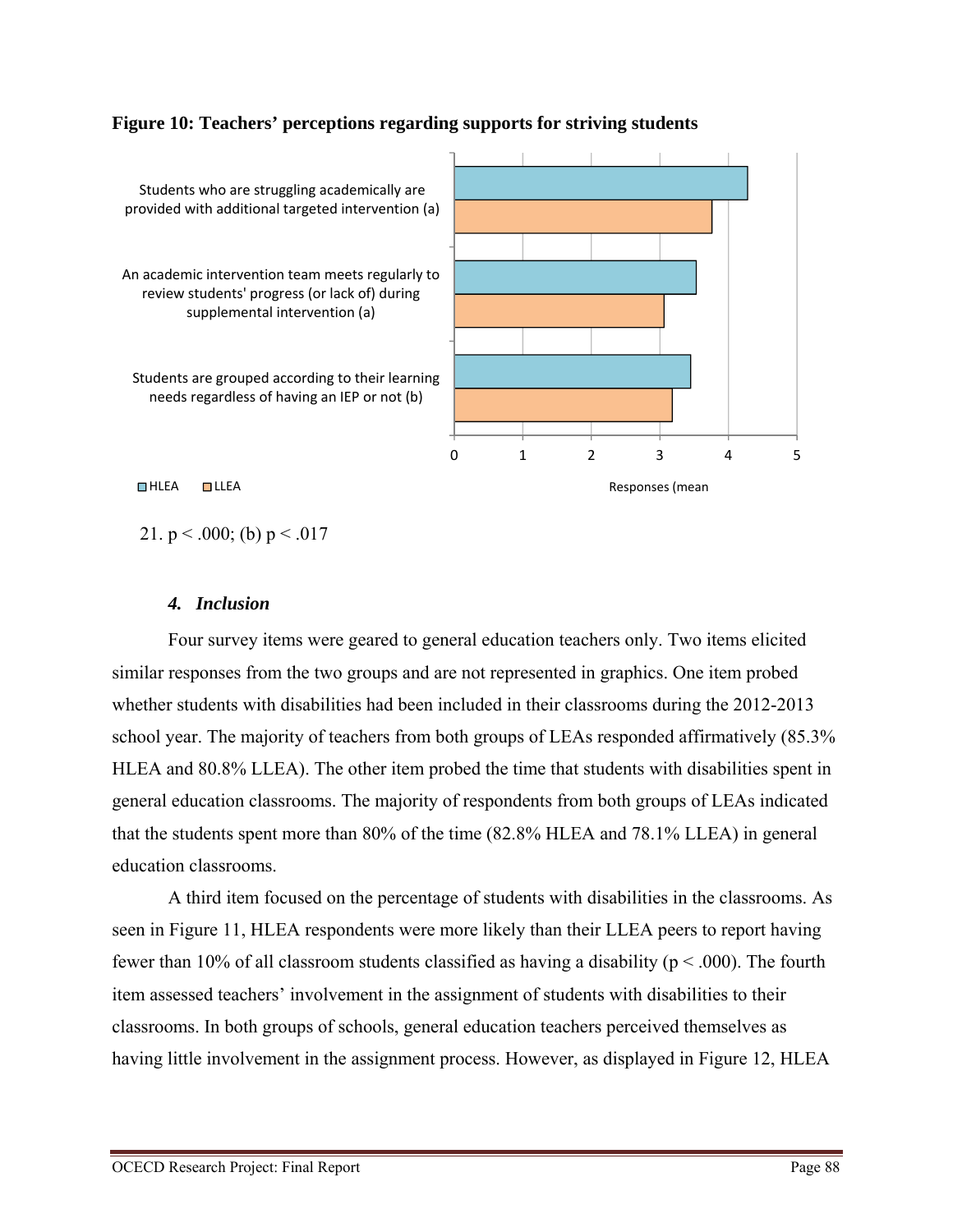respondents were more likely to report that they were either consulted by the school administrator or offered supports than their LLEA peers (58.0% vs. 37%, respectively).



**Figure 11: Percentage of students with disabilities in general classrooms\*** 

*Note.*  $n = 122$  HLEA; 105 LLEA (only general education teachers responded to this item).





*Note.*  $n = 119$  HLEA and 99 LLEA; only general education teachers responded to this item.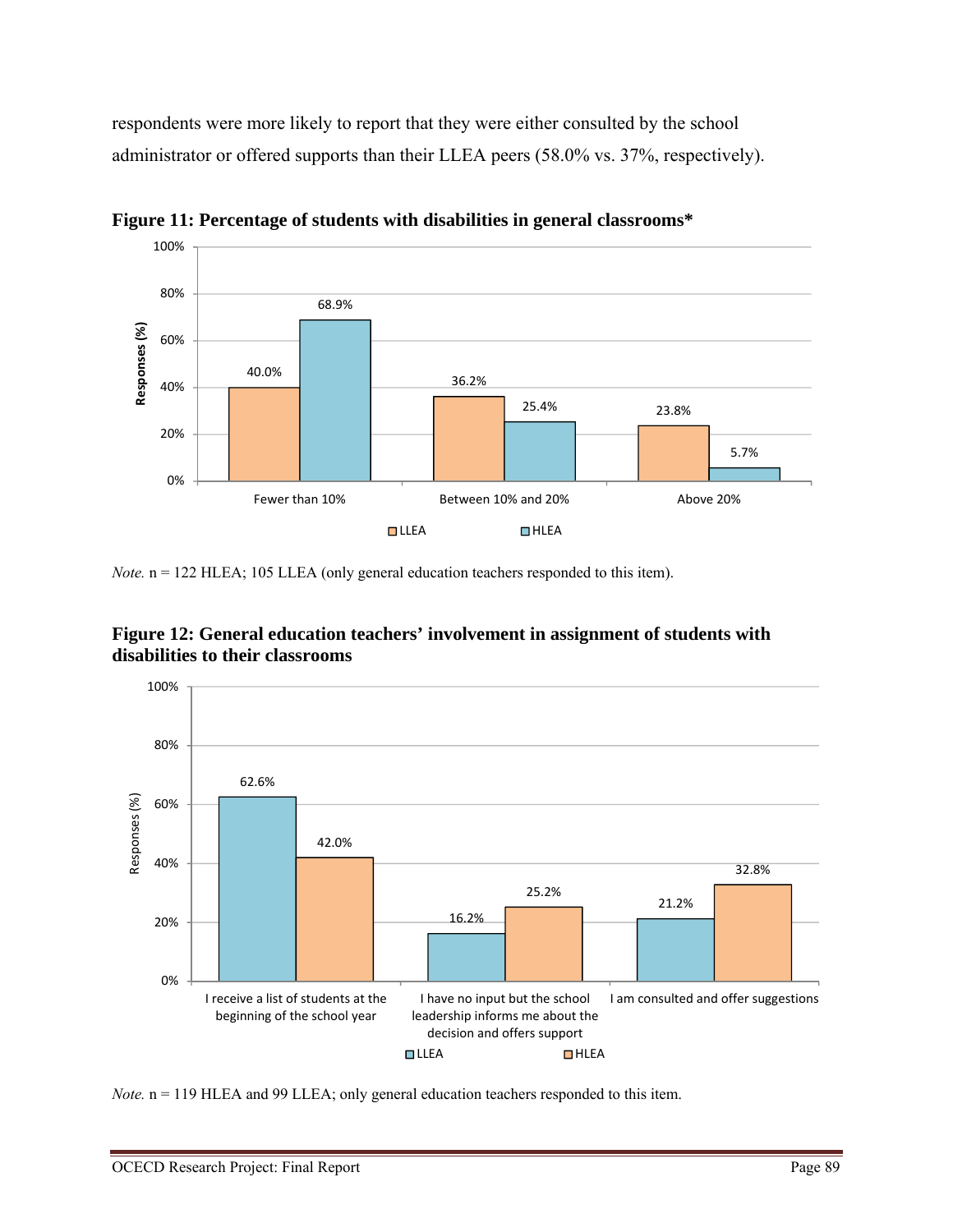## *5. Community and family involvement:*

The final set of scale-type items in the survey was related to family and community engagement with the schools. Once more, HLEA respondents were more likely to give high ratings to their schools than LLEA respondents ( $p < .000$ ). Figure 13 displays mean responses for each statement.

# **Figure 13: Teachers' perceptions about community/family engagement**



# **Leadership Voices**

During the interviews, all participants were asked about the LEA's educational vision and the factors that they perceive as contributing to or challenging the attainment of this vision. The vision was found to be quite similar regardless of the LEA's success or typology, as described in the previous chapter, "Findings: Case Studies." The challenging or contributing factors, however, differed.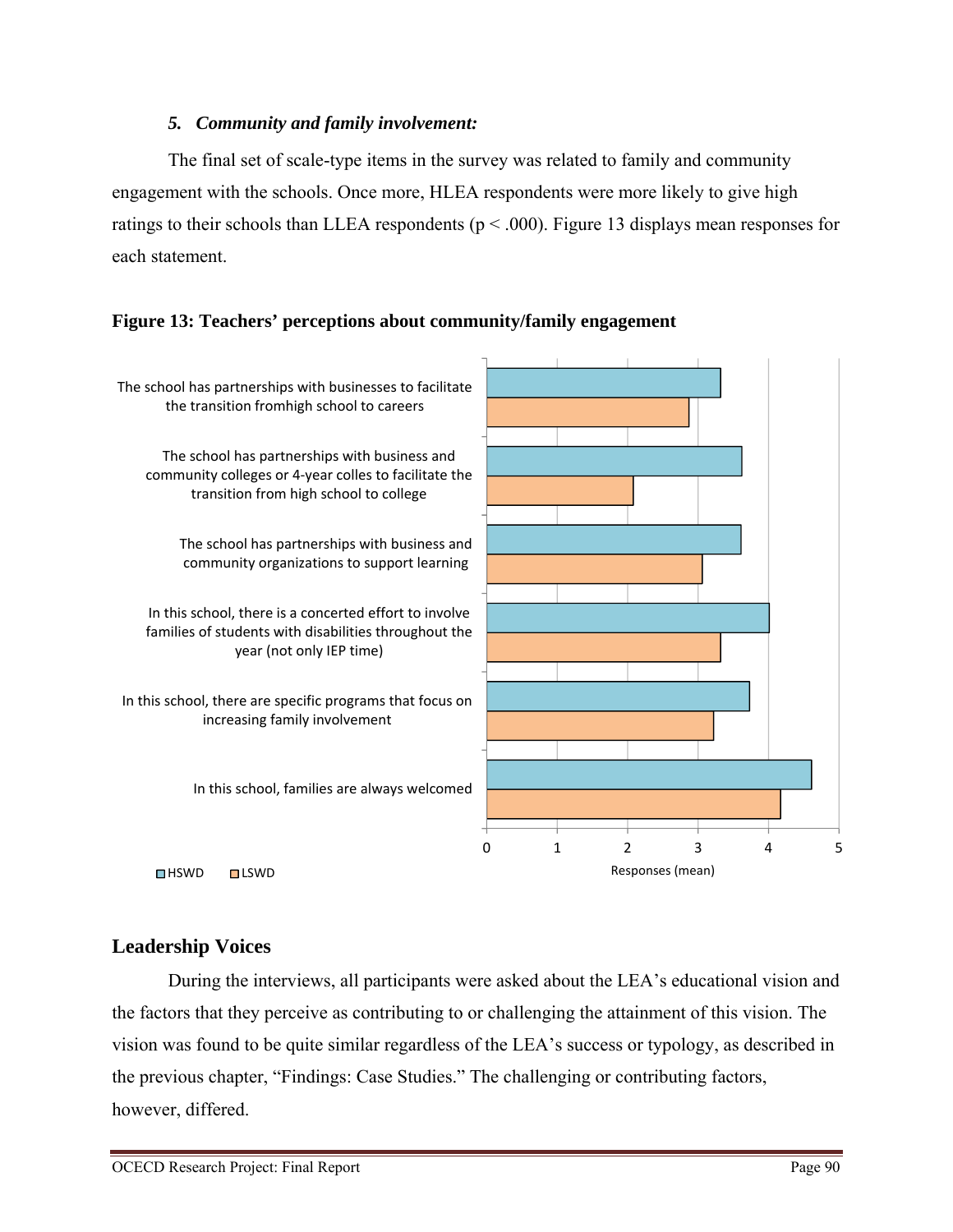The previous section summarized responses across all interviewees; this subsection focuses on superintendents and special education directors' perspectives. (In one LEA, the special education director was absent during the visit because of an emergency; another LEA did not have the position. In this case, findings reflect interviews with special education teachers.)

## *1. Challenging factors*

**Changing teachers' views:** This factor was cited by 4 superintendents and 2 special education directors (6 out of the 12 interviewees) at HLEAs, and 1 superintendent and 2 special education directors from the LLEAs (3 out of 12) LEAs. General education teachers perceived that students with disabilities are not their responsibility. As one of special education leader summarized, "Special education is down the hall."

**Professional development:** Connected to the factor above is the statement by three superintendents (2 from HLEAs and 1 LLEA) that teachers, particularly new hires, need intensive PD. This is certainly an expensive demand for LEAs that are struggling with shortage of funds. For the charter school leaders, the need for intensive PD is particularly challenging, as they have high teacher turnover because of low teacher salaries and competition from neighboring LEAs and charters.

**Changing demographics**: Four interviewees from HLEAs and 2 from one LLEA commented on an increase in students with more severe needs. Interviewees attributed this increase to the open enrollment policy. HLEA leaders fear that their high-performing schools are receiving more students with higher needs. LLEA leaders commented that the more challenging students are remaining, while the high-achieving students are being accepted by the receiving schools. Concerns with this changing population include lack of expertise on more severe disabilities and higher demand for resources without a corresponding increase in funds.

**Personnel:** Not enough specialized staff was a comment from 2 of the 6 special education representatives for the HLEA site and 2 from a LLEA site.

**Others:** Lack of funds, lack of resources, and lack of time were factors mentioned more frequently by interviewees from LLEA sites. Conflict between school administrators and special education personnel related to delivery of services was a factor mentioned only at LLEA sites.

# *2. Contributing factors*

**Collaboration:** This factor was cited by five interviewees from HLEA sites and an equal number from LLEA sites. Collaboration involves general education and special education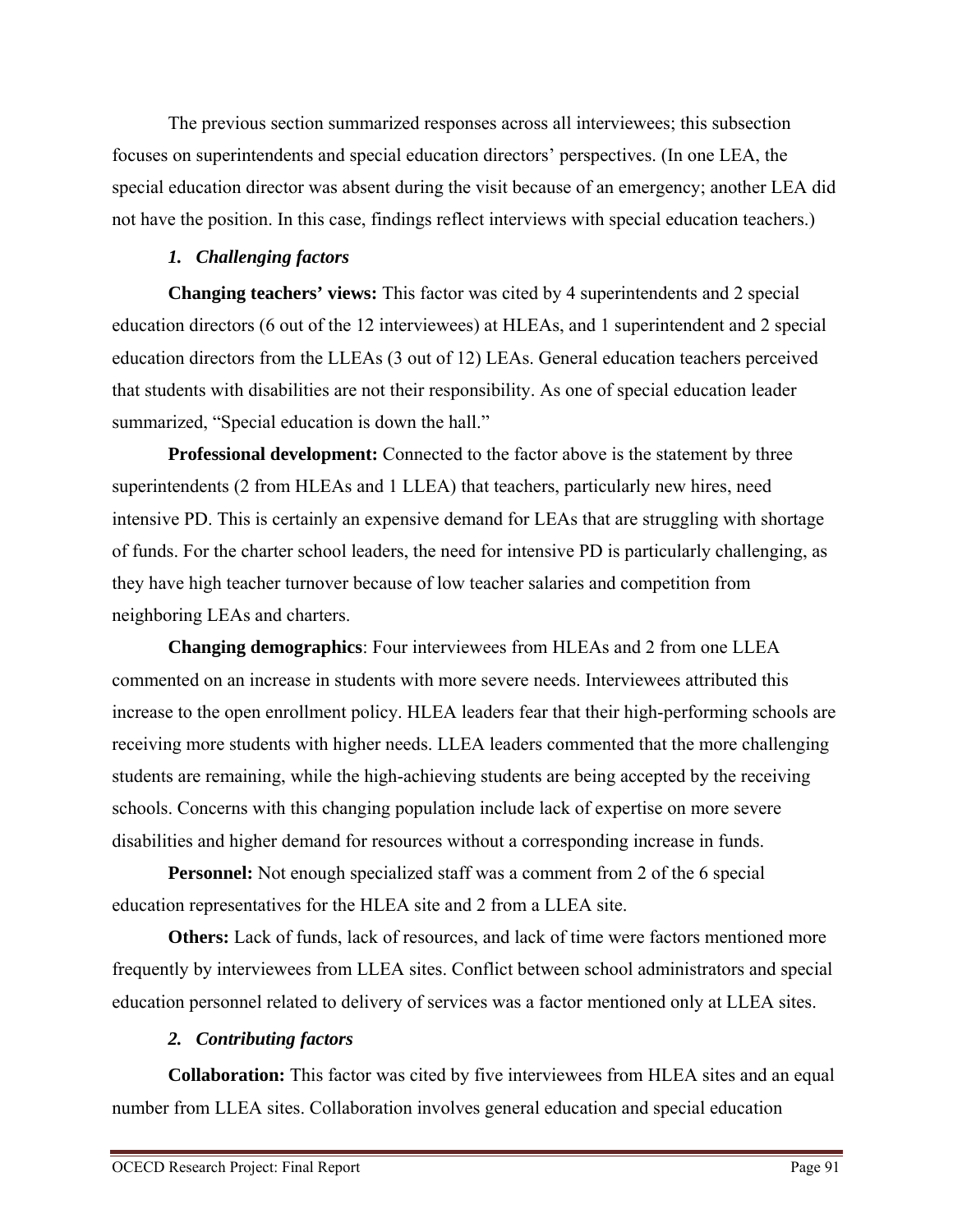teachers as well as administrators and teachers, central office, and school staff. Collaboration transcends the size of the district, but small districts have it easier, as mentioned by four HLEA interviewees and one LLEA superintendent. When the entire LEA is contained within a single building, communication is not a problem.

**Engaged community:** Parents who value education and are engaged with their children's schools are a contributing factor cited by three HLEA interviewees and none of the interviewees from the LLEAs.

**Specific instructional strategies**: Inclusion was cited by the two leaders from the same HLEA site as a factor that contributes to the LEAs' success. Another HLEA interviewee commented on the success of its tutoring system whereby high school students help elementary school peers. A third comment related to small class sizes at an HLEA site that is trying to keep class sizes small to maintain a well-implemented inclusion process. Interviewees from LLEAs commented on ODE-driven initiatives, such as the Value-Added evaluation system and the Ohio Improvement Process, particularly the teacher-based teams. Although all LLEAs were preparing to implement or had been implementing the initiatives for a short period of time, they shared the hope that the initiatives would help them improve student outcomes.

In a nutshell, within the LEAs studied, characteristics shared by successful LEAs are as follows:

- Communities are stable, and schools have less needy students and more resources to educate them, including technology.
- Leadership (a) remains long enough to forge an educational vision that embraces all students and is shared by all (administrators, teachers, parents, and students); (b) creates positive, supportive relationships with staff; and (c) supports and assesses implementation of instructional initiatives.
- Schools have a positive climate that fosters collaboration among all, and instill a clear vision that the education of students with disabilities is everybody's responsibility (not solely that of special education teachers).
- School personnel are skilled in providing interventions as soon as students show signs of academic struggle and have time to apply and assess the interventions as students (and leaders) remain in the schools;
- School administrators are careful to maintain a balance of abilities and needs within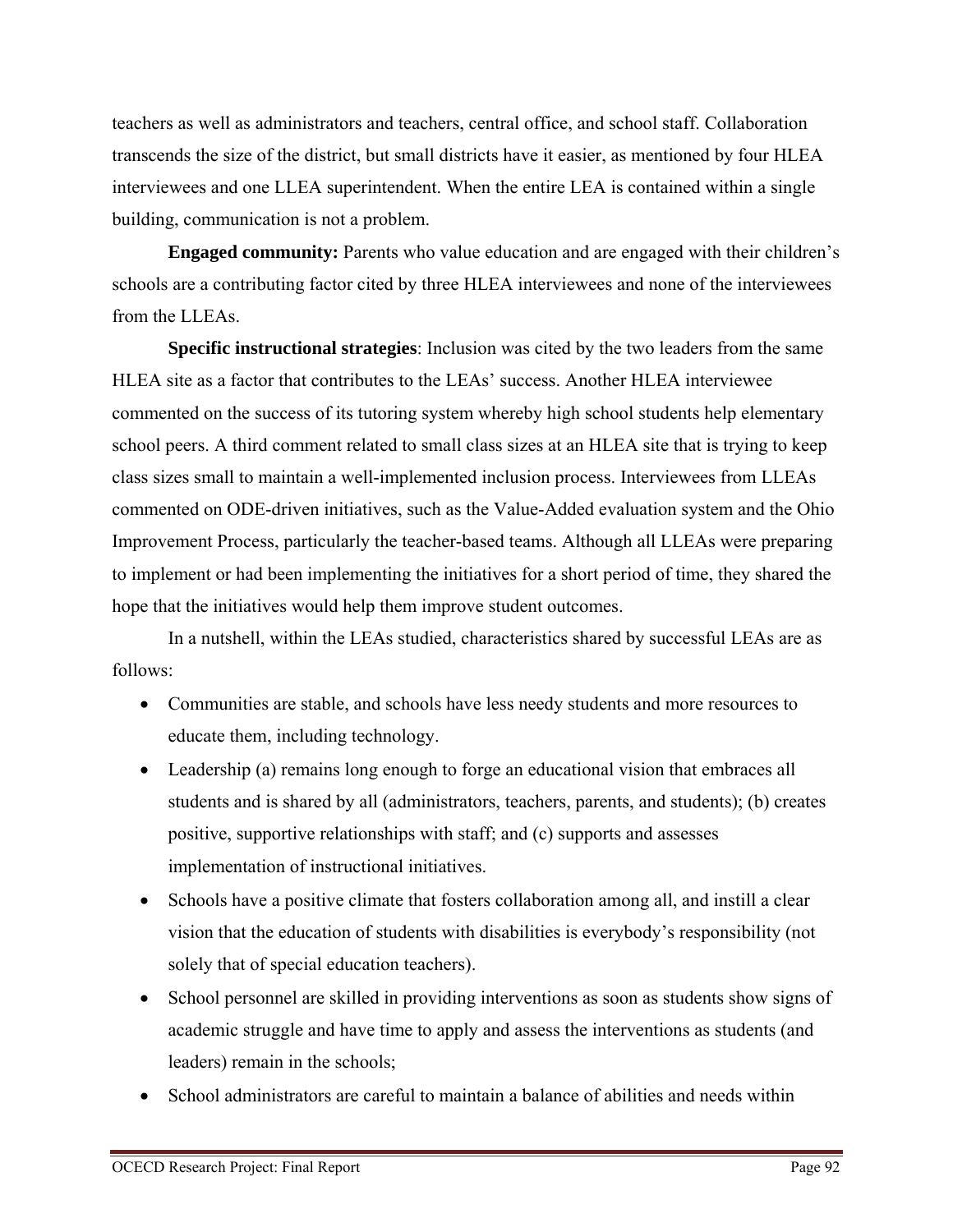classrooms and provide supports and resources to teachers in inclusion classrooms;

Engaged parents create a bridge between school and home so that students progress.

Typology 7 offered a way to control for the impact of differences in student population on LEAs' academic performance. Both LEAs are similar in size and student population. Although the LLEA has a larger enrollment of economically disadvantaged students, the percentage (15%) is still small to have an impact. Both LEAs can be classified as high achievers, in the sense that students with disabilities score on average above 400 in the state assessments (scale scores). Both LEAs have strong parental engagement, are technology-rich, and have similar instructional strategies. Yet, one has a larger achievement gap between typical students and students with disabilities. The first differing characteristic is that leadership in the LLEA has changed recently, and a result of this change, new initiatives are being implemented, particularly those related to students with disabilities, such as the MTS. Assuming leadership remains, additional visits to the two sites in a couple of years may provide information relevant to the hypotheses that organizational stability is an essential feature for student improvement.

An important challenge highlighted in the case studies and the leadership interviews was the sense that teachers were coming to schools unprepared, particularly to address special needs students. The LEAs felt an obligation to provide ongoing and intensive PD, but special education personnel complained about a lack of clarity in their roles. At the time when schools are struggling with budget cuts, large investments in PD may not be possible or cost effective. Engagement of schools of education in a dialogue on how to change teaching preparation is a pressing need.

Table 17 summarizes the information by typology, level of success with students with disabilities, and interviewee.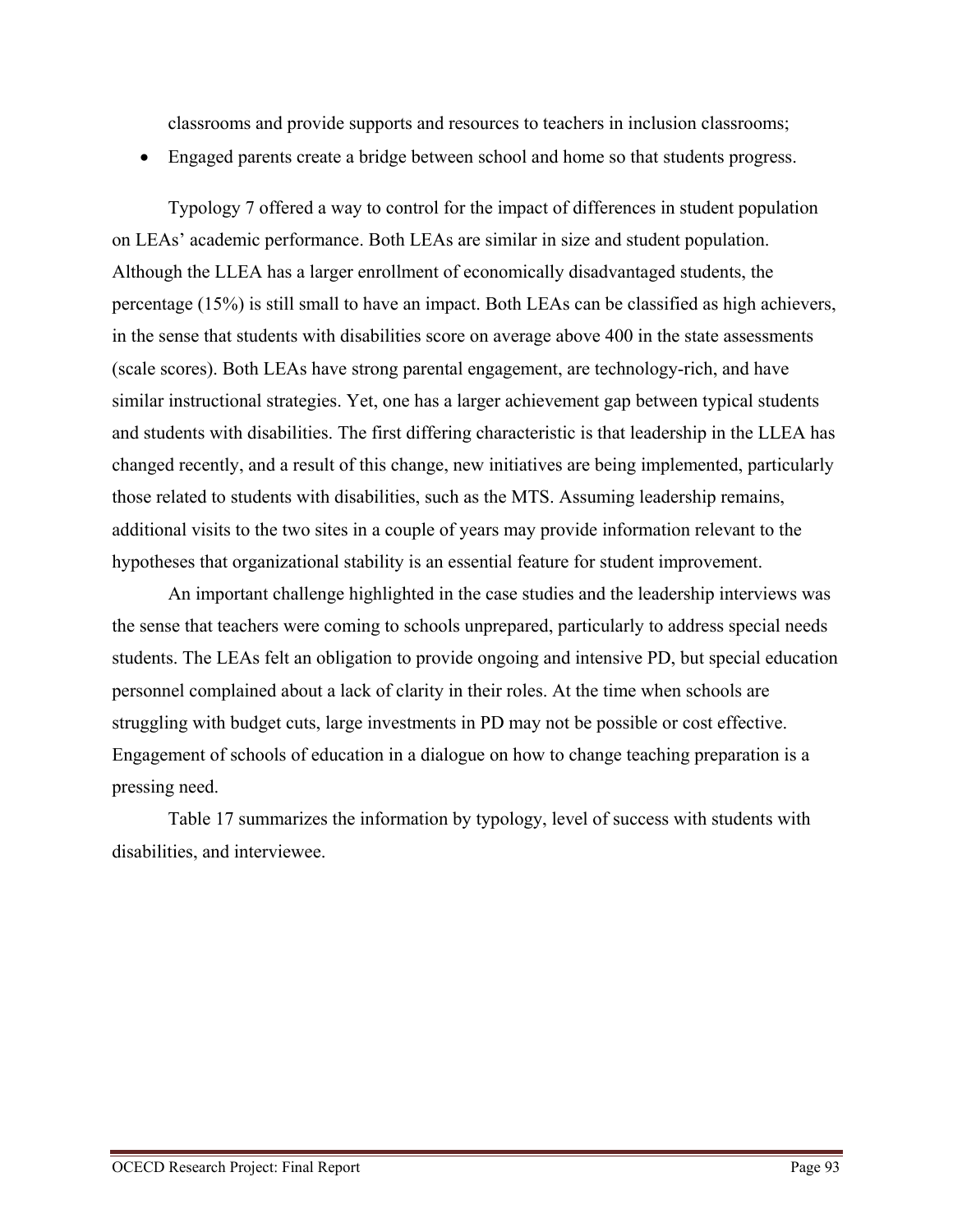| <b>Typology</b> |             | Role                                           | <b>Challenging Factors</b>                                                                                                                                                                                                | <b>Contributing Factors</b>                                                                                                                                                            |  |  |
|-----------------|-------------|------------------------------------------------|---------------------------------------------------------------------------------------------------------------------------------------------------------------------------------------------------------------------------|----------------------------------------------------------------------------------------------------------------------------------------------------------------------------------------|--|--|
| Charter         | <b>HLEA</b> | Manager and<br>Special Ed.<br>Director (group) | Low salary $=$ high turnover<br>New teachers need intensive PD<br>Disconnection home-school                                                                                                                               | Value-added teacher evaluation (promising factor)                                                                                                                                      |  |  |
|                 | <b>LLEA</b> | Manager                                        | Low salaries $=$ high turnover<br>New teachers $=$ intensive PD<br>Inadequate specialized services                                                                                                                        | Collegiality across all staff levels<br>$\bullet$                                                                                                                                      |  |  |
|                 |             | Special Ed.<br>Director                        | Teacher mindset regarding special education<br>$\bullet$<br>$=$ intensive PD<br>Time $=$ not enough time for teaching, special<br>$\bullet$<br>intervention, testing, paperwork<br>Disconnection home-school<br>$\bullet$ | Collegiality between general and ISs<br>$\bullet$<br>Well-developed IAT process<br>ISs integrated into the teacher-based teams                                                         |  |  |
| $\overline{2}$  | <b>HLEA</b> | Superintendent                                 | More students with severe cognitive<br>$\bullet$<br>disabilities: how to help?                                                                                                                                            | Full inclusion: staff buys into inclusion                                                                                                                                              |  |  |
|                 |             | Special Ed.<br>Teachers                        | Lack of time                                                                                                                                                                                                              | Inclusion ("boosts" student confidence)                                                                                                                                                |  |  |
|                 | <b>LLEA</b> | Superintendent                                 | Teacher mindset = culture of failure (these<br>students cannot learn)                                                                                                                                                     | Small district; easy communication at all levels                                                                                                                                       |  |  |
|                 |             | Special Ed.<br>Director                        | Lack of resources (small staff)<br>Lack of time                                                                                                                                                                           | Clear mission that involves all students: "It has<br>$\bullet$<br>been a hard paradigm change."                                                                                        |  |  |
| 3               | <b>HLEA</b> | Superintendent                                 | Teacher mindset regarding special education<br>$\bullet$                                                                                                                                                                  | Collaboration among central office and school<br>staff<br>Cross-age tutoring (high school students tutoring<br>elementary school peers)<br>Small LEA = easy communication<br>$\bullet$ |  |  |
|                 |             | Special Ed.<br>Director                        | Teacher mindset: special education not my<br>responsibility                                                                                                                                                               | Superintendent has special education background<br>$\bullet$                                                                                                                           |  |  |
|                 | <b>LLEA</b> | Superintendent                                 | Disconnection home-school<br>$\bullet$<br>Lack of funds leading to increased class size                                                                                                                                   | Good relationship with community services (for<br>referrals)<br>School staff does not give up on involving parents<br>$\bullet$                                                        |  |  |
|                 |             | Special Ed.<br>Director                        | Funding $=$ skeleton crew<br>Teacher mindset                                                                                                                                                                              | Leadership keeps moving toward goals: "stick<br>$\bullet$<br>with the mission no matter what"                                                                                          |  |  |

# **Table 17: Challenges and contributors to the attainment of LEAs' vision**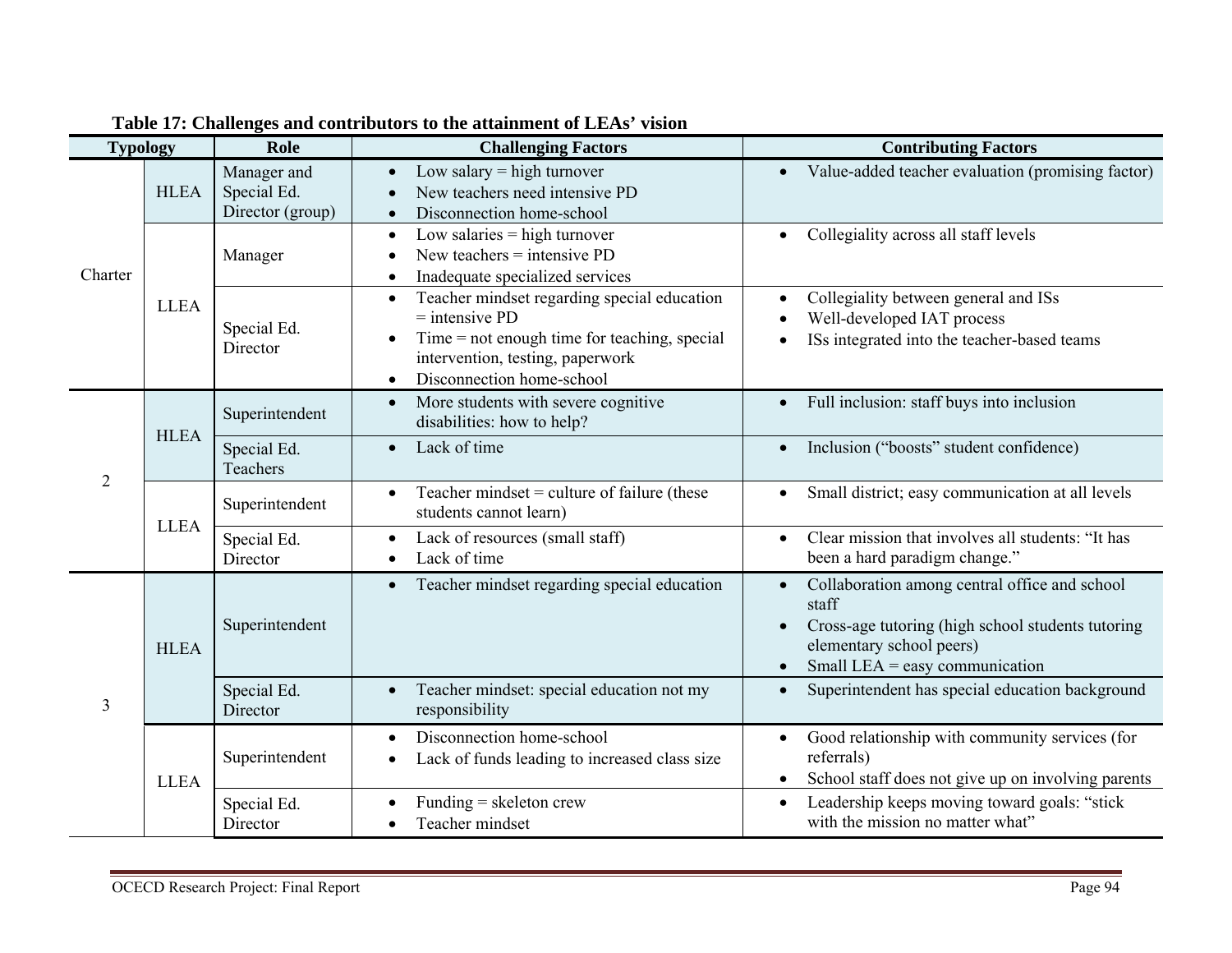| <b>Typology</b> |             | Role                    | <b>Challenging Factors</b>                                                                                                                                                                                               | <b>Contributing Factors</b>                                                                                                                                                                |  |  |
|-----------------|-------------|-------------------------|--------------------------------------------------------------------------------------------------------------------------------------------------------------------------------------------------------------------------|--------------------------------------------------------------------------------------------------------------------------------------------------------------------------------------------|--|--|
|                 |             |                         | Clashes with school administrators about how<br>$\bullet$<br>to provide services                                                                                                                                         |                                                                                                                                                                                            |  |  |
|                 | <b>HLEA</b> | Superintendent          | Teacher mindset = culture of failure (these<br>$\bullet$<br>students cannot learn)<br>Intensive PD in differentiated instruction                                                                                         | Small district $=$ easy communication<br>$\bullet$<br>Affluent community that values education                                                                                             |  |  |
|                 |             | Special Ed.<br>Teachers | Open enrollment $=$ changing student<br>$\bullet$<br>population<br>Understaffed<br>$\bullet$                                                                                                                             | Small district (everybody knows everybody by<br>$\bullet$<br>name)<br>Support from administrators and general<br>$\bullet$<br>education teachers                                           |  |  |
| $\overline{4}$  | <b>LLEA</b> | Superintendent          | Open enrollment $=$ nearby districts do not<br>$\bullet$<br>accept challenging students; students with<br>disabilities close to 30%<br>Find well-qualified special education teachers<br>for co-teaching                 | Good teachers<br>$\bullet$<br>Low turnover<br>$\bullet$<br>TBTs are really working<br>$\bullet$<br>Each building has a special education supervisor<br>$\bullet$<br>(focus on co-teaching) |  |  |
|                 |             | Special Ed.<br>Director | Open enrollment $=$ increase number of<br>$\bullet$<br>students with severe disabilities and no<br>increase in funding<br>Disconnection home-school<br>Coordination of services with private provider<br>Teacher mindset | Lots of new initiatives = inclusion, $TBTs =$<br>$\bullet$<br>promising changes<br>Dedicated teachers<br>$\bullet$                                                                         |  |  |
|                 | <b>HLEA</b> | Superintendent          | Teacher mindset<br>$\bullet$                                                                                                                                                                                             | Clear vision of what and how<br>$\bullet$<br>Good relationships $=$ high morale<br>$\bullet$<br>Find the right people and put them in the right<br>$\bullet$<br>positions                  |  |  |
| 6               |             | Special Ed.<br>Director | Teacher mindset                                                                                                                                                                                                          | Ongoing discussions of where to go and how to<br>$\bullet$<br>get there<br>Teachers have resources<br>$\bullet$                                                                            |  |  |
|                 | <b>LLEA</b> | Superintendent          | Small district = not enough resources = must<br>$\bullet$<br>outsource services $=$ loss of control over<br>quality of services                                                                                          | Great collaboration among general and special<br>$\bullet$<br>education teachers                                                                                                           |  |  |
|                 |             | Special Ed.<br>Director | Lack of funds<br>Disconnection home-school<br>Changing administration (revolving door)<br>$\bullet$                                                                                                                      | Great collaboration among general and special<br>$\bullet$<br>education teachers<br>Good staff, including auxiliary services personnel<br>$\bullet$                                        |  |  |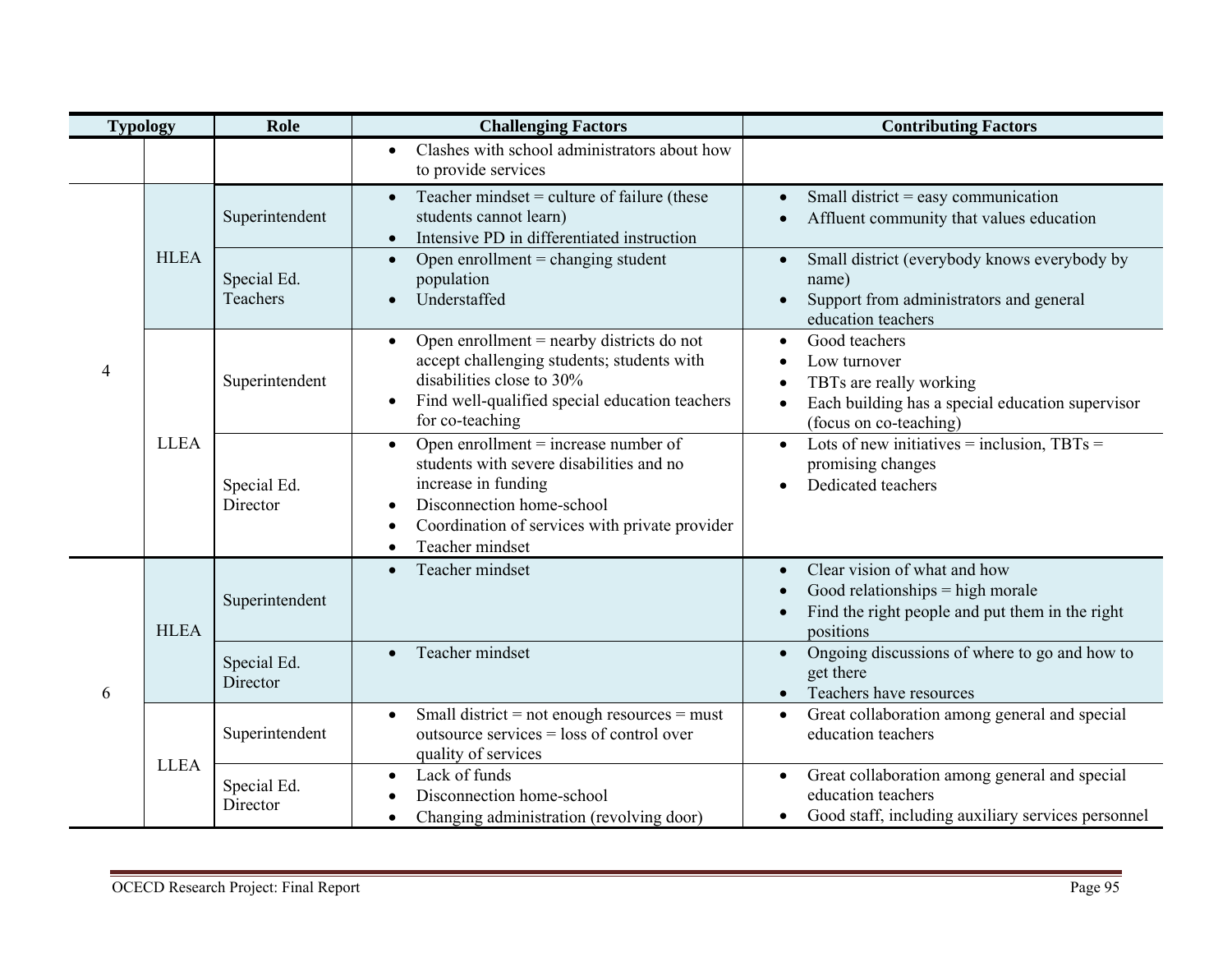| <b>Typology</b> |             | Role                             | <b>Challenging Factors</b>                                                                                                                                                 | <b>Contributing Factors</b>                                                                                                                                                           |  |  |
|-----------------|-------------|----------------------------------|----------------------------------------------------------------------------------------------------------------------------------------------------------------------------|---------------------------------------------------------------------------------------------------------------------------------------------------------------------------------------|--|--|
|                 |             |                                  |                                                                                                                                                                            |                                                                                                                                                                                       |  |  |
| 7               | <b>HLEA</b> | Superintendent                   | Teacher mindset<br>Students arriving with more severe disabilities                                                                                                         | Engaged community<br>Small class sizes<br>Great collaboration among general and special<br>education teachers                                                                         |  |  |
|                 |             | Special<br>Education<br>Director | Students arriving with more severe disabilities<br>$=$ not enough staff<br>Disconnection home-school for new students<br>not used to LEAs' regulations and<br>expectations | Small district $=$ easy communication<br>Great collaboration at all levels<br>Engaged community                                                                                       |  |  |
|                 | <b>LLEA</b> | Superintendent                   | Expectations exceed ability to meet them $=$<br>test results do not reflect what students are<br>learning                                                                  | Supportive BoE<br>Good collaboration among staff                                                                                                                                      |  |  |
|                 |             | Special<br>Education<br>Director | Clashes with school principals regarding<br>delivery of services (trying to change<br>schedules)                                                                           | Great collaboration among general and special<br>education teachers<br>$Co$ -teaching = incipient but moving ahead<br>All ISs are male and involved in sports = model<br>for students |  |  |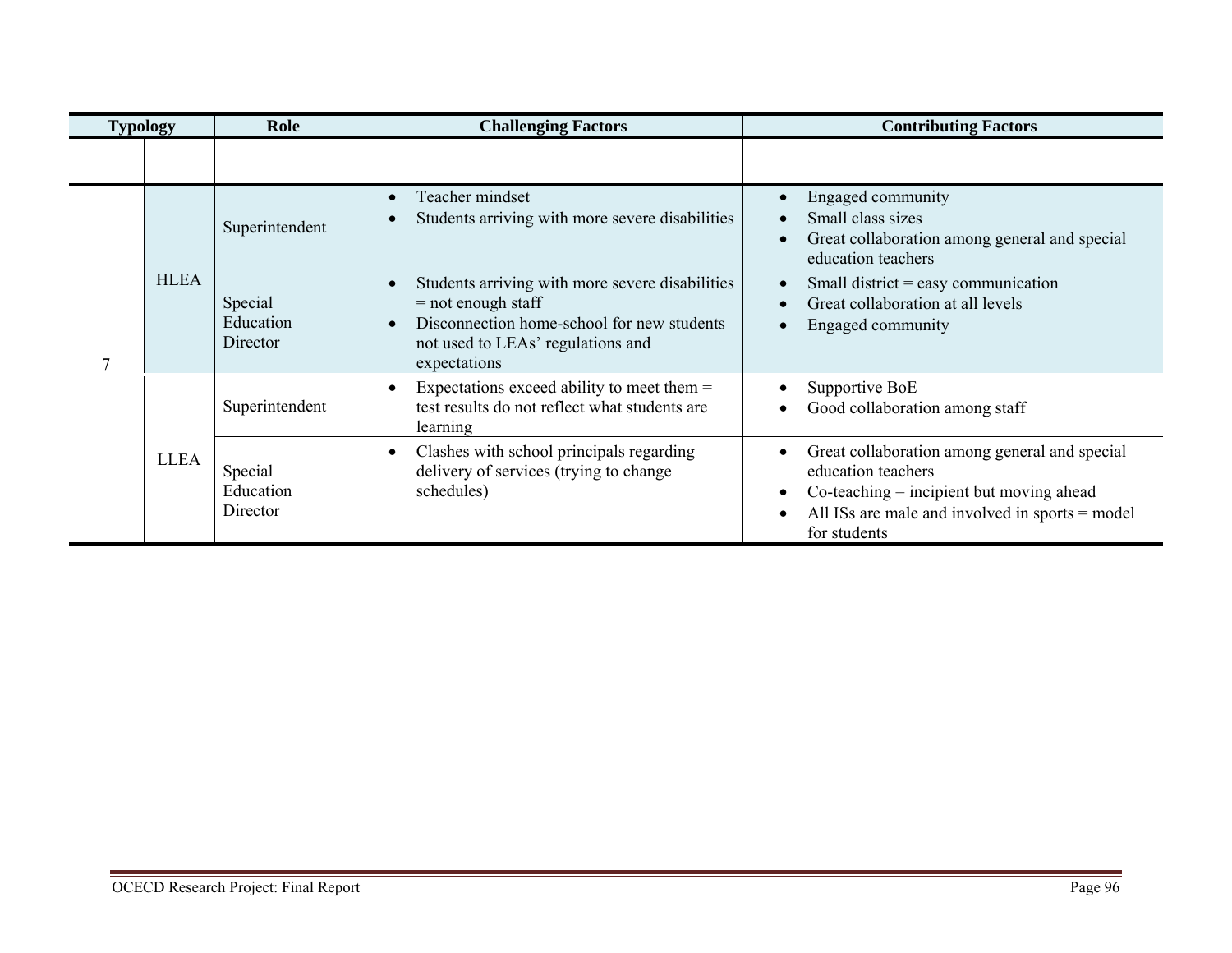# **Comparing Findings**

As noted in the introduction, this study was founded upon a review of research on programs and practices adopted by school districts and schools that have been successful in educating students who tend to struggle academically: students with disabilities and economically disadvantaged students.

Table 18 displays similarities and differences between findings from the literature review on students with disabilities and findings from the OCECD Research Project. It is important to observe that findings tend to repeat, regardless of the methods adopted by the researchers or the place where the study happened. A second and equally important discovery is that some of the findings that are traditionally attributed to high-performing LEAs, such as high expectations, also may occur in lower performing LEAs. The key is not so much a difference in vision but the ability of planning the steps to attain the vision and implement the necessary initiatives. Lower performing LEAs may stop at the vision. They either did not plan how to get there, or leadership does not have enough time to implement the initiatives that might help to attain the vision. Therefore, the adoption of a specific strategy is not a guarantee of success. Whatever strategy is adopted, it must be well-planned and well-implemented, carefully monitored, and given time for correction of errors and maturation.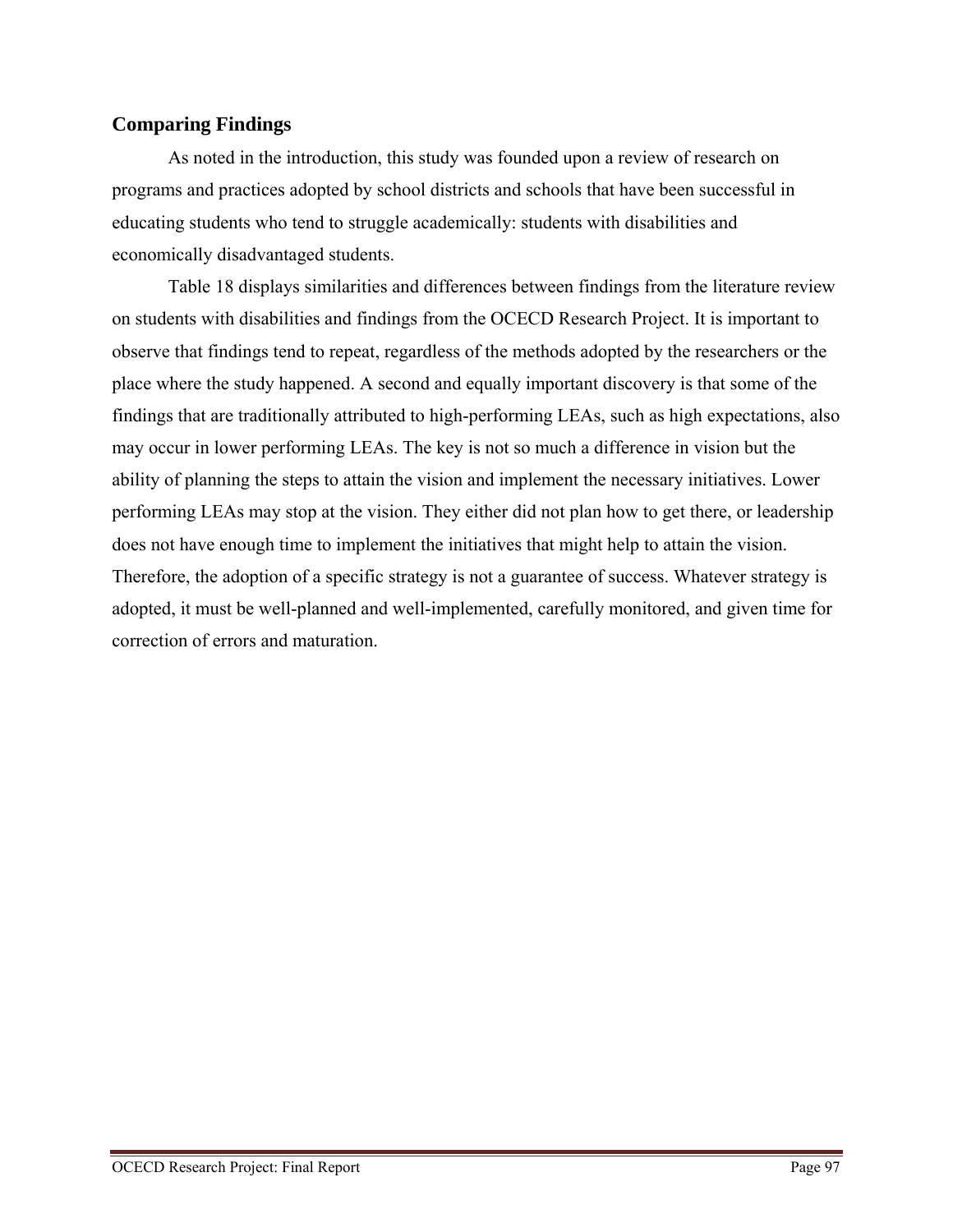| <b>Categories</b>           | <b>Literature Review Findings</b>                                              | <b>OCECD Research Project Findings</b>                                                                                                                                                               |
|-----------------------------|--------------------------------------------------------------------------------|------------------------------------------------------------------------------------------------------------------------------------------------------------------------------------------------------|
| <b>IDEA</b><br>requirements | Early identification<br>Focus on facilitating transition<br>Use of inclusion   | Higher ranked LEAs (HR) were more adept to early identification<br>and use of inclusion than lower ranked LEAs (LR). All had programs<br>to facilitate transition across grade levels and postschool |
| Defining<br>principles      | High expectations for all and shared responsibility<br>for achievement         | High expectations are a common vision; LEAs differ in the quality of<br>plans to achieve the vision and commitment to the plan                                                                       |
| Infrastructure              | Creative use of funding<br>New/renovated buildings                             | Most LEAs try to use funding creatively and renovate buildings when<br>possible; funding is an issue for most LEAs (high or low)                                                                     |
|                             | Clear behavior expectations and positive<br>reinforcement                      | All schools use positive reinforcement; behavior is not a major<br>finding                                                                                                                           |
| School                      | Leadership focused on instruction; no specific style                           | Major finding was stability of leadership; LR LEAs tend to have<br>transient leadership                                                                                                              |
|                             | Teacher collaboration, particularly general<br>education and special education | Teacher collaboration is a need, but teachers need time to collaborate<br>and plan lessons together                                                                                                  |
| organization                | Professional learning communities (PLCs)                                       | Not a finding; most higher ranked LEAs did not have PLCs                                                                                                                                             |
|                             | Guaranteed planning time to collaborate                                        | Most LEAs (higher or lower ranked) offer grade-level or department-<br>level planning time; rarely time for general and special education<br>teachers to collaborate                                 |
|                             | Ongoing PD tailored to teachers' needs                                         | All LEAs are investing in PD, despite shortage of funds. HR LEAs<br>are more systematic in what they offer                                                                                           |
| External supports           | District policies focused on hiring and maintaining<br>high quality personnel  | All LEAs had similar hiring processes, were focused on hiring good<br>people, and provided mentoring to new teachers                                                                                 |
|                             | District staff supporting instruction at school level                          | Teachers in HR LEAs perceive higher levels of support from central<br>office than teachers in lower ranked LEAs                                                                                      |
|                             | Family involvement                                                             | The study suggests that it is rather the family's own values (social<br>capital) that explain why some LEAs have more engaged families.                                                              |
|                             | Business and higher education partnerships                                     | All LEAs search for partnerships; wealth of partners depend on<br>location                                                                                                                           |
| Instructional<br>strategies | Access to core curriculum for all students                                     | Essential; either with inclusion or exposure to core curriculum in<br>resource rooms                                                                                                                 |
|                             | Ongoing assessments with the use of data to inform<br>instruction              | All LEAs are moving toward alignment of curriculum with Ohio<br>Learning Standards; HR LEAs were further along in the process                                                                        |
|                             | No specific instructional strategies and programs                              | It is not the program but the structure of instruction and supports                                                                                                                                  |

**Table 18: Comparing findings from the literature review on students with disabilities and the current study**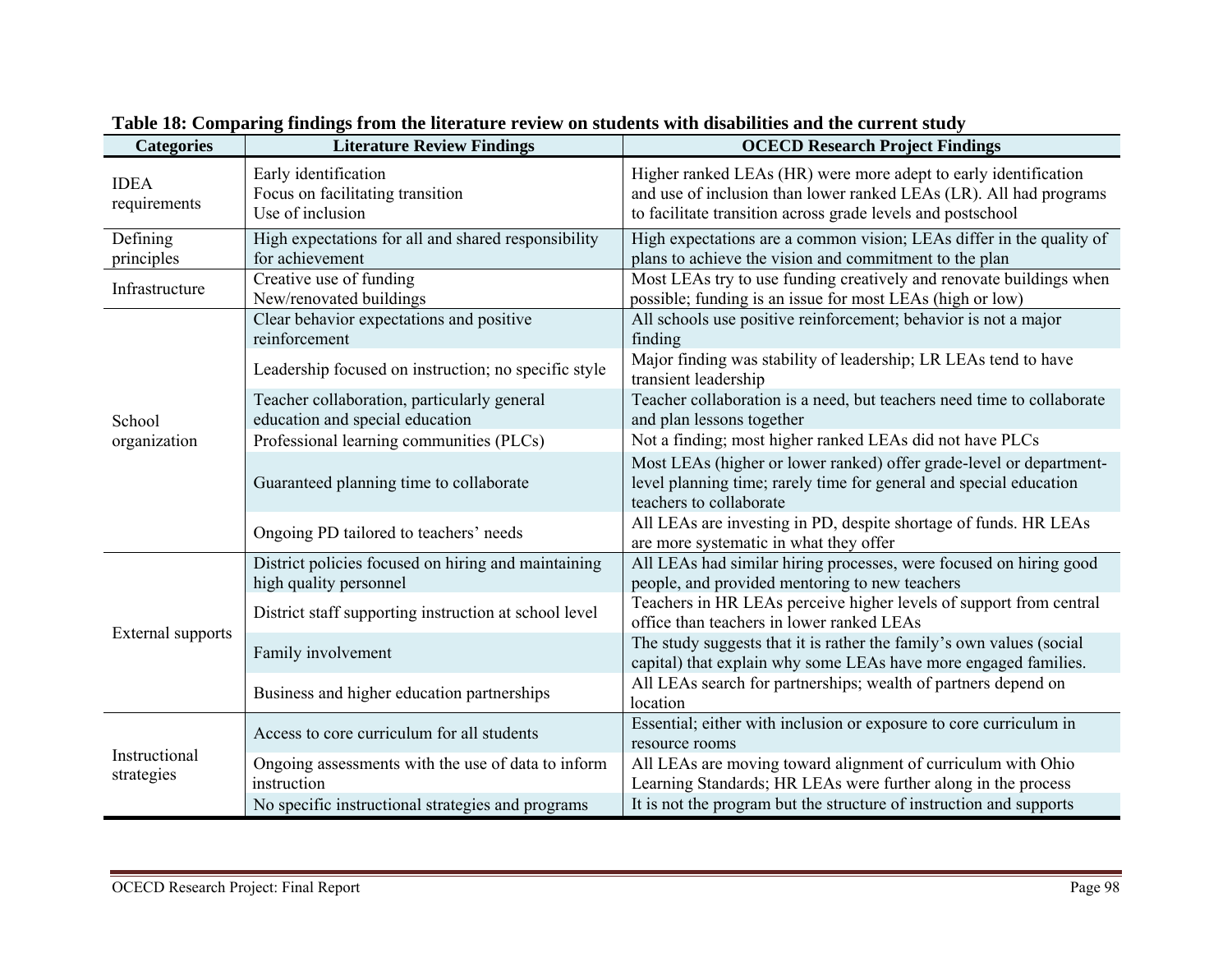## **Specific Strategies**

As researchers visited the schools and interviewed personnel, they looked for strategies that the sites were implementing to address the needs of students with disabilities, with an emphasis on the successful sites. Overall, top-ranked and lower-ranked sites tend to use similar strategies (called "generic" in the table above) and even similar supplemental programs. However, a few strategies found in HLEAs appeared particularly useful or promising. Five merit further attention:

**Required volunteer time from parents**: The charter school in this study, located in an impoverished urban setting, is the only site with an inverted achievement gap (students with disabilities score on average higher than those without disabilities). To enroll their children in that school, parents are required to provide a minimum of 20 hours of volunteer work. Parents who cannot come to the school building may still volunteer by doing at-home activities. This requirement seems a good tool with which to break the barrier between parents and schools so commonly mentioned by sites located in high-poverty areas. Maybe traditional public schools should be allowed to impose mandatory volunteer requirements on their parents.

**One-on-one mentoring**: Adopted by the same charter school, this system involves teachers who are assigned to one or a small group of students with disabilities and remain with them throughout the year. The teachers familiarize themselves with the students' needs and their IEPs recommendations, become the students' advocates, mentor them, and make sure required accommodations are implemented for classroom work and statewide assessments. The continuity of relationship was described as providing familiarity and confidence for the students.

**Student-led IEPs**: Schools that are involving students in their IEPs indicated a number of positive outcomes. The students familiarize themselves with their strengths and the areas in which they need support, become goal-oriented, and gain confidence in advocating for themselves. During the study, a couple of interviewees commented that schools over-protect students with disabilities and do not prepare them for adult life. Student-run IEPs may be the answer to this potential threat. Although a number of other sites have student-run IEPs, the 4H LEA starts the process earlier, sometimes as early as grade three, "depending on the student level of maturity," commented an interviewee.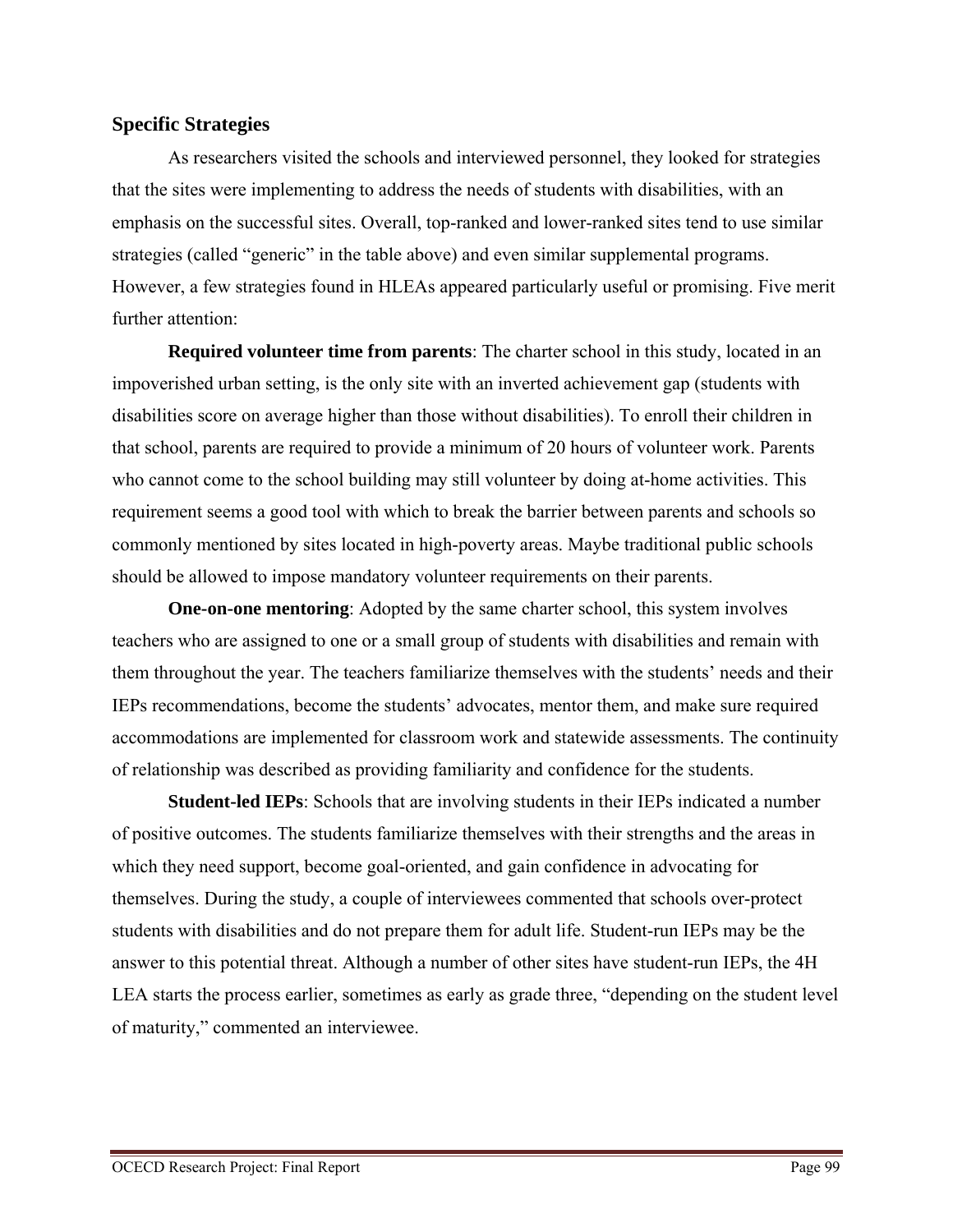**Peer-support systems**: Used by the 6H and both sites in Typology 7, in the peer-support system, a student is assigned to provide supports to a student with a disability. (The system also is used for students who struggle in specific academic areas.) Supports can take the form of helping a student with motor impairments to reach the cafeteria or the bus or helping a student with cognitive disability understand a teacher's direction. The peer system is described as beneficial to both students, as it provides the extra help for the student in need while fostering responsibility and leadership in the helper.

**Extra scheduled time** (learning lab, study hall): The study hall/learning lab is a scheduled time during the school day, generally shorter than the full class period, in which students take the responsibility to search for help for their areas of need. For instance, a student struggling with mathematics will ask for help from a math teacher, and students who are doing well academically may use this time to work on a project or read a book. Students with disabilities may be part of the group that is working on an extra project, receiving assistance from the math teacher, or receiving extra supports from an intervention specialist, depending on their academic needs. The strategy, found in the 6H, 7H and 7L sites, individualizes supports and places greater responsibility on the student to initiate them.

The common thread across these strategies is personalized attention within a structured environment. To learn from the schools that are doing these personalized strategies well, with positive outcomes, is a cost-effective strategy to support struggling schools. To foster student's responsibility is another common element of at least three of those strategies.

A note of caution is merited, however. This is an exploratory study that used qualitative strategies; therefore, it cannot establish that those strategies are the causes of the strong performance of students with disabilities. As discussed in the literature review upon which this study is grounded, a randomized controlled trial (RCT) is the only research design that can establish a cause-effect relationship. RCTs, albeit expensive and difficult to implement, is the best path to answer the questions of what works in the education of special needs students.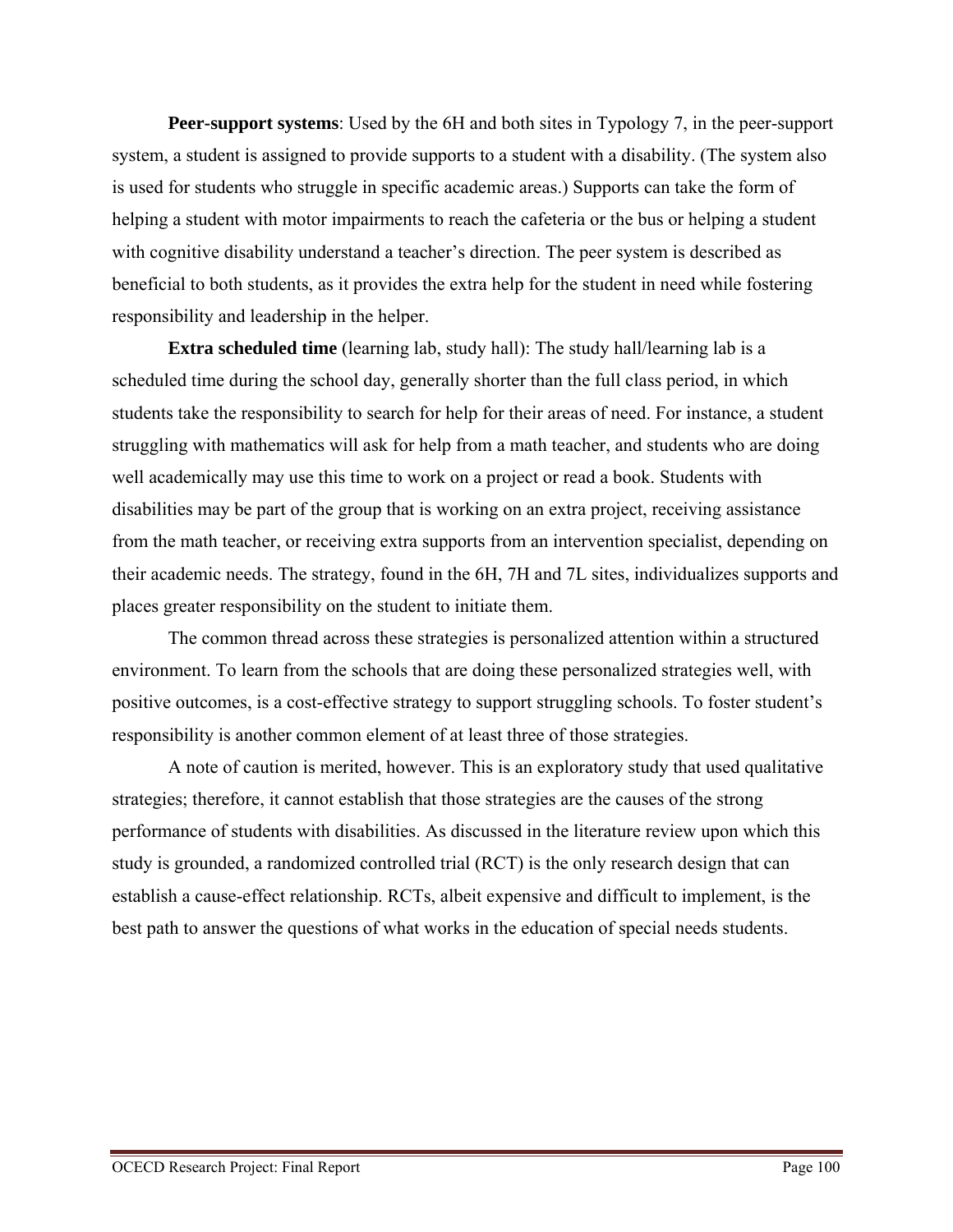# **CONCLUSIONS AND RECOMMENDATIONS**

As discussed in the companion report, *Evidence-Based Practices in Special Education: A Review of the Literature*, two criteria are recommended to identify evidence-based practices in education: quality of research and quantity of quality research. With these criteria in mind, the strength of the OCECD Research Project relies in its comparative design approach, founded upon a careful conceptual framework that draws from research. The study was able to compare and contrast information to corroborate or contradict findings from this research and the literature on best practices for students at-risk of academic failure. This process allows greater generalization of findings.

The OCECD Research Project highlighted a few strategies that are being adopted by all participating LEAs, higher or lower achievers, such as (1) multitiered systems of intervention that allows early identification of needs and immediate intervention; (2) the use of inclusion, particularly for students with disabilities who are cognitively high-functioning; (3) the emphasis on collaboration between general and special education teachers, including the use of coteaching; and (4) the emphasis on ongoing analysis of student performance data to inform instruction. The main difference between LEAs on the two extreme of the achievement range was the quality of the implementation of these strategies. The first lesson that can be taken from this study is that, whatever you decide to implement, do it well, give it time to correct mistakes and familiarize teachers with the process, and keep evaluating to be sure that the implementation is done with fidelity. This finding correlates with findings from Implementation Science studies.<sup>1</sup>

A second lesson from this study relates to teacher preparation. In both higher-achieving and lower-achieving sites, LEAs are focused and spending heavily on professional development. Part of the professional development is inevitable, as it relates to new state and federal initiatives that must be implemented with care, such as the new Ohio learning standards. However, part is basic pedagogical information, such as preparing IEPs or doing effective collaboration. The point of view frequently shared with the evaluators is that teachers come to the job market unprepared and need intensive preparation to become effective. Such preparation should be unnecessary and is particularly taxing to the LEAs, particularly when they are already struggling to contain costs.

1

<sup>&</sup>lt;sup>1</sup> For more information on Implementation Science in social sciences, see the National Implementation Research Network, http://nirn.fpg.unc.edu/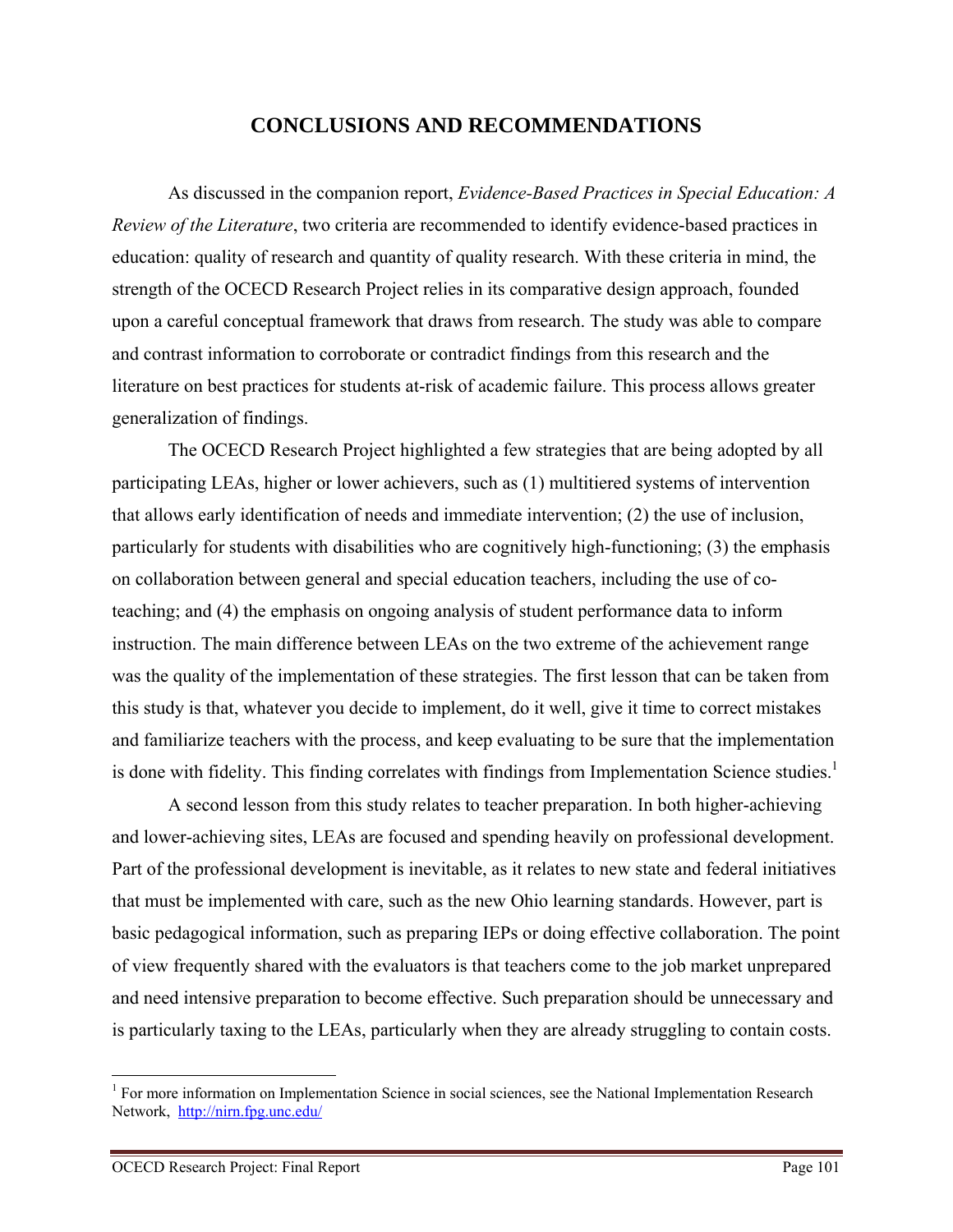A third important lesson from the study is the role of early intervention and personalized instruction on improving academic outcomes for students with disabilities. Early intervention is reflected in the care with which high-performing schools conduct their multitiered systems of intervention. Some of the unique strategies highlighted in this report include one-on-one mentoring, Study Hall/Learning Lab, or Pride teams. All these are strategies that place an emphasis on establishing relationships of trust between instructor and student, and greater responsibility on the students for their own learning. Responsibility is also the idea behind the student-led IEPs, an initiative adopted by many high-performing LEAs. Personalized instruction and responsibility are also underlining components of technology initiatives found in some LEAs, whereby students receive their own personal computers (iPods, iPads, laptops) to gain more control over learning process.

These three major lessons taken from the OCECD Research Project are reaffirmed in the literature reviewed for the study. Each of these three lessons brings forth different roles among stakeholders. With these two perspectives in mind (the current study and the literature review), the following recommendations are proposed as a bridge to connect educational research to practices.

### **Recommendations for practice**

Ohio schools are in a period of major redesign and students with disabilities are central to the success of these efforts. This context of change provides opportunities to move the overall system of special education in the direction of improved results. The following recommendations for practice draw from the Ohio Research Project's findings and align with OCECD and ODE policy priorities. The goal is to provide actionable strategies that have the potential to improve academic outcomes for students with disabilities as well as for all Ohioan students.

A total of eight recommendations are organized in three clusters. The first cluster proposes a framework to ensure implementation of quality (evidence-based) practices. The second cluster centers on the alignment between general and special education. The third cluster focuses on two other groups of stakeholders: students and parents. Table 19, on the next page, summarizes the recommendations. A more detailed discussion of each recommendation follows, and suggested resources for implementation are included in Appendix C.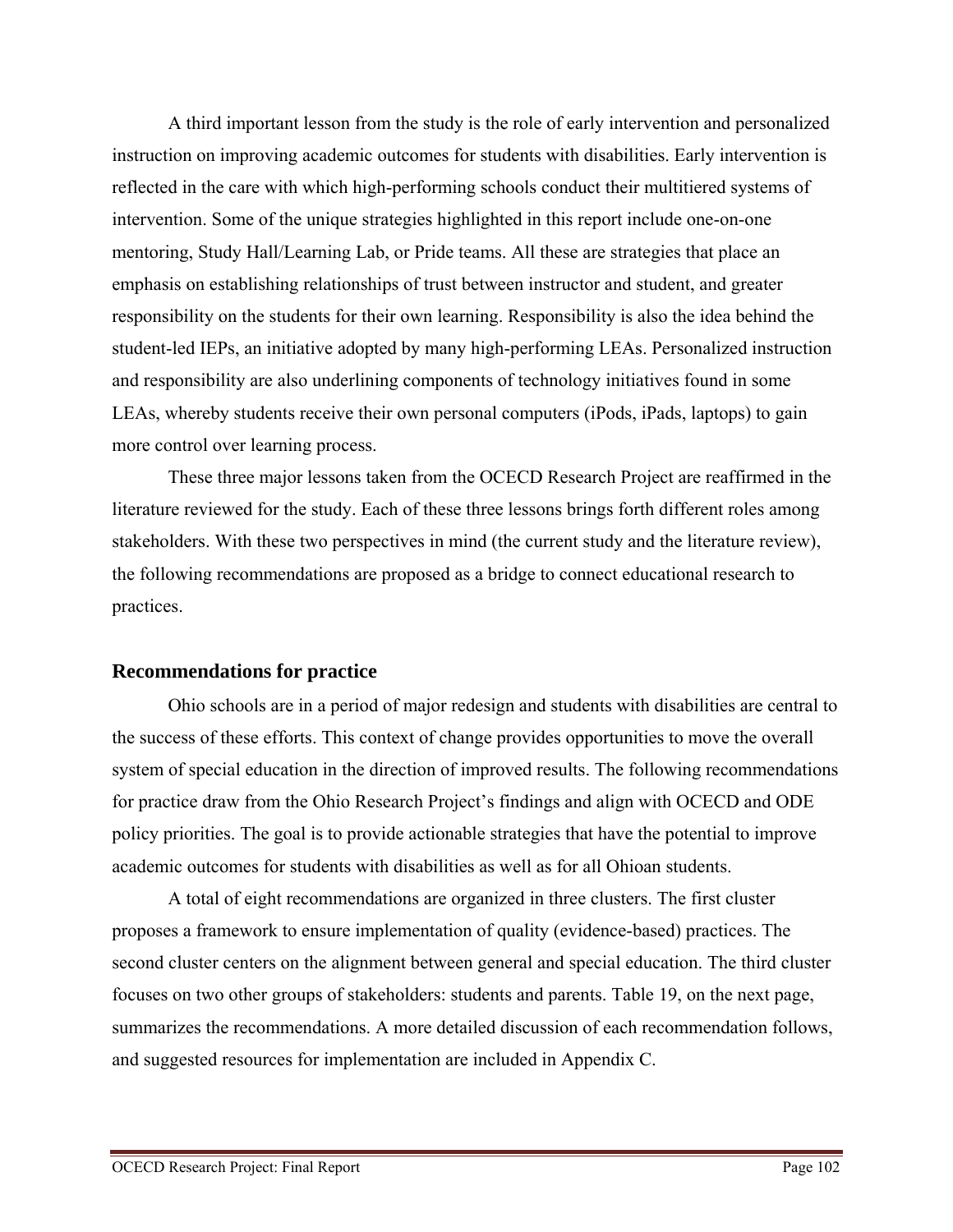### **Table 19: Summary of recommendations for practice**

**Cluster 1: Leadership for implementation of evidence-based practices** 

### *Recommendation: Implementation*

*Develop leadership capacity for implementing evidence-based practices at the district and school levels, with an emphasis on consistency and sustained focus.* 

#### **Cluster 2: Special education and general education alignment**

#### **Recommendation: Multitiered systems of interventions and supports**

*Fully implement multitiered systems of interventions and supports and use data to inform continuous improvement and redesign.* 

#### **Recommendation: Co-teaching**

*Fully implement co-teaching models that enable access to the general education curriculum and intentional collaboration between special education and general education teachers. Use data to inform continuous improvement and redesign.* 

#### **Recommendation: Teacher preparation**

*Redesign teacher preparation programs to prepare students more completely for competencies needed to work collaboratively within inclusive settings, including new roles and responsibilities for intervention specialists and differentiated instruction for general education teachers.* 

### **Recommendation: Professional development**

*Provide collaborative PD opportunities including supports for job-embedded professional learning within inclusive settings.* 

#### **Cluster 3: Leveraged focus**

### **Recommendation: Early literacy**

*Focus attention and commitment on students with disabilities within the context of early literacy initiatives and the new third-grade reading guarantee. Implement evidence-based practices and use data for continuous improvement. Draw from the most current early intervention research and incorporate findings.* 

### **Recommendation: Postsecondary readiness**

*Focus attention and commitment on students with disabilities within the context of college and career readiness initiatives and new graduation requirements. Implement evidence-based practices and use data for continuous improvement. Draw from the most current research and incorporate findings.* 

### **Recommendation: Parent partnerships**

*Focus attention and commitment on partnerships that strengthen parental capacity to support student learning and make informed decisions for and with their children with disabilities.*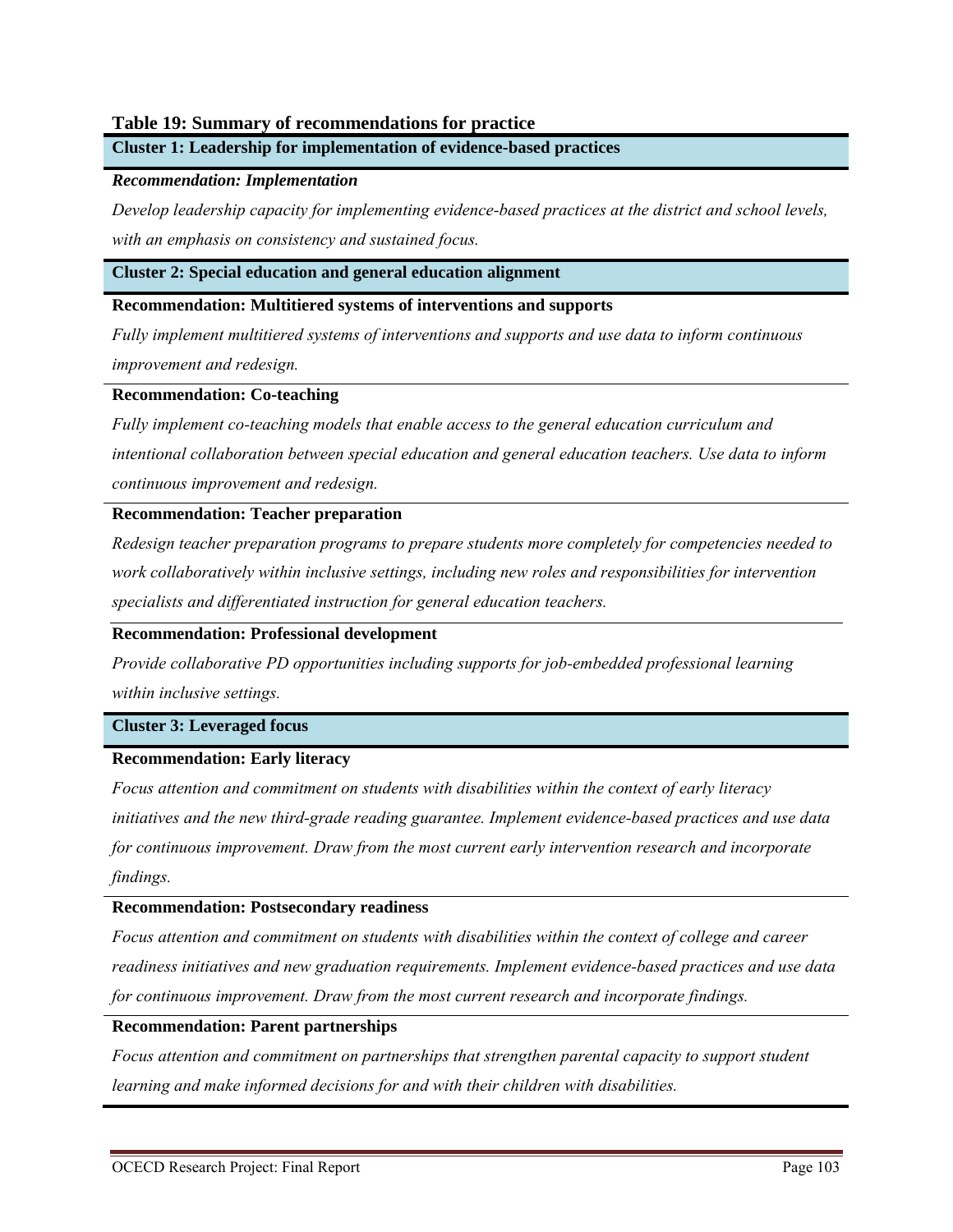### **Cluster 1: Leadership for implementation of evidence-based practices**

The importance of leadership at the district, school, and classroom levels emerged as the most powerful driver of significant changes to practice. This has been verified in the research literature and by the findings in this study that highlight particularly the importance of consistency and sustained focus. A shared leadership structure is critical to address the following three challenges: adoption of evidence-based practices that improve student outcomes, implementation of collaborative structures to create cross-district/school planning and teaching teams, and a focus on and commitment by everyone to a path of professional learning and accountability (Ohio Leadership Advisory Council, 2013).

### *1. Adoption of evidence-based practices*

Research literature highlights the challenges for many school districts to maintain fidelity in the implementation of its initiatives (Fixsen, Naoom, Blase, Friedman, & Wallace, 2005; Morrison & Magliocca, 2012). In successful school districts, implementation happens from two perspectives. First, learning standards provide the targeted instructional goals. This allows a focus of effort on effective teaching practices and multitiered intervention, and a basis for identification of the individual needs of students with disabilities. Second, differentiation and accommodations for the students with disabilities is enabled around these targeted goals.

Student performance data are current and readily available in an actionable format. Focused efforts are made to assess student performance on specific curricular tasks. Pacing of the learning tasks and adjustments become the essential activities of instructional planning.

Implementation occurs as a process. Clear, well-focused instructional objectives guide instruction. Planning time is provided to adapt and adjust how instruction proceeds. Finally, embedded PD allows practitioners to develop and share which evidence-based practices work for particular students (Coggshal, Rasmussen, Colton, Milton, & Jacques, 2012).

 The present study suggests that instructional leadership transcends all professional roles in the more successful school districts. Focused instruction is the highest priority. There is a noticeable pride in the craft of teaching. Students with disabilities are accepted as shared professional challenges to be met. High expectations for achievement are communicated in many positive ways to everyone. More importantly, clear plans are developed to document what must be done to achieve the proposed expectations.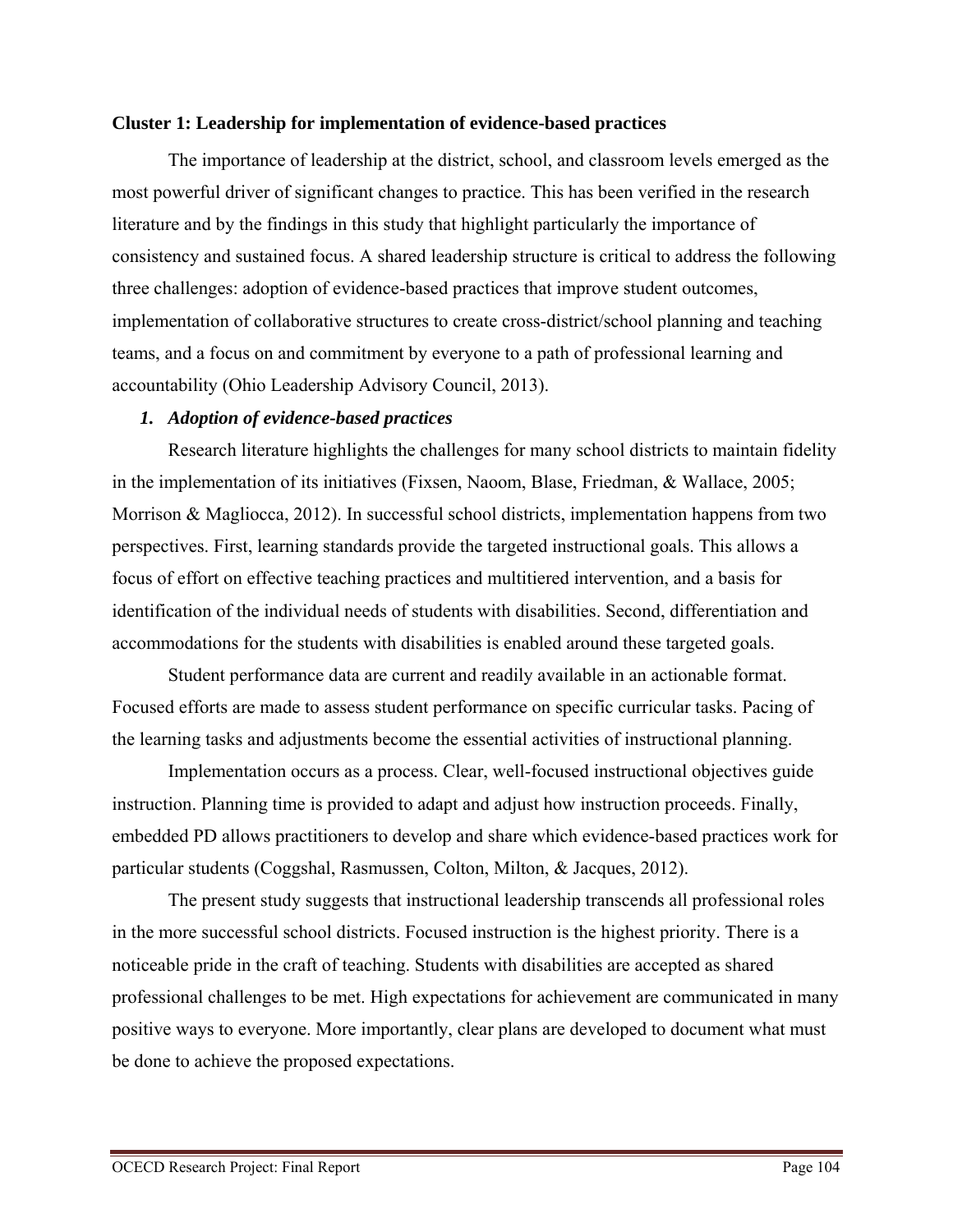# *2. Implementation of collaborative structures to create cross-district/school planning and co-teaching teams*

In successful school districts, collaborative structures are created throughout the organization. Collaborative teams provide coordinated planning between the central administration and the work within each school. In the best circumstances, this collaborative structure allows the flow of strategic information and promotes better planning and commitment.

Implementation of collaborative structures does not come easily. Leadership must create opportunities for these efforts. The need for closer coordination of efforts for students with disabilities, as well as tighter personnel resources, has created a driver for collaborative work. Success requires careful planning and attention to the ways collaboration may be possible. There seems to be focus on co-teaching and multitiered interventions as the basic vehicles. However, the effort extends to collaborative teaming across grade levels or departments. This requires special scheduling efforts to ensure joint planning and problem-solving are possible. As the current study identifies, however, planning time is a scarce commodity in many schools. The more successful LEAs have found creative ways to structure schedules to provide this valuable common time.

Findings from this study indicate that, in the majority of LEAs, teachers are involved in discussing and tracking student progress on common curriculum objectives. The levels of implementation of structures that support these discussions vary considerably between successful LEAs and their less successful counterparts. In several programs, it was apparent that differentiation and accommodations for students with disabilities was occurring frequently. Special education teachers benefited from a clearer understanding of the resources needed to provide students with disabilities with access to the core curriculum, and general education teachers benefited not only from discovering strategies that improve learning for students with disabilities but also for any student who is struggling academically. The study revealed general agreement that such an approach enhances the performance of these students in the common curriculum core and the performance testing that follows.

Accountability may be one of the most difficult barriers to overcome. Fundamentally, accountability begins with an attitude of attending to what is needed and changing one's approach when necessary. If a shared responsibility for students with disabilities emerges, there is greatly enhanced opportunity for teachers to more closely examine student performance data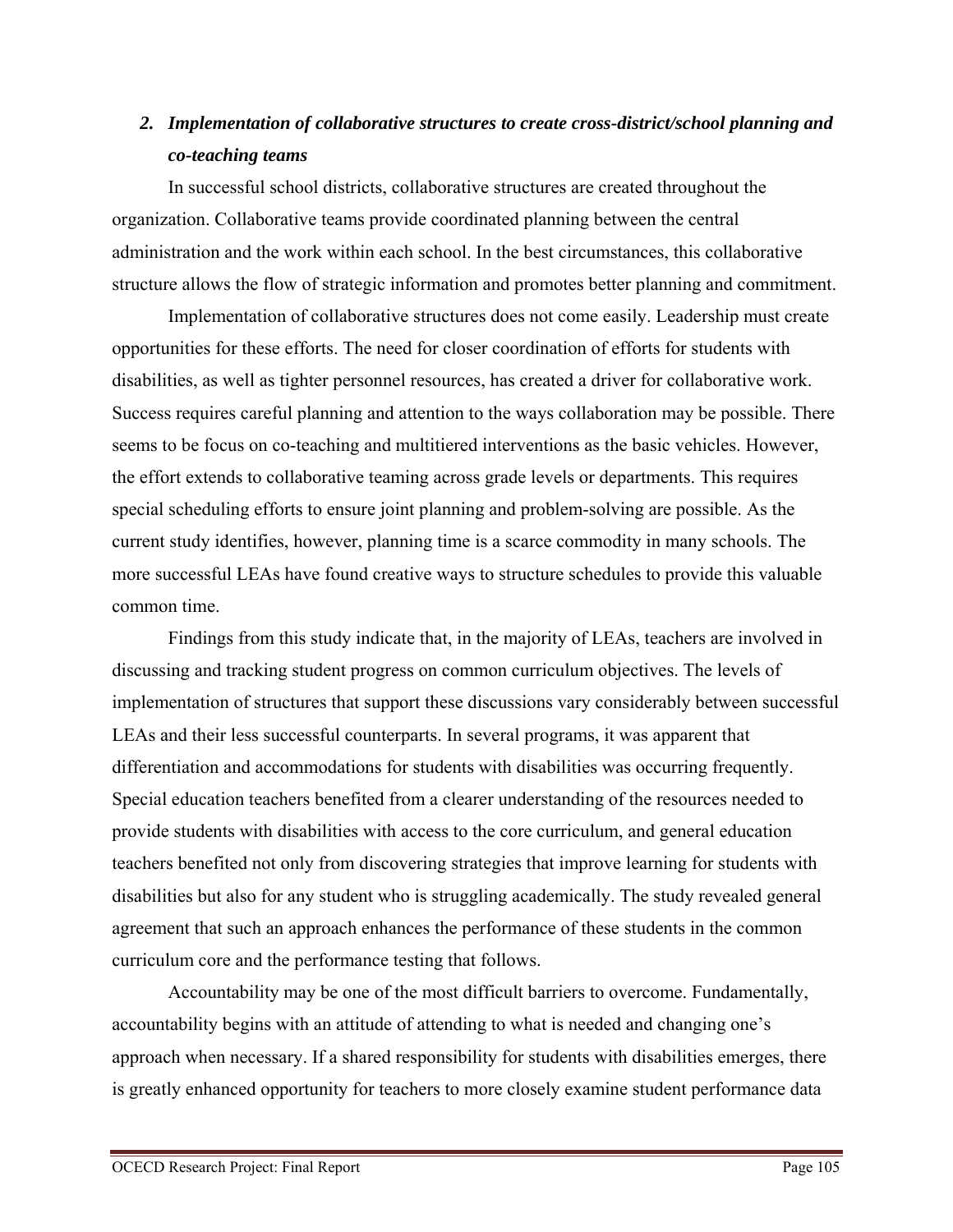and reflect on what works and what needs to be modified. However, without support and encouragement from key leadership personnel, implementation of collaborative structures is unlikely. In successful school districts, there is a great deal of attention paid to development of such structures and maintenance of continuity.

# *3. Focus and commitment of everyone to a path of professional learning and accountability*

Collaborative teaming and co-teaching require important new capabilities (Holdheide & Reschly, 2008; Holdheide, 2013). Teachers from the more successful schools reported perceptions of their being better prepared for these strategies. Successful school districts address teachers' needs and ongoing changes in the educational landscape using PD. Leadership focuses the limited time and resources available for PD among many competing initiatives.

Findings from this study reinforce findings from the literature review that students with disabilities, to be successful, must be exposed to the core curriculum. To be successful in teaching all students, teachers must clearly understand the structure of the core curriculum standards as the basis of their work. Special education teachers must be proficient in accessing and teaching a broad array of general curricula. Their understanding and skill allow the necessary accommodations for students with disabilities to be made. General educators must be able to differentiate their instructional approach to create a successful experience for the students with disabilities. Teachers voiced concern about their roles and skills to implement these new demands.

If teachers were already prepared to assume their roles in a modern classroom, the focus could be concentrated more on implementation and accountability. With staff turnover and changing priorities from year to year, implementation of new and essential instructional strategies tends to suffer. Successful school districts work very hard to make these skills an accepted way to work with all students. Current research and policy recommendations provide guidance for practice. For example,

- Implementation science provides a basis in research for the critical importance of implementation and guidance grounded in what is known about relevant components and conditions of implementation (Fixsen et al., 2005).
- The Institute of Education Sciences provides a central, independent, and trusted source of scientific evidence of what works in education (see www.whatworks.ed.gov).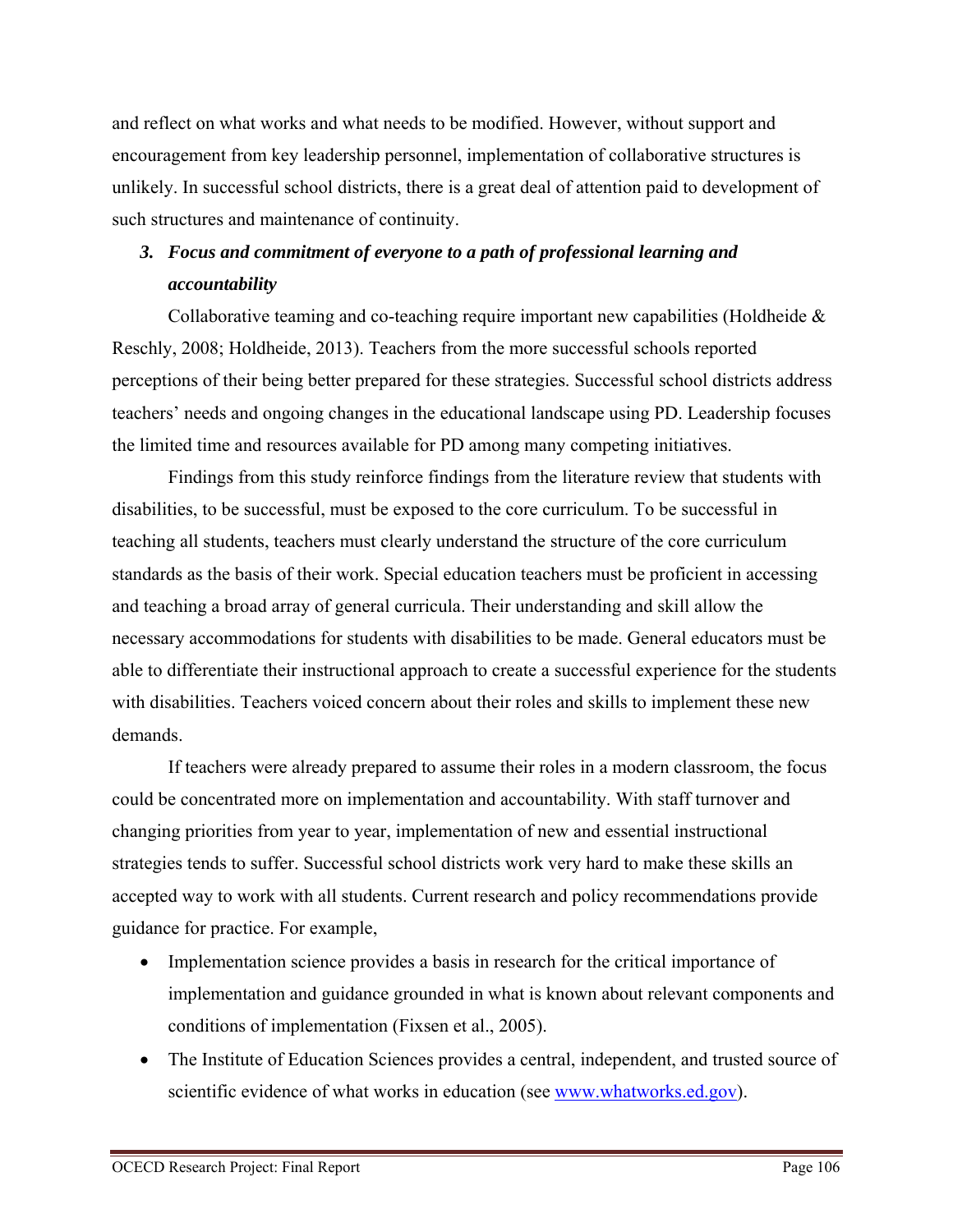- Consensus connects research to results on the attributes of school leadership that work (Marzano, Waters, & McNulty, 2005).
- Consensus connects research to results on the art and science of effective instruction (Johnson, Perez, & Uline, 2013; Marzano, 2007).

# **Recommendation: Implementation**

*Develop leadership capacity for implementation of evidence-based practices at the district and school levels, with an emphasis on consistency and sustained focus.* 

# **Cluster 2: Special Education and General Education Alignment**

### *1. Multitiered systems of intervention and supports*

Most if not all of the LEAs studied were implementing multitiered systems of interventions and supports. Many of the less successful LEAs were moving toward the same path although these efforts were either at their very beginning or the LEAs were not sure how to proceed. Few called their systems RtI. A lesson from this study is that LEAs may not need a formal RtI process but may benefit from careful implementation and monitoring of multitiered systems of intervention that involve all faculty (general and special educators) with a focus on the student rather than the process. Current research and policy recommendations provide guidance for practice. For example,

- Response to Intervention, or Response to Instruction (RtI), is seen as a viable strategy for closing the achievement gap (Martinez, Nellis, & Prendergast, 2006).
- RtI establishes a unique role for special education and special educators within the larger education system (Council for Exceptional Children, 2007).
- The National Association of State Directors of Special Education (NASDE) provides a comprehensive review of research related to both traditional and more recent approaches to RtI to inform local decision-making. Companion blueprints for implementation at the school and district levels also are provided (Elliott & Morrison, 2008; Griffiths, Parson, Burns, VanDerHeyden, & Tilly, 2007; Kurns & Tilly, 2007).
- Research-based reading interventions in grades K-3 have been synthesized for practice (Scammacca, Vaughn, Roberts, Wanzek, & Targesen, 2007).
- Research-based mathematics instruction for students that have difficulty learning mathematics have been synthesized for practice (Gersten, Chard, Jayanthi, Baker,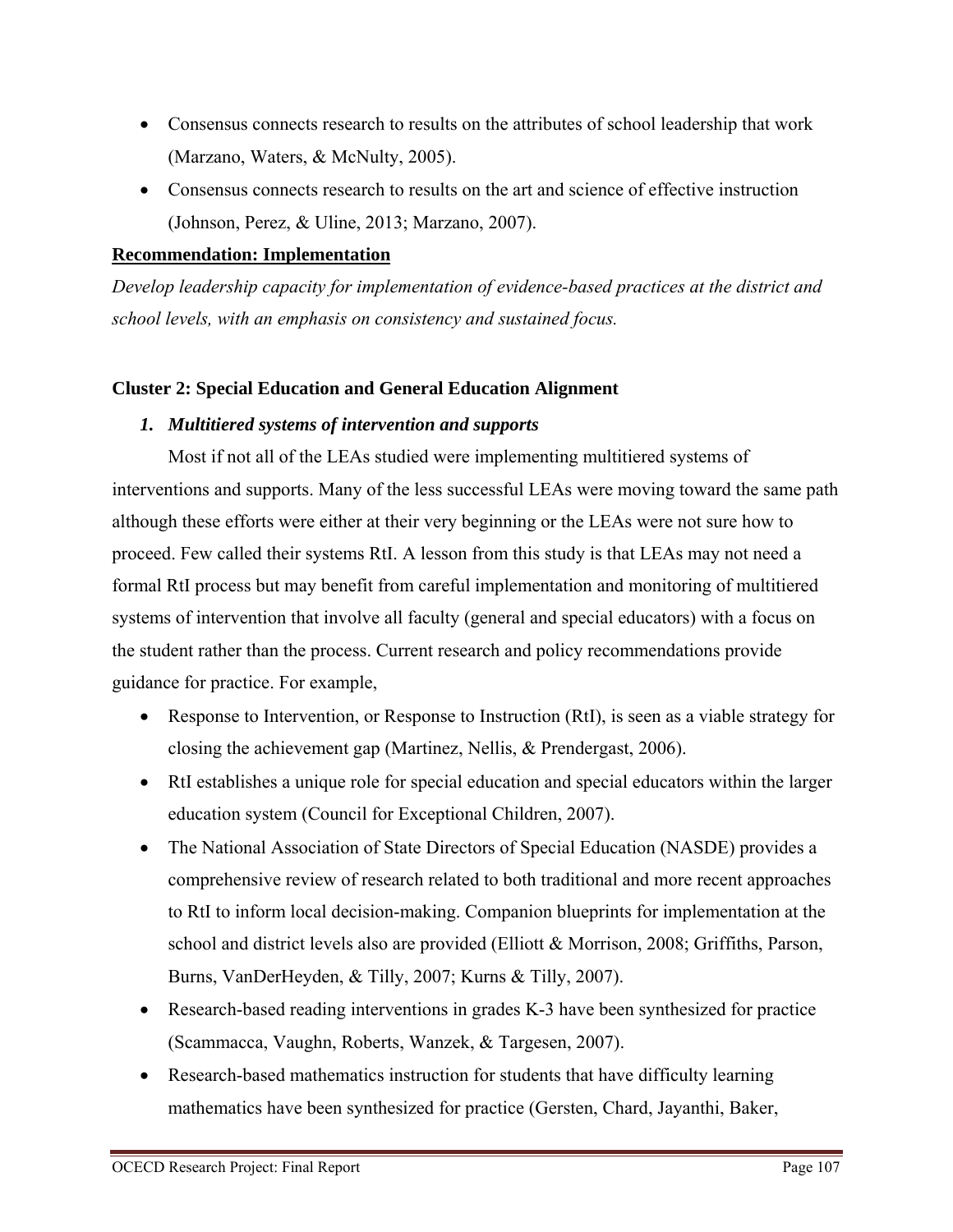Morphy, & Flojo, 2008).

 Research-based interventions for struggling adolescent readers have been synthesized for practice (Scammacca, Vaughn et al., 2007).

# **Recommendation: Multitiered Systems of Interventions and Supports**

*Fully implement multitiered systems of intervention and supports and use data to inform continuous improvement and redesign.* 

*2. Co-teaching* 

The presence of co-teaching and, in particular, the more experienced co-teaching partnerships was observed in higher performing districts that participated in this study. The most effective models integrate general education competencies related to content and high quality instruction with special education competences related to individualized instruction. This interface will become increasingly important as Ohio implements new learning standards incorporating instructional shifts and new online assessments with implications for accommodations.

Research shows that collaboration between general and special educators benefits the quality of instruction and supports for students with disabilities as well as students without disabilities. Teachers involved in collaborative partnerships often report increased feelings of worth, renewal, partnership, and creativity. These are among the findings of a metasynthesis of co-teaching research conducted by Scruggs, Mastropieri, and McDuffle (2007) and summarized by the National Dissemination Center for Children with Disabilities (NICHY).

The most common co-teaching variations outlined in the research are

- One teaches, one assists: One teacher leads the lesson for the whole class, while the other teacher provides support and behavioral management to individual students or small groups.
- Station teaching: The co-teachers provide individual support to students at learning stations set up around the classroom.
- Parallel teaching: Co-teachers present the same or similar material to different groups of students in the same classroom.
- Alternative teaching: For a limited period of time, one teacher provides specialized instruction to a small group of students in a different location.
- Team teaching (or interactive teaching): Both co-teachers share curriculum planning,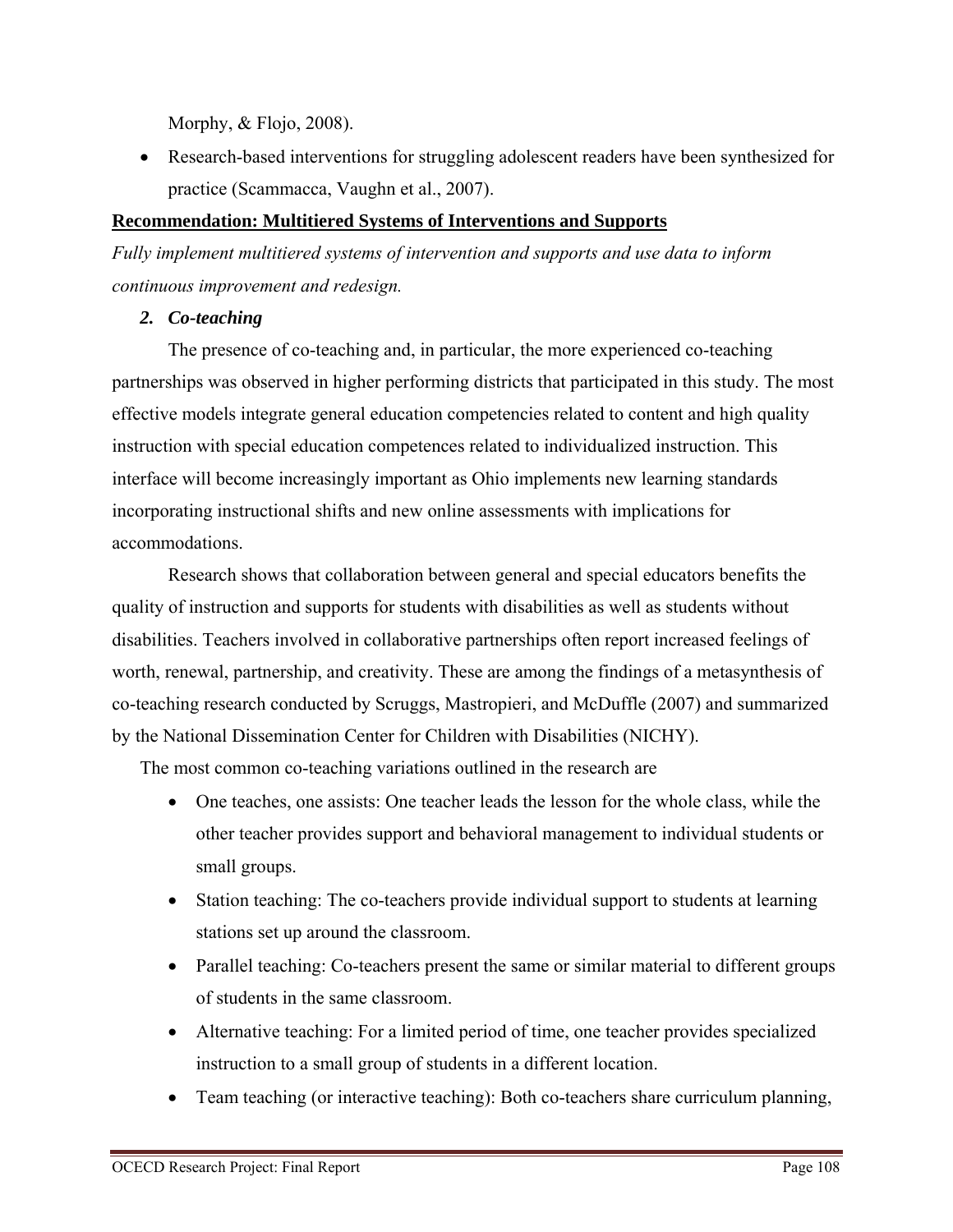teaching, and other classroom responsibilities equally.

### **Recommendation: Co-teaching**

*Fully implement co-teaching models that enable access to the general education curriculum and intentional collaboration between special education and general education teachers. Use data to inform continuous improvement and redesign.* 

# *3. Teacher preparation and professional development*

The role of special education teachers has shifted, and it is clear that the challenge cannot be addressed by PD alone. There is a need to rethink the scope and depth of teacher preparation and PD for intervention specialists as well as general education teachers.

Three key findings from this study highlight the need to re-examine teacher preparation programs. First, LEAs feel the need to invest heavily in PD, despite the fact that many teachers arrive with Masters' degrees. Additionally, there is a perception, particularly at the administrative leadership level, that teachers are focused on the "students in the middle" and feel uneasy dealing with special needs students, be they gifted and talented or students with learning disabilities. Further, the extent of inclusion of students with disabilities in general education, and their exposure to the general curriculum, was a factor that distinguished high- and lower performing sites.

Current recommendations in this area, based on research and policy priorities, provide guidance for practice. For example,

- Construct a new model for preparation of special education teachers in which special education is recognized as a legitimate contributor to RtI implementation, providing Tier 3 instruction as well as collaboratively planning Tier 2 instruction with their general education colleagues (Brownell, Sindelar, Kiely, & Danielson, 2010).
- Construct innovation configurations around new essential components such as inclusive services models; collaborative teaming/planning; collaborative skills; access to the general education curriculum/universal design for learning; access to the general curriculum/differentiated instruction; learning strategies, classroom organization and behavior management, scientifically based reading instruction; family involvement; and student self-determination and collaboration (Holdheide & Reschly, 2008).
- Generate teaching effectiveness with job-embedded professional learning in teacher evaluation (Coggshal, Rasmussen, Colton, Milton, & Jacques, 2012).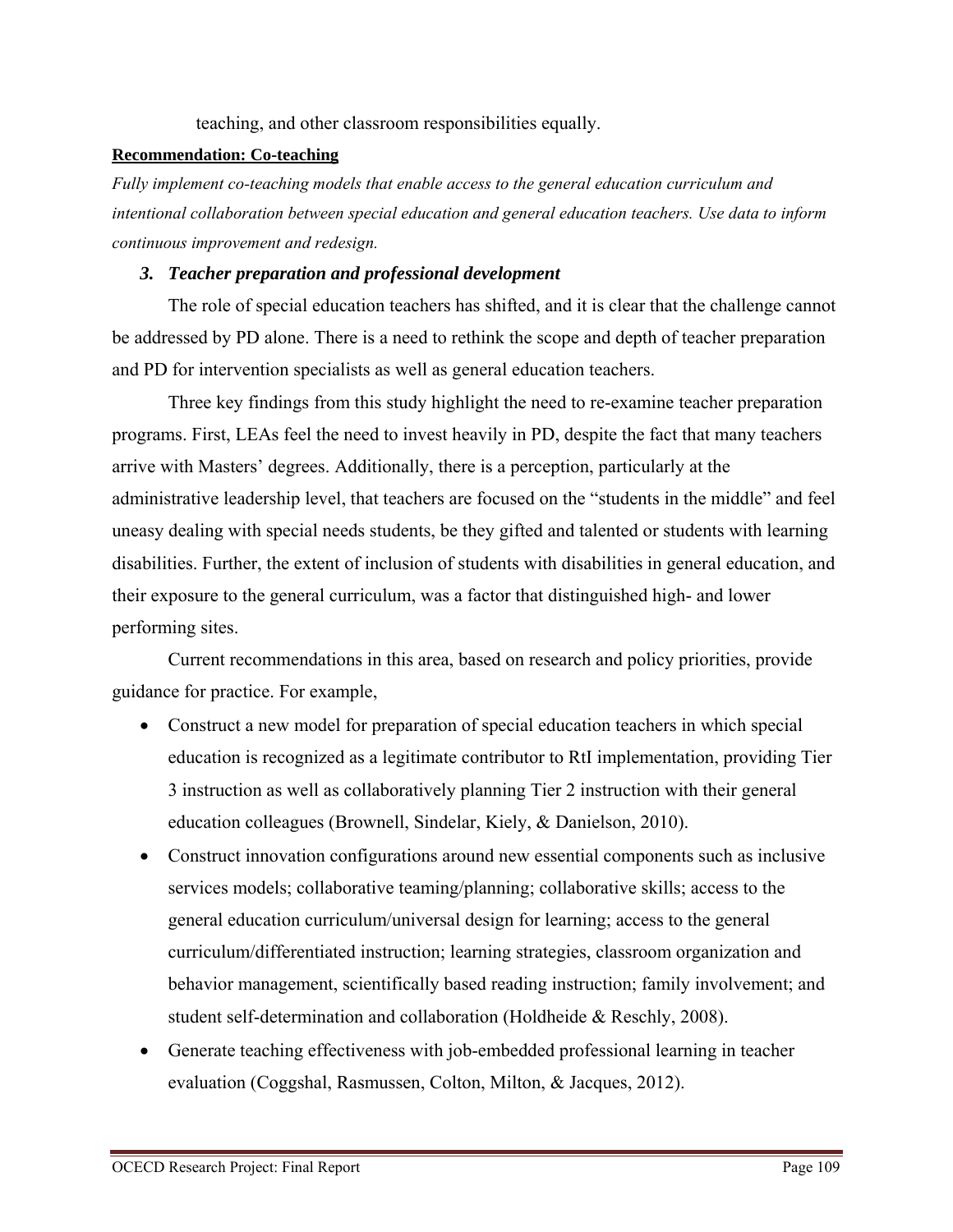- Design inclusive building educator evaluation systems that support students with disabilities (Holdheide, 2013).
- Recognize the unique and complex role of special education teachers in new teacher evaluation systems (Council for Exceptional Children, 2012; Holdheide, Browder, Warren, Buzick, & Jones, 2012).

# **Recommendation: Teacher Preparation**

*Redesign teacher preparation programs to prepare students more completely for competencies needed to work collaboratively within inclusive settings, including new roles and responsibilities for intervention specialists and differentiated instruction for general education teachers.* 

# **Recommendation: Professional Development**

*Provide collaborative PD opportunities including supports for job-embedded professional learning in inclusive settings.* 

# **Cluster 3: Leveraged Focus**

# *1. Early literacy*

Findings from this study confirm the critical role of early intervention and early identification of students' needs and abilities. Early literacy proficiency is a known predictor of later school success, and an essential component of early intervention strategies. Recent legislation strengthens the longstanding third-grade guarantee to give greater emphasis to reading instruction in early grades. The significance of early identification and intervention for students with disabilities is highlighted in this study, both in the synthesis of successful practices noted in similar large-scale studies as well as findings from the current study of Ohio schools. Wellestablished instructional practices in the pre-K through grade three were noted in the higher performing districts as a strategy by which to meet the individual needs of diverse learners.

Current research and policy recommendations provide guidance for practice. For example,

• The Institute of Education Sciences (IES) provides a synthesis of what has been learned from research grants on early intervention and childhood education funded by the IES National Center for Education Research and National Center for Special Education Research and published in peer-reviewed outlets through June 2010 (Diamond, Justice, Siegler, & Snyder, 2013).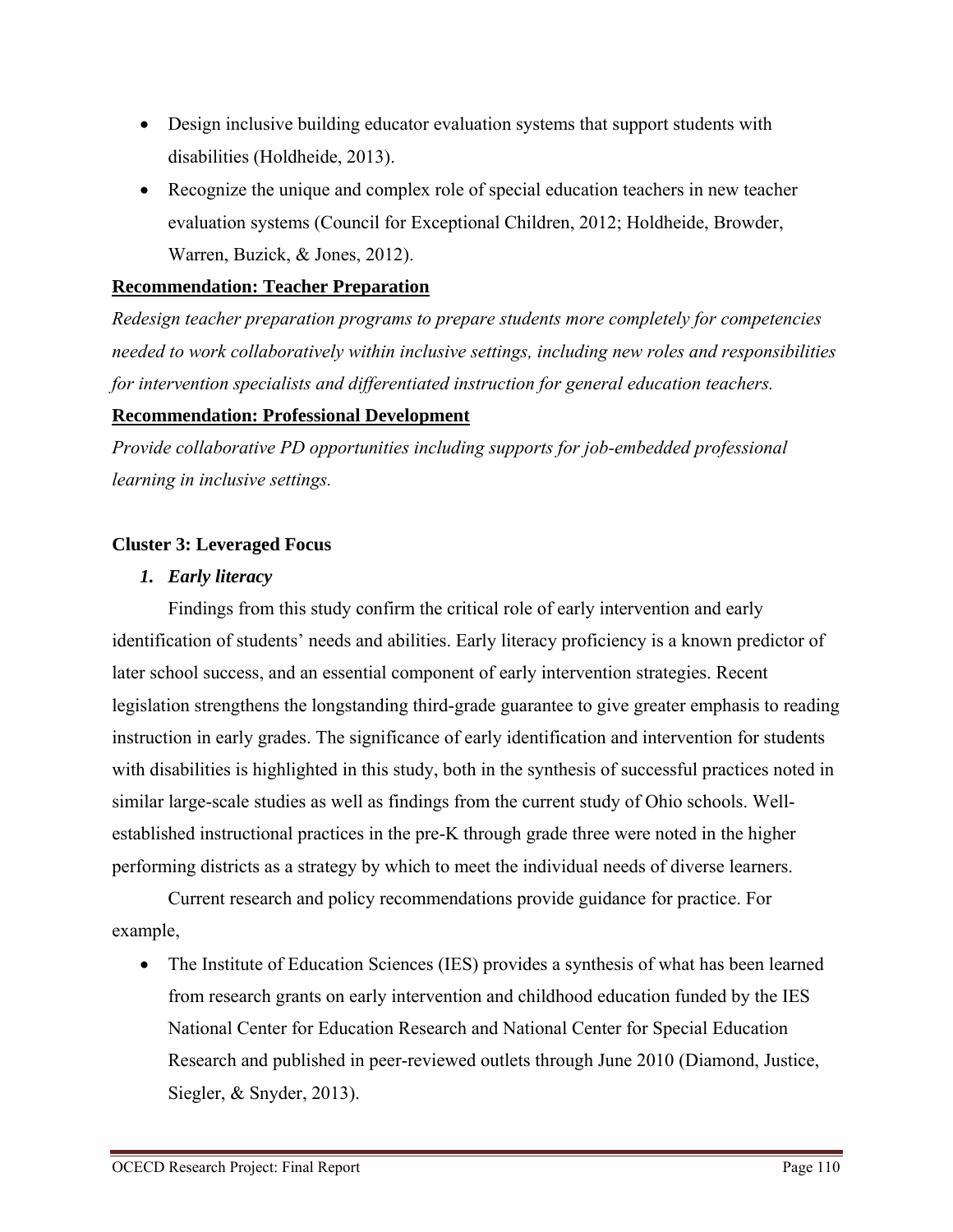- The Emily Hall Tremaine Foundation and Campaign for Grade-Level Reading presents a comprehensive report and action plan to help children with dyslexia/learning disabilities reach grade-level reading proficiency (Fiester, 2013a).
- The NAESP Foundation Task Force on Learning provides a vision and action steps for transforming education across the pre-K–grade three (National Association of Elementary School Principals, 2010).
- The Annie E. Casey Foundation provides updated research that underscores the urgency of ensuring that children develop proficient reading skills by the end of third grade, especially those living in poverty or in impoverished communities (Fiester, 2013b).

# **Recommendation: Early Literacy**

*Focus attention and commitment on students with disabilities within the context of early literacy initiatives and the new third-grade reading guarantee. Implement evidence-based practices and use data for continuous improvement. Draw from the most current early intervention research and incorporate findings.* 

# *2. Postsecondary readiness*

Preparation of students for postsecondary options is central to work of schools. This readiness is the outcome indicator that predicts later success in life. For students with disabilities, the pathway may be toward career readiness, college readiness, or both. Choices are often complicated. In the current study, when asked questions about programs available for lower functioning students as well as transition practices, partnerships with career-technical education programs were frequently reported by interviewees. These are often operated in collaborative arrangements and require increased coordination to ensure high-quality pathways to success for students with disabilities.

The College and Career Readiness and Success Center (CCRS) at American Institutes for Research provides guidance for practice on a number of related topics. For example,

- Strategies to prepare students with disabilities and special needs for college and career, including examples of current programs and policies that help students with disabilities to transition successfully to college and career (Brand, Valent, & Danielson, 2013).
- How social and emotional learning (SEL) can help students to be college- and careerready, including examples of initiatives and programs and outcomes and measures that can be used to assess SEL programming (Dymnicki, Sambolt, & Kidron, 2013).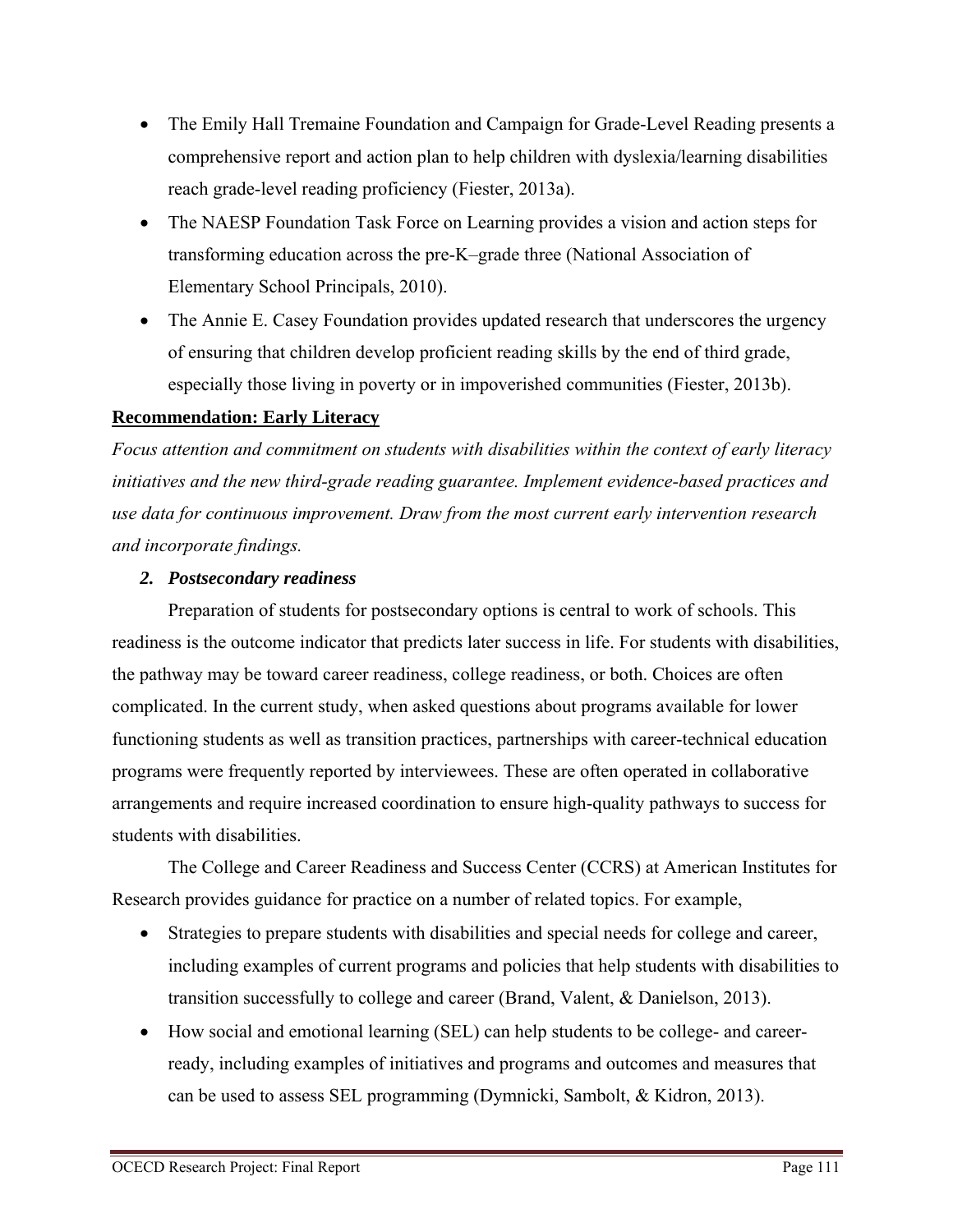- How career and technical education (CTE) can help students be college- and career-ready (Brand, Valent, & Browning, 2013).
- How to synthesize, organize, and evaluate an increasingly complicated and crowded field of college and career readiness initiatives (Lebow, Harris, & Smerdon, 2012).

## **Recommendation: Postsecondary Readiness**

*Focus attention and commitment on students with disabilities within the context of college and career readiness initiatives and new graduation requirements. Implement evidence-based practices and use data for continuous improvement. Draw from the most current research and incorporate findings.* 

# *3. Parent partnerships*

The current study found that the more successful districts were located in communities that prized education and were engaged. The key was not so much what the schools did to engage parents but how the community reacted to the schools. Indeed, the schools that appeared to be doing more for parent engagement were those that described their parents as disengaged. This is often a multilayered challenge that overlaps issues of poverty and distressed families and communities. Solutions are not easy.

A body of evidence on parent engagement and innovative student-centered strategies can be drawn from the research. For example,

- Henderson and Mapp (2002) provide a synthesis of 51 studies about the impact of family and community involvement on student achievement and effective strategies to connect schools, families, and community.
- WestEd's Academic Parent-Teacher Teams (APTT) put a new and effective twist on parent-teacher interaction that gives parents new ways to understand their children's progress, prepares teachers to coach parents on key concepts each child is expected to master at each grade level, helps parents to understand that they are a key part of the process, sets specific short-term academic goals and shows how to work on them at home (WestEd, 2013).
- Woodruff and Jennings (2012) provide a construct for development of strategies of intentional family engagement when implementing RtI as a means to connect family and communities to school and district academic goals for students.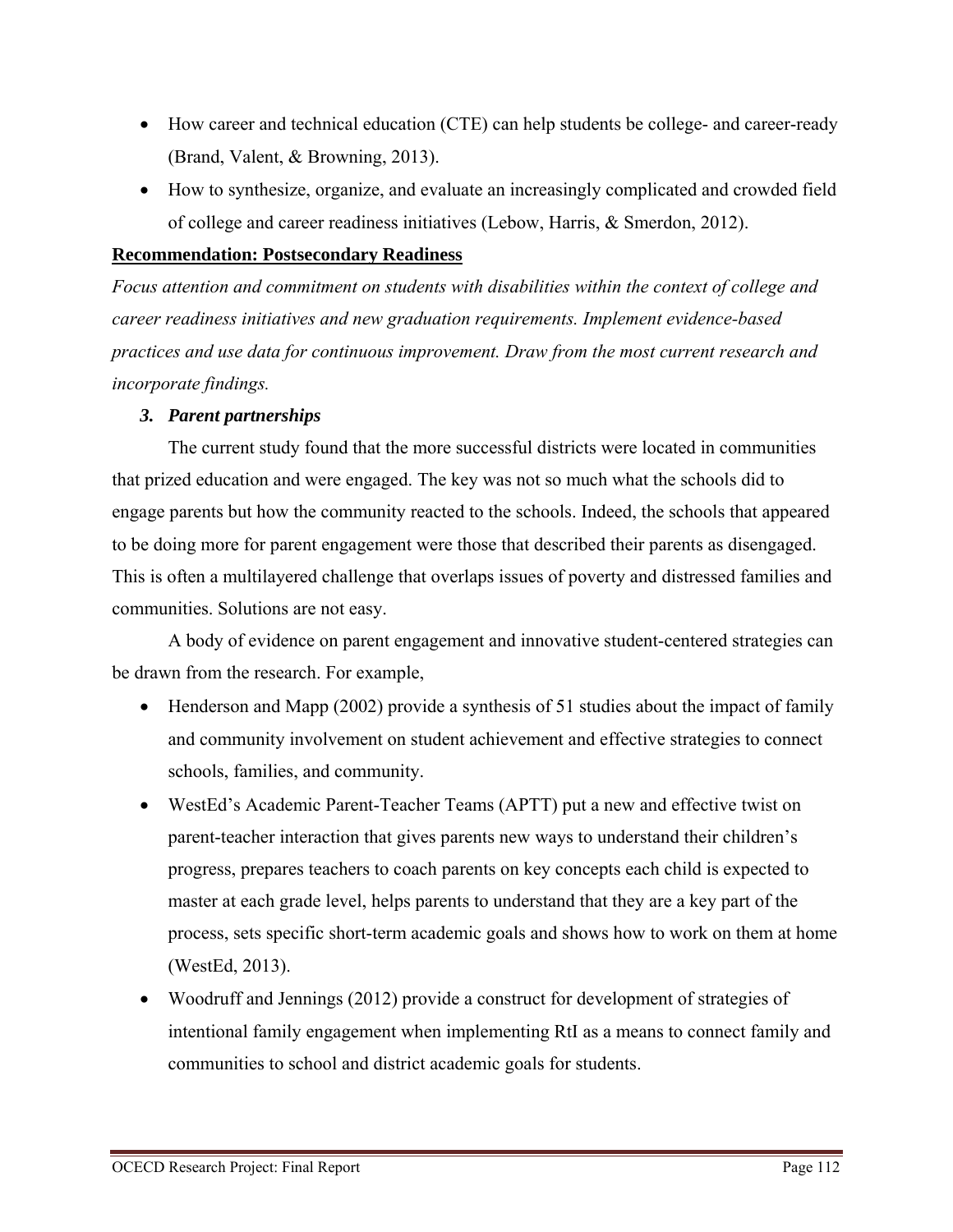# **Recommendation: Parent Partnerships**

*Focus attention and commitment on partnerships that strengthen parental capacity to support student learning and make informed decisions for and with their children with disabilities.* 

# **Recommendations for Further Research**

This comparative case study approach has served well to uncover and confirm several findings about school resources and processes that differentiate school districts in their ability to meet the needs of students with disabilities. The challenge and benefit of research is that when it answers one question, it may raise three or four new ones. Therefore, this report concludes with some suggestions for further research that would continue on the path of learning more about what works for students with disabilities in Ohio. The recommendations support OCECD plans for a subsequent study that incorporates special education growth analysis for high-, middle-, and low-achieving schools. Further study also could inform new special education requirements for results driven accountability (RDA) outlined by the U.S. Department of Education, Office for Special Education Programs (OSEP).

The following suggested focus areas are based on what has been learned from the current study and the need to respond to the evolving system of educational reform initiatives. The suggestions are framed in the form of research questions for subsequent studies using rigorous methods.

Teacher Perceptions: The perception scales used in this initial case study (i.e., in the areas of vision, teacher support, technology, behavior management, curriculum/interventions, inclusion, use of data, and community/family involvement) revealed marked contrasts between groups of teachers in the high and low LEAs. Research can explore the question: What is the best way to improve these scales while considering their use as self-assessment tools for districts seeking improvements in their readiness to serve students with disabilities?

Value-Added Consequences: As Ohio embarks on value-added approaches for assessment and accountability for schools and school personnel, research is need to address the question, what can be learned that gives us the best picture about how students with disabilities fare on these metrics, how do schools accommodate these growth measures into their process and achievement reporting, and how are the results attributed to the qualities of general and special education teachers? What are the unfolding and likely future consequences?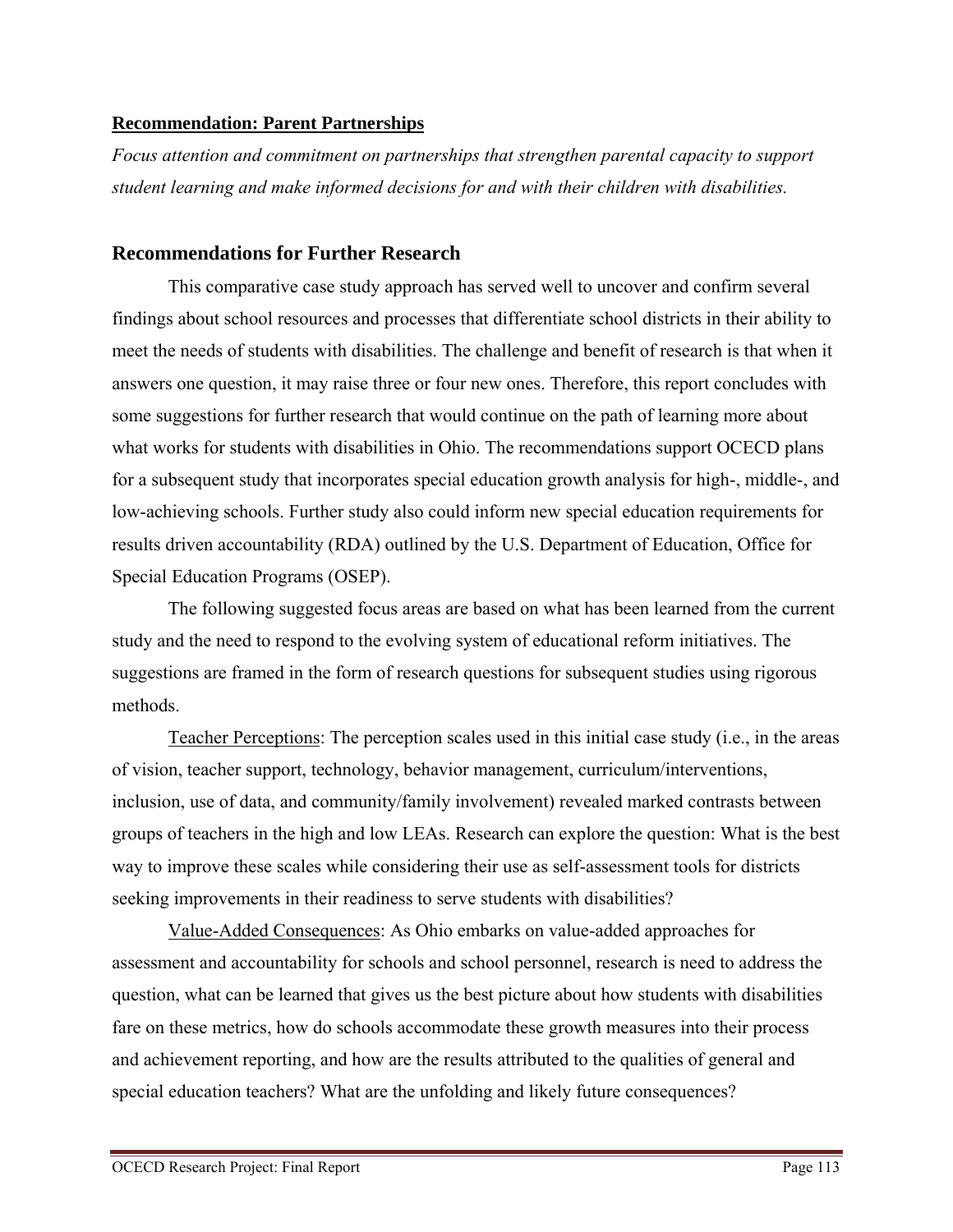Individualized Education Programs (IEPs) Process: How can the IEP process for students with disabilities become more focused and accountable for each child's learning and take less time and resources to prepare, monitor, and update? Challenges for evolution of the IEP process include incorporation of Student Learning Objectives (SLOs) and student growth measures for value-added assessment and accountability; implementation of standards that incorporate new elements of the Ohio Learning Standards and shifts in practice for ELA/literacy and math; more limited guidelines for use of accommodations with new online assessments; transition planning; and forging stronger parent partnerships.

Pre-K–3 Literacy Development: As Ohio embarks on its statewide Third-Grade Reading Guarantee initiative, how the initiative will impact students with disabilities' retention and performance, and the match of school resources to the needs of each of these students? Also, what are the prior learning conditions that most clearly differentiate those students with disabilities who require retention and additional interventions from those who do not?

Postsecondary Readiness: In light of Ohio's new report card and graduation requirements, coupled with an increased focus on college or career readiness, what are the challenges faced by LEAs in ensuring—and documenting—that their students with disabilities are well prepared to move on from high school into the world of work or further education and training? Also, how are LEAs working with CTE schools (and others) to align the skills acquired by the students in CTE settings with Ohio's New Learning Standards?

Promising Technologies: What kinds of educational technology and e-Learning strategies (including blended learning) are yielding the most promising results for students with disabilities?

Finding Efficiencies: In what ways do LEAs—as well as ODE and others—ensure compliance with the myriad statutory and regulatory provisions for special education in ways that are most efficient and improve productivity?

Open Enrollment: What are the reasons for student movement and what are the consequences? Open enrollment was not a topic in the present study, but interviewees volunteered comments about this policy. Statements may reflect the unintended consequences of open enrollment. Some receiving (successful) LEAs were concerned that they were receiving increased numbers of needy students who will eventually exceed the teachers' ability to provide them with quality education. This process also could weaken community engagement, as the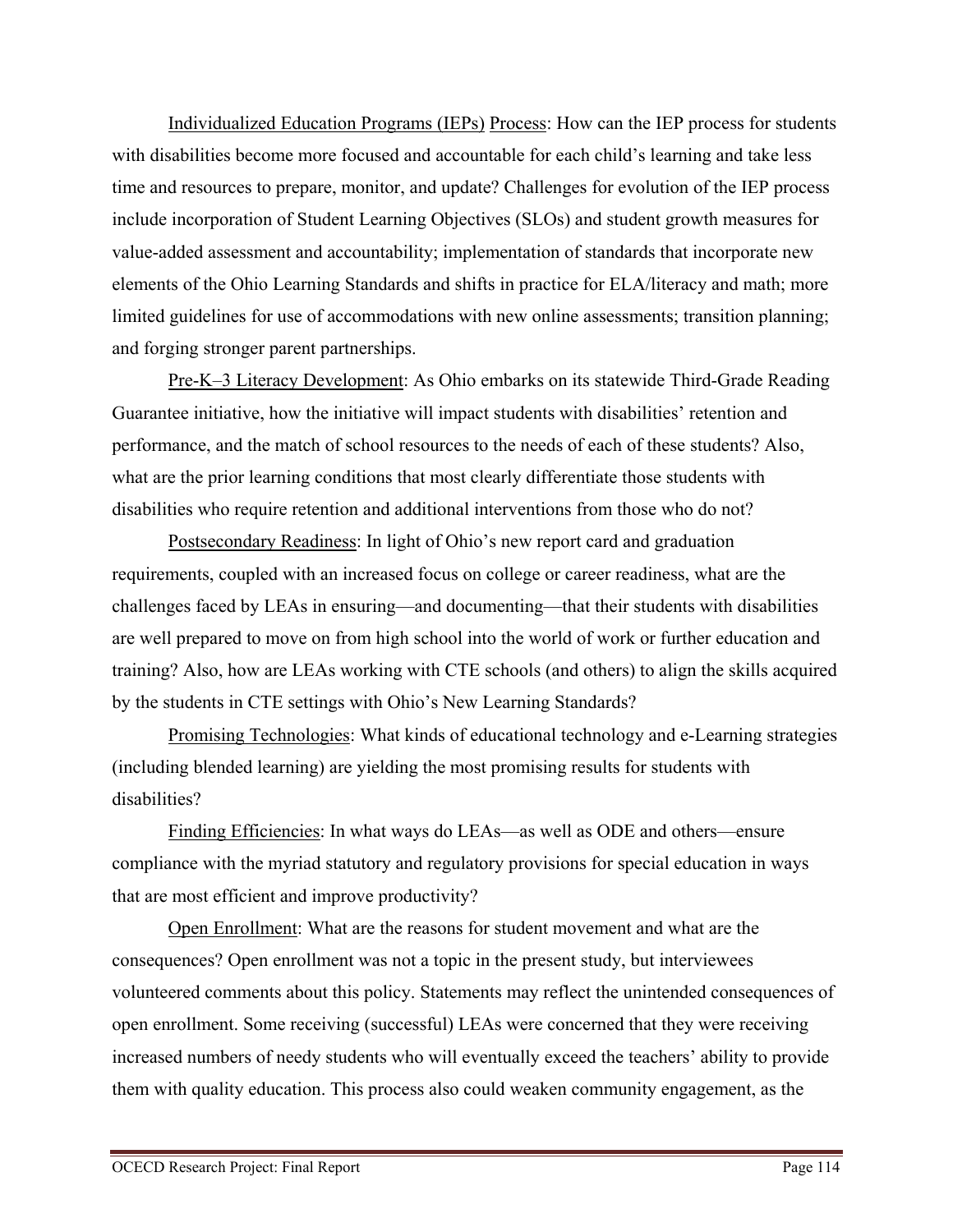community may become dispersed. Alternatively, the parting (less successful) LEA perceives that the best students are leaving while the neediest students are staying (or being refused by the receiving LEAs). A longitudinal analysis that tracks students' movement across districts could document selectivity trends, especially for students with disabilities. Case studies of districts with open enrollment agreements and large demographic shifts in student populations could shed light on the reasons for student movement and its consequences.

Parent Choice: How does the school system support parents to be full partners in making Free Appropriate Public Education (FAPE) decisions in the best interests of their children? As parents are afforded more and more choices in terms of how and where their child with a disability will be best served (scholarships, vouchers, open-enrollments, community schools, home-schooling, etc.), what are the most salient considerations and values they use in making such choices? How do parents acquire and filter the information available to them to consider the array of possible choices of services for their children?

# **In summary**

ODE and OCECD planned the OCECD Research Project with the purpose of enhancing understanding of the practices that are aligned with positive educational outcomes for students with disabilities. The research team conducted a rigorous, albeit exploratory, study that compares and contrasts practices used in successful and less successful school districts across the state. Findings were analyzed within and across typologies to highlight those practices that are unique to school districts where students with disabilities are attaining high performance levels on state assessments. Study findings, conclusions, and recommendations can be used as foundations for policies and practices that further successful education for students with disabilities in Ohio.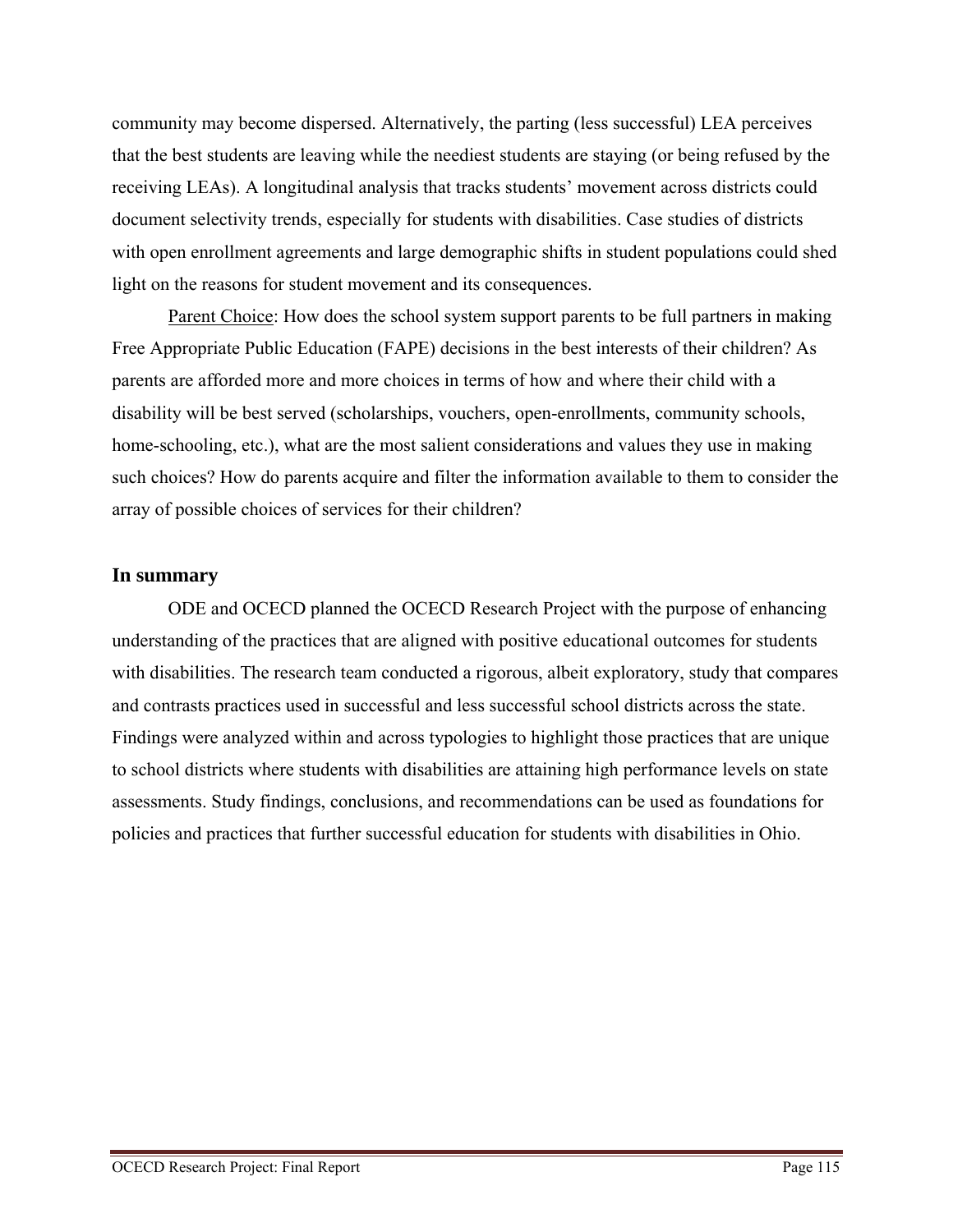# **REFERENCES**

- Brand, B., Valent, A., & Danielson, L. (2013, March). *Improving college and career readiness for students with disabilities.* Washington, DC: College & Career Readiness & Success Center at American Institutes for Research.
- Brownell, M. T., Sindelar, P. T., Kiely, M. T., & Danielson, L. C. (2010). Special education teacher quality and preparation: Exposing foundations, constructing a new model. *Exceptional Children, 76*(3), 357-377.
- Christensen, C. M., Horn, M. B., & Johnson, C. W. (2008). *Disrupting class: How disruptive innovation will change the way the world learns.* New York, NY: McGraw-Hill.
- Coggshal, J., Rasmussen, C., Colton, A., Milton, J., & Jacques, C. (2012, May). *Generating teaching effectiveness: The role of job-embedded professional learning in teacher evaluation: A research and policy brief.* Washington, DC: National Comprehensive Center for Teacher Quality.
- College & Career Readiness & Success Center at American Institutes for Research. (2013, March). *Improving college and career readiness by incorporating social and emotional learning.* Washington, DC: Author.
- College & Career Readiness & Success Center at American Institutes for Research. (2013, March). *Improving college and career readiness for students with disabilities*. Washington, DC: Author.
- Council for Exceptional Children. (2007, October). *CEC position on response to intervention (RTI): The unique role of special education and special educators.* Arlington, VA: Author. Retrieved from http://www.eric.ed.gov/PDFS/ED499403.pdf
- Council for Exceptional Children. (2012). *CEC position on special education teacher evaluation.*  Arlington, VA: Author. Retrieved from http://www.cec.sped.org/~/media/Files/Policy/CEC%20Professional%20Policies%20and %20Positions/just%20TE%20position.pdf
- Fixsen, D. L., Naoom, S. F., Blase, K. A., Friedman, R. M., & Wallace, F. (2005). *Implementation research: A synthesis of the literature*. Tampa, FL: University of South Florida.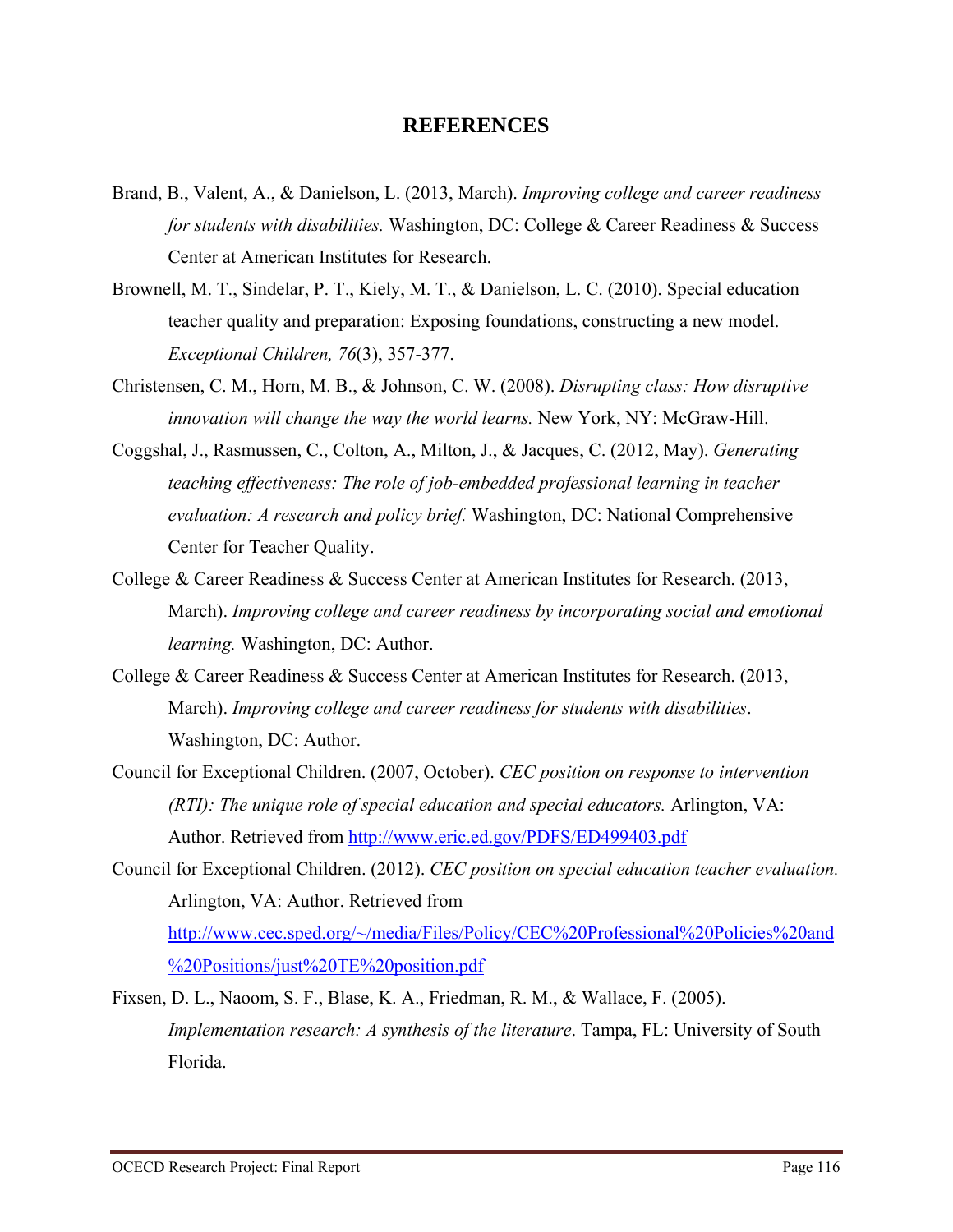- Gersten, R., Chard, D. J., Jayanthi, M., Baker, S. K., Morphy, P., & Flojo, J. (2008). *Mathematics instruction for students with disabilities or difficulty learning mathematics: A synthesis of the intervention research.* Portsmouth, NH: Center on Instruction at RMC Research Corporation.
- Griffiths, A. J., Parson, L. B., Burns, M. K., VanDerHeyden, A., & Tilly, W. D. (2007). *Response to intervention: Research for practice.* Alexandria, VA: National Association of State Directors of Special Education.
- Henderson, A., & Mapp, K. (2002). A new wave of evidence: The impact of school, family, and community connections on student achievement. Retrieved from www.sedl.org/connections/resources/evidence.pdf
- Holdheide, L. (2013). Inclusive design: Building educator evaluation systems that support students with disabilities. *Special Issues Brief.* Washington, DC: Center on Great Teachers & Leaders at American Institutes for Research.
- Holdheide, L. R., Browder, D., Warren, S., Buzick, H., & Jones, N. (2012). *Summary of using student growth to evaluate educators of students with disabilities: Issues, challenges, and next steps.* Washington, DC: National Comprehensive Center for Teacher Quality, Council of Chief State School Officers, Education Testing Services (ETS). Retrieved from http://www.isbe.state.il.us/peac/pdf/using\_student\_growth\_summary0112.pdf
- Holdheide, L. R., & Reschly, D. J. (2008, June). *Teacher preparation to deliver inclusive services to students with disabilities.* Washington, DC: National Comprehensive Center for Teacher Quality.
- Johnson, J. F., Perez, L., & Uline, C. L. (2013). *Teaching practices from America's best urban schools: A guide for school and classroom leaders.* Larchmont, NY: Eye on Education.
- Martinez, R. S., Nellis, L. M., & Prendergast, K.A. (2006). Closing the achievement gap series: Part II, response to intervention: Basic elements, practical applications, and policy recommendations*. Center for Evaluation and Education Policy: Education Policy Brief, 4*(8).
- Marzano, R. J. (2003). *What works in schools: Translating research into action*. Alexandria, VA: Association for Supervision and Curriculum Development.
- Marzano, R. J. (2007). *The art and science of teaching: A comprehensive framework for effective instruction*. Alexandria, VA: Association for Supervision and Curriculum Development.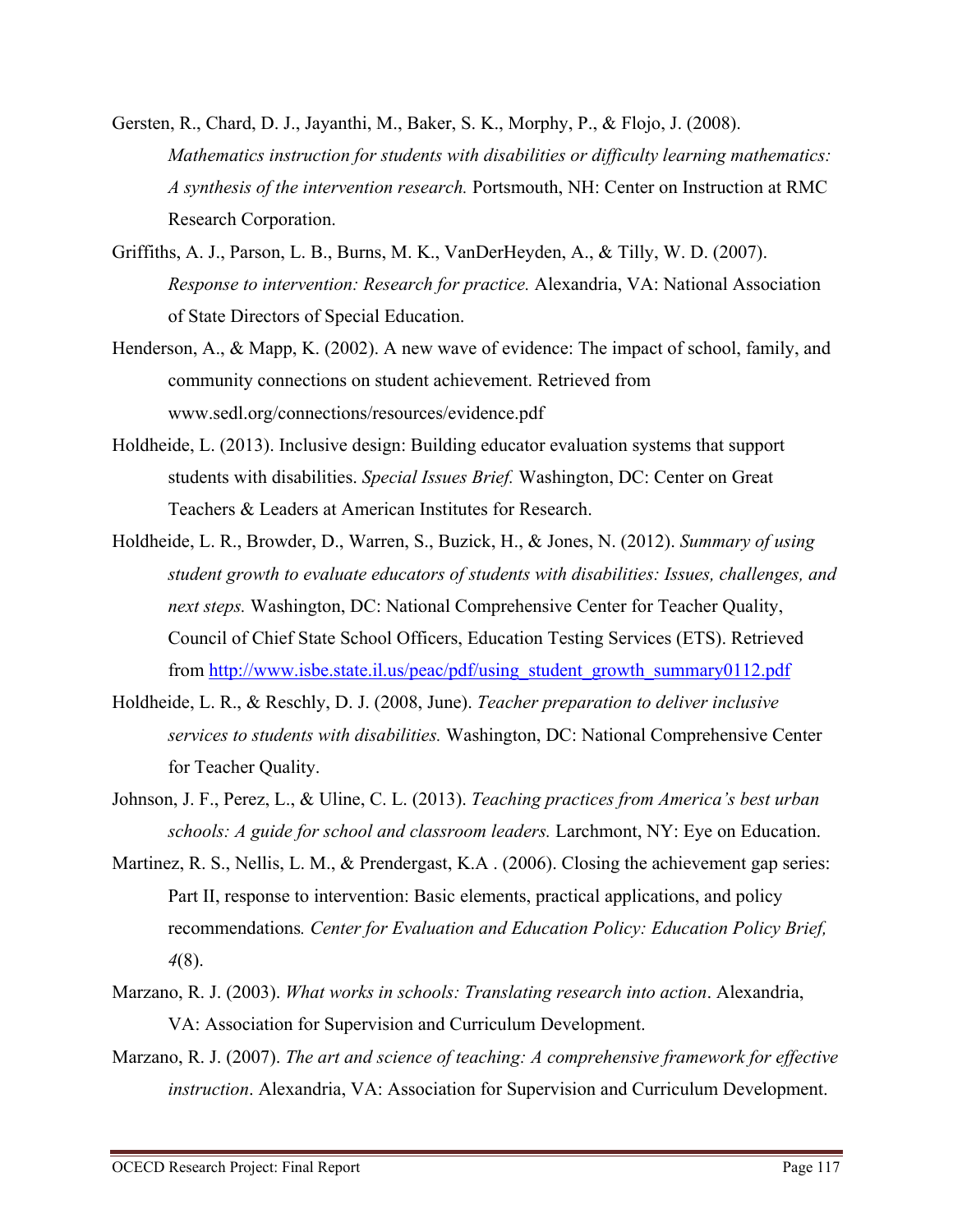- Marzano, R. J., Waters, T., & McNulty, B. (2005). *School leadership that works: From research to results*. Alexandria, VA: Association for Supervision and Curriculum Development.
- Miles, M. B., & Huberman, A. (1994). *Qualitative data analysis: An expanded sourcebook* (2<sup>nd</sup> ed). Thousand Oaks, CA: Sage.
- Morrison, J., & Magliocca, L. (2012). *Evaluation of Ohio's state personnel development grant (SPDG): Final report.* Columbus, OH: Ohio Department of Education, Office for Exceptional Children.
- Ohio Coalition for the Education of Children with Disabilities (2012, December). *OCECD FY 2014-2015 special education system improvement recommendations*. Marion, OH: Author.
- Ohio Department of Education. (2012). *Ohio community schools annual report for 2011-12.*  Retrieved from

ftp://ftp.ode.state.oh.us/community%20schools/Sponsor%20Annual%20Reports%20FY2 012/Educational%20Service%20Center%20of%20Central%20Ohio.pdf

- Ohio Department of Education. (2013). *Ohio's part B: Annual performance report for 2011- 2012.* Retrieved from http://education.ohio.gov/getattachment/Topics/Special-Education/State-Performance-Plan/Ohio-2010-2011-APR-Revised-April-2012.pdf.aspx
- Ohio Department of Education, Office for Exceptional Children. (2012). *Narrative description of grant activity: Special education evaluation proposal.* Columbus, OH: Author.
- Ohio Longitudinal Transition Study. (2012, Spring)*. Annual state report: Ohio Department of Education, Office for Exceptional Children*. Columbus, OH. Retrieved from http://education.ohio.gov/getattachment/Topics/Special-Education/Students-with-Disabilities/Operational-Standards-and-Guidance/Ohio-Longitudinal-Transition-Study- %28OLTS%29/2012-OLTS-Annual-State-Report.pdf.aspx
- Patton, M. Q. (2008). *Qualitative evaluation and research methods* (4<sup>th</sup> ed.). Newbury Park, CA: Sage.
- Proposed Straight A Program Overview & Update, July 2, 2013, FY 2014-2015 Biennial budget bill, Am. Sub. House Bill 59.
- Sanders, K., Jurich, S., Mittapalli, K., & Taylor, L. (2013). *Evidence-based practices in special education: A review of the literature*. Marion, OH: Ohio Coalition for the Education of Children with Disabilities.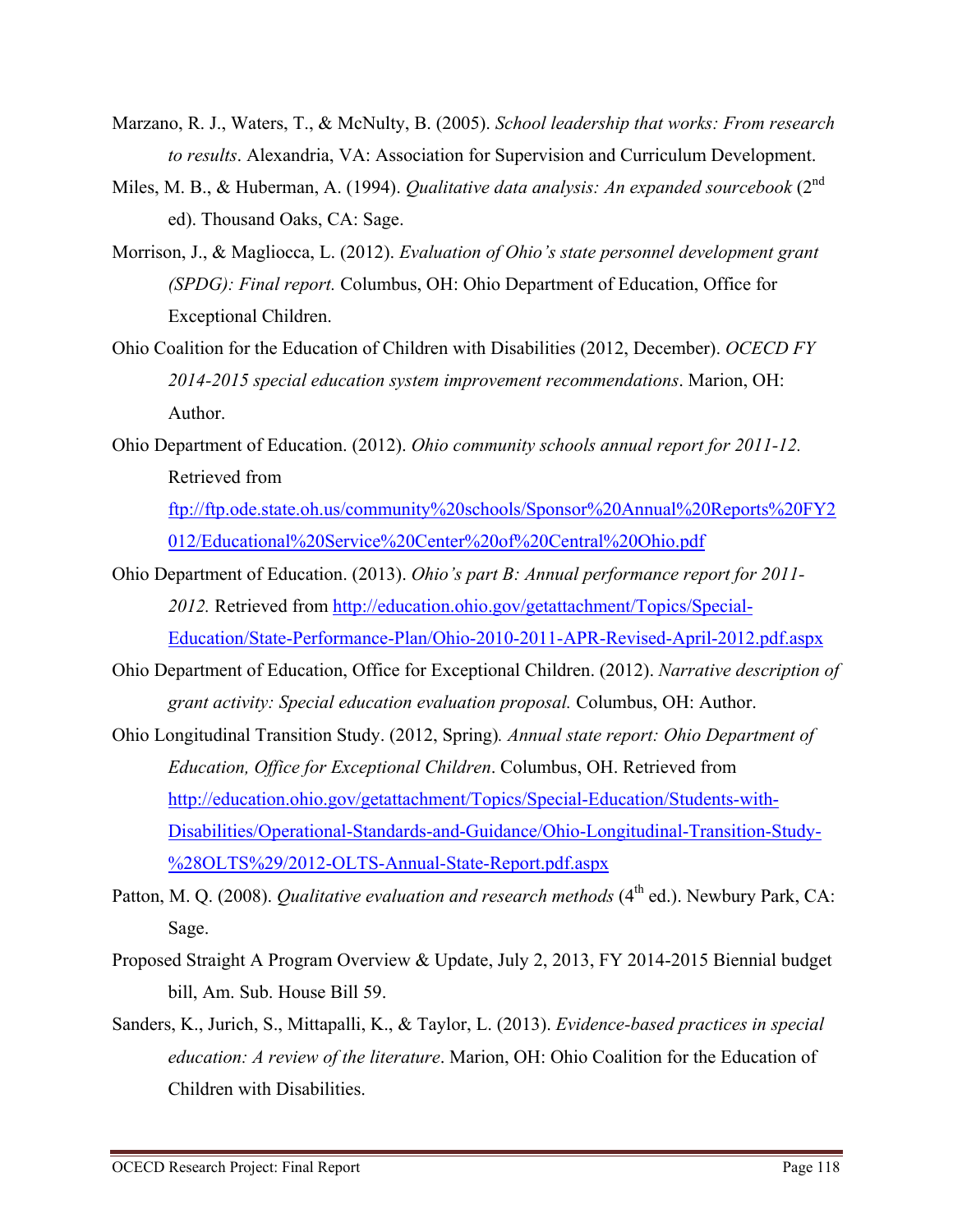- Scammacca, N., Roberts, G., Vaughn, S., Edmonds, M., Wexler, J., Reutebuch, C. K., & Targesen, J. K. (2007). *Interventions for adolescent struggling readers: A meta-analysis with implications for practice.* Portsmouth, NH: Center on Instruction at RMC Research Corporation.
- Scammacca, N., Vaughn, S., Roberts, G., Wanzek, J., & Targesen, J. (2007). *Extensive reading interventions in grades K-3: From research to practice.* Portsmouth, NH: Center on Instruction at RMC Research Corporation.
- Scruggs, T. A., Mastropieri, M. A., & McDuffie, K. A. (2007). Co-teaching in inclusive classrooms: A metasynthesis of qualitative research. *Exceptional Children, 73*(4), 392- 416.
- Woordruff, D., & Jennings, D. A. (2012). *RtI & family engagement: A construct for intentionality.* Washington, D.C.: National Center on Response to Intervention at American Institutes for Research. Retrieved from http://www.rti4success.org/webinar/rtifamily-engagement-construct-intentionallity-4651
- Yin, R. K. (2009). *Case study research: Design and methods* (Applied Social Research Methods). Thousand Oaks, CA: Sage.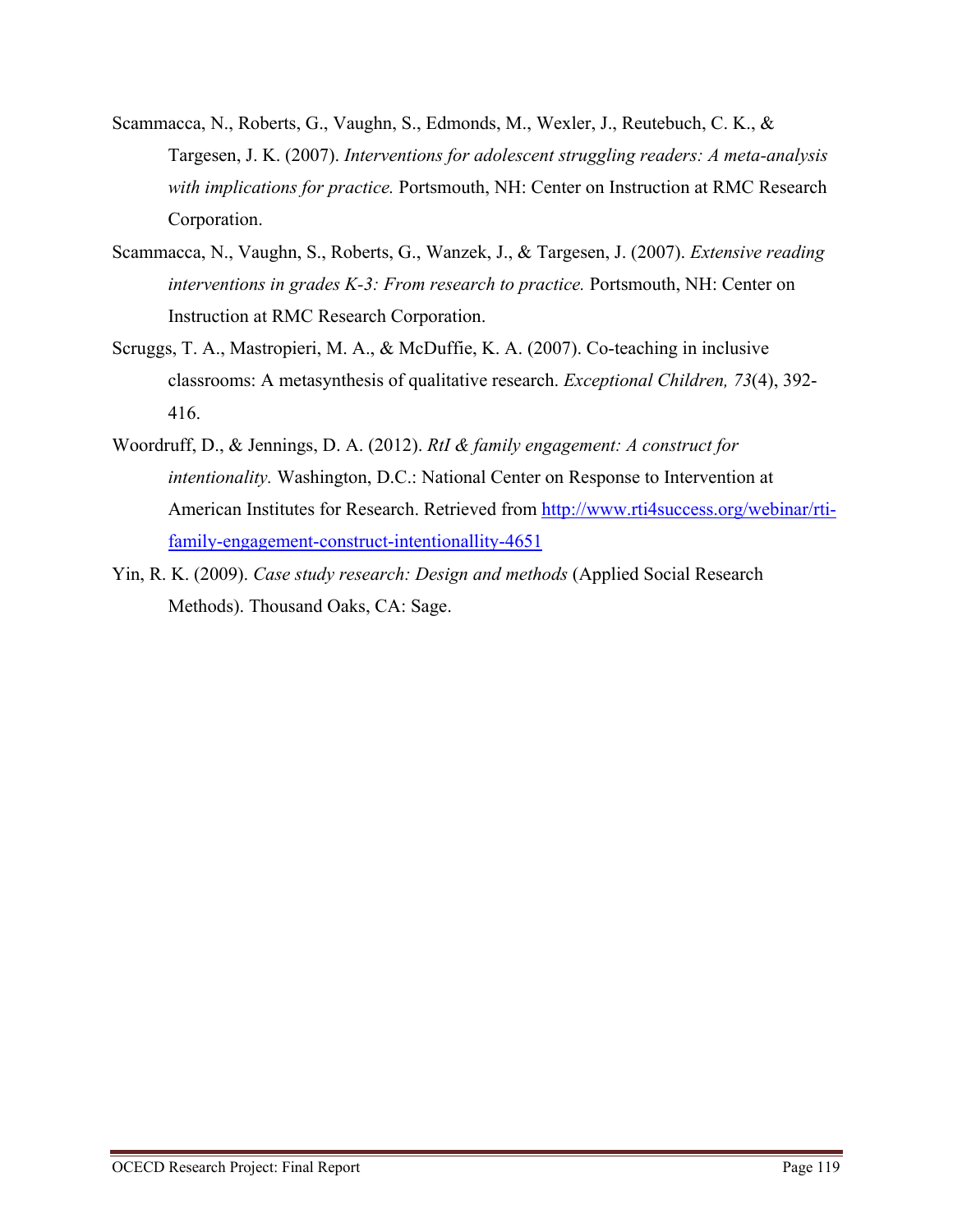# **APPENDIX A: DEFINITIONS**

This appendix provides readers with short definitions of terms frequently used throughout the report. These terms indicate initiatives or processes that are familiar to people involved with Ohio's educational system and/or special education but may be new to readers from other states or areas of expertise.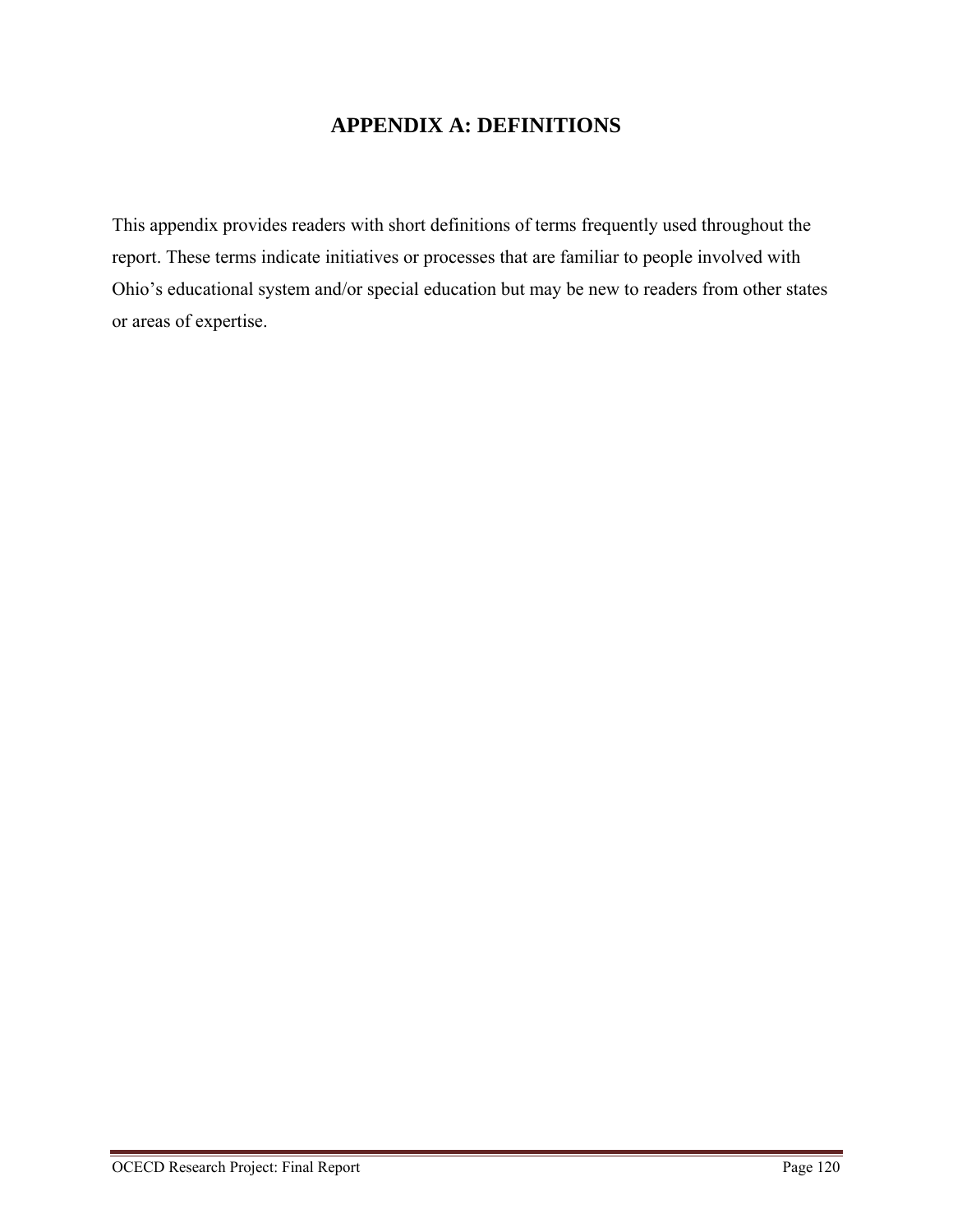| <b>Term</b>                                         | <b>Definition</b>                                                                                                                                                                                                                                                                                                                                                                                                                                                                                                                                                                                                                              | For further information                                          |
|-----------------------------------------------------|------------------------------------------------------------------------------------------------------------------------------------------------------------------------------------------------------------------------------------------------------------------------------------------------------------------------------------------------------------------------------------------------------------------------------------------------------------------------------------------------------------------------------------------------------------------------------------------------------------------------------------------------|------------------------------------------------------------------|
| <b>Career Technical</b><br>Education (CTE)          | In Ohio, every high school student has the opportunity to enroll in a career<br>and technical education course of study. This means that in addition to<br>rigorous academic requirements, students take specific classes in their chosen<br>field. Engineering, healthcare, computer graphics, auto technology, and<br>culinary arts are just a few of the 16 career fields in which Ohio high school<br>students can enroll. This specialized education is delivered in career centers or<br>in the local high school, depending on where the student lives in Ohio. Many<br>career-technical programs also offer adult workforce education. | http://www.ohioacte.org                                          |
| Co-teaching                                         | An instructional strategy whereby special education and general education<br>teachers work together in the same classroom and share the planning and<br>delivery of instruction.                                                                                                                                                                                                                                                                                                                                                                                                                                                               | http://nichcy.org/schoolage/effectiv<br>e-practices/co-teaching  |
| Educational<br><b>Service Centers</b><br>(ESCs)     | Established by an act of the Ohio General Assembly in 1914, the ESCs are<br>county-wide agencies that offer training and services to the LEAs and schools<br>within boundaries. Many ESCs operate programs that are too specialized for<br>the small LEAs they serve.                                                                                                                                                                                                                                                                                                                                                                          | http://www.oesca.org/                                            |
| Individualized<br><b>Education Program</b><br>(IEP) | For each child with a disability, a written statement that is developed,<br>reviewed, and revised in an annual meeting with school personnel, parents,<br>and sometimes the student. Ohio's "standards-based IEP" includes (but is not<br>limited to) documentation of measurable goals and objectives, special<br>instructional factors, specially designed services, extent of participation in<br>general education (least restrictive environment), test accommodations, and<br>postsecondary transition.                                                                                                                                  | http://www.EdResourcesOhio.org                                   |
| Intervention<br>Specialists (IS)                    | This term is applied to special education teachers who are licensed in Ohio as<br>intervention specialists for Mild/Moderate Educational Needs,<br>Moderate/Intensive Educational Needs, Hearing Impaired, or Visually<br>Impaired.                                                                                                                                                                                                                                                                                                                                                                                                            | http://education.ohio.gov/Topics/Te<br>aching/Educator-Licensure |
| Local Report Card                                   | Local school and district report cards have been based primarily to report how<br>well students performed on state tests (OAA and OGT) with performance<br>labels of Excellent with Distinction, Excellent, Effective, Continuous<br>Improvement, Academic Watch and Academic Emergency. The 2013-14<br>school and district report cards will grade schools and districts using an A-F<br>letter grade system in six broad categories: achievement of students, measured<br>against national standards of success; gap-closing, indicating whether students<br>in all racial and demographic groups are making gains in reading and math;      | http://newreportcard.education.ohio.<br>$g$ ov                   |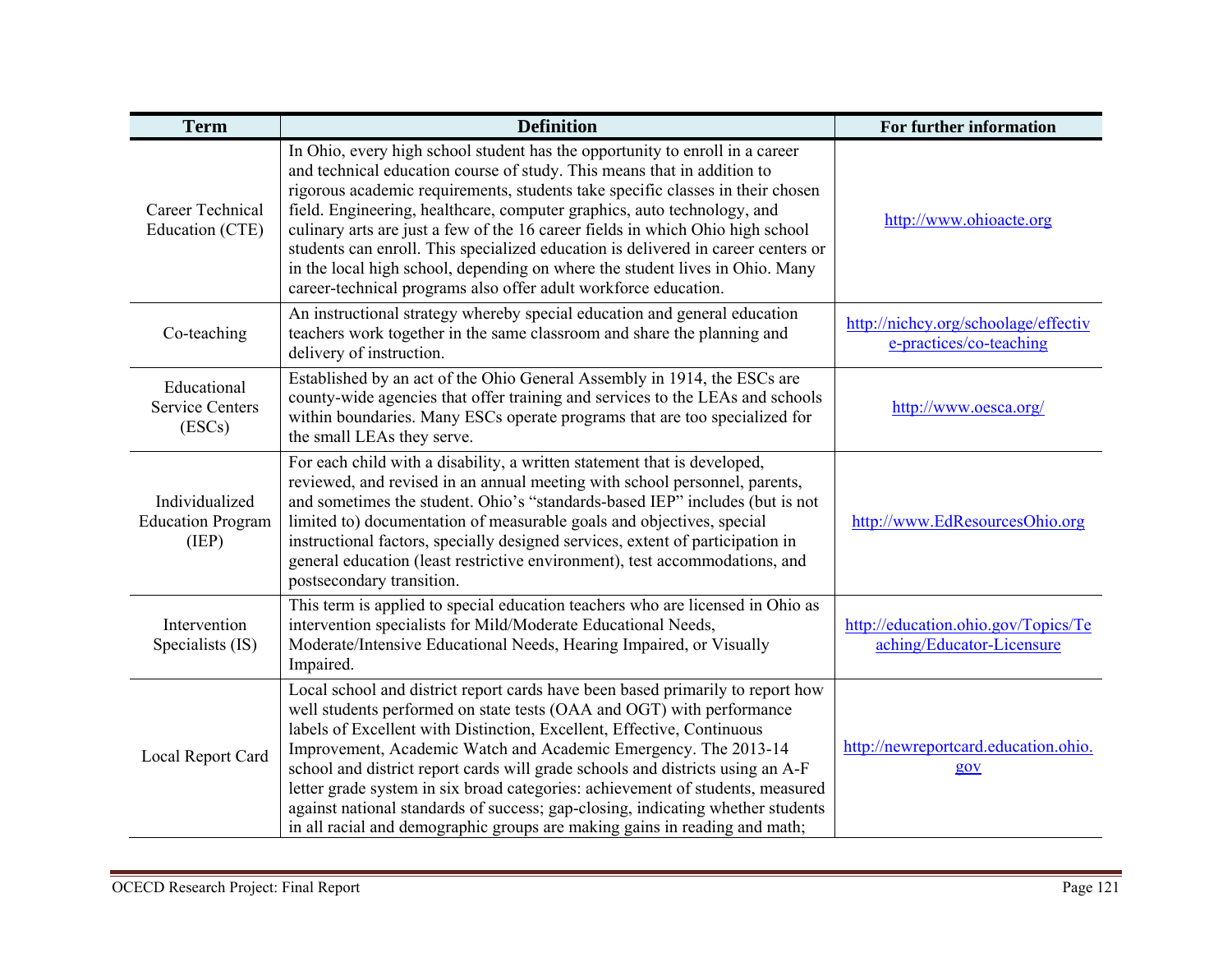| <b>Term</b>                             | <b>Definition</b>                                                                                                                                                                                                                                                                                                                                                                                                                                                                                                                                                                                                                                                                                                                                                                                                   | For further information                                                                                                                                                        |
|-----------------------------------------|---------------------------------------------------------------------------------------------------------------------------------------------------------------------------------------------------------------------------------------------------------------------------------------------------------------------------------------------------------------------------------------------------------------------------------------------------------------------------------------------------------------------------------------------------------------------------------------------------------------------------------------------------------------------------------------------------------------------------------------------------------------------------------------------------------------------|--------------------------------------------------------------------------------------------------------------------------------------------------------------------------------|
|                                         | graduation rate, which tells communities whether all students are graduating<br>on time; progress, which indicates whether students of all abilities are<br>growing academically; K-3 literacy, which indicates the extent to which<br>kindergarten through grade 3 students are reading at or above grade level; and<br>preparation for success, which signifies whether students are ready for college<br>and careers. There will be a grade for each measure within a category, and<br>those combined grades will result in an overall grade for the category. A<br>school or district's overall grade will be assigned by combining its grades in<br>all six categories. Although grading in most categories begins in August 2013,<br>an overall grade for each category will not be issued until August 2015. |                                                                                                                                                                                |
| Ohio Achievement<br>Assessment<br>(OAA) | Statewide assessments for grades 3-8 measure students on what they know<br>and are able to do in English language arts, mathematics, social studies, and<br>science. OAA English and mathematics are conducted with students in grades<br>3-8, and OAA science and social studies are conducted with students in grade<br>5 and 8.                                                                                                                                                                                                                                                                                                                                                                                                                                                                                  | http://ohio3-<br>8.success.ode.state.oh.us                                                                                                                                     |
| Ohio Graduation<br>Test (OGT)           | To pass the OGT is a requirement for students to graduate from high school.<br>The tests include English reading, English writing, mathematics, science, and<br>social studies.                                                                                                                                                                                                                                                                                                                                                                                                                                                                                                                                                                                                                                     | http://ogt.success-ode-sstate-oh-us                                                                                                                                            |
| Ohio Improvement<br>Process (OIP)       | The OIP is based on Ohio's Leadership Development Framework and<br>proposes a structure of district leadership teams (DLTs), building leadership<br>teams (BLTs), and teacher-based teams (TBTs). These teams have clear<br>purpose and roles and have been adopted (with different degrees of success)<br>by the majority, if not all of the visited sites                                                                                                                                                                                                                                                                                                                                                                                                                                                         | http://education.ohio.gov/Topics/Sc<br>hool-Improvement/Ohio-<br><b>Improvement-Process</b><br>http://education.ohio.gov/Topics/Sc<br>hool-Improvement/State-Support-<br>Teams |
| Ohio's New<br>Learning Standards        | In June 2010, the State Board of Education adopted the new standards in<br>English language arts and mathematics, the results of a multistate effort. The<br>board also adopted more rigorous versions of Ohio's academic content<br>standards in science and social studies. All four sets of standards will<br>underpin teaching in Ohio classrooms by 2014-15, but schools are encouraged<br>to begin using the standards now to prepare students for corresponding<br>assessments that will begin in 2014-15. Development of the new online<br>assessments is underway in partnership with a 22-state consortium<br>(http://www.parcconline.org/) for next-generation K-12 assessments in<br>English and mathematics.                                                                                           | http://www.corestandards.org/                                                                                                                                                  |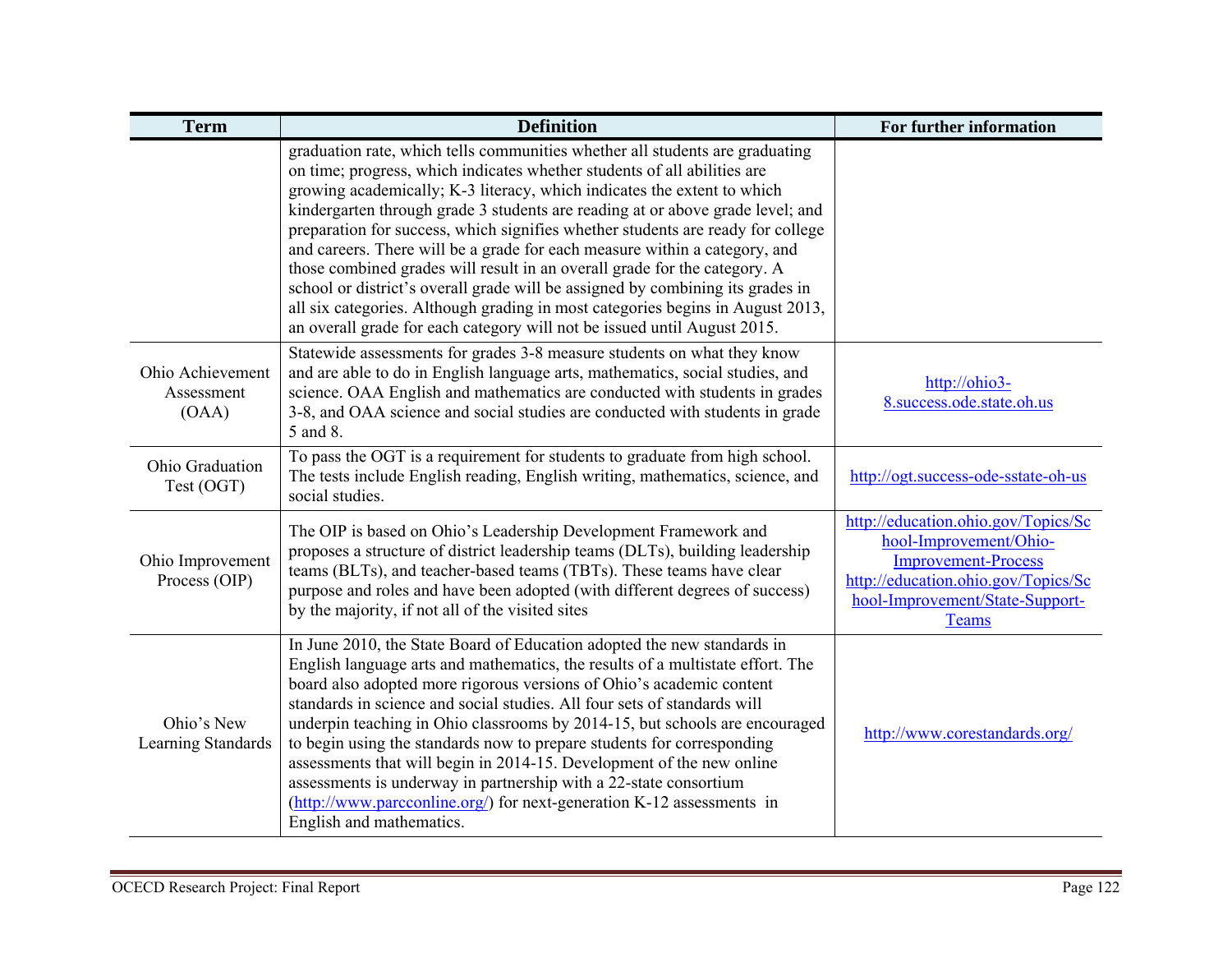| <b>Term</b>                                                                                                    | <b>Definition</b>                                                                                                                                                                                                                                                                                                                                                                                                                                                                                                                                                                                                                                                                                                                           | For further information                                                                                                                                                                                                                        |
|----------------------------------------------------------------------------------------------------------------|---------------------------------------------------------------------------------------------------------------------------------------------------------------------------------------------------------------------------------------------------------------------------------------------------------------------------------------------------------------------------------------------------------------------------------------------------------------------------------------------------------------------------------------------------------------------------------------------------------------------------------------------------------------------------------------------------------------------------------------------|------------------------------------------------------------------------------------------------------------------------------------------------------------------------------------------------------------------------------------------------|
| Ohio State Support<br>Teams (SST)                                                                              | Ohio's state support system includes state support teams that use a connected<br>set of tools to improve instructional practice and student performance. The<br>SSTs combine the regional services provided by the former Special Education<br>Regional Resource Centers (SERRC) in accordance with Sub. H.B. 115<br>passed in 2005 by the 126 <sup>th</sup> General Assembly. A total of 16 SSTs are funded<br>to provide services to LEAs, community schools, early childhood centers, and<br>families. Services include PD and technical assistance on issues related to<br>school improvement, special education compliance, and school readiness.                                                                                      | http://education.ohio.gov/Topics/Sc<br>hool-Improvement/State-Support-<br>Teams                                                                                                                                                                |
| Ohio Teacher<br><b>Evaluation System</b><br>(OTES) and<br>Ohio Principal<br><b>Evaluation System</b><br>(OPES) | Ohio's new teacher and principal evaluation systems are intended to provide<br>educators with a richer and more detailed view of their performance, with a<br>focus on specific strengths and opportunities. Evaluations have two<br>components, each weighted at 50%: Performance rating as determined by a<br>professional growth plan, observations, and walkthroughs; and student<br>academic growth rating based on data from Value-Added.                                                                                                                                                                                                                                                                                             | http://education.ohio.gov/Topics/Te<br>aching/Educator-Evaluation-<br>System/Educator-Evaluation-<br>Overview<br>http://education.ohio.gov/Topics/Te<br>aching/Educator-Evaluation-<br>System/Ohio-Principal-Evaluation-<br><b>System-OPES</b> |
| Open enrollment                                                                                                | An Ohio initiative that allows a student to attend school tuition-free in a<br>district other than the district where the student's parents reside. Open<br>enrollment policy is determined at the district level.                                                                                                                                                                                                                                                                                                                                                                                                                                                                                                                          | http://education.ohio.gov/Topics/Sc<br>hool-Choice/Open-Enrollment                                                                                                                                                                             |
| Professional<br>Learning<br>Communities<br>(PLC)                                                               | PLC is strategy in which colleagues within a same workplace or field<br>(e.g. teachers and administrators in a school) continuously seek and<br>share learning and then act on what they learn.                                                                                                                                                                                                                                                                                                                                                                                                                                                                                                                                             | http://www.sedl.org/pubs/change34/<br>2.html                                                                                                                                                                                                   |
| Public Charter/<br>Community<br>Schools                                                                        | Since the Ohio General Assembly passed the first law establishing such<br>schools in 1997, Ohio has seen the continuing development of public charter<br>schools (called community schools) as a way to offer choice to families that<br>seek a different educational environment for their children. Community<br>schools are public, nonprofit, nonsectarian schools that operate independently<br>of any school district but under a contract with a sponsoring entity whose<br>authority is established in statute or approved by ODE. Although community<br>schools receive state and federal funds, they are purposefully designed by<br>statute to have greater operational autonomy and provide greater flexibility in<br>programs. | ODE 2011-2012 Annual Report on<br>Ohio Community Schools                                                                                                                                                                                       |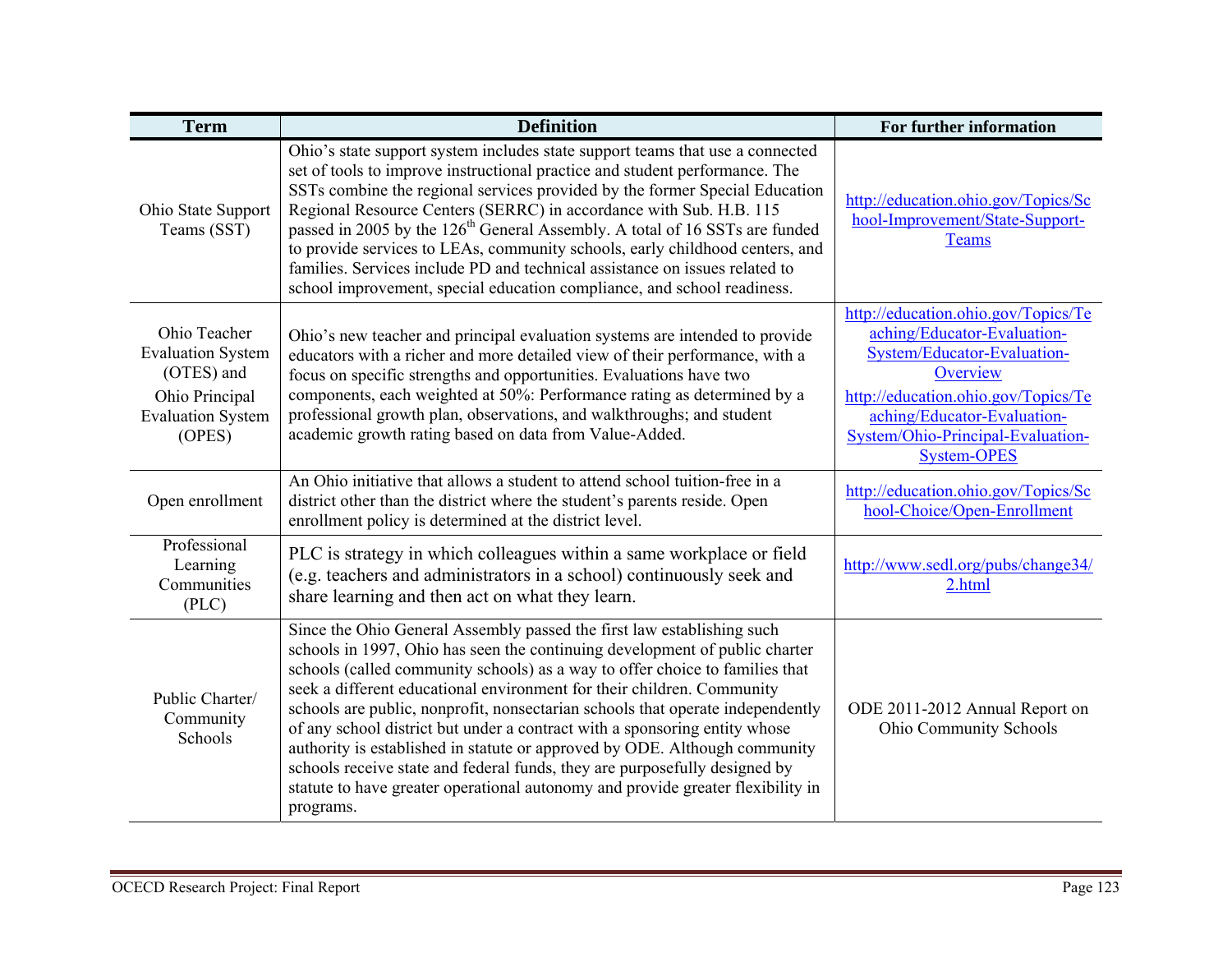| <b>Term</b>                             | <b>Definition</b>                                                                                                                                                                                                                                                                                                                                                                                                                                                                                                                                                                                                                                                              | For further information                                                                                                                                                                  |
|-----------------------------------------|--------------------------------------------------------------------------------------------------------------------------------------------------------------------------------------------------------------------------------------------------------------------------------------------------------------------------------------------------------------------------------------------------------------------------------------------------------------------------------------------------------------------------------------------------------------------------------------------------------------------------------------------------------------------------------|------------------------------------------------------------------------------------------------------------------------------------------------------------------------------------------|
| Response to<br>Intervention (RtI)       | Integrates assessment and intervention within a multilevel prevention system<br>to maximize student achievement and reduce behavioral problems. Teachers<br>analyze data to identify students at risk for poor learning outcomes; monitor<br>student progress; provide evidence-based interventions and adjust the<br>intensity and nature of those interventions depending on a student's<br>responsiveness; and identify student with learning disabilities or other<br>disabilities.                                                                                                                                                                                        | http://www.rti4success.org                                                                                                                                                               |
| <b>Schlechty Centeer</b>                | The Schlechty Center is a private, nonprofit organization that partners with<br>school and district leadership to create learning communities that provide<br>students with engaging opportunities for learning.                                                                                                                                                                                                                                                                                                                                                                                                                                                               | http://www.schlechtycenter.org/                                                                                                                                                          |
| Third Grade<br><b>Reading Guarantee</b> | Recent legislation, House Bill 555, strengthens the longstanding third grade<br>guarantee (once called the fourth grade guarantee) to give greater emphasis to<br>reading instruction and intervention in early grades. As a result of this<br>initiative, school districts and community schools will diagnose reading<br>deficiencies in students at grades kindergarten through three, create<br>individualized reading improvement and monitoring plans, and provide<br>intensive reading interventions. New credentials are required for any teacher<br>who provides all or part of the daily reading instructions for students affected<br>by the third grade guarantee. | http://education.ohio.gov/Topics/Ea<br>rly-Learning/Third-Grade-Reading-<br>Guarantee)                                                                                                   |
| Value-Added                             | At the teacher level, Value-Added is a required element of the new evaluation<br>system. At the building and district level, it represents the fourth component<br>of Ohio's accountability system. The system uses statistical methods to<br>measure teachers', schools', and districts' impact on the rate of student<br>progress from year to year. This growth measurement enables schools and<br>districts to determine more accurately the impact of their curriculum and<br>instructional practices on student achievement.                                                                                                                                             | http://education.ohio.gov/Topics/Te<br>aching/Educator-Evaluation-<br>System/Ohio-s-Teacher-Evaluation-<br>System/Student-Growth-<br>Measures/Value-Added-Student-<br>Growth-Measuresite |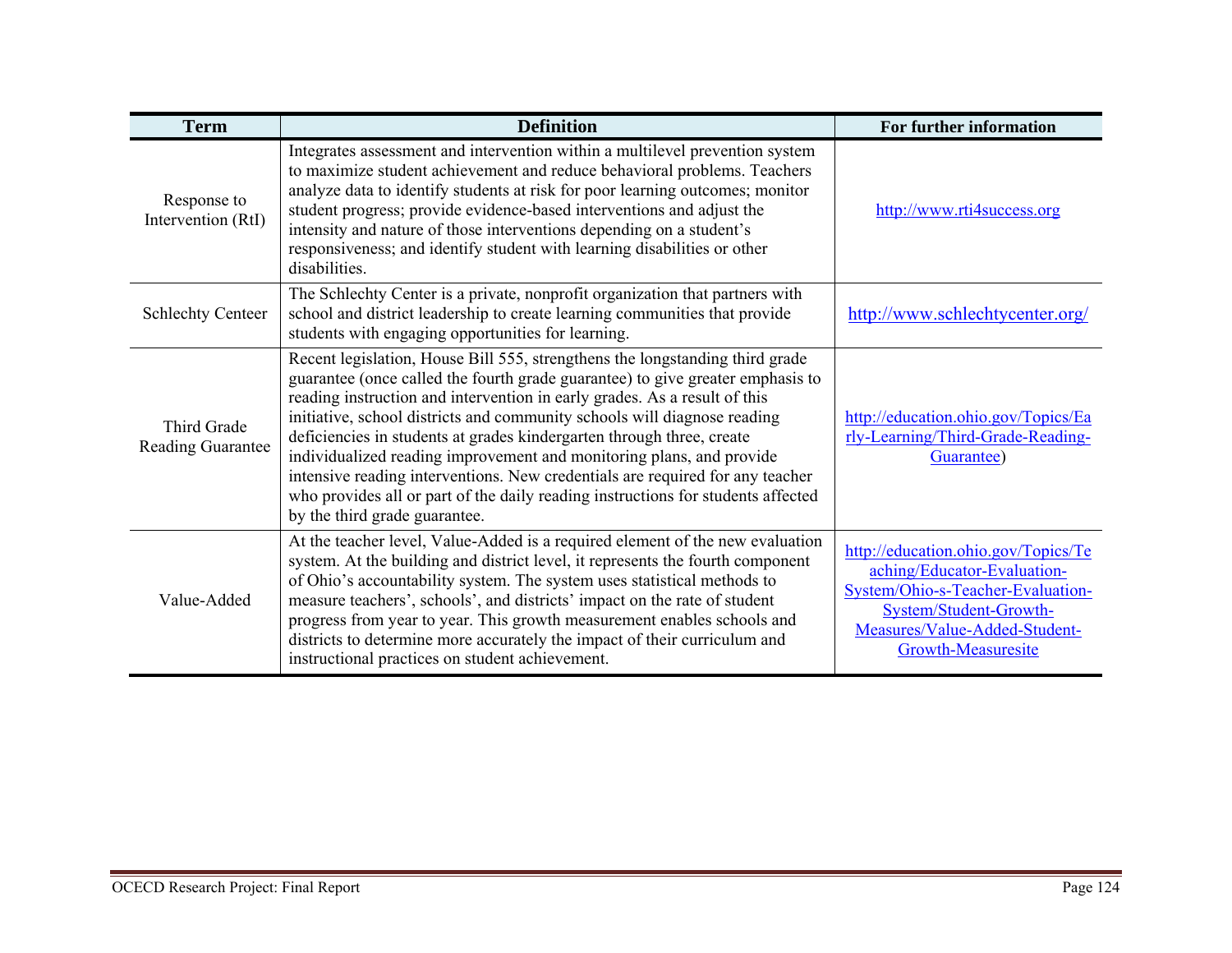# **APPENDIX B: LIST OF PROGRAMS**

This appendix includes a list of programs used by the LEAs that participated in this study. Programs include portals, supplemental programs, and behavioral programs published by forprofit or nonprofit organizations. Descriptions of programs are taken from the publishers' Web site directly or from other online sources (when a direct description was not found). The list may not be complete, as some programs used by the studied LEAs may have been inadvertently omitted.

It is important to note that most programs are used at both successful and less successful LEAs. **The study has** *not* **connected any of those programs with successful student outcomes and is**  *not* **endorsing their use.** The list is provided solely for information purposes. For an in-depth analysis of programs that have been proved successful with the use of randomized, controlled trials, please visit the Department of Education's Web site on What Works Clearinghouse (http://ies.ed.gov/ncee/wwc/).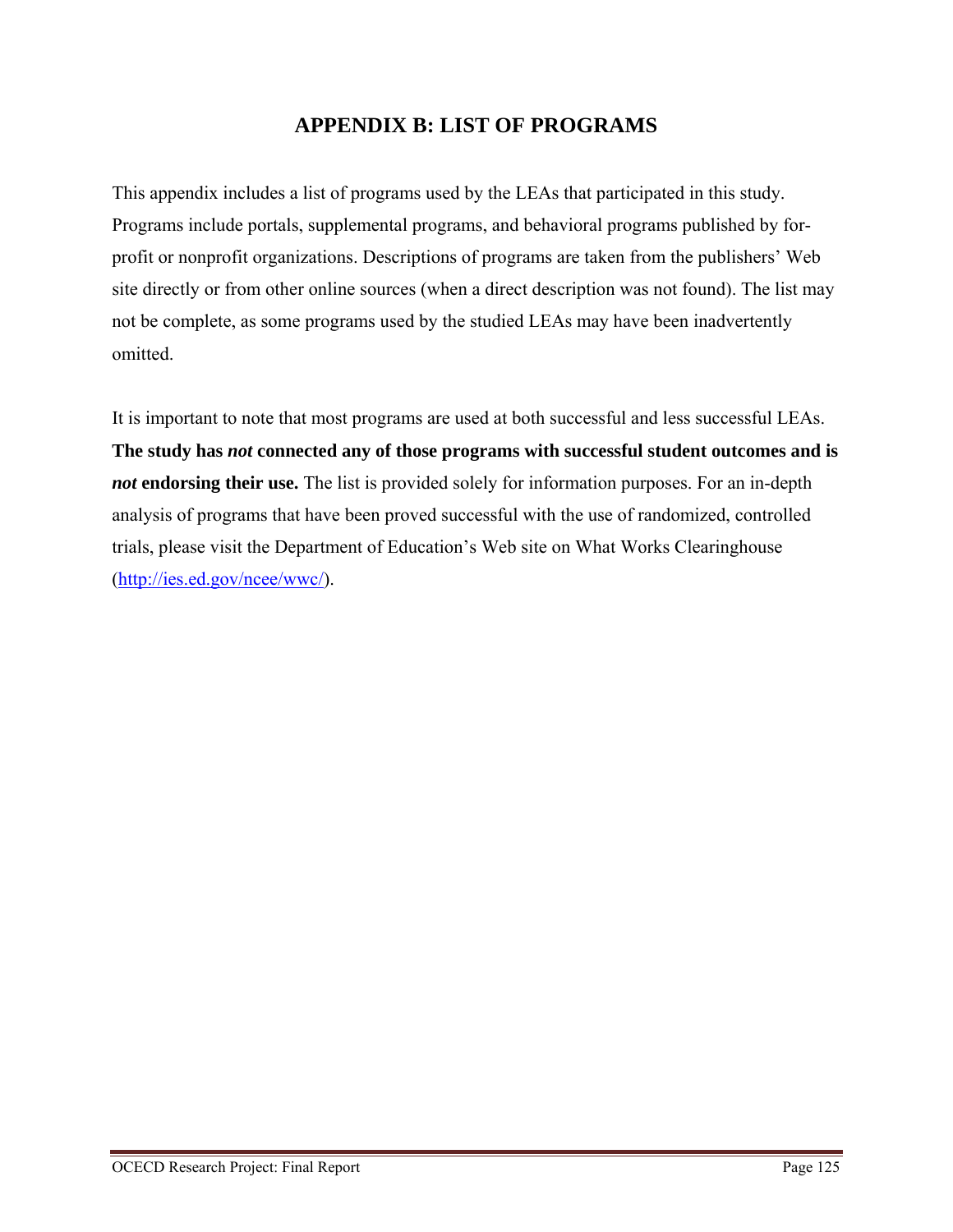| <b>Name of Program</b>                                                   | <b>Brief Description</b>                                                                                                                                                                                                                                                                                                                                                                                                                                                                                                             | <b>Finding Information</b>                                       | <b>LEAs Using the</b><br>Program (Code) |
|--------------------------------------------------------------------------|--------------------------------------------------------------------------------------------------------------------------------------------------------------------------------------------------------------------------------------------------------------------------------------------------------------------------------------------------------------------------------------------------------------------------------------------------------------------------------------------------------------------------------------|------------------------------------------------------------------|-----------------------------------------|
| <b>Accelerated Reader</b>                                                | Publisher description: A software assessment tool developed by<br>Renaissance Learning, Inc., to assess students' reading levels,<br>suggest titles of books at that level, and then assess whether students<br>have completed reading the books by asking a series of quiz<br>questions. The software provides information to students regarding<br>their reading rates, amount of reading, and other components related<br>to reading.                                                                                             | www.renlearn.com                                                 | <b>CH</b><br>3H<br>3L                   |
| AIMSweb                                                                  | Publisher's (assessments) Web site: An assessment system that<br>provides the framework for RtI implementations and instruction.<br>AIMSweb offers multiple assessments for universal screening and<br>progress monitoring, Web-based data management, charting, and<br>reporting, screening tools and interventions for behavior and social<br>skills. Core of the AIMSweb system is curriculum-based<br>measurement (CBM), the method is monitoring of student progress<br>using direct and continuous assessment of basic skills. | www.aimsweb.com                                                  | <b>CH</b><br>4H<br>6H<br>6L             |
| <b>ALEKS</b><br>Assessment and<br>Learning in<br><b>Knowledge Spaces</b> | Publisher description: A Web-based assessment and learning<br>system. ALEKS uses adaptive questioning to determine quickly and<br>accurately exactly what students know and do not know in a course,<br>then instructs students on the topics they are most ready to learn. As<br>a student works through a course, ALEKS periodically reassesses<br>the student to ensure that topics learned also are retained. ALEKS<br>courses are complete in their topic coverage and avoid multiple-<br>choice questions.                     | www.aleks.com                                                    | 3L<br>7L                                |
| <b>Analytical Reading</b><br>Inventory (ARI)                             | Publisher description: A comprehensive K-12 informal reading<br>inventory that includes narrative and expository passages. The<br>compendium includes assessments, an audio tape with a case study,<br>and other reading passages for practice in administering inventory.                                                                                                                                                                                                                                                           | www.prenhall.com                                                 | 6L                                      |
| Alpha Smart                                                              | Other online source: A brand of portable, battery-powered, word-<br>processing keyboards manufactured by NEO Direct, Inc. (or<br>AlphaSmart, Inc.), currently owned by Renaissance Learning, Inc.<br>The device, much like a laptop computer, enables a person to work<br>on the go but is strictly for word processing, as it functions<br>essentially like a simple digital typewriter.                                                                                                                                            | www.neo-direct.com/ or<br>www.renlearn.com/neo2/defau<br>lt.aspx | 7H                                      |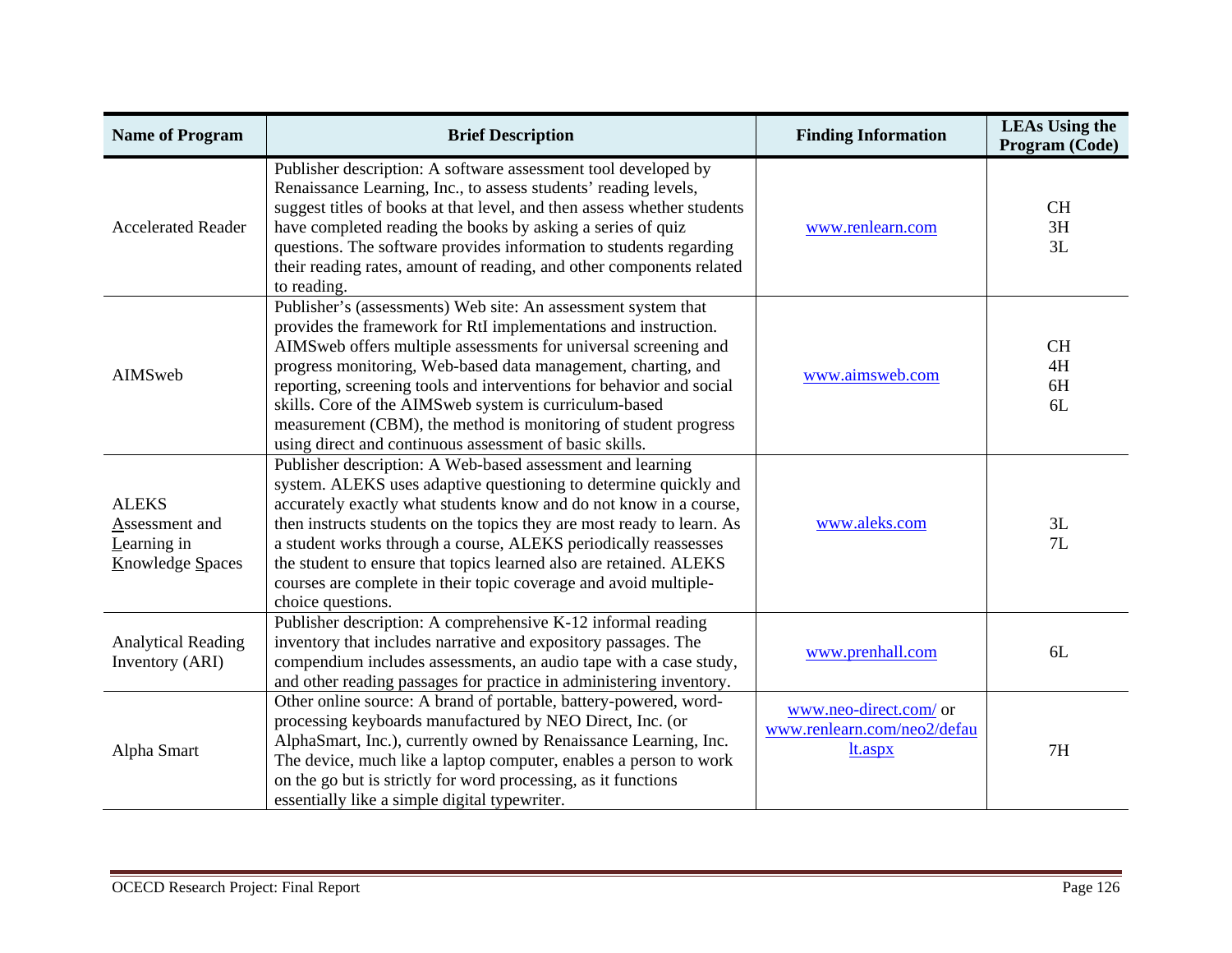| <b>Name of Program</b>                                      | <b>Brief Description</b>                                                                                                                                                                                                                                                                                                                                                                                              | <b>Finding Information</b>         | <b>LEAs Using the</b><br>Program (Code) |
|-------------------------------------------------------------|-----------------------------------------------------------------------------------------------------------------------------------------------------------------------------------------------------------------------------------------------------------------------------------------------------------------------------------------------------------------------------------------------------------------------|------------------------------------|-----------------------------------------|
| <b>Better Test Scores</b>                                   | Publisher description: The program prepares students for two types<br>of tests: standardized tests and state tests with open-ended items.<br>Using a series of model lessons, pre/post-tests, and practice sessions,<br>the program aims to help students who are at or below grade level to<br>improve in their tests scores.                                                                                        | www.perfectionlearning.com         | 3H                                      |
| <b>Brain Genie</b>                                          | Publisher description: An online learning program for math and<br>science students. The program allows students to learn and practice<br>skills based on the common core standards. With more than 5,000<br>skills, the program allows teachers to differentiate instruction. This<br>free site allows teachers to create classes and assign students skills<br>based on their test scores and skills.                | www.braingenie.ck12.org            | 6H                                      |
| <b>Buckle Down</b>                                          | Other online sources: An English language arts (ELA) series of<br>reading books, Buckle Down is a product of Triumph Learning with<br>reading-level-appropriate passages, tips, practice questions, and<br>practice tests.                                                                                                                                                                                            | www.triumphlearning.com            | <b>CH</b>                               |
| <b>Curriculum Based</b><br>Measurement<br>(CBM) Math        | Publisher description: A standardized assessment that is<br>administered to whole groups. Students are given 2 to 5 minutes to<br>solve basic mathematics problems. Digits in the answer that appear<br>in the correct place are scored as correct digits and the total added to<br>become the student's raw score. This raw score is entered on a chart,<br>Pocket CBM, or online program such as Dibels or AIMSweb. | http://www.cbmnow.com/math<br>.htm | 3H<br>7H                                |
| Compass Learning                                            | Publisher description: Compass Learning uses a personalized<br>learning approach in a blended format to teach students core content<br>and various content areas.                                                                                                                                                                                                                                                     | www.compasslearning.com            | 2L                                      |
| Comprehensive<br><b>Testing Program</b><br>(CTP) Assessment | Publisher description: Assesses student achievement of essential<br>standards and learning domains for grades 1-11 in English language<br>arts and mathematics. Verbal and quantitative reasoning tests are<br>included for grades 3-11. The product is available in paper-pencil<br>version (CTP 4) and in an online format (CTP).                                                                                   | www.erblearn.org                   | 6H                                      |
| Daily 5                                                     | Publisher description: A curriculum management system that helps<br>students develop the daily habits of reading, writing, and working<br>independently.                                                                                                                                                                                                                                                              | www.thedailycafe.com               | 7H                                      |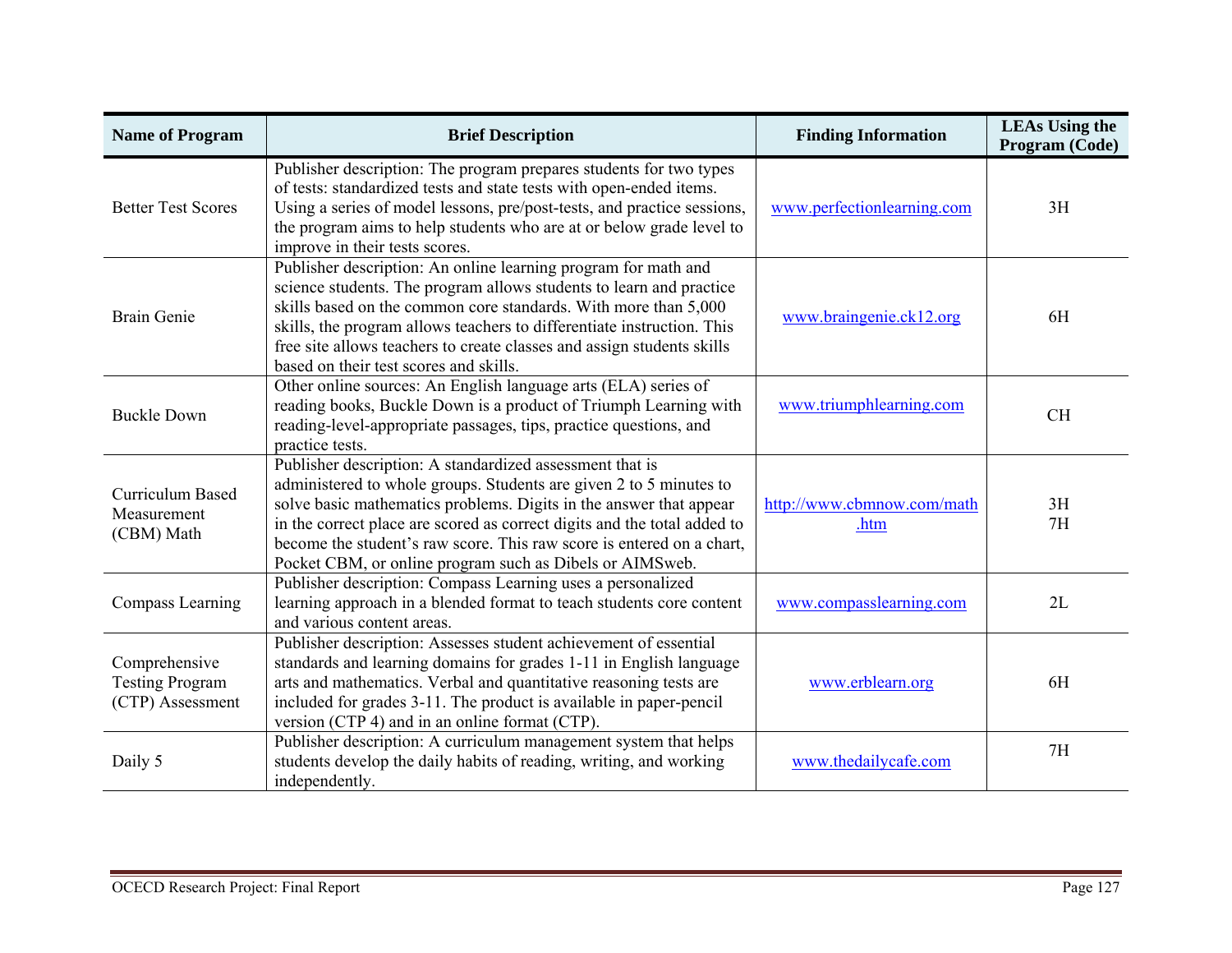| <b>Name of Program</b>                                                         | <b>Brief Description</b>                                                                                                                                                                                                                                                                                                                                                                                                                                                                                                                                  | <b>Finding Information</b>                             | <b>LEAs Using the</b><br>Program (Code) |
|--------------------------------------------------------------------------------|-----------------------------------------------------------------------------------------------------------------------------------------------------------------------------------------------------------------------------------------------------------------------------------------------------------------------------------------------------------------------------------------------------------------------------------------------------------------------------------------------------------------------------------------------------------|--------------------------------------------------------|-----------------------------------------|
| Developmental<br>Reading Assessment<br>(DRA) or DRA 2+                         | Publisher description: A formative reading assessment program that<br>assists teachers to observe, record, and evaluate changes in student<br>reading performance. The program has two platforms:<br>online/applications and reading kits (hard copies).                                                                                                                                                                                                                                                                                                  |                                                        |                                         |
| The Dynamic<br><b>Indicators</b> of Basic<br>Early Literacy Skills<br>(DIBELS) | Publisher description: A set of procedures and measures for<br>assessing the acquisition of early literacy skills from kindergarten<br>through sixth grade. They are designed to be short (one minute)<br>fluency measures used to monitor the development of early literacy<br>and early reading skills. The program comprises seven measures that<br>function as indicators of phonemic awareness; alphabetic principle;<br>accuracy; and fluency with connected text, reading comprehension,<br>and vocabulary. DIBELS is based on procedures for CBM. | www.dibels.uoregon.edu<br>$\alpha$ r<br>www.dibels.org | 7H                                      |
| Dragon Speech                                                                  | Publisher description: Voice recognition software that types text as<br>the speaker speaks. It has an array of features for easy usage.                                                                                                                                                                                                                                                                                                                                                                                                                   | www.nuance.com                                         | 7H                                      |
| Ed Helper                                                                      | Publisher description: A private Web site/portal that has information<br>on core content with practice and worksheets.                                                                                                                                                                                                                                                                                                                                                                                                                                    | www.edhelper.com                                       | 6LSWD                                   |
| Edmark                                                                         | Other online sources: A publisher of educational print and online<br>materials and an educational software developer in the state of<br>Washington. Using graphics, interactives, and manipulatives, the<br>program focuses on skill development and critical thinking in all<br>grades including SWD.                                                                                                                                                                                                                                                    | www.donjohnston.com                                    | 4HSWD                                   |
| enVision Math                                                                  | Publisher description: Developed in 2012, EnVision Math is<br>designed for students in grades K-6 to develop an understanding of<br>math concepts using problem-based instruction, small-group<br>interaction, and visual learning with a focus on reasoning and<br>modeling.                                                                                                                                                                                                                                                                             | www.pearsonschool.com                                  | 3LSWD                                   |
| Everyday Math                                                                  | Publisher description: An elementary mathematics curriculum that<br>assists students to develop mastery over the common core standards<br>for mathematical practice.                                                                                                                                                                                                                                                                                                                                                                                      | www.everydaymath.com                                   | 7LSWD                                   |
| Google Docs<br>(documents)                                                     | Publisher description: A freeware, Web-based office suite offered by<br>Google within its Google Drive service. Good Docs also was a<br>storage service that has since been replaced by Google Drive. Good<br>Docs allows users to create and edit documents online while<br>collaborating in real time with other users.                                                                                                                                                                                                                                 | www.docs.google.com                                    | 7HSWD                                   |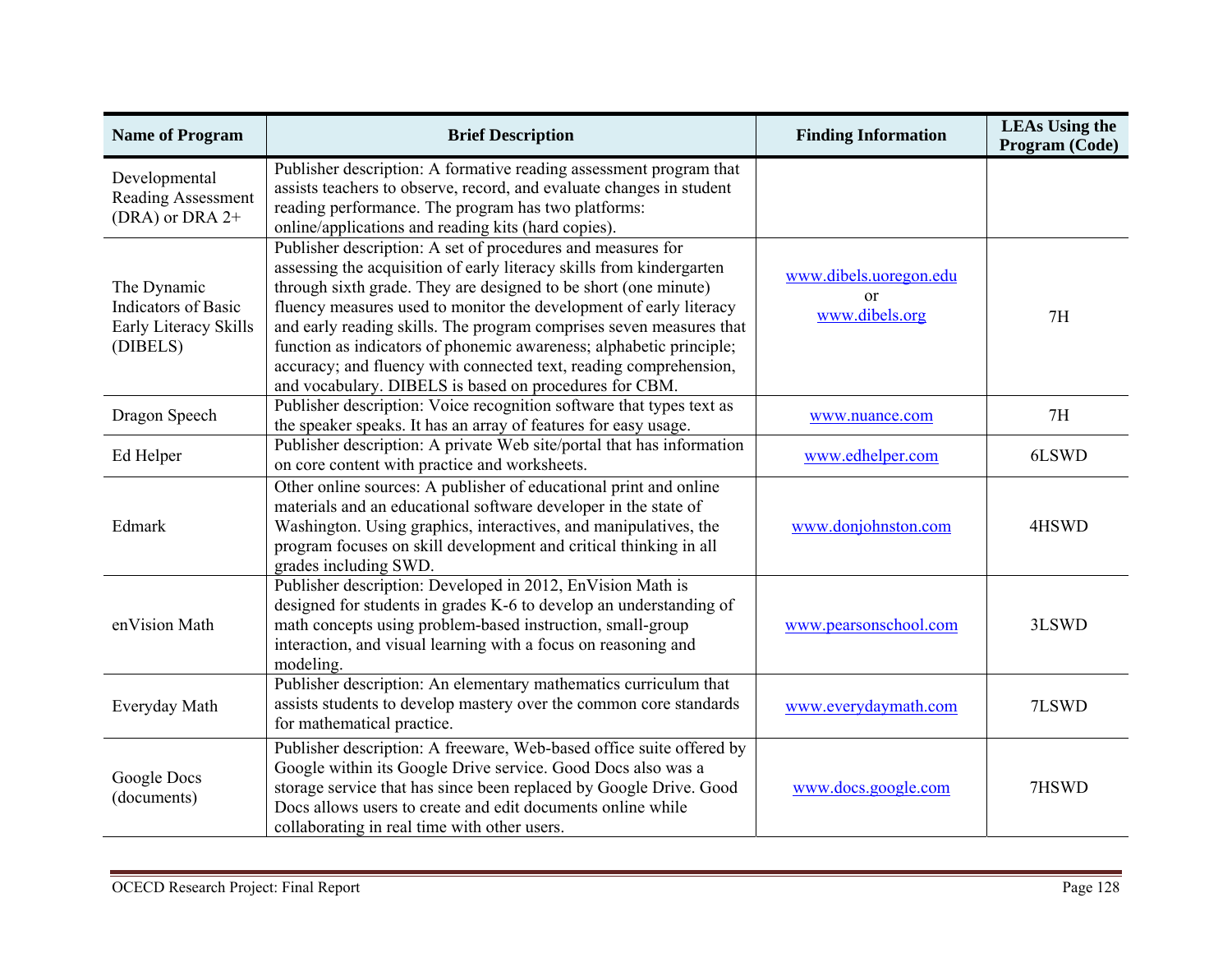| <b>Name of Program</b>                                                                 | <b>Brief Description</b>                                                                                                                                                                                                                                                                                                                                                                                                                                                                                                                                                           | <b>Finding Information</b>                                                               | <b>LEAs Using the</b><br>Program (Code) |
|----------------------------------------------------------------------------------------|------------------------------------------------------------------------------------------------------------------------------------------------------------------------------------------------------------------------------------------------------------------------------------------------------------------------------------------------------------------------------------------------------------------------------------------------------------------------------------------------------------------------------------------------------------------------------------|------------------------------------------------------------------------------------------|-----------------------------------------|
| Fountas and Pinnell<br>books                                                           | Publisher description: Fountas and Pinnell books use the F&P text-<br>level gradient based on the works of Marie Clay. The authors use the<br>10 steps of the guided reading approach to teach comprehension to<br>students, including: genre/form, text structure, content, themes and<br>ideas, language and literacy features, sentence complexity,<br>vocabulary, words, illustrations, and book and print features.                                                                                                                                                           | http://www.fountasandpinnelll<br>eveledbooks.com                                         | 6HSWD                                   |
| Gallup's<br>TeacherInsight                                                             | Publisher description: An automated online interview used by school<br>districts to help them identify potential teachers. The questions have<br>construct- and criterion-related validity as well as fairness across<br>Equal Employment Opportunity Commission (EEOC) classifications<br>of race, gender, and age.                                                                                                                                                                                                                                                               | www.gx.gallup.com                                                                        | 6HSWD                                   |
| Gaining Early<br>Awareness and<br>Readiness for<br>Undergraduate<br>Programs (Gear Up) | From Department of Education Web site: This discretionary grant<br>program is designed to increase the number of low-income students<br>who are prepared to enter and succeed in postsecondary education.<br>The program provides six-year grants to states and partnerships to<br>provide services at high-poverty middle and high schools. GEAR<br>UP grantees serve an entire cohort of students beginning no later<br>than the seventh grade and follow the cohort through high school.<br>The funds also are used to provide college scholarships to low-<br>income students. | www2.ed.gov/programs/gearu<br>p/index.html                                               | 4LSWD                                   |
| IXL Math (I Excel)                                                                     | Publisher description: A math practice Web site for elementary and<br>middle school children (subscription-based). It has unlimited<br>questions on several math topics and a comprehensive reporting<br>system. Teachers can monitor students' progress and students can<br>pace themselves through various exercises.                                                                                                                                                                                                                                                            | www.ixl.com                                                                              | 3HSWD<br>3LSWD<br>6HSWD                 |
| Kindergarten<br>Readiness<br><b>Assessment Literacy</b><br>$(KRA-L)$                   | From ODE's Web site: An ODE-developed assessment tool that<br>helps teachers identify early reading skills. The KRA-L is required<br>of all children entering kindergarten in public schools for the first<br>time. It is not required for children being retained in kindergarten.<br>The assessment measures skill areas important to one's becoming a<br>successful reader. KRA-L also helps teachers plan experiences and<br>lessons that encourage reading.                                                                                                                   | http://education.ohio.gov/Topi<br>cs/Early-Learning/Guidance-<br>About-Kindergarten/KRAL | 4HSWD                                   |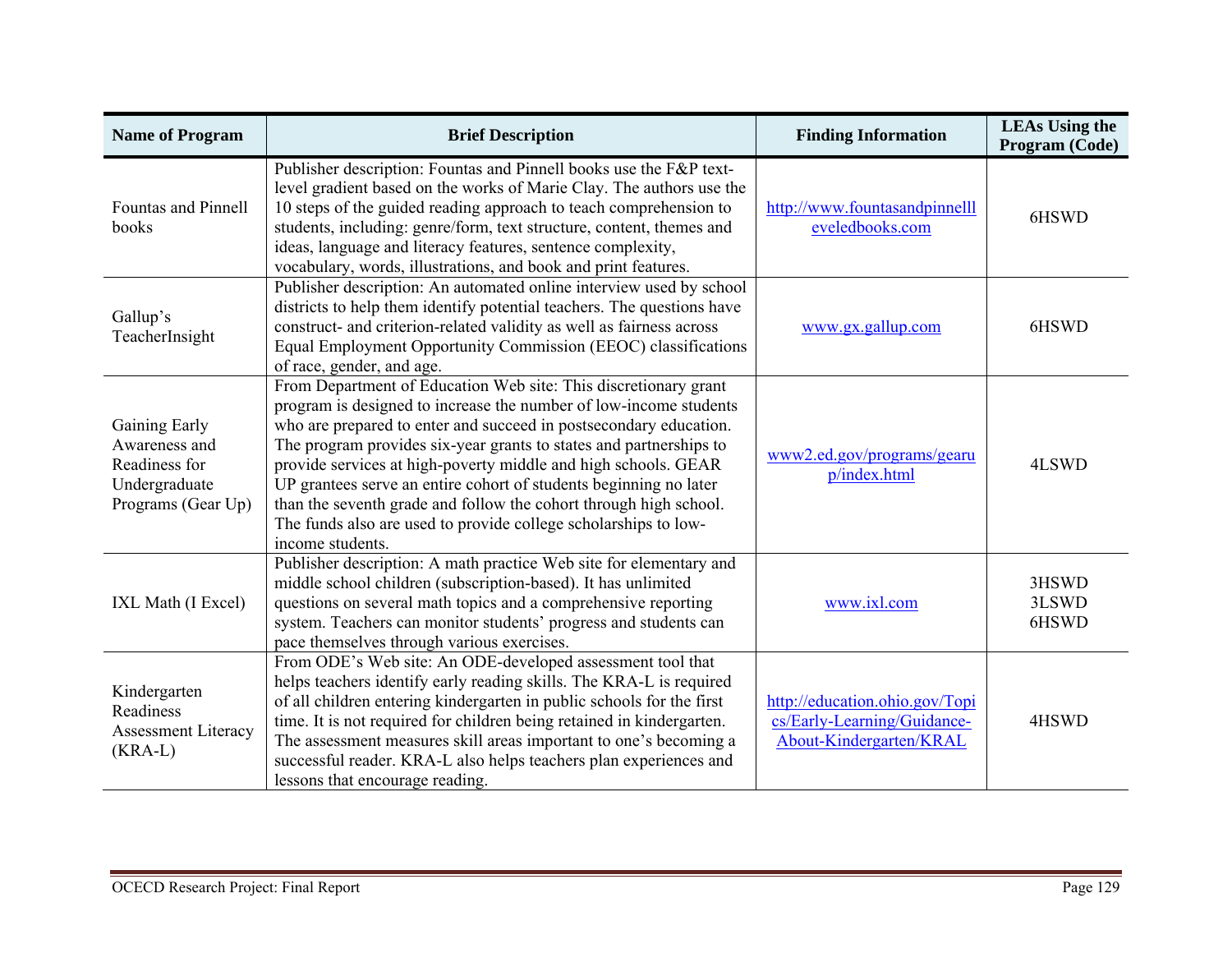| <b>Name of Program</b> | <b>Brief Description</b>                                                                                                                                                                                                                                                                                                                                                                                                                               | <b>Finding Information</b>    | <b>LEAs Using the</b><br>Program (Code) |
|------------------------|--------------------------------------------------------------------------------------------------------------------------------------------------------------------------------------------------------------------------------------------------------------------------------------------------------------------------------------------------------------------------------------------------------------------------------------------------------|-------------------------------|-----------------------------------------|
| Linda Mood Bell        | Publisher description: Learning process to help students and adults<br>improve their language-processing skills and become more<br>independent. The process is used for students with a wide<br>range of learning challenges, including dyslexia, hyperlexia,<br>ADHD, and autism spectrum disorders.                                                                                                                                                  | www.lindamoodbell.com         | 6HSWD                                   |
| LEAD <sub>21</sub>     | Publisher description: A K-5 core literacy program (paper and<br>digital) from McGraw Hill that has student age-appropriate<br>connected text sets. LEAD 21 uses various instructional approaches<br>such as whole group, small group, mixed group, and differentiation,<br>is research-based and centered on oral language development,<br>vocabulary skills, text structures, and writing techniques.                                                | www.mheonline.com             | <b>CLSWD</b>                            |
| Lexia Reading          | Publisher description: A technology-based reading program that<br>increases reading proficiency for all pre-K through grade 4 students<br>and at-risk students in grades 4-12. Lexia Reading provides explicit,<br>systematic, personalized learning on foundational reading skills and<br>delivers norm-referenced performance data and analysis without<br>interrupting the flow of instruction to administer a test.                                | http://www.lexialearning.com/ | 3LSWD<br>3HSWD                          |
| Love and Logic         | Publisher description: A program that focuses on raising responsible<br>children using shared control, shared thinking/decision-making,<br>equal shares of consequences with empathy, and self-concept. The<br>program provides resources (articles), workshops, videos, podcasts,<br>and audios on parenting tips.                                                                                                                                    | www.loveandlogic.com          | 6HSWD                                   |
| <b>Math Solutions</b>  | Publisher description: Founded by Marilyn Burns, an author and a<br>math educator, Math Solutions provides professional development,<br>books, and resources to help improve math instruction in grades K-<br>8. Resting on the school-based coaching model, the program<br>provides instruction using on-site demonstration lessons, pre- and<br>postlesson reflections, and conversations among teachers and<br>between teachers and administrators. | www.mathsolutions.com         | 4LSWD                                   |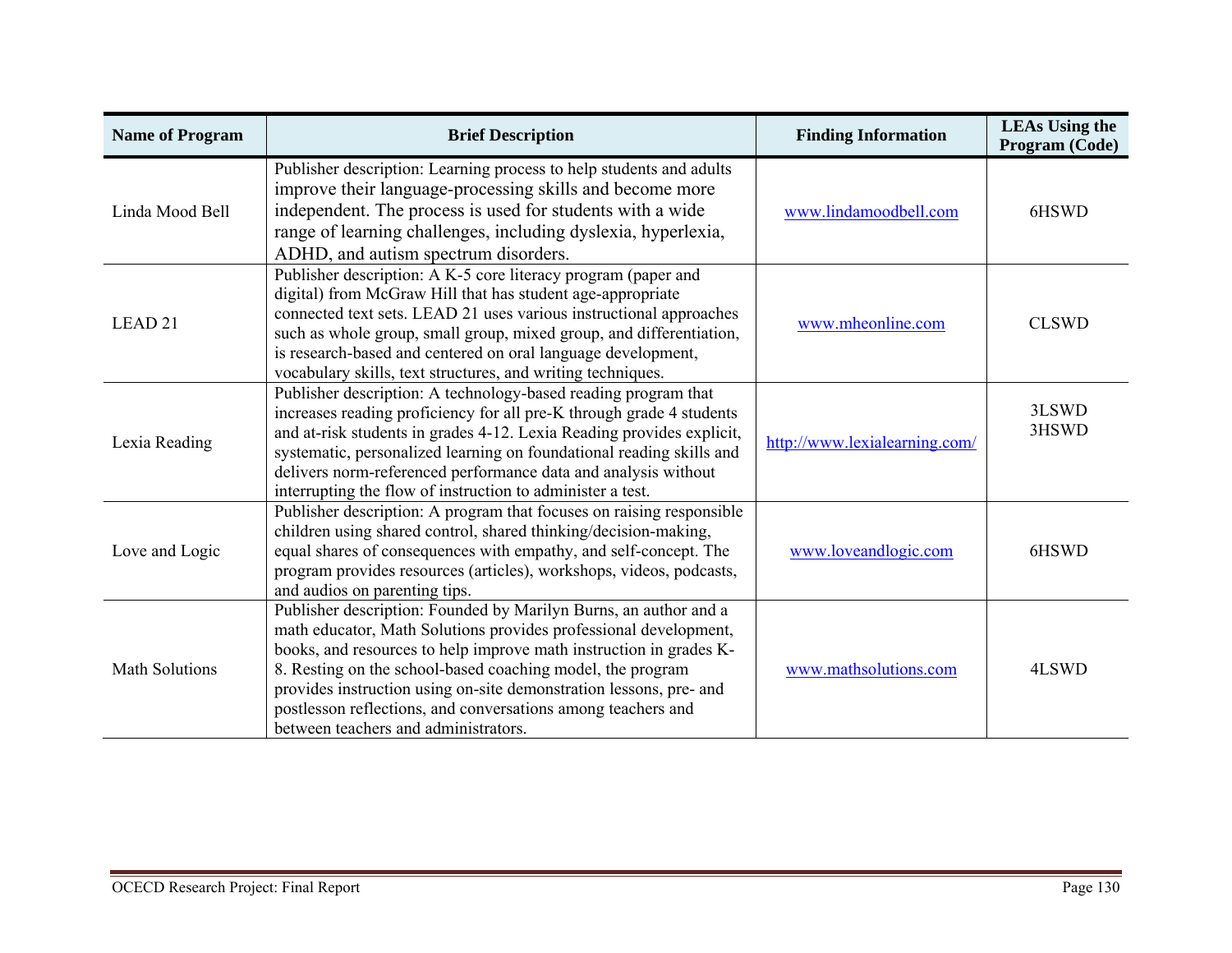| <b>Name of Program</b>                       | <b>Brief Description</b>                                                                                                                                                                                                                                                                                                                                                                                                                                                                                                                                                                                                                                                                                                                          | <b>Finding Information</b> | <b>LEAs Using the</b><br>Program (Code) |
|----------------------------------------------|---------------------------------------------------------------------------------------------------------------------------------------------------------------------------------------------------------------------------------------------------------------------------------------------------------------------------------------------------------------------------------------------------------------------------------------------------------------------------------------------------------------------------------------------------------------------------------------------------------------------------------------------------------------------------------------------------------------------------------------------------|----------------------------|-----------------------------------------|
| Measures of<br>Academic<br>Performance (MAP) | Publisher description and other online sources: MAP is a<br>computerized adaptive assessment in reading and mathematics that<br>provides educators with the information they need to build<br>curriculum and meet their students' needs. It was developed by<br>Northwest Evaluation Association (NWEA). MAP is a norm-<br>referenced measure of student growth over time. MAP assessments<br>provide actionable data about the location of children on their<br>unique learning path.                                                                                                                                                                                                                                                            | www.nwea.org               | 7LSWD                                   |
| Moby Math                                    | Publisher description: A Web-based program used for grades K-8.<br>The curriculum/program provides students with additional practice<br>on math concepts being taught in the classroom and opportunities<br>for students to explore and learn at their own pace. The program<br>collects and analyzes student performance data to inform teachers'<br>instruction and help staff identify gaps in student learning.                                                                                                                                                                                                                                                                                                                               | www.mobymax.com            | 6LSWD                                   |
| (My) Skills Tutor                            | Publisher description: SkillsTutor, a Houghton Mifflin Harcourt<br>company for cloud-based, digital, personalized assessment and<br>instruction, aims to increase student achievement using<br>differentiated instruction and tools for educators to make data-driven<br>decisions that meet state and federal accountability requirements.                                                                                                                                                                                                                                                                                                                                                                                                       | www.skillstutor.com        | 6HSWD                                   |
| Open Court                                   | Publisher description and online sources: A reading and writing<br>program for K-6 students. OC is known for instruction in<br>phonological and phonemic awareness and phonics. The books are<br>published by SRA/McGraw Hill. Part 1 of each unit, "Preparing to<br>Read," focuses on phonemic awareness, sounds and letters, phonics,<br>fluency, and word knowledge. Part 2, "Reading and Responding,"<br>emphasizes reading literature for understanding, comprehension,<br>inquiry, and practical reading applications. Part 3, "Language Arts,"<br>focuses on writing, spelling, grammar, usage, mechanics, and basic<br>computer skills. SRA/McGraw Hill revised Open Court Reading and<br>changed the name to <i>Imagine It!</i> in 2007. | www.opencourtbooks.com     | <b>CHSWD</b>                            |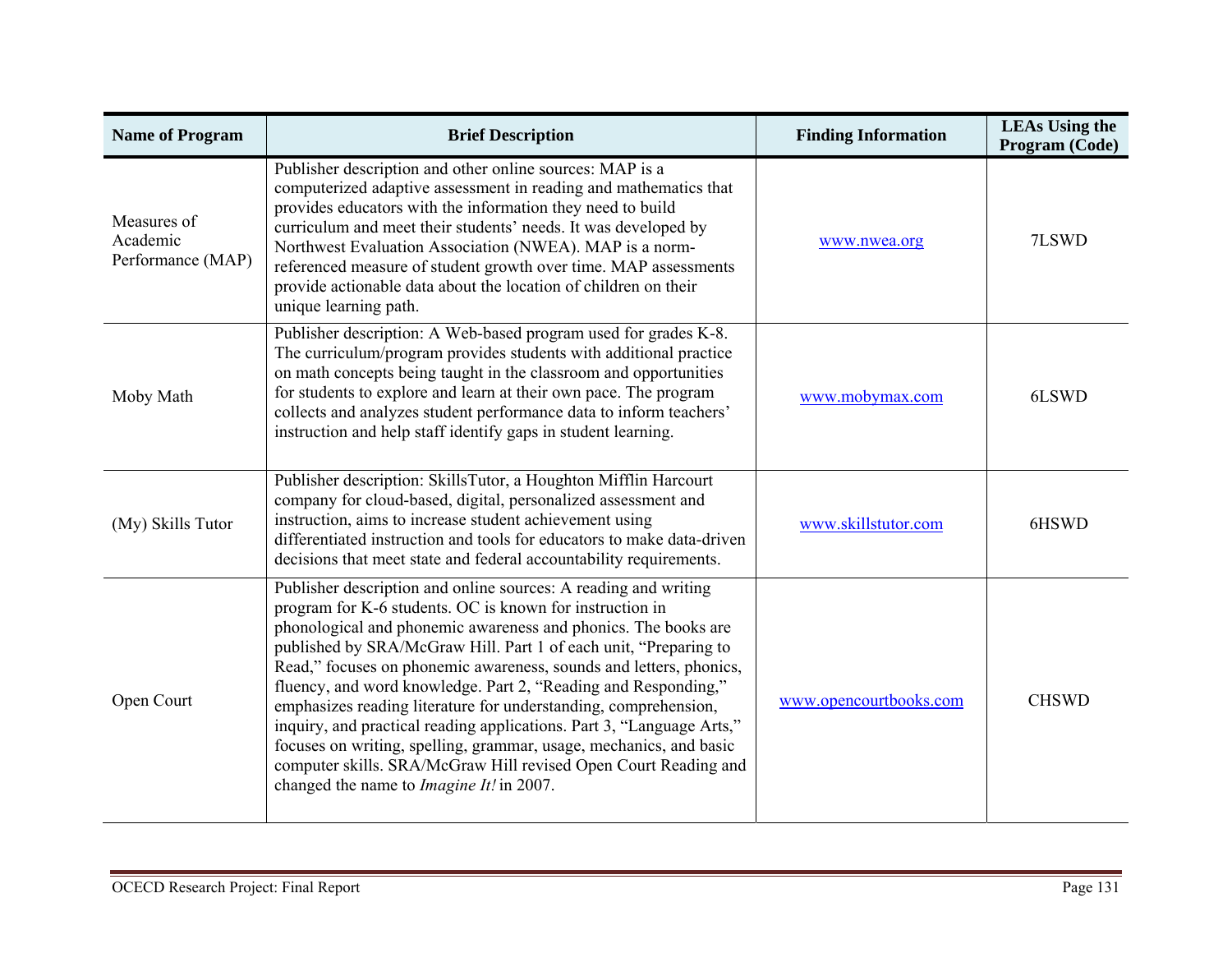| <b>Name of Program</b>                                 | <b>Brief Description</b>                                                                                                                                                                                                                                                                                                                                                                                                                                                                                                                                                                     | <b>Finding Information</b>                             | <b>LEAs Using the</b><br>Program (Code) |
|--------------------------------------------------------|----------------------------------------------------------------------------------------------------------------------------------------------------------------------------------------------------------------------------------------------------------------------------------------------------------------------------------------------------------------------------------------------------------------------------------------------------------------------------------------------------------------------------------------------------------------------------------------------|--------------------------------------------------------|-----------------------------------------|
| Orton Gillingham<br>(materials)                        | Publisher description and other online sources: An approach<br>to/method of reading instruction developed in the early $20th$ century.<br>The approach uses a language-based, multisensory, structured,<br>sequential, cumulative strategy.                                                                                                                                                                                                                                                                                                                                                  | www.orton-gilligham.us                                 | 7HSWD                                   |
| <b>Passport Reading</b><br>Journeys                    | Publisher description: The program combines high-interest reading<br>expeditions with research-based instruction to capture interest and<br>accelerate learning. Using text and online resources, the program<br>targets at- and below-grade students in grades 6-12.                                                                                                                                                                                                                                                                                                                        | www.voyagerlearning.com/                               | 6LSWD                                   |
| Pearson Scott<br>Foreman                               | Publisher description: A publisher of instructional programs for<br>grades pre-K through 6. The company produces instructional<br>programs that are research-based and aligned with state standards for<br>all disciplines.                                                                                                                                                                                                                                                                                                                                                                  | www.k12pearson.com                                     | 6HSWD                                   |
| Phonics Dance!                                         | Publisher description: A program for primary grade educators to<br>teach phonics and increase the reading and writing skills of students.<br>The program is a multilevel learning process that provides success<br>for all students, regardless of their developmental level. Using a six-<br>step program that is built on phonemic awareness, Phonics Dance<br>offers learning using cost-free strategies that incorporate rhyme,<br>movement, and chant. Phonics Dance! helps to develop strong<br>decoding skills using "hunking and chunking" to build poise and<br>fluency in reading. | www.phonicsdance.com                                   | 7HSWD                                   |
| Positive Behavior<br>Intervention<br>Strategies (PBIS) | Office of Special Education Programs (OSEP) Web site: PBIS<br>provides a school-wide operational decision-making framework that<br>guides selection, integration, and implementation of the best<br>evidence-based academic and behavioral practices for improving<br>important academic and behavior outcomes for all students.                                                                                                                                                                                                                                                             | www.pbis.org                                           | <b>CHSWD</b><br>6LSWD<br>6HSWD          |
| ProgressBook                                           | Other online sources: A classroom management Web<br>system/solution suite that integrates grade book, lesson<br>plan/development, student attendance, and parent communication<br>into one comprehensive, Web-based system or portal. The system<br>enables teachers, administrators, parents, and students to track and<br>maintain their information. Parent and student logins are provided<br>for data privacy.                                                                                                                                                                          | http://www.noeca.net/student-<br>services/progressbook | 2HSWD<br>3LSWD<br>3HSWD<br>7HSWD        |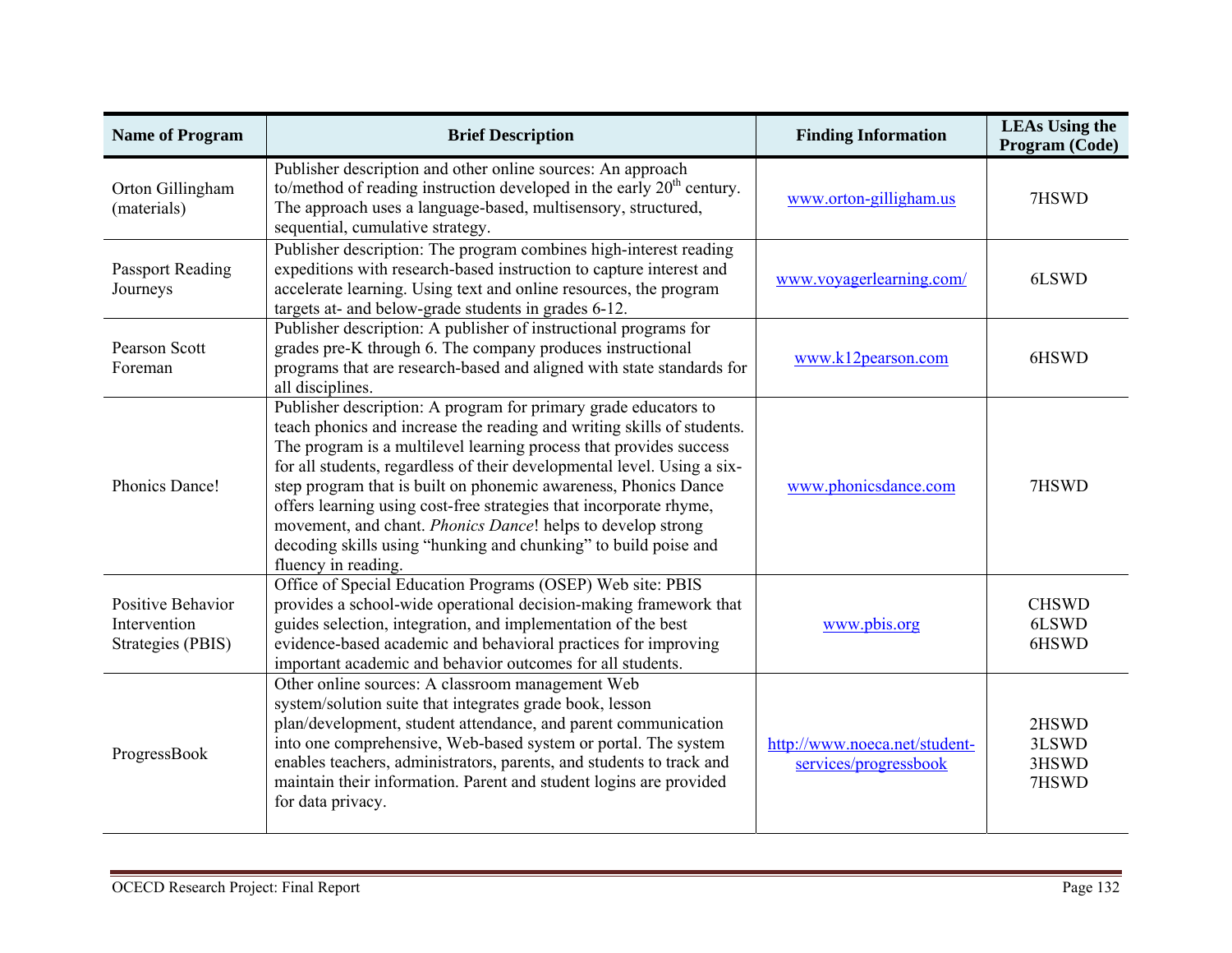| <b>Name of Program</b> | <b>Brief Description</b>                                                                                                                                                                                                                                                                                                                                                                                                                                                                                                                                                                                | <b>Finding Information</b> | <b>LEAs Using the</b><br>Program (Code) |
|------------------------|---------------------------------------------------------------------------------------------------------------------------------------------------------------------------------------------------------------------------------------------------------------------------------------------------------------------------------------------------------------------------------------------------------------------------------------------------------------------------------------------------------------------------------------------------------------------------------------------------------|----------------------------|-----------------------------------------|
| Pro-Ohio               | Publisher description: A benchmark/indicator-driven online tool to<br>help teachers prepare students in grades 2-10 for success on the<br>OAA and OGT. The Pro-Ohio uses various assessment modes such<br>as: long-cycle paper diagnostics, short-cycle Web assessments,<br>constructed-response assessments, and classroom clicker<br>assessments. Rubrics and weekly progress reports are provided.                                                                                                                                                                                                   | www.pro-ohio.com           | 4HSWD                                   |
| Raz-Kids               | Publisher description: The Raz-Kids animated, leveled books and<br>interactive quizzes give educators choices to use resources for<br>students to help them in reading comprehension. Students listen to<br>books, read aloud, read with vocabulary and pronunciation support,<br>and read without support. Teachers can limit students to appropriate<br>reading levels and specific books and track student reading progress.<br>Students can practice reading to improve reading comprehension<br>and reading fluency anywhere that has Internet access.                                             | www.raz-kids.com           | 4HSWD                                   |
| Read 180               | Publisher description: A reading intervention program that includes<br>curriculum, instruction, assessment, and PD for students who are at<br>least two years below grade level in grades 4-12. READ 180 is<br>based on a blended instructional model that includes whole-group<br>instruction and three small-group rotations, adaptive software,<br>differentiated instruction, and independent reading. The program has<br>three different versions: upper elementary (grades 4-6), middle<br>school (grades 6-8), and high school (grades 9–12). Read 180 was<br>created by Scholastic Corporation. | www.read180.scholastic.com | 4LSWD                                   |
| Reading A-Z            | Publisher description: An online medium that delivers learning<br>materials and curriculum to K-6 students. The materials have been<br>found to be useful to SWD, ELLs, and students in need of<br>remediation.                                                                                                                                                                                                                                                                                                                                                                                         | www.readinga-z.com         | 2LSWD<br>4HSWD                          |
| Reading Recovery       | Publisher description: A short-term intervention for first graders<br>who have high levels of difficulty with early reading and writing.<br>RR-trained teachers work individually with students in daily 30-<br>minute lessons for 12 to 20 weeks.                                                                                                                                                                                                                                                                                                                                                      | www.readingrecovery.org    | 7HSWD<br>7LSWD                          |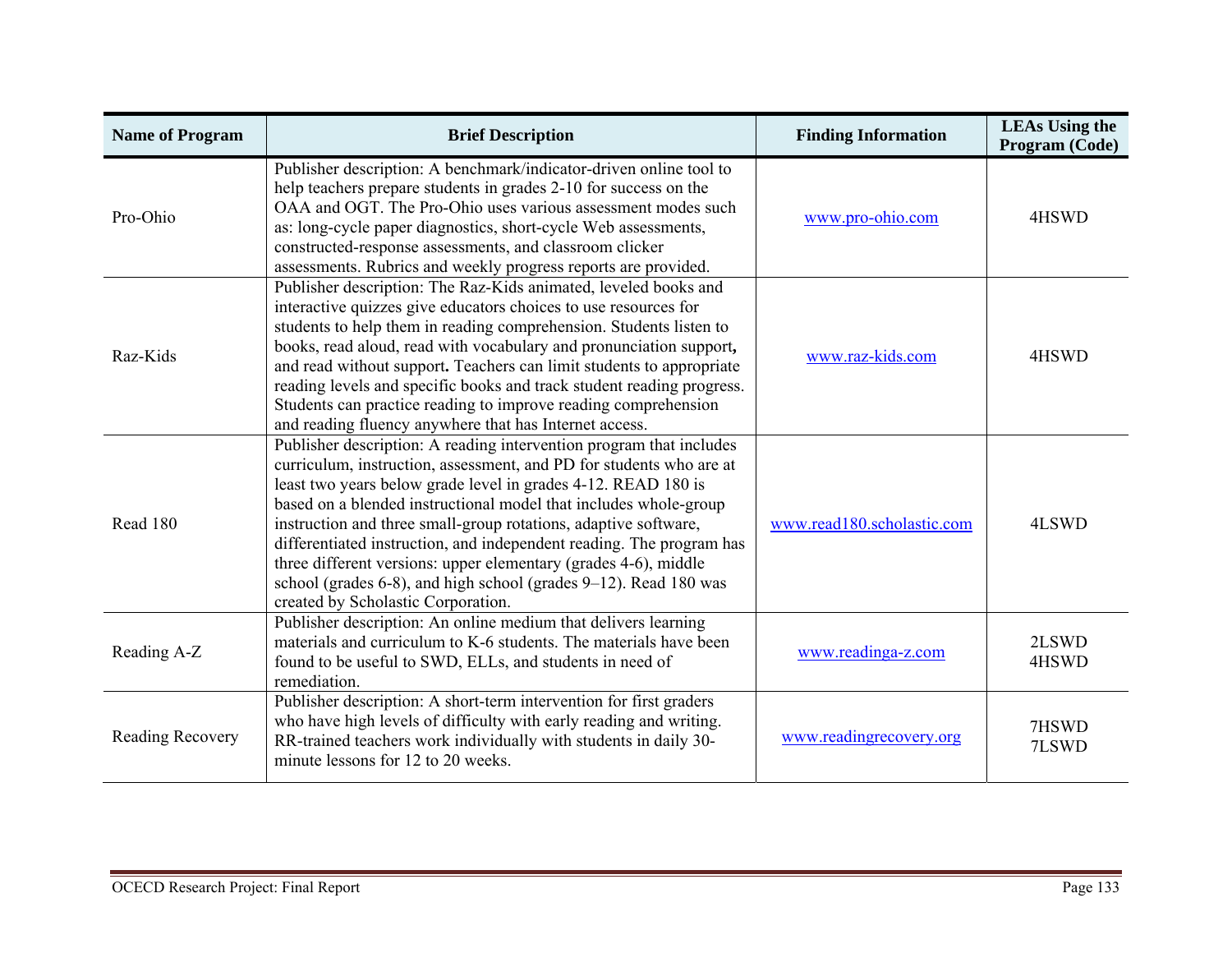| <b>Name of Program</b>                              | <b>Brief Description</b>                                                                                                                                                                                                                                                                                                                                                                                                                                                                                                                                                                                 | <b>Finding Information</b>                                  | <b>LEAs Using the</b><br>Program (Code) |
|-----------------------------------------------------|----------------------------------------------------------------------------------------------------------------------------------------------------------------------------------------------------------------------------------------------------------------------------------------------------------------------------------------------------------------------------------------------------------------------------------------------------------------------------------------------------------------------------------------------------------------------------------------------------------|-------------------------------------------------------------|-----------------------------------------|
| <b>Reading Street</b>                               | Publisher description: (Scott Foresman) An elementary reading<br>comprehension program for grades Pre-K through 6. The program is<br>designed to help teachers build readers with motivating and<br>engaging literature, scientifically research-based instruction, and<br>teaching tools. The reading program focuses on differentiating<br>instruction with an emphasis on ongoing progress-monitoring and a<br>plan to help manage small groups of students. The program<br>prioritizes skill instruction at each grade level so teachers can focus<br>on the right reading skill for their students. | www.readingstreet.com/<br>$\alpha$<br>www.pearsonschool.com | 3LSWD                                   |
| Renaissance<br>Reading                              | Publisher description: A Web-based reading program that is based<br>on the principles of Foundations of Growth: targeted instruction and<br>practice, grade-level instruction, formative and summative feedback,<br>appropriate use of technology, and personalized goal-setting.                                                                                                                                                                                                                                                                                                                        | www.renlearn.com                                            | 3LSWD                                   |
| <b>Rocket Math</b>                                  | Publisher description: A structured curriculum for the sequential<br>practice and mastery of math facts. In 10-minute daily practices,<br>students learn two facts and their reverses on each worksheet in a<br>controlled sequence that enables mastery at an individualized pace.<br>Students practice orally with a partner.                                                                                                                                                                                                                                                                          | www.rocketmath.com                                          | 2HSWD                                   |
| Saxon Math                                          | Publisher description: A mathematics programs for grades K-12.<br>The program uses a pedagogical approach based on instruction,<br>practice, and assessment distributed across grade levels. Saxon<br>was founded in 1981 and is affiliated with Houghton Mifflin<br>Harcourt (HMH) Supplemental Publishers, Inc.                                                                                                                                                                                                                                                                                        | www.saxonpublishers.hmhco.<br>com                           | <b>CHSWD</b>                            |
| Seven Habits of<br><b>Highly Effective</b><br>Teens | Other online sources: A 1998 bestselling self-help book written<br>by Sean Covey. The book discusses how teenagers can become<br>more independent and effective by following seven basic habits.<br>The habits range from being proactive in every aspect of their life<br>to planning and prioritizing their daily life and responsibilities.                                                                                                                                                                                                                                                           | http://www.seancovey.com/bo<br>oks 7habits.html             | 7LSWD                                   |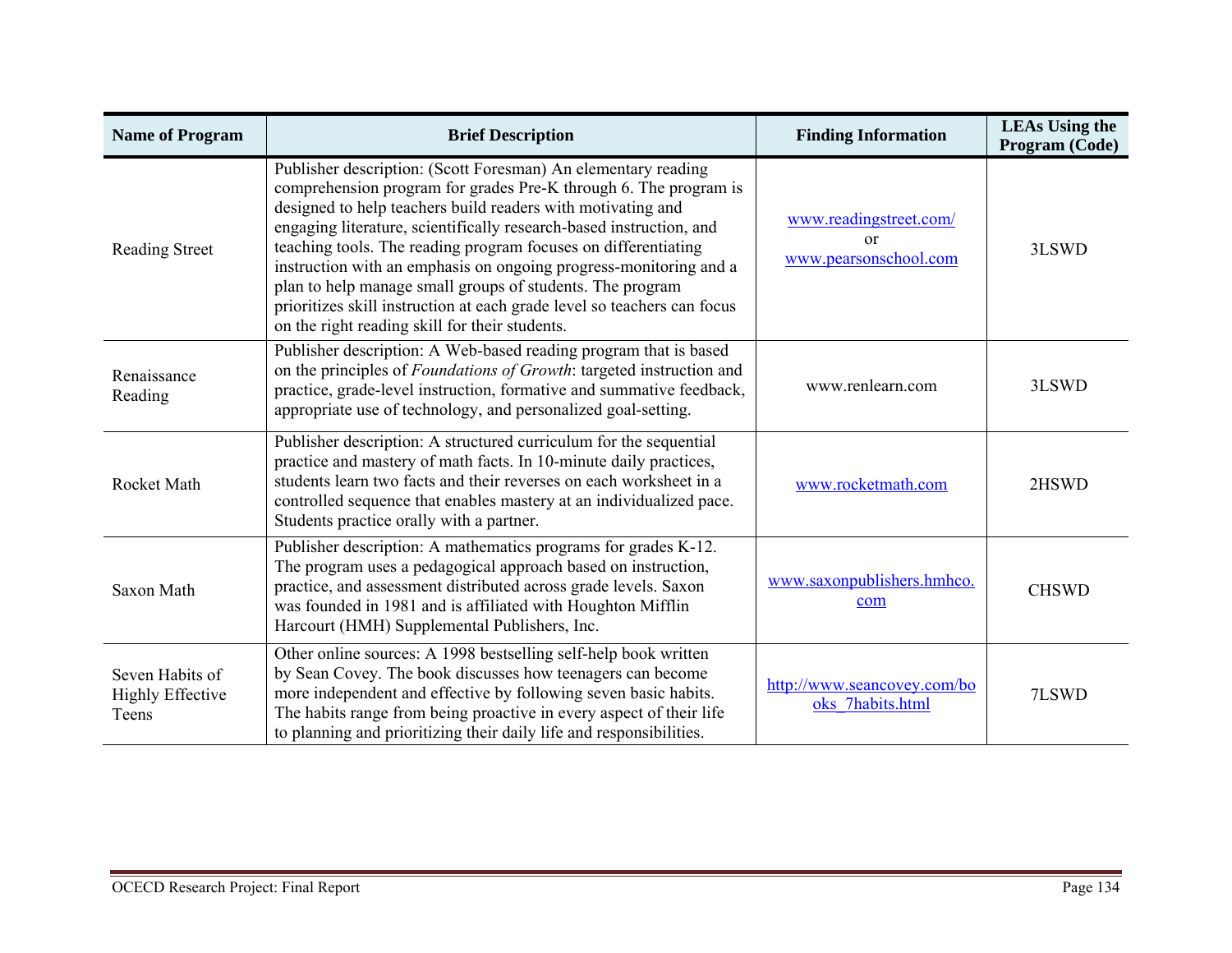| <b>Name of Program</b>               | <b>Brief Description</b>                                                                                                                                                                                                                                                                                                                                                                                                                                                                                                                                                                                                                                                          | <b>Finding Information</b>                                                                                       | <b>LEAs Using the</b><br>Program (Code) |
|--------------------------------------|-----------------------------------------------------------------------------------------------------------------------------------------------------------------------------------------------------------------------------------------------------------------------------------------------------------------------------------------------------------------------------------------------------------------------------------------------------------------------------------------------------------------------------------------------------------------------------------------------------------------------------------------------------------------------------------|------------------------------------------------------------------------------------------------------------------|-----------------------------------------|
| Simple Solutions                     | Publisher description: A teaching strategy designed by and for<br>classroom teachers that uses a three-pronged strategy that combines<br>instruction, daily distributed practice, and assessment. Material for<br>use with the Simple Solutions Approach is available for<br>mathematics, English grammar and writing mechanics, phonics,<br>study skills, science, and social studies.                                                                                                                                                                                                                                                                                           | www.simplesolutions.org                                                                                          | 6LSWD                                   |
| Skills Bridge                        | Other online sources: Also known as Ohio's Skill Bridge<br>Mathematics, this compendium of mathematics books provides<br>supplemental help to students who are struggling in core content<br>areas by providing guided practice tests and learning content.                                                                                                                                                                                                                                                                                                                                                                                                                       | http://www.triumphlearning.co<br>m/common-core/strategy-<br>skills-fluency/ohio-skillbridge-<br>mathematics.html | <b>CHSWD</b>                            |
| Soar to Success                      | Publisher description: A research-based reading intervention<br>program for students in grades 3-8 who are reading significantly<br>below grade level. This small-group model uses literature,<br>reciprocal teaching, and graphic organizers in fast-paced lessons<br>to help students in grades 3-8 accelerate their reading growth.                                                                                                                                                                                                                                                                                                                                            | www.hmhschool.com                                                                                                | 6HSWD                                   |
| <b>STAR Curriculum</b><br>for Autism | Publisher description: The STAR Autism Program teaches children<br>with autism the critical skills identified by the 2001 NRC. The ABA<br>(Applied Behavior Analysis) instructional methods of discrete trial<br>training, pivotal response training, and use of functional routines<br>form the instructional base of this comprehensive program for<br>children with autism. The program includes detailed lesson plans,<br>teaching materials, data systems, and a curriculum-based assessment<br>for teaching in the six curricular areas of receptive language,<br>expressive language, spontaneous language, functional routines,<br>academics, and play and social skills. | www.starautismsupport.com                                                                                        | 6LSWD                                   |
| Study Island                         | Publisher description: An Edmentum product, the program provides<br>standards-based instruction, practice, assessment, and productivity<br>tools to improve the performance of students via Web-based<br>platforms. Study Island combines content with specific state<br>standards in math, reading, writing, science, and social studies with<br>interactive features and games to engage students and reward their                                                                                                                                                                                                                                                              | www.studyisland.com                                                                                              | <b>CHSWD</b><br>2LSWD<br>2HSWD<br>6HSWD |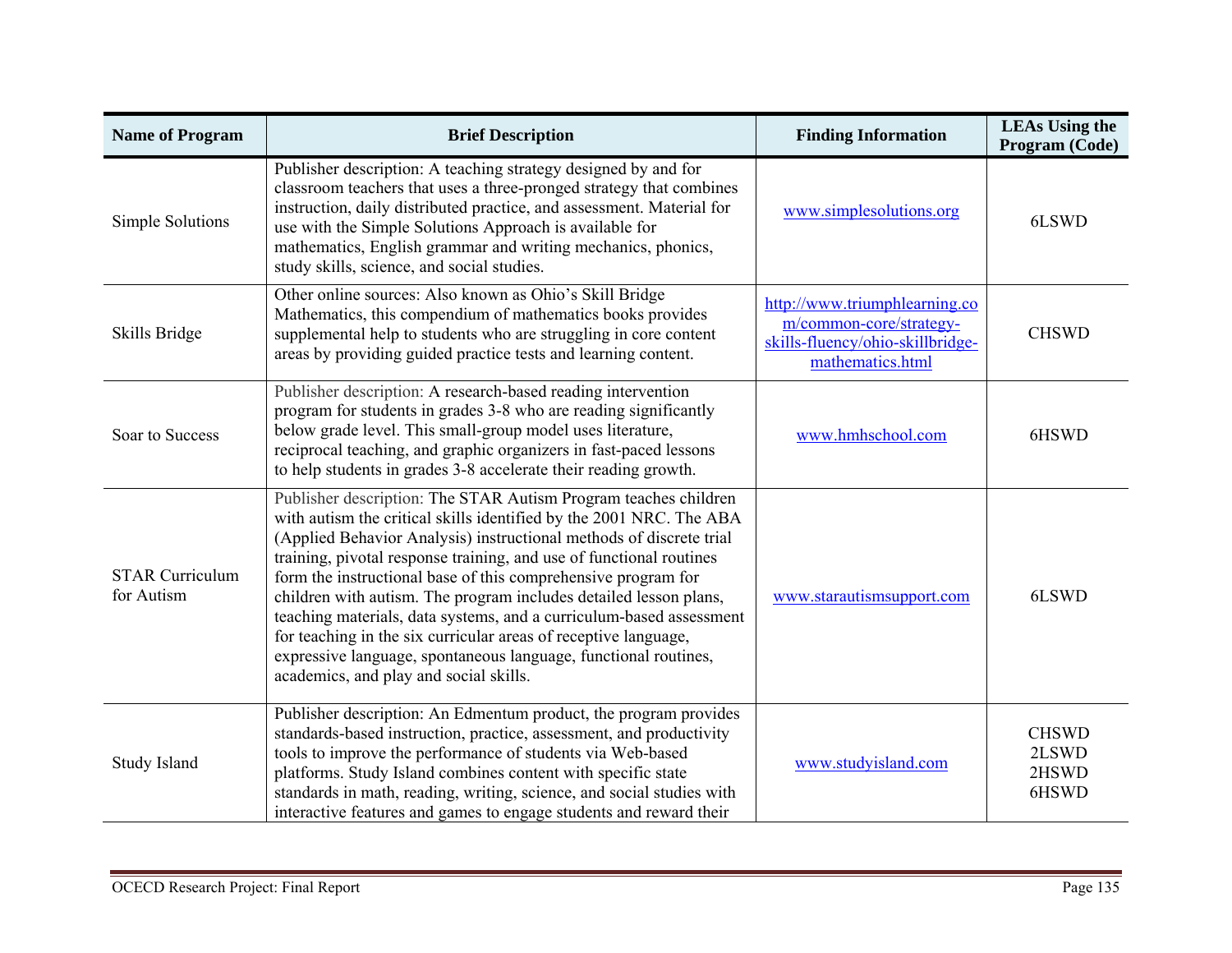| <b>Name of Program</b>       | <b>Brief Description</b>                                                                                                                                                                                                                                                                                                                                                                                                                                                                                                                                                                                                                                                                                                                              | <b>Finding Information</b>  | <b>LEAs Using the</b><br>Program (Code) |
|------------------------------|-------------------------------------------------------------------------------------------------------------------------------------------------------------------------------------------------------------------------------------------------------------------------------------------------------------------------------------------------------------------------------------------------------------------------------------------------------------------------------------------------------------------------------------------------------------------------------------------------------------------------------------------------------------------------------------------------------------------------------------------------------|-----------------------------|-----------------------------------------|
|                              | learning achievement. Student performance in real time is tracked to<br>address individual learning gaps and allow administrators to monitor<br>students' progress over time                                                                                                                                                                                                                                                                                                                                                                                                                                                                                                                                                                          |                             |                                         |
| Success by Six               | Other online resources: Success by Six, based in research by<br>Dr. Craig Ramey, focuses on community-based initiatives to<br>ensure that children under the age of six years enter school<br>prepared to be successful throughout the years that follow. The<br>initiative is spearheaded by the United Way as a neutral<br>convener in the community.                                                                                                                                                                                                                                                                                                                                                                                               | http://sb6uwgc.org/         | 4HSWD                                   |
| System 44 Next<br>Generation | Publisher description: A foundational reading program for most<br>challenged readers in grades 3-12+. System 44 uses explicit<br>instruction in comprehension and writing and a personalized<br>learning progression driven by technology. The program can be used<br>during a regular class period, in a resource room, or in after- and<br>summer-school programs. The program also can be integrated<br>seamlessly in READ 180 classrooms.                                                                                                                                                                                                                                                                                                         | www.system44.scholastic.com | 4HSWD                                   |
| Taskstream                   | Publisher description and other online sources: A platform that<br>provides cloud-based software for assessment, accreditation, and e-<br>portfolios to universities, colleges, and K-12 schools throughout the<br>United States. Taskstream includes a centralized information and<br>communication hub for assessment, accreditation, and planning<br>activities across an institution; academic and nonacademic outcomes<br>assessment; planning; and program review. Taskstream offers<br>specialized tools that enable users to document learning outcomes,<br>align outcomes to institutional goals and standards, develop<br>assessment plans, create curriculum maps, manage faculty<br>credentials, and improve education based on findings. | www1.taskstream.com         | 7LSWD                                   |
| Terra Nova                   | Publisher description: A series of standardized achievement tests<br>used to assess K-12 student achievement in reading, language arts,<br>mathematics, science, social studies, vocabulary, spelling, and other<br>areas. The test series is published by CTB/McGraw-Hill. TerraNova<br>was created with an update in 1996 CTB to the California<br>Achievement Tests and the California Tests of Basic Skills.                                                                                                                                                                                                                                                                                                                                      | www.ctb.com/terranova3      | 7HSWD                                   |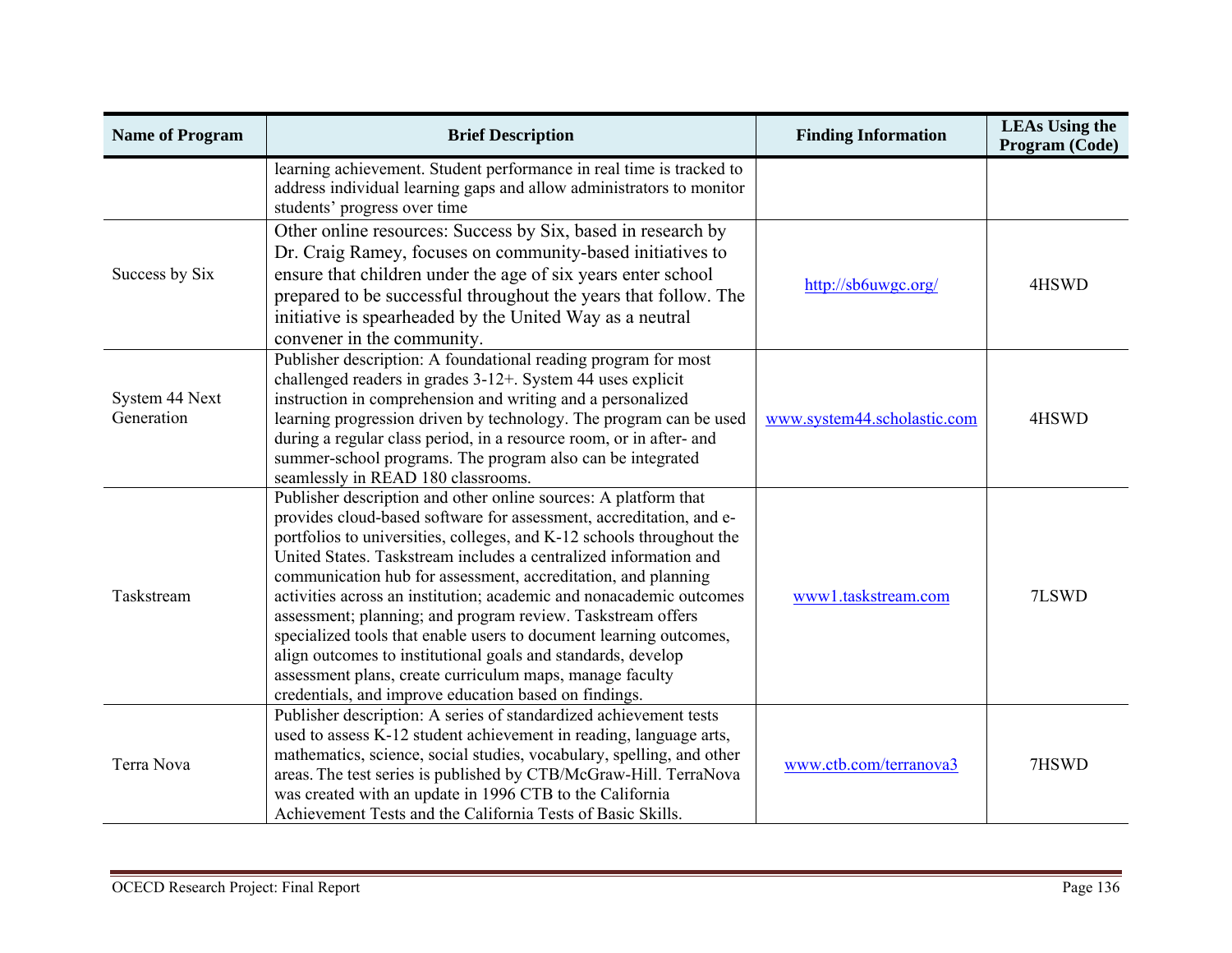| <b>Name of Program</b> | <b>Brief Description</b>                                                                                                                                                                                                                                                                                                                                                                                       | <b>Finding Information</b>      | <b>LEAs Using the</b><br>Program (Code) |
|------------------------|----------------------------------------------------------------------------------------------------------------------------------------------------------------------------------------------------------------------------------------------------------------------------------------------------------------------------------------------------------------------------------------------------------------|---------------------------------|-----------------------------------------|
| Terra Nova InView      | Publisher description: An assessment of cognitive abilities that<br>includes verbal reasoning, sequences, analogies, and quantitative<br>reasoning. Teachers can use InView results to measure skills and<br>abilities important in academic success, help plan effective programs<br>for their students, diagnose possible learning disabilities, and screen<br>students for placement into special programs. | www.ctb.com<br>(under products) | 7HSWD                                   |
| Wilson Reading         | Publisher description: Wilson Reading System (WRS) is a program<br>of Wilson Language Training. It is based on Orton-Gillingham<br>principles. WRS follows a structured, remedial format that teaches<br>the structure of the language to students and adults who have been<br>unable to learn with other teaching strategies, or who may require<br>multisensory language instruction.                        | www.wilsonlanguage.com          | 2HSWD<br>3HSWD<br>6LSWD<br>7HSWD        |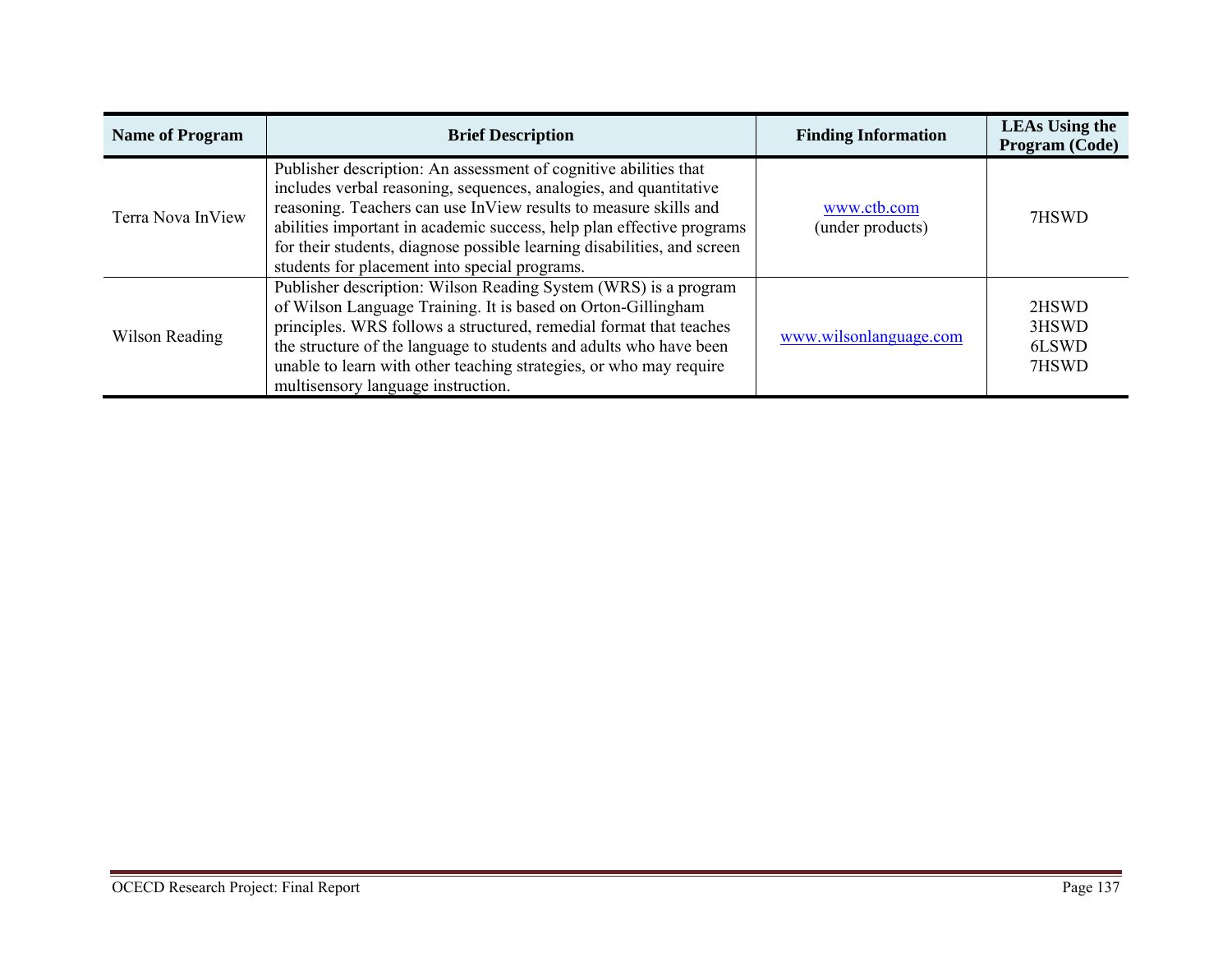# **APPENDIX C: RESOURCES**

This Appendix includes resources aligned with the Recommendations for Practice outlined in the final chapter Conclusions and Recommendations. These resources are intended as a support for implementation of the study's recommendations.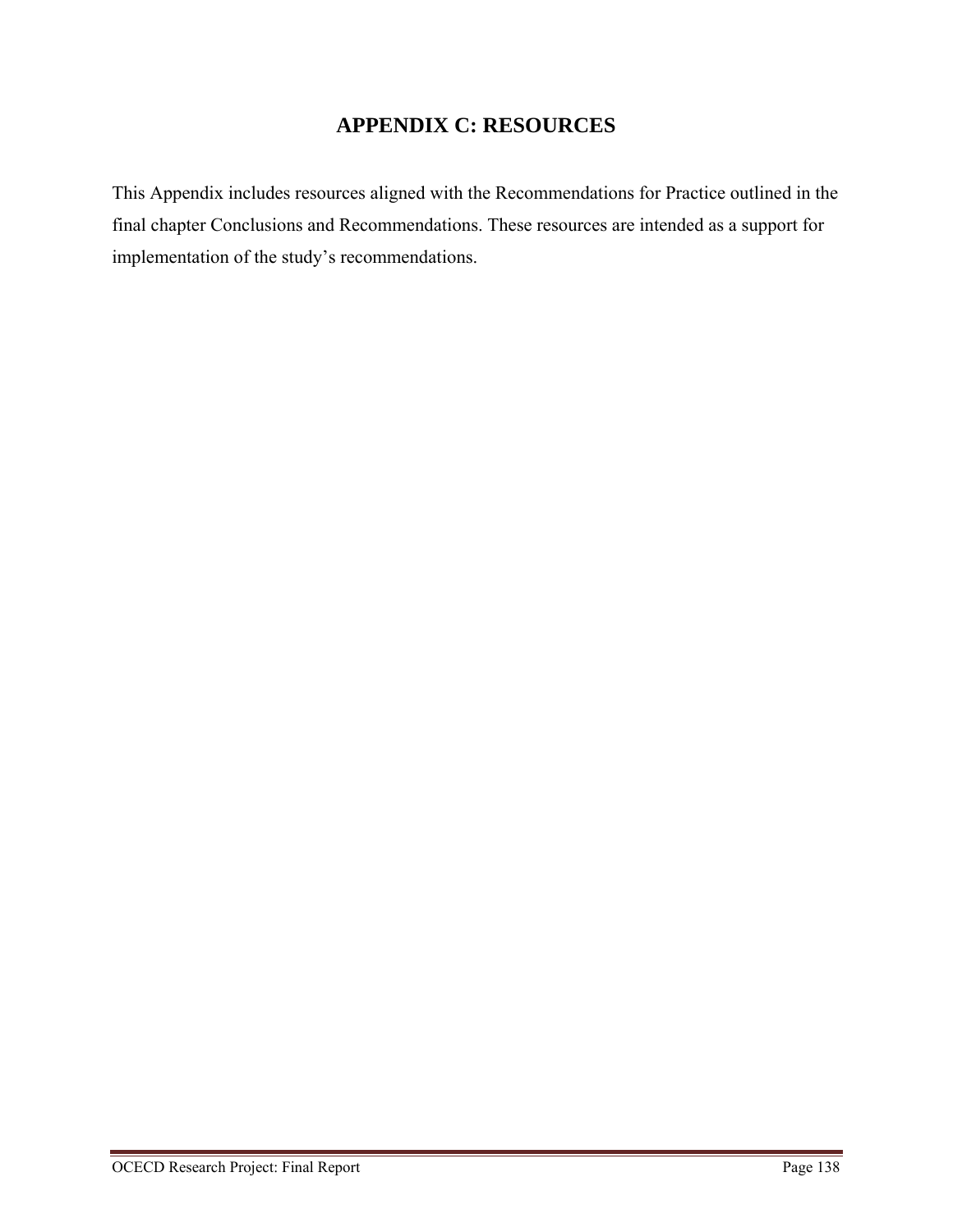| <b>Leadership for Implementation of Evidence-based Practices</b>                                                                                                                                                                                                                                                                                                                            |                                                                                                                                                                                                                                                                                                                                                                                                                                                                                                                                                                                                                                                                                                                                                                                                                                                                         |  |
|---------------------------------------------------------------------------------------------------------------------------------------------------------------------------------------------------------------------------------------------------------------------------------------------------------------------------------------------------------------------------------------------|-------------------------------------------------------------------------------------------------------------------------------------------------------------------------------------------------------------------------------------------------------------------------------------------------------------------------------------------------------------------------------------------------------------------------------------------------------------------------------------------------------------------------------------------------------------------------------------------------------------------------------------------------------------------------------------------------------------------------------------------------------------------------------------------------------------------------------------------------------------------------|--|
| <b>Citation</b>                                                                                                                                                                                                                                                                                                                                                                             | <b>Description</b>                                                                                                                                                                                                                                                                                                                                                                                                                                                                                                                                                                                                                                                                                                                                                                                                                                                      |  |
| <i><u><b>Implementation</b></u></i><br>Fixsen, D. L., Naoom, S. F., Blase, K. A., Friedman, R.<br>M., & Wallace, F. (2005). Implementation research: A<br>synthesis of the literature. Tampa, FL: University of South<br>Florida, Louis de la Parte Florida Mental Health Institute.<br>The National Implementation Research Network (FMHI<br>Publication #231)<br>http://nirn.fmhi.usf.edu | The goal of this literature review was to synthesize research in the area of<br>implementation and to determine what was known about relevant components and<br>conditions of implementation. The study includes practical guidance such as a<br>conceptual framework for implementation of defined practices and programs, core<br>implementation components, summary of a meta-analysis of the effects of training and<br>coaching on teachers' implementation in the classroom, and examples of different<br>types of fidelity measures across programs.                                                                                                                                                                                                                                                                                                             |  |
| <b>Evidence-Based Practices</b><br>Coalition for Evidence-Based Policy. (2003). Identifying<br>and implementing educational practices supported by<br>rigorous evidence: A user friendly guide. Washington,<br>D.C.: U.S. Department of Education, Institute of<br>Education Sciences, National Center for Education<br><b>Evaluation and Regional Assistance</b>                           | This guide assists educational practitioners in evaluating whether an educational<br>intervention is backed by rigorous evidence of effectiveness and in implementing<br>evidence-based interventions in their schools or classrooms. The term <i>intervention</i> is<br>defined as an educational practice, strategy, curriculum, or program. The guide is<br>organized in four parts: A description of the randomized, controlled trial and why it is a<br>critical factor in the establishment of "strong" evidence of an intervention's<br>effectiveness; How to evaluate whether an intervention is backed by "strong" evidence<br>of effectiveness; How to evaluate whether an intervention is backed by "possible"<br>evidence of effectiveness; and Important factors to consider when implementing an<br>evidence-based intervention in schools or classrooms. |  |
| <b>What Works in Education</b><br>The What Works Clearinghouse (WWC)<br>www.whatworks.ed.gov                                                                                                                                                                                                                                                                                                | The What Works Clearinghouse (WWC) was established in 2002 by the U.S.<br>Department of Education's Institute of Education Sciences (IES) to provide educators,<br>policymakers, and the public with a central, independent, and trusted source of<br>scientific evidence of what works in education. To WWC reviews and reports on<br>studies of interventions (education programs, products, practices, and policies) in<br>selected topic areas. WWC reviews of evidence apply a set of standards that follow<br>scientifically valid criteria for determining the effectiveness of these interventions. The<br>WWC provides its findings in accessible, online reports, and include evaluation studies<br>that pass the WWC standards for each identified intervention.                                                                                             |  |
| <b>What Works in Education</b><br>Doing What Works (DWW)                                                                                                                                                                                                                                                                                                                                    | Doing What Works (DWW) is a Web site dedicated to assisting teachers in the<br>implementation of effective educational practices. It contains practice guides<br>developed by the U.S. Department of Education's Institute of Education Sciences (IES)                                                                                                                                                                                                                                                                                                                                                                                                                                                                                                                                                                                                                  |  |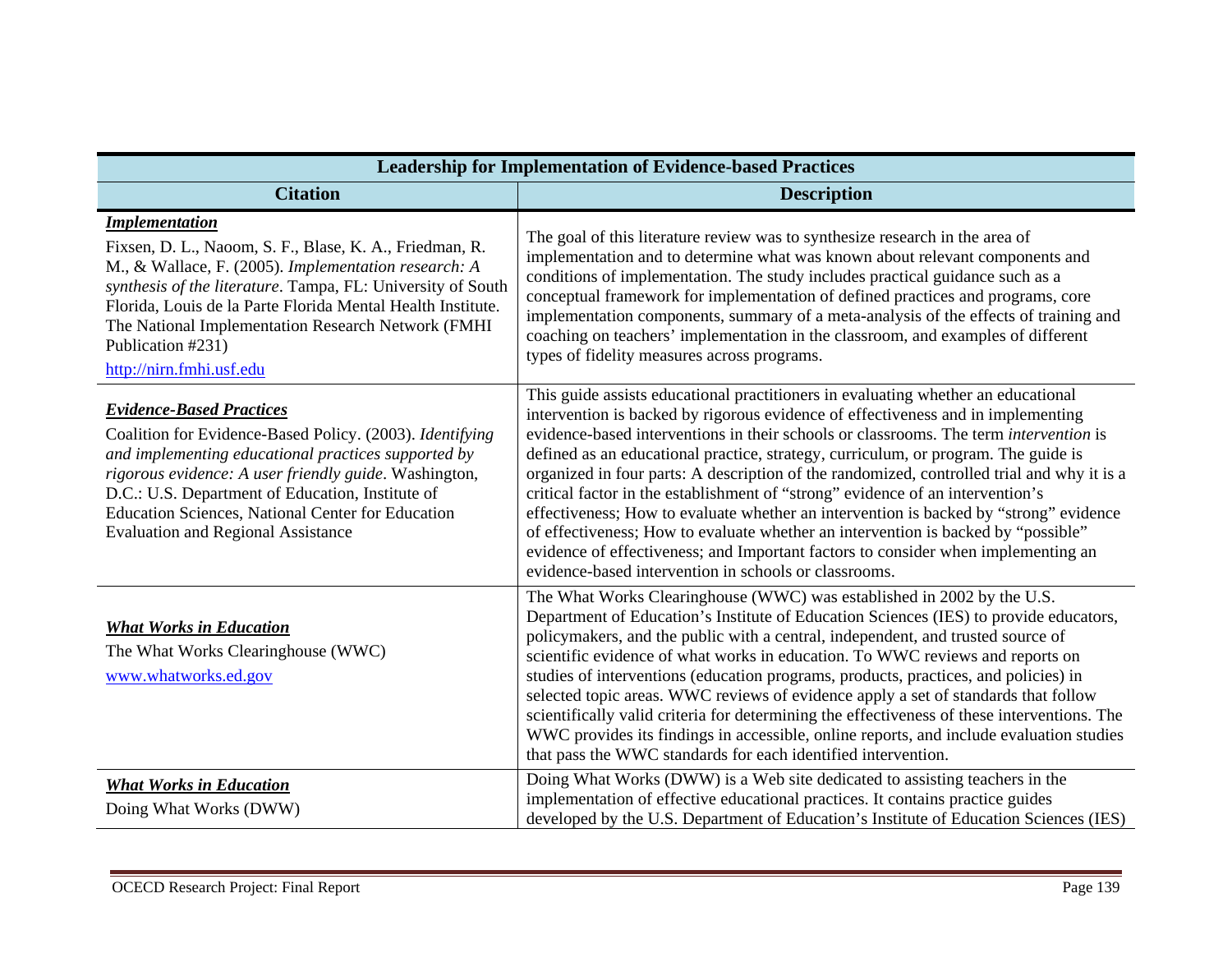| <b>Leadership for Implementation of Evidence-based Practices</b>                                                                                                                                                                                                                |                                                                                                                                                                                                                                                                                                                                                                                                                                                                                                                                                                                                                                                                                                                                                                                                                                                                                                                                      |
|---------------------------------------------------------------------------------------------------------------------------------------------------------------------------------------------------------------------------------------------------------------------------------|--------------------------------------------------------------------------------------------------------------------------------------------------------------------------------------------------------------------------------------------------------------------------------------------------------------------------------------------------------------------------------------------------------------------------------------------------------------------------------------------------------------------------------------------------------------------------------------------------------------------------------------------------------------------------------------------------------------------------------------------------------------------------------------------------------------------------------------------------------------------------------------------------------------------------------------|
| <b>Citation</b>                                                                                                                                                                                                                                                                 | <b>Description</b>                                                                                                                                                                                                                                                                                                                                                                                                                                                                                                                                                                                                                                                                                                                                                                                                                                                                                                                   |
| http://dww.ed.gov/                                                                                                                                                                                                                                                              | that evaluate research on the effectiveness of teaching practices described in the guides<br>and examples of possible ways this research may be used. Content for each practice is<br>organized into four areas: Practice Summary (to gain an overview of a practice and see<br>the issues it addresses), Learn What Works (understand the research base behind the<br>practice), See How it Works (access examples of schools engaged in these practices),<br>and Do What Works (use examples of tools to improve practice). Content areas include<br>data-driven improvement, quality teaching, literacy, math and science, comprehensive<br>support, and early childhood.                                                                                                                                                                                                                                                         |
| <b>What Works in Schools</b><br>Marzano, R. J. (2003). What works in schools: Translating<br>research into action. Alexandria, VA: Association for<br>Supervision and Curriculum Development<br>http://www.ascd.org/publications/books/102271.aspx                              | This resource synthesizes 35 years of research to provide clear and unequalled insight<br>into the nature of schooling. Factors that affect student achievement are defined and<br>answers are offered to once-elusive questions such as how schools can set academic<br>goals that do not underestimate student potential and how do all students have equal<br>opportunity to learn given current curriculum requirements.                                                                                                                                                                                                                                                                                                                                                                                                                                                                                                         |
| <b>Leadership Practices</b><br>Marzano, R. J., Waters, T., & McNulty, B. (2005). School<br>leadership that works: From research to results.<br>Alexandria, VA: Association for Supervision and<br>Curriculum Development.<br>http://www.ascd.org/publications/books/105125.aspx | Drawing from 35 years of studies, the authors explain critical leadership principles that<br>every administrator needs to know: (a) 21 leadership responsibilities that have a<br>significant effect on student learning and the correlation of each responsibility to<br>academic achievement gains; (b) The difference between first- and second-order<br>change and the leadership responsibilities—in rank order—that are most important for<br>each; (c) How to choose the right work to focus on to improve student achievement;<br>(d) The advantages and disadvantages of comprehensive school reform models for<br>improving student achievement; (e) 11 factors and 39 actions that help in taking a site-<br>specific approach to improvement of student achievement; and (f) A five-step plan for<br>effective school leadership that includes a strong team, distributed responsibilities, and<br>31 team action steps. |
| <b>Leadership Practices</b><br>Keller-Allen, C. (2009). Superintendent leadership:<br>Promoting general and special education collaboration.<br>Alexandria, VA: National Association of State Directors<br>of Special Education.<br>http://eric.ed.gov/?id=ED529803             | The spotlight on local education agencies (LEAs) in their efforts to improve the<br>performance of all students, including historically underperforming subgroups, has<br>increased scrutiny of LEA leadership. Superintendents' responsibilities have become<br>more complex, stressful, and challenging as they are required to navigate new federal<br>and state requirements and meet accountability expectations, all while answering to<br>multiple, sometimes competing, constituencies. These changes came at a time when<br>more superintendents were retiring, job turnover was increasing, and the candidate                                                                                                                                                                                                                                                                                                              |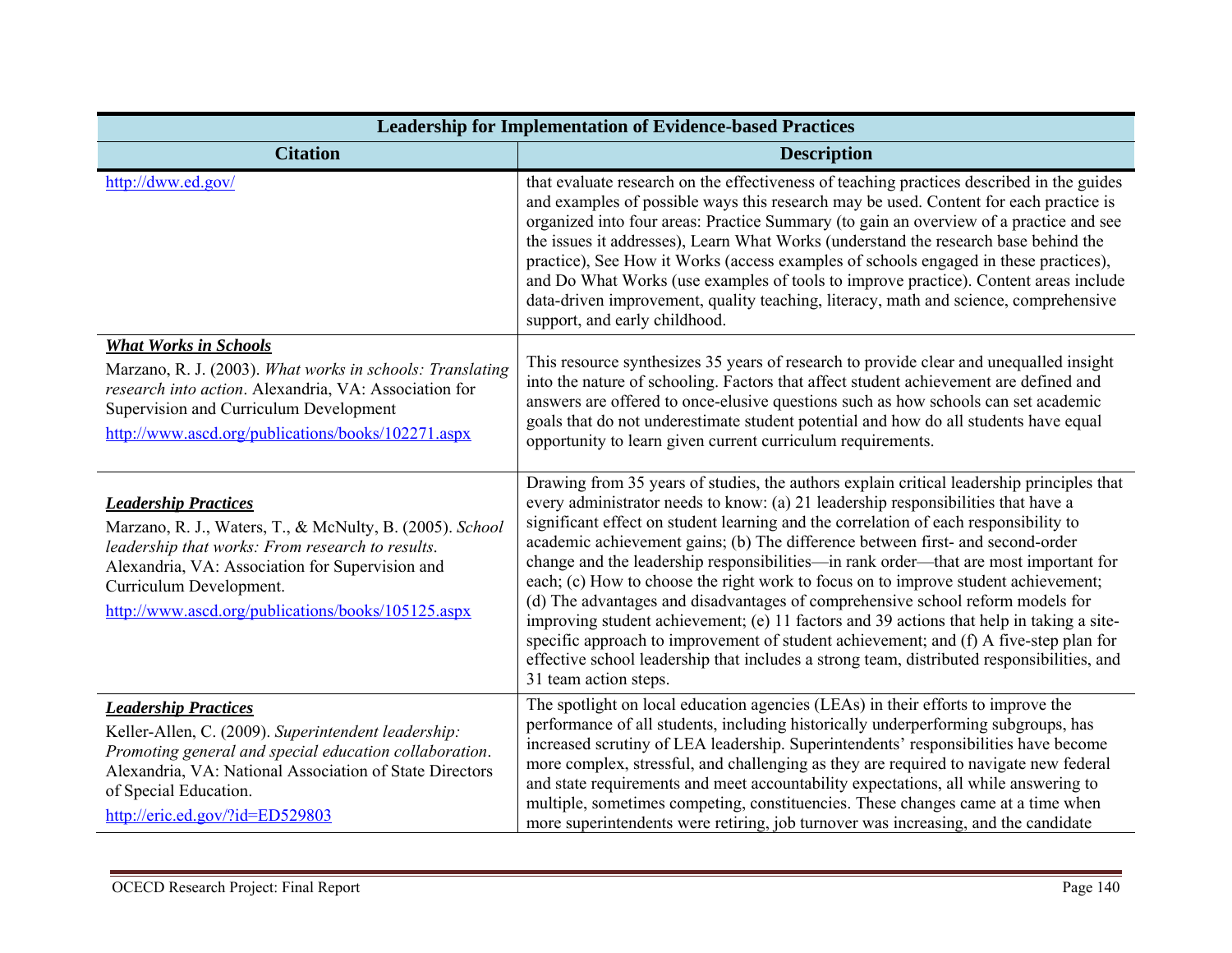| <b>Leadership for Implementation of Evidence-based Practices</b>                                                                                                                                                                                                                                                                    |                                                                                                                                                                                                                                                                                                                                                                                                                                                                                                                                                                                                                                                                                                                                                                                                                                                                                                                                                                                                                                                                                                                                  |
|-------------------------------------------------------------------------------------------------------------------------------------------------------------------------------------------------------------------------------------------------------------------------------------------------------------------------------------|----------------------------------------------------------------------------------------------------------------------------------------------------------------------------------------------------------------------------------------------------------------------------------------------------------------------------------------------------------------------------------------------------------------------------------------------------------------------------------------------------------------------------------------------------------------------------------------------------------------------------------------------------------------------------------------------------------------------------------------------------------------------------------------------------------------------------------------------------------------------------------------------------------------------------------------------------------------------------------------------------------------------------------------------------------------------------------------------------------------------------------|
| <b>Citation</b>                                                                                                                                                                                                                                                                                                                     | <b>Description</b>                                                                                                                                                                                                                                                                                                                                                                                                                                                                                                                                                                                                                                                                                                                                                                                                                                                                                                                                                                                                                                                                                                               |
|                                                                                                                                                                                                                                                                                                                                     | pool for experienced district administrators was shrinking. This study examined the<br>role of the superintendent in promoting, developing, and sustaining a culture of<br>collaboration between general and special educators throughout the LEA. Selected<br>superintendents described their rationale for advancing a culture of collaboration, the<br>strategies they implemented, the challenges they faced in doing so, and their<br>recommendations to other superintendents.                                                                                                                                                                                                                                                                                                                                                                                                                                                                                                                                                                                                                                             |
| <b>Leadership Practices</b><br>Ohio's Leadership Development Framework. (2013). A<br>Report on the work of the Ohio Leadership Advisory<br>Council from 2007-2013 (2 <sup>nd</sup> ed.). Columbus, Ohio:<br>Buckeye Association of School Administrators and the<br>Ohio Department of Education.<br>http://www.ohioleadership.org/ | Ohio's Leadership Development Framework is based on the concept of shared<br>leadership. This framework promotes the use of collaborative structures—district<br>leadership teams (DLTs), building leadership teams (BLTs), and teacher-based teams<br>(TBTs)—to lead schools and share the responsibility for improving student<br>achievement. The framework identifies six essential leadership practice areas that<br>outline what the superintendent, DLT, BLT, and TBTs need to do to improve<br>instructional practices and student performance: (a) Data and the decision-making<br>process, (b) Focused goal-setting process, (c) Instruction and the learning process, (d)<br>Community engagement process, (e) resource management process, and (f) governance<br>process. The Ohio Leadership Advisory Council (OLAC) has created online learning<br>modules to support implementation; these are any-time, any-place learning<br>opportunities available free to Ohio educators. The modules include research and<br>content from national experts, streaming video, Ohio exemplars of best practices, and<br>more. |
| <b>Leadership Practices</b><br>Morrison, J., & Magliocca, L. (2012). Evaluation of<br>Ohio's state personnel development grant (SPDG): Final<br>report. Columbus, OH: Ohio Department of Education,<br>Office for Exceptional Children.<br>(Available from Ohio's regional State Support Teams)                                     | Ohio Improvement Process: Level of Implementation Rubric<br>A survey/self-reflection tool that includes (a) Use of collaborative structures and<br>processes; (b) Setting expectations for the effective use of data; (c) Shared<br>accountability across and within every level of the organization; and (d) Intentional use<br>of resources to support achievement and instruction.                                                                                                                                                                                                                                                                                                                                                                                                                                                                                                                                                                                                                                                                                                                                            |
| <b>Leadership Practices</b><br>Telfer, D. M. (2012). A synthesis of lessons learned: How<br>districts used assessment and accountability to increase<br>performance for students with disabilities as part of<br>district-wide improvement. Minneapolis, MN: University<br>of Minnesota. National Center on Educational Outcomes.   | This resource examines how school districts with vastly different demographics<br>increase the performance of students with disabilities and other at-risk learners as part<br>of whole-district reform efforts. Case studies of featured districts provide evidence that<br>students with disabilities, like all other students, can learn at higher levels when adults<br>focus their collective efforts on improving instructional practice, consistently<br>implement core work across the district, and use assessment and accountability as a                                                                                                                                                                                                                                                                                                                                                                                                                                                                                                                                                                              |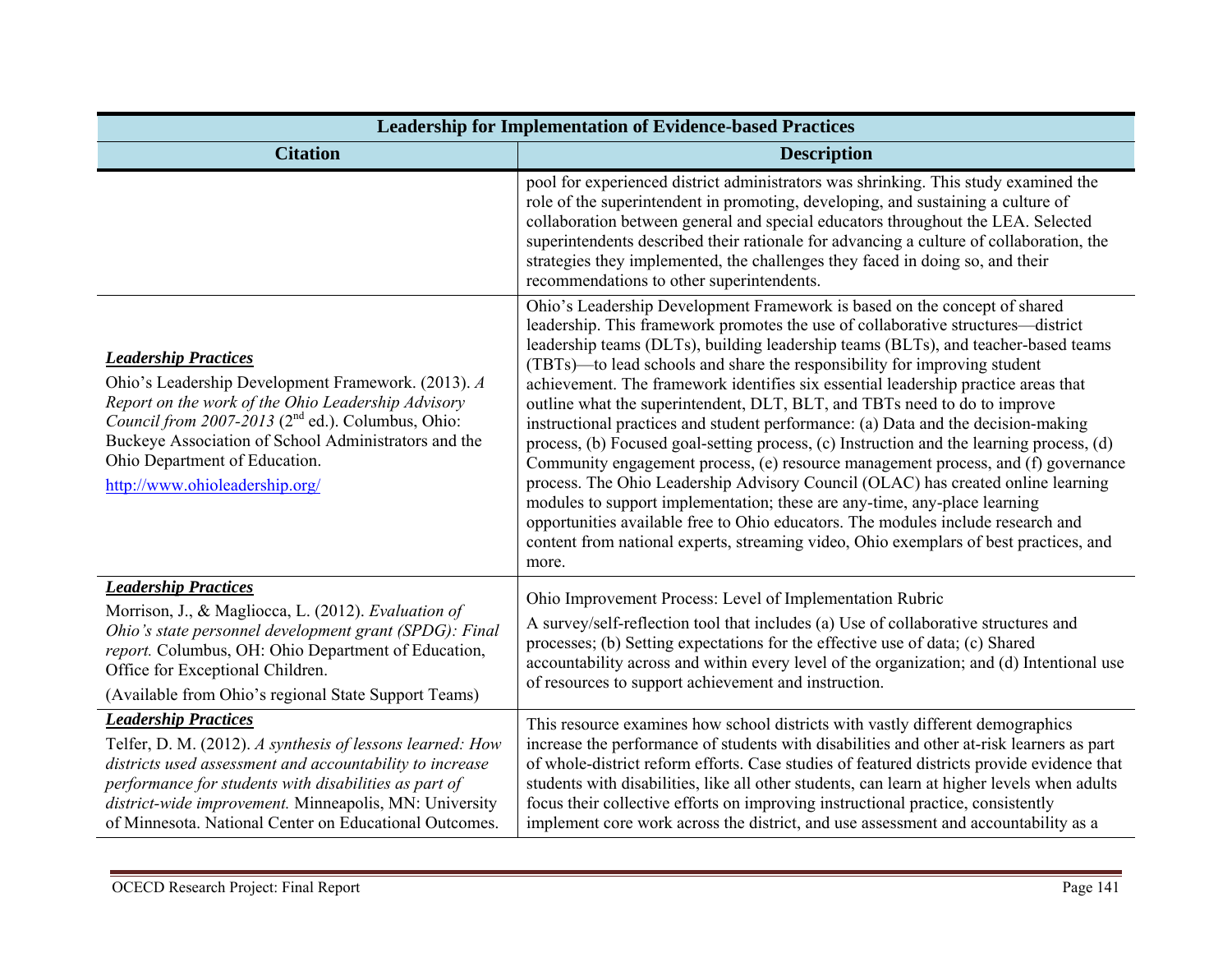| <b>Leadership for Implementation of Evidence-based Practices</b>                                                                                                                                                                                                                      |                                                                                                                                                                                                                                                                                                                                                                                                                                                                                                                                                                                                                                                                        |
|---------------------------------------------------------------------------------------------------------------------------------------------------------------------------------------------------------------------------------------------------------------------------------------|------------------------------------------------------------------------------------------------------------------------------------------------------------------------------------------------------------------------------------------------------------------------------------------------------------------------------------------------------------------------------------------------------------------------------------------------------------------------------------------------------------------------------------------------------------------------------------------------------------------------------------------------------------------------|
| <b>Citation</b>                                                                                                                                                                                                                                                                       | <b>Description</b>                                                                                                                                                                                                                                                                                                                                                                                                                                                                                                                                                                                                                                                     |
| www.MovingYourNumbers.org                                                                                                                                                                                                                                                             | lever for ongoing system and student learning improvement. A tool is available for<br>district self-assessment of implementation and scalability of six key practices: use data<br>well; focus your goals; shared instructional practices; implement deeply; monitor and<br>provide feedback and support; inquire and learn.                                                                                                                                                                                                                                                                                                                                           |
| <b>Instructional Practices</b><br>City, E. A., Elmore, R. F., Flarman, S.E., & Teitel, L.<br>(2009). Instructional rounds in education. Cambridge,<br><b>MA: Harvard Education Press:</b><br>http://hepg.org/hep/book/99                                                              | Instructional Rounds in Education is intended to help education leaders and<br>practitioners develop a shared understanding of what high-quality instruction looks like<br>and what schools and districts need to do to support it. Inspired by the medical-rounds<br>model used by physicians, the authors have pioneered a new form of professional<br>learning known as instructional rounds networks. From this process, educators develop<br>a shared practice of observing, discussion, and analyzing learning and teaching.                                                                                                                                     |
| <b>Instructional Practices</b><br>Marzano, R. J. (2007). The art and science of teaching: A<br>comprehensive framework for effective instruction.<br>Alexandria, VA: Association for Supervision and<br>Curriculum Development.<br>http://www.ascd.org/publications/books/107001.aspx | Though classroom instructional strategies should clearly be based on sound science<br>and research, knowing when to use them and with whom is more than an art. This<br>resource presents a model for ensuring quality teaching that balances the need for<br>research-based data with the equally vital need to understand the strengths and<br>weaknesses of individual students.                                                                                                                                                                                                                                                                                    |
| <b>Instructional Practices</b><br>Johnson, J. F., Perez, L., & Uline, C. L. (2013). Teaching<br>practices from America's best urban schools: A guide for<br>school and classroom leaders. Larchmont, NY: Eye on<br>Education.<br>http://eric.ed.gov/?id=ED538917                      | Lessons learned from recipients of the National Excellence in Urban Education Award<br>sponsored by the National Center for Urban School Transformation (NCUST). Criteria<br>for selection include evidence that a high percentage of SWDs are achieving greater<br>proficiency in at least two academic subjects; percentage of SWDs demonstrating<br>proficiency on state assessments, and SWDs demonstrating year-to-year achievement<br>gains on state assessments or other indicators of success. Lead author Joe Johnson<br>currently serves as Executive Director of NCUST and formerly served with ODE<br>where he began Ohio's Schools of Promise Initiative. |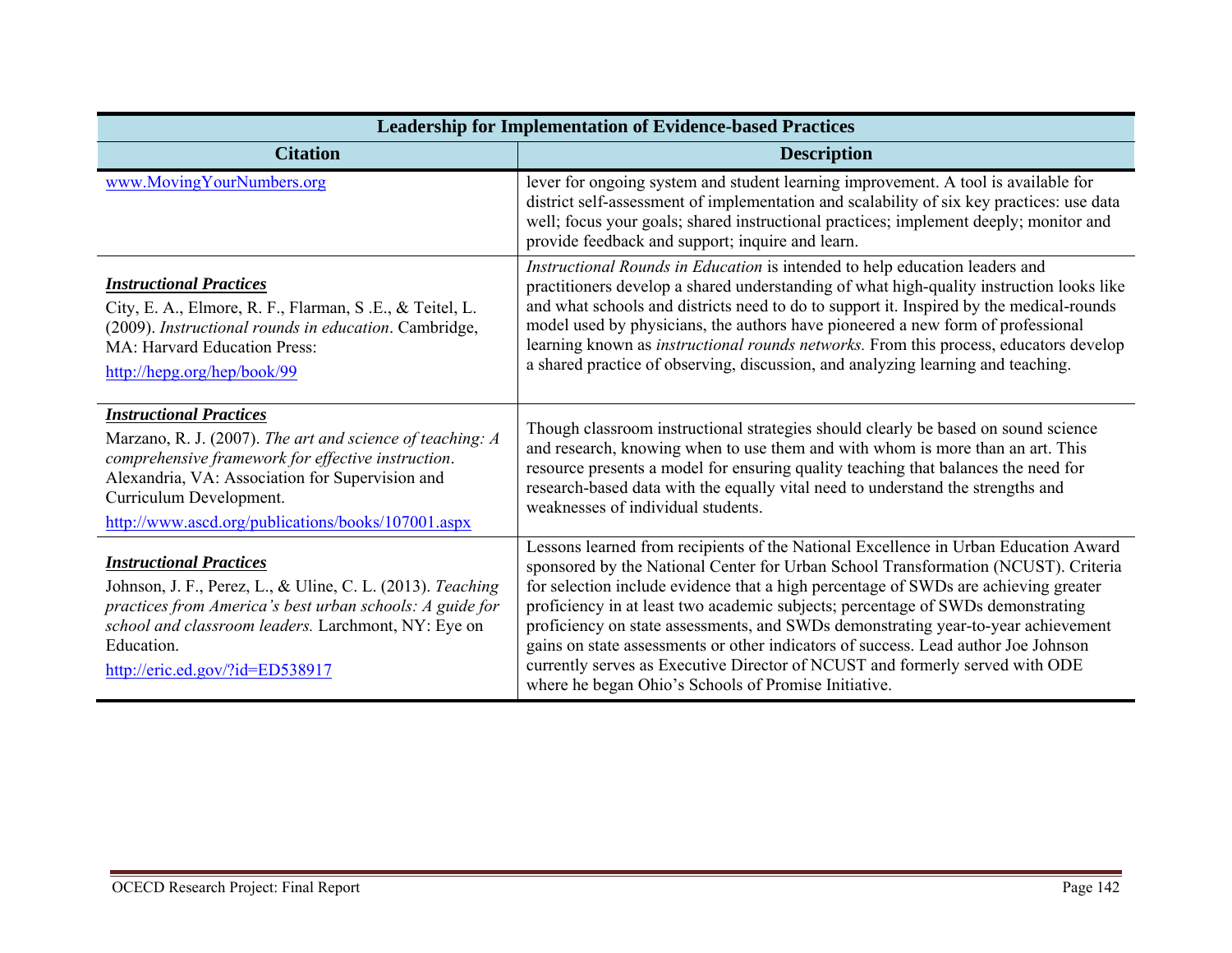| <b>Multitiered Systems of Intervention and Supports</b>                                                                                                                                                                                                                                                                                                                                                             |                                                                                                                                                                                                                                                                                                                                                                                                                                                                                                                                                                                                                                                                                                                                                                                                                                                             |
|---------------------------------------------------------------------------------------------------------------------------------------------------------------------------------------------------------------------------------------------------------------------------------------------------------------------------------------------------------------------------------------------------------------------|-------------------------------------------------------------------------------------------------------------------------------------------------------------------------------------------------------------------------------------------------------------------------------------------------------------------------------------------------------------------------------------------------------------------------------------------------------------------------------------------------------------------------------------------------------------------------------------------------------------------------------------------------------------------------------------------------------------------------------------------------------------------------------------------------------------------------------------------------------------|
| <b>Citation</b>                                                                                                                                                                                                                                                                                                                                                                                                     | <b>Description</b>                                                                                                                                                                                                                                                                                                                                                                                                                                                                                                                                                                                                                                                                                                                                                                                                                                          |
| <b>RtI</b> and Closing the Achievement Gap<br>Martinez, R. S., Nellis, L. M., & Prendergast, K. A. (2006). Closing<br>the achievement gap series: Part II, response to intervention: Basic<br>elements, practical applications, and policy recommendations.<br>Center for Evaluation and Education Policy: Education Policy Brief,<br>$4(8)$ .<br>http://eric.ed.gov/?id=ED495749                                   | This policy brief provides readers with a broad overview of Response to<br>Intervention (RtI). RtI refers to an integrated, school-wide method of<br>service delivery across general and special education that promotes<br>successful school outcomes for all students. This brief discusses the<br>impetus behind RtI, which stems from flaws in the current special<br>education system, describes the principal components of RtI, and<br>highlights several model RtI programs around the country. Finally, the<br>paper makes policy recommendations for the implementation of RtI in a<br>sample state.                                                                                                                                                                                                                                              |
| <b>RtI</b> and Role of Special Education and Special Educators<br>Council for Exceptional Children. (2007). CEC position on response<br>to intervention (RTI): The unique role of special education and<br>special educators. Arlington, VA: Author.<br>Retrieved from http://www.eric.ed.gov/PDFS/ED499403.pdf                                                                                                     | The CEC recognizes the potential impact of RtI on the education of all<br>children, roles of special educators, and the special education system. The<br>RtI process is designed to identify struggling learners early, to provide<br>access to needed interventions, and to help identify children with<br>disabilities. It is a process intended to assist in identifying children with<br>disabilities by providing data about how a child responds to scientifically<br>based intervention as part of the comprehensive evaluation required for<br>identification of any disability. Special educators play an integral role and<br>have a strong and clear identity in the RtI process. To that end, CEC<br>believes that any RtI process must include nonnegotiable guarantees<br>related to special education and the key role of special educators. |
| <b>RtI</b> and Early Childhood<br>The Division for Early childhood of the Council for Exceptional<br>Children (DEC), National Association for the Education of Young<br>Children (NAEYC), & National Head Start Association (NHSA).<br>2013. Frameworks for response to intervention and early childhood:<br>Description and implications.<br>http://www.naeyc.org/files/naeyc/RTI%20in%20Early%20Childhoo<br>d.pdf | The purpose of this jointly developed paper was to define early childhood<br>RtI frameworks and to promote a broader understanding and discussion of<br>the topic.                                                                                                                                                                                                                                                                                                                                                                                                                                                                                                                                                                                                                                                                                          |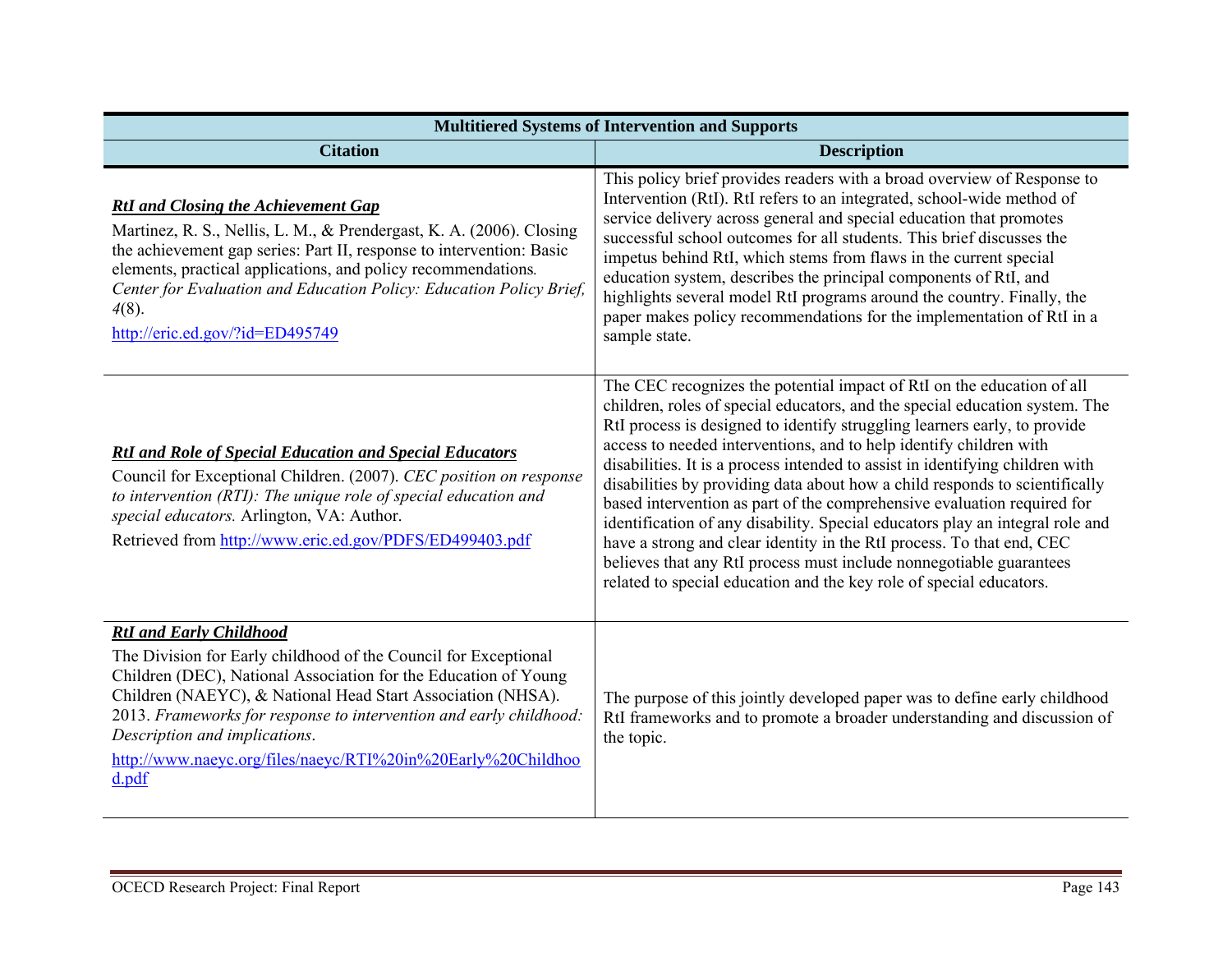| <b>Multitiered Systems of Intervention and Supports</b>                                                                                                                                                                                                                                                                                                                                                                                                                                             |                                                                                                                                                                                                                                                                                                                                                                                                                                                                                                                                                                                                                                                                                                                                                                  |  |
|-----------------------------------------------------------------------------------------------------------------------------------------------------------------------------------------------------------------------------------------------------------------------------------------------------------------------------------------------------------------------------------------------------------------------------------------------------------------------------------------------------|------------------------------------------------------------------------------------------------------------------------------------------------------------------------------------------------------------------------------------------------------------------------------------------------------------------------------------------------------------------------------------------------------------------------------------------------------------------------------------------------------------------------------------------------------------------------------------------------------------------------------------------------------------------------------------------------------------------------------------------------------------------|--|
| <b>Citation</b>                                                                                                                                                                                                                                                                                                                                                                                                                                                                                     | <b>Description</b>                                                                                                                                                                                                                                                                                                                                                                                                                                                                                                                                                                                                                                                                                                                                               |  |
| <b>RtI</b> and High School<br>Duffy, H. (2007). Meeting the needs of significantly struggling<br>learners in high school: A look at approaches to tiered intervention.<br>Washington, D.C.: National High School Center at American<br>Institutes for Research.<br>http://www.rti4success.org/pdf/high_school.pdf                                                                                                                                                                                   | This brief describes issues related to the implementation of RtI at the high<br>school level and explains the supports needed to implement the RtI system.<br>The resource provides an overview of RtI and describes specific<br>components including a comparison of the standard treatment and problem<br>solving approaches. The paper describes current research on RtI and<br>secondary education and also provides a case study of a high school that<br>implemented RtI.                                                                                                                                                                                                                                                                                  |  |
| <b>Reading Interventions K-3</b><br>Scammacca, N., Vaughn, S., Roberts, G., Wanzek, J., & Targesen, J.<br>$(2007)$ . Extensive reading interventions in grades $K-3$ : From<br>research to practice. Portsmouth, NH: Center on Instruction at RMC<br>Research Corporation.<br>http://www.centeroninstruction.org/extensive-reading-interventions-<br>in-grades-k-3-from-research-to-practice                                                                                                        | This report summarizes 12 peer-reviewed, quality research studies and<br>synthesizes findings on the effectiveness of extensive reading interventions<br>(comparing at least 100 instructional sessions) for struggling K-3 readers.<br>It explains the related implications for practice for students with reading<br>problems or learning disabilities in an RtI setting.                                                                                                                                                                                                                                                                                                                                                                                      |  |
| <b>Reading Interventions/Adolescent Struggling Readers</b><br>Scammacca, N., Roberts, G., Vaughn, S., Edmonds, M., Wexler, J.,<br>Reutebuch, C. K., & Targesen, J. K. (2007). Interventions for<br>adolescent struggling readers: A meta-analysis with implications for<br>practice. Portsmouth, NH: Center on Instruction at RMC Research<br>Corporation.<br>http://www.centeroninstruction.org/interventions-for-adolescent-<br>struggling-readers-a-meta-analysis-with-implications-for-practice | Results of this meta-analysis provide guidance for interventions for<br>struggling adolescent readers and outlines major implications for practice.<br>The report focuses on interventions designed to improve students' use of<br>reading comprehension strategies. It also considers the impact of<br>interventions that target improved reading vocabulary, accurate decoding<br>of unfamiliar words in text, and increased reading fluency.                                                                                                                                                                                                                                                                                                                  |  |
| <b>Math Interventions</b><br>Jayanthi, M., Gersten, R., & Baker, S. (2008). Mathematics<br>instruction for students with disabilities or difficulty learning<br>mathematics: A guide for teachers. Portsmouth, NH: Center on<br>Instruction at RMC Research Corporation.<br>http://www.centeroninstruction.org/mathematics-instruction-for-<br>students-with-learning-disabilities-or-difficulty-learning-<br>mathematics-a-guide-for-teachers                                                      | This guide for teachers is a companion piece to the meta-analysis<br>Mathematics Instruction for Students with Learning Disabilities or<br>Difficulty Learning Mathematics: A Synthesis of the Intervention Research.<br>Based on the findings of this report, seven effective instructional practices<br>were identified for teaching mathematics to K-12 students with learning<br>disabilities. It describes these practices including recommendations from<br>The Final Report of the National Mathematics Advisory Panel, specifies<br>research-based recommendations for students with learning disabilities and<br>for students who are experiencing difficulties in learning mathematics but<br>are not identified as having a math learning disability. |  |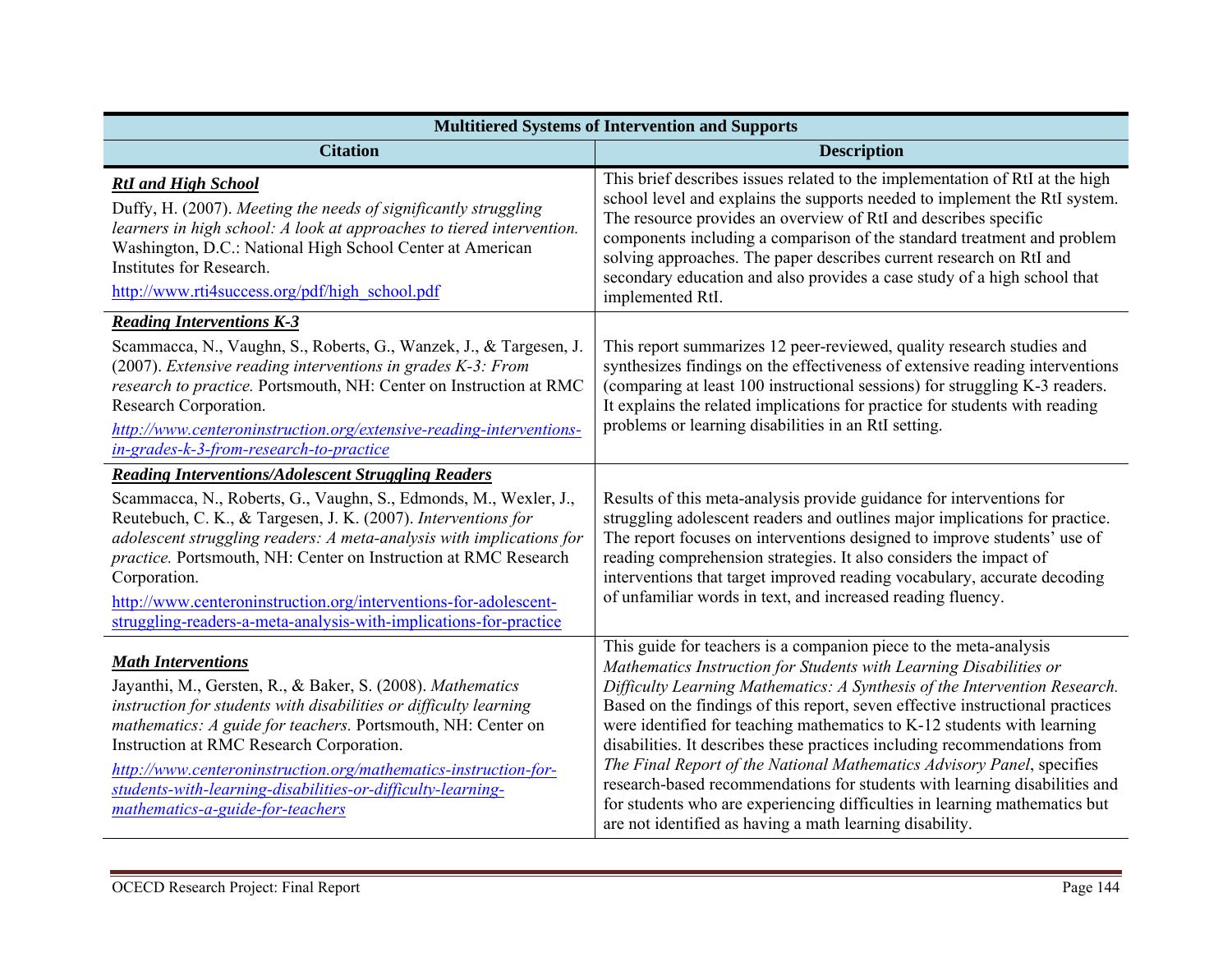| <b>Multitiered Systems of Intervention and Supports</b>                                                                                                                                                                                                                                                                                               |                                                                                                                                                                                                                                                                                                                                                                                                                                                                                                                                                                                                                                                                    |  |
|-------------------------------------------------------------------------------------------------------------------------------------------------------------------------------------------------------------------------------------------------------------------------------------------------------------------------------------------------------|--------------------------------------------------------------------------------------------------------------------------------------------------------------------------------------------------------------------------------------------------------------------------------------------------------------------------------------------------------------------------------------------------------------------------------------------------------------------------------------------------------------------------------------------------------------------------------------------------------------------------------------------------------------------|--|
| <b>Citation</b>                                                                                                                                                                                                                                                                                                                                       | <b>Description</b>                                                                                                                                                                                                                                                                                                                                                                                                                                                                                                                                                                                                                                                 |  |
| <b>RtI Research and Implementation</b><br>Griffiths, A. J., Parson, L. B., Burns, M. K., VanDerHeyden, A., &<br>Tilly, W. D. (2007). Response to intervention: Research for practice.<br>Alexandria, VA: National Association of State Directors of Special<br>Education (NASDSE).<br>http://www.nasdse.org/portals/0/documents/rti_bibliography2.pdf | NASDSE provided a comprehensive review of research related to both<br>traditional (special education eligibility determination) and more recent<br>(general education inclusionary practices) approaches to RtI to inform<br>local decision-making. Chapters include "Improving Core Instruction for<br>All Students" (Tier 1 application), "Intensive Instruction" (Tier II<br>application), "Intensive Instruction" (Tier 3 application), and approaches to<br>RtI for "Social-Emotional Behavior Purposes" (Tiers 1, 2, and 3<br>application).                                                                                                                  |  |
| <b>RtI Implementation (District Level)</b><br>Elliott, J., & Morrison, D. (2008) Response to intervention:<br>Blueprints for implementation (district-level edition). Alexandria,<br>VA: NASDSE.<br>http://www.nasdse.org/LinkClick.aspx?fileticket=H7i7vsEPEck%3D<br>&tabid=36                                                                       | RtI is defined as the practice of providing high quality instruction and<br>interventions matched to student need, monitoring progress frequently to<br>make decisions about changes in instruction or goals, and applying student<br>response data to important education decisions. RtI should be applied to<br>decisions in general, remedial and special education, creation of a well-<br>integrated system of instruction/intervention guided by student outcome<br>data. This district-level guide is organized around the following<br>components: (a) Consensus-Building, (b) District Infrastructure-Building,<br>and (c) District-Level Implementation. |  |
| <b>RtI Implementation (School Level)</b><br>Kurns, S., & Tilly, W. D. (2008). Response to intervention:<br>Blueprints for implementation (school building-level edition).<br>Alexandria, VA: NASDSE.<br>http://www.nasdse.org/LinkClick.aspx?fileticket=0XXmIiiQOGo%3<br>$D\&$ tabid=36                                                               | This school building-level guide (a companion to the district-level guide)<br>is addresses the following topics: Consensus Building, Infrastructure<br>Building, and Implementation.                                                                                                                                                                                                                                                                                                                                                                                                                                                                               |  |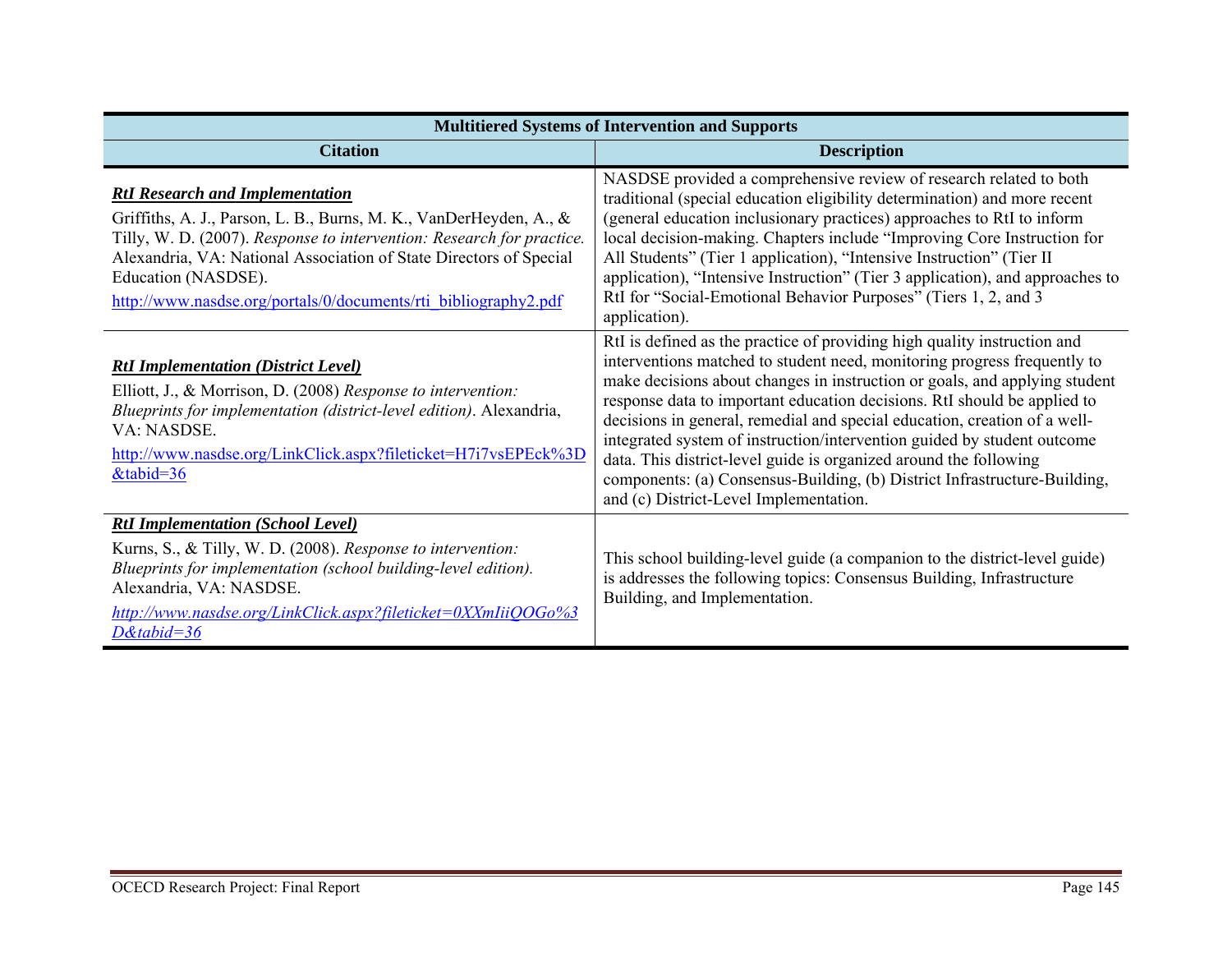| <b>Co-Teaching</b>                                                                                                                                                                                                                                              |                                                                                                                                                                                                                                                                                                                                                                                                                                                                                                                                                                                                                                                                             |
|-----------------------------------------------------------------------------------------------------------------------------------------------------------------------------------------------------------------------------------------------------------------|-----------------------------------------------------------------------------------------------------------------------------------------------------------------------------------------------------------------------------------------------------------------------------------------------------------------------------------------------------------------------------------------------------------------------------------------------------------------------------------------------------------------------------------------------------------------------------------------------------------------------------------------------------------------------------|
| <b>Citation</b>                                                                                                                                                                                                                                                 | <b>Description</b>                                                                                                                                                                                                                                                                                                                                                                                                                                                                                                                                                                                                                                                          |
| <b>Co-Teaching</b><br>Scruggs, T. A., Mastropieri, M. A., & McDuffie, K. A. (2007).<br>Co-teaching in inclusive classrooms: A metasynthesis of<br>qualitative research. Exceptional Children, 73(4), 392-416<br>$http://eric.edu.gov/?id=EJ817512$              | Thirty-two qualitative investigations of co-teaching in inclusive classrooms<br>were included in this metasynthesis that employed qualitative research<br>integration techniques. The study concluded that co-teachers generally support<br>co-teaching, although a number of important needs were identified, including<br>planning time, student skill level, and training; many of these needs were linked<br>to administrative support.                                                                                                                                                                                                                                 |
| <b>Co-Teaching</b><br>Hanover Research. (2012). The effectiveness of the co-teaching<br>model: Literature review. Washington, D.C.: Author.<br>http://www.hanoverresearch.com/wp-<br>content/uploads/2012/05/Effectiveness-of-Co-Teaching-<br>Membership.pdf    | The report provides an overview of the literature on co-teaching as a mode of<br>instruction for children with and without disabilities. Co-teaching is described<br>as method that draws on the strengths of both the general educator, who<br>understands the structure, content, and pacing of the general education<br>curriculum, and the special educator, who can identify unique learning needs of<br>individual students and enhance curriculum and instruction to match these<br>needs. This resource includes discussion of best practices in the implementation<br>of co-teaching, as well as rubrics for measuring cooperative efficacy among co-<br>teachers. |
| Co-Teaching<br>Gately, S. E., & Gately, F. J. (2001) Understanding co-teaching<br>components. Teaching Exceptional Children, 33(4), 40-47.<br>https://inclusiveed.wikispaces.com/file/view/Understanding+CoT<br>eaching+Components.pdf                          | In this article, the authors describe the components of co-teaching and give<br>examples of what the teacher interactions of that component may resemble at<br>each of the developmental stages of co-teaching: beginning, compromise, and<br>collaborative. Also included is the Co-teaching Rating Scale (CTRS) along with<br>descriptions of how teachers and administrators can use it to develop<br>appropriate objectives and directions for co-teachers.                                                                                                                                                                                                             |
| <b>Co-Teaching</b><br>National Dissemination Center for Children with Disabilities<br>(NICHEY). (2011). Co-teaching: General and special educators<br>working together. Washington, D.C.: Author.<br>http://nichcy.org/schoolage/effective-practices/coteaching | This practice-oriented Web page provides information about the following<br>topics: various approaches to co-teaching; setting up shop together: tips,<br>strategies, and checklists; PD modules on co-teaching, co-teaching blogs; and<br>resources from state departments of education.                                                                                                                                                                                                                                                                                                                                                                                   |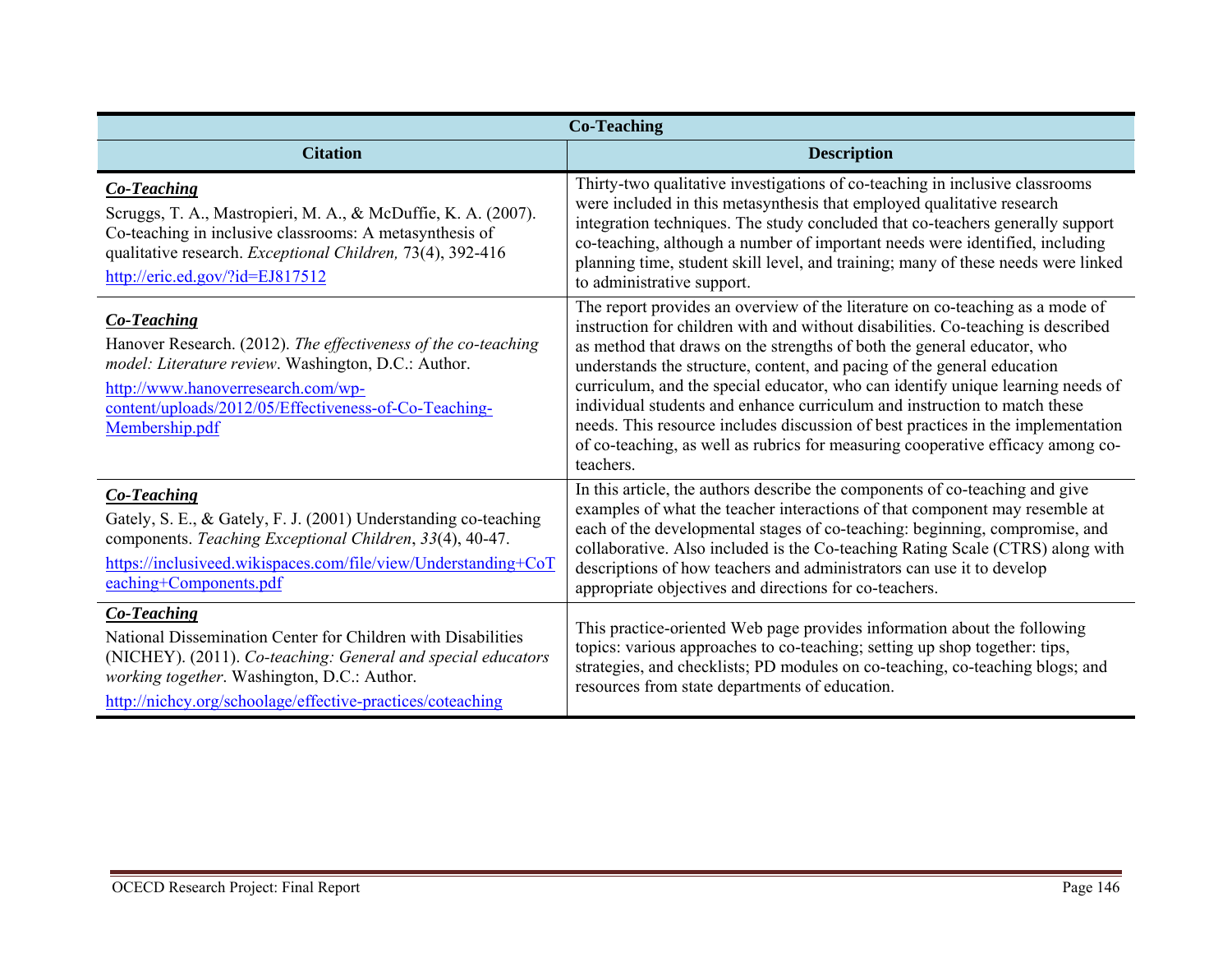| <b>Teacher Preparation and Professional Development</b>                                                                                                                                                                                                                                                                                                            |                                                                                                                                                                                                                                                                                                                                                                                                                                                                                                                                                                                                                                                                                                 |  |
|--------------------------------------------------------------------------------------------------------------------------------------------------------------------------------------------------------------------------------------------------------------------------------------------------------------------------------------------------------------------|-------------------------------------------------------------------------------------------------------------------------------------------------------------------------------------------------------------------------------------------------------------------------------------------------------------------------------------------------------------------------------------------------------------------------------------------------------------------------------------------------------------------------------------------------------------------------------------------------------------------------------------------------------------------------------------------------|--|
| <b>Citation</b>                                                                                                                                                                                                                                                                                                                                                    | <b>Description</b>                                                                                                                                                                                                                                                                                                                                                                                                                                                                                                                                                                                                                                                                              |  |
| <b>Special Education Teacher Preparation</b><br>Brownell, M. T., Sindelar, P. T., Kiely, M. T., & Danielson, L. C.<br>(2010). Special education teacher quality and preparation: Exposing<br>foundations, constructing a new model. Exceptional Children, 76(3),<br>357-377.<br>http://cec.metapress.com/content/j18319315615h157/                                 | This general article discusses changes in special education teacher<br>preparation over time. The study presents historical development of special<br>education, with discussion of political context, case law, and assumptions<br>about teacher quality during the different eras. The article proposes<br>changes to special education teacher preparation based in the RTI<br>framework.                                                                                                                                                                                                                                                                                                    |  |
| <b>Teacher Preparation for Inclusive Services</b><br>Holdheide, L. R., & Reschly, D. J. (2008). Teacher preparation to<br>deliver inclusive services to students with disabilities. Washington,<br>D.C.: National Comprehensive Center for Teacher Quality.<br>http://www.isbe.state.il.us/peac/pdf/using student growth summary<br>0112.pdf                       | An innovation configuration for best practices organized around new<br>essential components such as inclusive service models; collaborative<br>teaming/planning; collaborative skills; access to the general education<br>curriculum/universal design for learning; access to the general<br>curriculum/differentiated instruction; learning strategies, classroom<br>organization, and behavior management; scientifically based reading<br>instruction; family involvement; and student self-determination and<br>collaboration.                                                                                                                                                              |  |
| <b>Teacher Evaluation Systems</b><br>Holdheide, L. (2013). Inclusive design: Building educator evaluation<br>systems that support students with disabilities: Special issues brief.<br>Washington, D.C.: Center on Great Teachers and Leaders at<br>American Institutes for Research.<br>http://www.gtlcenter.org/sites/default/files/GTL Inclusive Design.p<br>df | This Special Issues Brief addresses how challenges in teacher evaluation<br>implementation fidelity, in many cases, can be reduced when a singular<br>evaluation system for all teachers is in place. In particular, the study<br>describes several advantages to employment of the same evaluation system<br>for teachers of students with disabilities, including advantages related to<br>inclusion, integration, collaboration, and shared understanding. Key design<br>considerations and potential action steps are identified. In addition, each<br>design consideration discussion includes links to case studies that illustrate<br>implementation.                                    |  |
| <b>Teacher Evaluation Systems</b><br>Council for Exceptional Children. (2012). The Council for<br>Exceptional Children's position on special education teacher<br>evaluation. Arlington, VA: Author.<br>http://cecblog.typepad.com/files/position on special education teac<br>her evaluation background.pdf.                                                      | The complex role of the special education teacher is recognized as<br>evaluations must take into account the population of children and youth<br>and their range of exceptionalities taught and supported by special<br>education teachers during a given school year. Evaluations also must be<br>conducted by evaluators with expertise related to evidence-based service<br>delivery models and individualized teaching practices and interventions in<br>special education. Evaluators must understand how, when, and why these<br>practices are implemented and the specific roles and responsibilities of<br>special education teachers. Multiple indicators of special education teacher |  |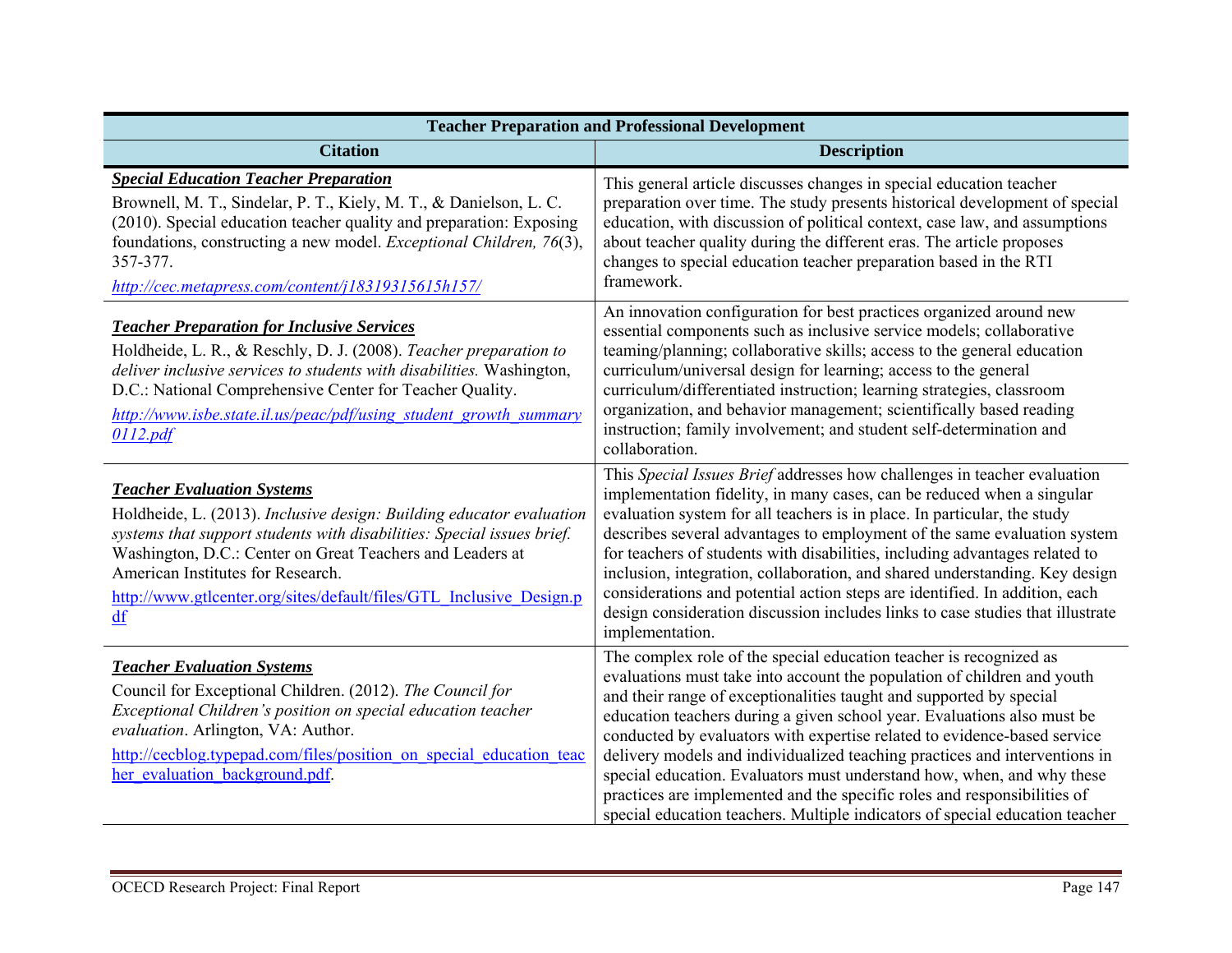| <b>Teacher Preparation and Professional Development</b>                                                                                                                                                                                                                                                                                                                                                                                                                                                                                                                          |                                                                                                                                                                                                                                                                                                                                                                                                                                                                                                                                                                                                                                                                                                                                                                                                                                                                                                                                                                                                                                                                                                                                               |
|----------------------------------------------------------------------------------------------------------------------------------------------------------------------------------------------------------------------------------------------------------------------------------------------------------------------------------------------------------------------------------------------------------------------------------------------------------------------------------------------------------------------------------------------------------------------------------|-----------------------------------------------------------------------------------------------------------------------------------------------------------------------------------------------------------------------------------------------------------------------------------------------------------------------------------------------------------------------------------------------------------------------------------------------------------------------------------------------------------------------------------------------------------------------------------------------------------------------------------------------------------------------------------------------------------------------------------------------------------------------------------------------------------------------------------------------------------------------------------------------------------------------------------------------------------------------------------------------------------------------------------------------------------------------------------------------------------------------------------------------|
| <b>Citation</b>                                                                                                                                                                                                                                                                                                                                                                                                                                                                                                                                                                  | <b>Description</b>                                                                                                                                                                                                                                                                                                                                                                                                                                                                                                                                                                                                                                                                                                                                                                                                                                                                                                                                                                                                                                                                                                                            |
|                                                                                                                                                                                                                                                                                                                                                                                                                                                                                                                                                                                  | effectiveness may include: IEP development and implementation,<br>development of lesson plans, skill in providing access to the general<br>education curriculum, classroom environment and management,<br>identification and implementation of appropriate instructional strategies,<br>measures of student growth that are fair and accurate representations of<br>both student growth and special education teacher's contribution to that<br>growth, progress monitoring and assessment, collaboration with colleagues<br>and families, contributions to the school community, and participation in<br>ongoing PD. Attention also is directed to issues of reasonable case loads<br>and paperwork responsibilities, competitive salaries and benefits, access to<br>resources, and positive working conditions including collegial and<br>administrative supports.                                                                                                                                                                                                                                                                         |
| <b>Teacher Evaluation Systems</b><br>Holdheide, L., Browder, D., Warren, S., Buzick, H., & Jones, N.<br>(2012). Summary of "Using Student Growth to Evaluate Educators<br>of Students with Disabilities: Issues, Challenges, and Next Steps."<br>Washington, D.C.: State Special Education and Teacher<br>Effectiveness Experts and Researchers, National Comprehensive<br>Center for Teacher Quality (TQ Center), Council of Chief State<br>School Officers, Education Testing Services (ETS).<br>http://www.isbe.state.il.us/peac/pdf/using student growth summary<br>0112.pdf | Holdheide et al. (2012) provide a summary of issues related to the use of<br>student growth to evaluate educators of students with disabilities. Issues<br>were generated by a national expert stakeholder group convened by the<br>National Comprehensive Center for Teacher Quality, Council of Chief<br>State Schools Officers, and Education Testing Services. Participants in the<br>two-day forum concluded that little is known about the use of student<br>growth as a component in teacher evaluation. This is the case for all<br>students, but it is even more so for students with disabilities. Among other<br>topics, implications for the use of Student Learning Objectives (SLOs) as a<br>measure of teacher evaluation are explored. The similarity of the goal<br>establishment and monitoring process to the development of IEPs is<br>highlighted as a potential benefit. Other potential benefits cited include the<br>fact that SLOs can be aligned to district and school improvement goals and<br>that team-based SLOs can foster increased collaboration among general<br>education and special education teachers. |
| <b>Teacher Evaluation Systems</b><br>Holdheide, L. R., Goe, L., Croft, A., & Reschly, D. J. (2010).<br>Challenges in evaluating special education teachers and English<br>language learner specialists. Washington, DC: National<br>Comprehensive Center for Teacher Quality.                                                                                                                                                                                                                                                                                                    | This research and policy brief addresses the challenges associated with<br>evaluation of special education (SPED) and English language learner<br>(ELL) specialists. The study presents results of a survey of more than<br>1,100 state and district directors of special education and interviews with<br>administrators across the United States. The study found that most<br>evaluation systems cannot differentiate among teachers based on                                                                                                                                                                                                                                                                                                                                                                                                                                                                                                                                                                                                                                                                                              |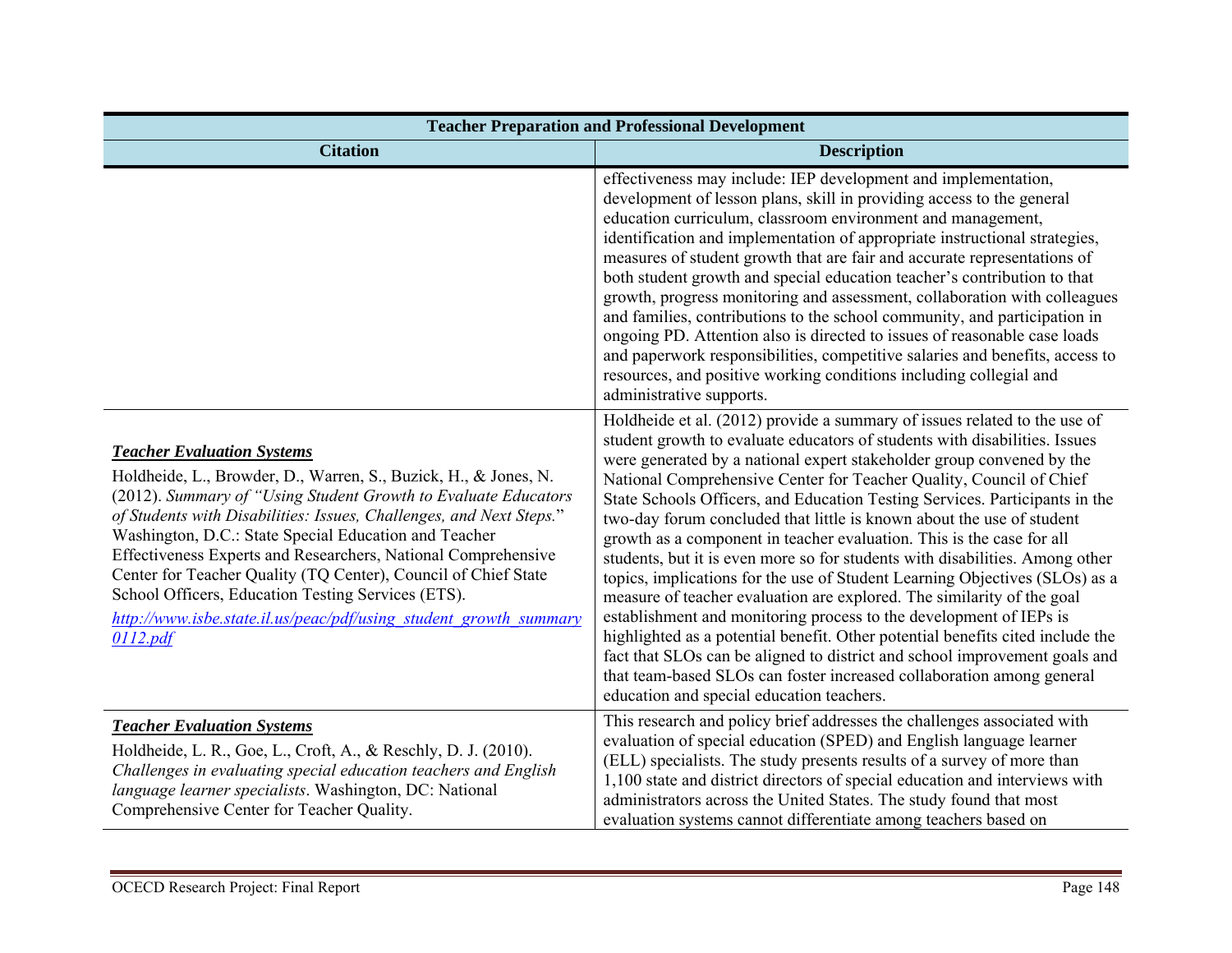| <b>Teacher Preparation and Professional Development</b>                                                                                                                                                                                                                                                                                                                                                                                  |                                                                                                                                                                                                                                                                                                                                                                                                                                                                                                                                                                                                                                                                                                                                                                                                                                          |
|------------------------------------------------------------------------------------------------------------------------------------------------------------------------------------------------------------------------------------------------------------------------------------------------------------------------------------------------------------------------------------------------------------------------------------------|------------------------------------------------------------------------------------------------------------------------------------------------------------------------------------------------------------------------------------------------------------------------------------------------------------------------------------------------------------------------------------------------------------------------------------------------------------------------------------------------------------------------------------------------------------------------------------------------------------------------------------------------------------------------------------------------------------------------------------------------------------------------------------------------------------------------------------------|
| <b>Citation</b>                                                                                                                                                                                                                                                                                                                                                                                                                          | <b>Description</b>                                                                                                                                                                                                                                                                                                                                                                                                                                                                                                                                                                                                                                                                                                                                                                                                                       |
| http://www.tqsource.org/publications/July2010Brief.pdf                                                                                                                                                                                                                                                                                                                                                                                   | specialized roles or consider the challenges of working with at-risk<br>students and specific contexts. Further, it notes that little to no research<br>exists that directly links education and training of SPED teachers to student<br>outcomes. The paper discusses typical measures used to evaluate teacher<br>performance (e.g., observations, value-added models, portfolios, self-<br>assessments) and outlines issues/challenges related their use with SPED<br>and ELL teachers. Problems related to assessment of the performance of<br>teachers in co-teaching contexts also are discussed. The paper presents<br>numerous recommendations to make evaluation of SPED and ELL<br>teachers more effective and valid. Practical examples of various<br>approaches to SPED and ELL teacher evaluation are presented throughout. |
| <b>Professional Development</b><br>Coggshal, J., Rasmussen, C., Colton, A., Milton, J., & Jacques, C.<br>(2012). Generating teaching effectiveness: The role of job-embedded<br>professional learning in teacher evaluation: A research and policy<br>brief. Washington, D.C.: National Comprehensive Center for<br>Teacher Quality.<br>http://education.ky.gov/teachers/hieffteach/documents/generatingtea<br>ching%20effectiveness.pdf | This research and policy brief outlines the research on how teachers learn<br>best and essential conditions for professional learning: A culture of trust,<br>continuous learning, and collaborative inquiry; well-supported and<br>effective coaches, teacher leaders, and principals; teacher teams such as<br>content or grade-level teams, vertical cross-content teams, and data teams;<br>facilitators to ensure that collaborative team time is purposeful and<br>productive; common collaborative learning time; prioritization and<br>allocation of resources; alignment with school and district goals and<br>priorities, and instructional resources such as curriculum and assessments.                                                                                                                                      |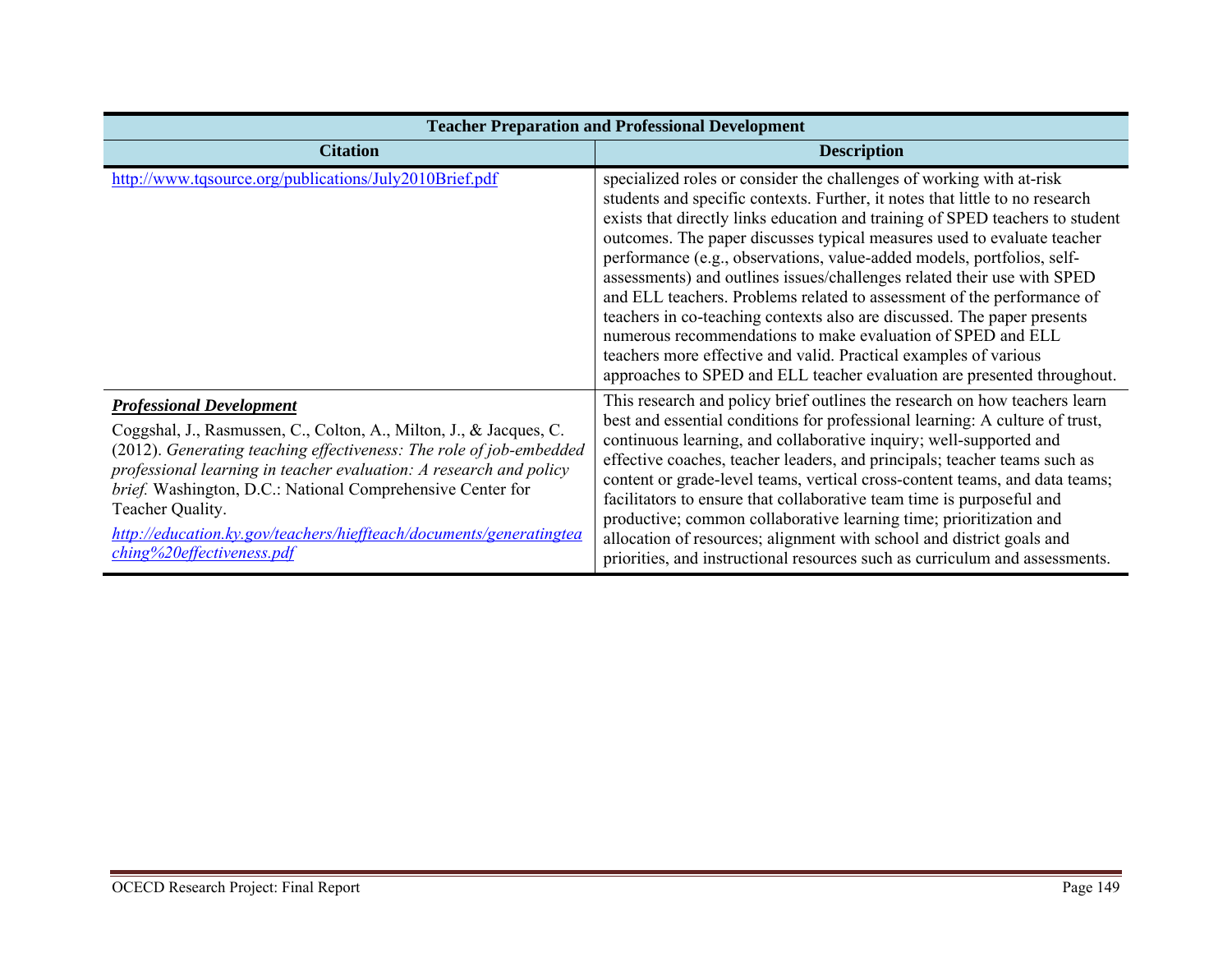| <b>Early Literacy</b>                                                                                                                                                                                                                                                                                                                              |                                                                                                                                                                                                                                                                                                                                                                                                                                                                                                                                                                                                                                                                                                                                                                                                                                                                                                                                                                                                                                                                                                                                          |
|----------------------------------------------------------------------------------------------------------------------------------------------------------------------------------------------------------------------------------------------------------------------------------------------------------------------------------------------------|------------------------------------------------------------------------------------------------------------------------------------------------------------------------------------------------------------------------------------------------------------------------------------------------------------------------------------------------------------------------------------------------------------------------------------------------------------------------------------------------------------------------------------------------------------------------------------------------------------------------------------------------------------------------------------------------------------------------------------------------------------------------------------------------------------------------------------------------------------------------------------------------------------------------------------------------------------------------------------------------------------------------------------------------------------------------------------------------------------------------------------------|
| <b>Citation</b>                                                                                                                                                                                                                                                                                                                                    | <b>Description</b>                                                                                                                                                                                                                                                                                                                                                                                                                                                                                                                                                                                                                                                                                                                                                                                                                                                                                                                                                                                                                                                                                                                       |
| <b>Early Literacy Research</b><br>Diamond, K. E., Justice, L. M., Siegler, R. S., & Snyder, P.<br>A. (2013). Synthesis of IES research on early intervention<br>and early childhood education. Washington, D.C.: IES<br>National Center for Special Education Research, U.S.<br>Department of Education.<br>http://ues.ed.gov/ncser/pubs/20133001/ | This synthesis describe what has been learned from research grants on early<br>intervention and childhood education funded by the Institute of Education<br>Sciences (IES) National Center for Education Research and National Center for<br>Special Education Research and published in peer-reviewed outlets through June<br>2010. This synthesis describes contributions to the knowledge base produced by<br>IES-funded research for four focal areas: (a) Early childhood classroom<br>environments and general instructional practices, (b) Educational practices<br>designed to impact children's academic and social outcomes, (c) Measurement of<br>young children's skills and learning, and (d) Professional development for early<br>educators. The authors also raise important questions for education research in the<br>future, including: (a) What are the crucial features of high-quality early childhood<br>education? (b) Which instruction is most effective for which children and under<br>what circumstances? and (c) How do we effectively and efficiently support<br>teachers in improving their instruction? |
| <b>Early Literacy Research and Dyslexia</b><br>Fiester, L. (2013). Don't "DYS" our kids: Dyslexia and the<br>quest for grade-level reading proficiency. New Haven, CT:<br>Emily Hall Tremaine Foundation and Campaign for Grade-<br>Level Reading.<br>www.tremainefoundation.org/content/dys                                                       | The Emily Hall Tremaine Foundation and Campaign for Grade-Level Reading<br>present a comprehensive report and action plan for helping children with learning<br>disabilities reach grade-level reading proficiency. About 2.4 million children<br>across the nation have been diagnosed with learning disabilities but the question<br>remains, how successful is the U.S. education system in teaching these students to<br>read? This report provides an overview of the history and progress in<br>understanding and meeting the needs of children with dyslexia, as well as the<br>persisting challenges that must be overcome to ensure that all students can read<br>proficiently by the third grade. The document also highlights best practices and<br>examples of solutions that are already working in communities. Based on<br>interviews with nearly 30 experts, the report includes a collection of<br>recommended actions for advancing this movement.                                                                                                                                                                     |
| <b>Early Literacy Research and Communities</b><br>Fiester, L. (2013). Early warning confirmed: A research<br>update on third-grade reading. Baltimore, MD: The Annie E.<br>Casey Foundation.<br>http://www.aecf.org/KnowledgeCenter/Publications.aspx?pub                                                                                          | Updated research in this report underscores the urgency of ensuring that children<br>develop proficient reading skills by the end of third grade, especially those living<br>in poverty or in impoverished communities. A follow-up to 2010's "Early<br>Warning: Why Reading by the End of third Grade Matters," this report supports<br>the link between reading deficiencies and broader social consequences, including                                                                                                                                                                                                                                                                                                                                                                                                                                                                                                                                                                                                                                                                                                                |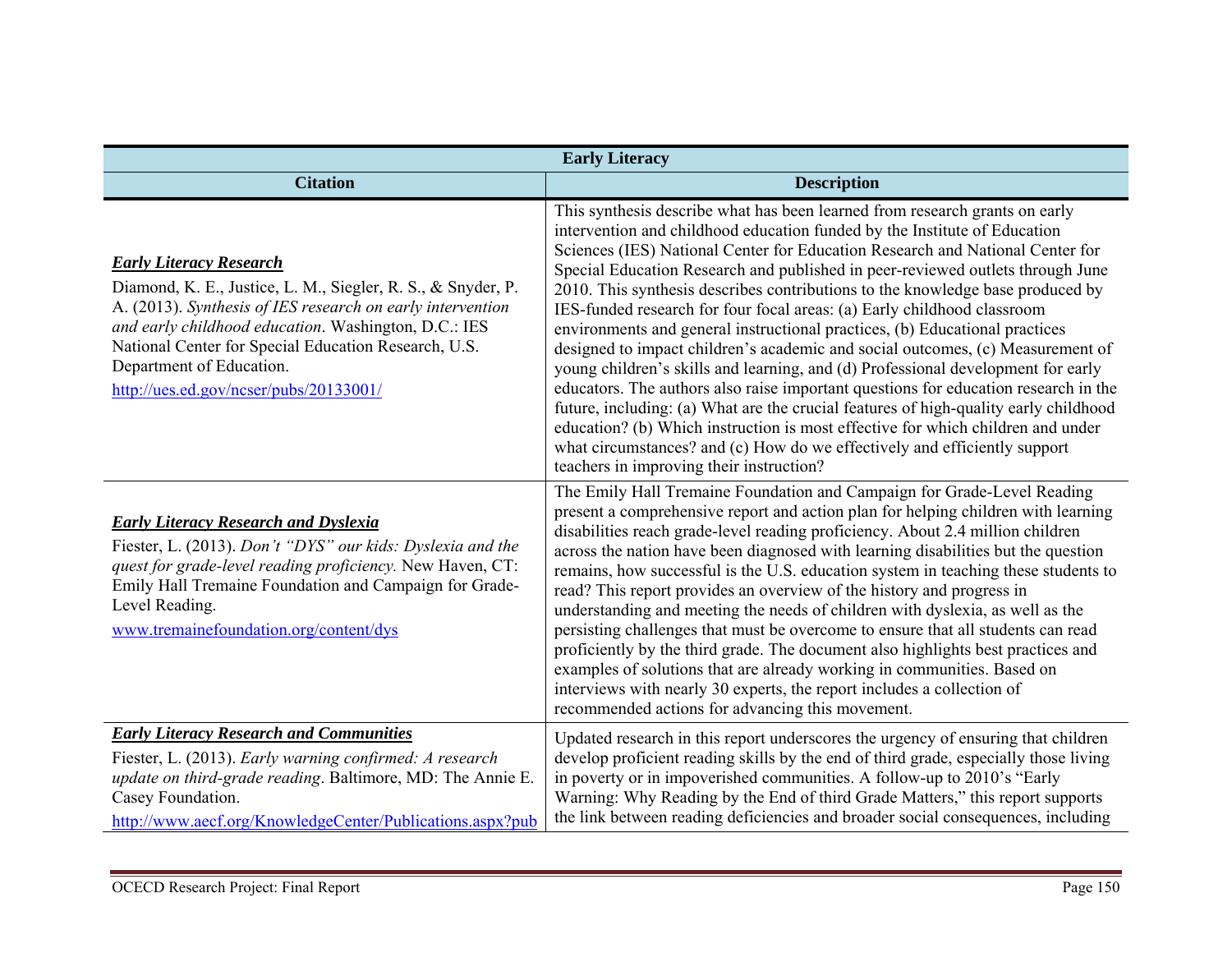| <b>Early Literacy</b>                                                                                                                                                                                                                                                                                                                                                                                                                                      |                                                                                                                                                                                                                                                                                                                                                                                                                                                                                                                                                                                                                                                                                                                                                                                                                |  |
|------------------------------------------------------------------------------------------------------------------------------------------------------------------------------------------------------------------------------------------------------------------------------------------------------------------------------------------------------------------------------------------------------------------------------------------------------------|----------------------------------------------------------------------------------------------------------------------------------------------------------------------------------------------------------------------------------------------------------------------------------------------------------------------------------------------------------------------------------------------------------------------------------------------------------------------------------------------------------------------------------------------------------------------------------------------------------------------------------------------------------------------------------------------------------------------------------------------------------------------------------------------------------------|--|
| <b>Citation</b>                                                                                                                                                                                                                                                                                                                                                                                                                                            | <b>Description</b>                                                                                                                                                                                                                                                                                                                                                                                                                                                                                                                                                                                                                                                                                                                                                                                             |  |
| guid=%7B58440238-1626-476F-AFDA-1                                                                                                                                                                                                                                                                                                                                                                                                                          | how living in poor households and high-poverty neighborhoods contributes to<br>racial disparities in literacy skills in America and how low achievement in reading<br>impacts an individual's future potential. Factors that contribute to third-grade<br>reading proficiency include school readiness, chronic absence, summer learning,<br>family stressors, and high-quality teaching.                                                                                                                                                                                                                                                                                                                                                                                                                      |  |
| <b>Early Literacy and Pre-K through Grade 3 Alignment</b>                                                                                                                                                                                                                                                                                                                                                                                                  |                                                                                                                                                                                                                                                                                                                                                                                                                                                                                                                                                                                                                                                                                                                                                                                                                |  |
| The Pre-K Coalition. (2011). Ensuring America's Future:<br>Policy statements and recommendations from national<br>education organizations.<br>http://www.nea.org/assets/docs/prekcoalitionreport2011.pdf<br>The Pre-K Coalition. (2011). Policy brief: The importance of<br>aligning pre-K through $3^{rd}$ grade.<br>http://www.centerforpubliceducation.org/Main-Menu/Pre-<br>kindergarten/Pre-K-Coalition/Policy-Documents/Issue-brief-<br>Dec-2011.pdf | The Pre-K Coalition is a collaboration among the nation's most influential<br>education groups [the American Association of School Administrators (AASA),<br>American Federation of Teachers (AFT), Council of Chief State School Officers<br>(CCSSO), National Association of Elementary School Administrators (NAESP),<br>National Association of State Boards of Education (BASBE), National Education<br>Association (NEA), and the National School Boards Association (NSBA)] to<br>develop common principles for pre-K policy in federal legislation and build<br>national awareness about the importance of pre-K education.                                                                                                                                                                            |  |
| <b>Early Literacy and Pre-K through Grade 3 Alignment</b><br>NAESP Foundation Task Force on Early Learning. (2010).<br>Building and supporting an aligned system: A vision for<br>transforming education across the pre-K-grade three years.<br>Alexandria, VA: Author.<br>http://www.naesp.org/transforming-early-childhood-<br>education-pre-k-grade-3                                                                                                   | This report describes a standards-based pre-K-3 system in which: (a) All children<br>and families have access to high-quality learning and care; (b) Programs are based<br>upon evidence and data; (c) Teachers and leaders are well-trained, suitably<br>compensated, and supported in the classroom; and (d) Children's learning and<br>development are assessed and fostered in a truly comprehensive fashion to capture<br>all the ingredients that contribute to their success in school and in life. To achieve<br>this vision, the report recommends 10 action steps that address funding, federal<br>and state policy integration, workforce development, and standards and<br>assessments for young children to guide the hard work involved in aligning early<br>childhood and elementary education. |  |
| <b>Early Literacy and College and Career Readiness</b>                                                                                                                                                                                                                                                                                                                                                                                                     |                                                                                                                                                                                                                                                                                                                                                                                                                                                                                                                                                                                                                                                                                                                                                                                                                |  |
| ACT, Inc. (2013). College and career readiness: The<br>importance of early learning. ACT Policy Report. Iowa City,<br>IA: Author.<br>http://www.act.org/research/policymakers/pdf/ImportanceofE<br>arlyLearning.pdf                                                                                                                                                                                                                                        | This report reaffirms the importance of early learning and addresses the growing<br>need for a system to support early learning in schools, as well as the obligation of<br>educators and policymakers to promote public awareness of the advantages of<br>early learning.                                                                                                                                                                                                                                                                                                                                                                                                                                                                                                                                     |  |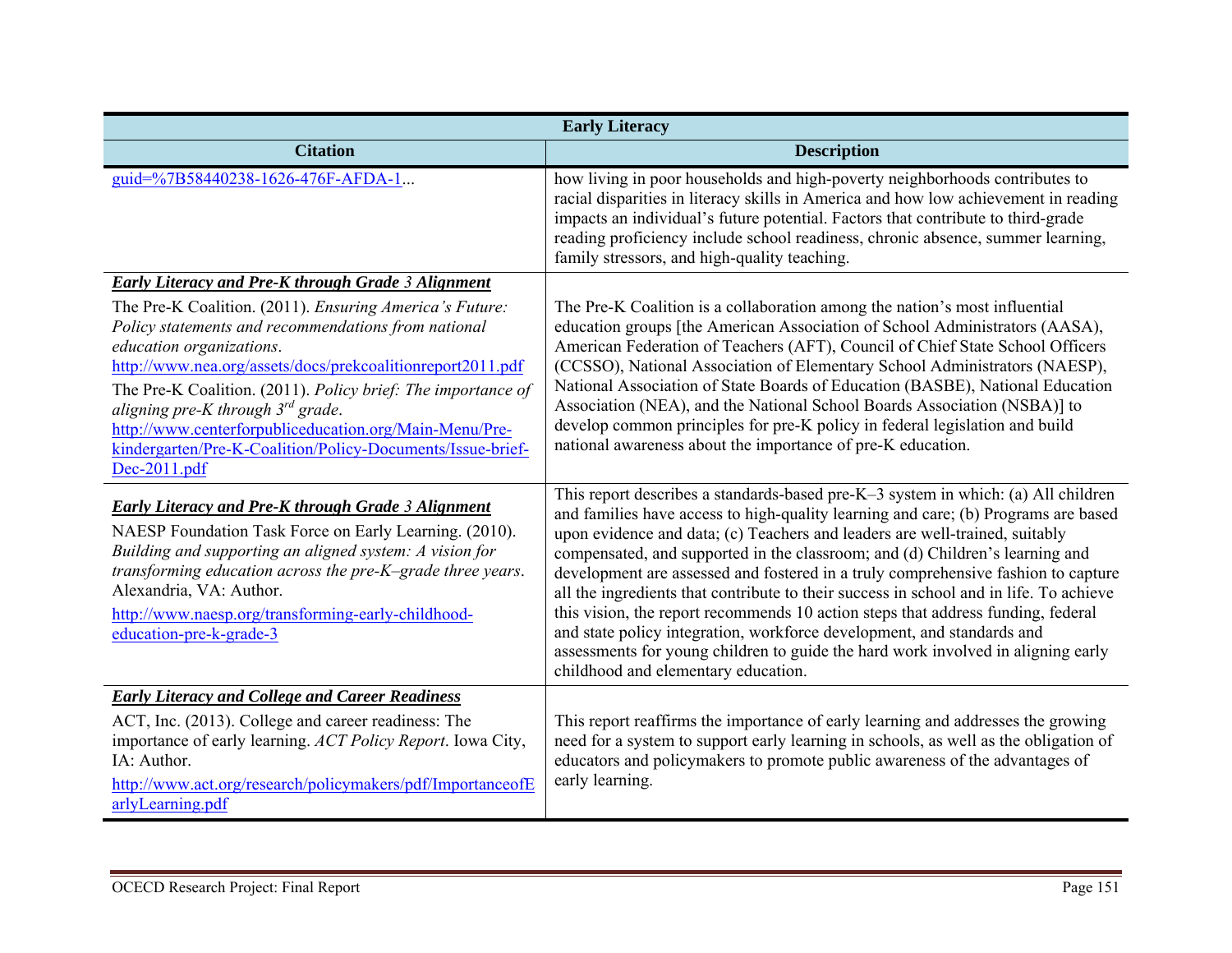| <b>Postsecondary Readiness</b>                                                                                                                                                                                                                                                                                                                                                                                                                                   |                                                                                                                                                                                                                                                                                                                                                                                                                                                                                                                                                                                                                                                |  |  |
|------------------------------------------------------------------------------------------------------------------------------------------------------------------------------------------------------------------------------------------------------------------------------------------------------------------------------------------------------------------------------------------------------------------------------------------------------------------|------------------------------------------------------------------------------------------------------------------------------------------------------------------------------------------------------------------------------------------------------------------------------------------------------------------------------------------------------------------------------------------------------------------------------------------------------------------------------------------------------------------------------------------------------------------------------------------------------------------------------------------------|--|--|
| <b>Citation</b>                                                                                                                                                                                                                                                                                                                                                                                                                                                  | <b>Description</b>                                                                                                                                                                                                                                                                                                                                                                                                                                                                                                                                                                                                                             |  |  |
| <b>College/Career Readiness and Students with Disabilities</b><br>Brand, B., Valent, A., & Danielson, L. (2013). Improving college and<br>career readiness for students with disabilities. Washington, D.C.: College<br>and Career Readiness and Success Center at American Institutes for<br>Research.<br>http://www.ccrscenter.org/products-resources/improving-college-and-<br>career-readiness-students-disabilities                                         | This issue brief is intended to assist educators to develop a better<br>understanding of strategies by which prepare students with disabilities<br>and special needs for college and career. The brief provides context<br>and background on the numbers of students with disabilities who are<br>college- and career-ready, examines issues and strategies related to<br>preparation and readiness for postsecondary education and careers,<br>and includes examples of current programs and policies that help<br>students with disabilities to successfully transition to college and<br>career.                                            |  |  |
| <b>College/Career Readiness and Social/Emotional Learning</b><br>Dyminicki, A., Sambolt, M., & Kidron, Y. (2013). Improving college and<br>career readiness by incorporating social and emotional learning.<br>Washington, D.C.: College and Career Readiness and Success Center at<br>American Institutes for Research.<br>http://www.ccrscenter.org/products-resources/improving-college-and-<br>career-readiness-incorporating-social-and-emotional           | This issue brief is intended to assist educators in developing a better<br>understanding of how social and emotional learning (SEL) can help<br>students to be college- and career-ready. The brief provides a short<br>description of SEL, why it is needed, and what it looks like in<br>practice. In addition, examples of standards that support SEL at the<br>federal and state levels, current SEL initiatives and programs, and<br>outcomes and measures that can be used to assess SEL programming<br>are described. A list of resources is included at the end of this brief<br>for policymakers who are interested in learning more. |  |  |
| <b>College/Career Readiness and Career Technical Education</b><br>Brand, B., Valent, A., & Browning, A. (2013). How career and technical<br>education can help students be college and career ready: A primer.<br>Washington, D.C.: College and Career Readiness and Success Center at<br>American Institutes for Research.<br>http://www.ccrscenter.org/products-resources/how-career-and-technical-<br>education-can-help-students-be-college-and-career-ready | This brief provides an overview of the evolution of CTE in the United<br>States, reviews what CTE looks like in practice, and highlights issues<br>that face CTE in the field that must be overcome for it to become an<br>impactful and wide-reaching strategy by which to prepare students for<br>postsecondary success. The paper also discusses the importance of<br>these programs in allowing students opportunities to acquire the<br>competencies required in today's workplace and to learn about<br>various careers by experiencing work and workplaces.                                                                             |  |  |
| <b>College/Career Readiness Initiatives</b><br>AIR (2012). College and career development organizer. Washington,<br>D.C.: College and Career Readiness and Success Center at American<br>Institutes for Research.                                                                                                                                                                                                                                                | This college and career development organizer was created to<br>synthesize and organize an increasingly complicated and crowded<br>field of college and career readiness initiatives. The organizer,<br>composed of three strands, can be used to map the efforts of SEAs<br>and LEAs as well as the many organizations developed to research                                                                                                                                                                                                                                                                                                  |  |  |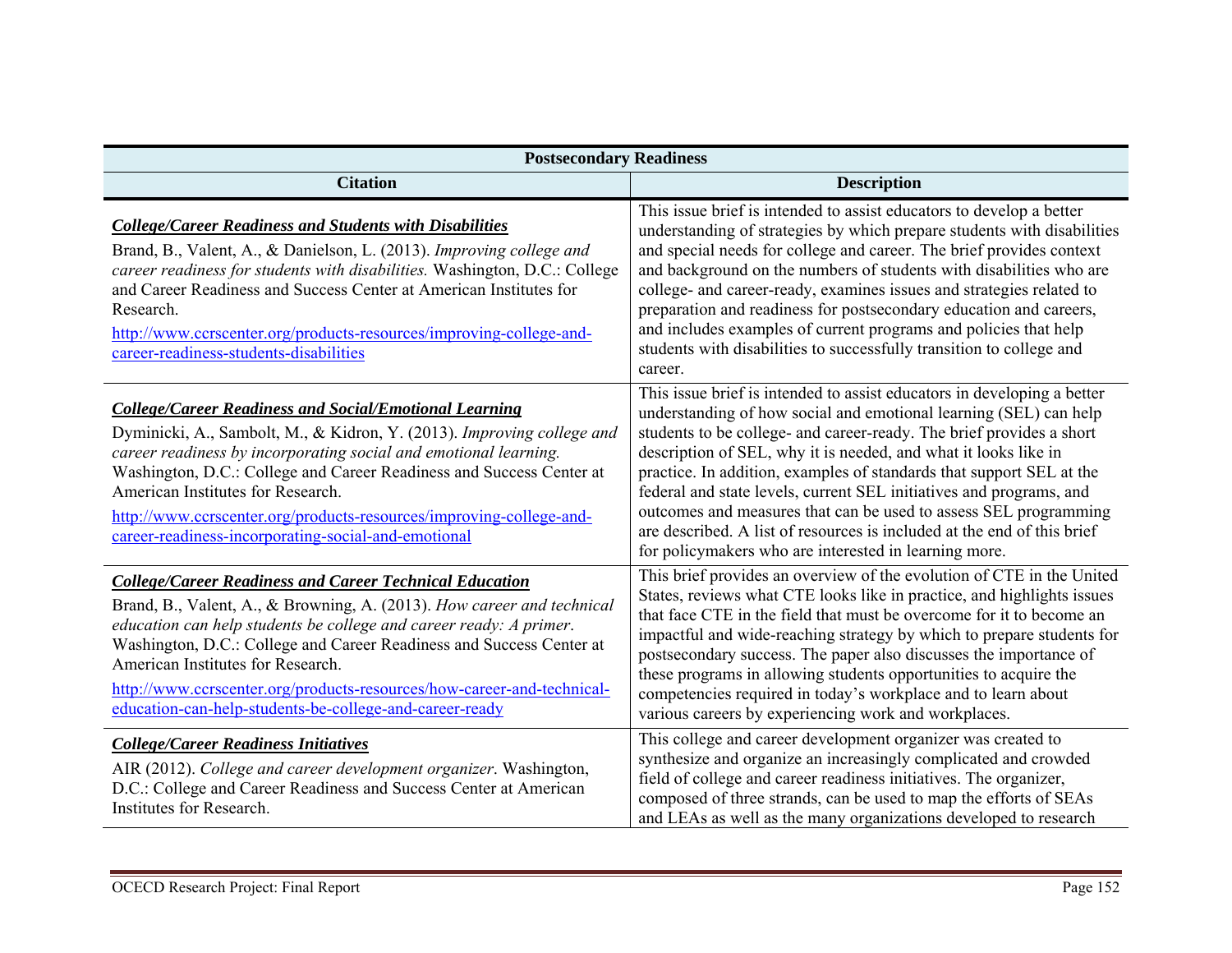| <b>Postsecondary Readiness</b>                                                                                                                                                                                                                                                                                                                                                                                                                  |                                                                                                                                                                                                                                                                                                                                                                                                                                                                                                                                                                                                                                                                                      |  |
|-------------------------------------------------------------------------------------------------------------------------------------------------------------------------------------------------------------------------------------------------------------------------------------------------------------------------------------------------------------------------------------------------------------------------------------------------|--------------------------------------------------------------------------------------------------------------------------------------------------------------------------------------------------------------------------------------------------------------------------------------------------------------------------------------------------------------------------------------------------------------------------------------------------------------------------------------------------------------------------------------------------------------------------------------------------------------------------------------------------------------------------------------|--|
| <b>Citation</b>                                                                                                                                                                                                                                                                                                                                                                                                                                 | <b>Description</b>                                                                                                                                                                                                                                                                                                                                                                                                                                                                                                                                                                                                                                                                   |  |
| www.ccrscenter.org/ccrs-landscape                                                                                                                                                                                                                                                                                                                                                                                                               | and provide support for college and career readiness. The organizer<br>also can be used as a set of building blocks to help SEA, LEAs,<br>schools, and other organizations to develop college and career<br>readiness strategies and initiatives to address student needs.<br>Stakeholders can use the components of the organizer to ensure they<br>are designing comprehensive college and career readiness definitions<br>and strategies that address all aspects of the field that are essential to<br>their context. The paper includes three strands, each broken down into<br>four increasingly specific segments organized by strands, threads,<br>components, and examples. |  |
| <b>College/Career Readiness and District Role</b><br>Author. (2013). The district role in supporting college and career<br>readiness for students: Perspectives from Long Beach, Albuquerque, and<br>Philadelphia. Washington, D.C.: College and Career Readiness and<br>Success Center at American Institutes for Research.<br>http://www.ccrscenter.org/products-resources/district-role-supporting-<br>college-and-career-readiness-students | This brief builds upon recommendations from a 2009 Institute of<br>Education Sciences (IES) Practice Guide that describes evidence-<br>based practices that promote postsecondary access for high school<br>students.                                                                                                                                                                                                                                                                                                                                                                                                                                                                |  |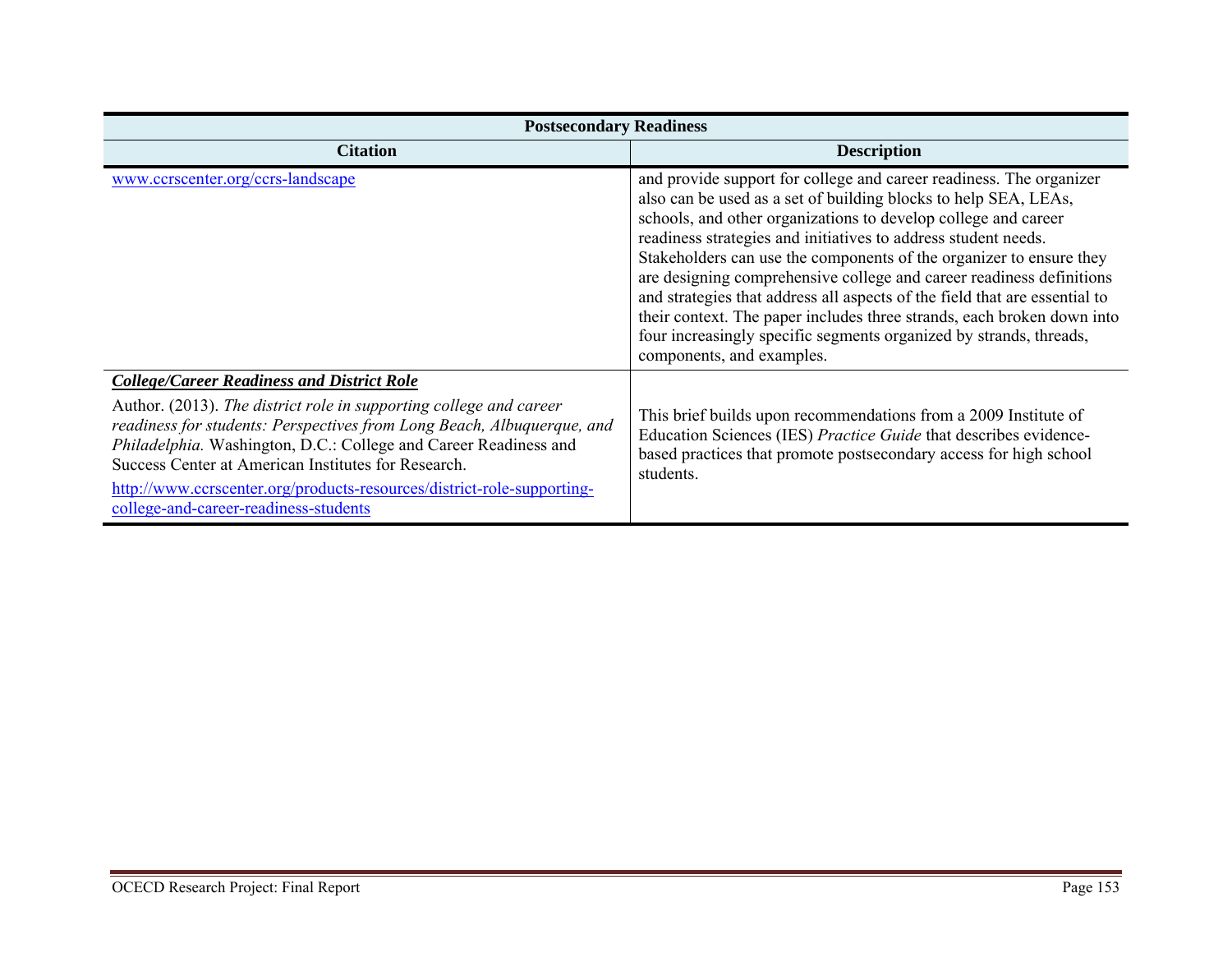| <b>Parent Partnerships</b>                                                                                                                                                                                                                                                                                                                           |                                                                                                                                                                                                                                                                                                                                                                                                                                                                                                                                                                                                |  |  |
|------------------------------------------------------------------------------------------------------------------------------------------------------------------------------------------------------------------------------------------------------------------------------------------------------------------------------------------------------|------------------------------------------------------------------------------------------------------------------------------------------------------------------------------------------------------------------------------------------------------------------------------------------------------------------------------------------------------------------------------------------------------------------------------------------------------------------------------------------------------------------------------------------------------------------------------------------------|--|--|
| <b>Citation</b>                                                                                                                                                                                                                                                                                                                                      | <b>Description</b>                                                                                                                                                                                                                                                                                                                                                                                                                                                                                                                                                                             |  |  |
| <b>Parent Partnerships Research</b><br>Henderson, A., & Mapp, K. (2002). A new wave of evidence: The<br>impact of school, family, and community connections on student<br>achievement. Austin, TX: National Center for Family and<br>Community Connections with Schools.<br>www.sedl.org/connections/resources/evidence.pdf                          | This research synthesis examines key issues in the field of family<br>and community connections with schools. The paper is a<br>synthesis of 51 studies about the impact of family and community<br>involvement on student achievement and effective strategies to<br>connect schools, families, and community. The synthesis shows<br>that for parent involvement to have an impact on achievement,<br>schools must link parent activities to student learning goals and<br>be respectful of differences among families.                                                                      |  |  |
| <b>Parent Partnerships and RtI</b><br>Woordruff, D., & Jennings, D. A. (2012). RtI and family<br>engagement: A construct for intentionality. Washington, D.C.:<br>National Center on Response to Intervention at American<br>Institutes for Research.<br>http://www.rti4success.org/webinar/rti-family-engagement-<br>construct-intentionallity-4651 | In this webinar, authors Woodruff (co-director of the National<br>Center on Response to Intervention) and Jennings (co-director of<br>the Region 1 Parent Technical Assistance Center) provide an<br>overview of research related to parent involvement in the RTI<br>process. They provide a general overview of research related to<br>family engagement, describe a construct for development of<br>strategies for intentional family engagement in implementation of<br>RtI, and discuss the importance of collaboration with OSEP-<br>funded parent centers to address family engagement. |  |  |
| <b>Parent Partnerships and Student Achievement</b><br>WestEd. (2013). Parents as partners in student achievement. $R&D$<br><i>Alert</i> , $14(1)$<br>http://www.wested.org/online_pubs/rd-13-01.pdf                                                                                                                                                  | This Academic Parent-Teacher Teams (APTT) project puts a new<br>twist on parent-teacher interaction. According to the article, 40<br>years of research confirm that parents' engagement in their<br>children's education is one of the best ways to boost achievement.<br>The article helps teachers to introduce parents to academic<br>standards, share student performance data, and model field-tested<br>activities for home practice. Parents are provided materials and<br>asked to practice with their child a minimum of 30 minutes four<br>times a week on specific academic skills. |  |  |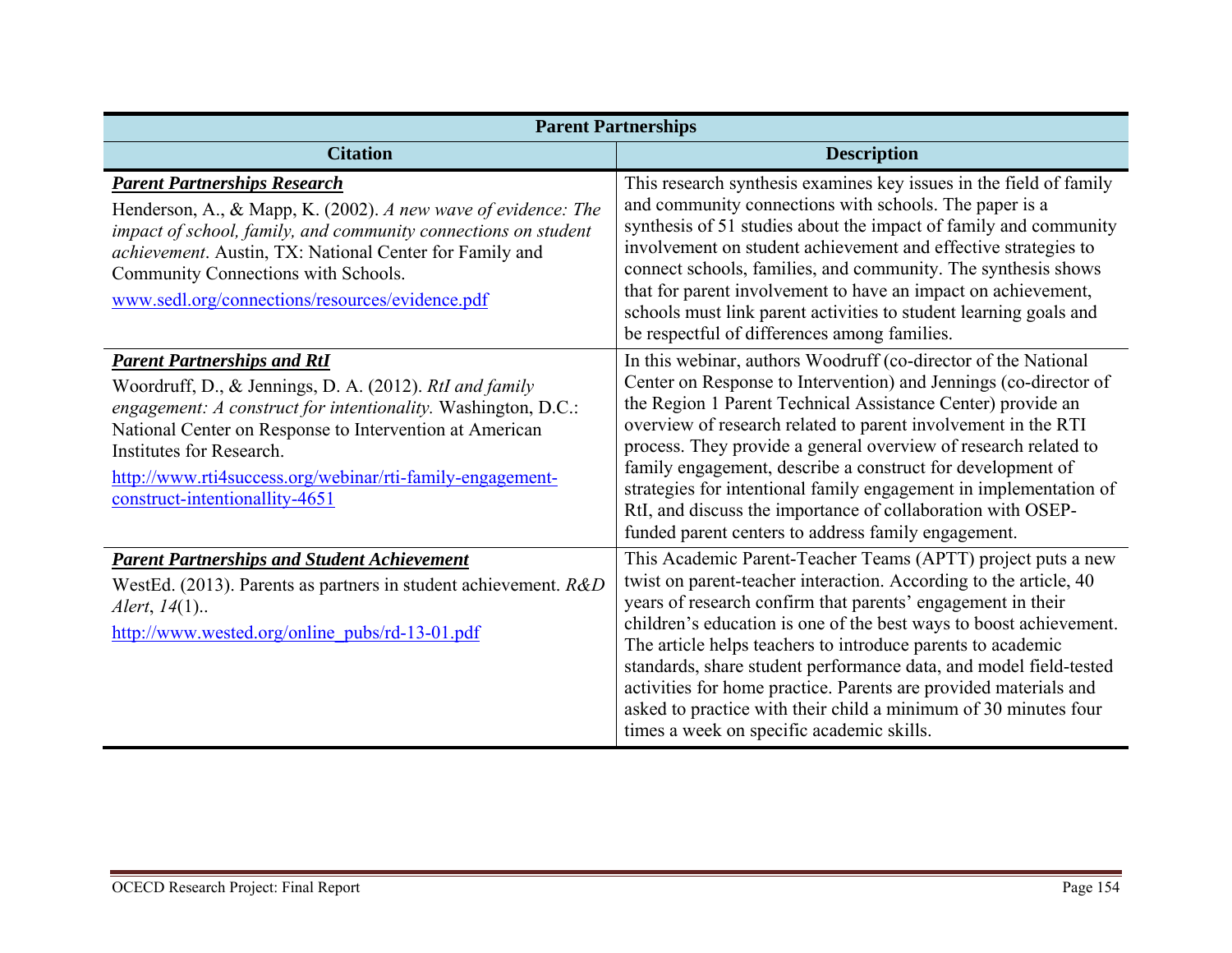# **APPENDIX D: PROTOCOLS**

This appendix includes the instruments used for data collection and communication with school districts.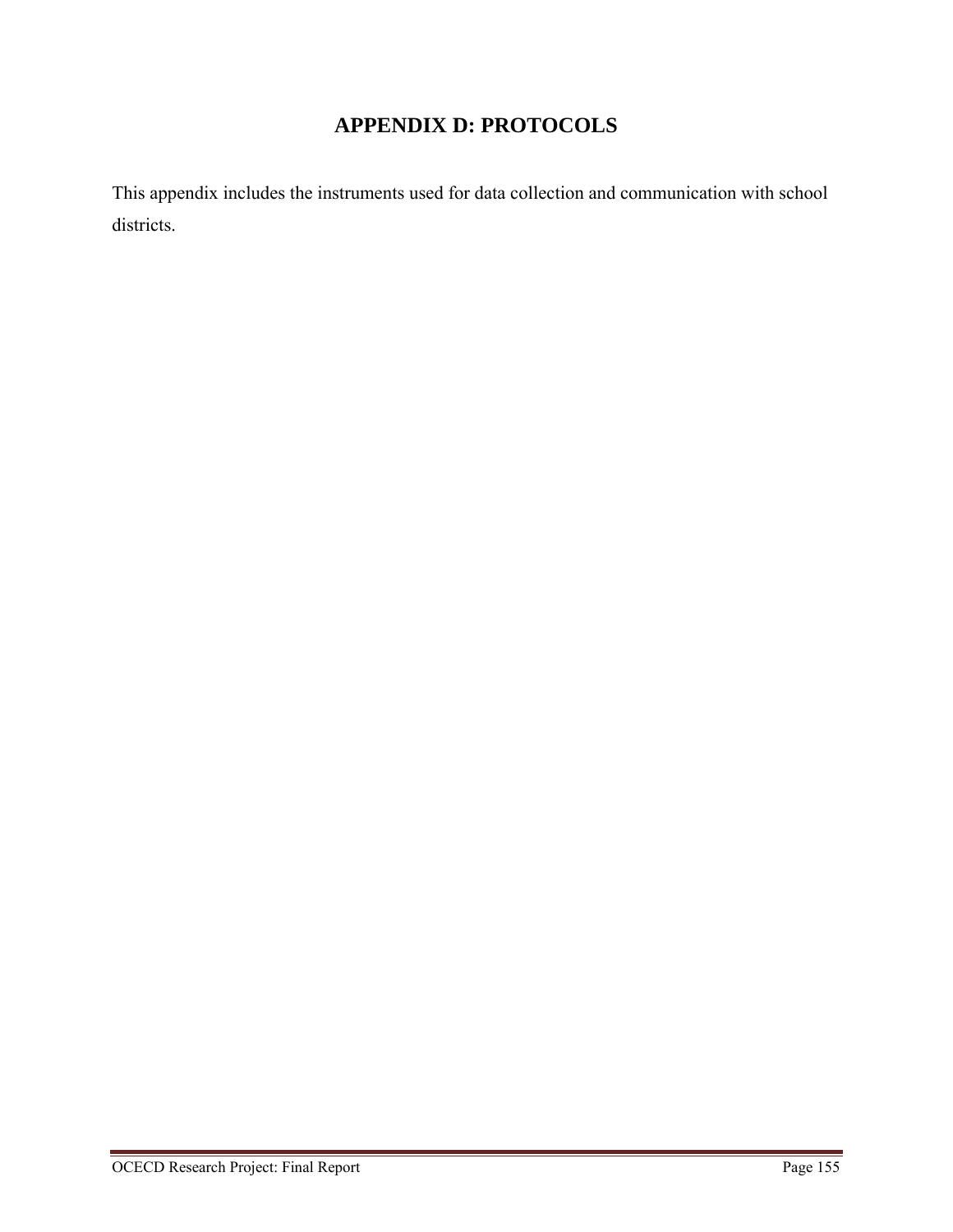# **Letter of Invitation to Participate in the Study**



John R. Kasich, Governor Michael L. Sawyers, Acting Superintendent of Public Instruction

January 2, 2013

Dear (superintendent or principal for community schools),

 We are requesting your participation in an important Special Education Research Project. The Ohio Coalition for the Education of Children with Disabilities (OCECD) is conducting a state-wide study to learn about special education best practices and successful outcomes for students with disabilities. The study is funded by the Ohio Department of Education, Office for Exceptional Children, and will be conducted during the 2012-2013 school year. Select findings and examples of best practices will be shared during State sponsored conferences and other venues. District/school representatives may be invited to provide presentations on best practices.

Your district/school has been chosen as one of several meeting our criteria for site visit by the Research Team. Our site visits will be completed over the course of one-three days. During the visit, we will conduct school-wide walkthroughs and interviews/focus groups with a small sample of district personnel and representatives from elementary, middle and high schools, including administrators, general education teachers, special education teachers and other personnel deemed relevant. We will also collect relevant documents for analysis. In addition, we will provide online surveys for special education and general education teachers. Please note that all information collected will be kept in strictest confidence. All data will be aggregated and no personal identifying information will be shared with anyone at OCECD/ODE.

You will be contacted in the near future by a representative of the Research Team (Karen Sanders, Sonia Jurich, Kavita Mittapalli, or Laura Taylor). At that time we will schedule the site visit and will ask you/your staff to designate a contact person to assist with logistics.

We would like to thank you in advance for your cooperation in this project. If you have any questions, please contact Margaret Burley at margaretb@ocecd.org or (800-374-2806).

Sincerely,

| Margaret Burley, Executive Director                       | Susan Zake, Ph.D., Director     |
|-----------------------------------------------------------|---------------------------------|
| Ohio Coalition for the Education of                       | Ohio Department of Education    |
| Children with Disabilities                                | Office for Exceptional Children |
| cc: State Support Team (SST) Single Point of Contact,     |                                 |
| <b>Special Education Director</b>                         |                                 |
| Sponsor Organization/Contact Person for Community Schools |                                 |
|                                                           |                                 |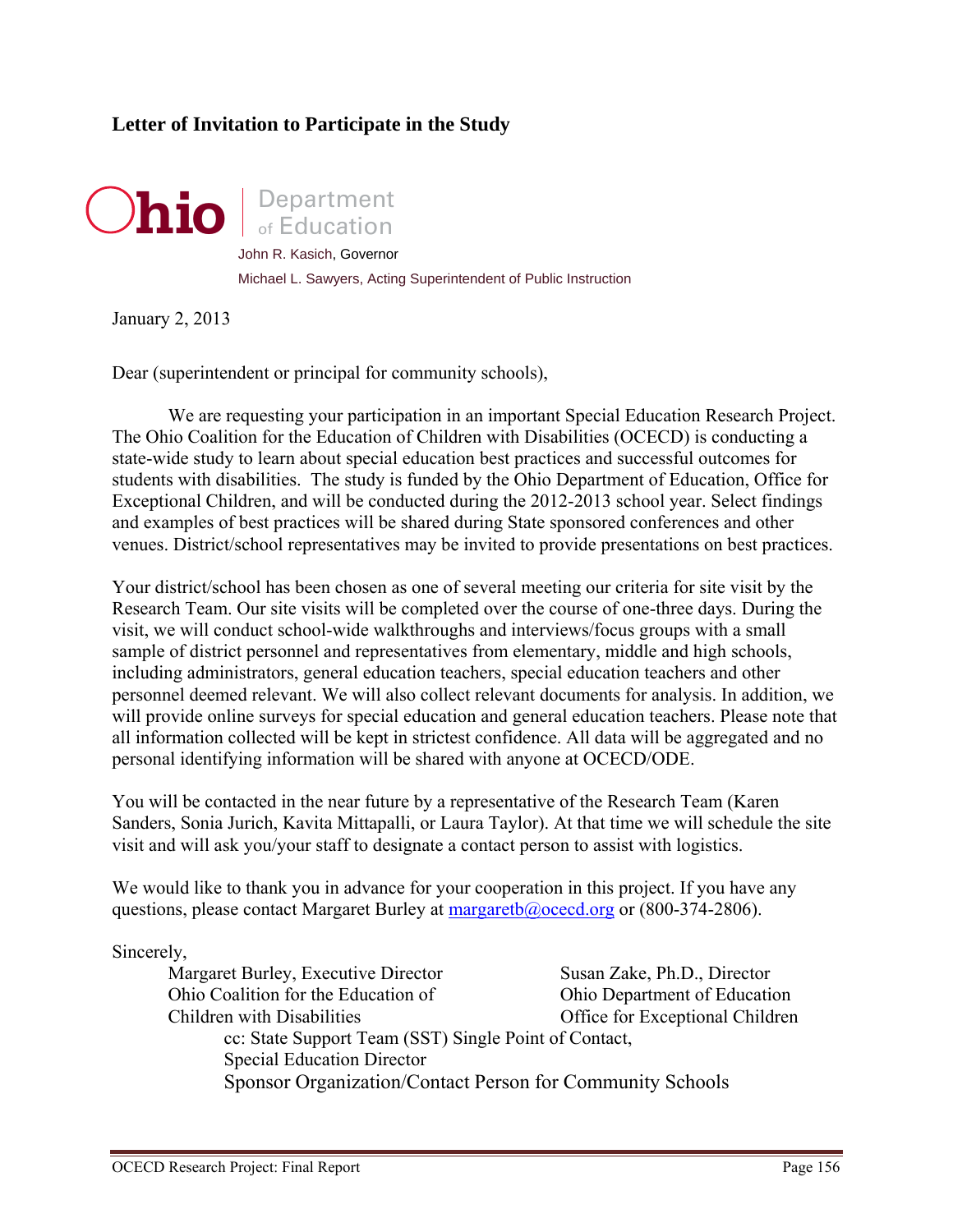# **OHIO SPECIAL EDUCATION RESEARCH PROJECT**  *A STUDY INTO BEST PRACTICES SITE VISIT ACTIVITIES*

The purpose of this study is to enhance our understanding of the educational achievement of students with disabilities (SWD) with a particular focus on the reasons (best practices) that help shape various levels of achievement. Sample sites were selected based on a stratified sample of districts/schools that share similar demographic characteristics, and for comparison of different levels of performance related to SWD. Both public school districts and public charter schools comprise the sample. We appreciate your participation in the project. Our aim is to conduct the site visit with minimal disruption to your normal routines.

Site visit activities will be completed over the course of two (2) or three (3) consecutive days. Charter public school visits will be completed in one (1) day. The Research Team will comprise two experienced researchers. During site visits, the Research Team will conduct interviews with district personnel and representatives from elementary, middle/junior high, and high schools. (For charter public schools, interviews will be conducted with the school staff and sponsor organization.) Guided school walkthroughs will be led by the principal. An online survey will be completed by special education teachers and general education teachers. Please note that all information collected will be kept in strictest confidence. All data will be aggregated and no personal identifying information will be shared.

Data collection protocols are organized to learn more about the following topics: vision, funding, leadership, accountability, identification and placement, IEP, transition, parent involvement, professional development, collaboration, curriculum alignment, school climate, inclusion, response to intervention (RtI), technology, behavior management, and assessment practices. There are no right or wrong answers. Our purpose is to learn more about how services are provided. This is NOT an evaluation of the district or schools.

The remainder of this document summarizes site visit activities for interviews, Online Faculty Survey, and guided school walkthrough observations. The schedule for each site visit will vary, but generally it is suggested that the first day start with district-level activities and then move to building-level activities that begin with the principal interview. (For charter public schools, the visit will begin at the school level.) The Research Team will work with the site visit contact person to develop a schedule based on the unique characteristics and preferences of the districts and schools.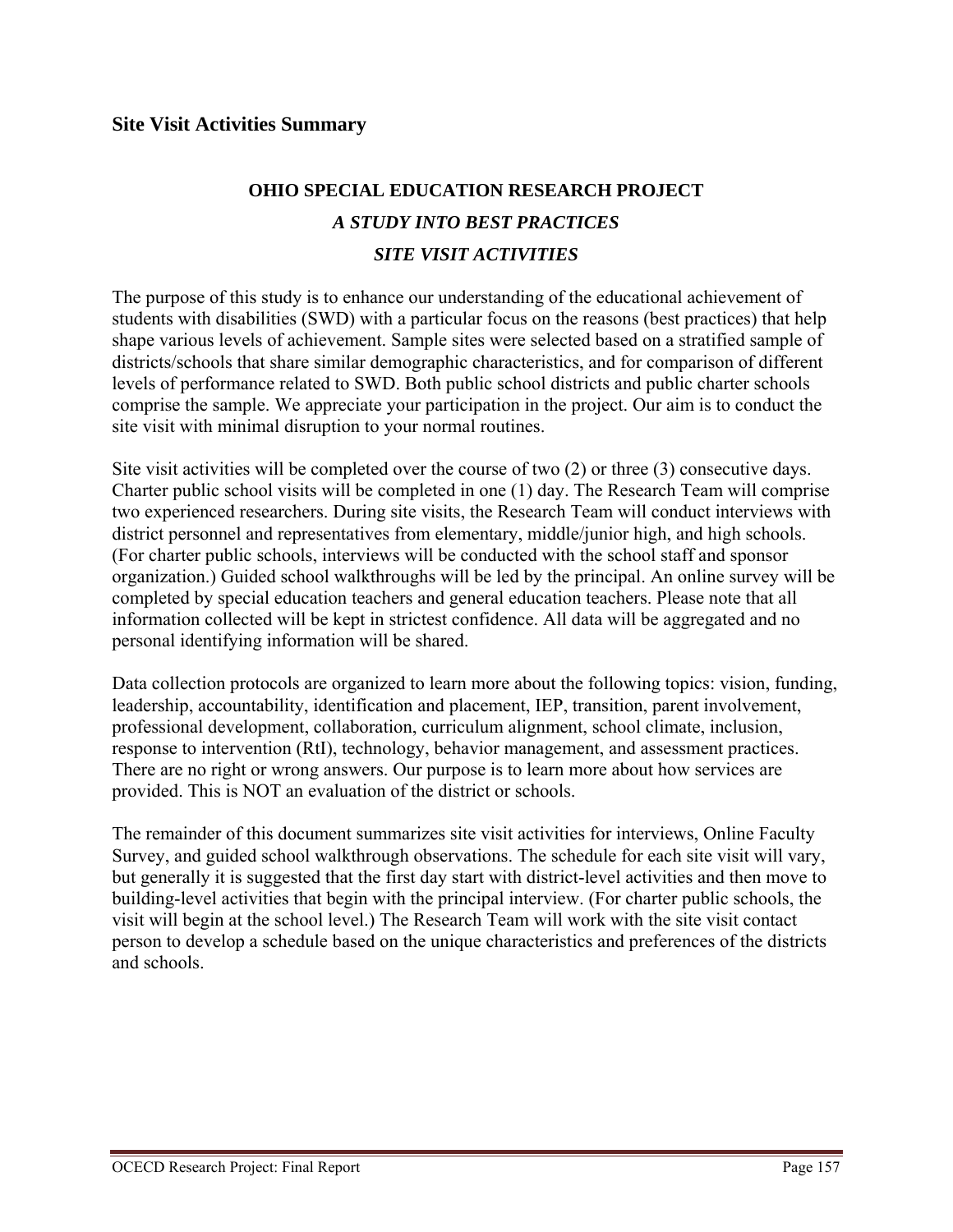#### *ROLE OF THE SITE VISIT CONTACT PERSON*

A contact person has been identified by each district and charter school to coordinate site visit activities. This person will serve as the single point of contact for the Research Team. Preparations include scheduling dates for the site visit, creating the schedule of activities, and informing staff of the purpose of the site visit and respective roles. Teachers (and students) should be informed that walkthrough observations will be taking place and that instructional activities should proceed as usual. Private space should be made available for interviews.

# *INTERVIEWS*

*The goals for the district-level interviews are to* 

- Identify the district's vision for special education,
- Understand the framework within which the schools function, and
- Assess district support to schools related to special education.

*Note: In the case of charter public schools, these functions may be assigned to the sponsor organization. In-person interviews may or may not be possible; phone interviews may be substituted.*

| <b>DISTRICT-LEVEL</b>             | <b>FOCUS</b>                                                                  | <b>APPROXIMATE</b> |
|-----------------------------------|-------------------------------------------------------------------------------|--------------------|
| <b>INTERVIEWS</b>                 |                                                                               | <b>TIME NEEDED</b> |
| Superintendent                    | Orientation and questions about Vision                                        | 20-30 minutes      |
| <b>Special Education Director</b> | Questions will focus on vision, leadership,                                   | 90 minutes         |
|                                   | funding, policies/procedures (general, IEP,                                   |                    |
|                                   | transition, parental involvement, professional                                |                    |
|                                   | development, curriculum alignment,                                            |                    |
|                                   | collaboration, inclusion), and<br>programs/initiatives (programs, technology, |                    |
|                                   | behavior management, assessments)                                             |                    |
|                                   |                                                                               |                    |
| <b>Education Services/Pupil</b>   | Questions will focus on vision,                                               | 60 minutes         |
| <b>Personnel Director</b>         | policies/procedures (general, accountability,                                 |                    |
|                                   | identification, transition, IEP, collaboration,                               |                    |
|                                   | inclusion), and programs and services (programs,                              |                    |
|                                   | RTI, behavior management)                                                     |                    |
| Curriculum Director               | Questions will focus on vision, alignment of                                  | 60 minutes         |
|                                   | district/state curriculum and assessments,                                    |                    |
|                                   | collaboration with special education, professional                            |                    |
|                                   | development, inclusion, and assessments.                                      |                    |
| <b>DOCUMENTS</b>                  |                                                                               |                    |

The Research Team will not collect district-level documents for review. However, please feel free to bring documents to the interview that you think may be helpful in explaining how students with disabilities are served in your district.

#### *The goal for the school-level interviews is to identify practices related to topics that have been highlighted as common to high achieving schools.*

*Note: The Research Team will visit one elementary, one middle/junior high, and one high school. In the case of charter public schools the Research Team will visit the identified school.*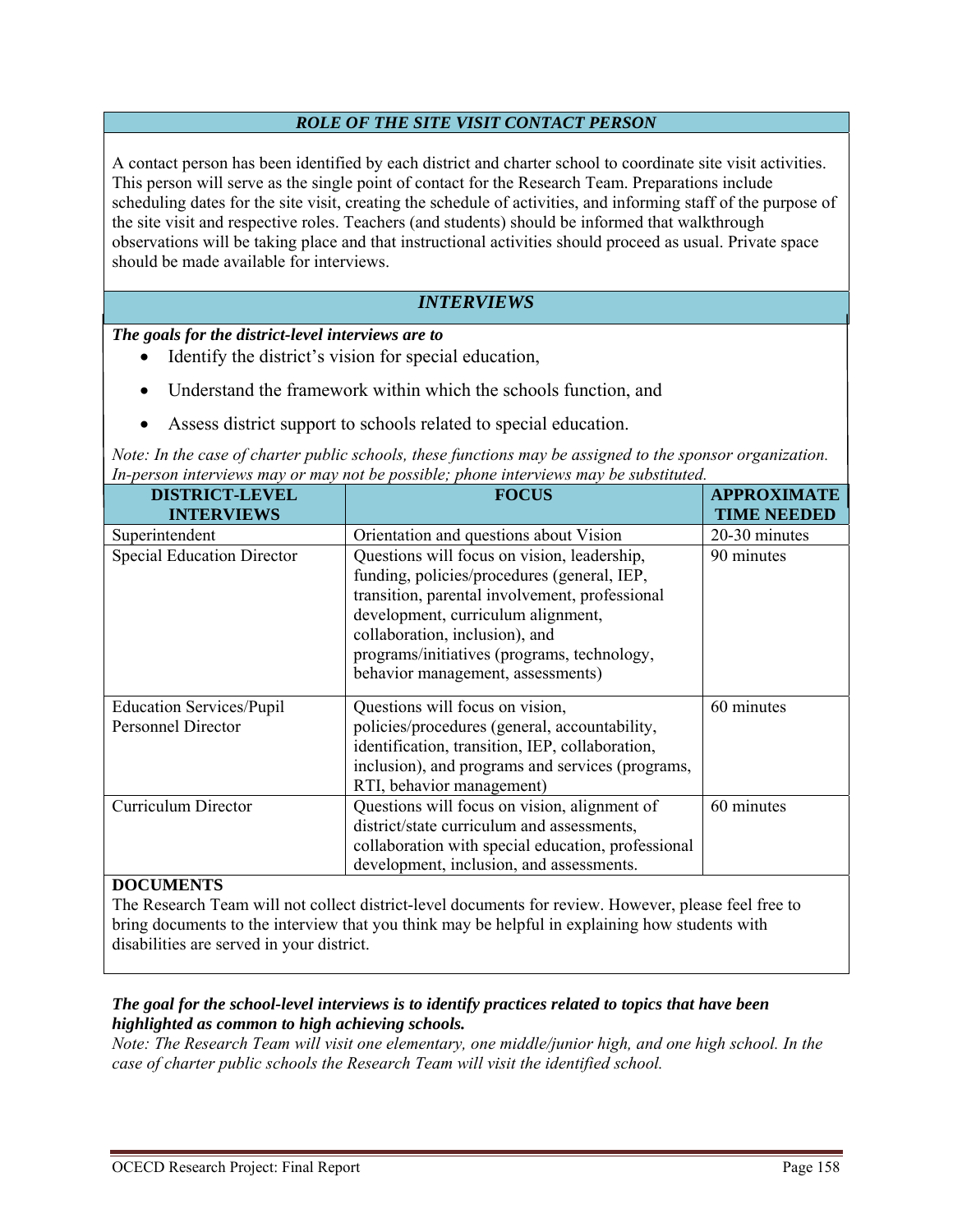| <b>SCHOOL-LEVEL</b><br><b>INTERVIEWS</b>              | <b>FOCUS</b>                                                                                                                                                                                                                                                                                                                                         | <b>APPROXIMATE</b><br><b>TIME NEEDED</b> |
|-------------------------------------------------------|------------------------------------------------------------------------------------------------------------------------------------------------------------------------------------------------------------------------------------------------------------------------------------------------------------------------------------------------------|------------------------------------------|
| Principal/Assistant Principal                         | Questions will focus on vision, funding,<br>leadership, policies/procedures (accountability,<br>identification and placement, IEPs, transition,<br>professional development, collaboration,<br>parental involvement, curriculum alignment,<br>inclusion, school climate), and<br>programs/initiatives (general, behavior<br>management, assessments) | 90 minutes                               |
| <b>Ancillary Services</b><br>(Psychologist/Counselor) | Questions will focus on vision, leadership, and<br>policies/procedures (accountability,<br>identification and placement, IEPs, transition,<br>professional development, parental involvement,<br>school climate, behavior management,<br>assessments)                                                                                                | 30 minutes                               |

#### **DOCUMENTS**

The Research Team will not collect school-level documents for review. However, please feel free to bring documents to the interview that you think may be helpful in explaining how students with disabilities are served in your school.

#### *ONLINE FACULTY SURVEY*

All special education teachers and general education teachers will be asked to complete an online survey. The survey should take about 20 minutes to complete. Survey questions will help the Research Team understand how the schools are serving SWDs. Survey results will remain anonymous. No personal identification will be shared with district or state personnel and only aggregated results will be made public.

The link to the survey will be available prior to the site visit and may be completed in advance. Althernatively, teachers may be asked to complete the survey during the site visit while the Research Team is available for questions. The deadline for completion will be one week following the site visit.

#### *GUIDED SCHOOL WALKTHROUGH*

The principal (or designee) will be asked to provide a guided school walkthrough for the Research Team. Priorities for the walkthrough include:

- General orientation to the building and organization of space;
- Common areas including library and media center;
- General education classrooms where students with disabilities receive instruction;
- Special education classrooms/resource rooms/intervention areas where students with disabilities receive instruction; and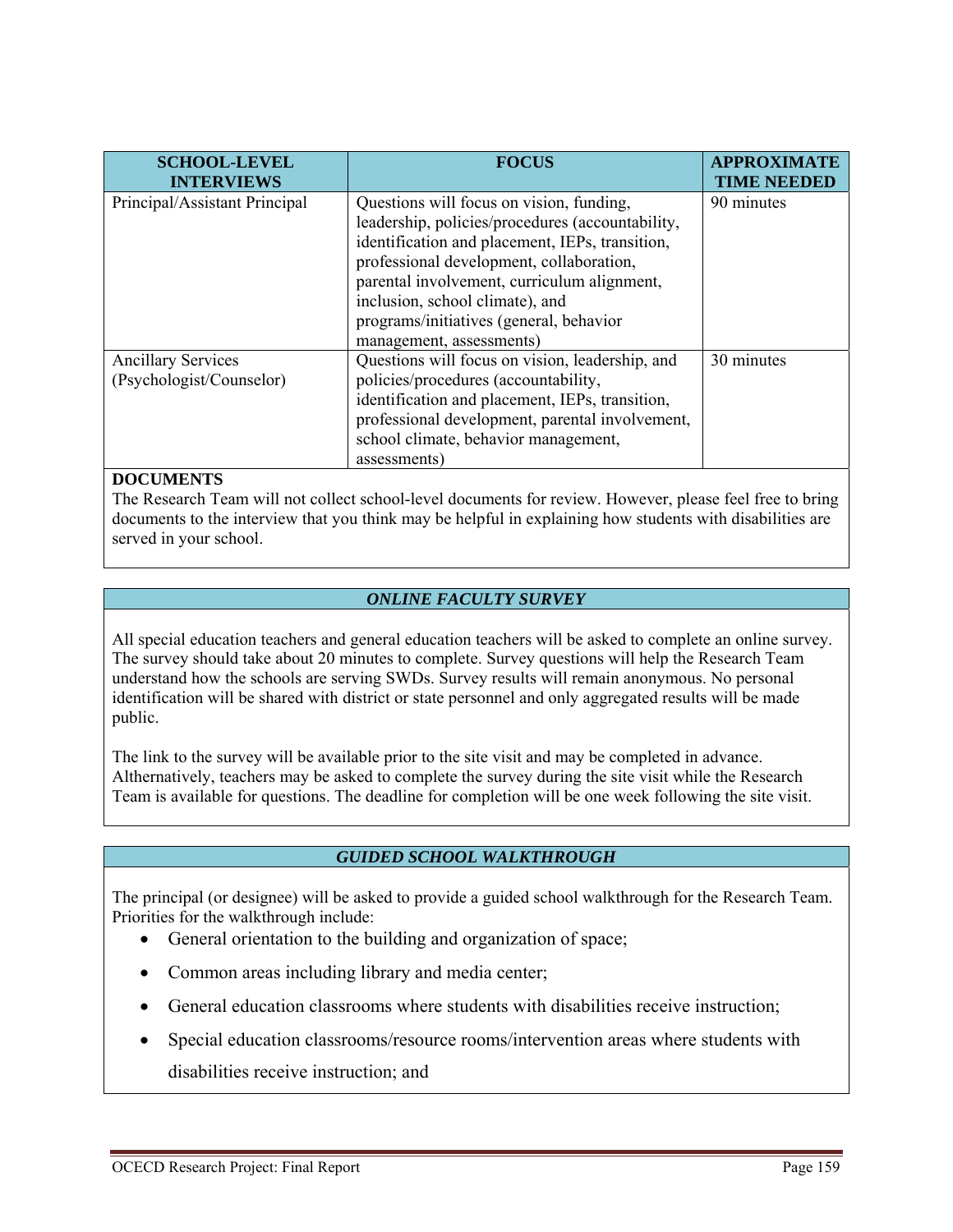Space designed for other academic intervention activities.

The guide will be asked to identify SWDs as they are engaged in various instructional activities during the tour. This request is made so that the Research Team can note observations related to the SWDs in particular. If teachers have a moment, the Research Team may ask a question or two about what can be observed with respect to how SWDs are served in this setting.

The goal of the guided school walkthrough is to observe as many settings as possible where SWDs are receiving instruction, including representative sample of grade levels, content areas, and intervention settings.

## **DOCUMENTS**

- Map of building
- School/class master schedule (showing instructional and planning time)
- Special education teacher schedules
- Number of students with disabilities, disability category, intervention services provided, and extent of participation in general education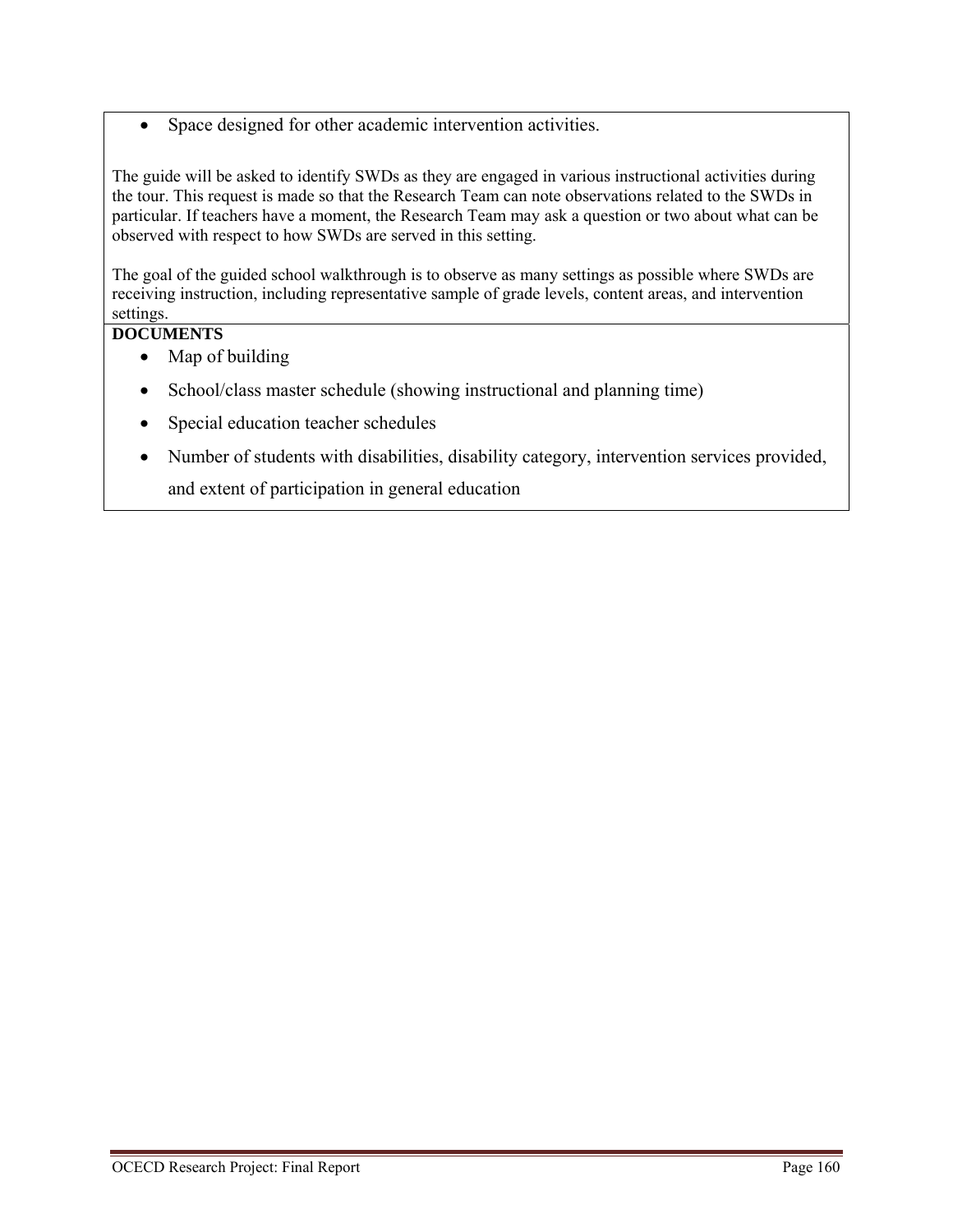# **Letter to Participants for Site Visit Scheduling**

Good Afternoon Site Visit Coordinator,

I would like to introduce myself as a research team member of the *Ohio Special Education Research Project: A Study into Best Practices*. This correspondence is for the purpose of scheduling our upcoming site visits. Because you are the identified site visit contact person, we are requesting that you serve as our single point of contact for site visit logistics.

As we prepare for our visit to your schools the week of XXXX, I request your assistance with preparation for our visit. Attached you will find an in-depth summary of the requested activities during our 2-to-3-day visit to your district. The timeline is flexible as we hope to cause minimal disruptions and inconveniences during our visits. Please review the attached document to find the requested interviews and the guided observations. During our visits, we would like to conduct a series of interviews and participate in a guided walkthrough. The attachment offers a clear understanding of our focus and requested involved stakeholders.

We must emphasize that our intentions for the site visits are not an evaluation of the district, school, or teachers. We are there to understand a snapshot into the workings of your schools. No names will be identifiable, and we would appreciate your assistance with reassuring the schools about our visit.

We ask that you act in the role of facilitator in arranging our visit with the interviews and school visits.

As we progress with scheduling the site visits, I will be the point of contact for the research team and will be happy to provide any further information or clarification. Please feel free to call or email with any questions or concerns; my contact information is below. We understand the timeframe must be adjusted so as not to interfere with standardized tests in the spring.

We will make every effort to accommodate your first choices. Please respond at your earliest convenience to facilitate completion of our schedule.

We look forward to hearing from you.

Warm regards,

The Research Team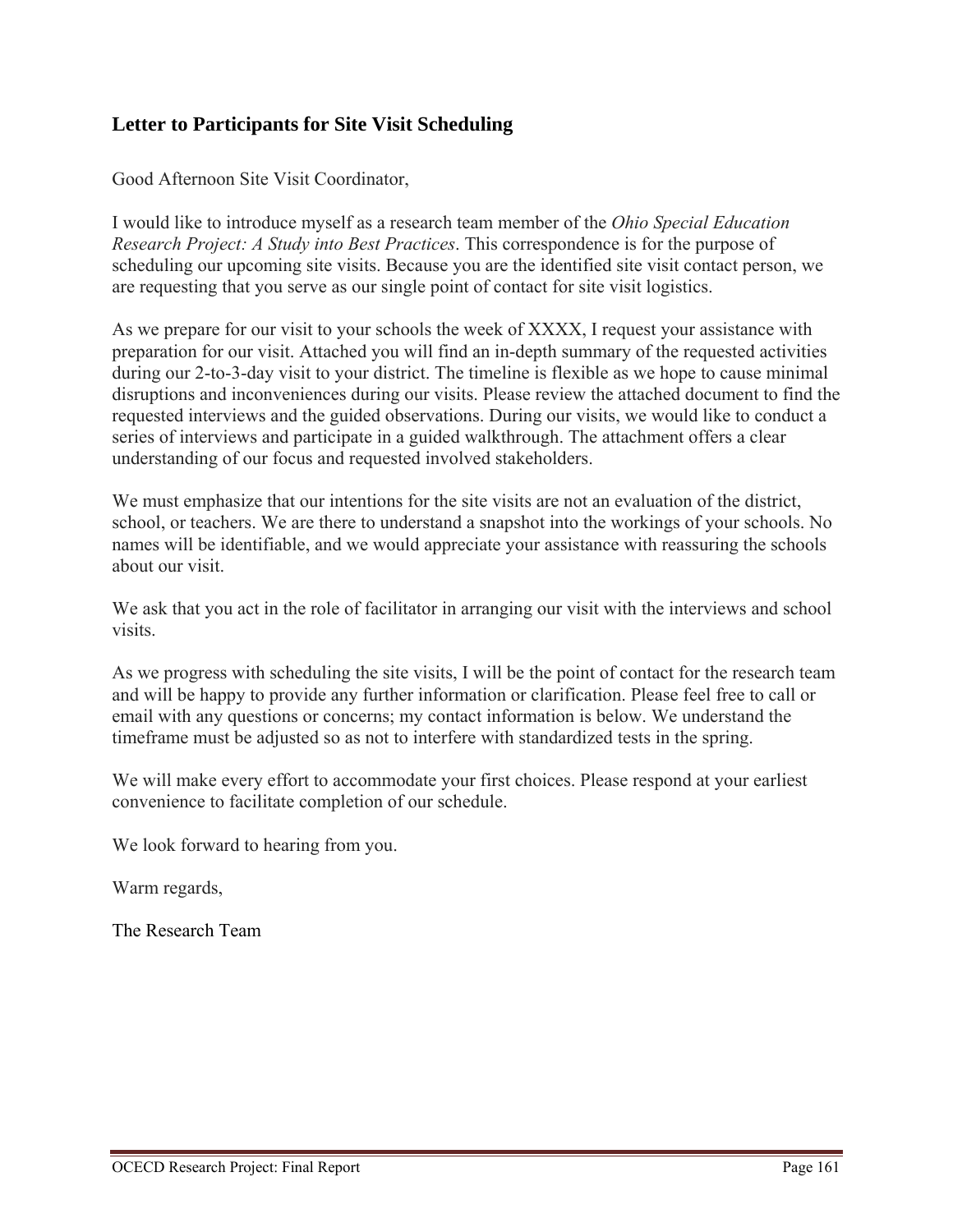# **Interview Questions**

#### **DISTRICT LEVEL**

Goals: identify the district's vision for special education, understand the framework within which the schools function, and assess district support to schools related to special education

#### **Superintendent**

#### Vision

- 1. How would you describe the district's vision related to special education?
- 2. What would you identify as the greatest challenge(s) to attain this vision?
- 3. What factors would you highlight as offering the greatest contributions to attain this vision?

#### Leadership

- 4. How long have you been in this position?
- 5. To what extent are you involved in decisions regarding schools' improvement?
- 6. To what extent do school administrators have a say in decisions made at the district level that have impact on schools' functioning, including hiring teachers and choice of programs?
- 7. What systems do you have in place to ensure that schools are providing high quality education to students with disabilities?

#### Funding

8. How does the district prioritize the use of federal/IDEA discretionary funds? Are there strategies to align special and general education funding? How does the district prioritize resources to leverage school improvement?

## **Director of Special Education**

## Vision

- 1. What is your vision regarding the education of students with disabilities?
- 2. What do you identify as the greatest challenges to attain this vision?
- 3. What factors do you highlight as offering the greatest contributions?

#### Leadership

- 4. How long have you been in this position?
- 5. To what extent do you collaborate with your colleagues at the district level to plan and implement policies and programs that affect students in general, not only students with disabilities?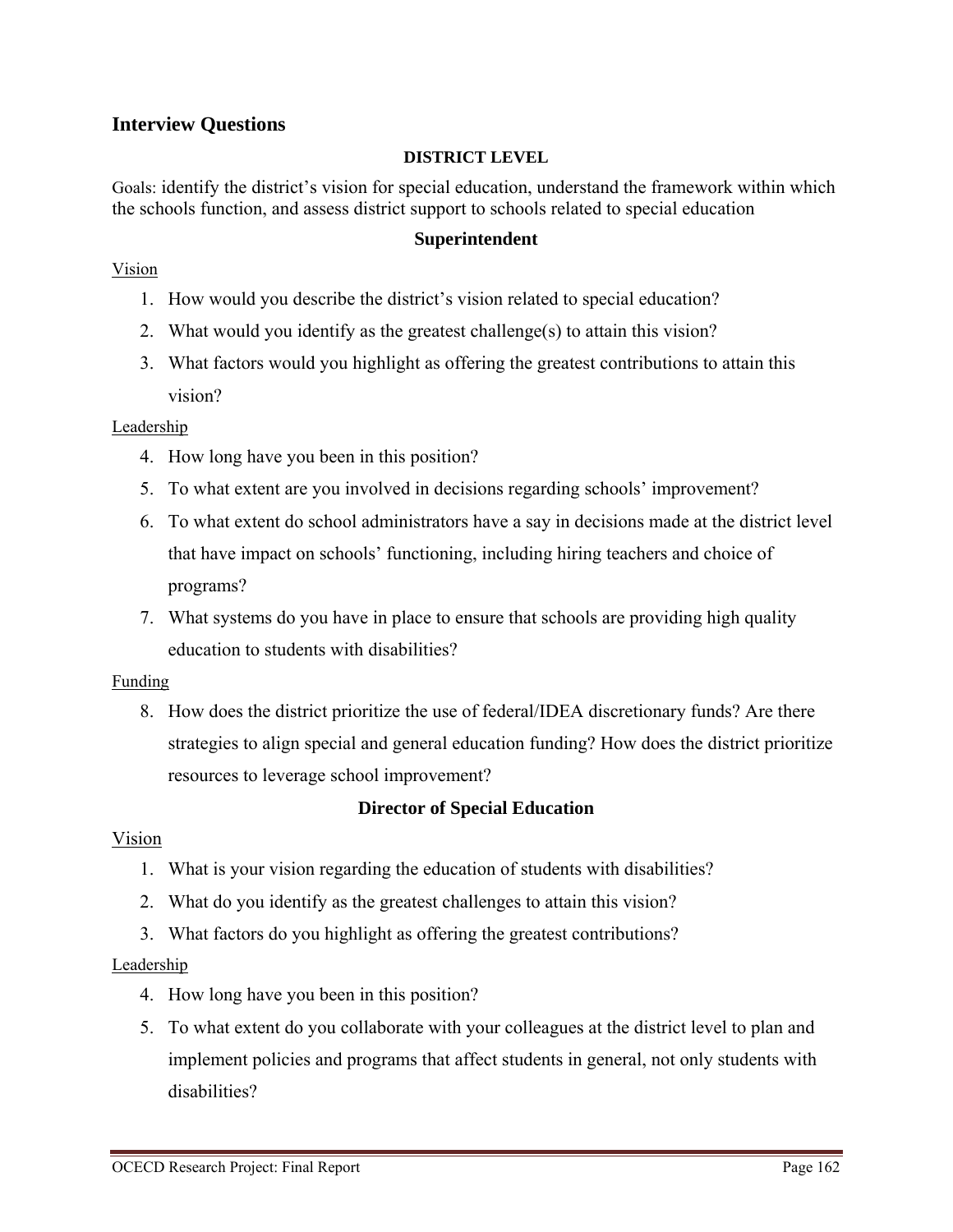- 6. How much influence do you have in choosing leaders and teachers at the school level (special education and general education)?
- 7. What do you think are essential characteristics of a special education teacher?
- 8. How would you describe the working climate in your district related to the integration of students with disabilities into regular classroom?

## Funding

- 9. What sources of funds are used to pay for special education services in your district?
- 10. As funds for general education decline (such as in times of recession or slow growth, like now), what happens with special education funding?
- 11. What are the major challenges you see in funding services for students with disabilities in this district?

# Policies and Procedures

- 12. What challenges do you identify for the delivery of special education services at your schools?
- 13. What successes would you identify?

# Placement/Identification

- 14. What services are available in the district (in general) regarding students with disabilities that are cognitively high(er) functioning?
- 15. And services for students with severe disabilities?
- 16. How does the district ensure that students with disabilities are receiving high quality education?

## IEP

- 17. How much oversight does the district have on the implementation and monitoring of IEPs?
- 18. To what extent does the IEP focus on access to core curriculum?

# Transitions

- 19. What incentives and supports do you offer the schools to move students out of special to general education as they show improvements/changes in abilities?
- 20. What supports does the district offer, if any, for serving students with disabilities using distance learning, including blended programs or virtual only schools?
- 21. What supports does the district offer, if any, for collaboration between high schools and career/technical schools with a focus on students with disabilities?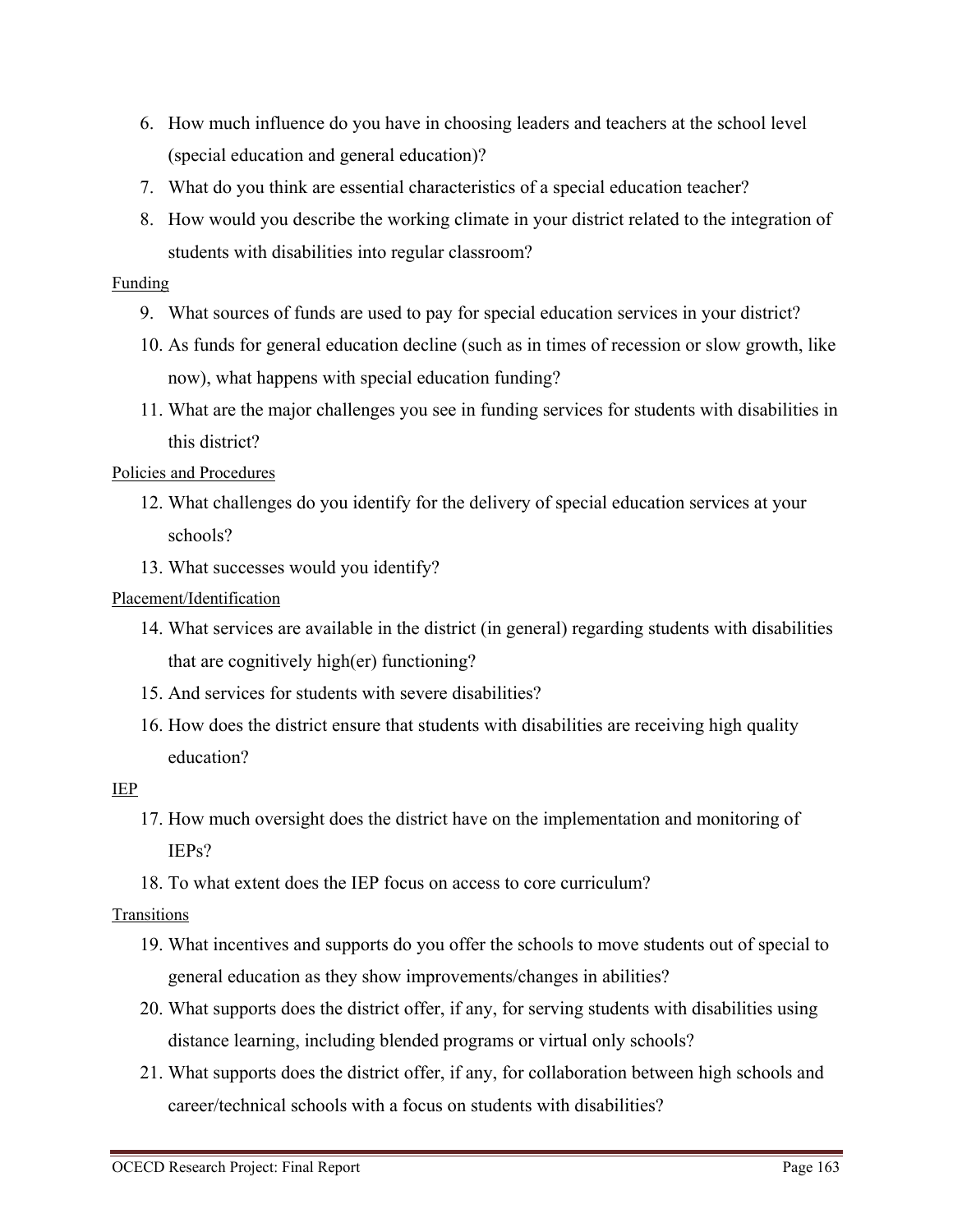22. What supports does the district offer, if any, for collaboration between schools and institutions of higher education with a focus on students with disabilities?

#### Parental involvement

23. What initiatives does the district recommend (or require) related to parental and community involvement at the school level?

#### Professional development

- 24. What policies or programs does the district have in place related to supporting new teachers, such as mentorship or other supports?
- 25. What policies does the district have in place to support retention of school personnel?
- 26. What process does he district have to maintain continuity of leadership in schools that excel?
- 27. Does the district provide or support professional development to its personnel? What is provided for special education teachers?

## Curriculum Alignment

- 28. What programs are being used in this district for students with disabilities who are struggling academically in English language arts (ELA)? In mathematics?
- 29. What types of support does the district offer the schools for successful implementation of these programs?

#### Collaboration

30. What challenges do you see (if any) in the collaboration between general and special education regarding curriculum and instruction?

#### Inclusion

- 31. If inclusion is a district policy, what incentives does the district offer to schools (if any) to maintain students with disabilities within regular classrooms?
- 32. What are the directives for the education of students with severe disabilities, particularly cognitive and behavioral?
- 33. If the district uses a multitiered system of intervention, what supports do school leaders and teachers receive to implement the intervention?

## Behavior Management

- 34. Are there behavior management programs that the district recommends/requires for schools?
- 35. What roles do special education and ancillary services departments have regarding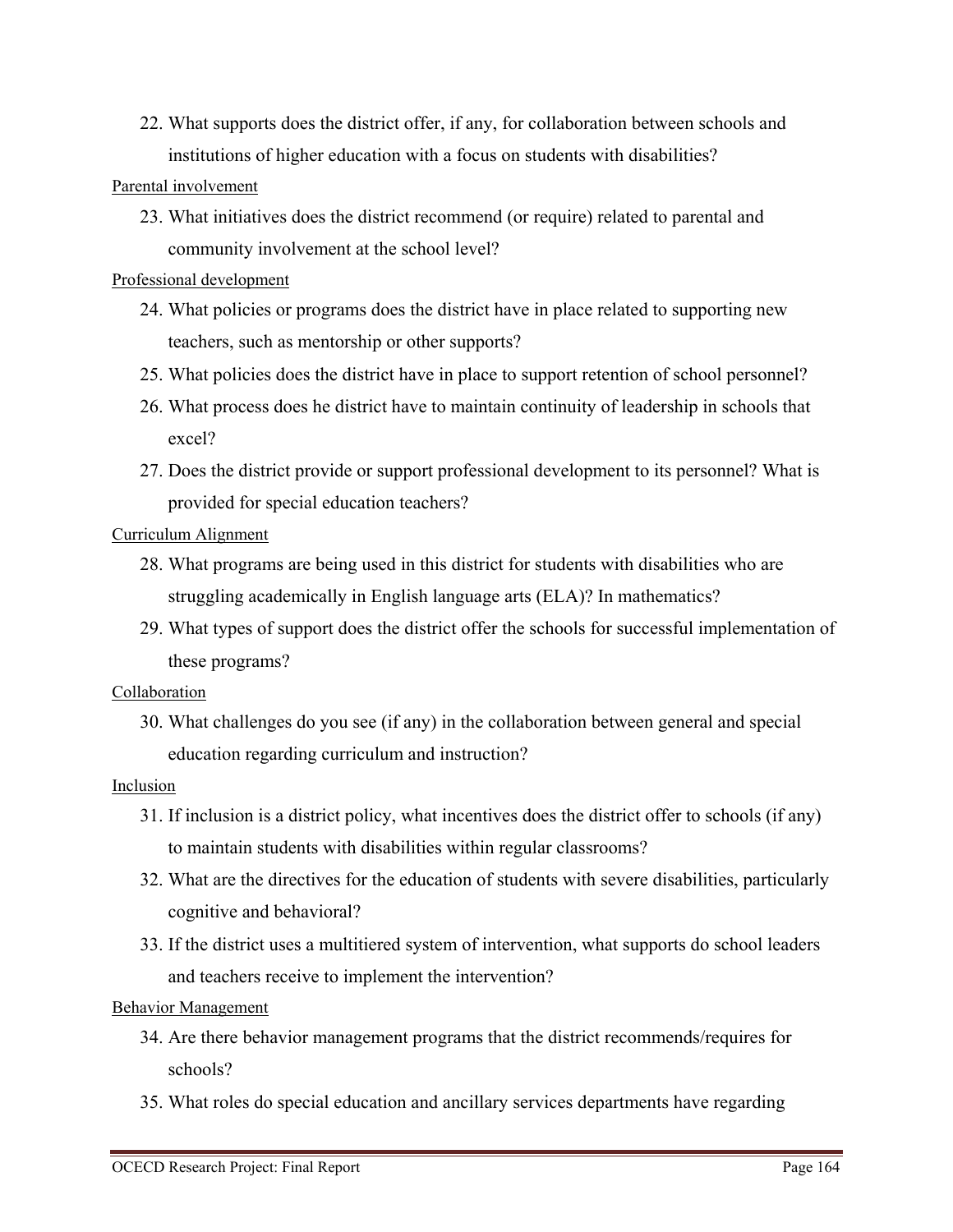behavior management interventions for students with disabilities?

#### **Assessments**

- 36. How are decisions made regarding participation of students with disabilities in statewide general (not alternative) assessment programs?
- 37. How are decisions made regarding accommodations for students with disabilities who participate in the general assessment program (not alternative assessment)?

# **Education Services Director/Director Ancillary Services**

#### Vision

- 1. What is your vision regarding the education of students with disabilities?
- 2. What are the main challenges you see to the achievement of this vision?
- 3. What are the main factors that most contribute to the achievement of this vision at the district?

## Policies/Procedures

- 4. Does the district emphasize early identification of students with disabilities?
- 5. To what extent do you/your staff have a say in district-level initiatives related to students with disabilities?
- 6. What challenges would you identify in the way the schools within the district are providing special education services?
- 7. What successes would you identify?

## Identification and Placement

- 8. How much leverage do you or your staff (psychologists, counselors) have regarding identification and placement of students with disabilities in terms of policies at the district level?
- 9. In terms of decision-making at the school level?

## IEP

- 10. How much input does your staff have on the implementation and monitoring of IEPs?
- 11. To what extent is access to core curriculum part of an IEP?
- 12. How would you describe relationships between parents and schools related to the IEP? Transition
	- 13. How much support does your staff receive from the community related to placement and services for students with disabilities—children, youth, and as they graduate from schools?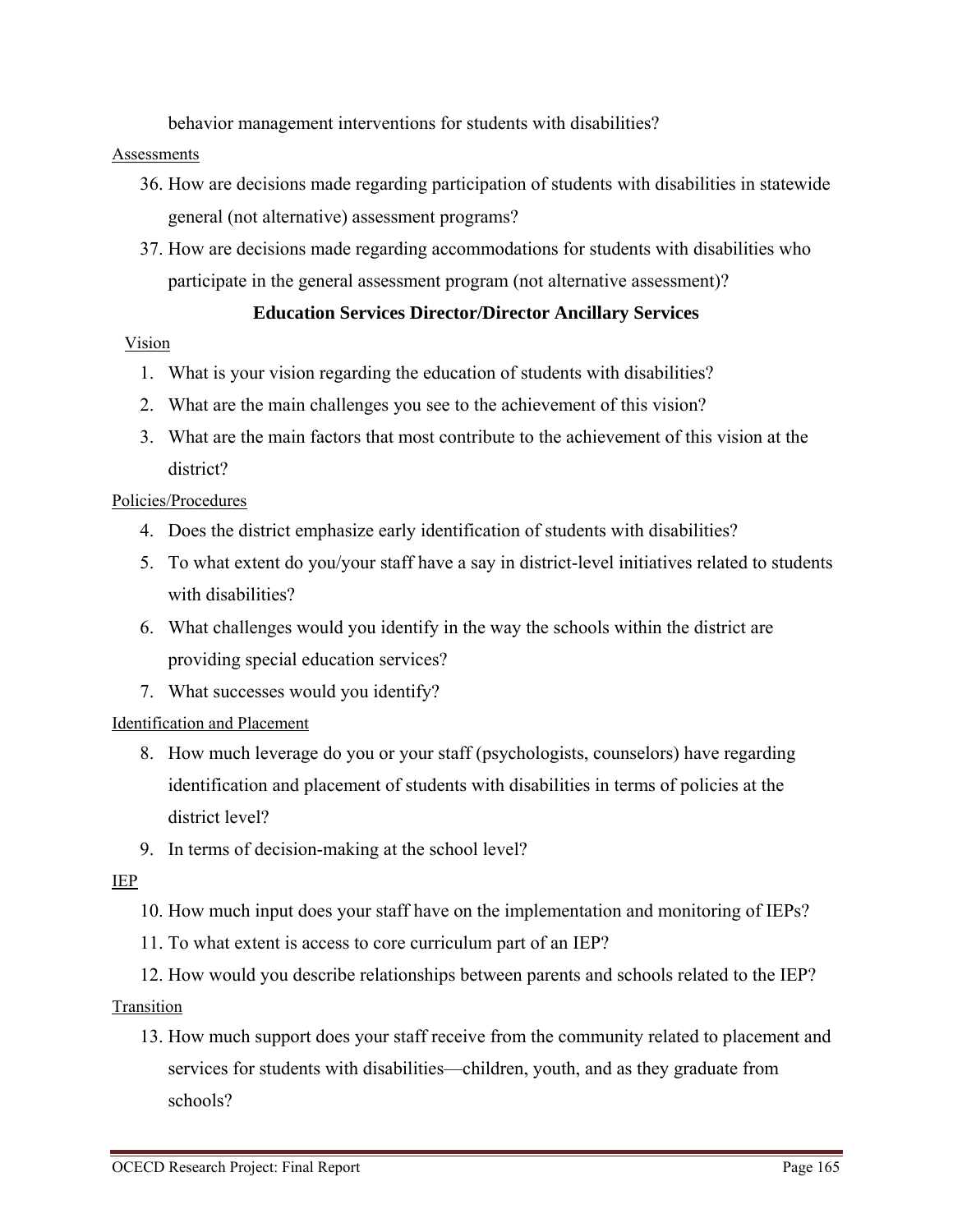- 22. Collaboration
- 14. How would you describe the relationship between you/your staff and the education staff related to the education of students with disabilities?
- 15. Are there specific areas in which tension or collaboration is particularly strong?

# Inclusion

- 16. Is inclusion a focus of placement for students with disabilities in this district? If not, what is the focus for students with disabilities who have high(er) levels of cognitive function?
- 17. If so, to what extent is your staff involved in the implementation of inclusion practices in the schools? (interviewer: possibilities include providing professional development, supports, defining policies and practices, supervising)
- 18. How would you describe the practices of inclusion in schools in this district?

# Programs and services

- 19. To what extent are you or your staff involved in decisions regarding academic programs for students with disabilities?
- 20. Is your district using multitiered systems of interventions? If so, how much is your staff involved in the implementation of these systems?

## Behavior management

- 21. What behavior-management programs does your district adopt?
- 22. To what extent are you/your staff involved in the choice of these programs?
- 23. To what extent are you/your staff involved in program implementation?

# **Curriculum Director**

## Vision

- 1. What is your vision regarding the education of students with disabilities?
- 2. What are the main challenges you see to the achievement of this vision?
- 3. What factors contribute most to the achievement of this vision at the district?

# Alignment of district/state curriculum and assessments

- 4. How are decisions made regarding curriculum at the district level?
- 5. How do you ensure that the curriculum is aligned with Ohio Academic Content Standards?
- 6. As the Common Core Standards are implemented, how much support are you and your staff receiving from the state to understand the Common Core and new Assessments?
- 7. How are you and your staff supporting the schools to implement the Common Core and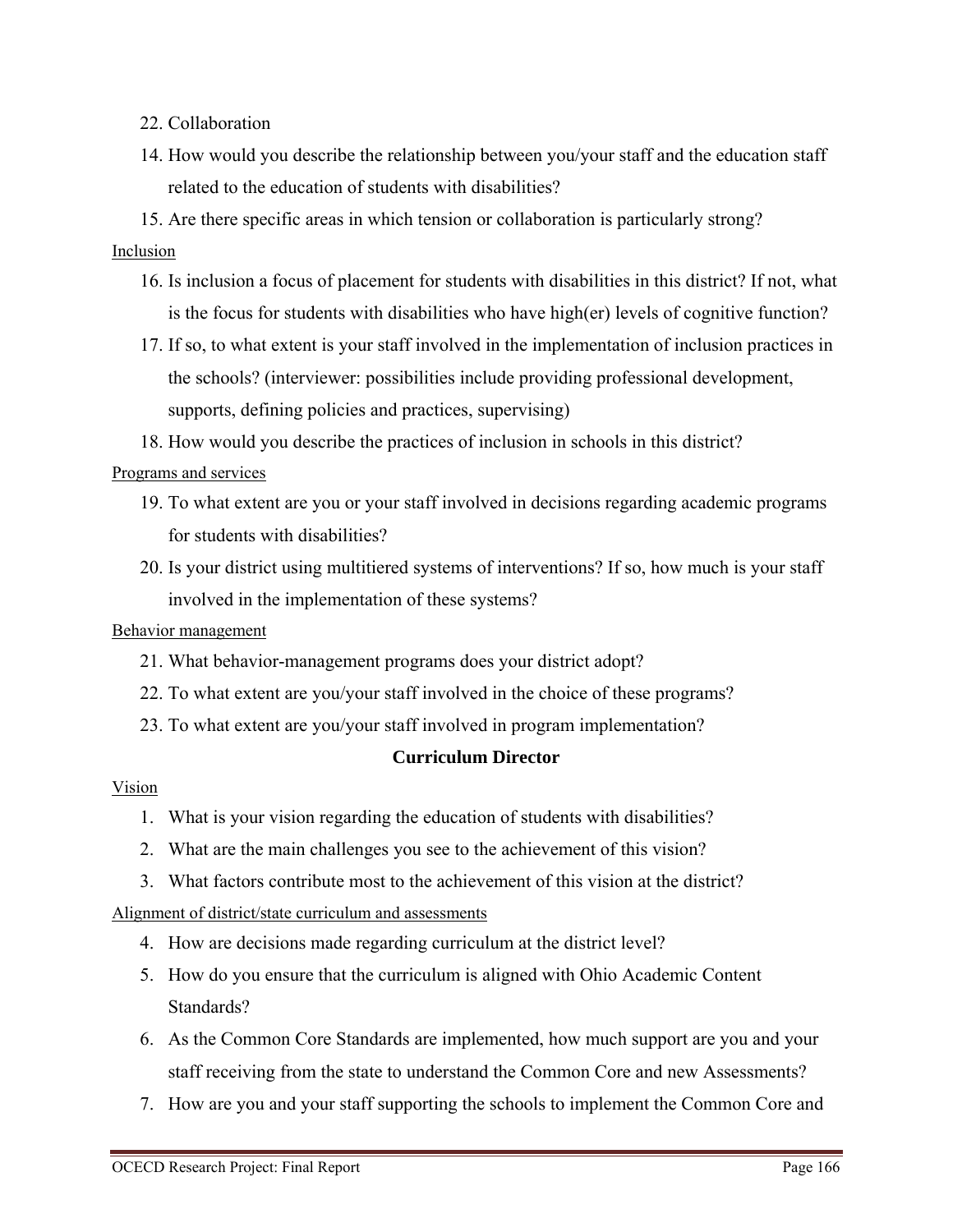new Assessments?

- 8. How are decisions made regarding supplemental programs that support curriculum for students with special learning needs? (e.g., Reading Recovery)
- 9. Are teachers trained to use formative assessments to monitor student learning? If not, what strategies do your teachers use to monitor student learning?
- 10. What types of support or monitoring processes are in pace to ensure that teachers implement curriculum appropriately? (Particularly now, use the introduction of the Common Core)

Collaboration with special education

11. How would you describe the collaboration between general and special education regarding curriculum and instruction?

Professional development

12. How much support does the district offer to teachers for ongoing professional development?

# **SCHOOL LEVEL**

*Goal: Identify practices related to topics that have been highlighted as common to high-achieving schools.* 

## **Principal or Representative**

Defining principles

- 1. What expectations do you have related to teaching and learning at this school?
- 2. What processes/strategies do you have in place to ensure that these expectations are met?
- 3. What are the main challenges you see to the achievement of these expectations?
- 4. What are the main factors that help you achieve these expectations?

Infrastructure

- 5. What is the process for funding-related decisions at your school?
- 6. What other funding sources are pooled, if any, to provide services for students with disabilities?

## Identification

- 7. How is the decision made to refer a child for identification?
- 8. What are the expectations regarding the placement of the child in special education (forever, as needed)?

IEP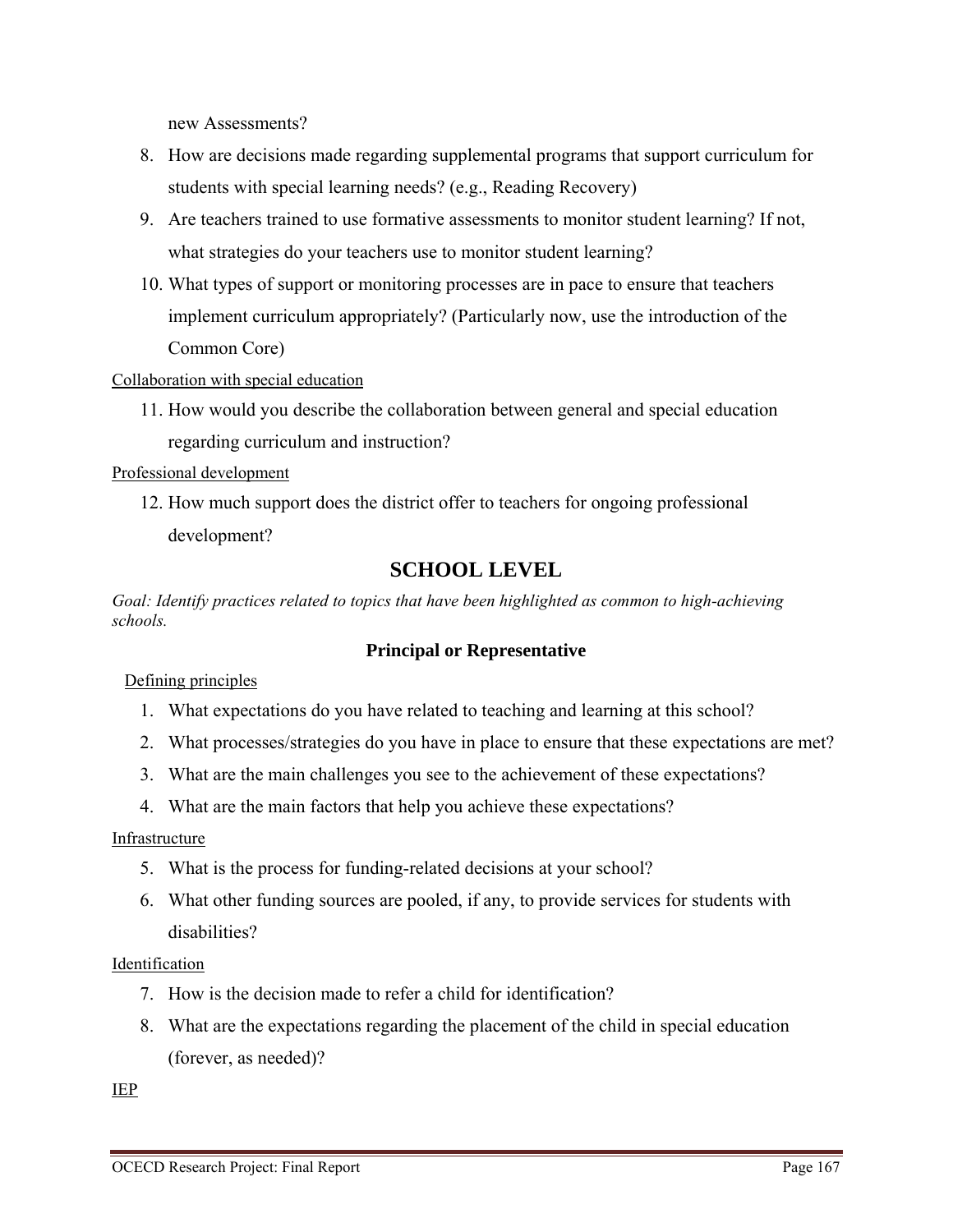- 9. How frequently do you conduct or participate in IEP meetings at your school?
- 10. How much support do you receive from community partners?
- 11. As general educators are pulled into IEP meetings, how does the school ensure that students will not lose instructional time or continuity?

#### Least Restrictive Environment

- 12. Does this school include students with disabilities in general education classrooms for all or part of the school day?
- 13. How is the decision made to include the child into general education classrooms?
- 14. Are all students will disabilities included or only those who have higher cognitive functioning?
- 15. How many students with special needs can be placed in one general education classroom (is there a limit)?
- 16. How much support does your staff receive in terms of professional development to provide education to students with disabilities within regular classrooms?
- 17. Are special educators expected to teach together with general educators or they are mostly seen as providing extra support?
- 18. Do the general and special education teachers have common planning time? If not, how do they collaborate?

#### School without inclusion (if the school uses inclusion, skip these questions)

- a. What types of services do you have for the education of students with disabilities?
- b. If the students are taught separately from general education students, do they still have access to the core curriculum?
- c. If in high school, do they have access to academically challenging electives (e.g., foreign languages)? To college preparatory coursework?

## Transition

- 19. What programs are in place to facilitate the transition of students with disabilities from preschool to elementary school and from elementary school to middle school, middle school to high school, and junior high school to high school?
- 20. If high school, what programs are in place to facilitate the transition of students with disabilities from high school to college or career?
- 21. How much support does your school receive from business/institutions of higher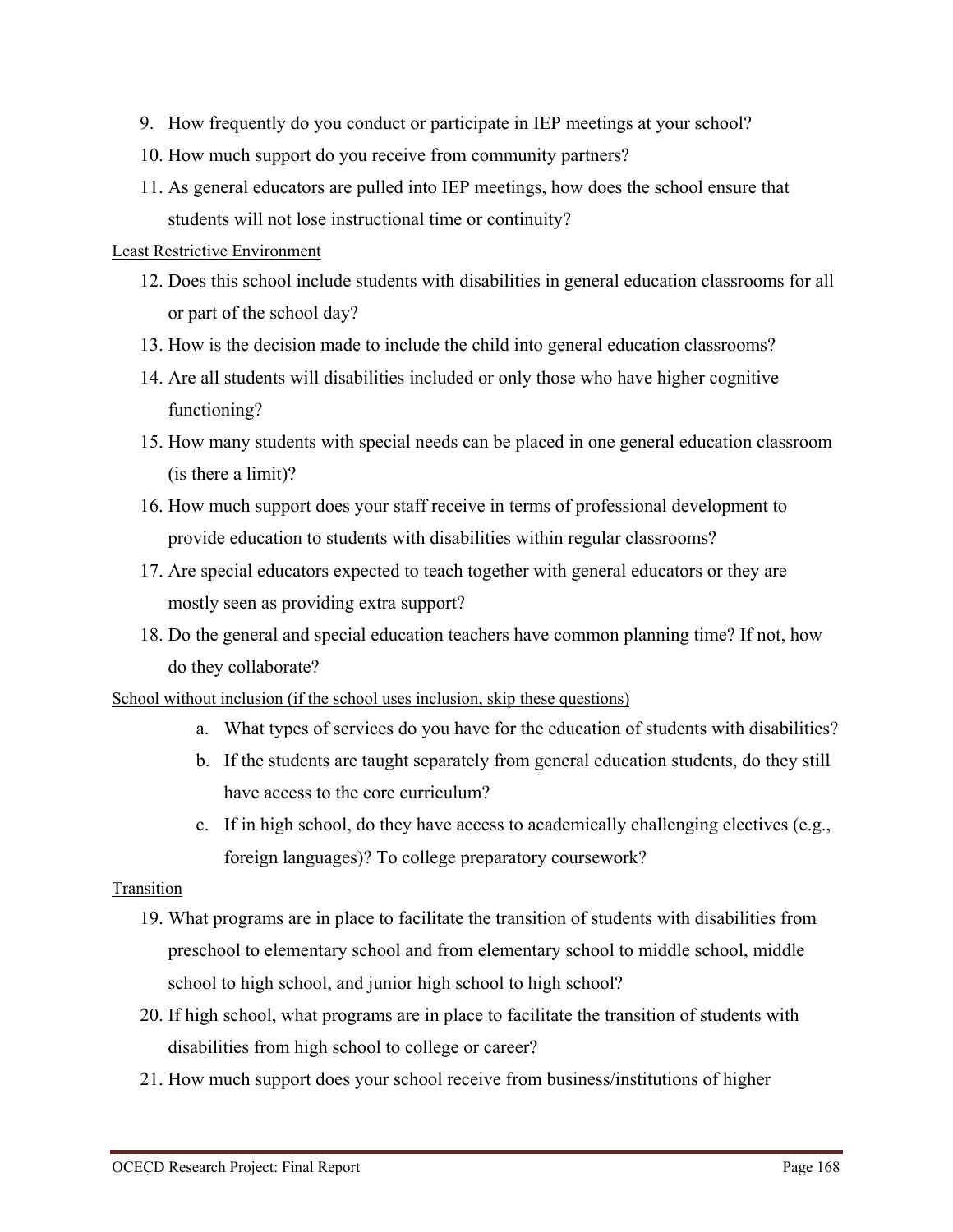education in the transition process?

22. How much support do you receive from the adult services (e.g., mental health, MR/DD, vocational rehabilitation)?

## Leadership

- 23. How long have you been in this position at this school? In this similar leadership position overall?
- 24. How much involvement do you have with curriculum and instruction?
- 25. To what extent are teachers involved in decisions regarding school improvement?
- 26. What types of information (or data) do you use to make decisions regarding school improvement?
- 27. If a specific goal or objective is not being attained, what happens?

# Teacher Organization

- 28. What do you look for most when hiring a new teacher (e.g., background, ideas, previous experience)?
- 29. How does the hiring process occur?
- 30. What initiatives do you have to support teachers (new and veteran)?

## Parental/community involvement

- 31. What initiatives do you have in this school to encourage family participation?
- 32. What types of support do you receive from the community?

## Curriculum Alignment

- 33. What process is in place to ensure that the curriculum is aligned with Ohio Academic Content Standards?
- 34. To what extent do teachers use assessments to monitor student learning?
- 35. How frequently are these assessments conducted?
- 36. What other indicators do you use to monitor student learning?
- 37. To what extent are you involved in decisions regarding modifications to lesson plans and accommodations, including test accommodations, to address needs of different students, including students with disabilities?

## Programs/Initiatives

- 38. How much flexibility do the schools have related to choice of specific programs (e.g., Read 180, Connected Math, PBIS, etc.)?
- 39. Do you use any specific programs to supplement instruction in English language arts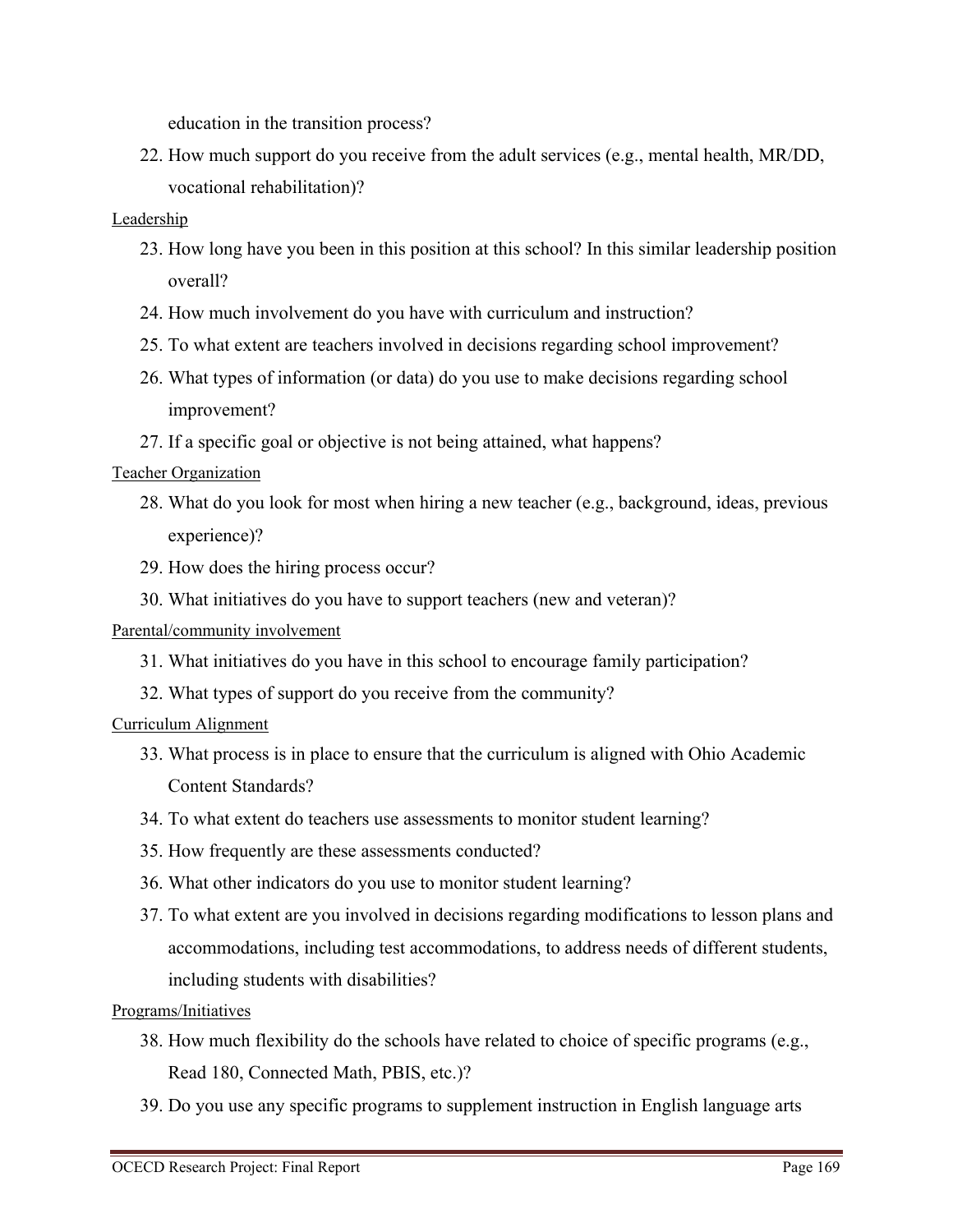## (ELA) or mathematics?

- a. If yes, are these programs used for all students who need supplemental instruction, including students with disabilities?
- 40. Does this school use multitiered systems of intervention? If yes, ask the next two questions:
	- a. What types of support does the district offer the schools for successful implementation of these systems?
	- b. How are they monitored?
- 41. How do you and/or your leadership team monitor student progress? To what extent are students with disabilities considered as part of this monitoring process?

## **Ancillary Services**

## Defining principles

- 1. What expectations do you have related to teaching and learning at this school?
- 2. What processes/strategies do you have in place to ensure that these expectations are met?
- 3. What are the main challenges you see to achieve these expectations?
- 4. What are the main factors that help to achieve these expectations?

## Identification and placement

- 5. How is the decision made to refer a child for identification?
- 6. What are the expectations regarding the insertion of the child in special education (forever, as needed)?
- 7. To what extent are you involved in these decisions?
- 8. How are decisions regarding placement of students with disabilities made?
- 9. What types of services or programs available for students with more severe disabilities?
- 10. What types of services or programs available for students with disabilities who are cognitively higher functioning?
- 11. If the school uses inclusion, how much support do you and your staff provide to general education teachers who are teaching students with disabilities?

## IEP

12. What challenges do you identify in the IEP process at this school?

Transition

13. Does this school have special programs for students with disabilities who are in transition in/out of the school?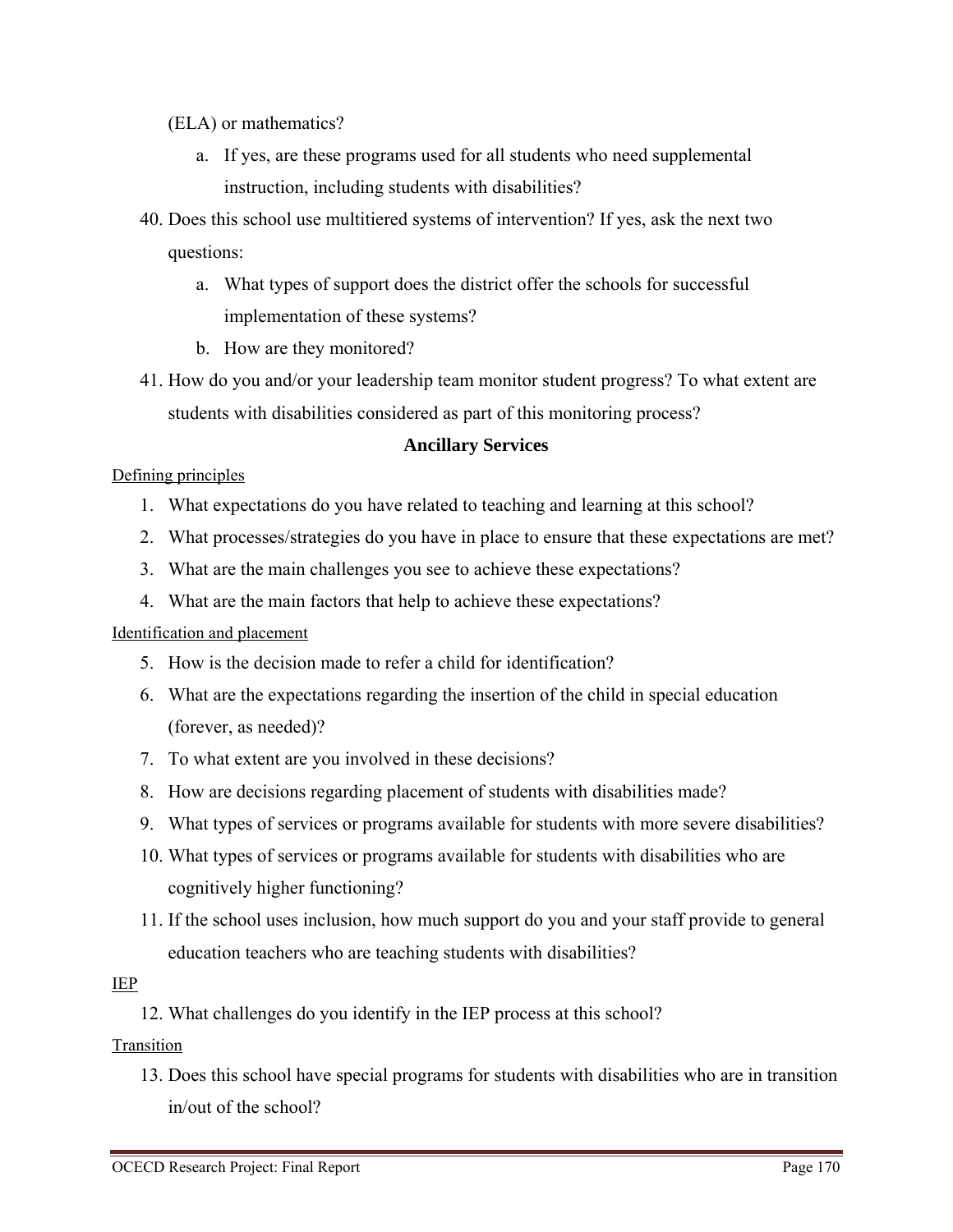Professional development

- 14. What is in place to support counselors/psychologists, as they start working in this school?
- 15. What is the main role of counselors in this school? (e.g., supporting teachers, individual intervention with students? Discipline focus? Guidance counselor? IEP development?)
- 16. What is the main role of psychologists in this school? (e.g., testing, supporting teachers, individual interventions with students, IEP development?)
- 17. How much collaboration exists among teachers and your ancillary staff related to services for students with disabilities?

#### Behavior management

- 18. What programs do you have to promote a safe environment conducive to learning?
- 19. To what extent are you/your staff involved in supporting teachers regarding behavior management programs and initiatives?
- 20. What behavior management strategies do you use for students with more severe disorders (or emotional/behavioral disorders)?
- 21. Does this school use multitiered systems of intervention? If so, ask the following questions.
	- a. Are you/your staff involved in decisions regarding the levels at which students should be placed and services received?
	- b. Are you/your staff involved in monitoring how students are doing and whether they should move to a different level?

#### **Teachers**

Researchers will approach teachers as they visit the classroom (as appropriate) and ask the following questions (no focus group will be conducted).

- 1. How do you make instructional decisions for the students with disabilities whom you teach?
- 2. What are the students with disabilities working on now?
- 3. How do you address special needs for students with disabilities whom you teach?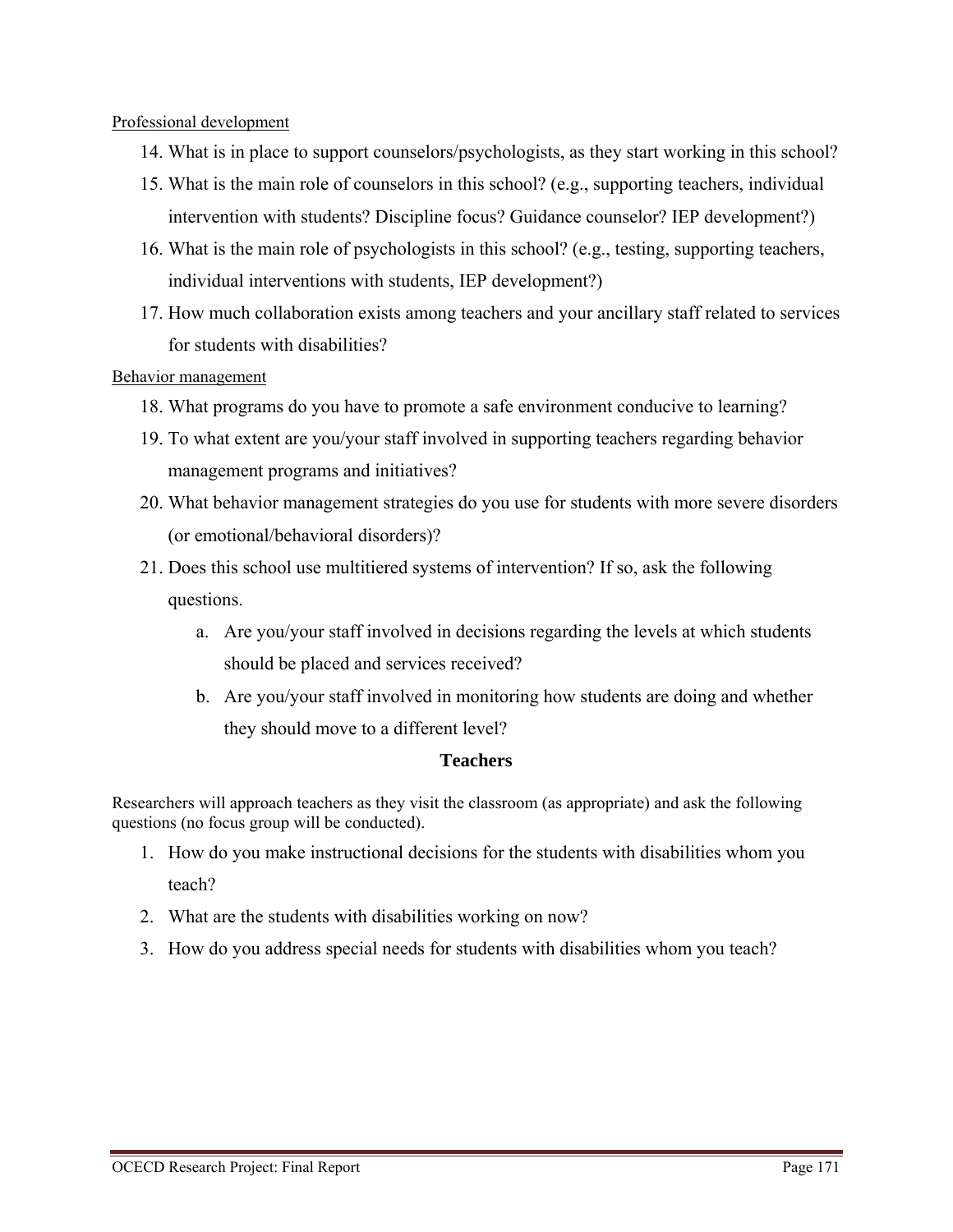#### **School Walkthrough Rubric**

#### **OCECD Study: Identifying Best Practices for Students with Disabilities at Ohio Schools**

#### **Guided School Walkthrough Rubric**

#### **Instruction:**

- 1. Use one set of rubrics per school.
- 2. Use the back of the document to add your notes.
- 3. Try to stay between 5 and 10 minutes in each classroom (no more).
- 4. This document will quantify observations; simply check that the statements are seen.
- 5. Use the back of the page to add notes about specific observations that, in your perspective, should be emphasized (e.g., the way a teacher addressed a student with disability; how the teacher asked questions of a student with a disability to engage the student; how students interacted among themselves and with teacher).
- 6. Use N/A to indicate that a specific statement was not expected to be observed (e.g., a classroom has no student with disability); statements related to students with disabilities should come with N/A.
- 7. Keep in mind Guided School Walkthrough instructions from the Site Visit Activities document.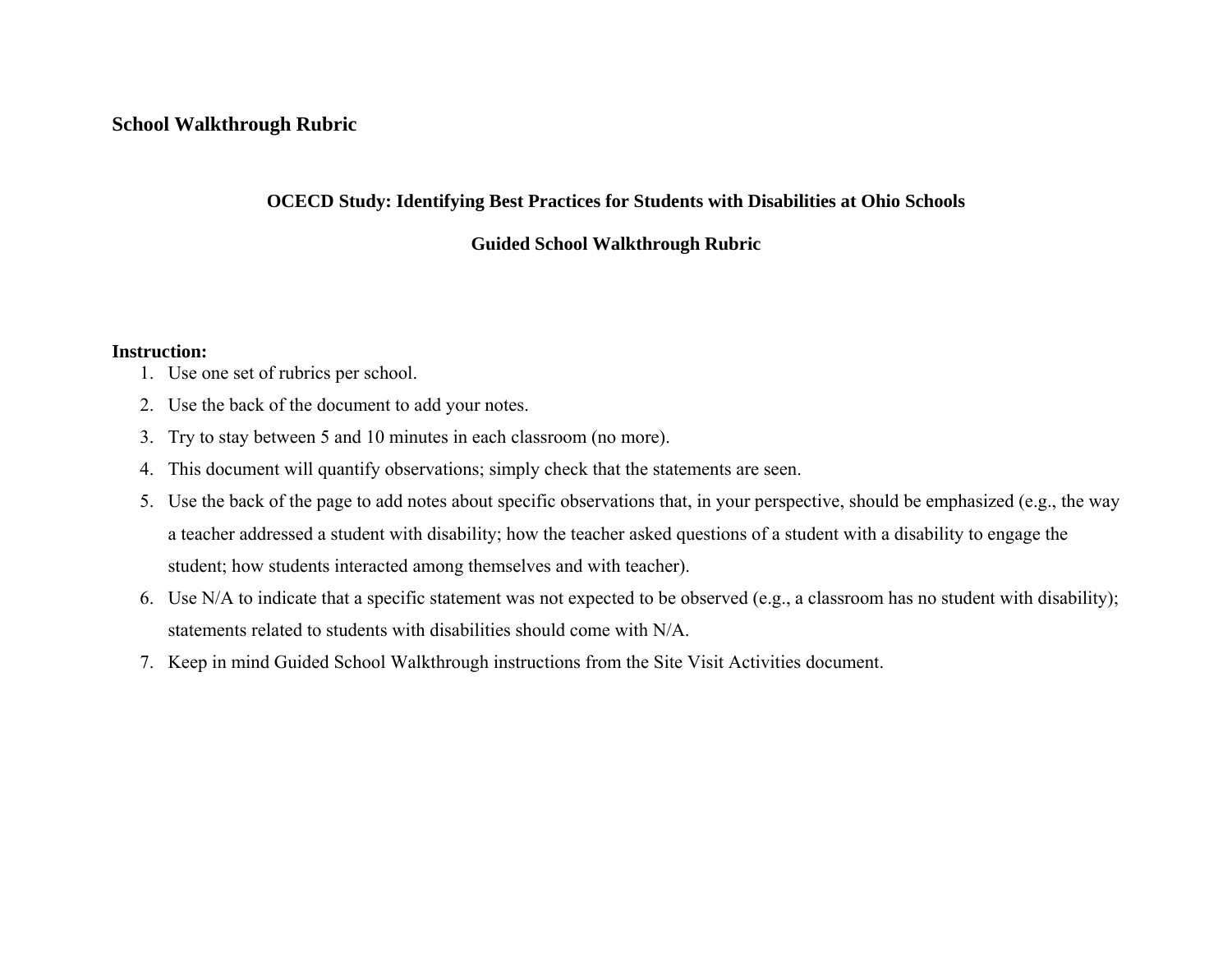## **SCHOOL**

| <b>District name:</b>                                                | <b>Observer initials:</b> |                |                 |
|----------------------------------------------------------------------|---------------------------|----------------|-----------------|
| <b>School name:</b>                                                  |                           |                |                 |
| Date of visit:                                                       | Time of visit:            |                |                 |
| <b>Elements to Observe</b>                                           | Yes                       | N <sub>o</sub> | <b>Somewhat</b> |
| School has a warm environment (bright, colorful)                     |                           |                |                 |
| School is in a new or renovated building                             |                           |                |                 |
| Computers and other technology are available throughout the building |                           |                |                 |
| Student work is seen in halls and other common areas                 |                           |                |                 |
| School vision or performance expectations are displayed              |                           |                |                 |
| Behavior expectations are displayed                                  |                           |                |                 |
| Office staff is courteous                                            |                           |                |                 |
| During class time, school is quiet                                   |                           |                |                 |
| Teachers are seen greeting or talking to students respectfully       |                           |                |                 |
| Teacher are seen talking collegially with colleagues                 |                           |                |                 |
| Common areas (gym, cafeteria) bright and welcoming                   |                           |                |                 |
| <b>Brief comments:</b>                                               |                           |                |                 |
|                                                                      |                           |                |                 |
|                                                                      |                           |                |                 |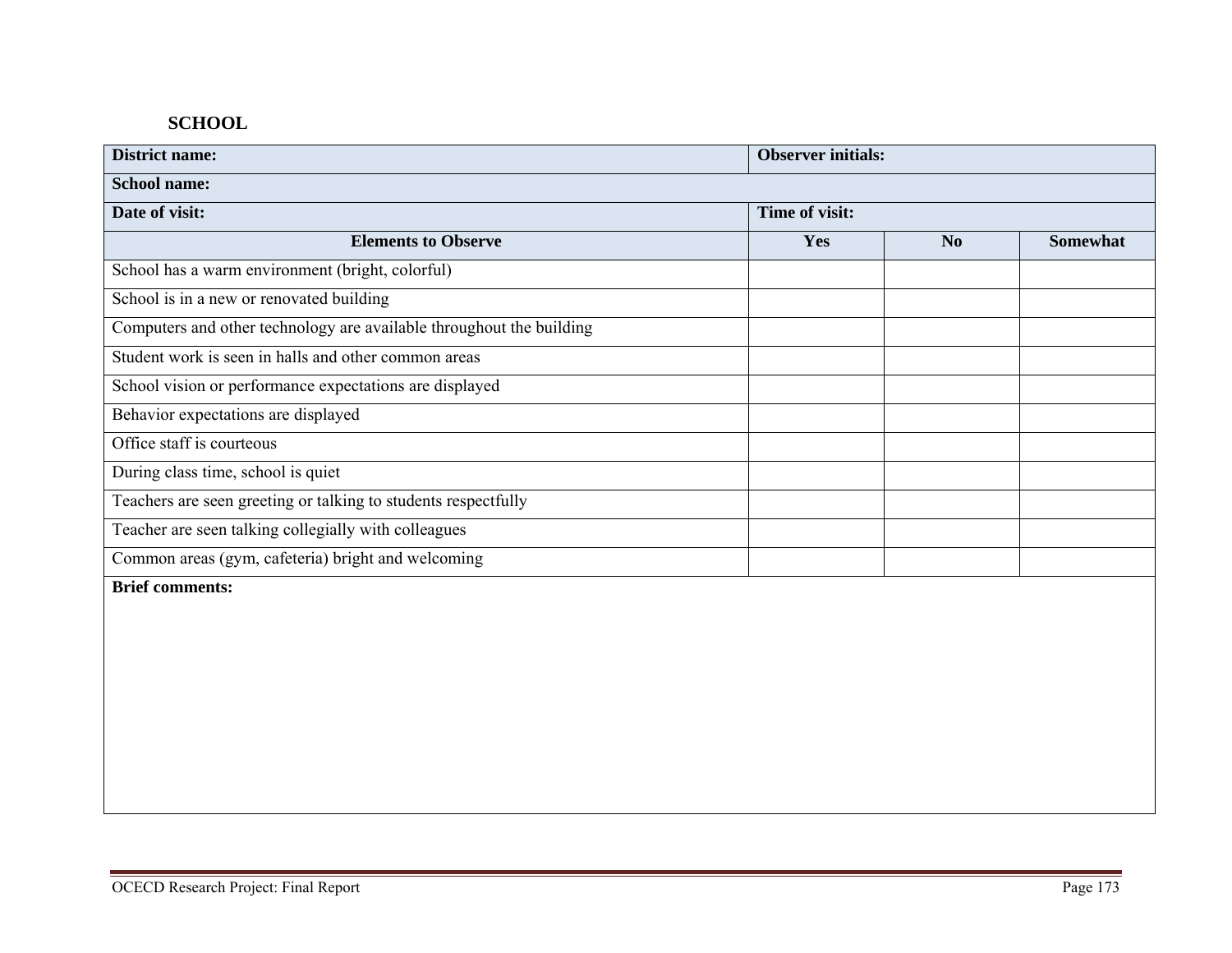#### **CLASSROOM**

| <b>Identification</b>                                                                   | $\mathbf{1}$ | $\mathbf{2}$ | 3 | 4 | 5 | 6 | 7 | 8 | 9 | 10 |
|-----------------------------------------------------------------------------------------|--------------|--------------|---|---|---|---|---|---|---|----|
| $Grade(s)$ :                                                                            |              |              |   |   |   |   |   |   |   |    |
| Subject being taught at the moment                                                      |              |              |   |   |   |   |   |   |   |    |
| Number of students in class                                                             |              |              |   |   |   |   |   |   |   |    |
| <b>Setting</b>                                                                          |              |              |   |   |   |   |   |   |   |    |
| General classroom                                                                       |              |              |   |   |   |   |   |   |   |    |
| Resource room/learning center                                                           |              |              |   |   |   |   |   |   |   |    |
| Media Center                                                                            |              |              |   |   |   |   |   |   |   |    |
| Other (explain)                                                                         |              |              |   |   |   |   |   |   |   |    |
| <b>Environment</b>                                                                      |              |              |   |   |   |   |   |   |   |    |
| Learning targets/lesson objectives visible                                              |              |              |   |   |   |   |   |   |   |    |
| Student work displayed                                                                  |              |              |   |   |   |   |   |   |   |    |
| Room is bright and colorful                                                             |              |              |   |   |   |   |   |   |   |    |
| Students sit in rows                                                                    |              |              |   |   |   |   |   |   |   |    |
| Students sit in circles/share common tables                                             |              |              |   |   |   |   |   |   |   |    |
| Students being served individually                                                      |              |              |   |   |   |   |   |   |   |    |
| Students with disabilities integrated with<br>others                                    |              |              |   |   |   |   |   |   |   |    |
| Students with disabilities sit at the back of<br>the room or other isolated arrangement |              |              |   |   |   |   |   |   |   |    |
| The class has no students with disabilities                                             |              |              |   |   |   |   |   |   |   |    |

*Note*. If the class has no students with disabilities, skip the next section (Inclusion).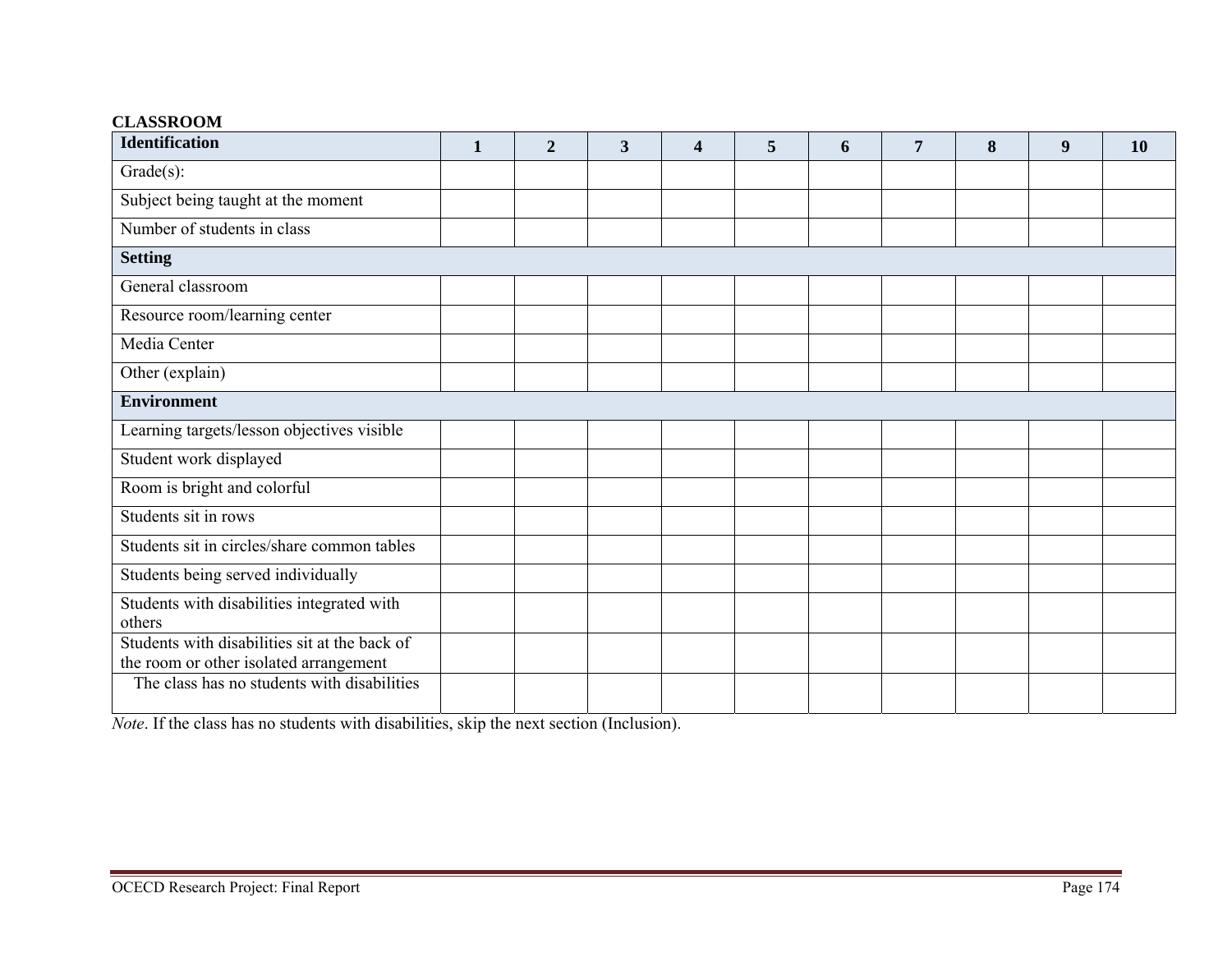| <b>Inclusion</b>                                                                            | $\overline{2}$ | 3 | $\overline{4}$ | 5 | 6 | 7 | 8 | 9 | 10 |
|---------------------------------------------------------------------------------------------|----------------|---|----------------|---|---|---|---|---|----|
| Special and general education teachers share<br>responsibility for the lesson (coteaching)  |                |   |                |   |   |   |   |   |    |
| Special education teacher is present but limits<br>his/her role to assisting a few students |                |   |                |   |   |   |   |   |    |
| Special education teacher not present                                                       |                |   |                |   |   |   |   |   |    |
| Paraprofessional helps individual students                                                  |                |   |                |   |   |   |   |   |    |
| Paraprofessional supports instruction                                                       |                |   |                |   |   |   |   |   |    |
| Volunteer helps individual students                                                         |                |   |                |   |   |   |   |   |    |
| All students exposed to core curriculum                                                     |                |   |                |   |   |   |   |   |    |
| All students exposed to supplemental<br>program(s)                                          |                |   |                |   |   |   |   |   |    |
| Students with disabilities are not involved in the<br>lesson (doing independent work)       |                |   |                |   |   |   |   |   |    |
| <b>Teacher role</b>                                                                         |                |   |                |   |   |   |   |   |    |
| Teacher/teachers are mostly facilitators                                                    |                |   |                |   |   |   |   |   |    |
| Teacher is explaining a project                                                             |                |   |                |   |   |   |   |   |    |
| Teacher controls the learning (lecturing)                                                   |                |   |                |   |   |   |   |   |    |
| <b>Technology</b>                                                                           |                |   |                |   |   |   |   |   |    |
| Technology not present/not seen                                                             |                |   |                |   |   |   |   |   |    |
| Technology present but not used                                                             |                |   |                |   |   |   |   |   |    |
| Teacher uses technology to demonstrate a<br>lesson                                          |                |   |                |   |   |   |   |   |    |
| Students use technology                                                                     |                |   |                |   |   |   |   |   |    |
| Student engagement                                                                          |                |   |                |   |   |   |   |   |    |

| <b>Student engagement</b>                      |  |  |  |  | 10 |
|------------------------------------------------|--|--|--|--|----|
| Students work individually most of the time    |  |  |  |  |    |
| Students work collaboratively most of the time |  |  |  |  |    |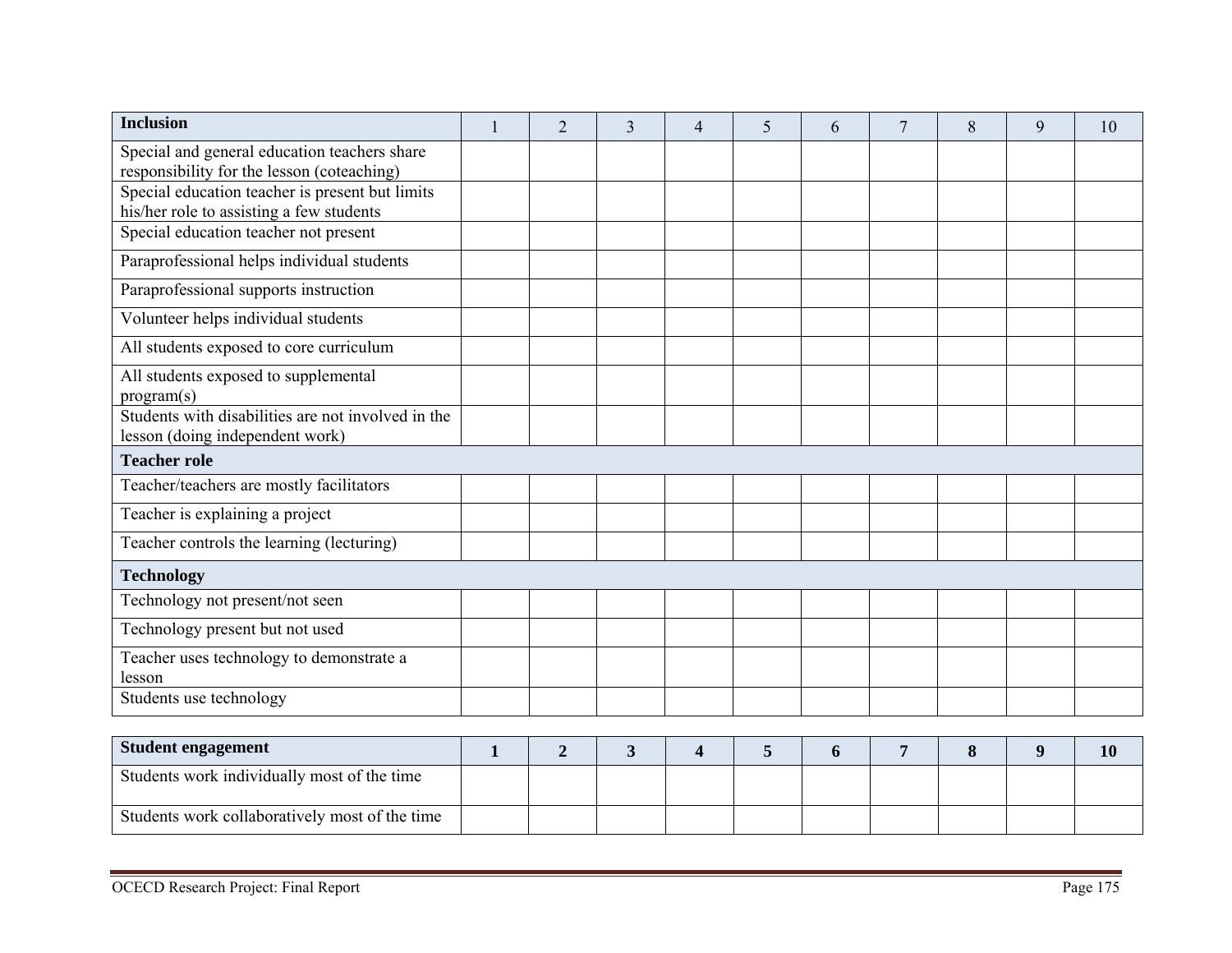| Students involved in discussions regarding a                            |  |  |  |  |  |
|-------------------------------------------------------------------------|--|--|--|--|--|
| theme                                                                   |  |  |  |  |  |
| Students conduct research/investigative work                            |  |  |  |  |  |
| Students with disabilities present but not                              |  |  |  |  |  |
| engaged in activities                                                   |  |  |  |  |  |
| Students with disabilities work with teacher                            |  |  |  |  |  |
| (tutor or aide) individually                                            |  |  |  |  |  |
| Teacher attempts to engage all students                                 |  |  |  |  |  |
| Teacher mostly addresses students who are                               |  |  |  |  |  |
| engaged                                                                 |  |  |  |  |  |
| Teacher acknowledges student work and                                   |  |  |  |  |  |
| participation                                                           |  |  |  |  |  |
| Adult(s) in room treat all students with respect                        |  |  |  |  |  |
| The majority of students (if not all) treat each                        |  |  |  |  |  |
| other with respect                                                      |  |  |  |  |  |
| Comments (if needed, use the backs of the pages to write your comments) |  |  |  |  |  |
|                                                                         |  |  |  |  |  |
|                                                                         |  |  |  |  |  |
|                                                                         |  |  |  |  |  |
|                                                                         |  |  |  |  |  |
|                                                                         |  |  |  |  |  |
|                                                                         |  |  |  |  |  |
|                                                                         |  |  |  |  |  |
|                                                                         |  |  |  |  |  |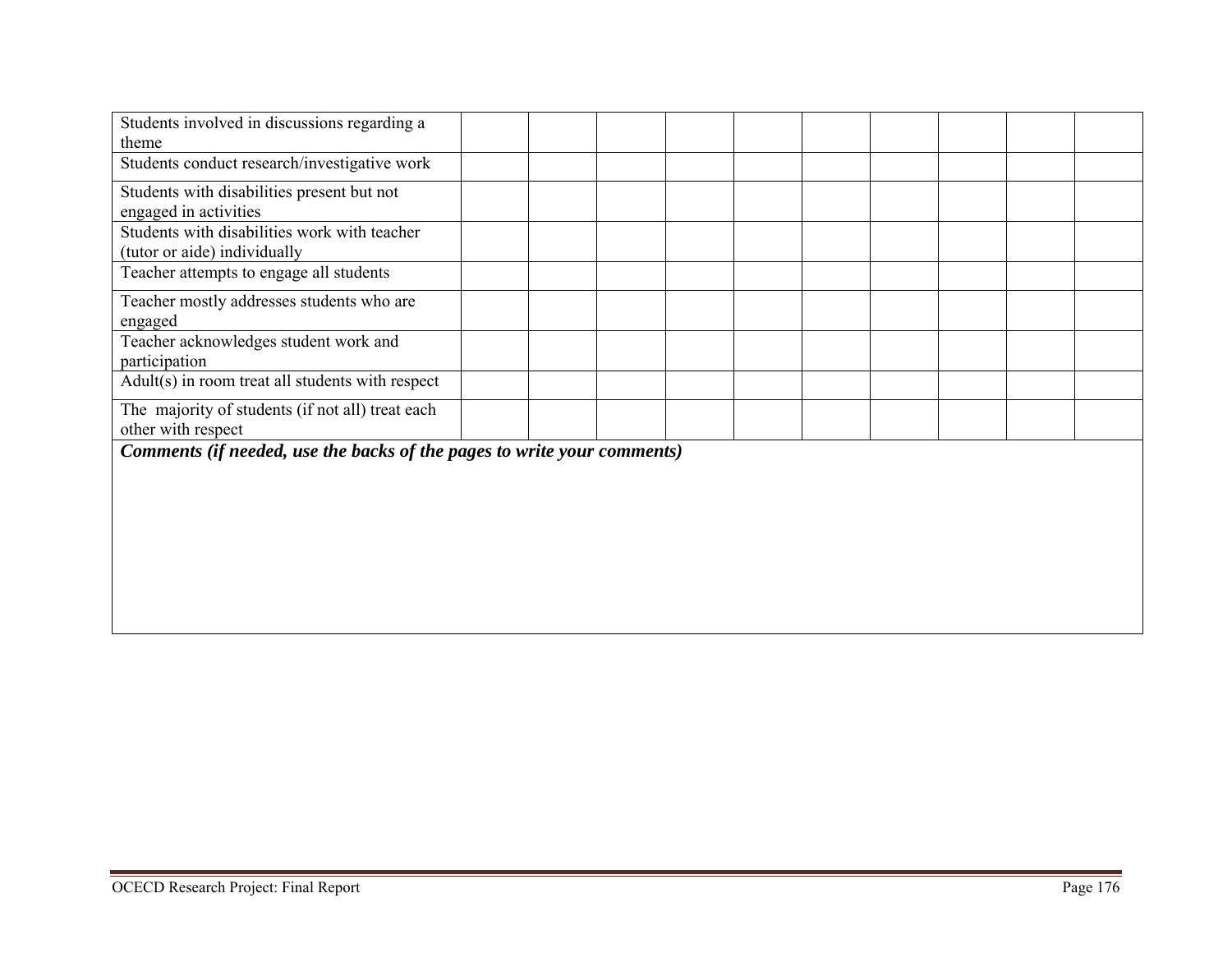# **Letter to Participants with Directions for Online Teacher Survey**

Email to Site Visit Coordinator

Good Morning XXXX,

As explained in the Site Visit Activities document, we are asking teachers to participate in a survey. The survey should be completed by all teachers in the school, including general education teachers, special education teachers, content area teachers, and teachers from elective courses. Substitute teachers and school personnel with no teaching responsibility should not participate in the survey. The survey takes about 20 minutes to complete and should be completed in one sitting (there is no save capability). https://www.surveymonkey.com/s/ocecd2013

Please encourage your teachers to participate. Responses are essential to obtain teachers' perspectives and complement the information obtained from the interviews and site visit. We will also need a total count of teachers in your district to calculate response rate. Please send the survey out to the requested teachers as soon as possible; you may also include us in the email. We request that the survey be completed to meet the deadline of two weeks after our visit.

In order to facilitate the email, we have drafted an example letter that you may use as you send the link and information to your teachers.

We thank you for your continued support in our study, and we look forward to meeting you during our upcoming visit scheduled on XXXXXXXXXXXXXX

Please let us know if you have any questions.

Best, The Research Team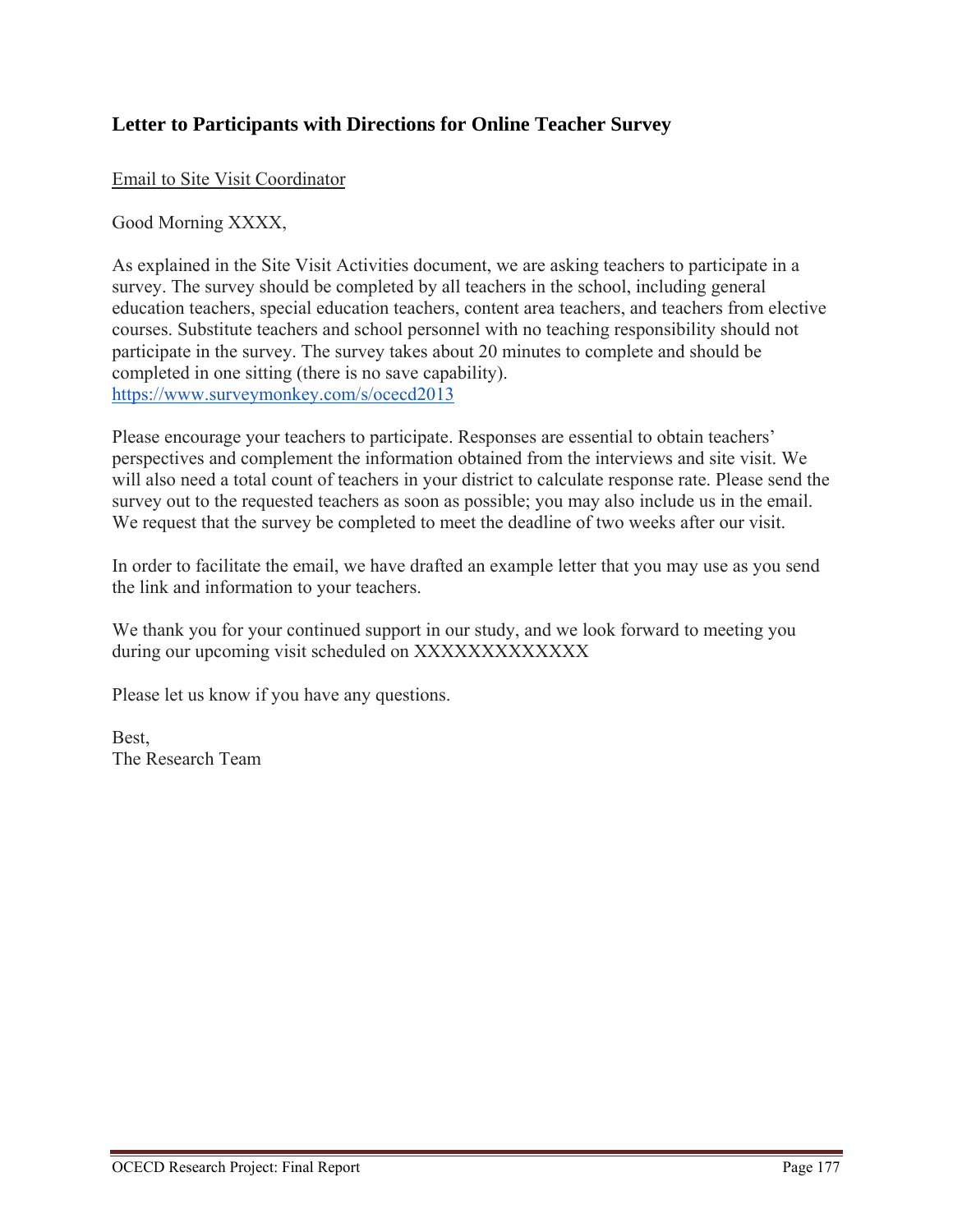# **Teacher Survey**

The Ohio Department of Education (ODE) has contracted with the Ohio Coalition for the Education of Children with Disabilities (OCECD) to conduct a study on the practices adopted by school districts regarding the education of students with disabilities. The study includes site visits, interviews, and a survey of school faculty within school districts selected by ODE. Findings from the study will be used to help school districts across the state to implement practices that are helpful to improve the academic performance of all students, and in particular, students with disabilities.

Your participation in this survey is very important. We need to hear your voice to understand how your school is educating students with disabilities. The survey will take approximately 20 minutes to complete. Please, be open and honest with your reflections, as this survey will remain anonymous. No personal identification will be shared with district or state personnel and only aggregated results will be made public.

OCECD appreciates your collaboration with this study. If you have any questions regarding the survey or the study, please contact Dr. Karen Sanders at XXXXXX.

Note for Charter Schools: Some questions ask about support received from the district. If you teach in a charter school, please respond based on support received from your sponsor.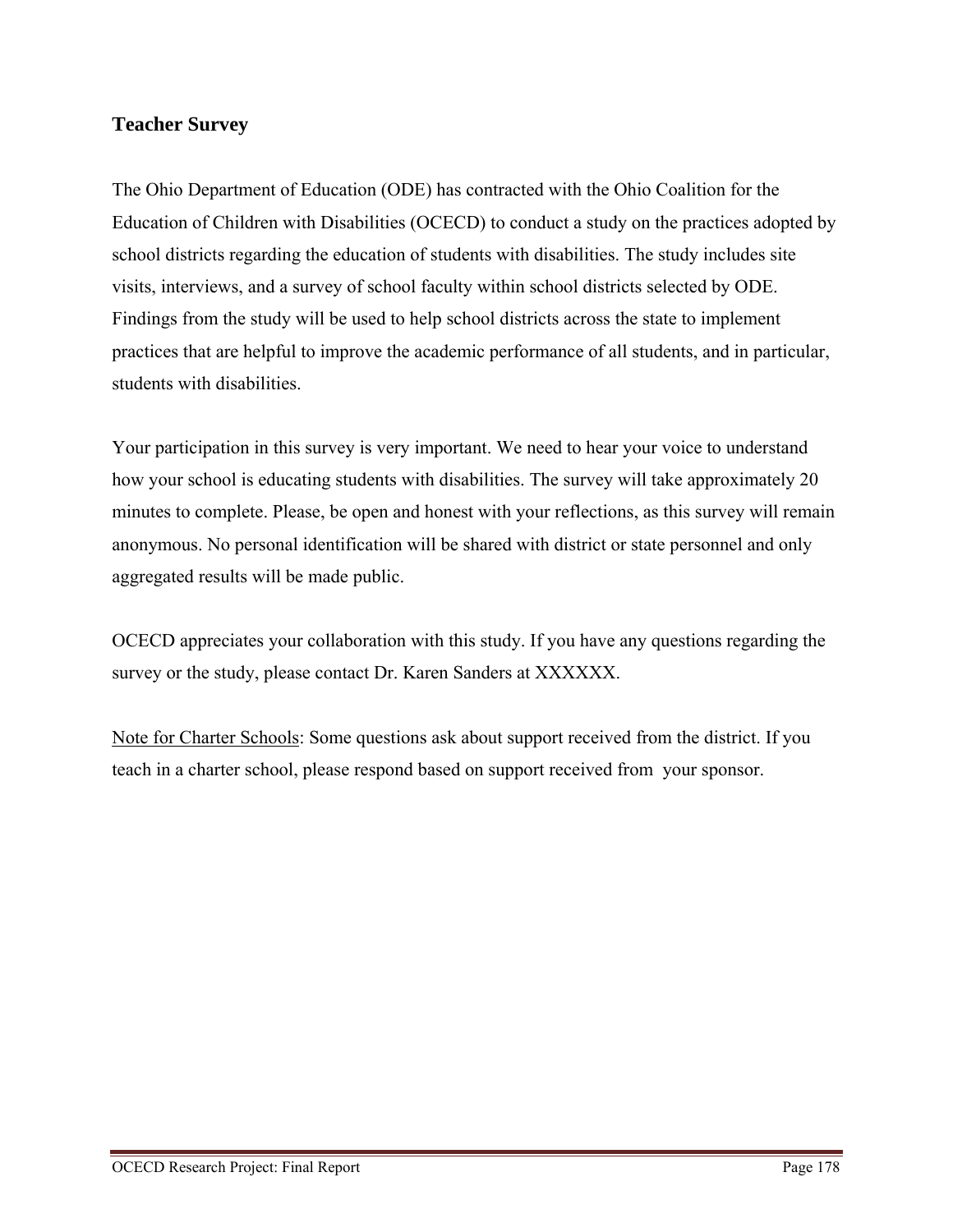1. Please check the option on the right that best represents your opinion regarding the statements on the left related to district or school support for teachers.

|                                                                             | <b>Neither</b>                     |                 |                 |              |                          |  |
|-----------------------------------------------------------------------------|------------------------------------|-----------------|-----------------|--------------|--------------------------|--|
|                                                                             | <b>Strongly</b><br><b>Disagree</b> | <b>Disagree</b> | Agree<br>nor    | Agree        | <b>Strongly</b><br>Agree |  |
|                                                                             |                                    |                 | <b>Disagree</b> |              |                          |  |
| Our school has high expectations regarding student<br>academic performance. | $\bigcirc$                         | $\Omega$        | $\circ$         | $\mathsf{O}$ | ∩                        |  |
| These expectations apply to all students, including                         | $\Omega$                           | $\Omega$        | $\circ$         | $\mathsf{O}$ | $\Omega$                 |  |
| students with disabilities.                                                 |                                    |                 |                 |              |                          |  |
| Administrators clearly share these expectations with                        | $\Omega$                           |                 | $\Omega$        | $\Omega$     | ∩                        |  |
| teachers.                                                                   |                                    | $\Omega$        |                 |              |                          |  |
| These expectations are shared with students and                             |                                    |                 |                 |              |                          |  |
| families.                                                                   | $\Omega$                           | $\mathsf{O}$    | $\circ$         | $\mathsf{O}$ | ∩                        |  |
| Our school develops plans to help all students attain                       |                                    |                 |                 |              |                          |  |
| high academic performance.                                                  | $\Omega$                           | $\Omega$        | $\Omega$        | $\Omega$     | ∩                        |  |
| The plans address the needs of students with                                |                                    |                 |                 |              |                          |  |
| disabilities.                                                               | Q                                  | ∩               | ∩               | Q            |                          |  |

2. Does your school have a process for ongoing monitoring of its progress toward the plans' goals and objectives?

Yes (logic: go to item 3) No (logic: go to item 6)

3. As part of the process of ongoing monitoring of the school progress toward goals (strategies, action steps), does your school have a team dedicated to examine data and propose solutions for school improvement?

Yes (logic: go to item 4)

No, this is an informal process with no specific team (logic: go to item 6)

4. Are special education teachers represented on the team?

**OYes** ON<sub>0</sub>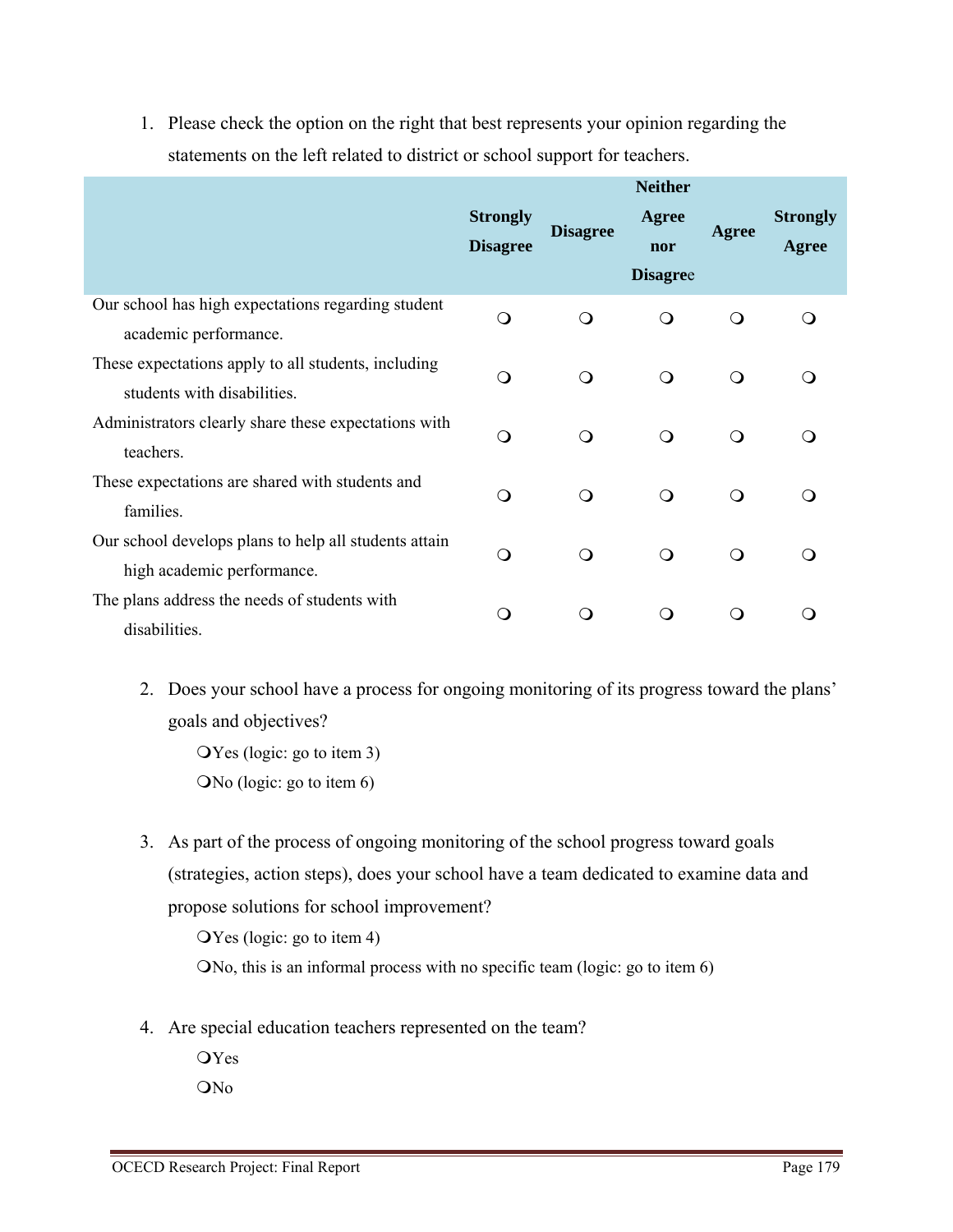- 5. How frequently does the team meets to review the school plan and propose solutions?
	- **O** Weekly
	- O Biweekly
	- O Monthly
	- Quarterly
	- As needed
	- Other (please specify) \_\_\_\_\_\_\_\_\_\_\_\_\_\_\_\_\_\_\_\_\_\_\_\_\_\_\_\_\_\_\_\_\_\_\_\_\_\_
- 6. Please check the option on the right that best represents your opinion regarding the statements on the left related to district or school support for teachers.

|                                                                                                                              | <b>Neither</b>                     |                 |                                 |              |                          |  |
|------------------------------------------------------------------------------------------------------------------------------|------------------------------------|-----------------|---------------------------------|--------------|--------------------------|--|
|                                                                                                                              | <b>Strongly</b><br><b>Disagree</b> | <b>Disagree</b> | Agree<br>nor<br><b>Disagree</b> | Agree        | <b>Strongly</b><br>Agree |  |
| The district or the school has a process to support<br>newly hired teachers.                                                 | $\bigcirc$                         | $\bigcirc$      | ∩                               | $\bigcirc$   | $\Omega$                 |  |
| The school leadership (principal and/or assistant<br>principal) provides support to general education<br>teachers as needed. | $\Omega$                           | $\mathsf{O}$    | $\bigcirc$                      | $\mathsf{O}$ | Q                        |  |
| The school leadership provides supports to special<br>education teachers as needed.                                          | $\bigcirc$                         | $\circ$         | $\bigcirc$                      | $\bigcirc$   | Q                        |  |
| The school leadership is supportive of collaboration<br>among general education and special education<br>teachers.           | $\Omega$                           | $\bigcirc$      | $\Omega$                        | $\Omega$     |                          |  |
| The district provides opportunities to involve teachers<br>in decisions regarding curriculum and instruction.                | $\bigcirc$                         | $\bigcirc$      | $\bigcirc$                      | $\Omega$     | ∩                        |  |
| Special education teachers are involved in decisions<br>regarding curriculum and instruction.                                | O                                  | $\Omega$        | $\Omega$                        | $\Omega$     |                          |  |
| The district offers support to school leadership and<br>teachers regarding curriculum implementation.                        | O                                  | $\mathsf{O}$    | ∩                               | 0            |                          |  |

7. Regarding teacher collaboration, please check the option on the right that best represents your opinion related to the statements on the left.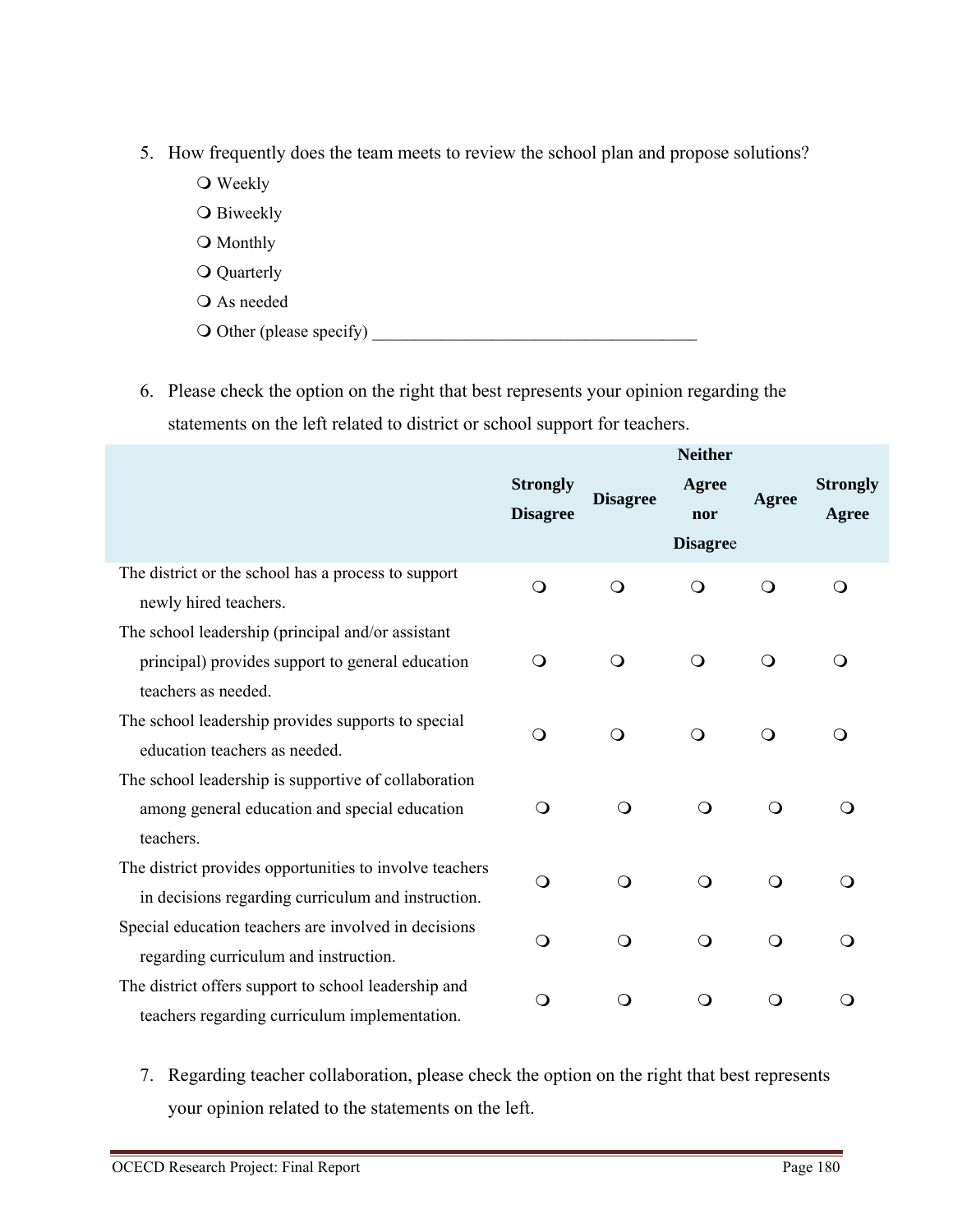|                                                    | <b>Strongly</b><br><b>Disagree</b> | <b>Disagree</b> | <b>Neither</b><br><b>Agree nor</b><br><b>Disagree</b> | Agree      | <b>Strongly</b><br>Agree |
|----------------------------------------------------|------------------------------------|-----------------|-------------------------------------------------------|------------|--------------------------|
| Teachers are provided planning time to collaborate |                                    |                 |                                                       |            |                          |
| with colleagues from the same grade level or       | $\Omega$                           | $\circ$         | $\Omega$                                              | $\Omega$   | ∩                        |
| same content area.                                 |                                    |                 |                                                       |            |                          |
| Teachers are provided planning time to collaborate |                                    |                 |                                                       |            |                          |
| with colleagues from different grade levels or     | O                                  | $\mathsf{O}$    | $\circ$                                               | $\circ$    | O                        |
| content areas.                                     |                                    |                 |                                                       |            |                          |
| General education teachers are provided planning   |                                    |                 |                                                       |            |                          |
| time for collaboration with special education      | O                                  | $\bigcirc$      | $\bigcirc$                                            | $\bigcirc$ | ∩                        |
| teachers.                                          |                                    |                 |                                                       |            |                          |
| Special education and general education teachers   |                                    |                 |                                                       |            |                          |
| are seen as equal partners in the education of     | $\bigcirc$                         | $\bigcirc$      | $\bigcirc$                                            | O          |                          |
| students with disabilities who are in general      |                                    |                 |                                                       |            |                          |
| education classrooms.                              |                                    |                 |                                                       |            |                          |
| General education teachers understand that they    |                                    |                 |                                                       |            |                          |
| have the responsibility for the learning of        | Q                                  | $\bigcirc$      | $\Omega$                                              | Q          | $\Omega$                 |
| students with disabilities who are in their        |                                    |                 |                                                       |            |                          |
| classroom.                                         |                                    |                 |                                                       |            |                          |
| The school offers ways for teachers to share and   | O                                  | $\bigcirc$      | $\circ$                                               | $\circ$    | ∩                        |
| discuss their classroom experiences.               |                                    |                 |                                                       |            |                          |
| General and special education teachers are         |                                    |                 |                                                       |            |                          |
| involved in evaluating the effectiveness of        | O                                  | $\bigcirc$      | $\bigcirc$                                            | $\bigcirc$ | ∩                        |
| instructional units and lessons.                   |                                    |                 |                                                       |            |                          |

8. Does the district support teachers' participation in professional development opportunities?

- No (logic: go to item 12)
- It used to but not this year (logic: go to item 9)
- Yes (logic: go to item 9)
- 9. How does your district support professional development opportunities? (Check all that apply)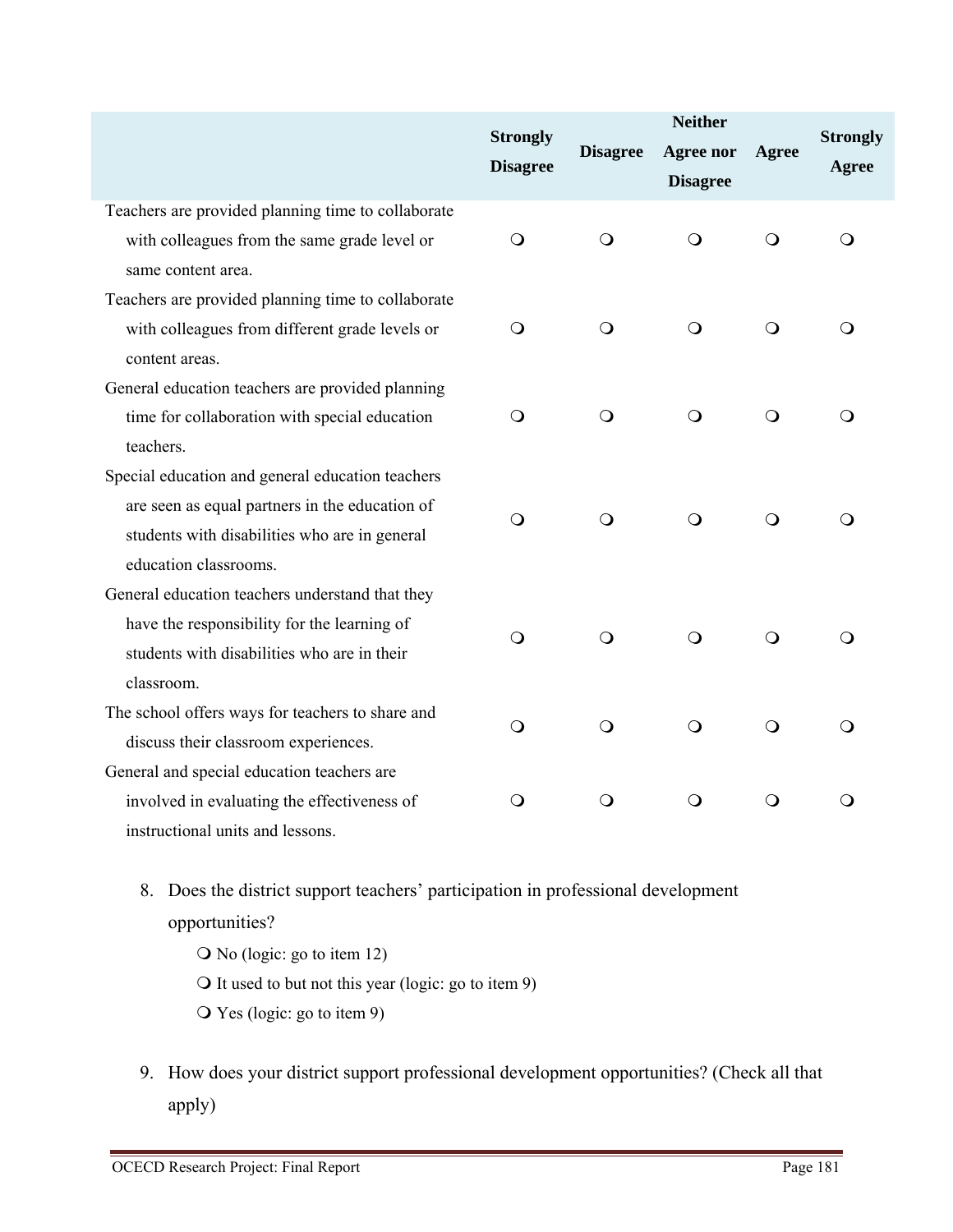- O Pay for conference fees and expenses
- O Pay for substitute teachers
- O Pay registration fees for workshops and online courses
- O Pay tuition (college credits)
- O Offer ongoing inservice opportunities
- O Other (please specify)
- 10. During the past three years, did you have opportunities to attend professional development related to any of the following topics?

|                                                   | N <sub>0</sub> | <b>Yes</b> | <b>Not Sure</b> |
|---------------------------------------------------|----------------|------------|-----------------|
| Curriculum alignment with Ohio's Academic Content |                | ∩          | $\Omega$        |
| <b>Standards</b>                                  |                |            |                 |
| Differentiated instruction                        | ∩              | ∩          | ∩               |
| Behavioral management strategies                  |                | ∩          | ∩               |
| Accommodations and adaptations for students with  | ∩              | ∩          | ∩               |
| disabilities                                      |                |            |                 |
| Development of individualized instructional plans | $\Omega$       | ∩          | ∩               |
| Use of assessments to monitor student progress    | $\Omega$       | ∩          | $\Omega$        |
| Using of technology to improve instruction        | $\bigcap$      | ∩          | ∩               |
| Use of data to improve instruction                | $\Omega$       | ∩          | ∩               |
| Best practices in education                       |                |            |                 |

- 11. Even when the professional development focuses on topics relevant to education of all students, an emphasis is placed on how what is learned can be applied to students with disabilities.
	- O No Q Sometimes Most of the time Q Not sure
- 12. Please check the option on the right that best represents your opinion regarding the statements on the left related to resources and technology.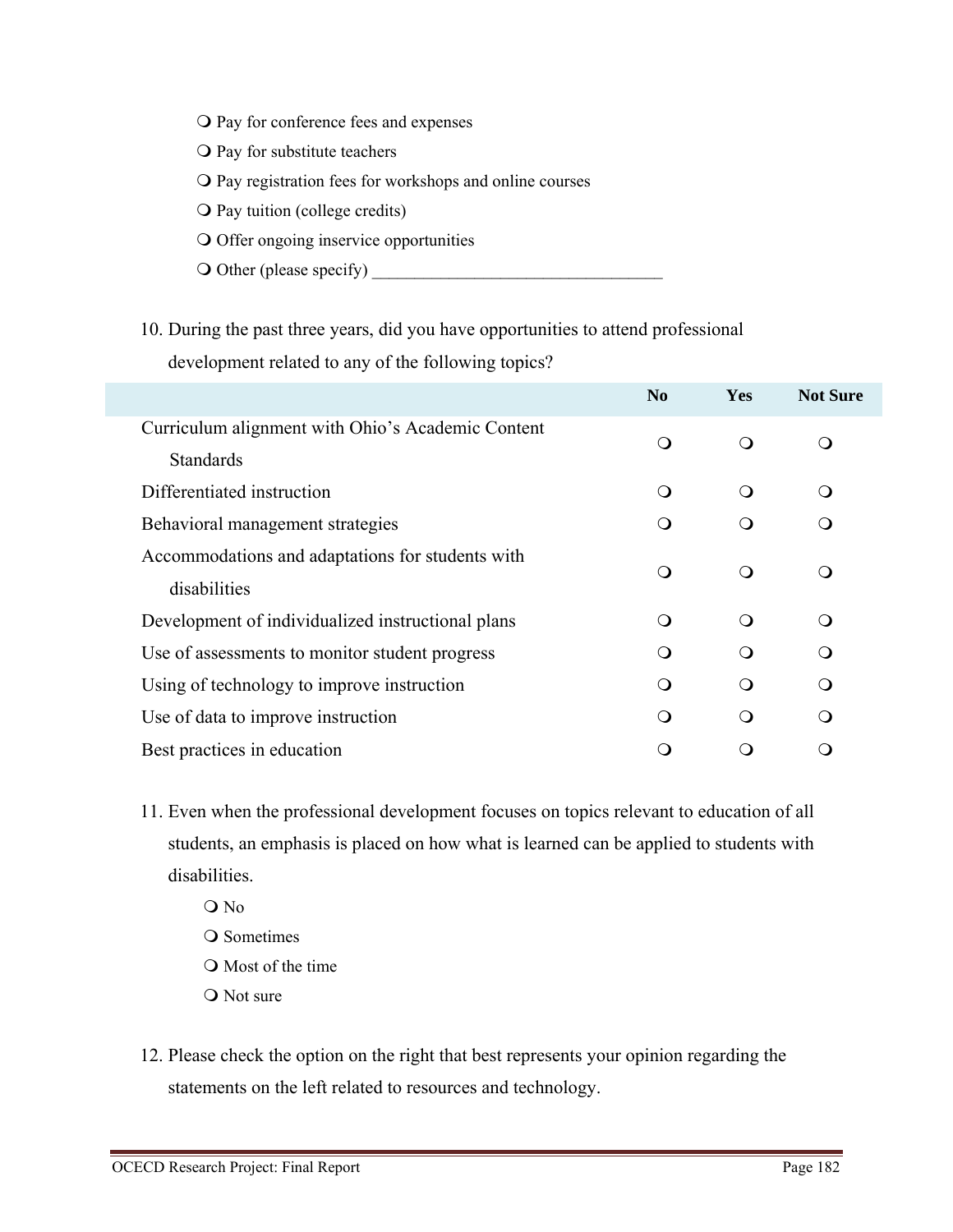|                                                                                                                                                    | <b>Strongly</b><br><b>Disagree</b> | <b>Disagree</b> | <b>Neither</b><br><b>Agree nor</b><br><b>Disagree</b> | <b>Agree</b> | <b>Strongly</b><br>Agree |
|----------------------------------------------------------------------------------------------------------------------------------------------------|------------------------------------|-----------------|-------------------------------------------------------|--------------|--------------------------|
| The school leadership makes an effort to<br>focus school resources to support<br>instruction.                                                      | $\Omega$                           | $\circ$         | $\bigcirc$                                            | $\Omega$     |                          |
| Teachers have access to technology to<br>support instruction (e.g., computers,<br>Smart Board, Document Camera,<br>others).                        | $\Omega$                           | $\Omega$        | $\Omega$                                              | ∩            |                          |
| Teachers have access to technology for<br>adapting instruction to students with<br>disabilities when needed (e.g., visual<br>aids, manipulatives). | $\Omega$                           | $\Omega$        | ∩                                                     | Q            |                          |
| The majority, if not all students, have easy<br>access to technology in the classroom.                                                             | ∩                                  | ∩               |                                                       | ∩            |                          |

13. If in your school students have access to technology, do special education students have access to the same technology as general education students?

 Yes O No O Not sure

14. During school year 2012-2013, is your school using a multitiered intervention?

- Yes, for all students (school-wide)
- Yes, for students with disabilities only
- O No
- O Not sure
- 15. During school year 2012-2013, is your school using a behavior management program or strategy?

Yes, for all students (school-wide)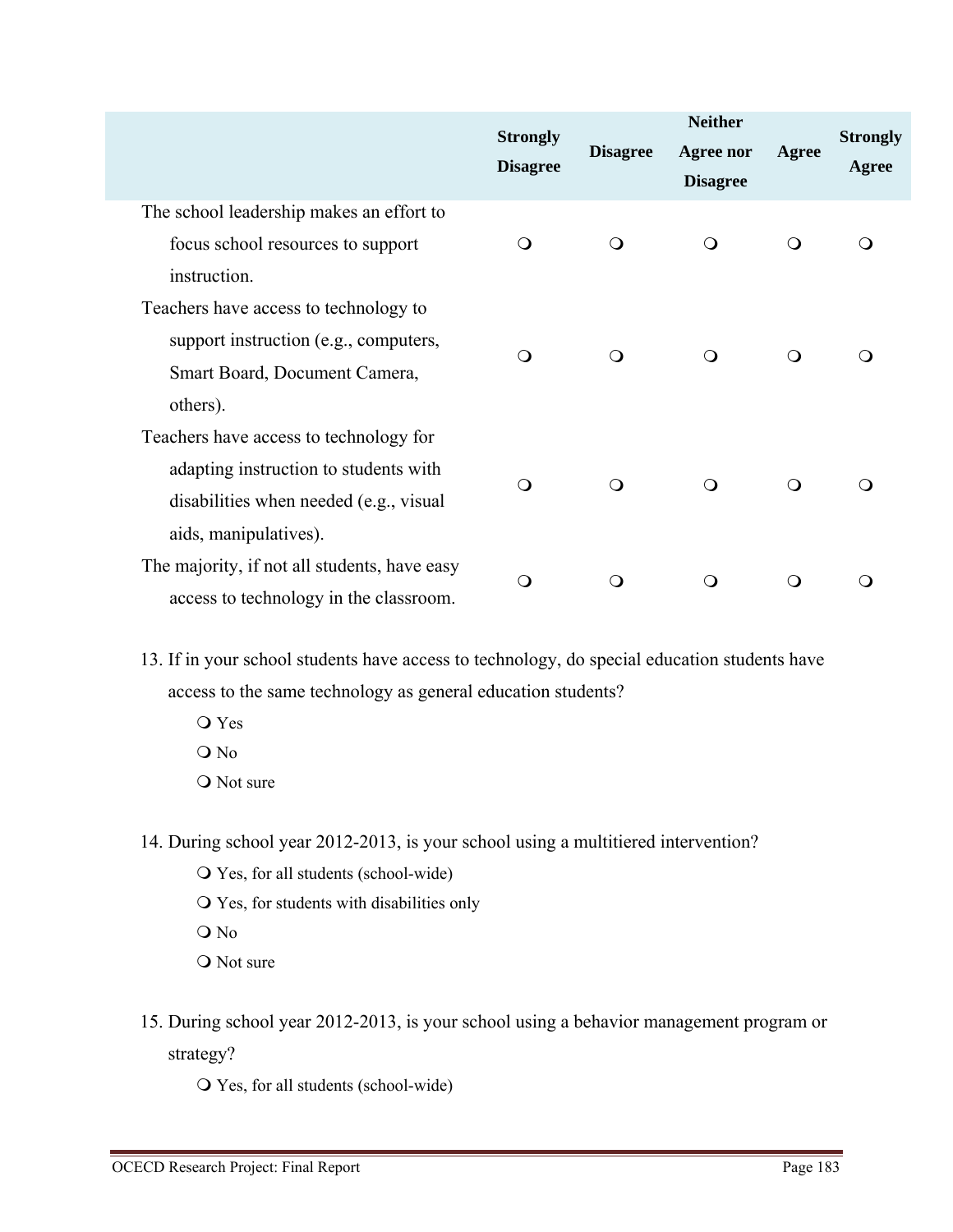Yes, for students with disabilities only

O No

- O Not sure
- 16. What is the name of the behavior-management program or strategy used in your school? (If you don't know, just answer "don't know")
- 17. What supplemental program does your school use for reading?
- 18. How is this program or strategy used?
	- For all students who require supplemental or targeted intervention
	- For students with disabilities only
	- $\bigcirc$  Other (please specify)
- 19. What supplemental program does your school use for mathematics?
- 20. How is this program or strategy used?
	- For all students who require supplemental or targeted intervention
	- For students with disabilities only
	- $\bigcirc$  Other (please specify)
- 21. Please check the option on the right that best represents your opinion regarding the statements on the left related to new instructional programs.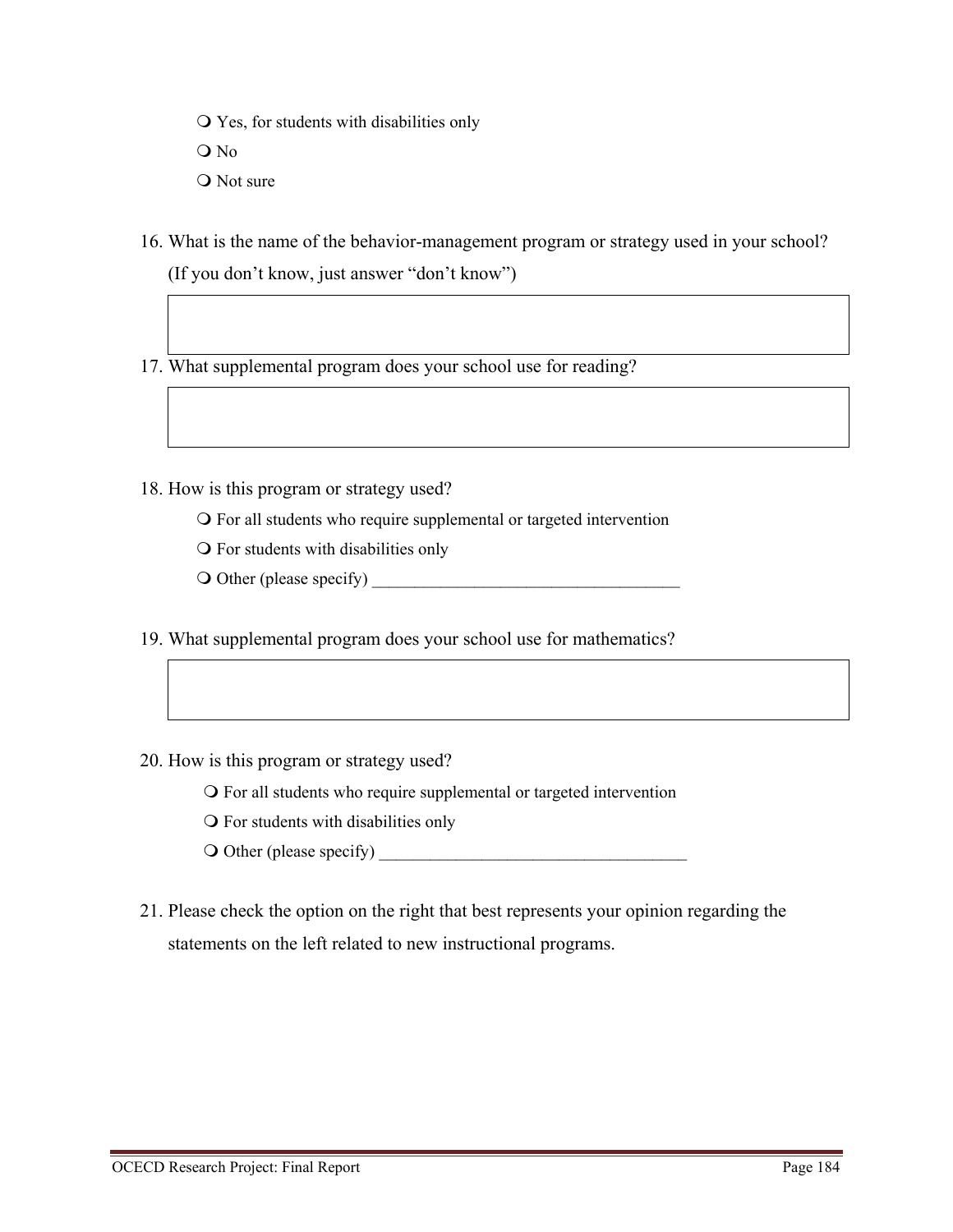|                                              | <b>Strongly</b><br><b>Disagree</b> | <b>Disagree</b> | <b>Neither</b><br><b>Agree nor</b><br><b>Disagree</b> | Agree      | <b>Strongly</b><br>Agree |
|----------------------------------------------|------------------------------------|-----------------|-------------------------------------------------------|------------|--------------------------|
| Before the school starts a new instructional |                                    |                 |                                                       |            |                          |
| program or strategy, teachers receive        | $\circ$                            | $\circ$         | Q                                                     | Q          | O                        |
| professional development.                    |                                    |                 |                                                       |            |                          |
| After the school starts a new instructional  |                                    |                 |                                                       |            |                          |
| program or strategy, support is available    | $\mathsf{O}$                       | $\bigcirc$      | $\circ$                                               | $\bigcirc$ | O                        |
| to teachers.                                 |                                    |                 |                                                       |            |                          |
| After the school starts a new instructional  |                                    |                 |                                                       |            |                          |
| program or strategy, school                  |                                    |                 |                                                       |            |                          |
| administrators and/or teachers use data      | $\Omega$                           | $\bigcirc$      | $\bigcirc$                                            | $\bigcirc$ | O                        |
| to measure how it is impacting student       |                                    |                 |                                                       |            |                          |
| achievement.                                 |                                    |                 |                                                       |            |                          |
| Core instructional programs are selected on  |                                    |                 |                                                       |            |                          |
| the basis of their alignment with Ohio       | $\bigcirc$                         | $\bigcirc$      | $\circ$                                               | $\bigcirc$ | O                        |
| Academic Content Standards.                  |                                    |                 |                                                       |            |                          |
| Core instructional programs are selected on  |                                    |                 |                                                       |            |                          |
| the basis of their alignment with adopted    | $\circ$                            | $\circ$         | $\circ$                                               | $\bigcirc$ | ∩                        |
| curriculum.                                  |                                    |                 |                                                       |            |                          |
| 22. Are you a special education teacher?     |                                    |                 |                                                       |            |                          |
| $\overline{O}$ Yes (logic: go to item 28)    |                                    |                 |                                                       |            |                          |

23. If you are not a special education teacher, are you teaching (or have you taught) students with disabilities in during school year 2012-2013?

Yes (logic: go to item 24)

No (logic: go to item 23)

No (logic: go to item 30)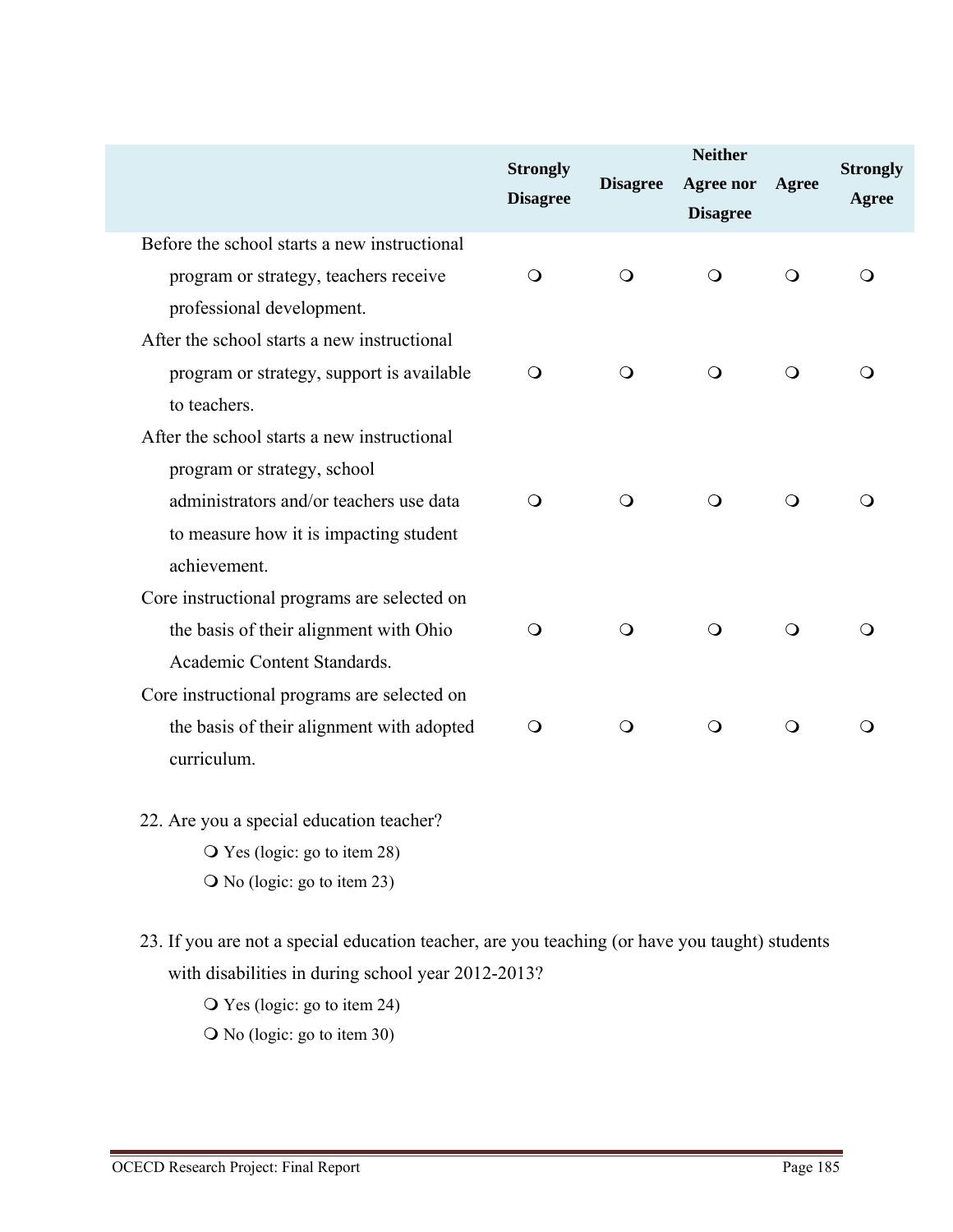- 24. If you are teaching students with disabilities this school year, what is approximately the percentage of students with disabilities in your classroom?
	- O Fewer than 10%
	- Between 10% and 20%
	- More than 20%

25. On average, how long do these students remain in your classroom?

- $\Omega$  The majority remain for more than 80% of the time
- $\Omega$  The majority remain between 40% and 80% of the time
- $\Omega$  The majority remain below 40% of the time

26. How much input do you have in the decision to place a student with disability in your

classroom?

- None; I receive a list of students in the beginning of the school year
- None, but the school leadership informs me about the decision and offers support
- Q I am consulted and offer suggestions
- $\bigcirc$  Other (please specify)
- 27. What types of support do you receive related to the students with disabilities in your classroom? (Check all that apply)
	- A special education teacher is assigned to my classroom
	- Paraprofessionals are assigned for a one-on-one with some of the students
	- I have weekly time to collaborate with the special educator for planning of lessons
	- I am given time to collaborate with the special educator but it is not enough
	- I am given time for consultation with the special educator as needed
	- I have no time for planning with the special educator
	- I receive resources and suggestions from the special education teacher
	- Q I receive no special supports
- 28. As a special education teacher, what is your role in this school? (Check all that apply)
	- I coteach with general education teachers
	- I am a consultant to general education teachers
	- I work with students with disabilities as a resource teacher (using a pull-out approach)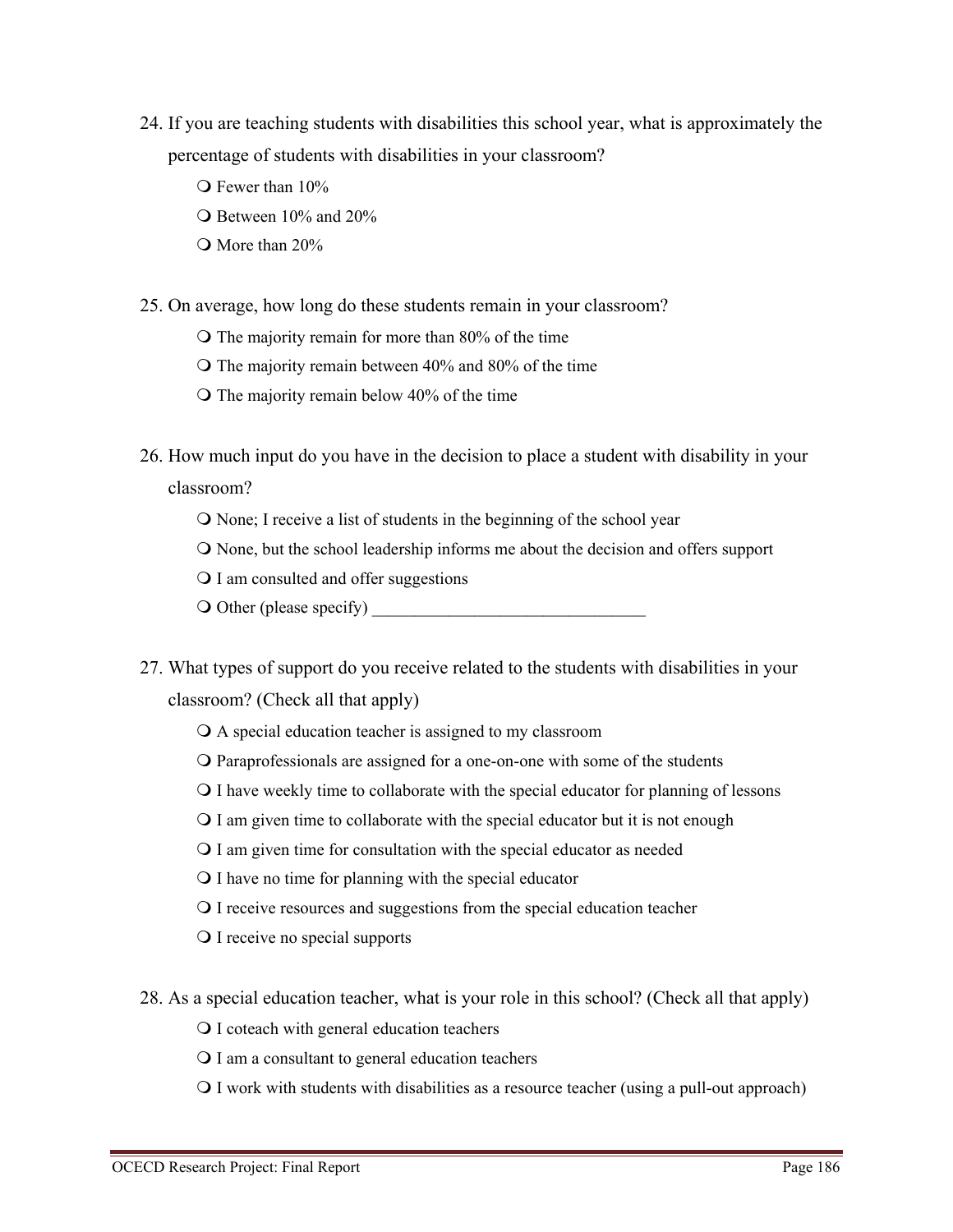I work full time with students with disabilities in self-contained classrooms

O Other (please specify)

- 29. Regarding the students you are serving (or have served) during school year 2012-2013, what types of disabilities were represented?(Check all that apply)
	- Learning disabilities
	- Emotional and behavioral disabilities
	- O Hard of hearing/deaf
	- Blind/visually impaired
	- Physical disabilities
	- O Developmental disabilities
	- **O** Autism Spectrum Disorder
	- Other (please specify) \_\_\_\_\_\_\_\_\_\_\_\_\_\_\_\_\_\_\_\_\_\_\_\_\_\_\_\_\_\_\_\_\_\_\_\_\_\_\_\_\_\_\_\_
- 30. Please check the option on the right that best represents your opinion regarding the statements on the left related to interventions for struggling students

|                                                                                                                                    | <b>Strongly</b><br><b>Disagree</b> | <b>Disagree</b> | <b>Neither</b><br><b>Agree nor</b><br><b>Disagree</b> | Agree    | <b>Strongly</b><br>Agree |
|------------------------------------------------------------------------------------------------------------------------------------|------------------------------------|-----------------|-------------------------------------------------------|----------|--------------------------|
| Students who are struggling academically<br>are provided with additional targeted<br>intervention.                                 | ∩                                  | ∩               | $\circ$                                               | ∩        |                          |
| An academic intervention team meets<br>regularly to review students' progress<br>(or lack of) during supplemental<br>intervention. | ∩                                  | $\Omega$        | $\Omega$                                              | ∩        |                          |
| Students are grouped according to their<br>learning needs regardless of having an<br>IEP or not.                                   | ∩                                  | ∩               | $\circ$                                               | $\Omega$ |                          |
| Lessons are carefully aligned with Ohio<br>Academic Content Standards.                                                             |                                    |                 | ு                                                     |          |                          |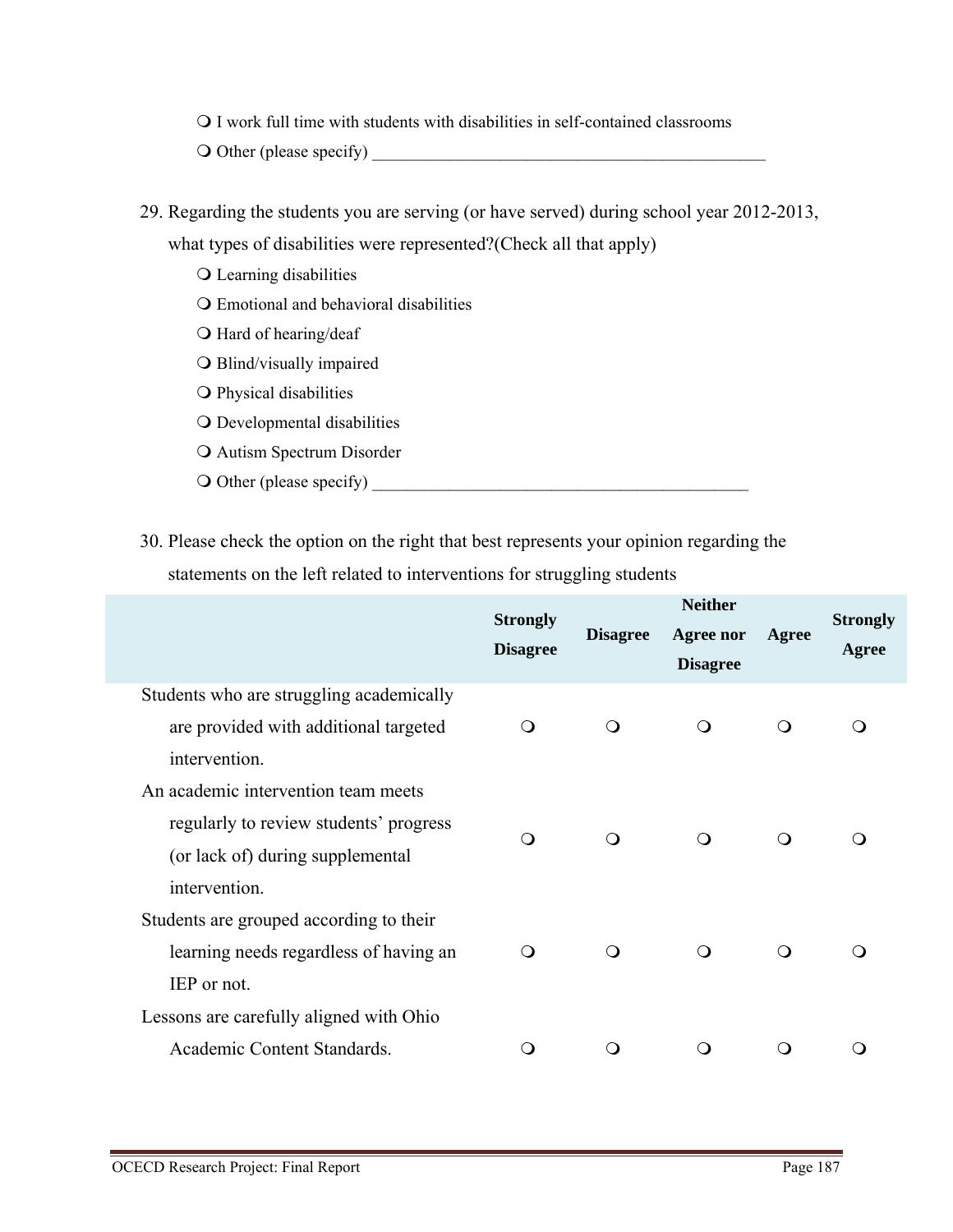| Lessons are carefully aligned with the   |  |  |  |
|------------------------------------------|--|--|--|
| district/school curriculum.              |  |  |  |
| Lessons are differentiated to individual |  |  |  |
| student needs using flexible grouping    |  |  |  |
| and other means.                         |  |  |  |

- 31. How frequently are students assessed to monitor progress? (Check all that apply)
	- Q Daily
	- **O** Weekly
	- At the end of each instructional unit
	- O Monthly
	- Q Quarterly
	- Yearly
	- O Other (please specify)
- 32. What types of assessments are used to monitor student progress? (Check all that apply)
	- O Teacher-developed assessments
	- Program-specific assessments
	- District-developed assessments
	- O Standardized assessments
	- O State assessment program
	- Other (please specify) \_\_\_\_\_\_\_\_\_\_\_\_\_\_\_\_\_\_\_\_\_\_\_\_\_\_\_\_\_\_\_\_\_\_\_\_\_\_\_\_\_\_\_\_\_
- 33. How are data from assessments used? (Check all that apply)
	- To identify students who need targeted intervention
	- To move students in and out of targeted intervention
	- To move students within intervention groups
	- To group students according to their learning needs
	- O For course completion
	- O For grade completion
	- O Other (please specify)

34. Please check the column on the right that best represents your opinion regarding the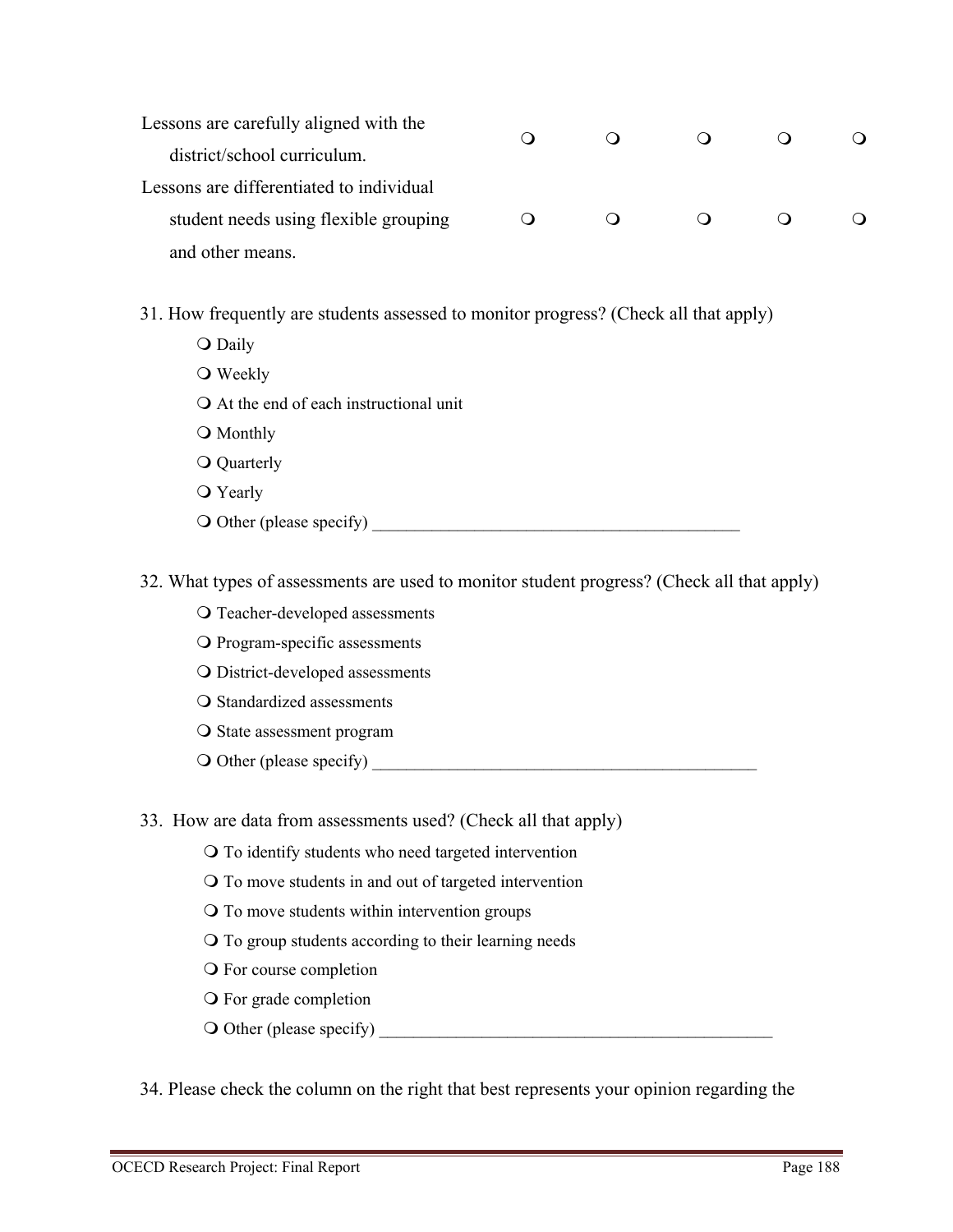|                                                                                                                                                 | <b>Strongly</b><br><b>Disagree</b> | <b>Disagree</b> | <b>Neither</b><br><b>Agree nor</b><br><b>Disagree</b> | Agree          | <b>Strongly</b><br>Agree |
|-------------------------------------------------------------------------------------------------------------------------------------------------|------------------------------------|-----------------|-------------------------------------------------------|----------------|--------------------------|
| In this school, families are always<br>welcomed.                                                                                                | $\bigcirc$                         | $\bigcirc$      | $\bigcirc$                                            | $\bigcirc$     | O                        |
| In this school, there are specific programs<br>that focus on increasing family<br>involvement.                                                  | O                                  | $\bigcirc$      | $\bigcirc$                                            | $\bigcirc$     | ∩                        |
| In this school, there is a concerted effort<br>to involve families of students with<br>disabilities throughout the year (not<br>only IEP time). | Q                                  | $\bigcirc$      | $\bigcirc$                                            | $\bigcirc$     |                          |
| The school has partnerships with business<br>and community organizations to<br>support learning.                                                | $\mathsf{O}$                       | $\bigcirc$      | $\bigcirc$                                            | $\bigcirc$     |                          |
| The school has partnerships with<br>community colleges or 4-year colleges<br>to facilitate the transition from high<br>school to college.       | $\Omega$                           | $\bigcirc$      | $\bigcirc$                                            | $\overline{O}$ |                          |
| 42. The school has partnerships with<br>businesses to facilitate the transition<br>from high school to careers.                                 | O                                  | $\circ$         | $\bigcirc$                                            | $\circ$        |                          |

statements on the left related to family and/or community involvement at your school.

#### **Demographics**

- 35. How long have you been teaching in this school?
	- O 0-1 year  $\overline{Q}$  2-5 years  $\overline{\smash{\bigcirc}}$  6-10 years O More than 10 years